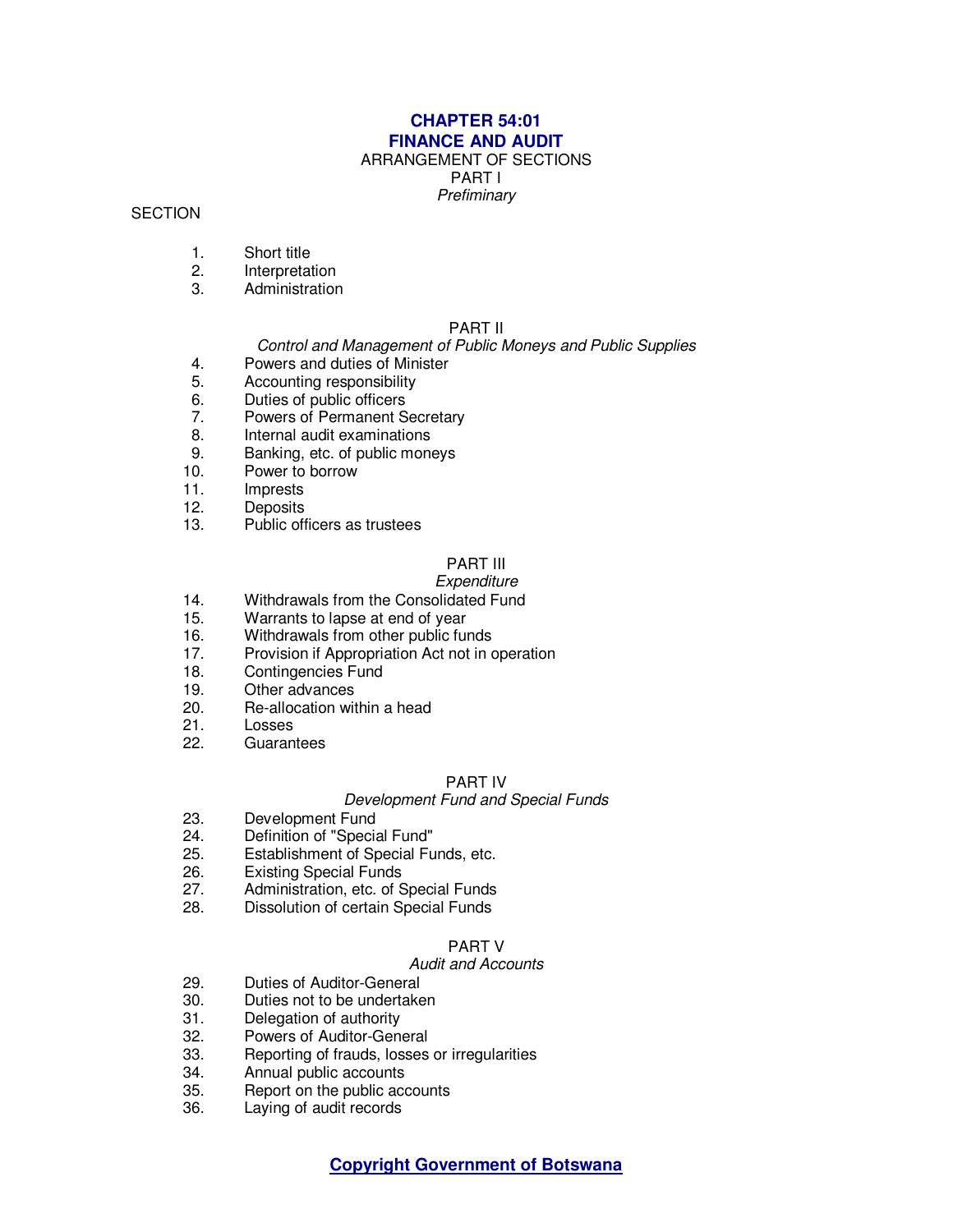- 37. Special reports
- 38. Accounts of statutory bodies

#### PART VI **Surcharge**

## 39. Power of surcharge

- 40. Notification of surcharge
- 41. Withdrawal of surcharge
- 42. Appeals
- 43. Recovery of surcharge

# PART VII

#### **Supplementary**

44. Regulations

 First Schedule - Rules for Operation of the Development Fund Second Schedule - Accounts and Statements to be Prepared by the Accountant-General

> Act 2, 1970, S.I. 56, 1970, Act 5, 1972, Act 2, 1973, S.I. 26, 1973, Act 27, 1976, S.I. 30, 1976, Act 45, 1977, Act 17, 1980, Act 20, 1980, Act 27, 1982, Act 21, 1997, Act 18, 2006.

**An Act to make further and better provision for the control and management of public moneys and public supplies, for the audit of public accounts and the accounts of certain statutory corporations, for the powers and duties of the Auditor-General and for matters connected therewith and incidental thereto.**[Date of Commencement: 23rd January, 1970]

# **PART I**

## **Preliminary (ss 1-3)**

## **1. Short title**

This Act may be cited as the Finance and Audit Act.

**2. Interpretation** 

(1) In this Act, unless the context otherwise requires-

**"Accountant-General"** means the Accountant-General acting in accordance with the provisions of section 3(2);

**"accounting officer"** means a person designated as an accounting officer under the provisions of section 5;

**"Appropriation Act"** means an Act of Parliament the purpose of which is an appropriation of public revenues pursuant to section 118(2) of the Constitution;

**"Auditor-General"** means a public officer whose office is created and defined in section 124 of the Constitution;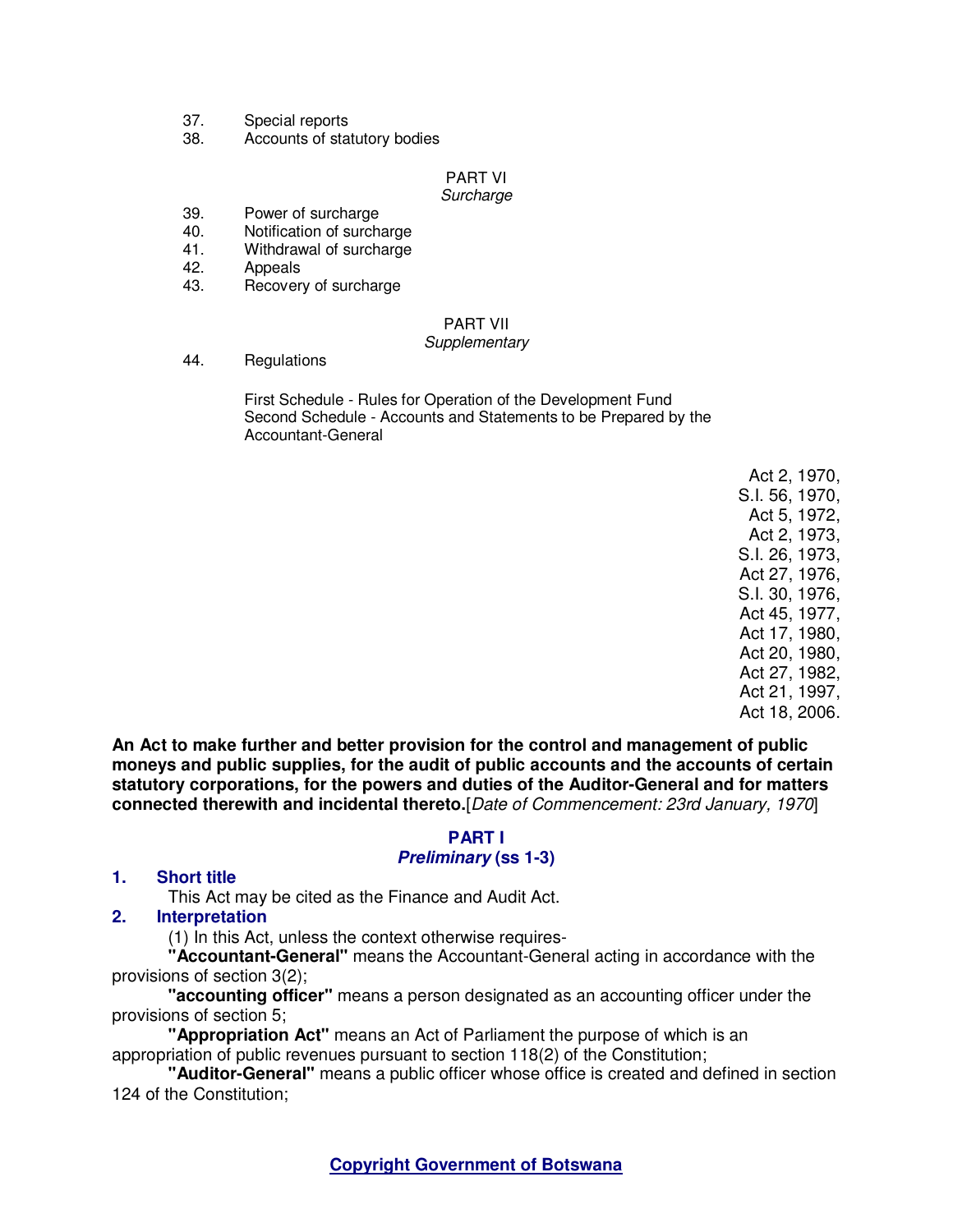**"Consolidated Fund"** means the Fund established by section 117 of the Constitution; **"Development Fund"** has the meaning assigned to it under section 23;

**"development revenue"** means the heads of revenue as detailed in the annual Development Fund Estimates;

**"Director of Internal Audit"** means the public officer designated by the Permanent Secretary to guide, direct and co-ordinate the activities of officers appointed by the Permanent Secretary under section 8; and

**"Director of Supply"** means the public officer designated by the Permanent Secretary to be responsible for the procurement, receipt and issue of public supplies, as well as the care, custody and management of such supplies;

**"financial year"** means any period of 12 months ending on the 31st March;

**"General Orders"** means the General Orders issued from time to time by the Government defining the conditions of service of public officers;

**"Permanent Secretary"** means the Permanent Secretary of the Ministry for the time being responsible for finance;

**"public fund"** means any fund or account of public moneys;

**"public moneys"**, subject to the provisions of subsection (2), means-

- (a) public revenues; and
- (b) any trust or other moneys, stamps or securities received or held, whether temporarily or otherwise, by any public officer in his official capacity either alone or jointly with any other person;

**"public officer"** means, subject to the provisions of subsections (3) and (4), any person employed by Government and includes any teacher employed in a Government school;

**"public supplies"** means property of any description (other than money, stamps and securities) belonging to, in the possession of, or under the control of Government;

**"Special Fund"** has the meaning assigned thereto in section 24;

**"statutory expenditure"** means expenditure charged on the Consolidated Fund under section 118(1)(a) of the Constitution.

(2) Where the Minister is of the opinion that adequate provision exists outside this Act for the management and audit of moneys forming part of any trust fund of which a public officer is a trustee, he may by order published in the *Gazette* direct that such moneys shall not be public moneys for the purposes of this Act.

(3) For the purposes of this Act, a person shall not be considered to be a public officer by reason only of the fact that he is in receipt of any remuneration or allowance from public revenues, and the provisions of section 127(3) and (4) of the Constitution shall have effect in relation to this Act as they have in relation to the Constitution.

(4) A public officer acting otherwise than in his official capacity shall not be regarded as a public officer for the purposes of this Act:

Provided that where there is any doubt as to the capacity in which a public officer acts he shall be deemed to be acting in his official capacity unless the contrary is proved.

## **3. Administration**

(1) All or any of the functions conferred by this Act on the Permanent Secretary (excluding the functions conferred by this section) may, subject to the general or special directions of the Permanent Secretary, be carried out by any other public officer in his Ministry for the time being designated by him for that purpose.

(2) In the exercise of their functions under this Act, the Accountant-General and the Director of Supply shall act in accordance with the general or special directions of the Permanent Secretary.

## **PART II**

## **Control and Management of Public Moneys and Public Supplies (ss 4-13)4. Powers and duties of Ministers**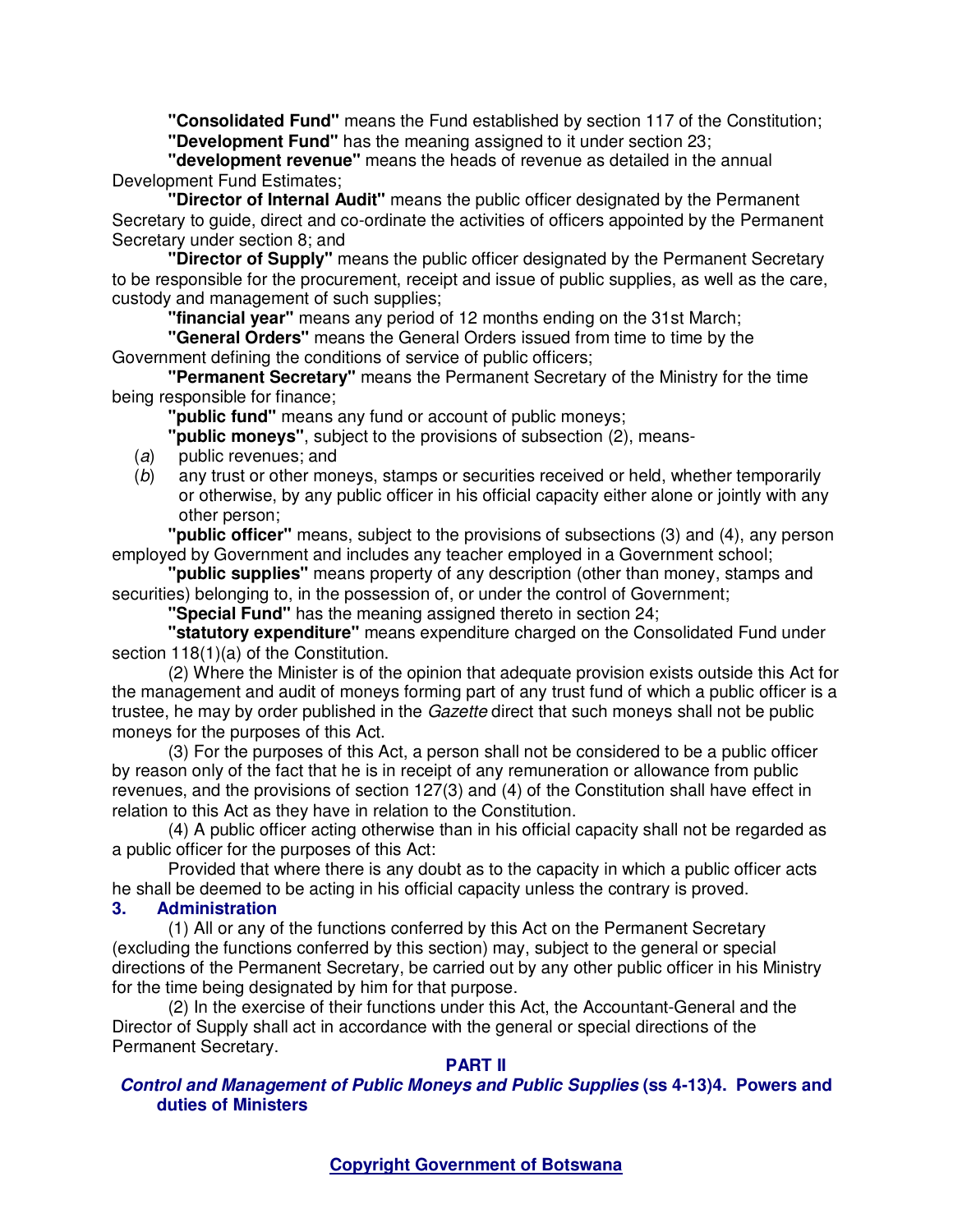The Minister shall so supervise the finances of Botswana as to ensure that a full account thereof is made to the National Assembly, and that its financial control is maintained, and for such purposes shall, subject to the provisions of the Constitution and this Act, have the control and management of the Consolidated Fund, the Development Fund and all other public funds, and the supervision, control and direction of all matters relating to the financial affairs of Botswana.<br>5. **Acco** 

# **5. Accounting responsibility**

(1) The Minister shall, when laying the annual estimates of revenue and expenditure of the Consolidated Fund in respect of each head thereof, designate a public officer to be the accounting officer for such head.

(2) Notwithstanding anything contained in subsection (1) the Minister may, if he thinks it desirable-

- (a) designate different public officers in respect of different parts of a head of revenue or expenditure; and
- (b) at any time designate a public officer to be the accounting officer for any head or part thereof and include such designation in the next appropriate supplementary estimates of expenditure or revenue.

(3) Where a public officer has been designated in respect of a part of a head of revenue or expenditure the provisions of subsection (4) shall apply to such officer in respect of such part of the head of revenue or expenditure for which he is designated.

(4) A public officer designated under this section shall be responsible for-

- (a) the control of expenditure;
- (b) the collection of revenue and the payment thereof into the Consolidated Fund;
- (c) the control, custody, issue and use of all public supplies; and
- (d) control and custody of public moneys,
- for the head in respect of which he is designated.

# **6. Duties of public officers**

Every public officer concerned in or responsible for the collection, custody, or disbursement of public moneys or the receipt, custody, issue or use of public supplies, shall comply with financial or other instructions and any directions not inconsistent therewith which may from time to time be issued by the Permanent Secretary in respect of the procedure to be followed in such matters, and the accounting for the same.

## **7. Powers of Permanent Secretary**

The Permanent Secretary or any other public officer deputed by him in writing-

- (a) shall be entitled to inspect all Government offices and shall be given access at all times thereto; and
- (b) shall be given all available information he may require with regard to public moneys collected, held or disbursed or public supplies received, held, issued or used therein or therefrom and to all documents and records in respect thereof;
- (c) shall be entitled at any time to inspect such moneys, supplies, documents and records so far as may in any way be necessary for the purpose of ensuring compliance with the financial instructions or any directions issued under section 6.

**8. Internal audit examinations** (1) The Permanent Secretary shall, in writing, appoint such number of public officers as he deems necessary to carry out such internal audit examinations as he deems appropriate, which officers shall report to their respective accounting officers.

(2) The accounting officers referred to in subsection (1) shall forward or cause to be forwarded, to the Director of Internal Audit, copies of their reports.

## **9. Banking, etc., of public moneys**

(1) Money at the credit of any public fund, other than day-to-day cash requirements, shall be kept in any account at the Bank of Botswana which shall disburse the same on behalf of the Government: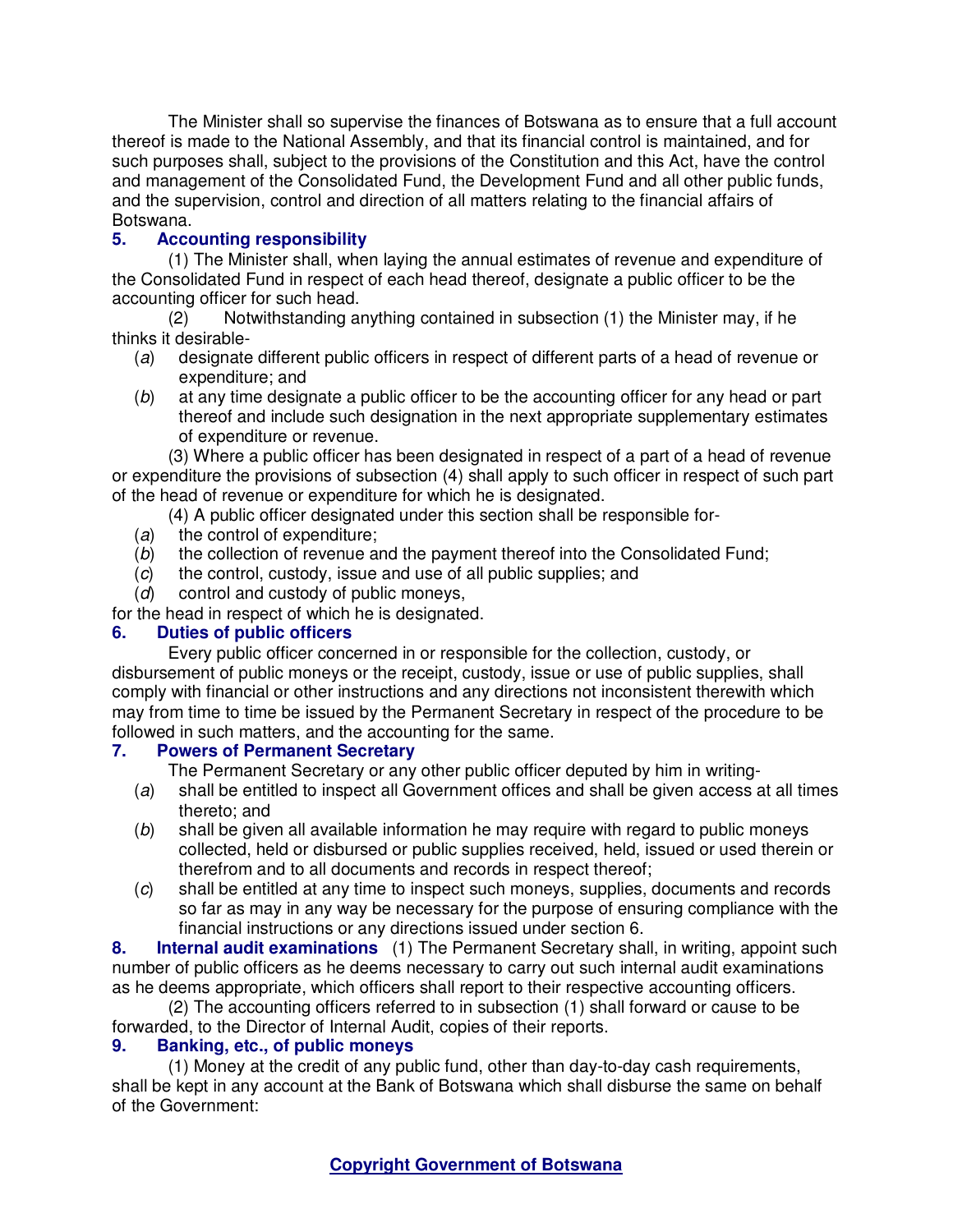Provided that such money may be kept in an account at or disbursed through some other financial institution in Botswana, in such cases, on such terms and subject to such conditions as may be prescribed by the Minister in consultation with the Bank of Botswana.

(2) No public officer shall open any public or official account at any bank without the authority in writing of the Accountant-General.

**10. Power to borrow** (1) Subject to the provisions of this section, the Minister may borrow by means of a bank overdraft or advances from any bank or any public institution in Botswana, such moneys as he may need to meet current requirements.

(2) The total outstanding amount of money borrowed under subsection (1) shall not at any time exceed five percent of the total revenue credited to the Consolidated Fund in the previous financial year or such higher amount as the National Assembly may approve by resolution.

(3) A resolution of the National Assembly under subsection (2) shall cease to have effect on the expiration of four months after the end of the financial year in respect of which it was given.

(4) No person shall overdraw any account such as is referred to in section 9 without the permission of the Minister except in cases where the overdrawing is less than P10,000 for a period less than 30 days, the Permanent Secretary may authorise or ratify such overdrawing.

(5) Repayment of the principal and payment of interest on all moneys borrowed under this section shall be charged on and shall be paid out of the Consolidated Fund.

## **11. Imprests**

The Permanent Secretary may authorize the Accountant-General to issue imprests to public officers for any purpose for which moneys have been appropriated from the Consolidated Fund.

### **12. Deposits**

(1) Except when acting in pursuance of a duty imposed on him by or under any law, no public officer shall receive any deposit unless the Accountant-General has authorized the receipt of that deposit or of deposits of the class to which that deposit belongs.

(2) The Accountant-General shall open such deposit accounts as he may deem necessary for recording the receipt of deposits and shall in relation to every such account specify a public officer who shall control the account.

(3) Deposits may be invested in like manner to that permitted by section 9 in respect of the Consolidated Fund.

(4) Unless the Minister otherwise directs, any interest or dividend received in respect of any deposit shall be credited to the Consolidated Fund.

(5) Any public officer controlling a deposit account shall refund or pay out, as the case may be, any deposit to a person claiming the same if such person proves to the satisfaction of that officer that he is entitled thereto.

(6) Subject to the provisions of any other written law, any deposit which is unclaimed for five years shall be paid into the Consolidated Fund:

Provided that if any person entitled thereto subsequently proves his claim to the satisfaction of the Permanent Secretary, the amount of the deposit shall be refunded to him and the payment of any such refund shall be a charge on the Consolidated Fund.

(7) In this section, "deposit" means any moneys, not being public revenues, held or received by a public officer on behalf of some other person, whether known or unknown.

### **13. Public officers as trustees**

No public officer shall accept appointment as a trustee without the written authority of the Minister and any appointment contrary to this section shall be void.

### **PART III**

## **Expenditure (ss 14-22)**

## **14. Withdrawals from the Consolidated Fund**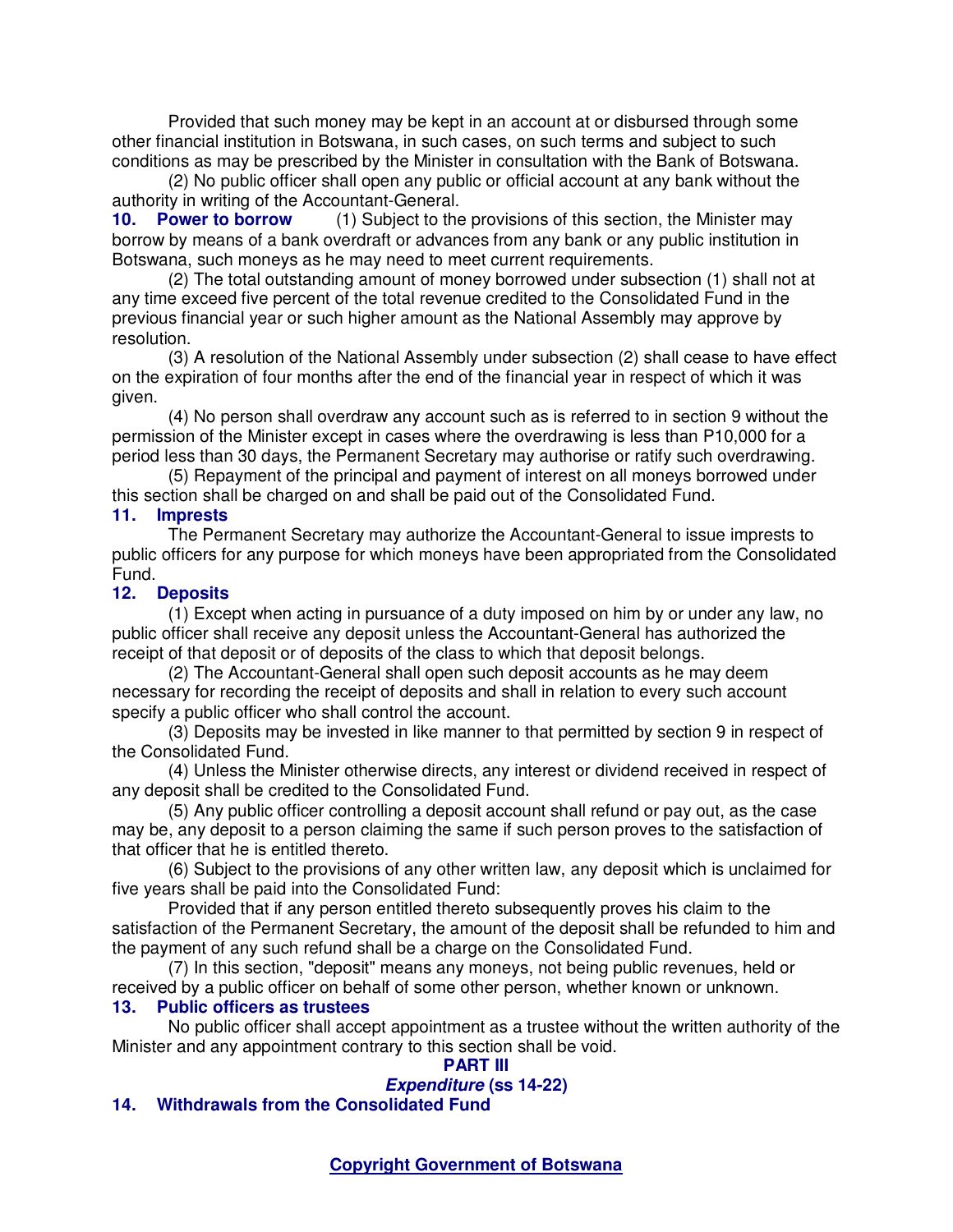(1) No moneys shall be withdrawn from the Consolidated Fund except upon the authority of a warrant under the hand of the Minister, and no such warrant shall be issued unless the withdrawal may lawfully be made in accordance with section 118(1) of the Constitution.

(2) The unspent balance of any warrant issued under this section may at any time be withdrawn or reduced by the Minister if in his opinion the exigencies of the financial situation render such withdrawal or reduction expedient.

### **15. Warrants to lapse at end of year**

Every warrant issued under section 14 in relation to any financial year shall lapse and cease to have any effect after the end of that year.

### **16. Withdrawals from other public funds**

(1) No moneys shall be withdrawn from other public funds unless the issue of those moneys has been authorized by or under a written law.

(2) In this section "other public funds" means public funds other than the Consolidated Fund and trust funds not established by law.

## **17. Provision if Appropriation Act not in operation**

(1) If it appears to the President that the Appropriation Act for any financial year will not come into operation by the beginning of that financial year, the President, subject to subsection (2), may by warrant under his hand authorize the withdrawal from the Consolidated Fund of moneys for the purpose of meeting expenditure necessary to carry on the Government of Botswana from the beginning of that financial year until the expiration of four months thereafter or the coming into operation of the Appropriation Act whichever is the earlier.

- (2) No provision shall be made under subsection (1) for any service-
- (a) for which no provision was made during the previous financial year; or
- (b) in excess of one-third of the provision made for that service during such previous financial year.

(3) On the coming into operation of the Appropriation Act for any financial year, any warrant issued under subsection (1) in respect of that financial year shall cease to have effect and any moneys withdrawn from the Consolidated Fund for any service under the authority of such a warrant shall be set off against the amount provided for that service by the said Act.<br>18. Contingencies Fund **18. Contingencies Fund** 

(1) There shall continue to be the Contingencies Fund for the purpose of enabling advances to be made in accordance with the provisions of subsection (2) and such Fund shall consist of such moneys as may from time to time be appropriated by law for the purposes of the Fund.

(2) If at any time the President is satisfied that there has arisen an urgent and unforeseen need for the expenditure of public revenues for which no other provision exists and that the circumstances are such that the expenditure cannot or cannot without injury to the State be postponed until adequate provision is made by Parliament, the President may by warrant authorize advances from the Contingencies Fund in such amounts as may from time to time be necessary to meet that need:

Provided that the total value of warrants issued in any financial year and not yet replaced under the provisions of subsection (3) shall at no time exceed the total of the Fund.

(3) When pursuant to section 121(2) of the Constitution the National Assembly has approved a supplementary estimate replacing any amount advanced from the Contingencies Fund under this section the warrant issued under subsection (2) (hereinafter referred to as the "Contingencies Fund warrant") shall be replaced by a warrant issued pursuant to the said estimates and expenditure under the Contingencies Fund warrant shall be deemed to have been incurred under the said estimates and shall be accounted for accordingly.

### **19. Other advances**

(1) Subject to the provisions of this section the Minister may authorize the issue from public funds of advances-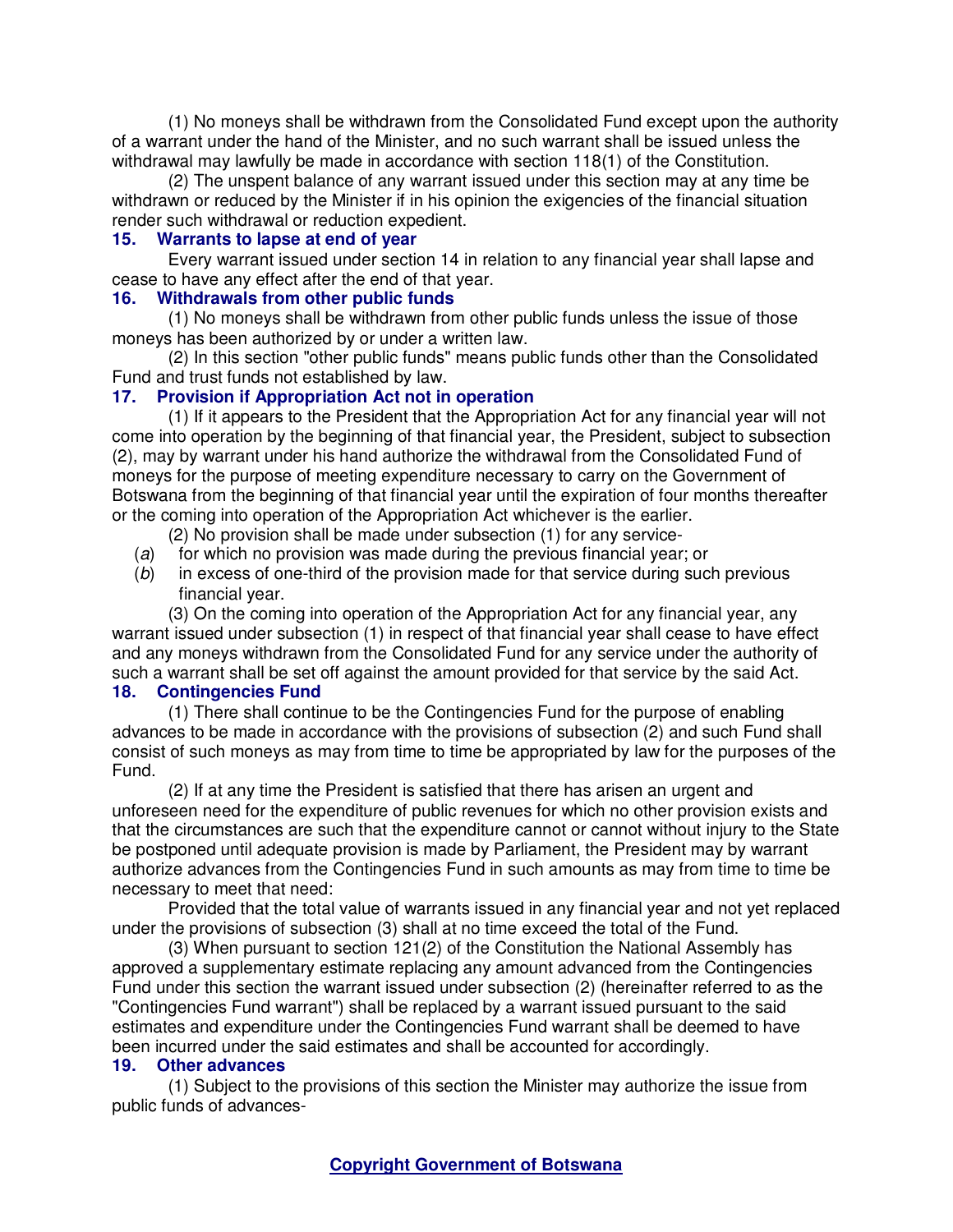- (a) on behalf of, and recoverable from, other governments;
- (b) to or on account of trust or other funds administered by the Government, or to or on behalf of public bodies, institutions or individuals, where in the opinion of the Minister such advances are in the public interest;
- (c) to public officers for the purposes and under the conditions set out in General Orders or for such other purposes as may be authorized by the Permanent Secretary;
- (d) to meet expenditure which has been approved by Parliament and is to be financed from the proceeds of a loan the raising of which is authorized by law and which a lender has agreed to make;
- (e) to purchase unallocated supplies.
	- (2) The total advances outstanding under-
- (a) subsection  $(1)(b)$  shall not at any time exceed P20 000 000;
- (b) subsection  $(1)(c)$  shall not at any time exceed P5 000 000,

or, in either case, such higher amount as the National Assembly may authorize by resolution.

(3) A resolution of the National Assembly under subsection (2) shall cease to have effect on the expiration of four months after the financial year in respect of which it was given.

### **20. Re-allocation within a head**

(1) No surplus arising from under-expenditure (or anticipated under-expenditure) on any subdivision of a head of expenditure for which financial provision has been made by an Appropriation Act or supplementary estimate shall be applied in aid of any other subdivision of such head, except as may be permitted by or under the financial instructions.

(2) In this section, "subdivision", in relation to a head of expenditure, means any subdivision of that head shown in the estimates relating thereto.

### **21. Losses**

Where a loss has occurred of any moneys forming part of the public funds, then to the extent that it is not recovered, such loss shall be charged against expenditure and accounted for accordingly, provision in respect thereof being made by the Appropriation Act or supplementary estimate in accordance with the provisions of the Constitution and this Act.

### **22. Guarantees**

No guarantee involving a financial liability shall be binding upon the Government unless entered into with the written authority of the Minister or in accordance with a written law.

### **PART IV**

## **Development Fund and Special Funds (ss 23-28)**

## **23. Development Fund**

(1) For the purpose of financing projects of the Government for economic and social development, the Development Fund shall continue in force as a fund not forming part of the Consolidated Fund but kept in a separate account with the Account-General.

(2) The Development Fund shall consist of-

- (a) any moneys standing to the credit of the Fund, whether such moneys have been paid into a deposit account pending transfer to development revenue or have been so transferred;
- (b) moneys brought to account from the following sources-
	- (i) any moneys appropriated by law for the purposes of the Fund;
	- (ii) any loans raised by the Government for the purposes of the Fund;
	- (iii) any grants made to the Government by any other government, body or person for the purposes of projects to be financed from the Fund, or generally for the purposes of the Fund; and
	- (iv) unless the Minister otherwise directs, moneys earned by or received in reimbursement of expenditure under any project.

(3) The Development Fund shall be administered and expenditure therefrom regulated in accordance with the rules set out in the First Schedule.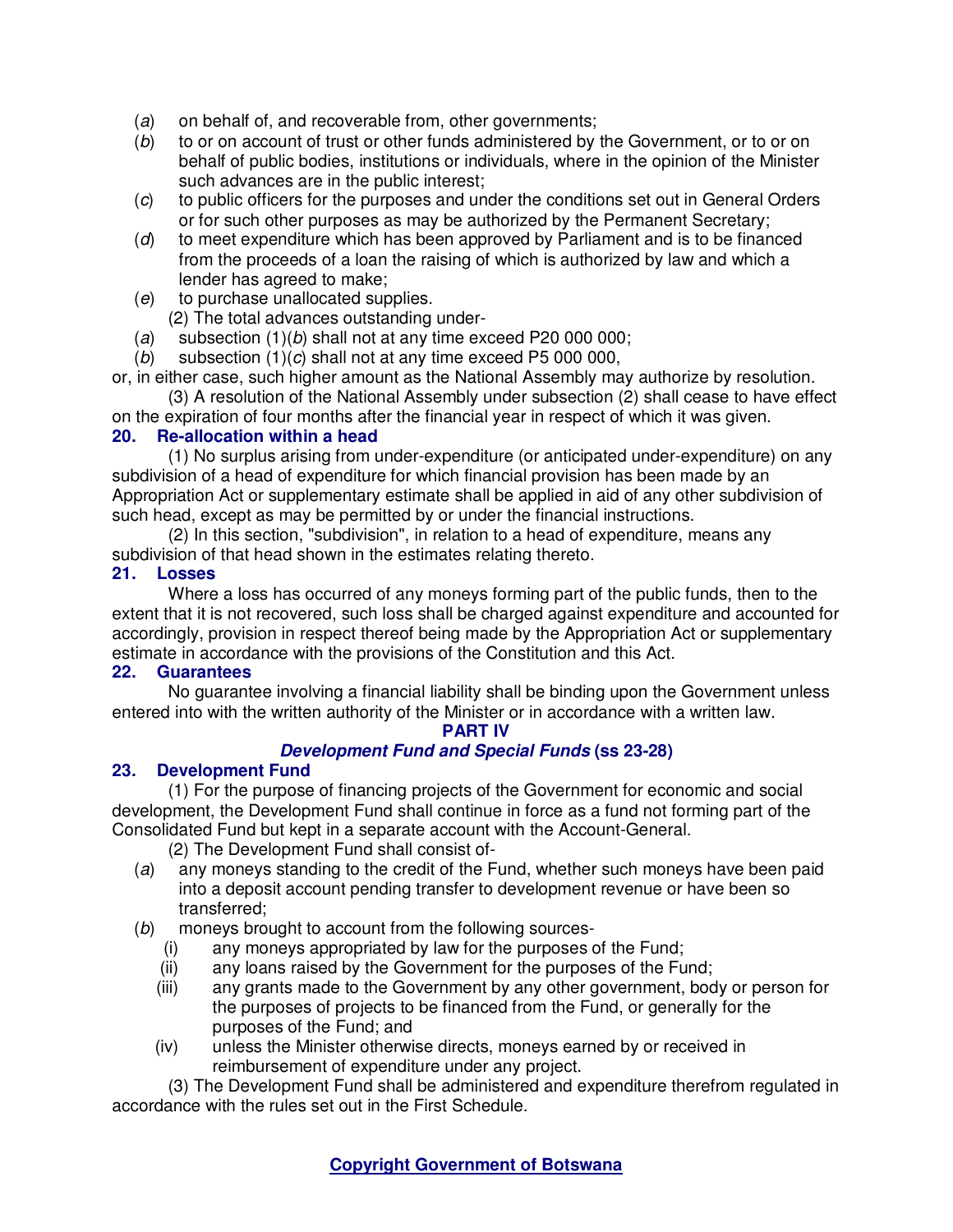## **24. Definition of "Special Fund"**

(1) For the purposes of this Act-

- (a) any fund of public revenues established by or under any written law for some specific purpose;
- (b) any trust fund held by the Government; and
- (c) any fund created by the Minister in exercise of the powers conferred upon him by section 25,

shall, subject to the provisions of subsection (2), be deemed to be a Special Fund.

(2) The Contingencies Fund, the Development Fund and any fund or account of deposits established under section 12, shall not be regarded as Special Funds for the purposes of this Act.

### **25. Establishment of Special Funds, etc.**

(1) The Minister may, by order published in the Gazette, establish additional Special Funds.

(2) Every order made under subsection (1) shall state the purpose of and the revenue to be paid into the Special Fund established thereby and the public officer responsible for the administration of the Fund.

(3) Every order made by the Minister under this section shall be laid before the National Assembly at the next meeting commencing after such order has been made.

### **26. Existing Special Funds**

(1) Each of the existing Special Funds shall continue to be maintained for the purpose for which it was established until such time as it is dissolved.

### **27. Administration, etc., of Special Funds**

(1) A Special Fund shall be administered and expenditure therefrom authorized in the manner provided by the written law or trust instrument establishing the Fund, or any other written law relating thereto.

(2) If in respect of any Special Fund no such written law or trust instrument exists, or the Minister considers provision therein inadequate, he may, by regulations, make provision or additional provision, as the case may be, for such matters in relation to that Fund.

(3) A Special Fund shall be kept in separate accounts by the Accountant-General or, where by virtue of any written law some other public officer is responsible for the administration of the Fund, by that other public officer:

Provided that it shall be lawful for the Accountant-General to keep the accounts on behalf of any such other public officer.

(4) Subject to the provisions of this section and of any other written law for the time being in force, any moneys held in a Special Fund which are not required for immediate use may be invested in like manner to that permitted by section 9 in respect of the Consolidated Fund.

(5) Except where the Minister otherwise directs, any interest or dividend received in respect of any investment of moneys belonging to a Special Fund shall not be paid into the Consolidated Fund, but shall be paid into that Special Fund.

## **28. Dissolution of certain Special Funds**

 $(1)$  If-

(a) the moneys forming part of any Special Fund (not being a Fund constituted by or under a written law other than this Act) are exhausted; and

(b) no legal provision exists whereby any further moneys may be paid into the Fund, the Minister may, by order, dissolve the Fund.

(2) If before the moneys forming part of a Special Fund are exhausted the objects for which such Special Fund (not created by or under a written law other than this Act) are fulfilled or cease to exist and in the opinion of the Minister there is no likelihood that any objects for which the Fund could be lawfully used will arise in the future the Minister may, by order, dissolve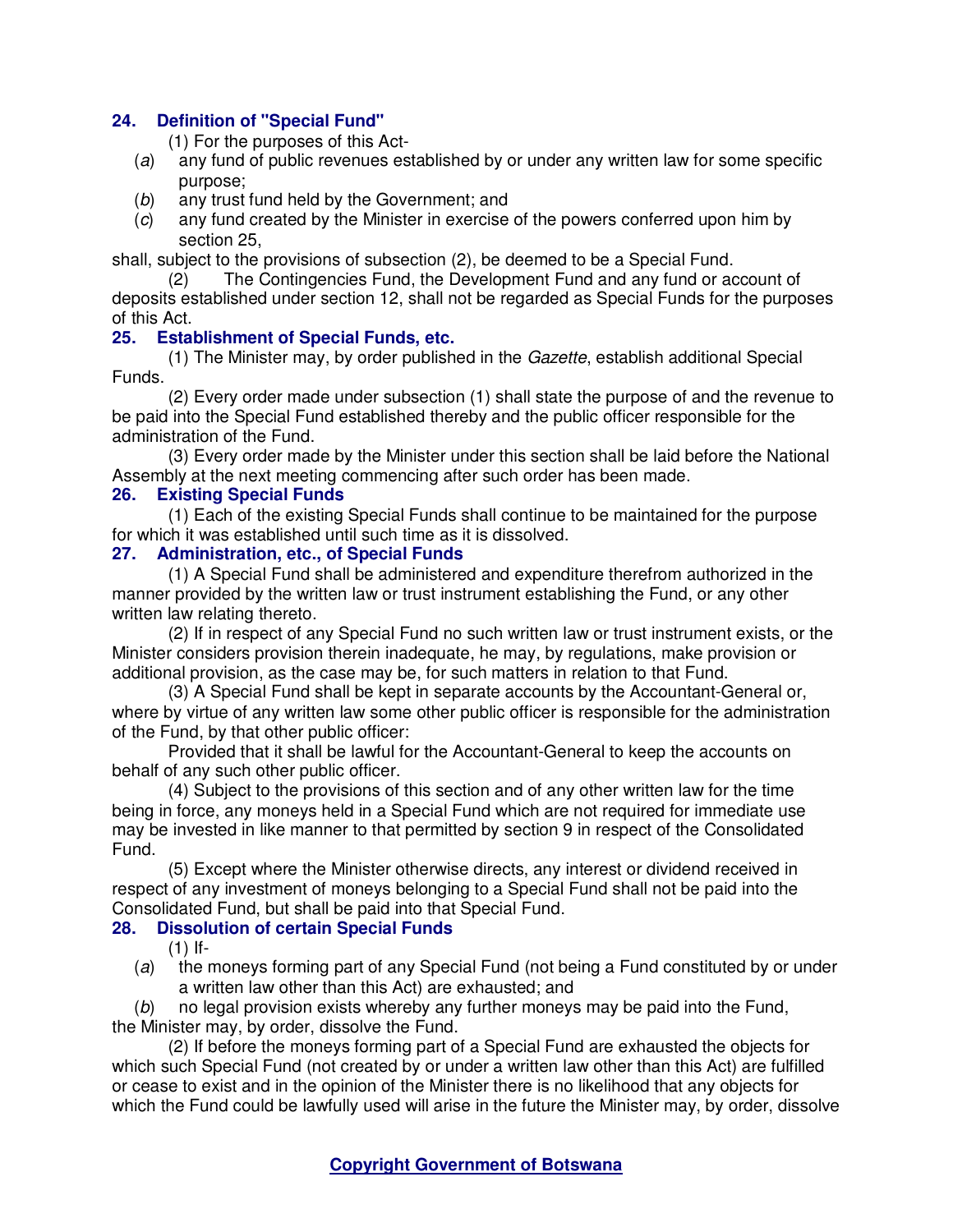the Fund and the moneys remaining in such Fund shall thereupon be paid into and form part of the Consolidated Fund.

# **PART V**

# **Audit and Accounts (ss 29-38)**

# **29. Duties of Auditor-General**

(1) In discharging his duties under section 124(2) and (3) of the Constitution, the Auditor-General shall satisfy himself-

- (a) that all reasonable precautions have been taken to safeguard the collection and custody of public moneys and that the laws, instructions and directions relating thereto have been duly observed;
- (b) that the disbursement of public moneys has taken place under proper authority and for the purposes intended by such authority;
- (c) that all reasonable precautions have been taken to safeguard the receipt, custody, issue and proper use of public supplies, and that the instructions and directions relating thereto have been duly observed; and
- (d) that adequate instructions or directions exist for the guidance of officers responsible for the collection, custody, issue and disbursement of public moneys or the receipt, custody, issue and disbursement of public supplies.

(2) In addition to his duties under section 124(2) and (3) of the Constitution (as read with subsection (1) of this section), the Auditor-General shall, where he considers it necessary or desirable, examine the economy, efficiency or effectiveness with which any officer, authority or institution of Government falling within the scope of his audit has, in the discharge of his or its official functions, applied or utilised the public moneys or public supplies at his or its disposal, and shall forward a report of his findings thereon to the Minister.

# **30. Duties not to be undertaken**

(1) The Auditor-General shall not undertake any examination of accounts having the nature of pre-audit where in his opinion this would preclude the proper exercise of his functions under the Constitution or this Act.

(2) The Auditor-General shall not undertake any duties outside those he is required by or under the Constitution or this Act to perform if he considers that such duties are incompatible with the responsibilities of his office.

## **31. Delegation of authority**

Anything which, under the authority of the Constitution, this Act or any other law, may be done by the Auditor-General other than the certifying of and reporting on accounts to the National Assembly may be done by-

- (a) any public officer; or
- (b) any person publicly carrying on the profession of accountant, authorized by him.

# **32. Powers of Auditor-General**

(1) In carrying out his duties, the Auditor-General may in addition to exercising his powers under section 124(2) of the Constitution-

- (a) require any person to produce to him such books, records, reports or other documents in that person's custody as he may consider it necessary or expedient to examine in order fully to discharge those duties;
- (b) require any public officer to give him any explanation or information;
- (c) with the concurrence of the departmental head concerned, require any public officer to conduct on his behalf any enquiry, examination or audit and report thereon to him,

and any person so required shall comply with that requirement.

(2)The Auditor-General may lay before the Attorney-General a case in writing as to any question regarding the interpretation of any provision of the Constitution or of any written law concerning the powers of the Auditor-General or the discharge of his duties; and the Attorney-General shall give to the Auditor-General a written opinion upon any such case.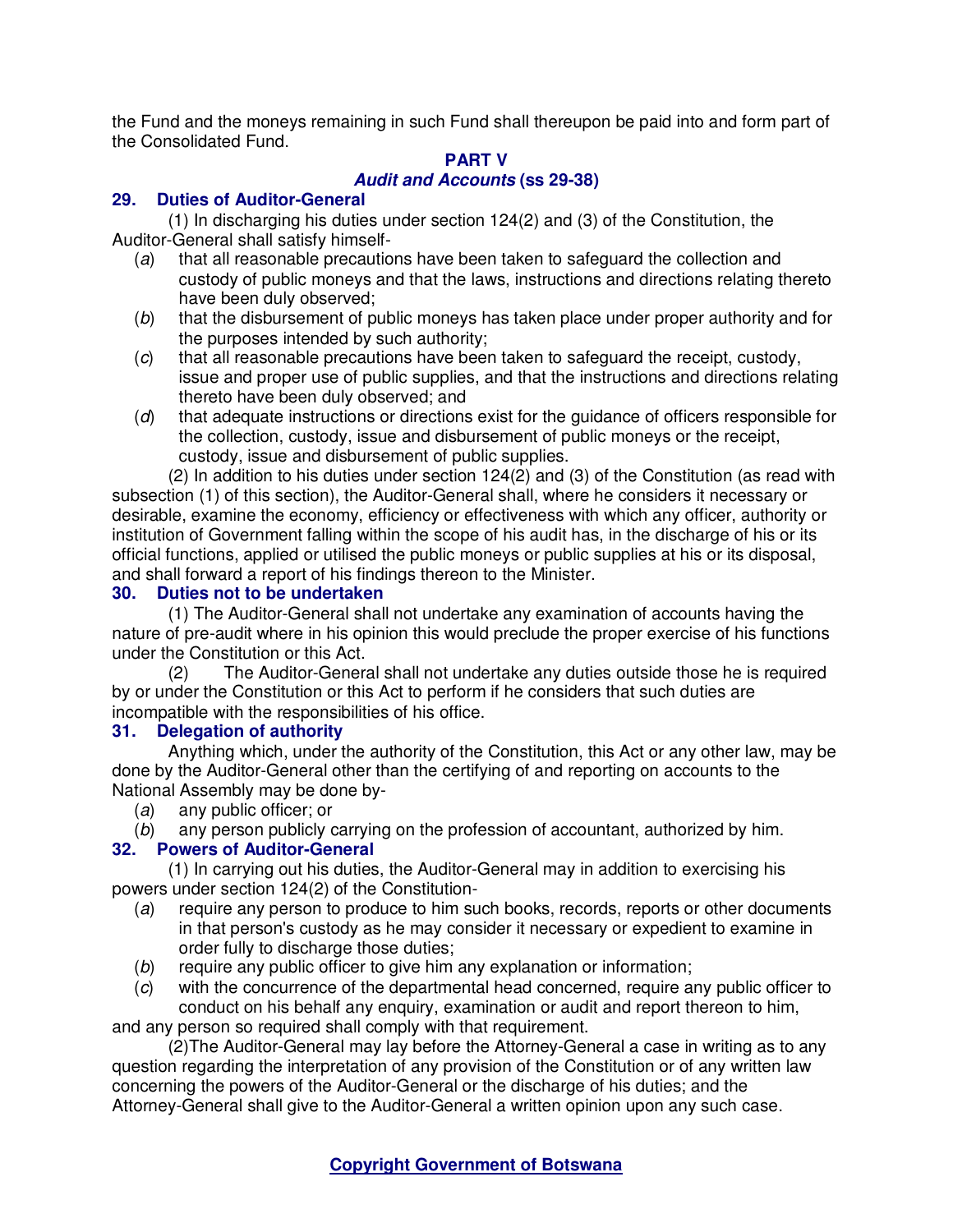(3) The Auditor-General may, without payment of any fees, cause search to be made in and extracts to be taken from any book, record, report or other document in any public office.

(4) In the performance of his duties, the Auditor-General shall have access, at all reasonable times, to all offices, stores, workshops and other premises whatsoever and sites subject to his audit.

#### **33. Reporting of frauds, losses or irregularities**

If at any time it appears to the Auditor-General that any fraud or serious loss or irregularity has occurred in the collection, custody or disbursement of public moneys or in the receipt, custody, issue or use of any public supplies, or in the accounting therefor, he shall, unless the fraud, loss or irregularity has already been so reported, immediately bring the matter to the notice of the Minister.

### **34. Annual public accounts**

(1) Within a period of four months after the close of each financial year, any officer other than the Accountant-General who, by virtue of any law, is responsible for the administration of any Special Fund, shall prepare, sign and transmit to the Auditor-General and the Accountant-General an account of such Fund in respect of that financial year containing such information and in such form as the Minister may direct.

(2) Within the period of eight months after the close of each financial year, the Accountant-General shall prepare, sign and transmit to the Auditor-General, for the purpose of auditing, the accounts and statements specified in the Second Schedule in relation to that financial year, together with such other accounts and statements in relation to that year as the Minister may specify for the purposes of this subsection.

(3) As soon as the Auditor-General has completed his examination of the accounts and statements transmitted to him in accordance with subsection (2), he shall return the same, together with his certificate thereon, to the Accountant-General who shall, within the period of four weeks after their return to him, submit them, together with the Auditor-General's certificate thereon, to the Minister.

(4)The Minister shall, within the period of 30 days after the submission to him of the accounts and statements in accordance with subsection (3), lay the same, together with the Auditor-General's certificate thereon, before the National Assembly.

#### **35. Report on the public accounts**

Within-

- (a) 12 months after the end of the financial year to which the accounts and statements relate; or
- (b) four months after his receipt of accounts and statements under section 34(2),

whichever expires later, the Auditor-General shall send to the Minister his report upon the audit of those accounts and statements and related matters.

### **36. Laying of audit records**

(1) The Minister shall, within 30 days of the receipt by him of the Auditor-General's reports forwarded to him in accordance with sections 29(2) and 35, lay the same, without any alteration thereto, before the National Assembly.

(2) If the Minister does not, as required by subsection (1), lay any report mentioned in this section before the National Assembly, the Auditor-General shall send such report to the Speaker and the Speaker shall present the report to the National Assembly.

### **37. Special reports**

The Auditor-General may at any time, if it appears to him to be desirable, send a special report on any matter incidental to his powers and his duties under the provisions of this Act to the Speaker of the National Assembly.

### **38. Accounts of statutory bodies**

(1) Where, by virtue of such a written law as is referred to in the proviso to section 124(2) of the Constitution, the Auditor-General is required to exercise any functions in relation to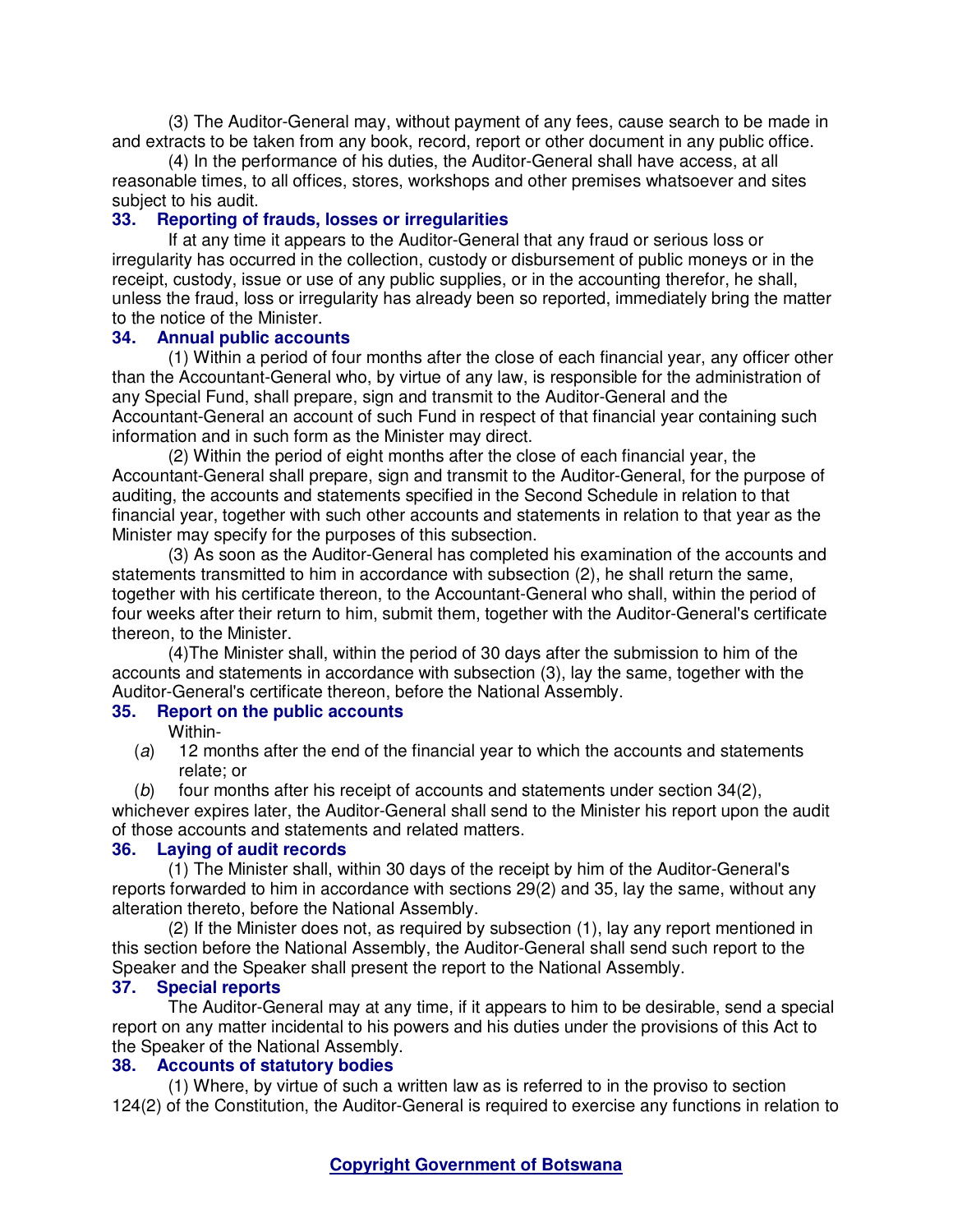the accounts of any body corporate directly established by law he-

- (a) shall have, in relation to that body and its members, officers, employees and property, in addition to the powers conferred upon him by any other written law, the same duties and powers as are imposed and conferred upon him by the Constitution and this Act in relation to public moneys and public supplies;
- (b) may authorize any person publicly carrying on the profession of accountant or, with the consent of the service head of a public officer's department, any suitable public officer to examine or audit the books and accounts of that body and such person or officer shall report thereon to the Auditor-General in such manner as the Auditor-General may direct.

(2) The Auditor-General shall report on his audit of the accounts referred to in this section and shall send such report to the appropriate Minister and a copy thereof to the Minister of Finance and Development Planning, and the appropriate Minister shall present the report to the National Assembly as if such report were in all aspects one which the Minister is required to present in accordance with section 36:

Provided that-

- (i) the appropriate Minister shall obtain the observations of the body concerned in any matter to which attention has been called by the Auditor-General in his report, and such observations shall be presented by him to the National Assembly with the said report;
- (ii) if the appropriate Minister fails within a reasonable time to present such report to the National Assembly, the Auditor-General shall transmit such report to the Speaker of the National Assembly; and
- (iii) nothing in this subsection shall require the appropriate Minister to present any accounts of, or reports on, any authority or body to the National Assembly if the written law establishing such body provides to the contrary.

(3) A body corporate whose accounts have been audited under the provisions of this section shall, in respect of such audit, pay such fees as may be determined by the Auditor-General, with the approval of the appropriate Minister, and such fees shall be paid into the Consolidated Fund.

(4) Notwithstanding any other written law, where the Auditor-General considers that it is in the public interest to carry out investigations into the finances of any corporation established by a written law or any corporation registered in accordance with the Companies Act, in which Government owns all the equity, he may carry out such investigation.

(5) The Auditor-General may, in carrying out an investigation under this section, request such information as he considers necessary from any corporations referred to in that subsection.

(6) If so requested by the Auditor-General, a corporation referred to in subsection (4) shall give the Auditor-General access to, or provide him with such records, information or explanation in respect of itself as the Auditor-General may require for the purposes of an investigation under this section; and the Auditor-General shall be entitled to make copies of or take extracts from any such records.

(7) A corporation which gives any information, explanation or access to any records pursuant to this section shall not give information or an explanation or access to records which it knows to be false or misleading.

(8) The Auditor-General shall, for purposes of carrying out an investigation under this section, have all the powers conferred by subsection (1) in relation to the corporation in question and to its members, officers, employees and property, and shall have the same powers, rights and privileges as are normally conferred upon a Commissioner under the Commissions of Enquiry Act, and the provisions of that Act shall, *mutatis mutandis*, apply in relation to the investigation and to any person summoned to give evidence or giving evidence at the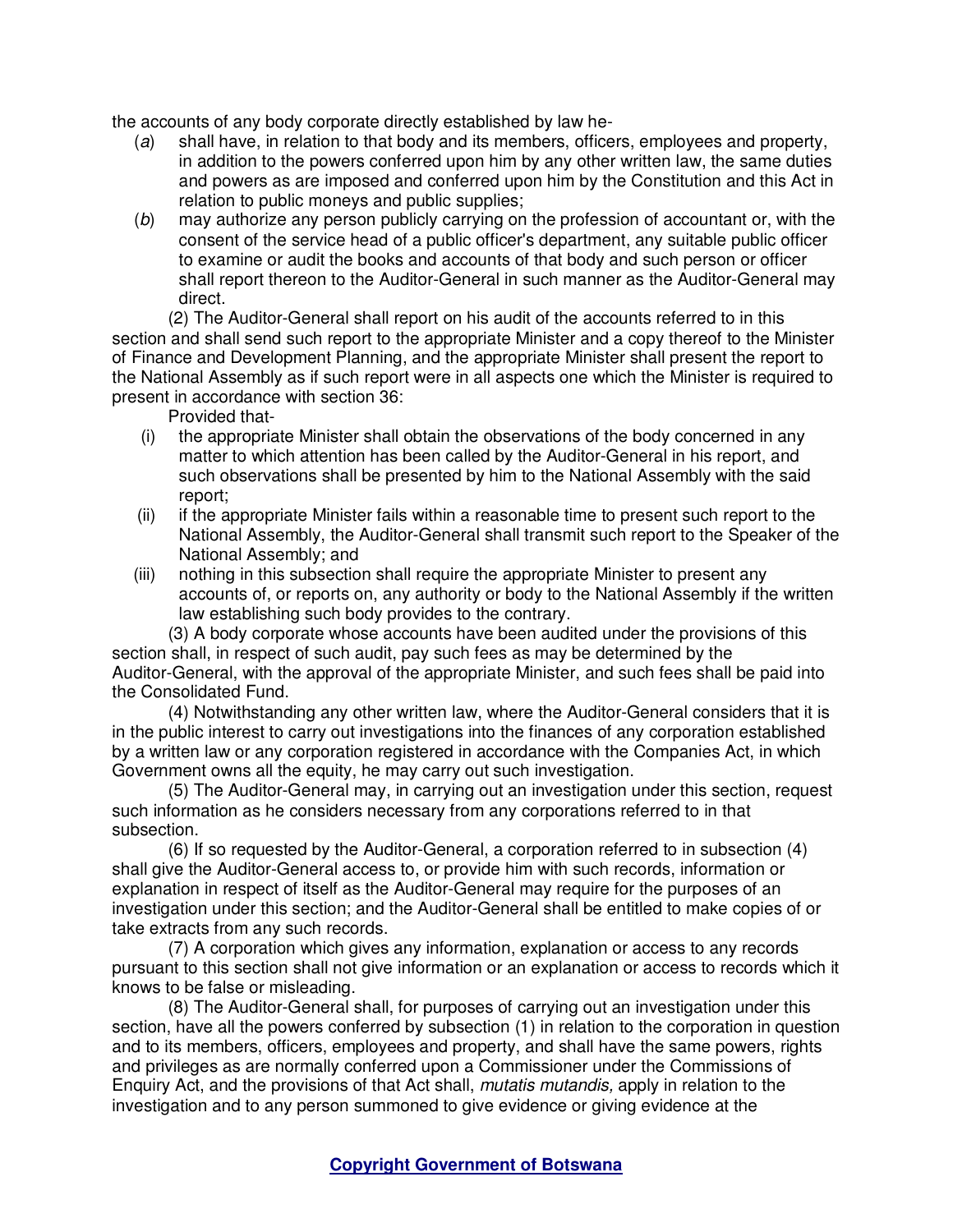investigation.

(9) The Auditor-General shall, on the conclusion of an investigation under this section, submit a report to the Minister on that investigation.

(10) If, after the conclusion of an investigation under this section, the Minister is of the opinion that there are reasonable grounds for suspecting that any person has committed an offence, he shall refer the matter to the Director of Public Prosecutions.

(11) Any corporation which contravenes the provisions of subsections (6) and (7) of this section shall be guilty of an offence, and shall be liable to a fine of not less than P10 000,00 and not more than P20 000,00

# **PART VI**

### **Surcharge (ss 39-43)**

## **39. Power of surcharge**

(1) Where it appears to the Permanent Secretary that any person who is or was at the relevant time a public officer, or any person who, although not a public officer, is or was at the relevant time paid from public funds or is or was at the relevant time responsible for the custody, safekeeping or collection of public or other property or public or other moneys-

- (a) has failed to collect any moneys owing to the Government for the collection of which such person is or was responsible;
- (b) has made or caused or permitted to be made in any way (including fraud, forgery, misappropriation, theft, burglary or any other way whatsoever) any unauthorized, unvouched, improper, nugatory, unnecessary or otherwise incorrect payment of public money for which he was at the relevant time responsible;
- (c) has caused or permitted any deficiency in, or damage to, or the loss or destruction of any public moneys, stamps, securities, public buildings, equipment, vehicles, stores, fittings, furniture or other Government property;
- (d) has caused or permitted the misuse of any Government property whereby the public revenue has suffered loss;
- (e) has by wilful default or negligence caused or permitted any personal injury, damage to or loss of property in circumstances which render Government liable to third parties in respect of such injury, loss or damage;
- $(f)$  has committed or incurred, or has authorized or required a person under his control to commit or incur expenditure in excess of any amount duly authorized at the time of such committal expenditure;
- $(q)$  has been negligent in the handling or safekeeping of public moneys or other property for which he was at the relevant time responsible; or
- (h) has, by reason of negligence, wilful default or lack of supervision, caused or made possible the commission of, by any officer or other person under his supervision or control, any act referred to in this subsection;

and loss of public moneys or property or damages to Government have thereby resulted, that person shall be liable to surcharge under this Part.

(2) Where a person is liable to surcharge under subsection (1), and if within a period specified by the Permanent Secretary an explanation satisfactory to the Permanent Secretary is not furnished by such person in respect of the act or omission rendering him liable to surcharge, the Permanent Secretary may surcharge against such person the amount not collected or the amount by which the public revenue has suffered as a result of such act or omission, as the case may be, or such lesser amount as the Permanent Secretary may determine.

(3) Notwithstanding subsections (1) and (2), where the Minister is of the opinion that the liability for any surcharge made under those subsections was incurred wholly or partially by reason of the lack of supervision by the accounting officer of the person who was surcharged, the Minister may recommend to the President that such accounting officer be surcharged.

(4) Where a recommendation has been made to the President under subsection (3),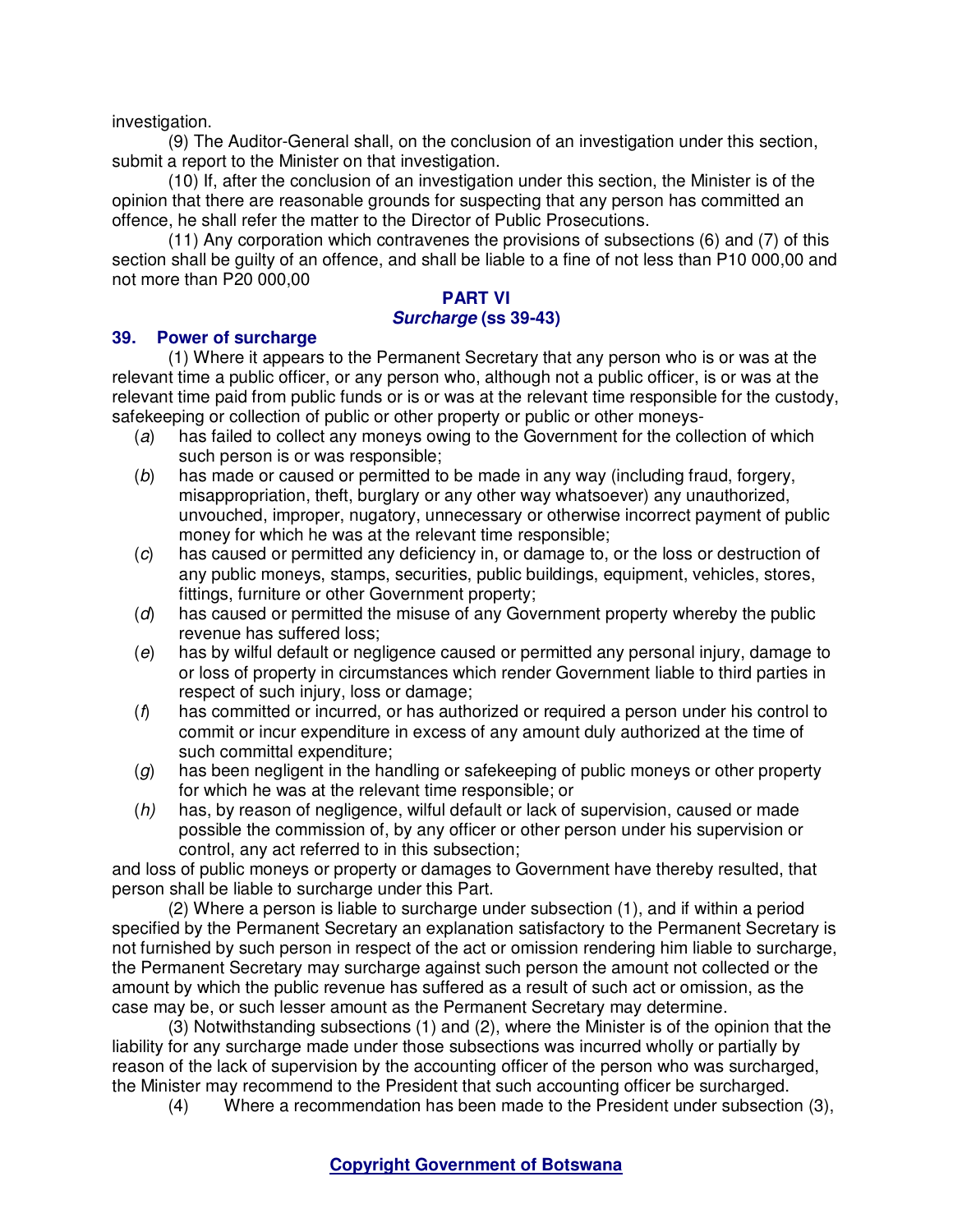the President shall call for an explanation from the accounting officer concerned, and if, after considering such explanation, he is satisfied that the liability for surcharge was incurred wholly or partially by reason of lack of supervision, he shall instruct the Permanent Secretary to surcharge against such accounting officer either in place of or in addition to the person supervised.

(5) Any surcharge made under subsection (4) shall not, when added to any surcharge imposed on the person supervised, exceed the amount not collected, or the amount by which the public revenue has suffered, as the case may be.

## **40. Notification of surcharge**

The Permanent Secretary shall cause the person surcharged, the accounting officer concerned, the Auditor-General and the Accountant-General to be notified of any surcharge made under section 39.

### **41. Withdrawal of surcharge**

The President or the Permanent Secretary, as the case may be, may at any time withdraw any surcharge in respect of which a satisfactory explanation has been received or if it otherwise appears that no surcharge should have been made, and in any such event the Permanent Secretary shall notify the persons specified in section 40 of such withdrawal.

### **42. Appeals**

(1) Any person who is dissatisfied with any surcharge made against him under section 39 may, within the period of 30 days after he has been notified of the surcharge, appeal in writing to the Public Service Commission or to the Judicial Service Commission, as is appropriate in his case.

(2) Where a person lodges an appeal under this section, he shall, at the same time, transmit a copy of his appeal to the Permanent Secretary.

(3) Before deciding an appeal under this section, the Commission in question-

- (a) shall give both the appellant and the Permanent Secretary the opportunity to call additional evidence and to make oral and written submissions to it; and
- (b) may itself call additional evidence.

(4) After considering an appeal under this section, including all additional evidence and every submission which may have been called or made to it under subsection (3), the Commission in question shall either-

- (a) dismiss the appeal and confirm the surcharge; or
- (b) allow the appeal, wholly or in part, and accordingly set aside the surcharge or vary its terms to such extent as the Commission considers just and reasonable in all the circumstances.

(5) On deciding an appeal under this section, the Commission in question shall cause the Permanent Secretary to be notified of the terms of its decision and the Permanent Secretary shall thereupon cause the appellant, the accounting officer concerned, the Auditor-General and the Accountant-General to be so notified.

## **43. Recovery of surcharge**

(1) The amount of any surcharge made or confirmed under the provisions of this Part shall be due and payable on the expiration of the period within which, by virtue of section 42(1), the person surcharged may appeal or, if he has appealed, on the final determination of such appeal.

(2) Any amount thereof not paid within 30 days of becoming due and payable shall be recovered by the Accountant-General by such deductions from the salary or pension of the person surcharged as the Permanent Secretary may direct:

Provided that-

- (i) no one such deduction shall exceed one-sixth of the person's gross monthly salary or pension, as the case may be; and
- (ii) where the person surcharged is due to be paid any moneys of whatever description by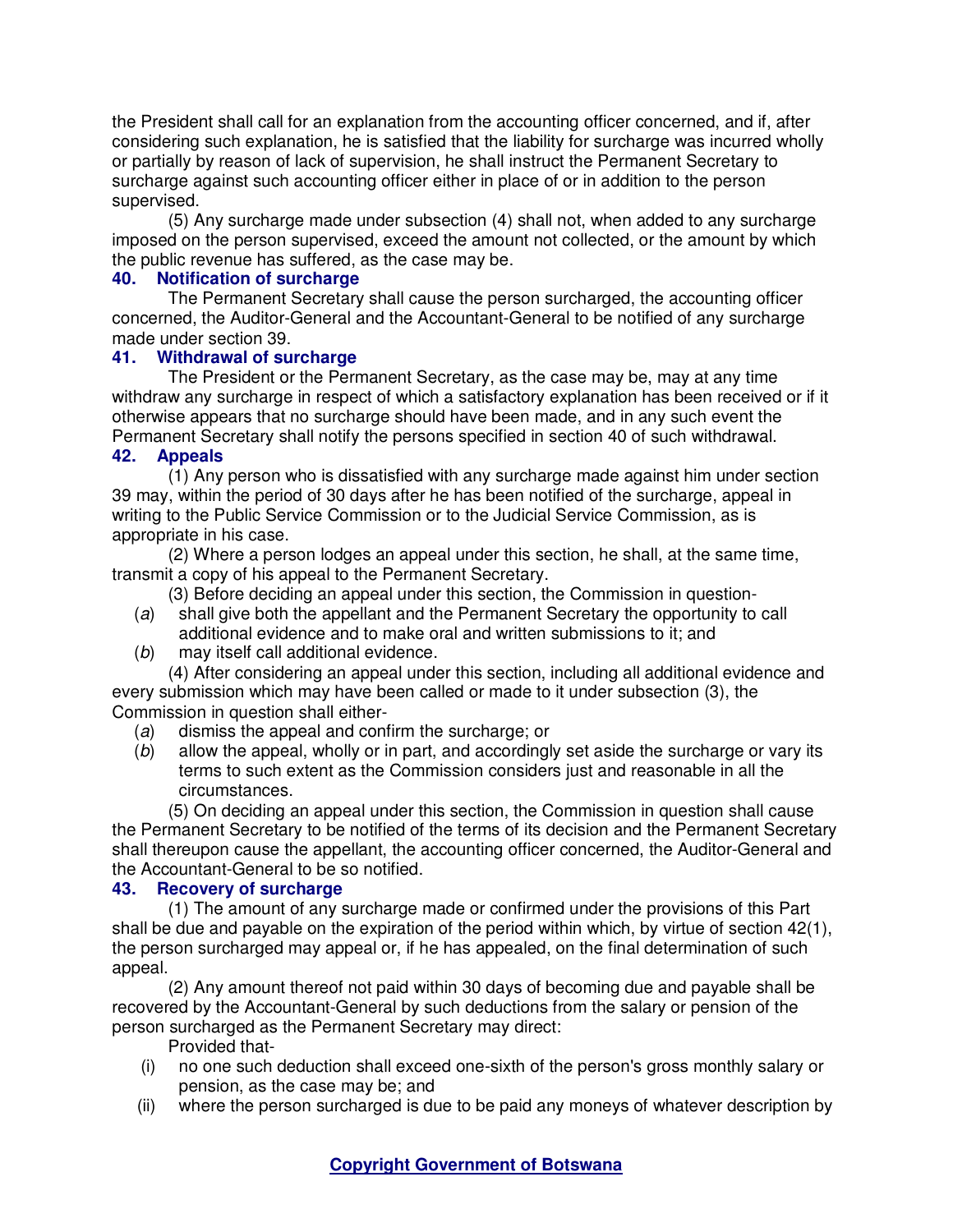the Government other than by way of salary or pension the Permanent Secretary may cause the amount of any surcharge imposed on that person to be deducted from such moneys in whole or in part as he considers fit.

(3) The powers of the Permanent Secretary under this section are without prejudice to the powers of the Attorney-General under the State Proceedings (Actions by or against Government or Public Officers) Act.

# **PART VII**

## **Supplementary (s 44)**

**44. Regulations** The Minister may make regulations for the better carrying out of the provisions of this Act.

### **FIRST SCHEDULE**

## **RULES FOR OPERATION OF THE DEVELOPMENT FUND**

(section 23(3)) ARRANGEMENT OF RULES

RULE

- 1. Definitions
- 2. Use of Fund
- 3. Authority for withdrawal<br>4. Annual estimates to be
- 4. Annual estimates to be prepared
- 5. Accounting officers
- 6. Appropriation Bill<br>7. Issue of moneys l
- Issue of moneys before commencement of Appropriation Act
- 8. Supplementary estimates
- 9. Special warrant
- 10. Supplementary Appropriation Bill
- 11. Accounting and use of moneys constituting Fund
- 12. Conditions to be observed

### **1. Definitions**

In this Schedule-

**"approved project"** means a project contained in a Development Plan;

**"Development Plan"** means a plan of economic and social development, including any amendment of or addition to such plan, prepared by the Government and approved by the National Assembly by resolution;

**"new project"** means a project which is not contained in a Development Plan;

**"project"** means a project of the Government for social or economic development.

### **2. Use of Fund**

Except as provided by rule 9 provision shall not be made for expenditure from the Fund for any purpose other than the purpose of an approved project.

### **3. Authority for withdrawal**

(1) No moneys shall be disbursed from the Fund except upon the authority of a warrant under the hand of the Minister; and no such warrant shall be issued unless the disbursement of those moneys is in respect of an approved or new project.

(2) Notwithstanding subrule (1), where moneys have been paid into the Fund in respect of a project and that project has thereafter been financed from some other source, those moneys may be withdrawn from the Fund without warrant and credited to the deposit account from which they were originally withdrawn.

### **4. Annual estimates to be prepared**

(1) The Minister shall cause to be prepared in each financial year, estimates of the revenue and expenditure of the Fund for the next following financial year (which estimates are hereinafter referred to as "the annual estimates").

(2) The annual estimates shall be so prepared as to show the provision made for each project provided for therein under a separate subhead and the various subheads shall be grouped under heads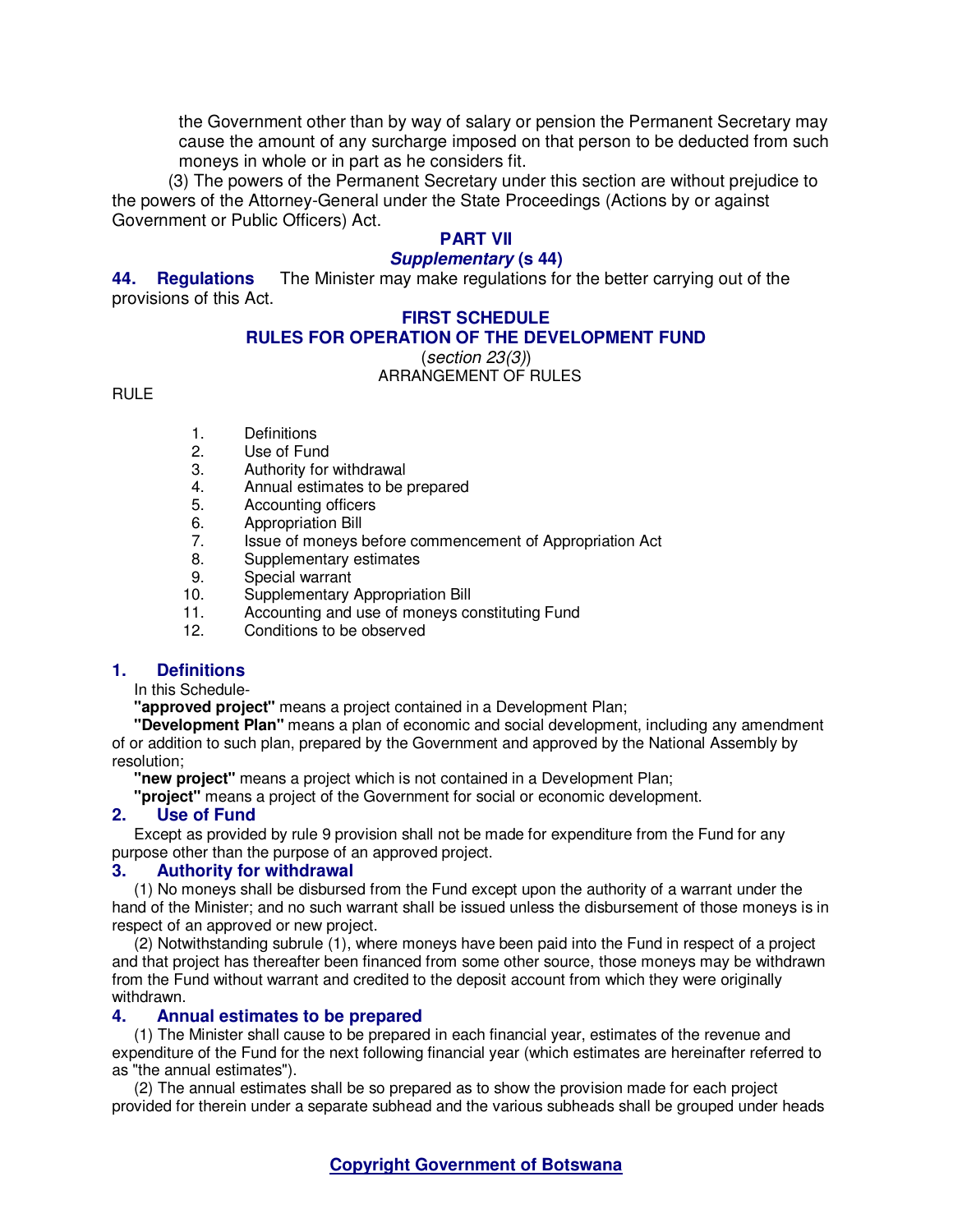of expenditure corresponding to the Departments responsible for the projects.

(3) The annual estimates shall show, in relation to each project, an estimate of the total cost of the project in addition to the estimate of sums required during the financial year.

(4) The annual estimates shall be appended to the estimates of the Consolidated Fund for the same financial year laid before the National Assembly.

(5) The annual estimates shall be accompanied by a statement showing the estimated balance of the Fund at the commencement of the next following financial year and the anticipated revenue accruing to and total expenditure from the Fund during that financial year.

#### **5. Accounting officers**

(1) When laying the annual estimates before the National Assembly, the Minister shall, in respect of each project provided for therein, designate a public officer as the accounting officer for that project: Provided that the Minister may, if he considers it desirable to do so-

- (i) designate at that time different public officers as the accounting officers for different parts of any such project; and
- (ii) at any other time, designate a public officer as the accounting officer for any such project or part thereof, in which case the designation shall be included in the next appropriate supplementary estimates of the Fund.

(2) In respect of the project or part thereof for which he has been designated as the accounting officer under subrule (1), every accounting officer shall be responsible for

- (a) the control of expenditure;
- $(b)$  the control, custody, issue and use of all public supplies; and
- (c) the custody of public moneys.

### **6. Appropriation Bill**

The Appropriation Bill for any financial year shall authorize the issue from the Fund of the total amount necessary to meet expenditure on all projects for which provision has been made in the annual estimates for that financial year approved by the National Assembly without containing heads of expenditure corresponding to the heads of expenditure in the annual estimates or any other particulars in respect of the appropriation or application of that total amount.

### **7. Issue of moneys before commencement of Appropriation Act**

(1) If the Appropriation Act for any financial year has not come into operation by the beginning of that year, the President shall direct the Minister to issue a warrant authorizing the issue of moneys from the Fund to meet such expenditure as may be necessary for the continuation of projects financed from the Fund in the immediately preceding financial year until the expiration of four months from the beginning of the new financial year or the coming into operation of the Appropriation Act, whichever is the earlier.

 (2) All moneys disbursed from the Fund in pursuance of this rule shall be deemed to have been disbursed in anticipation of the enactment of an Appropriation Act and, on the coming into operation of that Act, any warrant issued under this rule shall cease to have effect and disbursements thereunder shall be deemed to have been made by virtue of the Act and shall be accounted for accordingly.

#### **8. Supplementary estimates**

If it is found-

- (a) that the total estimated cost of a project, as shown in the annual estimates and approved by the National Assembly, is insufficient to enable that project to proceed in the current financial year;
- (b) that the total amount appropriated for all projects in the current financial year is insufficient;
- (c) that a need has arisen to proceed with an approved project which has not been included in the annual estimates for the current financial year; or
- $(d)$  that a need has arisen to proceed with a new project,

a supplementary estimate shall be laid before the National Assembly for approval by resolution.

#### **9. Special warrant**

(1) If in any financial year any of the circumstances referred to in rule 8 arise and, in the judgment of the President, expenditure up to the level of the new or revised total estimated cost of a project is so urgently required that it cannot, without serious detriment to the public interest, be postponed until a new or revised total estimated cost is approved by the National Assembly, the President may direct the Minister to issue a special warrant authorizing that expenditure.

 (2) At the next meeting of the National Assembly after the issue of a special warrant under subrule (1), the Minister shall submit a new or revised total estimated cost for the project in question, as the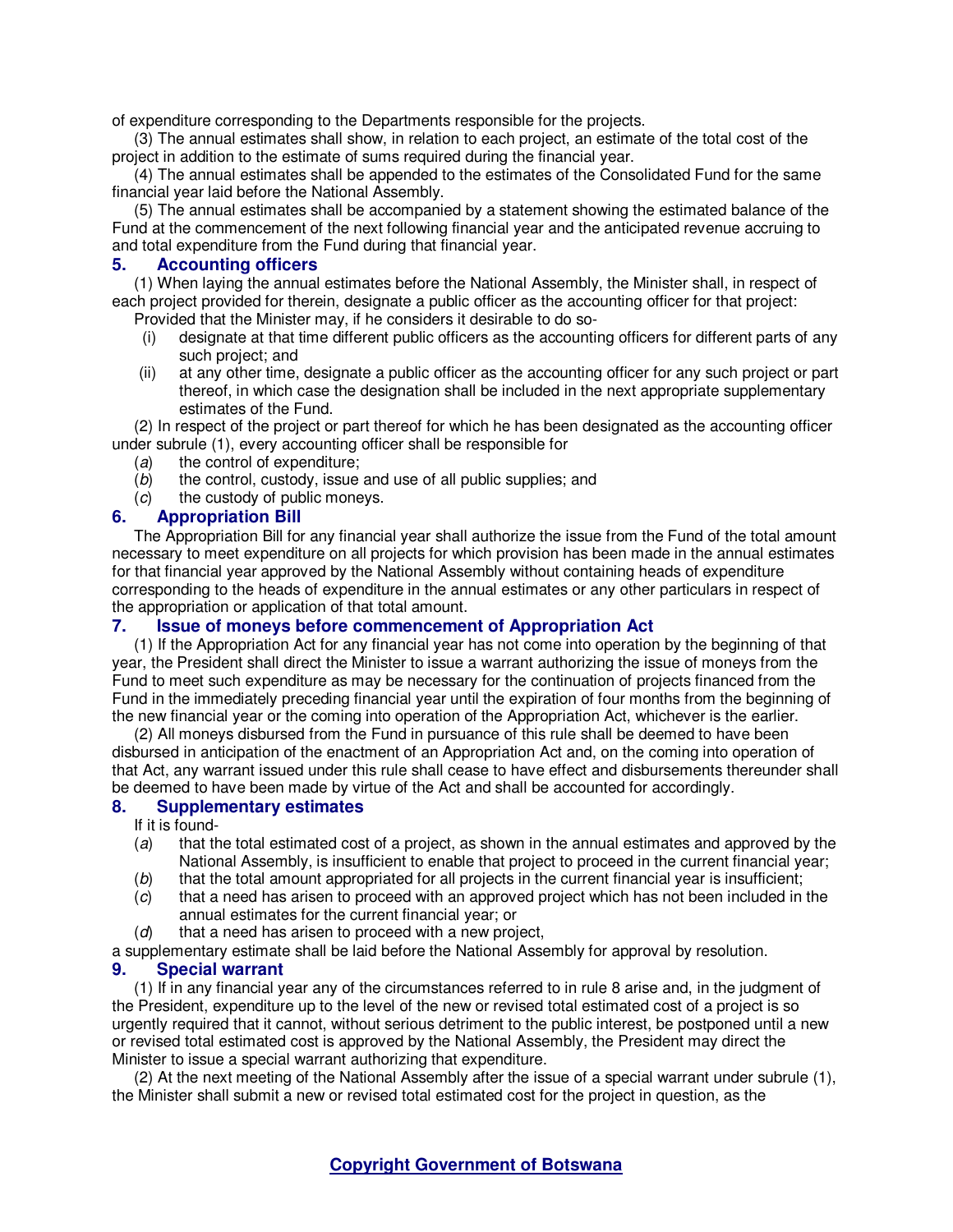circumstances require, to the National Assembly for its approval by resolution.

#### **10. Supplementary Appropriation Bill**

Where expenditure in excess of the total amount appropriated in any financial year has been approved by the National Assembly under rule 8 or 9, a Supplementary Appropriation Bill shall be introduced in the National Assembly, not later than the end of the financial year next following, authorizing the issue from the Fund of the additional moneys so approved.

### **11. Accounting and use of moneys constituting Fund**

Moneys received for the purposes of the Fund shall be brought to the account of the Fund in such a manner as to identify the source from which they came and shall be used to offset expenditure incurred by and disbursed from the Fund in respect of projects for which the moneys were approved and allocated.

#### **12. Conditions to be observed**

Where the grantor attaches, to any grant of money which, by virtue of section 23(2)(b), is paid into the Fund, conditions relating to the use of the grant, those conditions shall be observed and these Rules shall be applied in such manner as to ensure that observance.

# **SECOND SCHEDULE ACCOUNTS AND STATEMENTS TO BE PREPARED BY THE ACCOUNTANT-GENERAL**

### (Section 34(2))

- (a) A statement of Assets and Liabilities showing the balances of the various funds held by the Botswana Government and the assets relating thereto, to which shall be appended a list of any public asset or liability, contingent or actual, not reflected in the statement. For the purposes of this paragraph the expression "public asset" does not include any Government buildings, plant, machinery, vehicles, furniture, equipment, stores or similar items.
- (b) A detailed Statement of Revenue showing the sums received set out against the sums shown in the Estimates of Revenue of the Consolidated Fund and the Development Fund.
- (c) A detailed Statement of Expenditure showing the sums disbursed set out against the sums shown in the Estimates and Supplementary Estimates of Expenditure of the Consolidated Fund and the Development Fund.
- (d) A Statement of the Contingencies Fund summarizing the appropriations to the Fund and the withdrawals from the Fund.
- (e) Statements of account of Special Funds (other than Special Funds the administration of which is, by virtue of any written law, the responsibility of some public officer other than the Accountant-General.
- (/) A Statement of Investments.
- (g) A Statement of Public Debt and Sinking Funds.
- (h) A Statement of Outstanding Loans financed from public revenue.
- (i) A Statement of Deposit Account Balances.
- $(j)$  A Statement of Advances Outstanding in each of the categories of Advances specified in section 19(1).
- (k) A Statement of Cash and Bank Balances.
- (l) A Statement of Arrears of Revenue.
- (m) A Tabular Summary of Unallocated Supplies.
- (n) A Statement of Losses of Public Moneys and Supplies Written-off and Claims Abandoned during the year.
- (o) A Statement of Losses of Public Moneys and Supplies reported during the year, whether written-off or not.

# **CHAPTER 59:01 NATIONAL MUSEUM AND ART GALLERY**

ARRANGEMENT OF SECTIONS

#### **SECTION**

- 1. Short title
- 2. Interpretation
- 3. Establishment of a National Museum and Art Gallery
- 4. Administration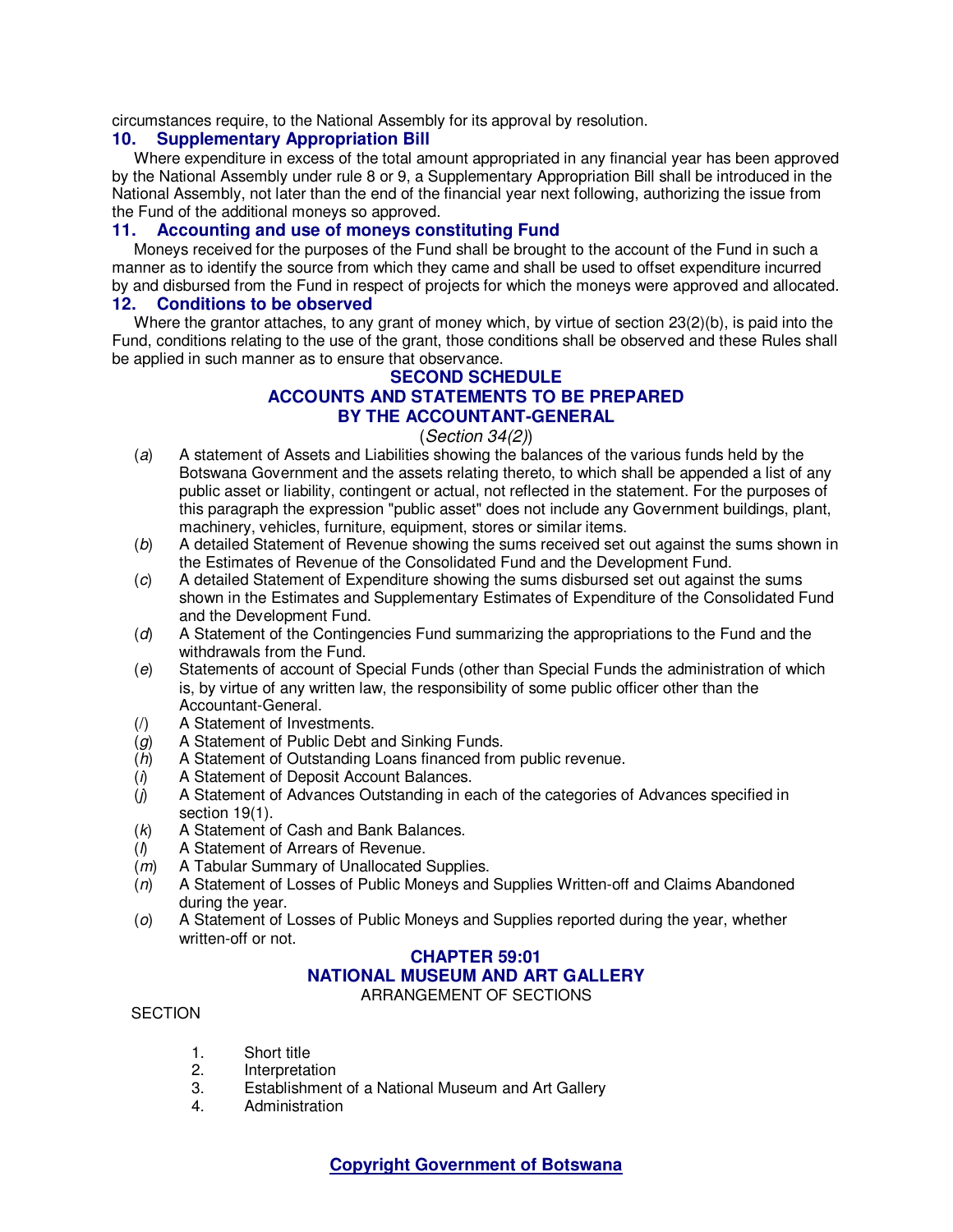- 5. Establishment of a Board<br>6. Meetings of the Board
- 6. Meetings of the Board<br>7. Functions of the Board
- Functions of the Board
- 8. General duty of Minister
- 9. Regulations

Act 28, 1967, Act 1, 1968, Act 46, 1970, Act 16, 1976, S.I. 12, 1977.

# **An Act to make provision for the establishment of a National Museum and Art Gallery.**

[Date of Commencement: 29th September, 1967]

## **1. Short title**

This Act may be cited as the National Museum and Art Gallery Act.

## **2. Interpretation**

In this Act, unless the context otherwise requires-

**"Board"** means the National Museum and Art Gallery Board established under section

5;

**"museum"** includes a craft village;

**"National Museum and Art Gallery"** means the National Museum and Art Gallery established under section 3.

## **3. Establishment of a National Museum and Art Gallery**

The Minister may, after consultation with the Board, establish such museum and art gallery facilities, to be called the National Museum and Art Gallery, as in his opinion are desirable in order to further the provision of an efficient museum and art gallery service in Botswana.<br>4. **Adm** 

## **4. Administration**

Subject to the provisions of this Act, the administration of the National Museum and Art Gallery shall be vested in the Minister, who shall perform his functions under this Act, in consultation with the Board.

## **5. Establishment of a Board**

(1) For the purposes of this Act, there shall be established a Board to be styled the National Museum and Art Gallery Board.

(2) The Board shall consist of a Chairman and not more than six other members appointed by the Minister, together with such other members as may be co-opted by the Board under subsection (3).

(3) The Board may, with the approval of the Minister, co-opt as members not more than three persons with such expert knowledge or experience as may be required by the Board in the discharge of its functions.

(4) The period of office of a member of the Board shall be-

- (a) in the case of the Chairman or any member appointed under subsection (2), three years from the date of his appointment; and
- (b) in the case of a member co-opted under the provisions of subsection (3), the period, not being a period in excess of one year, for which he has been co-opted.

(5) The Chairman and any member of the Board may resign from the Board at any time by letter addressed to the Minister; and the Minister may at any time revoke any appointment which he has made.

(6) Any member of the Board who has not, on the 31st December in any year, attended at least one-third of the meetings of the Board during the preceding 12 months or during his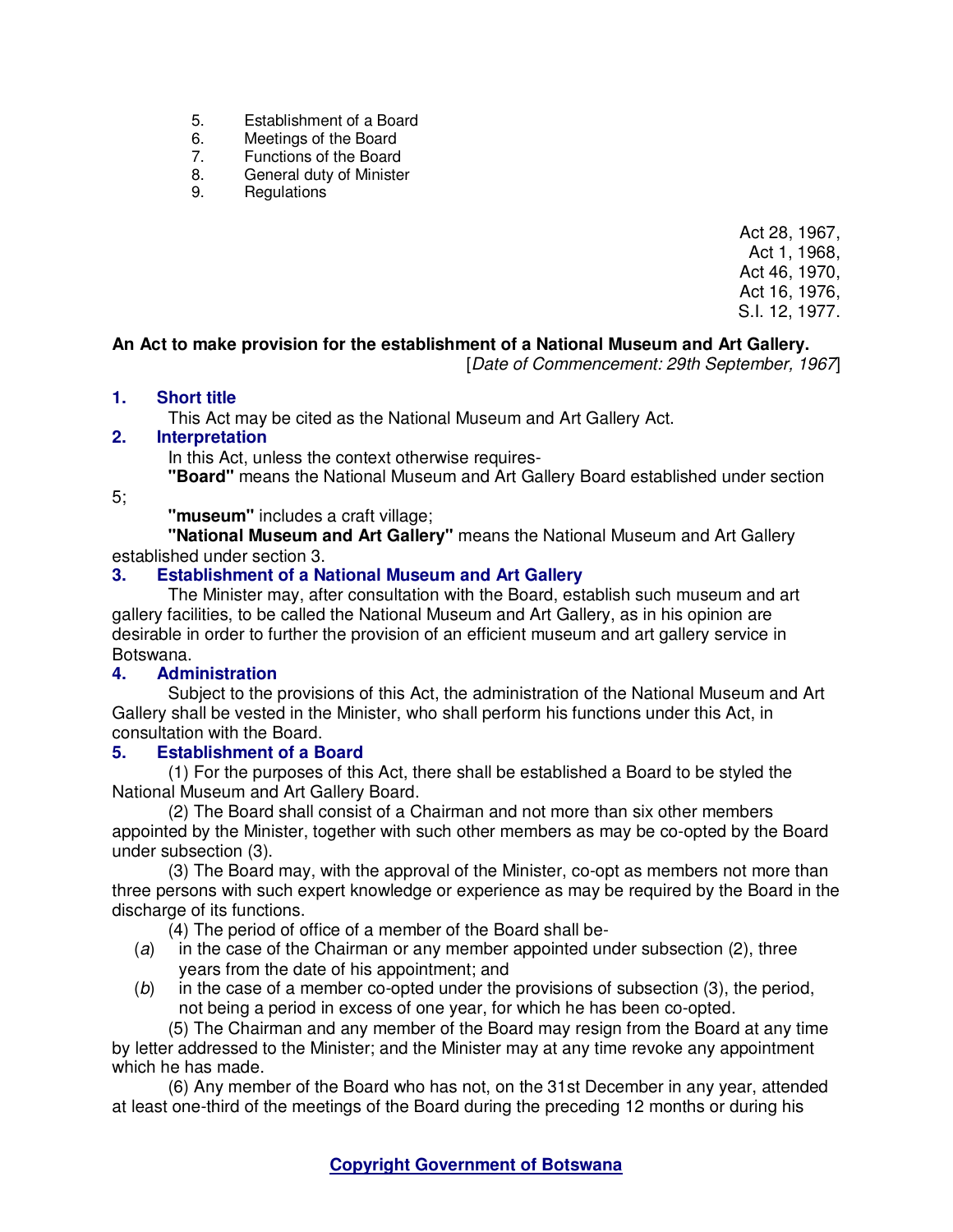tenure of office in such months, shall be considered to have vacated his seat on the Board, unless he has been absent owing to ill-health or with the leave of the Minister.

### **6. Meetings of the Board**

(1) The Board shall meet at such times as may be necessary or expedient for transacting its business.

(2) The Chairman may at any time summon a meeting of the Board, and, on the requisition of the Minister or any three members he shall summon a meeting and any such requisition shall state the object for which the meeting is required to be summoned.

(3) The views or decisions of the Board may be taken at meetings or, in cases in which the Chairman shall so direct, by the recording of the opinions of members on papers circulated among them.

(4) The Chairman may direct that papers shall not be circulated in accordance with the provisions of subsection (3) to any member who through interest, illness, absence from Botswana or otherwise is, in the opinion of the Chairman, incapacitated from voting on such papers.

(5) The quorum of the Board at any meeting or for the purpose of voting on papers circulated in accordance with the provisions of subsection (3) shall be four.

(6) The decisions of the Board shall be by the majority of votes and in any case in which the voting is equal the Chairman shall have a second or casting vote.<br>7. Functions of the Board

### **7. Functions of the Board**

(1) The functions of the Board shall be-

- (a) to advise the President and Minister in the exercise of their functions under this Act;
- (b) to undertake such administrative functions in connection with the National Museum and Art Gallery as the Minister may from time to time require it to undertake.

(2) The Board may, for the purpose of furthering the provision of an efficient museum and art gallery service in Botswana, enter into mutual arrangements with other museums or art galleries within or without Botswana.

### **8. General duty of Minister**

It shall be the duty of the Minister acting in consultation with the Board and within the limits of the means available to him, to provide a comprehensive and efficient museum and art gallery service for all persons desiring to make use thereof, and for that purpose to provide and maintain such buildings and equipment and do such other things as may be requisite.

### **9. Regulations**

(1) The Minister may make regulations either generally or in relation to any particular museum or art gallery facilities established under this Act-

- (a) for the control and management of any museum or art gallery and the use of its facilities including the payment of charges and fees in respect thereof;
- (b) for the establishment, functions and duties of museum or art gallery committees;
- (c) safeguarding the contents of any museum or art gallery;
- (d) generally for the better carrying out of the provisions of this Act.

(2) Any regulation made under the provisions of subsection (1) may provide in the event of its contravention for the imposition of a fine not exceeding P100 or for imprisonment for a term not exceeding three months, or to both.

> **VOLUME XV CHAPTER 69:01 ROAD TRAFFIC**  ARRANGEMENT OF SECTIONS PART I **Preliminary**

**SECTION**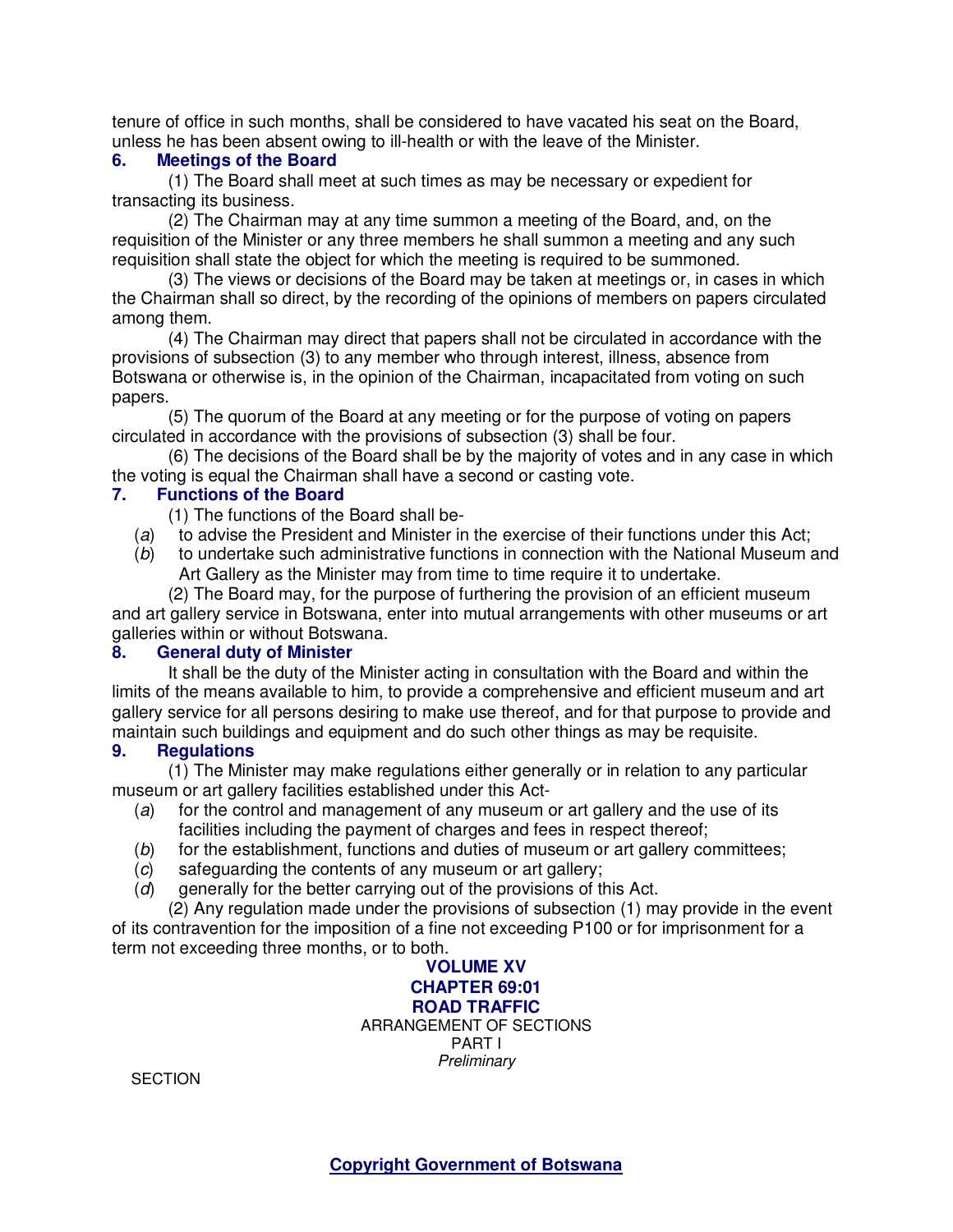- 1. Short title<br>2. Interpreta
- **Interpretation**
- 3. Appointment of officers
- 4. Classification of motor vehicle

### PART II

#### Registration of Vehicles

- 5. Records of vehicles
- 6. Motor vehicles and trailers to be registered<br>7. Inspection fee
- Inspection fee
- 8. Owner of vehicle
- 9. Change of ownership<br>10. Registration of vehicle
- Registration of vehicles imported into Botswana
- 11. Vehicles to carry identification plates
- 12. Production of registration books
- 13. Cancellation of registration in certain cases
- 14. Offences and penalties
- 15. Exemptions

#### PART III

#### Motor Vehicle Licences

- 16. Motor vehicles to be licensed
- 17. Application for motor vehicle licence
- 18. Conditions for the issue of motor vehicle licences
- 19. Motor vehicle licences
- 20. Licence to be carried on vehicle
- 21. Duplicate motor vehicle licences<br>22. New motor vehicle licence require
- New motor vehicle licence required in certain circumstances

### PART IV

### Motor Dealers' Licences

- 23. Motor dealer's licence
- 
- 24. Use of motor dealer's licence<br>25. Duration of motor dealer's lice Duration of motor dealer's licence
- 26. Cancellation of motor dealer's licence
- 27. Motor dealer's licence not to be transferred without authority

#### PART V

#### Recovery of Fees and Penalties

- 28. Recovery of licence fees by civil process
- 29. Penalties

### PART VI

#### Driving Licences

- 30. Drivers to be licensed<br>31. Conditions for granting
- Conditions for granting of driving licence
- 32. Provisional driving licence
- 33. Age limits for granting of driving licences
- 34. Form of application
- 35. Driving licences to members of security forces
- 36.<br>37.
- Form of driving licence
- 38. Duplicate licences
- 39. Driving test
- 40. Revocation of driving licences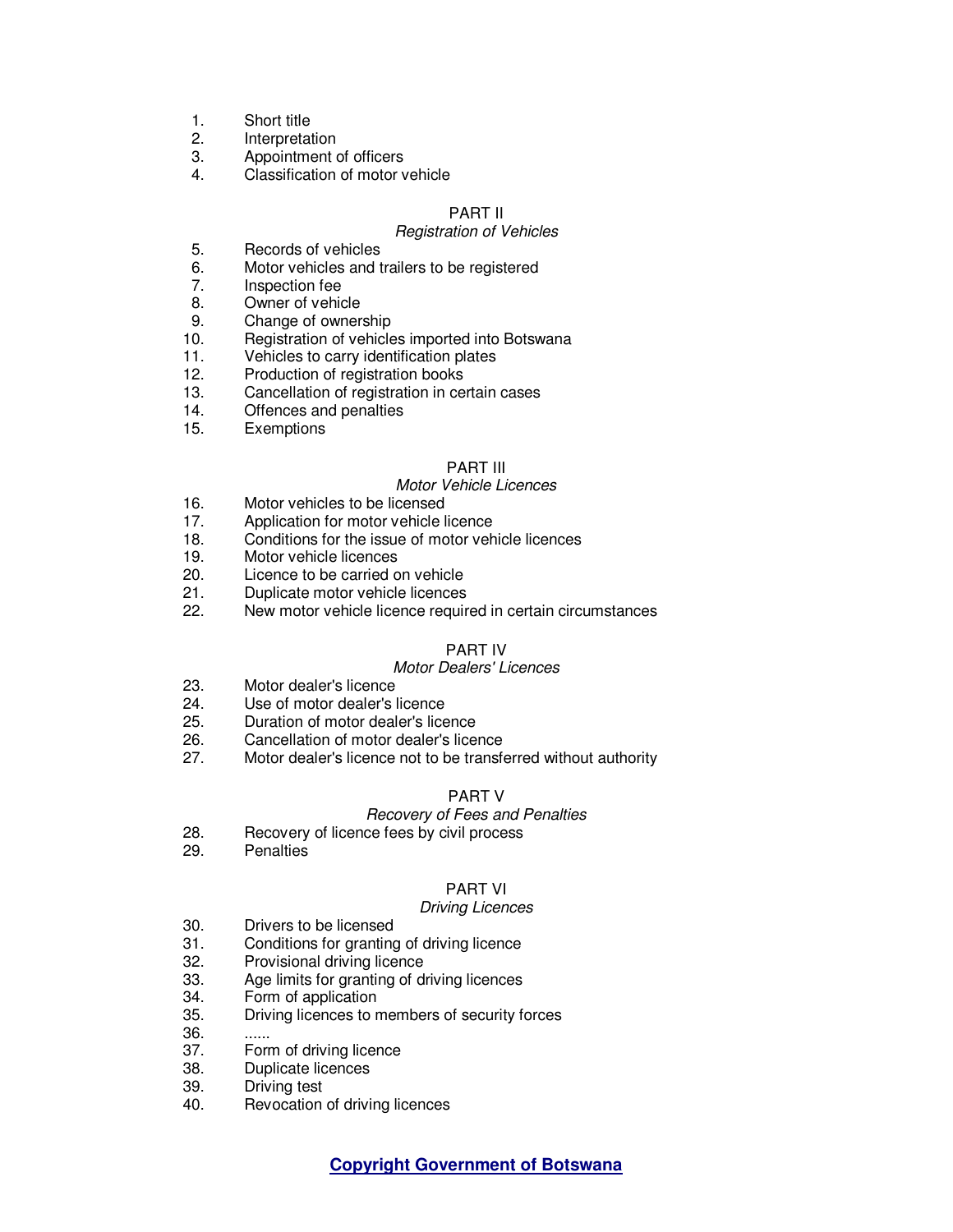- 41. Driving instructors' certificates<br>42. No penalty prescribed
- No penalty prescribed
- 43. .....

#### PART VII

#### Driving and other Offences Relating to the Use of Vehicles on Roads

- 44. Speed limit
- 45. Penalties in relation to speed
- 46. Driving, or being in charge, when under influence of drink or drugs
- 47. Power to require breath specimen
- 48. Evidence on charge of unfitness to drive through drink or drugs or causing death thereby
- 49. Reckless and dangerous driving generally
- 50. Causing death by reckless driving, etc.
- 51. Careless and inconsiderate driving<br>52. Alternative offences
- Alternative offences
- 53. Mandatory disqualification
- 54. Power of arrest
- 55. Right to demand name and address
- 56. Proper fuel to be used in motor vehicles
- 57. Signals and signs to be obeyed
- 58. Offences relating to parking bays and areas
- 59. Vehicles not to obstruct roads
- 60. Racing, pacemaking and trial of speed
- 61. Condition of vehicles<br>62. Limitation
- Limitation
- 63. Exemptions<br>64. Penalty for i
- Penalty for improper condition or overloading
- 65. Obstructing driver of motor vehicle
- 66. Motor cycles
- 67. Riding in a dangerous position
- 68. Restriction on towing and mounting a vehicle
- 69. Causing damage to a vehicle
- 70. Tampering with a vehicle
- 71. Taking a vehicle without authority<br>72. Unattended motor vehicles
- 72. Unattended motor vehicles<br>73. Offences in connection with
- Offences in connection with level crossings
- 74. Offences and penalties

### PART VIII

#### Regulation of Traffic

- 75. Rule of the road<br>76. Highway Code
- Highway Code
- 77. Police empowered to regulate traffic
- 78. Traffic signs<br>79. Closure of ro
- Closure of roads
- 80. Injury to bridge and roads
- 81. Power of road authority to instal parking meters

# PART IX

### **Accidents**

- 82. Duty to stop and report
- 83. Penalties for not stopping and reporting
- 84. Police empowered to inspect and remove and detain vehicles involved in an accident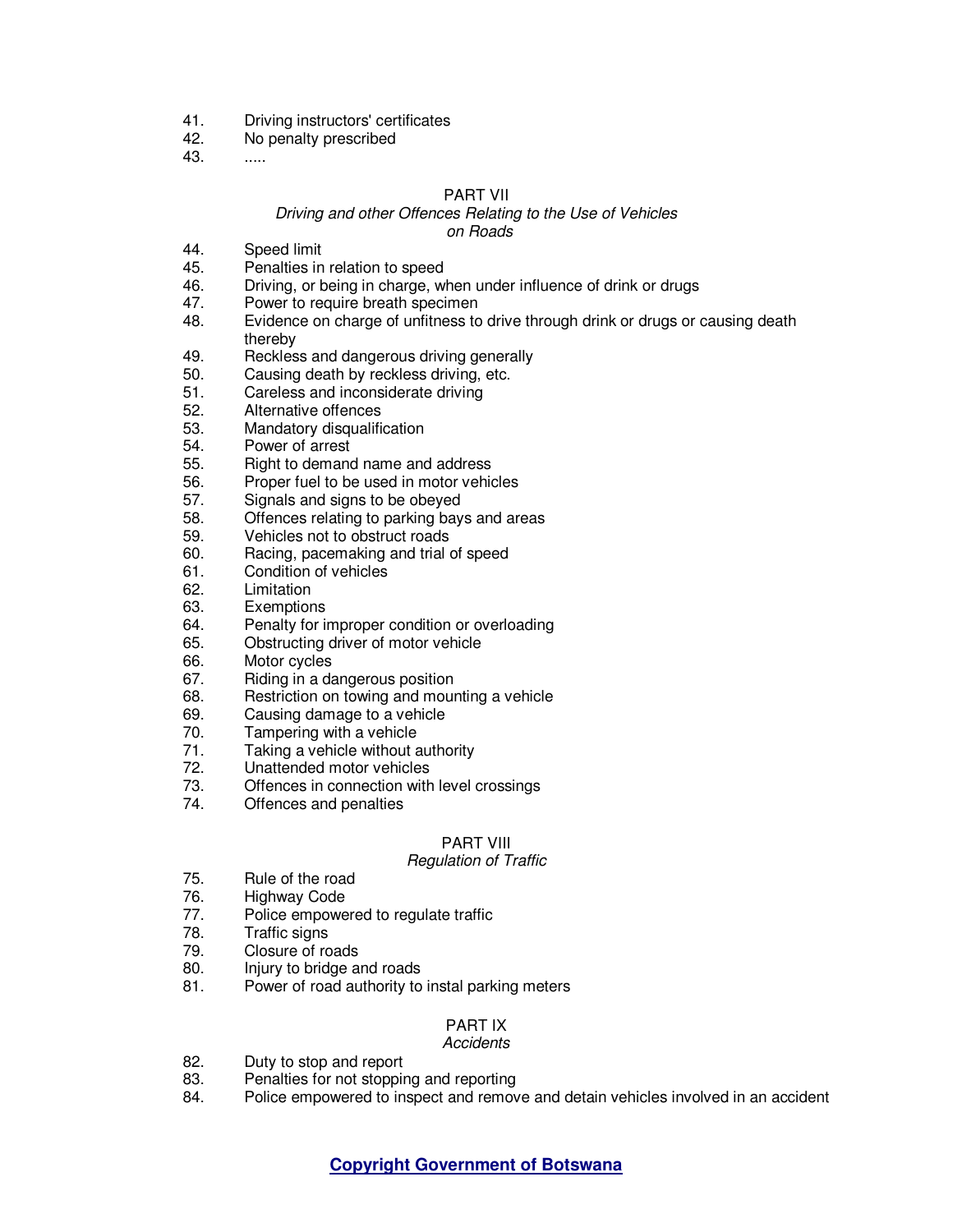#### PART X

#### Powers of Court, Disqualification, etc.

- 85. Powers of court<br>86. Right of appeal
- Right of appeal
- 87. Effects of disqualification or suspension
- 88. Driving whilst disqualified
- 89. Fraudulent application for driving licence
- 90. Particulars of endorsement to be inserted in new licence
- 91. Applying for licence without disclosing endorsement
- 92. Issue of new licence free from endorsement

#### PART XI

#### Offences by Drivers of Vehicles other than Motor Vehicles

- 93. Driving under the influence of drink<br>94. Reckless driving
- Reckless driving
- 95. Careless driving
- 96. Restrictions on riding cycles

#### PART XII

#### Miscellaneous Provisions as to Roads

- 97. Restrictions on pedestrians
- 98. Pedestrian crossings
- 99. Restrictions on animal-drawn vehicles on roads<br>100 Offences in connection with roads
- Offences in connection with roads
- 101. Offences in connection with gates by which cattle might gain access to certain roads
- 102. Encroachment on and damage to roads
- 103. Prohibition on use of tracked vehicles
- 104. Restriction with regard to use of bridge
- 105. Non-liability of road authority for damage
- 106. Requirements for certain public service vehicles

#### PART XIII

#### Public Service Vehicles

- 107. Public service vehicles
- 108. Application for public service vehicle licence<br>109. Issue and conditions of public service licence
- Issue and conditions of public service licence
- 110. Drivers and conductors of public service vehicles
- 111. Power to cancel licence and disqualify
- 112. Right of appeal
- 113. Passengers and loads
- 114. Touting
- 115. Penalties

# PART XIV

#### General

- 116. **Inspection of vehicles**
- 117. Removal of vehicles from road
- 118. Detention of vehicles
- 119. Certificates admissible in evidence
- 120. Owner or other person to furnish name and address of driver of vehicle 121. Owner to keep list of drivers employed
- Owner to keep list of drivers employed
- 122. Verification of facts
- 123. Giving false information
- 124. Fraudulent imitation, etc. of documents

### **Copyright Government of Botswana**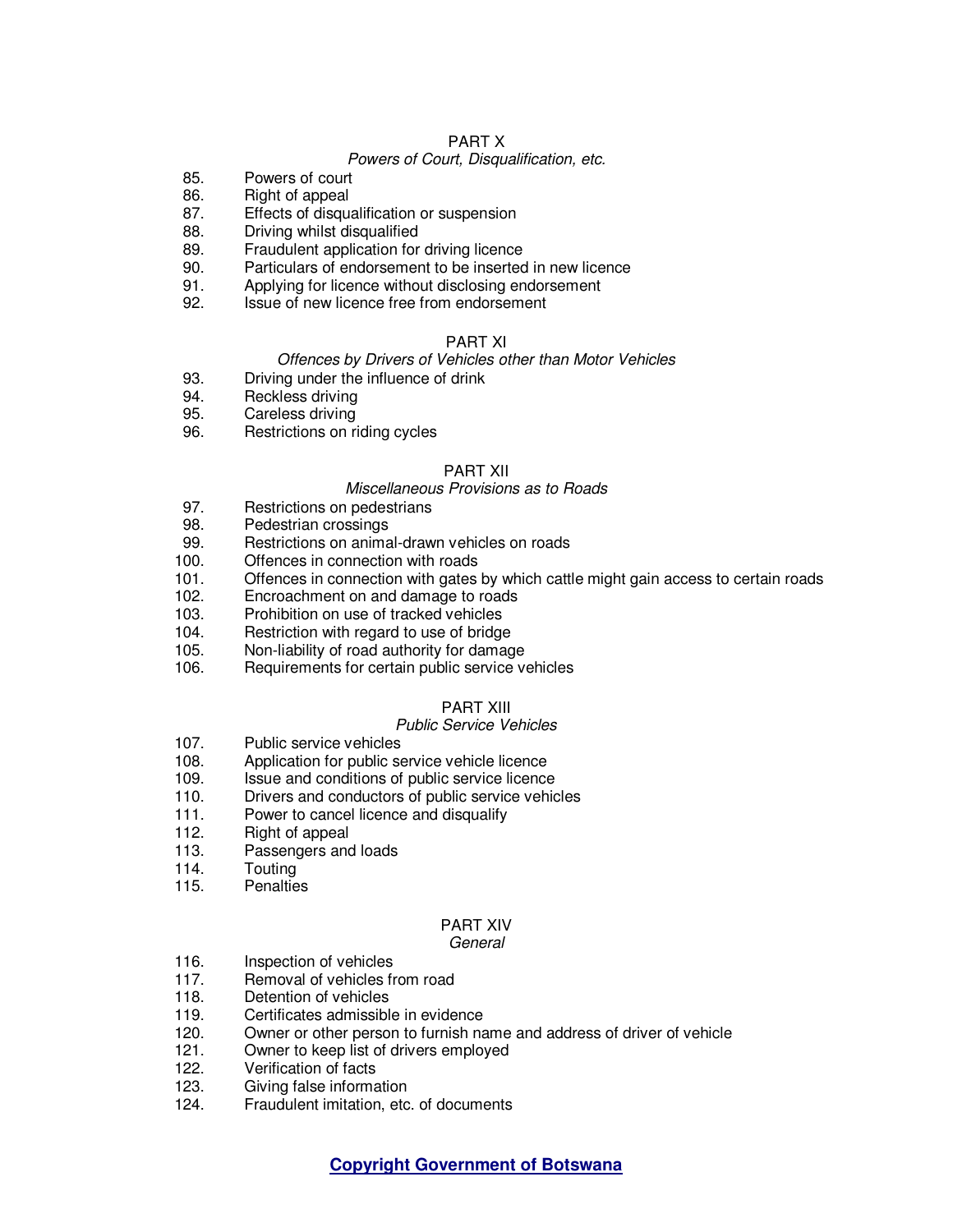- 125. Endorsement of licence to be proof of conviction
- 126. Notice to attend court
- 127. Axle load, weight and dimensions
- 128. Scheduled traffic offences
- 129. General penalty
- 130. Regulations<br>131. Road Safety
- Road Safety Committee and National Road Safety Fund
- 132. Power to suspend, and exempt from, certain provisions
- 133. Admission of guilt

**Schedule** 

Act 43, 1972, S.I. 144, 1974, Act 28, 1975, Act 7, 1977, Act 19, 1978, S.I. 134, 1978, Act 4, 1982, Act 18, 1983, Act 15, 1989, Act 16, 1992, Act 18, 1993, S.I. 31, 1998, Act 6, 2001, Act 13, 2002.

**An Act to provide for the registration and licensing of motor vehicles; for the issue of driving licences; for the creation of offences relating to the use of vehicles and for the regulation of traffic; and for matters incidental thereto.** 

[Date of Commencement: 1st January, 1975]

## **PART I**

### **Preliminary (ss 1-4)**

### **1. Short title**

This Act may be cited as the Road Traffic Act.

### **2. Interpretation**

(1) In this Act, unless the context otherwise requires-

**"articulated vehicle"** means a combination of vehicles comprising a motor vehicle and semi-trailer coupled to the motor vehicle;

**"authorized officer"** means a person specially or generally authorized by the Minister for the matter in question:

**"bridge"** includes culvert and causeway;

**"bus"** means a motor vehicle having seating accommodation for more than 30 passengers and not more than 100 passengers on a single deck, exclusive of the driver;

**"call-cab"** means a light motor vehicle having seating capacity for not more than four passengers, exclusive of the driver, and available for hire or operated for reward from a defined private place;

**"carriageway"** means the part of a road normally used by vehicular traffic, including those portions commonly known as the shoulders, but excluding any portion of any such road which is set aside for use by pedestrian traffic;

**"cattle"** includes oxen, bulls, cows, horses, camels, mules, donkeys, sheep, goats and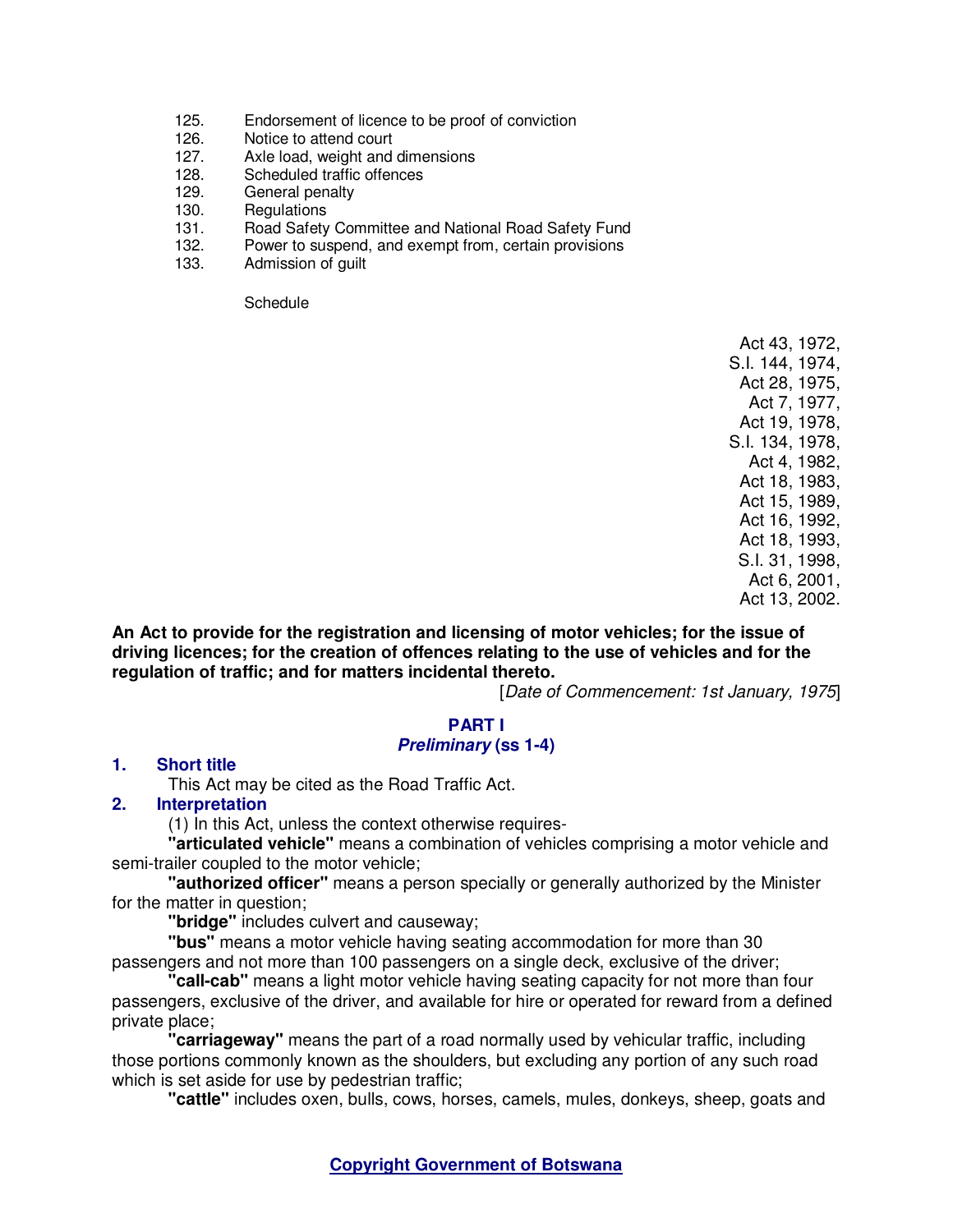swine;

**"combination of vehicles"** means coupled vehicles which travel on the road as a unit;

**"commercial vehicle"** means a motor vehicle wholly or primarily constructed or adapted for the carriage of goods or burdens of any description in connection with any trade, business or agriculture, but does not include any type or class of motor vehicle which the Director may, by notice in the *Gazette*, declare not to be a commercial vehicle for the purposes of this Act;

**"cycle"** means any vehicle with one or more wheels which is propelled by the muscular energy of the driver acting on the pedals;

**"Director"** means the Director of Road Transport and Safety appointed under section 3;

**"double-deck bus"** means a bus having an upper and lower deck with seats exceeding 100 passengers, exclusive of the driver;

**"drive"**, in relation to a vehicle, includes the steering of such vehicle;

**"driver"**, in relation to a vehicle, means any person who drives or guides, or is in actual physical control of, any vehicle, and in relation to cattle, means the person in charge or control of the cattle;

**"driving licence"** means a licence to drive a motor vehicle issued under this Act, and any document deemed to be a driving licence by virtue of any regulations made under this Act;

**"driving test examiner"** means any person appointed to be a driving test examiner under section 3(1)(b);

**"gross vehicle mass (GVM)"** means the maximum weight of a vehicle and its load as specified by the manufacturer or, in the absence of such specification, as determined by a competent authority;

**"hazardous goods"** means dangerous goods or substances which shall include but not be limited to packages, unit load, bulk containers, bulk transportation equipment, petroleum-based flammable liquids and other objects that are considered hazardous or

dangerous in terms of the following Acts-

- (a) Explosives Act;
- (b) Fire Services Act;
- (c) Mines and Minerals Act;
- (d) Wildlife Conservation and National Parks Act;
- (e) Atmospheric Pollution (Prevention) Act; or
- (f) Arms and Ammunition Act.

**"heavy commercial vehicle"** means a commercial vehicle the permissible maximum gross weight of which exceeds 3 500 kilograms;

**"heavy motor vehicles"** has the meaning ascribed to it by section 4(2)(c);

**"heavy trailer"** means a trailer of a GVM exceeding 750 kg;

**"identification plate"** means one of the prescribed number of identification plates required to be carried on a motor vehicle under section 11 or section 24;

**"invalid carriage"** means a motor vehicle specially designed and constructed for the use of persons suffering from some physical defect or disability;

**"laden weight"** means the actual weight of the vehicle as loaded, with the crew and passengers on board;

**"licensing officer"** means a licensing officer appointed under section 3(2);

**"light trailer"** means any trailer of a GVM not exceeding 750 kg;

**"light vehicle"** means a motor vehicle other than a motor cycle having a permissible maximum weight not exceeding 3 500 kilograms;

**"light commercial vehicle"** means a commercial vehicle having a permissible maximum weight not exceeding 3 500 kilograms;

**"main road"** means any road declared to be a main road under section 100;

**"mini-bus"** means a motor vehicle having seating capacity for more than 11 but not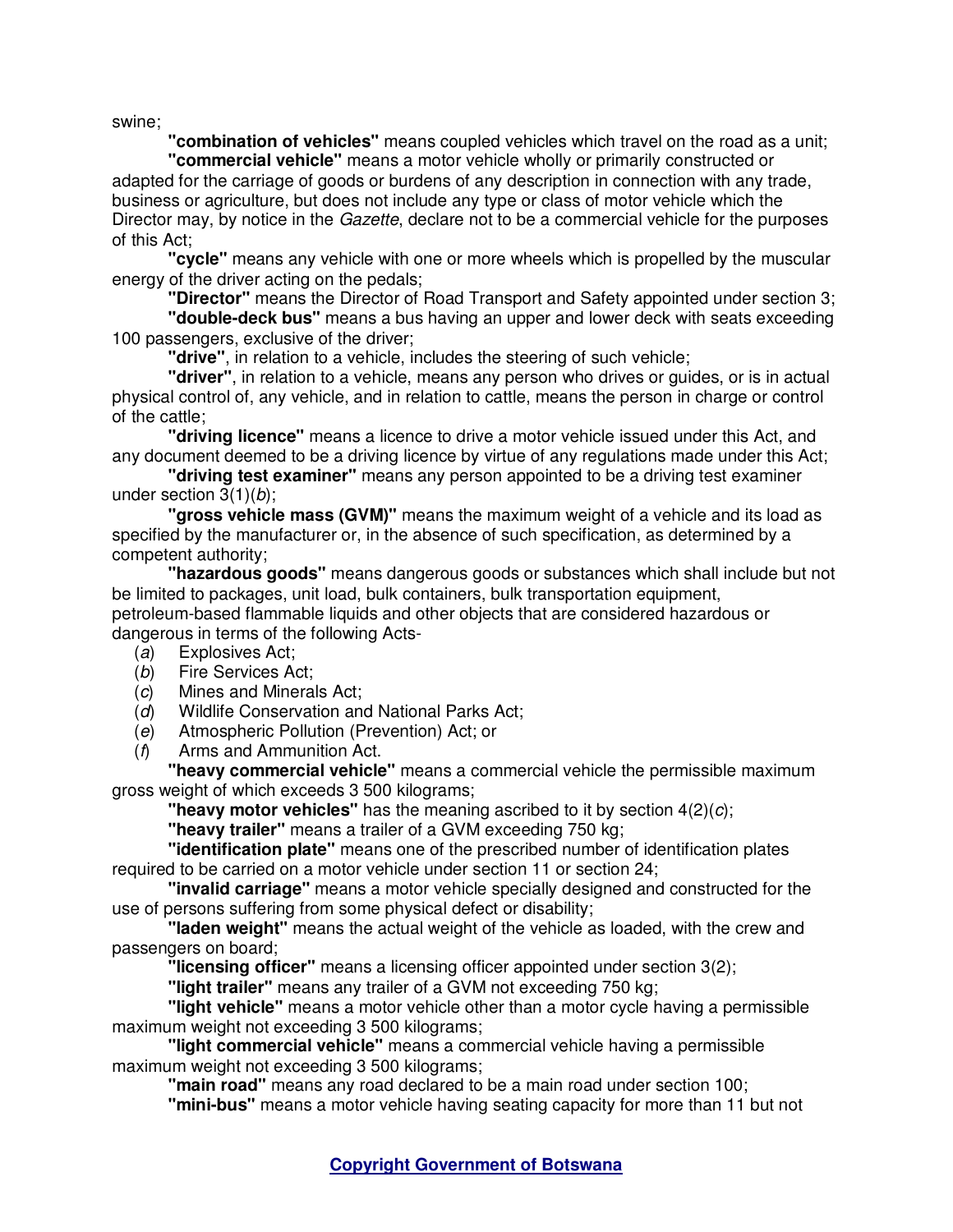more than 15 passengers, exclusive of the driver;

**"midi-bus"** means a motor vehicle having seating capacity for more than 15 passengers but not more than 30 passengers, exclusive of the driver;

**"motor car"** means a motor vehicle having seating accommodation for not more than 11 passengers excluding the driver, but does not include a motor cycle;

**"motor cycle"** means a two- or three-wheeled vehicle the unladen weight of which does not exceed 400 kilograms and which is equipped with a propelling engine;

**"motor dealer"** means any person who deals by way of business in motor vehicles or trailers including a manufacturer and a repairer of such vehicles;

**"motor dealer's licence"** means a licence issued under section 23;

# **"motor omnibus"** means-

- (a) a public service vehicle having seating accommodation for more than seven passengers exclusive of the driver; or
- (b) a motor vehicle having seating accommodation for more than 11 passengers exclusive of the driver;

**"motor vehicle"** means any vehicle, self-propelled by mechanical or electrical power, but excluding any vehicle running on a specially prepared way such as a railway or tramway or cables and such other vehicles as the Minister may, from time to time by notice published in the Gazette, declare not to be motor vehicles for the purposes of this Act;

**"motor vehicle examiner"** means any person appointed to be a motor vehicle examiner under section 3(1)(b);

**"motor vehicle licence"** means a motor vehicle licence issued under Part III;

**"owner"**, in relation to a vehicle, includes the owner, joint owner or part owner of a vehicle and, where a vehicle is the subject of a hire-purchase agreement or hiring agreement, includes the person in possession of the vehicle under that agreement;

**"physically disabled"** means any person driving a light motor vehicle with automatic transmission and adapted and clearly marked with a badge for driving by handicapped persons and which may make use of the facility, road, or portion of the road indicated by an appropriate road sign:

**"plying for hire"** includes-

- (a) standing on any public taxi stand;
- (b) being offered for hire by any notice, advertisement or announcement, or any express or implied invitation;
- (c) standing or travelling whilst exhibiting a "For Hire" notice of any kind;

**"Professional Driving Permit (PrDP)"** means, respectively, one of the permits issued under section 106;

**"provisional licence"** means a licence to drive a motor vehicle issued under section 32;

**"private hire vehicle"** means any public service vehicle having seating accommodation for not more than seven passengers, exclusive of the driver, such vehicle not being a taxicab;

- **"public service vehicle"** means any vehicle which is licenced under Part XIII to-
- (i) carry passengers or goods for hire or reward or on own account; or
- (ii) ply for hire or reward or is let out for hire or reward;

**"public service vehicle driver's licence"** or **"public service vehicle conductor's licence"** means respectively one of the licences issued under section 110;

**"qualified person"** means a pathologist, police officer, medical practitioner, laboratory technician, intern or houseman, forensic analyst, laboratory scientist or registered nurse of or above the rank of staff nurse or such other person as the Minister may prescribe;

**"registered owner"** means the person in whose name a vehicle is registered under section 6;

**"registration book"** means the registration book issued by the Director in respect of a vehicle under section 6(5);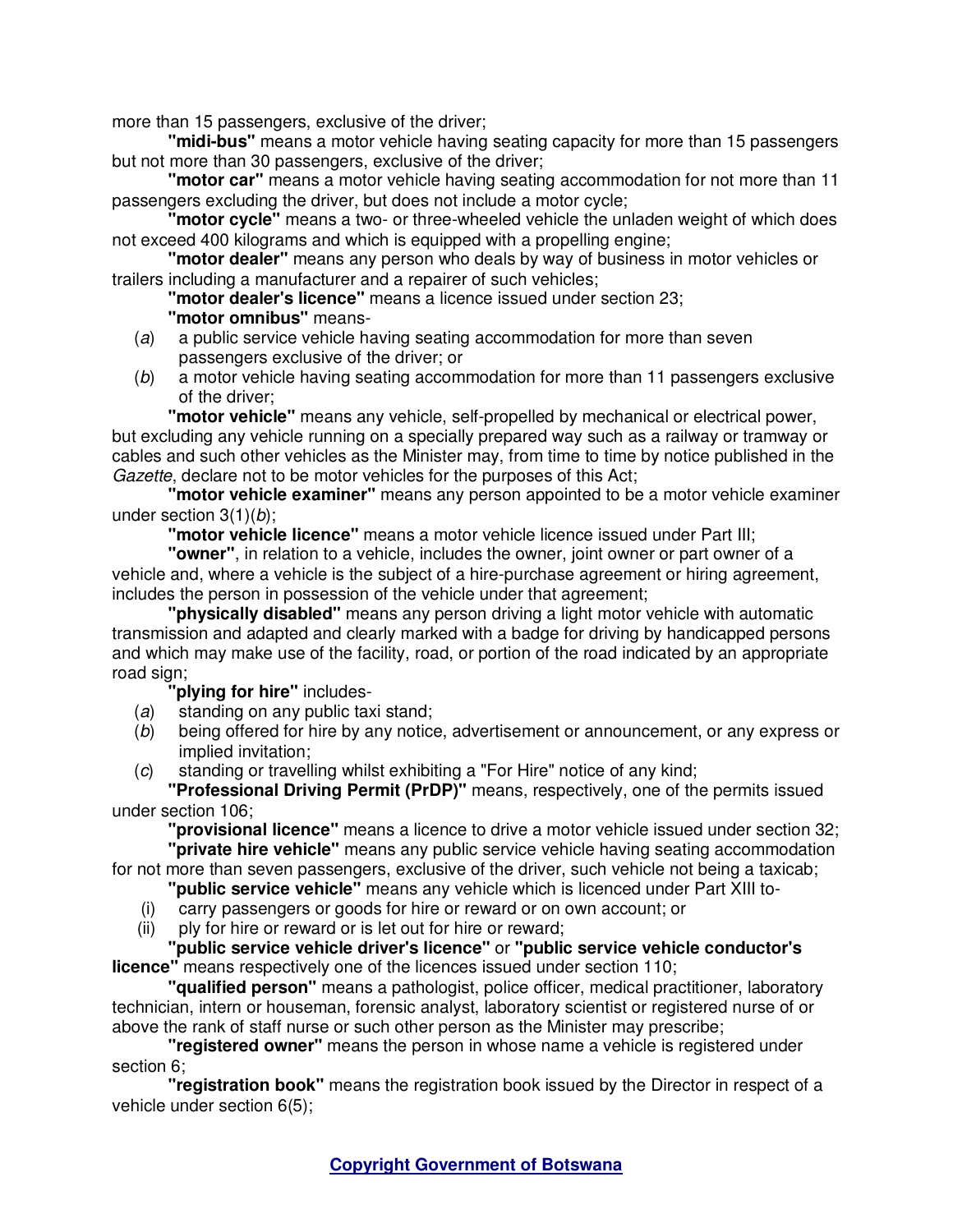**"registration number"** means the number allocated to a vehicle when it is registered under section 6(5);

**"road"** means the entire surface of any way, road, street, thoroughfare, wharf, car park, footpath, bridle-path or road reserve on which a vehicle is capable of travelling and to which the public have access, and includes-

- (a) any bridge, drift, ford or ferry traversed thereby;
- (b) any road established, proclaimed or recognised as such under the provisions of any written law; and
- (c) any road however created which, before or after the commencement of this Act, has been in the undisturbed use of the public or which the public has had the right to use during a period of not less than three years:

Provided that in any prosecution under this Act the road on which the offence is alleged to have occurred shall be presumed to be a road to which the public has access, or which has been in the undisturbed use of the public, or which the public have had a right to use, for not less than three years, unless the contrary is proved;

**"road authority"**, where a road in any area or district has been lawfully vested in a local authority or any other person, means such local authority or such person, and where a road has not been so vested means such public officer as the Minister may, by notice published in the Gazette, appoint to be the road authority for that road for the purposes of this Act;

**"school-bus"** means a motor vehicle used solely for the conveyance of school children from place of abode to a school and vice versa or to undertake extra-curricula activities;

**"tare weight"** means the weight of a vehicle when unladen without the crew, passengers or load, but with a full standard supply of fuel and with the tools and spare parts which the vehicle normally carries;

**"taxi"** means any public service vehicle having seating accommodation for not more than four passengers, excluding the driver, which is licensed under this Act or any other written law relating to the licensing and operation of taxi to ply for hire from a taxi rank or other public place;

**"tractor"** means a motor vehicle constructed or adapted for the purpose of hauling trailers but which is not itself designed to carry goods or passengers;

**"traffic sign"** means any sign, signal, signpost, notice, light or other device or object, whether fixed or portable, erected or in any way displayed upon or adjacent to any road by or with the consent of the road authority, for the purpose of warning, regulating, restricting or prohibiting traffic and vehicles of any kind on a road and includes any line, mark, words or other sign on the surface of the road for conveying such warning, regulation, restriction or prohibition:

Provided that all traffic signs shall conform to any regulations as to size, colour and type which may be prescribed under this Act;

**"trailer"** means any vehicle without motive power designed to be drawn by a motor vehicle, whether or not part of the trailer is superimposed on the drawing vehicle, but does not include a sidecar attached to a motor cycle;

**"train-bus"** means a bus which-

- (i) consists of two sections connected to form a unit;
- (ii) can swivel in a horizontal plane at the connection between such sections; and
- (iii) is designed or adapted solely or principally for the conveyance of at least 100 passengers, exclusive of the driver;

**"unladen weight"** means the weight of the vehicle without crew, passengers or load, but with a full supply of fuel, oil, grease, spare wheel and with the tools which the vehicle normally carries.

**"vehicle"** means any conveyance or structure which is designed to be propelled or drawn on land, and includes a motor vehicle, a trailer and an aircraft when such aircraft is stationary or in motion upon a road, but excludes a conveyance propelled or drawn by a human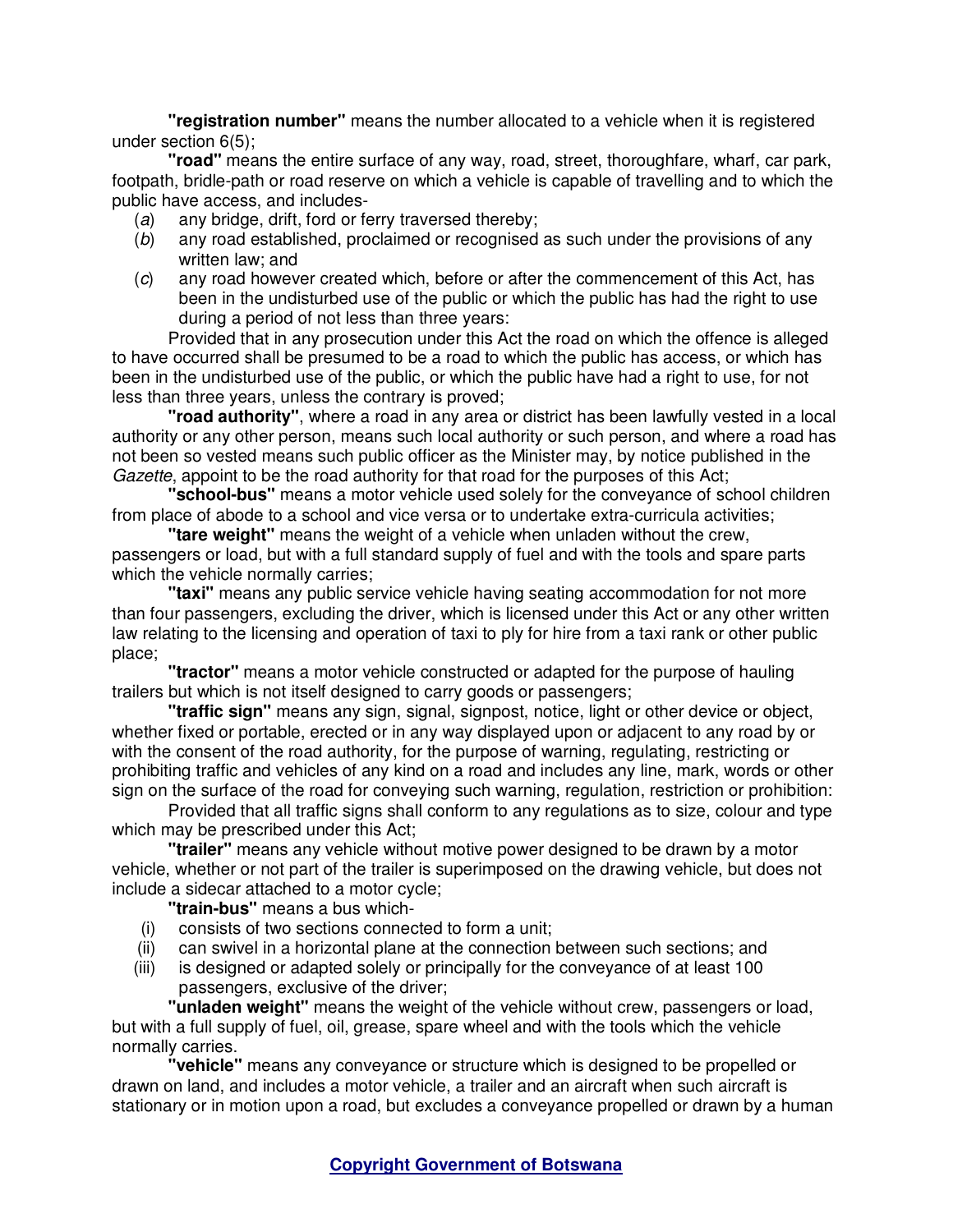being and designed and used for transporting infants or infirm persons.

(2) A vehicle shall for the purposes of this Act or any regulations made thereunder be deemed to be used when it is on a road, whether it is stationary or moving, and a person shall be deemed to use a vehicle if he is the owner thereof, or is the person in possession, charge or control thereof, or is the driver thereof or if he is the person who caused it to be used.

# **3. Appointment of officers**

(1) The Minister shall, by notice published in the Gazette, appoint-

- (a) a Director of Road Transport and Safety, who shall have such duties relating to the administration of this Act, as the Minister may, from time to time, determine, which duties the Director may, with the consent of the Minister, delegate to any public officer;
- (b) such motor vehicle examiners and driving test examiners as may be necessary for carrying out the purposes and provisions of this Act and any regulations made thereunder.

(2) The Director shall, by notice published in the Gazette, appoint such licensing officers as may be necessary for carrying out the purposes and provisions of this Act.

**4. Classification of motor vehicle** (1) This Act shall apply to all motor vehicles and other traffic on a road and other surfaces normally used by motor vehicles.

(2) For the purposes of this Act and any regulations made thereunder, motor vehicles shall be divided into the following classes-

- (a) motor cycles-
	- (i) (A1) not exceeding 125 cubic centimetres (cc) engine capacity and not exceeding 230 kg GVM;
	- $(iii)$  (A) exceeding 125 cubic centimetres engine capacity or 230 kg GVM;
- (b) light motor vehicles-
	- (B) light motor vehicles not exceeding 3500 kg GVM;
- (c) heavy motor vehicles-
	- (i) (C1) heavy motor vehicles with GVM exceeding 3500 kg GVM but not more than 16000 kg GVM;
- (ii) (C) heavy motor vehicles with GVM exceeding 16000 kg;  $(d)$  combination of vehicles-
- combination of vehicles-
	- (i) (EB) combination of vehicles with a light motor vehicle not exceeding 3500 kg GVM and a light trailer (exceeding 750 kg GVM);
	- (ii) (EC1) combination of vehicles with a heavy motor vehicle exceeding 3500 kg GVM but not exceeding 16000 kg with a trailer not exceeding 750 kg GVM; and
	- (iii) (EC) combination of vehicles with a heavy motor vehicle exceeding 16000 kg GVM and one or more trailers exceeding 750 kg GVM;
- (e) tractors-

 (F) a motor vehicle constructed or adapted for the purpose of hauling trailers but which is not itself designed to carry goods or passengers;

- (f) Professional Driving Permit [PrDP "P" (Passengers), "G" (Goods) "H" (Hazardous)]-
	- (i) the vehicle classes to which the PrDP "P" shall apply include call-cab, taxi, mini-bus, midi-bus, school bus, bus, train-bus, double-deck bus, and special;
	- (ii) the vehicle classes to which the PrDP "G" shall apply include a motor vehicle other than a motor cycle or motor car, designed or adapted for the conveyance of goods and in the process of loading or off-loading goods on a public road for hire and reward or on own account;
	- (iii) the vehicle classes to which the PrDP "H" shall apply include any vehicle used for the conveyance of hazardous substances.
- (g) special types-
	- (H) motor vehicles as may be specially authorised by the Director.

**PART II**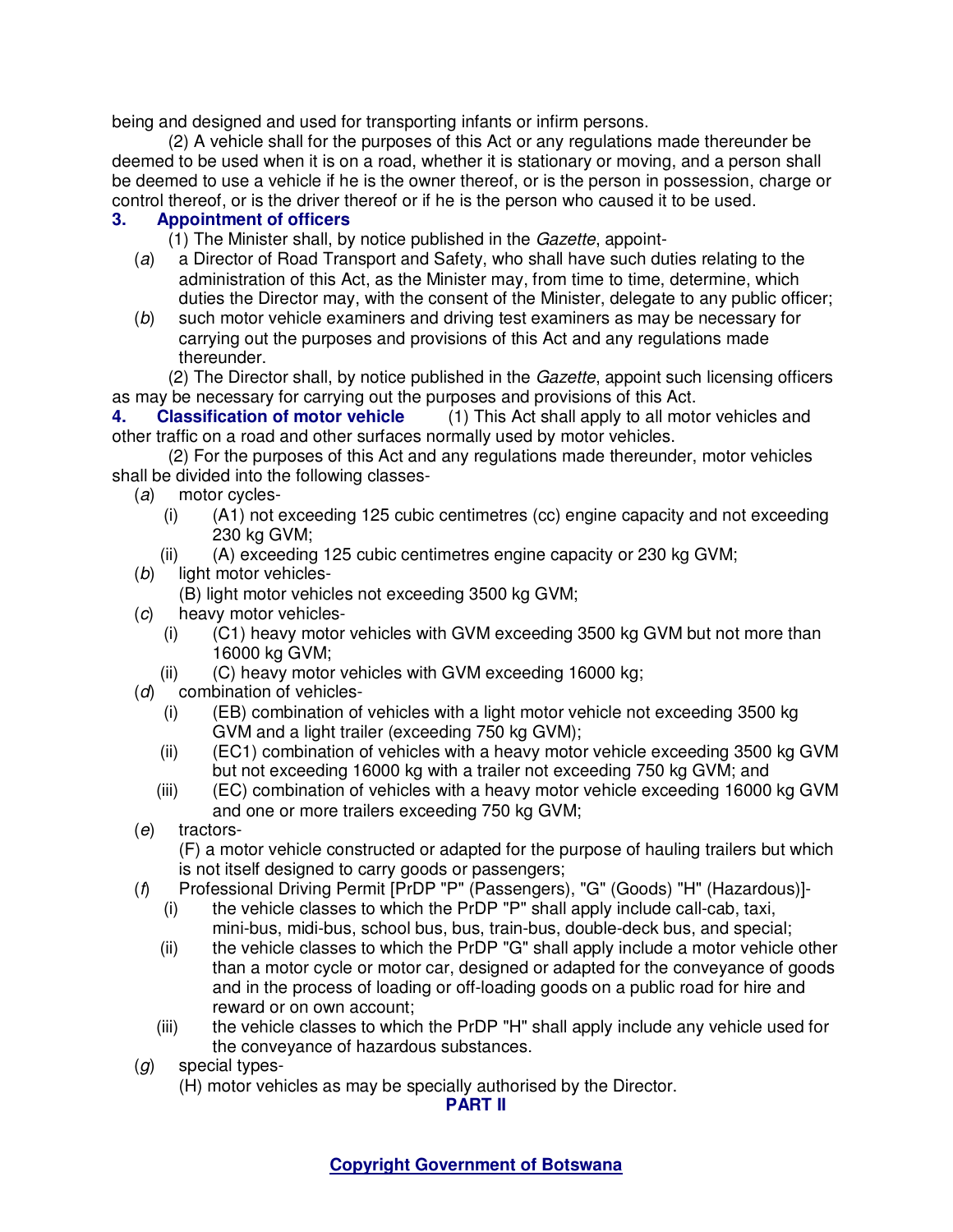# **Registration of Vehicles (ss 5-15)**

### **5. Records of vehicles**

(1) The Director shall keep records of all motor vehicles and trailers registered in Botswana, and shall cause every licensing officer to keep records of all vehicles registered by him.

(2) Vehicle records maintained by the Director or a licensing officer shall be open for inspection by any police officer, and any other person duly authorized by the Minister, who shall be entitled to copy any entry in such records free of charge.

(3) Any person who satisfies the Director that he has reasonable cause therefor shall be entitled, on payment of the prescribed fee, to a copy of any entry in such vehicle records.

### **6. Motor vehicles and trailers to be registered**

(1) No person shall own, possess or use a motor vehicle or trailer unless such motor vehicle or trailer is registered under this Act:

Provided that this subsection shall not apply in the case of-

- (i) an unregistered vehicle which is owned by and in the possession of a motor dealer for the purposes of sale;
- (ii) a vehicle which is lawfully used under the authority of and in accordance with the conditions of a motor dealer's licence issued under section 23;
- (iii) a vehicle which is being driven to or from any place specified by a licensing officer for inspection or testing, or while it is being tested by a motor vehicle examiner;
- (iv) a vehicle lawfully brought into Botswana in accordance with any regulations made by the Minister under section 130; or
- (v) a vehicle exempted under the provisions of this Act.

(2) Application for the registration of any motor vehicle or trailer shall be made to a licensing officer in the prescribed form and shall be accompanied by the prescribed fee:

Provided that where a person satisfies the licensing officer that he has been authorized in writing for the purpose of this section, by a person who is absent from Botswana to make application on his behalf for the registration of a vehicle, the application form may be signed by the person so authorized.

(3) Before registering a motor vehicle or trailer a licensing officer shall, if the vehicle or trailer is over three years old at the time of application, or may in any other case if he thinks fit, require the vehicle or trailer to be inspected by a motor vehicle examiner in order to satisfy himself that the vehicle or trailer is in a fit and proper condition for the purpose for which it is intended to be used, and conforms in all respects to the requirements of this Act.

(4) If an application is made to register a motor vehicle or trailer the weight or load capacity of which has not been declared by the manufacturers of the chassis, the licensing officer shall not register the vehicle until a motor vehicle examiner has determined its weight and load capacity, such determination being final.

(5) The licensing officer shall, on being satisfied as to the accuracy of the particulars contained in a form of application for the registration of a motor vehicle or trailer and as to the other matters regarding which he is required to be satisfied under this section, issue to the owner of the vehicle and in his name a registration book in the prescribed form containing the registration number allocated to the vehicle and particulars of the vehicle.

(6) A registration book or duplicate thereof issued under this section shall be proof of the registration of the vehicle, the name of the registered owner and the registration number of the vehicle.

(7) The licensing officer shall furnish the Director with details of the contents of every registration book issued under this section and the Director shall enter those details in his records.

(8) If a registration book has been lost, destroyed, or defaced, or the particulars thereon have become illegible, the owner of the vehicle shall apply in the prescribed form for a duplicate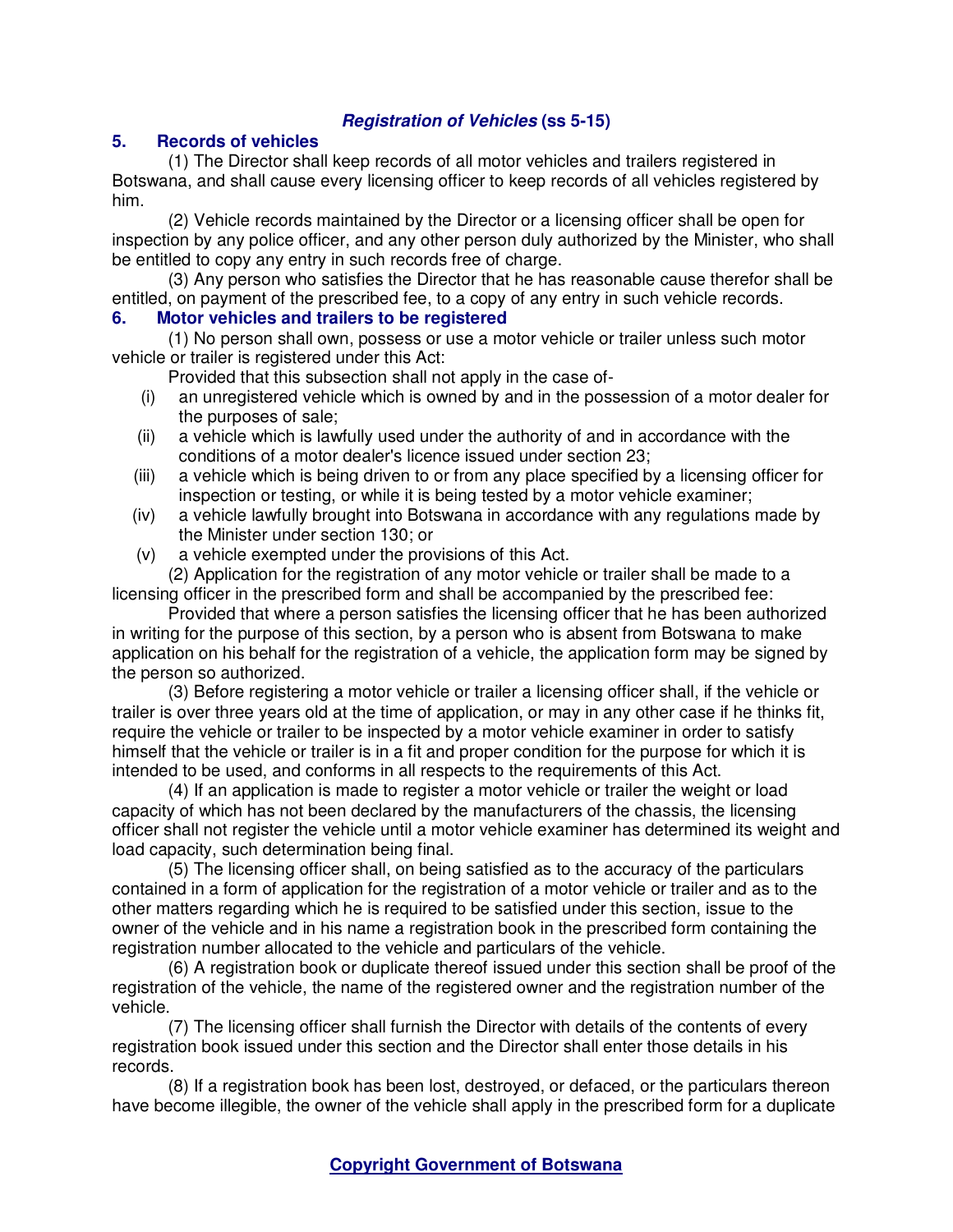thereof, and the Director shall, if satisfied as to such loss, destruction, defacement or illegibility, and upon payment of the prescribed fee, issue a duplicate of the said registration book:

- Provided that-
- (i) the Director shall cancel and destroy any defaced or illegible registration book; and
- (ii) where any registration book which has been lost is subsequently found such book, or the duplicate thereof, shall forthwith be returned to the Director for cancellation and destruction.

(9) In the event of any change of circumstances which affects the accuracy of the registered particulars of a motor vehicle or trailer, the owner thereof shall forthwith inform the Director of such change, shall forward to him the registration book in order that it may be amended or cancelled, and shall supply the Director with any further information that may be required. If any registered motor vehicle or trailer is broken up, stolen, destroyed, or becomes permanently unfit for use as a motor vehicle or trailer, or is removed permanently from Botswana, the Director shall cancel the registration of the vehicle.

(10) If a licensing officer has reason to believe that a motor vehicle or trailer in respect of which registration has been applied for is or may be of a type not previously registered, or is of a type so registered but constructed according to different specifications, he may refuse to register the vehicle until plans or specifications thereof have been submitted to and approved by the Director.

### **7. Inspection fee**

Where a vehicle is required to be inspected by a motor vehicle examiner under the provisions of this Part, the owner of such vehicle shall, before any inspection is carried out, pay the prescribed fee to a licensing officer.

### **8. Owner of vehicle**

The person in whose name a vehicle is registered shall, unless the contrary is proved, be deemed to be the owner of the vehicle for the purposes of this Act, or for the purpose of any criminal or civil proceedings arising under or by virtue of this Act.

### **9. Change of ownership**

(1) A vehicle, the ownership of which has been transferred by the registered owner thereof, shall not be used on a road for more than seven days after the date of such transfer unless the new owner is registered as the owner thereof.

(2) Upon the transfer of ownership of a vehicle, the registered owner thereof shall immediately deliver to the new owner the registration book in respect of the vehicle and the new owner shall within seven days immediately after the delivery to him of the registration book deliver the same together with the prescribed fee to a licensing officer in order that the vehicle may be registered in his name.

(3) Subsections (1) and (2) shall not apply to a change of possession consequent on a contract of hiring where the period of hiring does not exceed three months, or where the registered owner continues to employ and pay the driver of the vehicle.

(4) Application for registration of a new owner may be made before the actual transfer of the vehicle, but the registration of a new owner shall not be effective until the registration book has been surrendered to and reissued by a licensing officer.

(5) Subsections (1), (2) and (4) shall not apply to any change of possession of a vehicle which occurs by reason of the vehicle being lawfully seized under a hire purchase agreement, but in such event the following provisions shall apply-

- (a) the person from whose possession the vehicle was seized shall, within 14 days of the seizure, deliver the registration book to the person who has seized the vehicle, and inform the Director in writing of the change of possession; and
- (b) the person seizing the vehicle shall, within 14 days of receiving the registration book, apply to the Director to be registered as the new owner, and on payment of the prescribed fee, the Director shall so register him.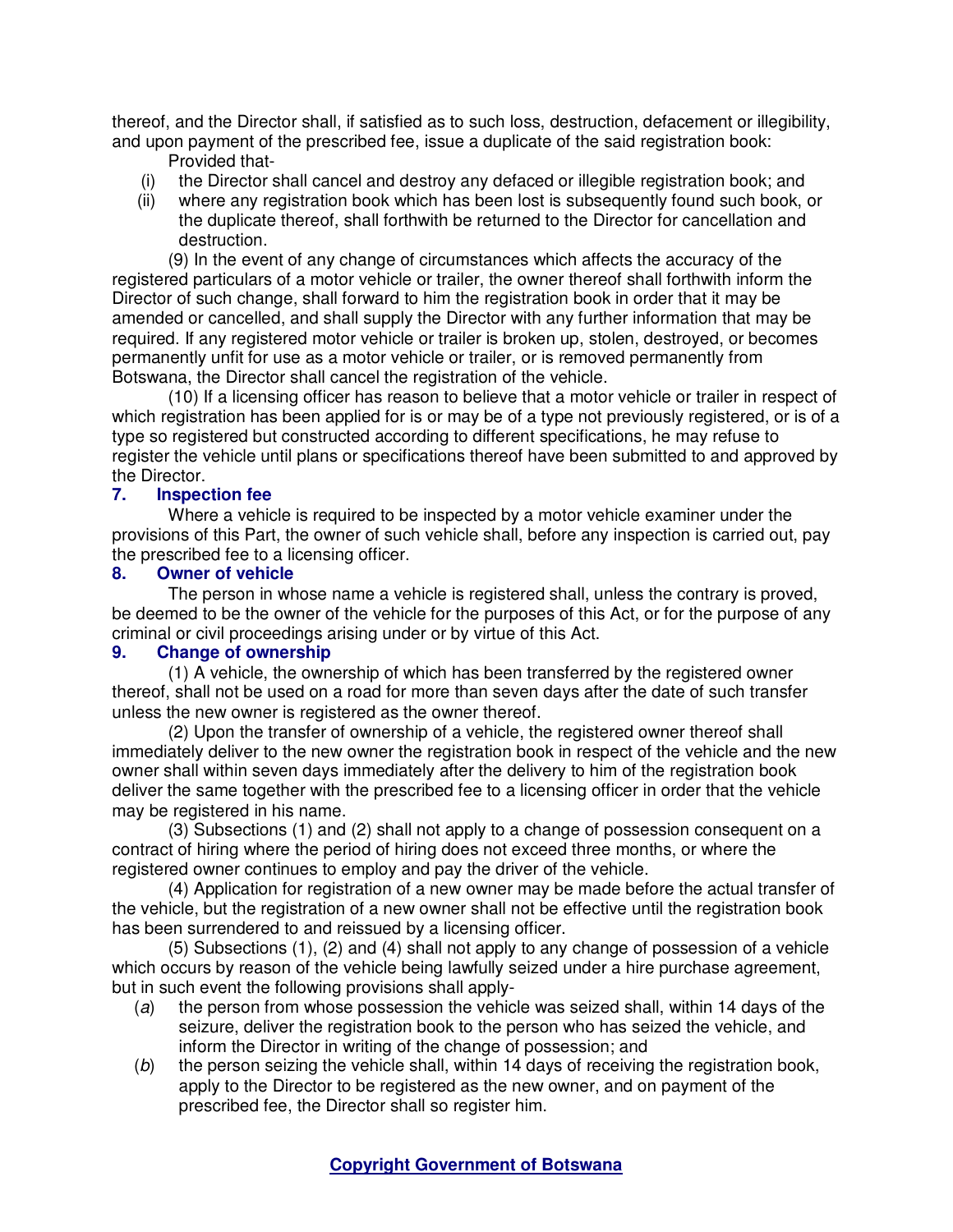(6) On registering a new owner, the Director shall make any necessary alterations to the registration book, and shall deliver it, or if he thinks fit a replacement of such registration book, to the new owner.

### **10. Registration of vehicles imported into Botswana**

Notwithstanding any other provision of this Act, where a motor vehicle or trailer has been imported into Botswana, a licensing officer shall not register the vehicle until the owner thereof satisfies him-

- (a) that the vehicle has been lawfully exported from its country of origin or the country in which it was last registered; and
- (b) that the vehicle has been lawfully imported into Botswana, and by producing documentary evidence, in the form of a customs clearance certificate issued by the Department of Customs and Excise, that the vehicle has been cleared from customs control.

## **11. Vehicles to carry identification plates**

A motor vehicle or trailer registered under this Act shall not be used on a road unless there is fixed onto the vehicle in the prescribed manner, the prescribed number of identification plates of the prescribed design and colour on which is inscribed the registration number of the vehicle.

## **12. Production of registration books**

(1) The owner of a motor vehicle or trailer shall, when requested by a police officer or an authorized officer, produce for inspection, either immediately to such officer or within 10 days of such request being made, at a police station nominated by such owner at the time of such request being made, the registration book issued in respect of such vehicle.

- (2) Where-
- (a) a motor vehicle or trailer does not bear any special identification number or mark; or
- (b) the manufacturer's serial number or similar identification number or mark has been obliterated or defaced,

the Director may cause a special identification number or mark to be cut, impressed, embossed on or attached permanently to such vehicle, which shall thereafter be deemed sufficient identification for the purpose of the registration of such vehicle.

(3) In the circumstances referred to in subsection  $(2)(b)$ , the Director shall cause a full description of such vehicle and the name and address of the applicant applying for registration to be furnished to the nearest police station.

(4) No person shall, without the written permission of the Director, alter, obliterate, deface, or cause the alteration, obliteration or defacement of any identification number or mark used for the purpose of registration in accordance with this Act.

## **13. Cancellation of registration in certain cases**

(1) Where the Director has reason to believe that a vehicle registered under this Part has been destroyed, broken up, or has left Botswana permanently, he may give notice, either personally or by post, to the registered owner thereof that he intends to cancel the registration of the vehicle, and if before the elapse of one month from the date of service of such notice the registered owner fails to satisfy him that such vehicle has not been destroyed, broken up, or has not left Botswana permanently, the Director shall cancel the registration thereof forthwith.

(2) When the Director cancels the registration of a vehicle under this section, the registered owner of the vehicle shall within 10 days thereafter hand or send the registration book in respect thereof to the Director for cancellation.

## **14. Offences and penalties**

Any person who contravenes or fails to comply with any of the provisions of this Part or who fails to comply with a requirement lawfully made of him by a police officer, authorized officer, licensing officer or the Director under this Part, shall be guilty of an offence and liable, for a first offence, to a fine not exceeding P100 or to imprisonment for a term not exceeding three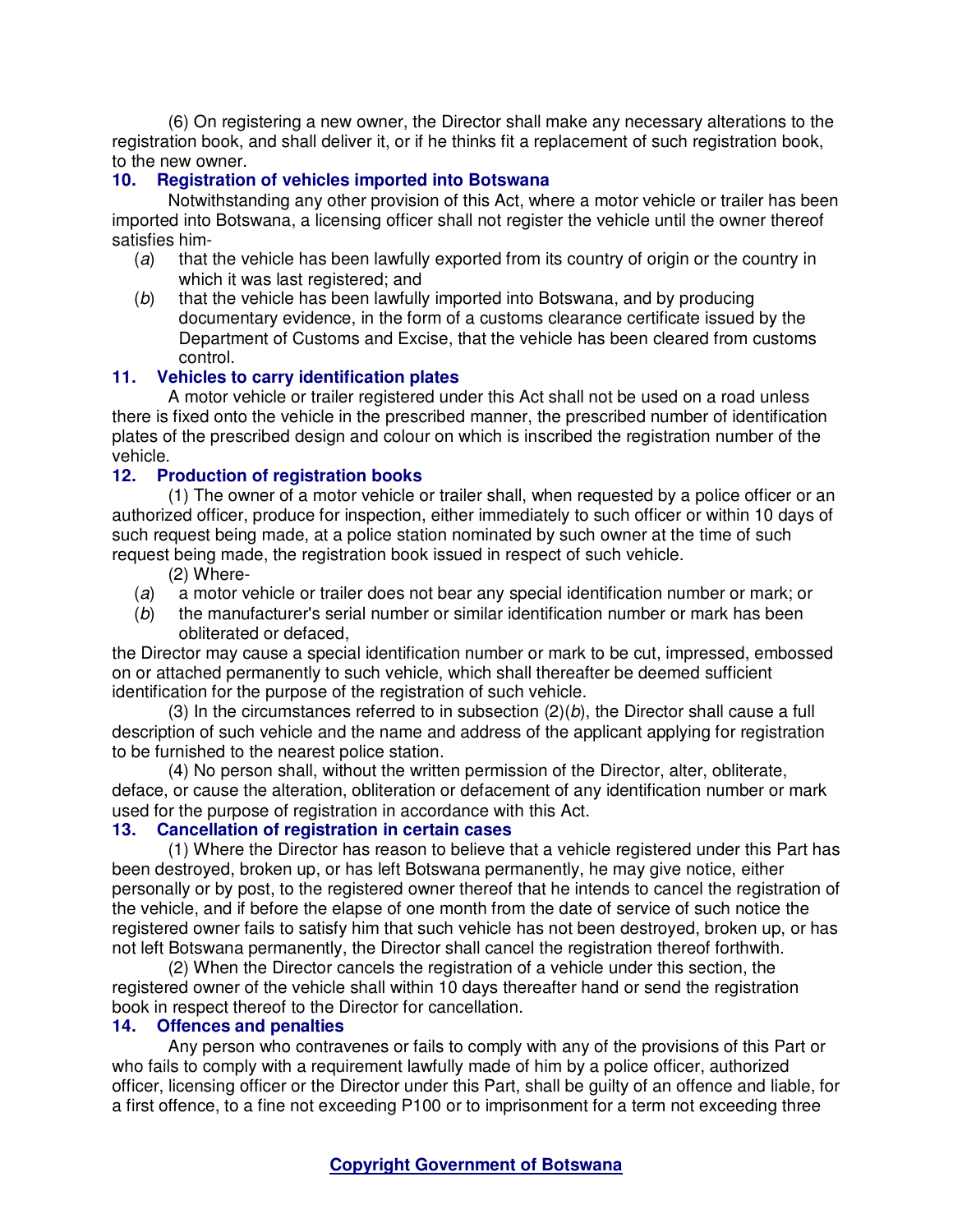months, or to both, and for each subsequent offence to a fine not exceeding P200 or to imprisonment for a term not exceeding six months, or to both.

### **15. Exemptions**

The Minister may, by order published in the Gazette, exempt any vehicle or any class or description of vehicle from the provisions of this Part.

### **PART III**

### **Motor Vehicle Licences (ss 16-22)**

### **16. Motor vehicles to be licensed**

(1) No person shall own or possess a motor vehicle or trailer, or use it on a road, unless such vehicle is licensed under and in accordance with this Part:

Provided that this section shall not apply in the case of a motor vehicle or trailer-

- (i) lawfully used under the authority of and in accordance with the conditions of a motor dealer's licence;
- (ii) lawfully in Botswana in accordance with regulations made by the Minister under section 130 of this Act;
- (iii) which is owned by and in the possession of a motor dealer for the purpose of sale;
- (iv) which is being driven to or from any place specified by a licensing officer for inspection or testing, or while it is being tested by a motor vehicle examiner; or
- (v) exempted under subsection (2) or any other provision of this Act.

(2) Where the owner or person in possession of a motor vehicle or trailer gives written notice to the Director that for a stated period he does not intend that it shall be used on a road, and it is not at any time used on the road during such period, or where he satisfies the Director that for a stated period such vehicle was not used on a road, it shall not be necessary for such vehicle to be licensed under this Part during the stated period.

### **17. Application for motor vehicle licence**

Applications for motor vehicle licences shall be made to a licensing officer in the prescribed form accompanied by the prescribed fee and the vehicle registration book.

### **18. Conditions for the issue of motor vehicle licences**

(1) A licensing officer shall not issue or renew a motor vehicle licence unless he is satisfied that-

- $(a)$  the vehicle is duly registered;
- (b) the particulars in the registration book are correct;
- (c) the vehicle is duly and validly insured in accordance with any written law relating to vehicle insurance;
- (d) any licence issued in respect of such vehicle has not been cancelled or revoked. (2) Before issuing or renewing a motor vehicle licence in respect of any vehicle of a

class or description prescribed for the purposes of this subsection, a licensing officer shall require the applicant to produce a certificate of roadworthiness showing that the vehicle has been examined by a motor vehicle examiner during the three months immediately preceding the commencement of the licence and that the vehicle complies with the provisions of this Act:

Provided that a certificate issued under section  $108(2)(g)$  and dated not earlier than three months before the commencement of the licence shall be deemed to be a certificate of roadworthiness for the purposes of this section.

(3) Where under this section the owner of any motor vehicle is required to have it examined by a motor vehicle examiner, he shall make application therefor in the prescribed form, paying the prescribed fee, and thereupon a motor vehicle examiner shall examine the vehicle and shall issue a certificate in the prescribed form certifying that the vehicle is roadworthy or is not roadworthy.

(4) A certificate certifying that a vehicle is not roadworthy shall state the reasons why the motor vehicle examiner considers the vehicle not to be roadworthy.<br>**19. Motor vehicle licences** Motor vehicle licences shall be

Motor vehicle licences shall be in the prescribed form, and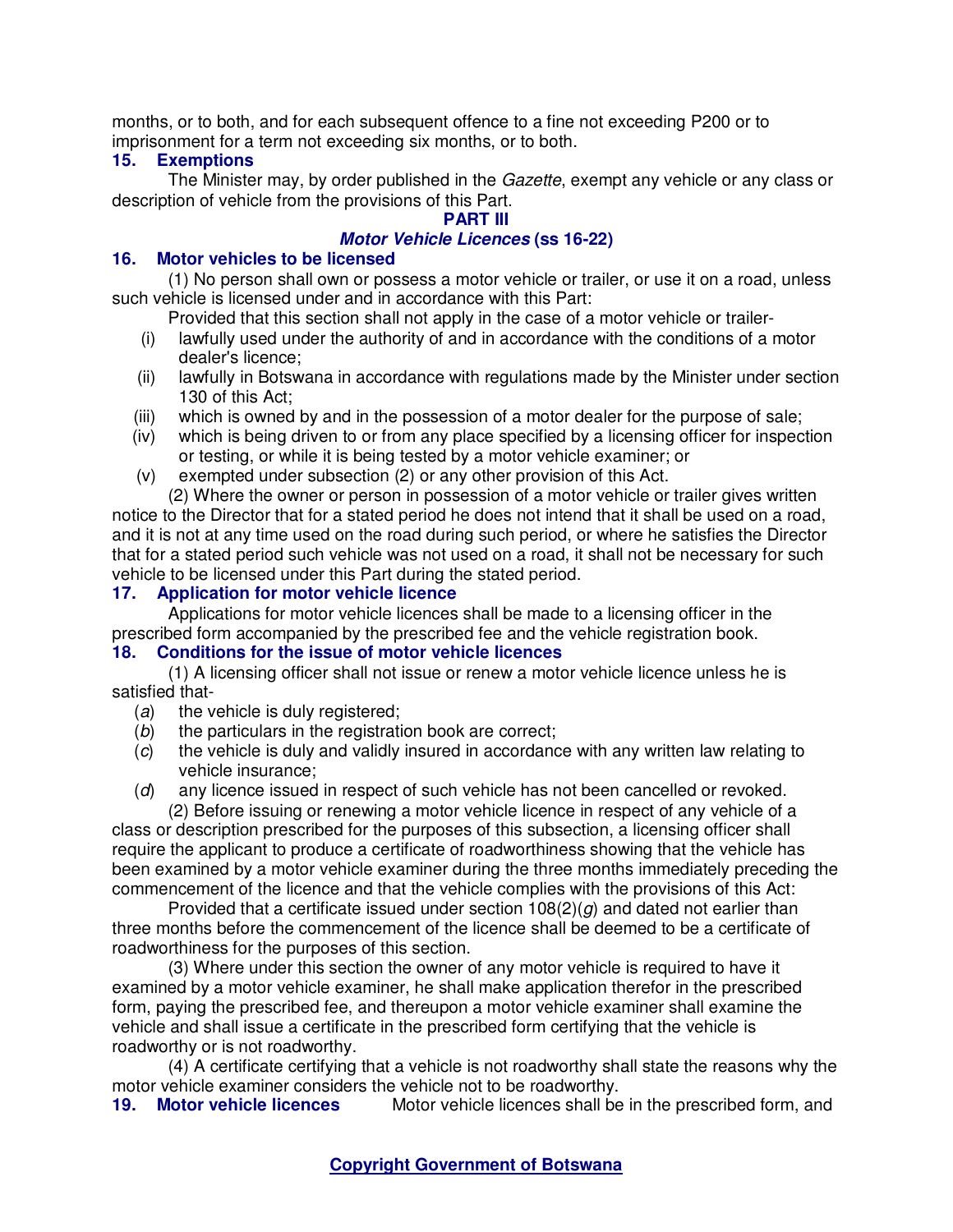may be issued for such period and upon payment of such fees as may be prescribed:

Provided that, where a period is prescribed, a licence issued before the period is prescribed shall not be invalid solely because the period for which it was issued is different from that prescribed.

### **20. Licence to be carried on vehicle**

A motor vehicle or trailer which is required to be licensed under this Part shall not be used on a road unless the motor vehicle licence or such part thereof as may be prescribed, which shall be legible and not defaced or mutilated, is carried on the vehicle in the prescribed manner.

### **21. Duplicate motor vehicle licences**

Where a motor vehicle licence is lost, defaced, mutilated or rendered illegible, the Director shall, on being satisfied that the licence has been so lost, defaced, mutilated or rendered illegible, and that the person applying on the prescribed form and paying the prescribed fee is entitled to the issue of such licence, issue or cause to be issued a duplicate of the licence:

Provided that where a motor vehicle licence which has been lost is subsequently found the duplicate shall be returned to the Director for cancellation.

## **22. New motor vehicle licence required in certain circumstances**

(1) The holder of a motor vehicle licence shall apply for a new motor vehicle licence where-

(a) he desires to use the vehicle for any purpose not authorized by the licence; or

(b) the vehicle is so altered that a higher duty or duty of a different class is required.

(2) A new motor vehicle licence shall not be issued under this section until the old licence has been surrendered for cancellation and the prescribed fee paid.

### **PART IV**

# **Motor Dealers' Licences (ss 23-27)**

## **23. Motor dealer's licence**

(1) The Director may issue to a motor dealer, upon application in the prescribed form and upon payment of the prescribed fees, such number of motor dealer's licences as the applicant may require, and with each such licence shall issue two identification plates in the prescribed form.

(2) Subject to sections 24, 25, 26, and 27, and to any other conditions which may from time to time be prescribed, the holder of a motor dealer's licence shall use the said licence only in respect of vehicles in his possession in the course of his business as a motor dealer, and shall not use more than one such vehicle under the authority of one licence at any one time.

### **24. Use of motor dealer's licence**

(1) A vehicle shall not be used on a road under the authority of a motor dealer's licence-

- (a) unless such vehicle carries identification plates issued under section 23(1), displayed in the prescribed manner;
- (b) to convey passengers or goods for hire or reward;
- (c) to carry or convey any goods whatsoever except such load as may be necessary for the purpose of testing the motor vehicle, and no such load, and no part thereof, shall be removed from the motor vehicle at any time between the departure from and the return to the loading place of the motor vehicle, except in the case of an accident; or
- (d) except with the permission in writing of the Director, for any purpose other than-
	- (i) for proceeding to or returning from any inspection, examination or test as provided for by this Act;
	- (ii) for proceeding from the premises of a motor dealer to a railway station for entraining, or from a train to such premises;
	- (iii) for test or trial during or after completion, construction, assembly or repair;
	- (iv) for test or trial by or on behalf of an intending purchaser, or for proceeding to or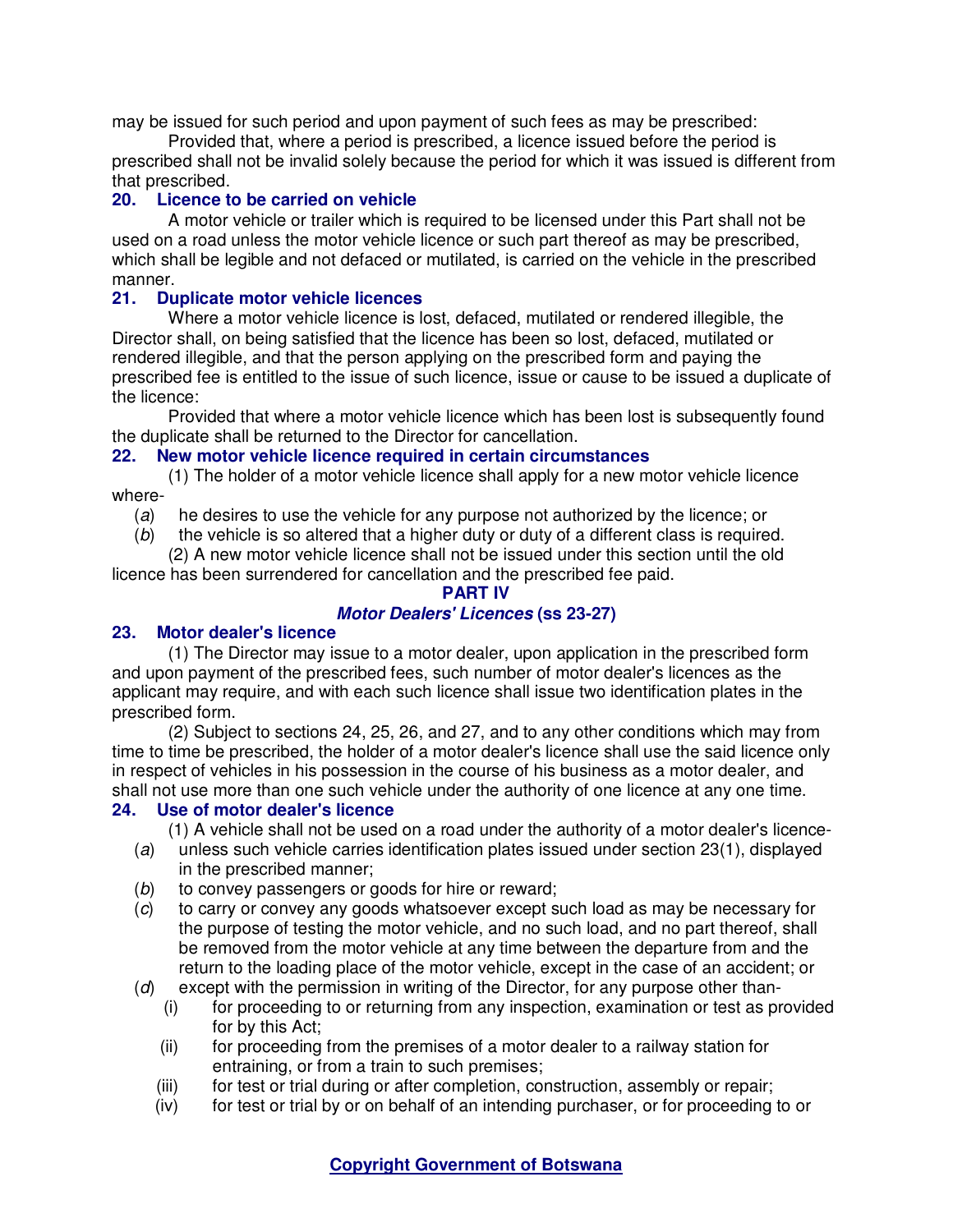from the place where the purchaser intends to keep it;

- (v) for proceeding to or from a public weighbridge for the purpose of its weight being ascertained or to or from a place for registration;
- (vi) for exportation outside Botswana;
- (vii) for importation into Botswana;
- (viii) for proceeding from the premises of a motor dealer to the premises of a purchaser or of another motor dealer;
- (ix) for towing a motor vehicle which while being driven upon a road has become unable to proceed under its own power from the place where it has broken down to a place for repair or storage;
- (x) for proceeding to or returning from a workshop in which a body is to be or has been fitted to the motor vehicle or where the motor vehicle is to be or has been painted or repaired; or
- (xi) for proceeding to or returning from an exhibition of motor vehicles.

(2) In any proceedings under this section, the burden of proving the fact of an accident for the purposes of subsection  $(1)(c)$  shall lie on the person charged.

(3) A motor vehicle shall not be used on any road under the authority of a motor dealer's licence unless the holder of the licence, or a person duly authorized by him, accompanies such vehicle.

(4) Not more than two persons, in addition to the driver, shall be carried within or upon any such vehicle and such persons shall be limited to a prospective purchaser and his agent or a member of his family or, in the case of a vehicle proceeding to or from an accident, two mechanics.

(5) Upon the issue of a motor dealer's licence, the Director shall also supply to the person to whom such licence is issued a book in a form approved by the Director, in which the holder of such licence shall on each occasion and before such licence is used complete in duplicate the entries for which provision is therein made.

(6) One copy of such entries shall remain in the book and the other copy shall be carried with the vehicle during the whole of the journey to which such entries relate, and shall be produced at any time during such journey by the driver for inspection upon demand made by any police officer, authorized officer, licensing officer or the Director.

(7) Every such book shall be produced at all reasonable times for inspection by a police officer, authorized officer, licensing officer or the Director, and shall be kept available for inspection at the place specified in the declaration made on application for the motor dealer's licence as the place at which the book will be kept.

(8) Any person who defaces or mutilates any such book, or makes any entry therein which is to his knowledge false or misleading, or alters or obliterates any entry made therein, or except as provided by this Act makes any entry therein or addition thereto, or after its removal from such book makes, alters or obliterates any entry in any copy to be carried on the vehicle, shall be guilty of an offence and liable to the penalties provided in section 29.

### **25. Duration of motor dealer's licence**

(1) A motor dealer's licence shall continue in force until the 31st December next following the date of issue.

(2) Every motor dealer's licence shall cease to be valid if the motor dealer ceases to carry on business as a motor dealer in the district for which it is issued.

(3) When a motor dealer's licence expires or is cancelled or otherwise ceases to be valid under this Act, the holder of the licence shall deliver to the Director the identification plates which were issued to such holder with such licence:

Provided that upon the expiry of the licence the holder may retain the identification plates issued with such licence if he applies for and is issued with a new licence in respect of the same identification plates and such new licence would during the period of its validity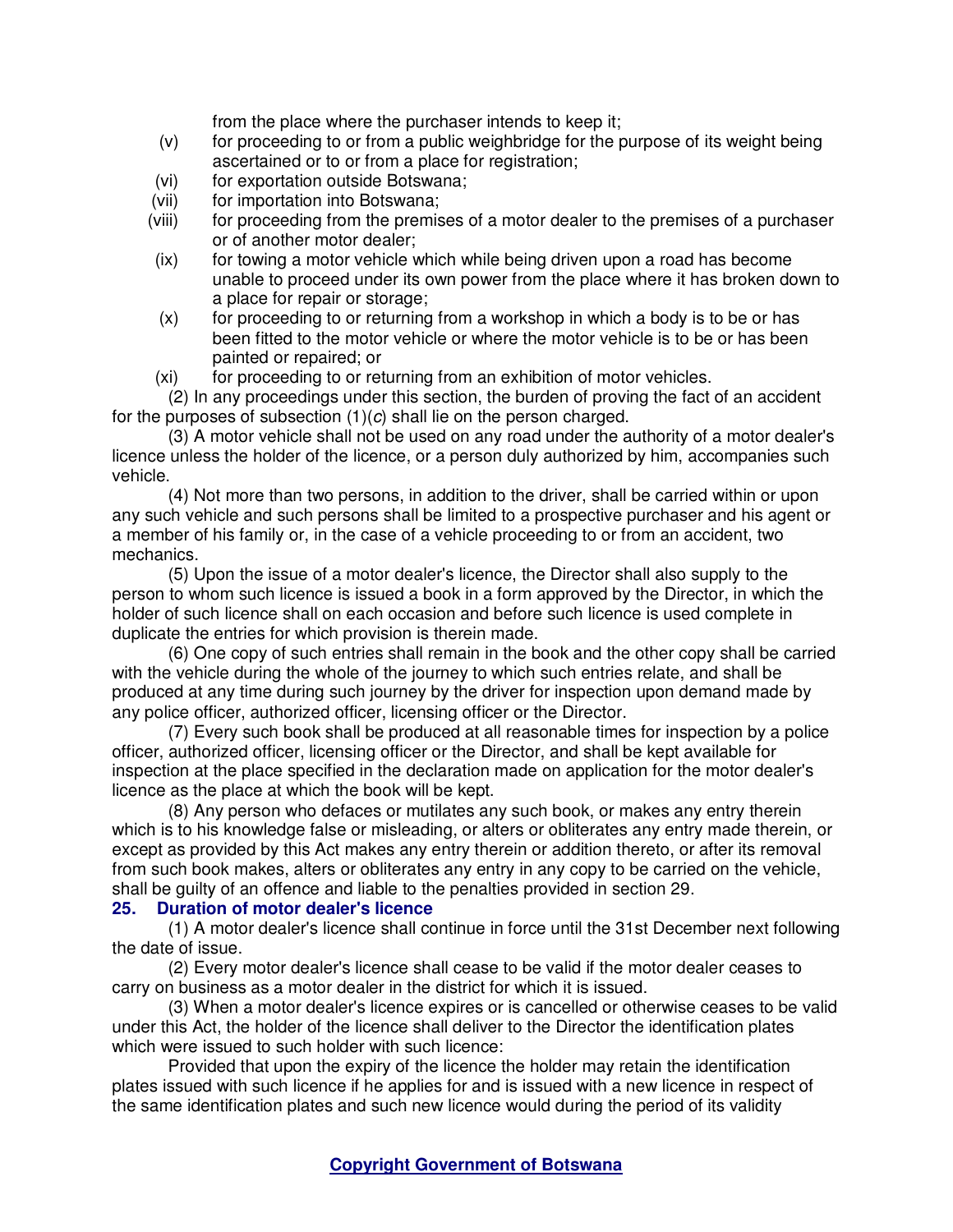authorize the use of such identification plates in the same manner as the expired licence.

#### **26. Cancellation of motor dealer's licence**

(1) The Director may at any time cancel a motor dealer's licence for a breach of any of the provisions of this Act which relate to motor dealer's licences.

(2) Any person holding a motor dealer's licence who is aggrieved by the decision of the Director under this section may, within one month from the date of the service on him of notice of cancellation, appeal to a magistrate's court presided over by a Magistrate Grade I or over. **27. Motor dealer's licence not to be transferred without authority** 

A motor dealer's licence shall not be used for any purpose other than a purpose provided for in this Act, and shall not be transferred or assigned to any other person without the written consent of the Director.

#### **PART V Recovery of Fees and Penalties (ss 28-29) 28. Recovery of licence fees by civil process**

Where under Part III or Part IV a licence is required and has not been obtained, a sum equal to the prescribed fee payable in respect of such licence shall be due and owing to the State by the person failing to obtain the licence, and shall be a civil debt recoverable summarily. **29. Penalties** 

(1) Any person who contravenes any provision of Part III or Part IV shall be guilty of an offence and liable for a first offence to a fine not exceeding P100 or to imprisonment for a term not exceeding three months, or to both, and for each subsequent offence to a fine not exceeding P200 or to imprisonment for a term not exceeding six months, or to both.

(2) If any person is convicted of an offence under this Act in a case where a licence fee under Part III or Part IV is payable and has not been paid, the court may, whether or not any other penalty is imposed, impose a fine (which shall be disposed of in the same manner as the fee payable on the licence) of an amount equivalent to the fee unpaid, and the payment of such fine shall operate in satisfaction of any civil debt due under section 28.

## **PART VI**

### **Driving Licences (ss 30-43)**

**30. Drivers to be licensed**(1) No person shall drive a motor vehicle unless he is the holder of a valid driving licence in respect of that class of vehicle unless otherwise provided by this Act or by any regulations thereunder.

(2) No person shall be entitled to have more than one driving licence issued under this Act.

(3) The driver shall always carry with him the driving licence while driving and must produce it on demand to a police officer for inspection.

(4) No person who owns or is in charge of a motor vehicle of any class shall cause or permit any person to drive such motor vehicle unless such person is the holder of a valid driving licence for that class of vehicle.

(5) Driving licences shall be issued by a licensing officer and shall, unless previously revoked, suspended or cancelled in accordance with the provisions of this Act, remain in force for the lifetime of the holder.

(6) Notwithstanding any other provision of this Act, a person who, immediately before the commencement of this Act, holds a valid driving licence, other than a provisional driving licence, in respect of any class or classes of vehicle, shall not be required to obtain a driving licence for the same class or classes of vehicles under this Act for a period of two years from the date of commencement of this Act, and the old driving licence shall be deemed to be a driving licence issued under this Act for the same class or classes of vehicles:

Provided that this section shall be without prejudice to any provision of this Act relating to the revocation, suspension or cancellation of licences.

(7) Any person who contravenes this section shall be guilty of an offence.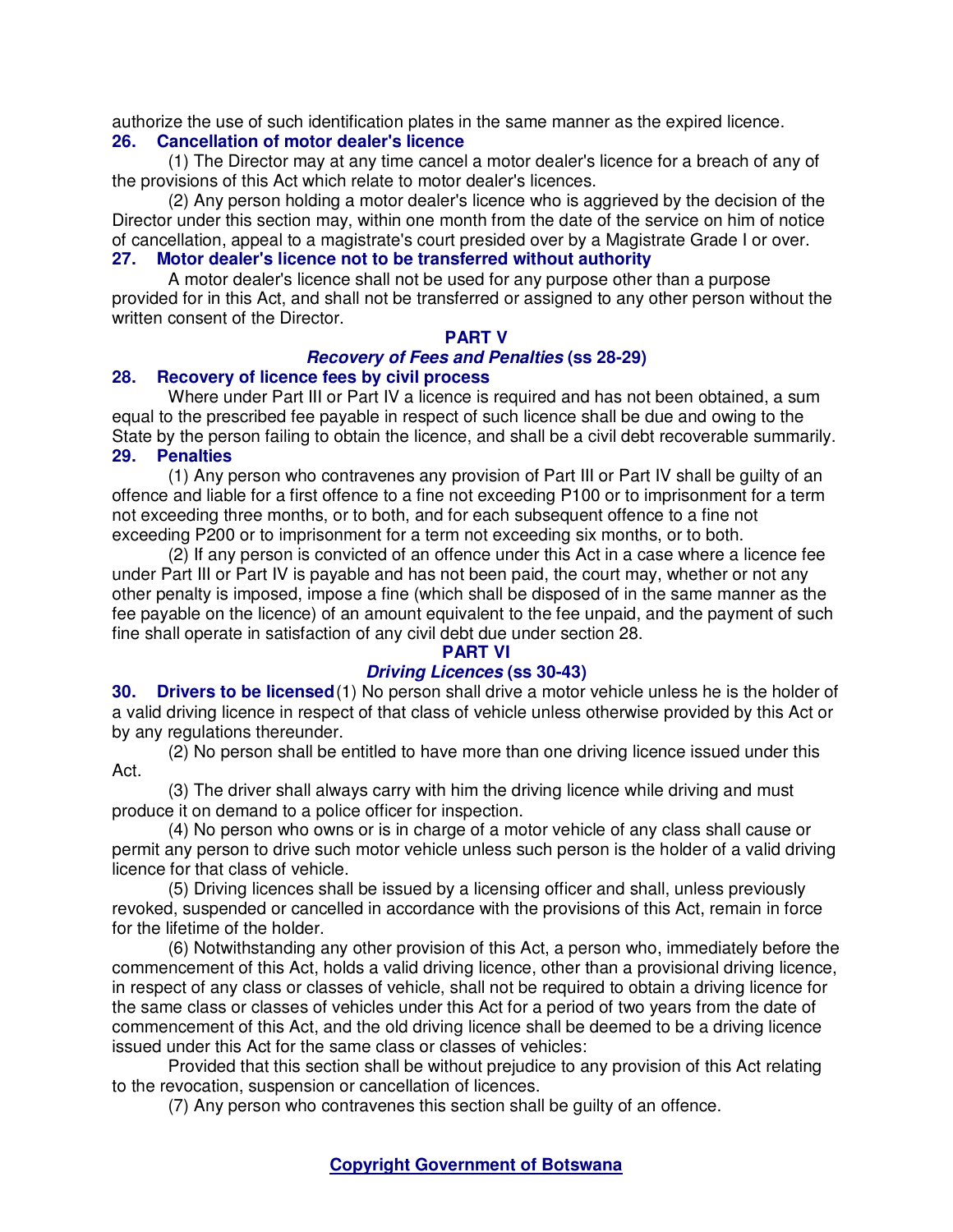# **31. Conditions for granting of driving licence**

(1) A licensing officer shall not grant an applicant a driving licence in respect of any class of motor vehicle or validate a driving licence in respect of any other class of motor vehicle unless the applicant-

- (a) produces to the licensing officer a certificate of competency showing that he has passed a test of competence to drive that class or other class of motor vehicle conducted under section 39 or is the holder of a full valid driving licence for that class or other class of motor vehicle granted by a competent authority in Botswana or any other prescribed country;
- (b) makes a declaration in the prescribed form-
	- (i) as to whether or not he is suffering from any such disease or disability as may be specified in the form, or any other disease or disability which would be likely to cause the driving by him of a motor vehicle, being a vehicle of such class as he would be authorized by the licence to drive, to be a source of danger to the public;
	- (ii) that he is able to read, with glasses if normally worn, a motor vehicle identification plate at a distance of eight metres; and
	- (iii) stating his age at the date of the application.

(2) If it appears to a licensing officer that there is reason to believe that an applicant for a driving licence, or the renewal of a driving licence, or the validation of a driving licence in respect of any other class of vehicle, is suffering from a disease or disability likely to cause the driving by him of a motor vehicle, of the class or classes in respect of which the application is made, to be a source of danger to the public, he may refuse to grant such application unless the applicant-

- (a) produces a certificate from a medical practitioner, stating that in the opinion of such medical practitioner the applicant is fit to drive the class or classes of motor vehicle in question; and
- (b) undergoes and passes a driving test.

(3) Any person who is aggrieved by the refusal of the Director or a licensing officer to grant or renew a driving licence or to validate a driving licence in respect of any other class of vehicle may, after giving to the Director notice of his intention to do so, appeal to a magistrate's court presided over by a Magistrate Grade I or over, which shall after considering the grounds for such refusal make such order as it thinks fit, and any order so made shall be binding on the Director.

## **32. Provisional driving licence**

(1) Notwithstanding section 31(1), a licensing officer may issue to an applicant for a driving licence, or for the validation of a driving licence in respect of another class of vehicle, a provisional driving licence validated in respect of any class or classes, or that other class, as the case may be, of motor vehicle, in order that the applicant may learn to drive such class or classes of vehicle, or that other class of vehicle.

(2) A holder of a provisional driving licence shall not drive at a speed exceeding 60 kilometres per hour.

(3) Provisional driving licences shall be valid for six months only and may be issued subject to such conditions as may be prescribed.

**33. Age limits for granting of driving licences** A driving licence shall be subject to the following minimum age limit conditions-

- 
- (a)  $16 \text{ years} \text{ class F}$ ;<br>(b)  $18 \text{ years} \text{ class A1}$ (b) 18 years - class A1, A, B, EB, H (Special type);
- (c) 21 years C1, C, EC1, EC,
	- PrDP "P" Call-cab, PrDP "P" Taxi, PrDP "P" Mini-bus,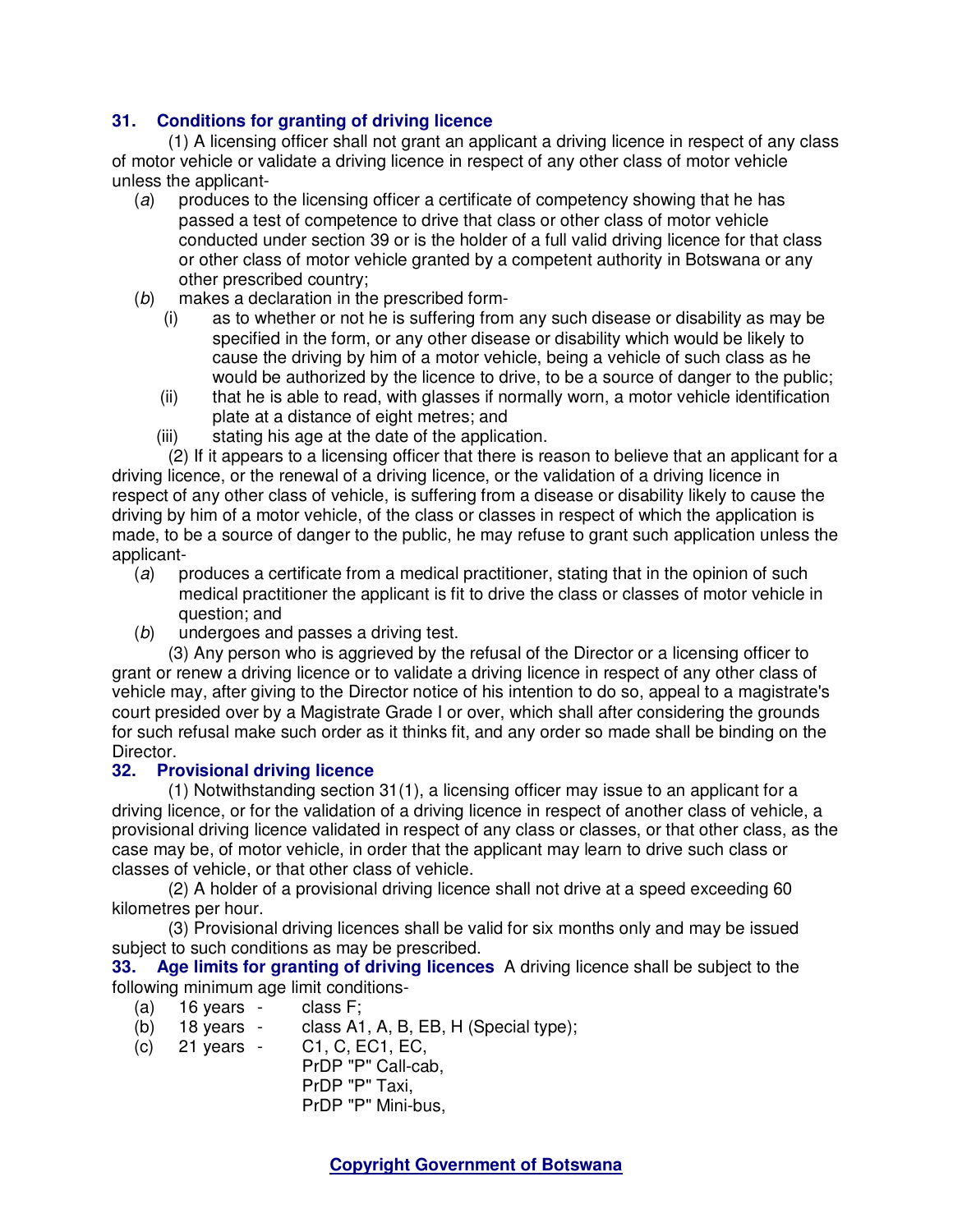|     |            | PrDP "P" Midi-bus,        |
|-----|------------|---------------------------|
|     |            | PrDP "P" Special, and     |
|     |            | PrDP "G" Goods,           |
| (d) | 25 years - | Pr DP "P" Train-bus,      |
|     |            | PrDP "P" Double-deck bus, |
|     |            | PrDP "P" School-bus       |
|     |            | PrDP "P" Bus, and         |
|     |            | PrDP "H" Hazardous Goods. |
|     |            |                           |

## **34. Form of application**

Applications for driving licences shall be made to a licensing officer in the prescribed form, accompanied by the prescribed fee, and the particulars required in such form shall be signed by the applicant.

# **35. Driving licences to members of security forces**

Notwithstanding the provisions of this Part, the Minister may, in regulations made under section 130, prescribe special terms and conditions for the issue of driving licences to uniformed members of the Botswana Defence Force, the Botswana Police Force or the Prison Service for the purpose of driving service vehicles while on duty, and he may in such regulations order that such licences shall be issued without the payment of any fee.

## **36. ......37. Form of driving licence**

(1) Driving licences shall be in the prescribed form, and there shall be affixed to each licence a photograph of the licence holder, which shall be impressed with the official stamp of the licensing officer.

(2) The signature of the licence holder shall also be affixed to the licence.

(3) No person shall use a mutilated or defaced driving licence.

(4) A driving licence to be issued to any person who is suffering from any disease or disability as referred to in section 31 shall only be issued with the written permission of the Director and shall be subject to such restrictions or conditions as may be determined by the Director; such restrictions or conditions shall be entered on the licence, which shall not be valid unless such conditions or restrictions are complied with by the holder thereof.

(5) Notwithstanding the provisions of this section the Minister may prescribe different requirements with regard to the form of the driving licence.

## **38. Duplicate licences**

If a driving licence is lost, defaced or mutilated, the Director shall, upon application being made in the prescribed form and upon payment of the prescribed fee, issue to the holder a duplicate of such driving licence:

Provided that where any driving licence which has been lost is subsequently found the holder shall forthwith return such duplicate to the licensing officer for cancellation.

## **39. Driving test**

(1) Driving tests for the purposes of this Act shall be conducted by driving test examiners.

(2) Driving tests shall be carried out in the prescribed manner upon payment of the prescribed fee and shall in any case include a test of the applicant's-

- (a) knowledge of the rules of the road;
- (b) knowledge of recognized traffic signs and signals made by drivers of vehicles;
- (c) knowledge of any authorized highway code;
- $(d)$  fitness to drive a motor vehicle of the class for which the licence is required;
- (e) ability to drive a motor vehicle of the class to which the application relates; and
- (f) eyesight.

## **40. Revocation of driving licences**

(1) The Director may-

(a) revoke the driving licence of any person who appears, in the opinion of the Director, to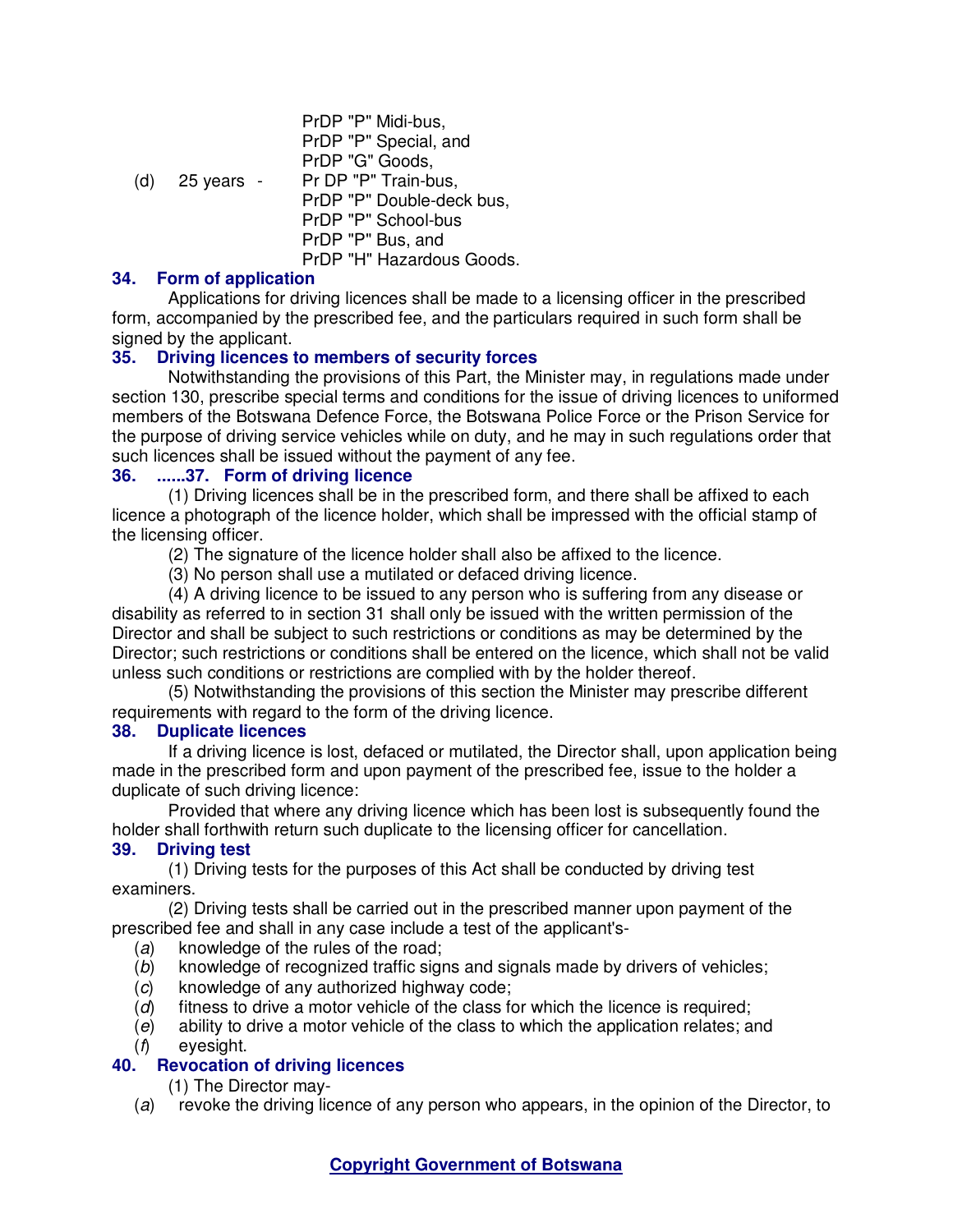be suffering from a disease or disability, whether by reason of age or any other cause, likely to cause the driving by him of a vehicle to be a source of danger to the public; or

(b) order a fresh driving test in the case of any holder of a driving licence who appears to the Director to be so deficient in driving ability as to be a source of danger to the public, and, if the licence holder fails to pass such test, order that his licence shall be revoked.

(2) Where the Director has revoked a driving licence under subsection (1), the owner of such licence shall deliver his driving licence to the Director, who shall endorse on it the reason for its revocation.

(3) The Director shall restore a driving licence revoked under subsection (1) to the person in question under the following conditions-

- (a) in the case of a licence revoked under subsection  $(1)(a)$ , if such person satisfies the Director, by means of a certificate from a medical practitioner, that he is suffering from no disease or disability likely to cause the driving by him of a vehicle, of the class or classes in respect of which his licence was issued, to be a source of danger to the public; and
- (b) in the case of a licence revoked under subsection  $(1)(b)$ , if he passes the prescribed test for the class or classes of motor vehicle in respect of which his licence was originally granted.

(4) Any person who is aggrieved by the revocation of a licence under this section may, after giving to the Director notice of his intention to do so, appeal to a magistrate's court presided over by a Magistrate Grade I or over, which shall, after considering the grounds for such revocation, make such order as it thinks fit, and any order so made shall be binding on the Director.

## **41. Driving instructors' certificates**

(1) No person shall, for reward, instruct or supervise any other person in the driving of a motor vehicle on a road unless he holds a certificate (for the purposes of this Act referred to as "a driving instructor's certificate") issued to him by the Director.

(2) A person desiring to obtain a driving instructor's certificate shall apply to the Director on the prescribed form which shall be accompanied by two passport-type photographs of the applicant's head and shoulders from which he may be readily identified, each copy being approximately 5 cm by 4 cm in size and shall pay the prescribed fee.

(3) The Director shall require an applicant for a driving instructor's certificate to submit himself to-

- (a) an examination and a test by a competent person nominated by the Director in order to determine the competence of such applicant to act as an instructor of learner-drivers; and
- (b) a medical examination by a medical practitioner nominated by the Director in order to determine the physical and mental fitness of such applicant to act as an instructor of learner-drivers.

(4) The applicant shall bear the cost of any medical examination carried out under subsection  $(3)(b)$  and shall pay the prescribed fee for an examination for a driving instructor's certificate.

(5) The Director shall, if satisfied that an applicant referred to in subsection (3) is competent and is a fit and proper person to act as an instructor of learner-drivers, is not suffering from any physical or mental defect so to act, and complies or has complied with such conditions as may be prescribed for the purposes of this subsection, issue to such applicant a driving instructor's certificate in the prescribed form which shall have firmly affixed to it at the time it is issued one of the photographs submitted with the application for the certificate.

(6) A driving instructor's certificate shall be valid for one year from the date of its issue.

(7) The holder of a driving instructor's certificate shall, whilst he is, for reward, instructing or supervising another person in the driving of a motor vehicle on a road, prominently display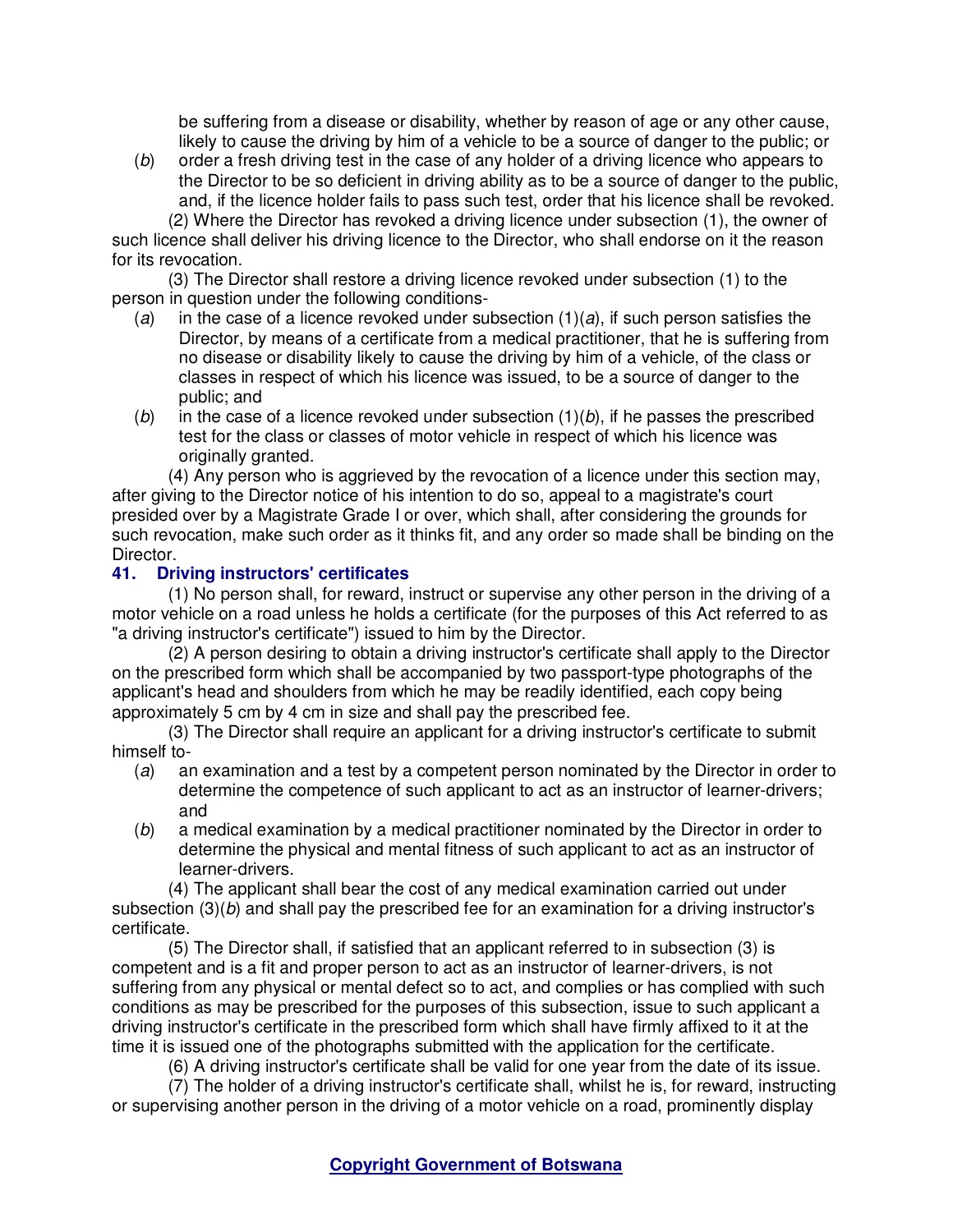the certificate within the vehicle or, if the vehicle has no interior, keep it on his person and produce it immediately for examination by the person he is so instructing or supervising or by a police officer in uniform on being required to do so by that person or by such a police officer.

(8) The holder of a driving instructor's certificate or a duplicate thereof issued under this section shall at all times keep the certificate or duplicate thereof in a clean, unmarked, undamaged, undefaced and legible condition and the photograph affixed to it at the time the certificate or duplicate thereof was issued firmly so affixed.

(9) Any person who is aggrieved by the refusal of the Director to issue to him a driving instructor's certificate, may, within 21 days of such refusal, lodge a written notice of appeal with the Minister, and such person shall at the same time serve a copy of such notice on the Director.

(10) The Director shall forthwith after receipt of the copy of a notice referred to in subsection (9), furnish the Minister with his reasons for the refusal to which such notice refers.

- (11) For the purpose of deciding an appeal the Minister may-
- (a) appoint any person to examine and test the appellant in order to determine his competence to act as an instructor of learner-drivers;
- (b) appoint a medical practitioner to carry out a medical examination in order to determine the appellant's physical and mental fitness to act as instructor of learner-drivers; and
- (c) require either party to such appeal to furnish such information or evidence as he may deem expedient.

(12) The appellant shall bear the cost of any medical examination carried out under subsection (11)(b).

(13) The Minister shall notify the result of an appeal under this section, in writing, to the parties concerned and, if such appeal is allowed, the Director shall give effect to the decision of the Minister.

(14) Any person desiring to replace a driving instructor's certificate lost, destroyed, damaged or defaced or that has become dirty, marked or illegible shall apply to the Director on the prescribed form for a duplicate thereof, which form shall be accompanied by two passport-type photographs of the applicant's head and shoulders from which he may be readily identified, each photograph being approximately 5 cm by 4 cm in size, and shall pay the prescribed fee.

(15) Where the Director is satisfied that the original certificate has been lost, destroyed, damaged or defaced or has become dirty, marked or illegible, he shall grant every application under subsection (14) and issue to the applicant a duplicate of his original driving instructor's certificate which shall have firmly affixed to it at the time it is issued one of the copies of the photographs submitted with the application for the duplicate.<br>42. No penalty prescribed Any person who contravely

Any person who contravenes or fails to comply with any of the provisions of this Part for which no specific penalty is prescribed shall be guilty of an offence.

#### **43. ......PART VII**

# **Driving and other Offences relating to the Use of Vehicles on Roads (ss 44-74)**

# **44. Speed limit**

(1) No person shall drive, or being the owner or person in charge of a vehicle, cause or permit any other person to drive, a vehicle on a road at a speed greater than such speed as the Minister may prescribe as the maximum speed for that class of vehicle.

(2) Every vehicle, other than a motor car or a motor cycle, which is subject to a speed limit under subsection (1) of this section shall have painted or affixed to the rear thereof, as close to the rear number plate as possible, and in such a manner as to be conspicuous to any person within eight metres of the rear of the vehicle, a mark in the prescribed form indicating its maximum speed.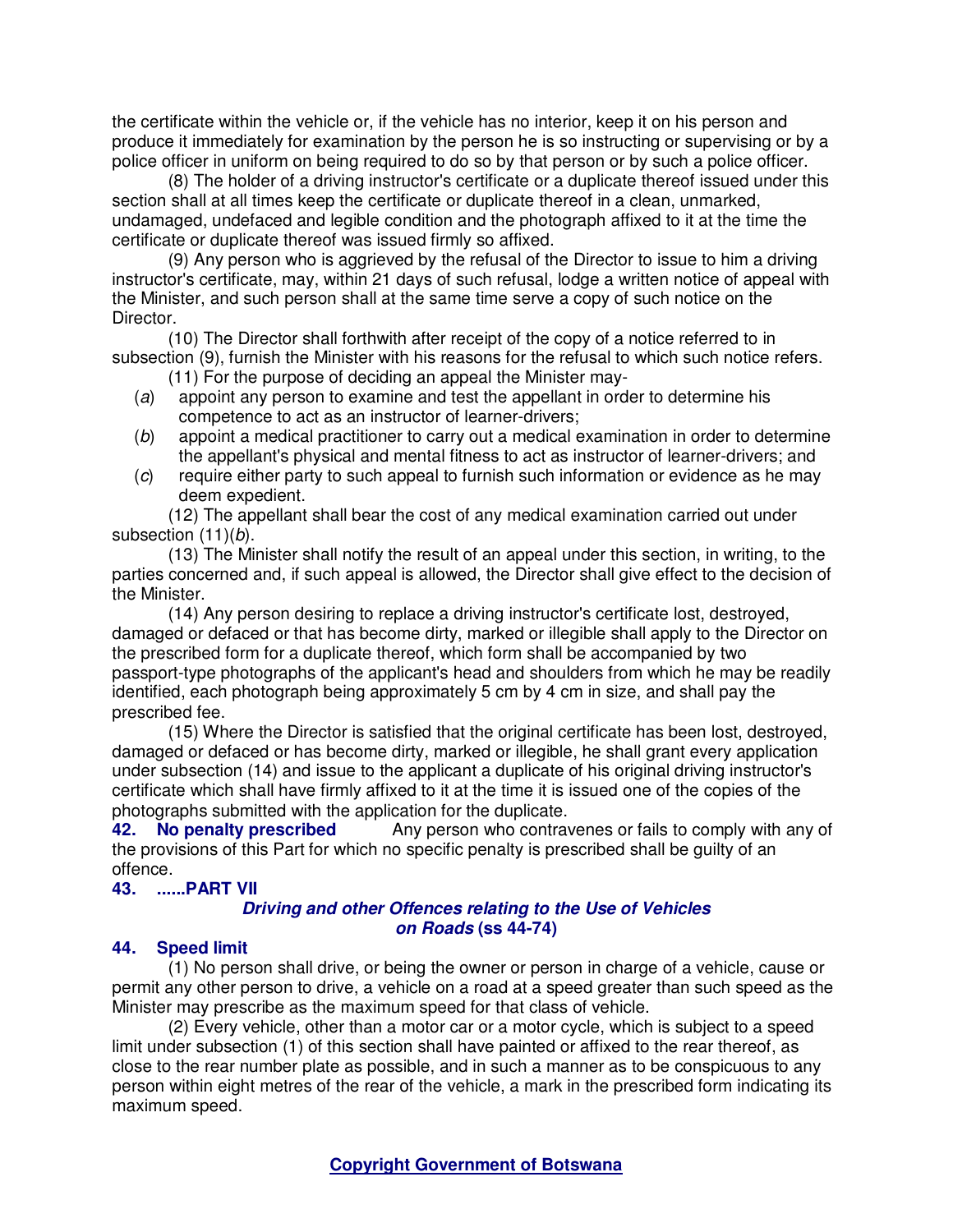(3) Notwithstanding subsection (1), no person shall drive, or, being the owner or person in charge of a vehicle, cause or permit any other person to drive, any vehicle at a speed exceeding 60 kilometres per hour on any road within the boundaries of any village or township: Provided that-

- (i) it shall be lawful for a road authority, subject to any written directions which the Minister may give, either generally or in any specific instance, to make bye-laws permitting any class of vehicle, other than a vehicle which is subject to a speed limit of 60 kilometres per hour or less under subsection (1), to be driven on any road at such speed, being in excess of 60 kilometres per hour, as may be specified in such bye-laws;
- (ii) any such road authority shall display and maintain prescribed traffic signs so as plainly to indicate to drivers entering or leaving the boundaries of such villages or townships where the 60 kilometres per hour speed limit restriction begins and ends, and where any other speed limit restriction imposed under this subsection begins and ends.

(4) Notwithstanding subsections (1) and (3), and subject to any written directions which the Minister may give either generally or in any specific instance, a road authority may-

(a) impose on any road such lower limit of speed as it considers necessary in circumstances when, by reason of repairs, reconstruction or damage to the road or the condition of the road, any lower limit of speed is necessary for the public safety or to prevent damage to the road:

 Provided that such lower limit shall be imposed only for such period as is necessary to carry out repairs or reconstruction or until the condition of the road is satisfactory;

(b) impose on any road or area such lower limit of speed as may be necessary for the safety of the public having regard to the width of streets, nature of traffic or general development of the area.

(5) Where any lower limit imposed under subsection (4) is in force, indication of the maximum speed permitted shall be given by prescribed traffic signs displayed and maintained so as plainly to indicate to drivers entering or leaving such restricted road or area where the lower speed limit begins and ends.

(6) The provisions of this section or of any other Act imposing a speed limit on motor vehicles shall not apply to any vehicle which is fitted with a gong, siren, bell or other warning instrument, when it is being used in cases of emergency for fire brigade, ambulance or police purposes, if the observance of such provisions would be likely to hinder the use of the vehicle for the purpose for which it is being used, and provided that the gong, siren, bell or other instrument is constantly sounded on that occasion:

Provided that this obligation to sound constantly a gong, siren, bell or other warning instrument shall not apply to any vehicle being used for police purposes in order to ascertain whether an offence under this Act is being committed.

#### **45. Penalties in relation to speed**

(1) Any person who contravenes or fails to comply with any of the provisions of section 44 shall be guilty of an offence and shall be sentenced to a fine of not less than P30,00 plus P5,00 for every kilometre per hour exceeded, and not more than P1 000,00 or to imprisonment for a term of not more than five years, or to both.

(2) In any proceedings in respect of an offence under this section, a certificate purporting to be signed by a police officer of or above the rank of Sergeant to the effect that a device manufactured for the purpose of measuring the speeds at which vehicles are driven measured the speed at which any vehicle sufficiently identified in the certificate was being driven on the day and road specified in the certificate as the speed specified in the certificate shall, on being placed before the court by public prosecutor, be admissible in evidence without further proof thereof and the court shall presume that the vehicle so identified was, on that day and road being driven at that speed, unless the contrary is proved.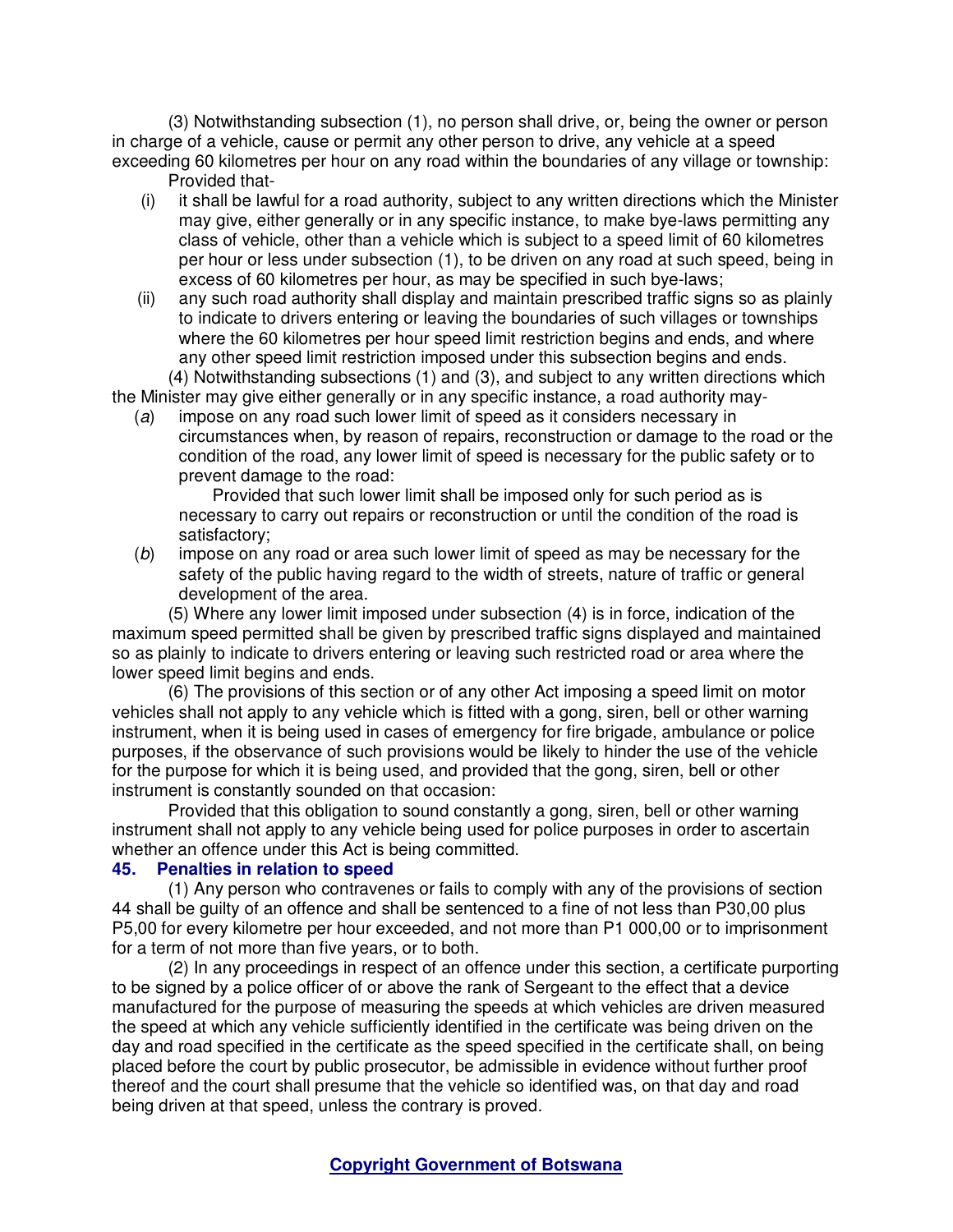# **46. Driving, or being in charge, when under influence of drink or drugs**

(1) A person who, when driving or attempting to drive a motor vehicle, is unfit to drive through drink or drugs, shall be guilty of an offence and shall be sentenced to a fine of not less than P1000,00 or more than P5 000,00, or to imprisonment for a term of not less than 12 months or more than five years, or to both.

(2) Without prejudice to subsection (1), a person who, when in charge of a motor vehicle, is unfit to drive through drink or drugs shall be guilty of an offence and shall be sentenced to a fine of not less than P500,00 or more than P2 000,00, or to imprisonment for a term of not less than six months or more than five years, or to both:

Provided that a person shall be deemed for the purposes of this subsection not to have been in charge of a motor vehicle if he proves that at the material time the circumstances were such that there was no likelihood of his driving the vehicle so long as he remained unfit to drive through drink or drugs.

(3) Where a person is convicted of an offence under subsection (2) and has been previously convicted of an offence under subsection (1), he shall be treated for the purposes of subsection (2) as having been previously convicted under that subsection.

(4) For the purposes of this section a person shall be deemed to be unfit to drive if his ability to drive properly is for the time being impaired.

**47. Power to require breath specimen** (1) A police officer may require any person who is driving or is in charge of a motor vehicle to provide, at any place which that officer may specify, a specimen of breath for analysis by means of a breathalyser of a type prescribed by the Minister.

(2) Where the results of the analysis of the specimen of breath provided in accordance with subsection (1) indicate that the level of alcohol in the breath of the person who provided the specimen is in excess of the amount prescribed as being the amount permissible in a specimen of breath for analysis by means of a breathalyser, the police officer shall require that person to provide, at a place specified by that officer, another specimen of breath for analysis, at that place, by the same police officer or any other qualified person.

(3) Where the results of the analysis of the second specimen of breath provided in pursuance of subsection (2) indicate that the level of alcohol in the breath of the person who provided the specimen exceeds the limit prescribed for the level of alcohol in a specimen of breath for analysis by means of a breathalyser, those results shall be deemed to be *prima facie* evidence that that person was unfit to drive through drink or drugs and shall make him liable to a charge for an offence under section 46 or 50(3).

(4) A police officer may cause a person suspected of driving under the influence of drinks or drugs to have that person's blood specimen taken and tested for the level of alcohol in that person's blood, by a qualified person, at any hospital or clinic, if-

- (a) the suspected person is, by reason of injury or other disability, incapable of providing a specimen of breath for analysis by means of a breathalyser; or
- (b) a test with a breathalyser is impracticable due to the lack of serviceable equipment, or due to the distance from the point of arrest to the nearest available breathalyser.

(5) A person who, without reasonable excuse, fails to provide a specimen of breath or blood when required to do so in pursuance of this section shall be guilty of an offence and shall be sentenced to a fine of not less than P500,00 or more than P1 000,00, or to imprisonment for a term of not less than six months or more than 12 months, or to both.

#### **48. Evidence on charge of unfitness to drive through drink or drugs or causing death thereby**

(1) In any proceedings for an offence under section 46 or for an offence under section 50(3) in connection with a motor vehicle, the court shall, subject to subsections (2), (7) and (9), have regard to any evidence which may be given of the proportion or quantity of alcohol or of any drug which was contained in the blood or breath of the accused, as the case may be, as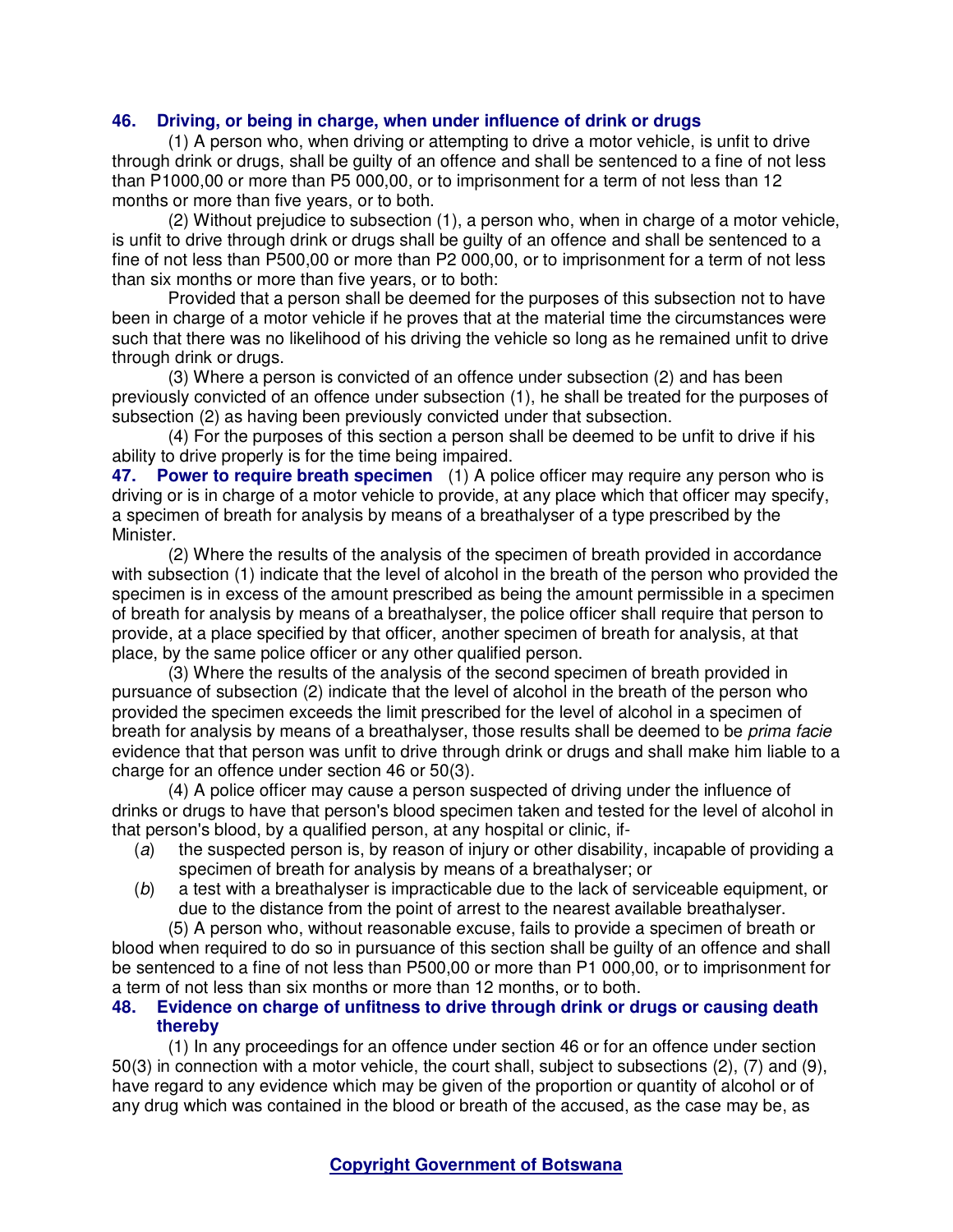ascertained by analysis of a specimen of blood or breath taken from him by a qualified person, at any material time:

Provided the specimen is not taken more than three hours following the offence.

(2) Where, in any proceedings for an offence under section 46 or for an offence under section 50(3) in connection with a motor vehicle, it is proved that the accused refused to consent to the taking of a specimen of blood or a specimen of breath for analysis by a qualified person, his refusal shall, unless reasonable cause therefor is shown, be treated as supporting any evidence given on behalf of the prosecution or as rebutting any evidence given on behalf of the defence.

(3) Notwithstanding any law to the contrary, a qualified person may, on being requested to do so by a police officer, take a specimen of blood from any person without that person's consent if, at the time the specimen is taken, that person is unable by reason of his physical condition to give or to refuse his consent to the taking of the specimen and if the qualified person then believes on reasonable grounds-

- (a) that the person is detained in the lawful custody of a police officer in respect of an offence under section 46 or of an offence under section 50(3) in connection with a motor vehicle;
- (b) that the person has recently driven or attempted to drive or been in charge of a motor vehicle and that his physical condition is due, either wholly or in part, to the influence of drink or of any drug; or
- (c) that the person's physical condition is due, either wholly or in part, to the involvement in an accident of a motor vehicle which, at the time of the accident, was being driven by that person,

but in taking the specimen no other means nor any greater degree of force shall be used than would, in the particular circumstances, be lawful if that person had given his consent.

(4) Where a specimen of blood taken under subsection (3) is one which, in the opinion of the qualified person, it is not practicable to divide, he may, immediately after taking that specimen, take a second specimen of blood from the same person without that person's consent and without being requested to do so by a police officer but otherwise in accordance with that subsection; but no further specimen shall be taken.

(5) For the purposes of any proceedings for an offence under section 46 or for an offence under section 50(3) in connection with a motor vehicle, a certificate purporting to be signed by a qualified person, and certifying the proportions of alcohol or of any drug found in a specimen of blood or breath as the case may be, shall be evidence without any need for the giving of any oral evidence, on the matters so certified, by the person who signed the certificate:

Provided that the accused has, not less than seven days before the hearing or trial, been served with a copy of the certificate.

(6) Where the accused, at the time a specimen of blood was taken from him with his consent, asks to be supplied with such a specimen, evidence of the proportion of alcohol or of any drug found in the specimen shall not be admissible on behalf of the prosecution unless-

- (a) the specimen is either one of two taken on the same occasion or is part of a single specimen which was divided into two parts at the time it was taken; and
- (b) the other specimen or part was supplied to the accused.

(7) A police officer requesting any person to consent to the taking of a specimen of blood for analysis shall offer to supply to him, in a suitable container, part of the specimen or, in the case of a specimen which it is not practicable to divide, another specimen which he may consent to have taken.

(8) Where the accused from whom a specimen of blood has been taken without his consent under subsection (3) asked, at the time the offer was made to him under subsection (9), to be supplied with such a specimen, evidence of the proportion of alcohol or of any drug found in the specimen shall not be admissible in evidence on behalf of the prosecution unless-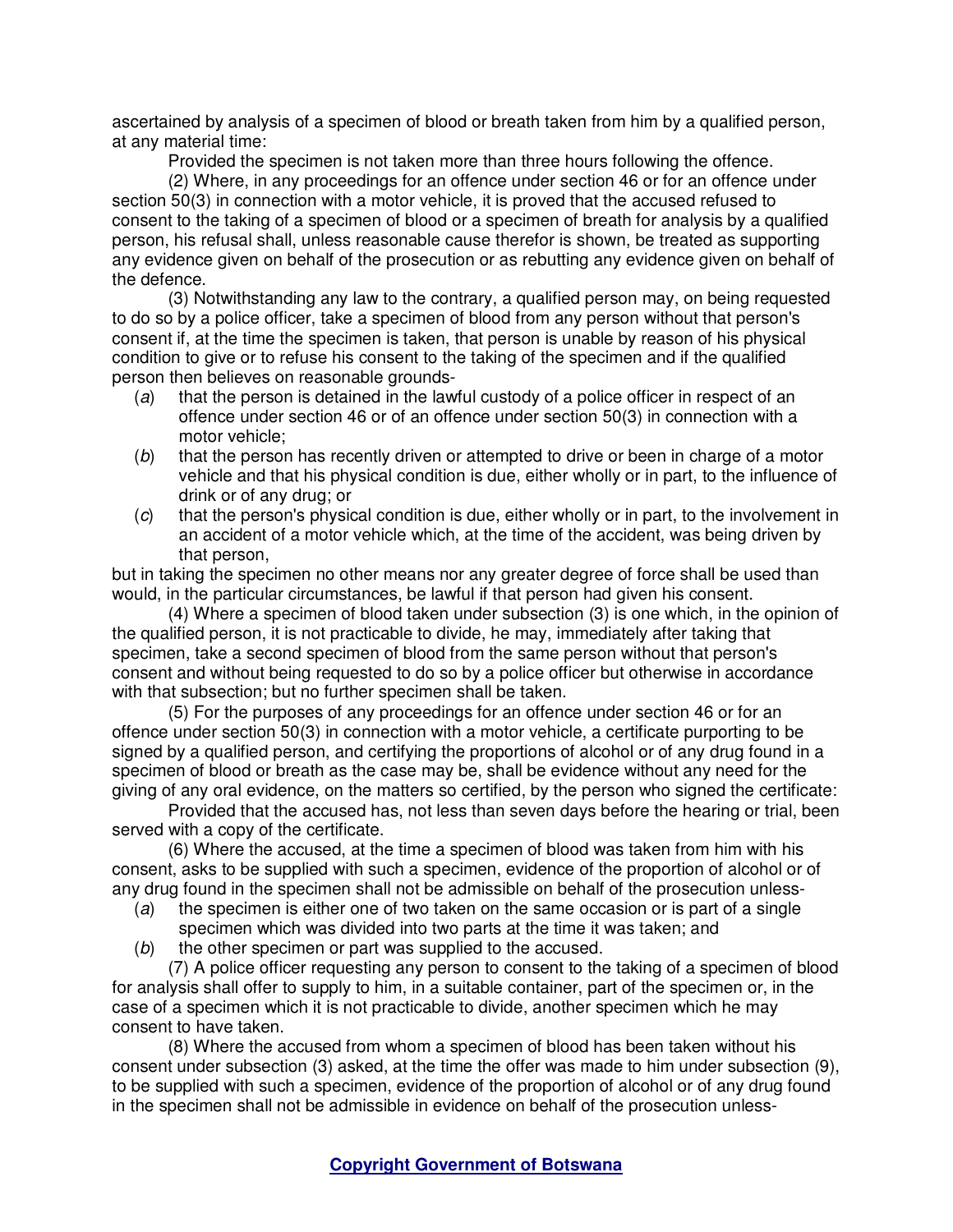- $(a)$  the specimen is either one of two taken on the same occasion or is part of a single specimen which was divided into two parts at the time it was taken; and
- $(b)$  the other specimen or part was supplied to the accused.

(9) Where a specimen of blood has been taken from a person without his consent under subsection (3), a police officer shall, as soon as it is reasonably practicable to do so, offer to supply to him, in a suitable container, part of the specimen or, where a second specimen has been taken under subsection (4), that specimen.

(10) The Minister may prescribe a limit to the amount of alcohol permissible in a specimen of blood or breath taken from an accused under this Act and where the Minister has prescribed such a limit and the results of analysis show that the amount of alcohol found in any specimen of blood or breath taken from an accused exceeds the permitted amount, the accused shall be deemed at the relevant time to have been unfit to drive through drink or drugs in any proceedings for an offence by him under section 46 or for an offence under section 50(3) in connection with a motor vehicle.

### **49. Reckless and dangerous driving generally**

(1) If a person drives a motor vehicle recklessly or at a speed or in a manner which is dangerous to other persons, having regard to all the circumstances of the case, he shall be guilty of an offence and shall be sentenced to a fine of not less than P500,00 or more than P5 000,00, or to imprisonment for a term of not less than six months or more than five years, or to both.

(2) Notwithstanding the provisions of subsection (1), any person who, being the driver of a public service vehicle, drives that vehicle recklessly or at a speed or in a manner which is dangerous to other persons, having regard to all the circumstances of the case, shall be guilty of an offence and shall be sentenced to a fine of not less than P1000,00 or more than P10 000,00, or to imprisonment for a term of not less than six months or more than eight years, or to both.

(3) Where a person is convicted of aiding, abetting, counselling, procuring or inciting the commission of an offence under this section, and it is proved that he was present in the vehicle at the time, the offence of which he is convicted shall, for the purpose of the provisions of this Act relating to disqualification from driving or from holding or obtaining driving licences, be deemed to be an offence in connection with the driving of a motor vehicle.

**50. Causing death by reckless driving, etc.** (1) Any person who causes the death of another person by the driving of a motor vehicle recklessly or in a manner which is dangerous to other persons having regard to all the circumstances of the case shall be guilty of an offence and shall be sentenced to a fine of not less than P5 000,00 or more than P10 000,00, or to imprisonment for a term of not less than five years or more than 10 years, or to both.

(2) Any person who causes the death of another person by the driving or using on a road of a vehicle which is in such condition as to constitute a danger to the public shall be guilty of an offence and shall be sentenced to a fine of not less than P2 000,00 or more than P10 000,00, or to imprisonment for a term of not less than two years or more than 10 years, or to both.

(3) Any person who causes the death of another person by the driving of a vehicle whilst he is unfit to drive through drink or drugs shall be guilty of an offence and shall be sentenced to a fine of not less than P5 000,00 or more than P10 000,00, or to imprisonment for a term of not less than five years or more than 10 years, or to both.

(4) Any person who causes the death of another person by leaving any vehicle on a road in such a position or manner, or in such a condition as to constitute a danger to the public having regard to all the circumstances of the case including the nature, condition and use of the road, and the amount of traffic and number of animals which are actually, or which are reasonably expected to be on the road at the time, shall be guilty of an offence and shall be sentenced to a fine of not less than P1000,00 or more than P2 000,00, or to imprisonment for a term of not less than six months or less than one year, or to both.

**51. Careless and inconsiderate driving**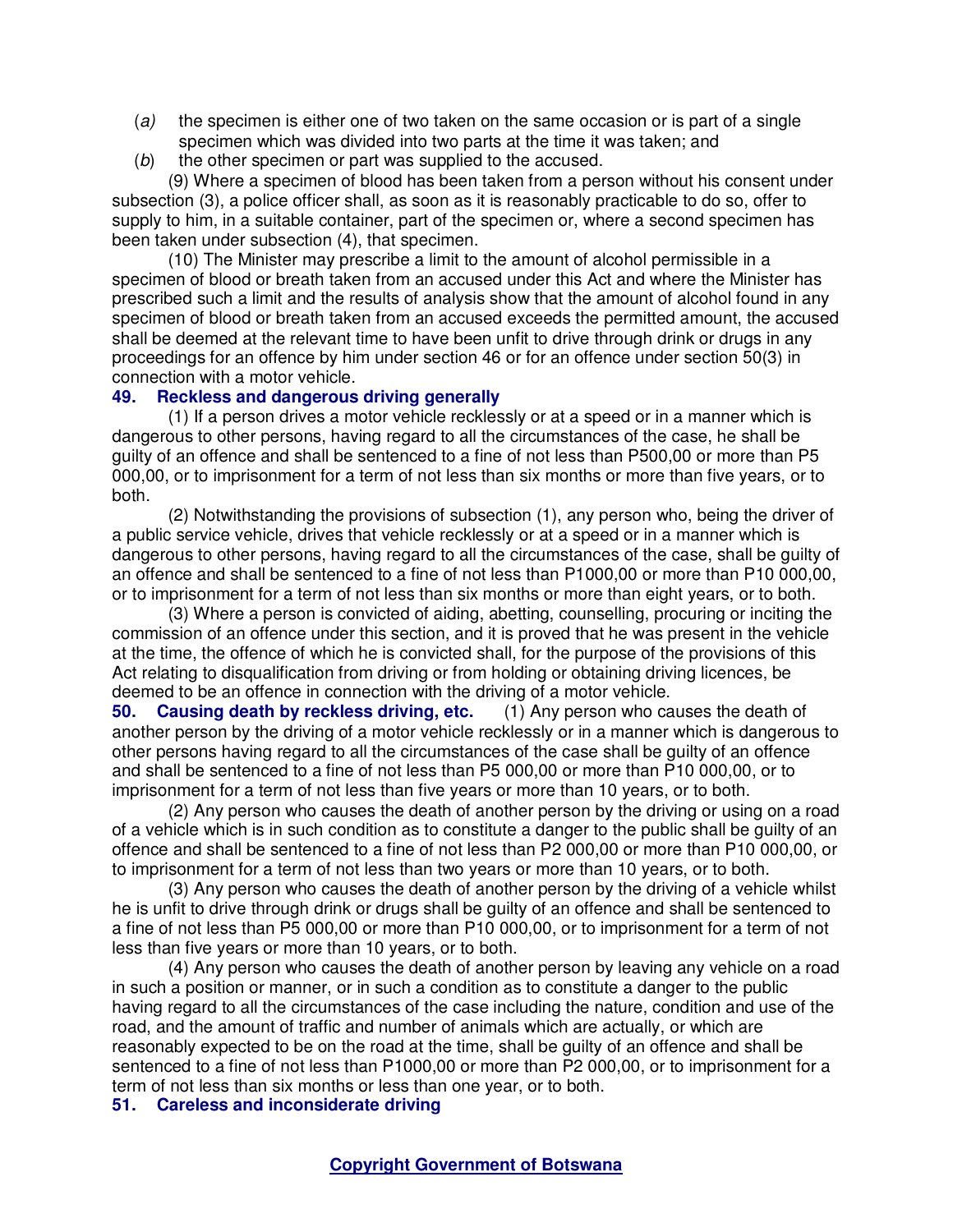(1) If a person drives a motor vehicle without due care and attention, or without reasonable consideration for other persons, he shall be guilty of an offence and shall be sentenced to a fine of not less than P100,00 or more than P500,00, or to imprisonment for a term of not less than two months or more than six months, or to both.

(2) Notwithstanding the provisions of subsection (1), any person who, being the driver of a public service vehicle, drives that vehicle without due care and attention or without reasonable consideration for other persons, shall be guilty of an offence and shall be sentenced to a fine of not less than P1 000,00 or more than P5 000,00, or to imprisonment for a term of not less than 12 months or more than five years, or to both.

(3) Where a person is convicted of an offence under subsection (1) and he has been previously convicted of an offence under section 49 or section 50 he shall be treated for the purposes of subsection (1) as having been previously convicted under that subsection.

## **52. Alternative offences**

(1) Upon the trial of a person for manslaughter contrary to section 200 of the Penal Code in connection with the driving of a motor vehicle, the court may, if it considers that offence not proved, but is satisfied that he is guilty of an offence under section 49, 50 or section 51, find him guilty of such other offence.

(2) Upon the trial of a person for an offence under section 46 in connection with the driving of a motor vehicle or under section 50 the court may, if it considers that offence not proved, but is satisfied that he is guilty of an offence under section 49 or section 51, find him guilty of such other offence.

(3) Upon the trial of a person for an offence under section 49 the court may, if it considers that offence not proved, but is satisfied that he is guilty of an offence under section 51, find him guilty of that offence.

**53. Mandatory disqualification** (1) Where a person is convicted of manslaughter contrary to section 200 of the Penal Code in connection with the driving of a motor vehicle, or of an offence under section 50 of this Act, the court convicting him shall order that he be disqualified from driving or from holding or obtaining a driving licence for not less than three years or more than five years.

(2) Where a person is convicted of an offence under section 46(1), the court convicting him shall order that he be disqualified from driving or from holding or obtaining a driving licence for not less than two years or more than five years.

(3) Where a person is convicted of an offence under section 46(2), the court convicting him shall order that he be disqualified from driving or from holding or obtaining a driving licence for not less than one year or more than three years.

(4) Where a person is convicted of an offence under section 49(1), the court convicting him shall order that he be disqualified from driving or from holding or obtaining a driving licence for not less than one year or more than two years.

(5) Where a person is convicted of an offence under section 45, 46, 49, 50, or 51 committed within a period of one year from a previous conviction for the same offence, the court convicting him shall disqualify him from driving or from holding or obtaining a driving licence for three months.

#### **54. Power of arrest**

(1) Without prejudice to the powers of arrest conferred on a police officer under any other written law, a police officer may arrest without warrant the driver of any motor vehicle whom he suspects of having committed an offence under section 46, 49 or 50.

(2) A police officer may require any person whom he suspects of having committed an offence under this Act to give his name and address and if such person fails on demand to give his name and address the police officer may arrest him without a warrant, and any such person who fails on demand to give his name and address when it is so demanded from him, or who gives a false name or false address, shall be guilty of an offence and liable to a fine not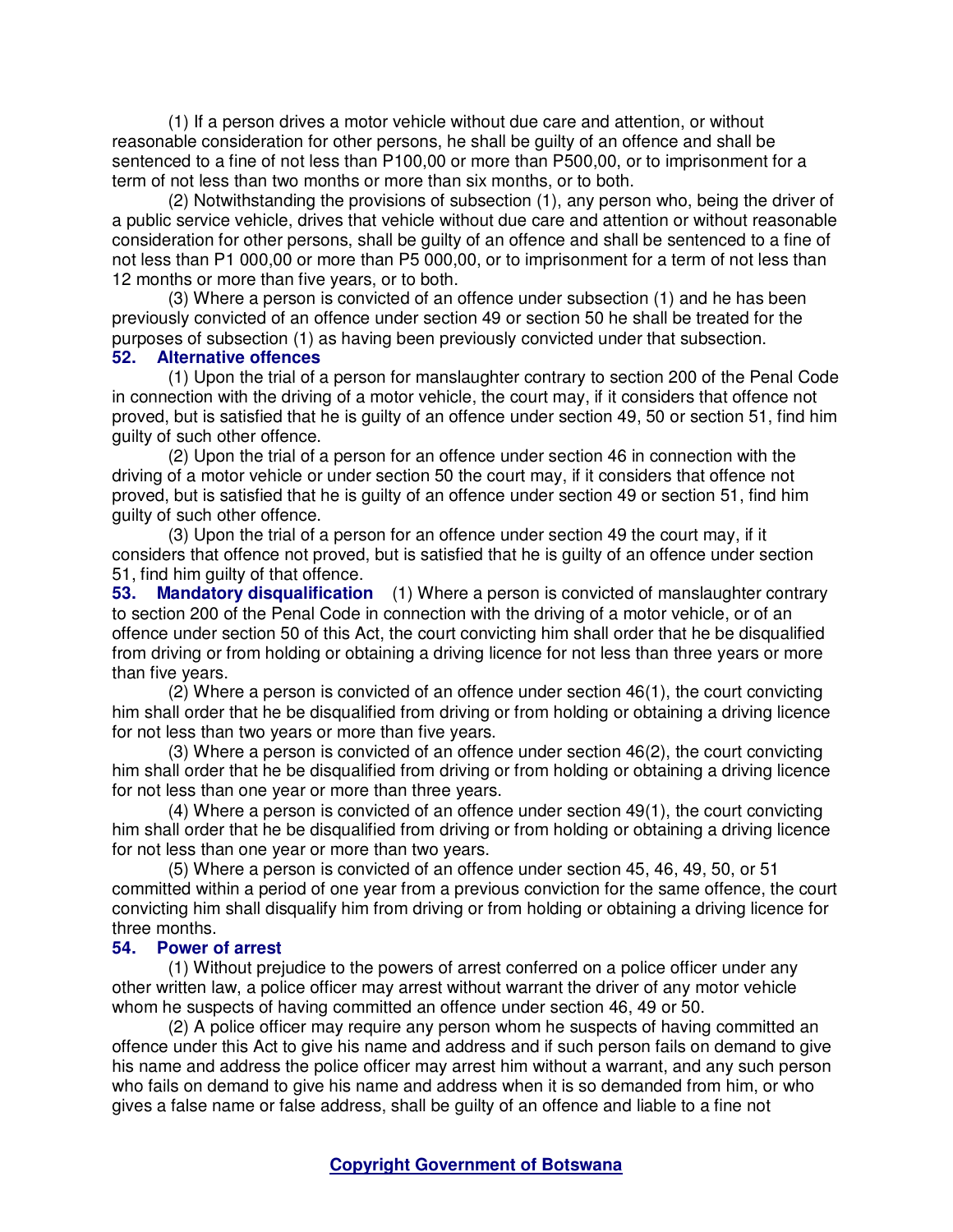exceeding P25.

# **55. Right to demand name and address**

If any person has reasonable grounds for believing that the driver or person in charge of any motor vehicle has committed an offence under section 46, 49, 50 or 51, he may, within a reasonable time after the occurrence of the event which gave rise to such belief and in the absence of a police officer, require any person who is or was in any way connected with such motor vehicle at the time of such occurrence, to furnish him with his name and address, and if such last-mentioned person fails to comply with such requirement or furnishes a false name or false address he shall be guilty of an offence and liable to a fine not exceeding P25.

# **56. Proper fuel to be used in motor vehicles**

(1) No fuel shall be used in any motor vehicle except that specified in the vehicle licence in respect of such vehicle or, in the case of a motor vehicle the motor unit of which is a compression ignition engine, light amber mineral fuel oil:

Provided that the Minister may, subject to such conditions as he may see fit to impose, exempt any specified vehicle, the motor unit of which is a compression ignition engine, from the provisions of this subsection and may specify the fuel which shall be used in such motor vehicle.

(2) If the owner or the driver of any motor vehicle uses any fuel contrary to subsection (1) or if any person sells any fuel having reason to believe that it will be so used, the owner and the driver and such other person shall each be guilty of an offence and liable to a fine not exceeding P1 000 or to imprisonment for a term not exceeding three years, or to both, and in addition such vehicle shall be liable to be forfeited.

## **57. Signals and signs to be obeyed**

(1) The driver of a vehicle shall at all times-

- (a) obey any directions given, whether verbally or by signal, by a police officer in uniform, in the execution of his duty;
- (b) conform to the indications given by any duly prescribed traffic sign or signal; and
- (c) when any person in charge of any cattle, on or about to cross any road, raises his hand or in any manner gives a signal to stop, forthwith stop his vehicle and keep it stationary for as long as it is reasonably necessary for the safety of road users.

(2) Notwithstanding subsection (1) instructions conveyed by traffic signs consisting of lights shall take precedence over those conveyed by other means, and the directions given by a police officer in uniform shall take precedence over the instructions conveyed by any traffic sign and over any rules of the road.

(3) Any person who contravenes the provisions of this section shall be guilty of an offence and shall be sentenced to a fine of not less than P100,00 or more than P500,00, or to imprisonment for a term of not less than two months or more than six months, or to both.

# **58. Offences relating to parking bays and areas**

(1) Any person who, being the driver of a vehicle, in any parking bay or parking area-

- (a) leaves the vehicle for a period in excess of the time prescribed by any traffic sign relating to that bay or area;
- (b) contravenes or fails to comply with any traffic sign relating to that bay or area as to the manner in which vehicles shall stand in or be driven into or out of, the bay or area; or

(c) leaves the vehicle in contravention of any traffic sign relating to that bay or area,

shall be guilty of an offence and liable to a fine not exceeding P20.

(2) In relation to an offence under subsection (1), the reference in that subsection to the driver of a vehicle shall be construed as a reference to the person driving the vehicle at the time it was left in the parking bay or parking area.

(3) Where the driver of a vehicle is alleged to be guilty of an offence under subsection  $(1)$ -

(a) the owner of the vehicle shall give such information as to the identity of the driver as he may be required by a police officer to give; and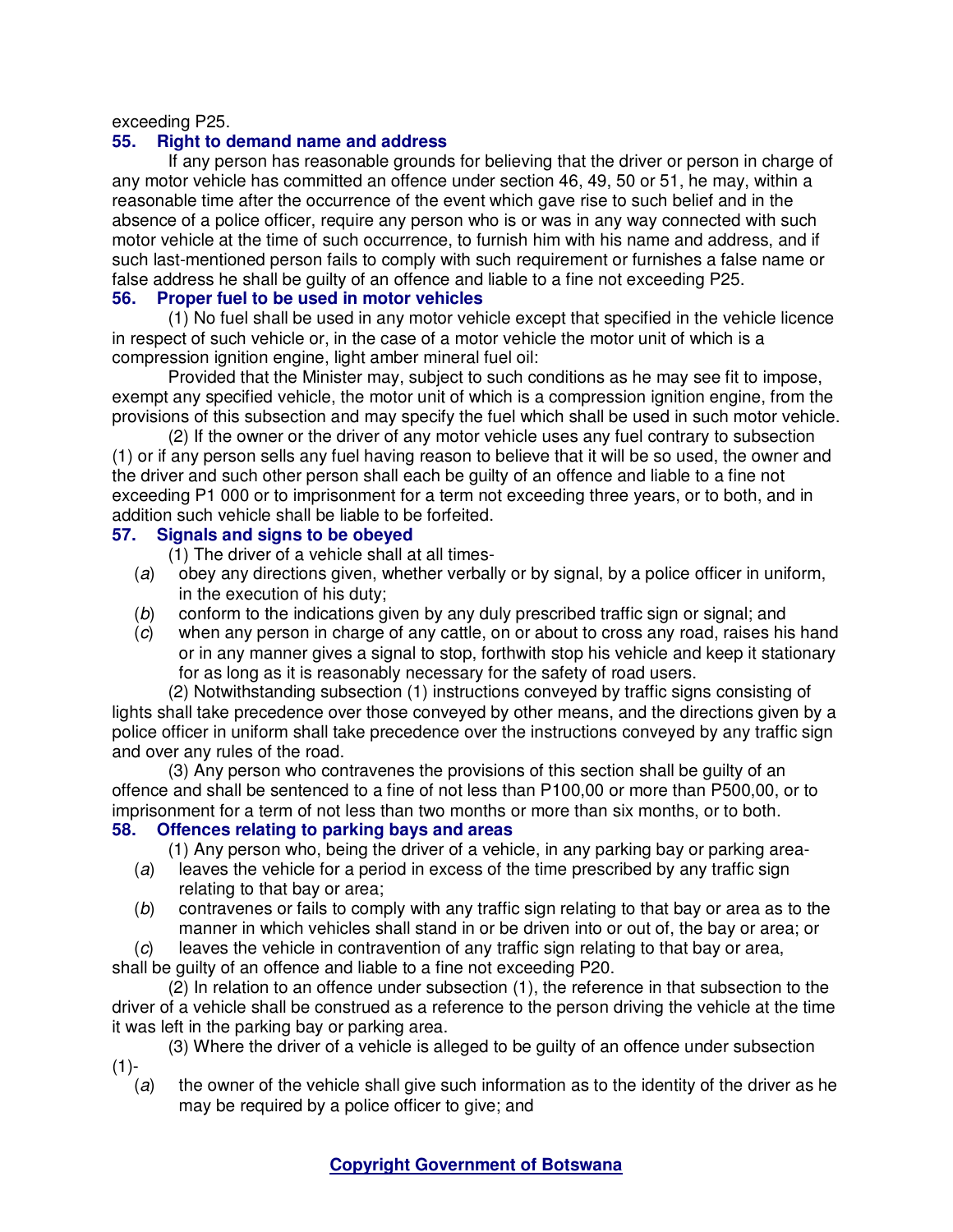- (b) any other person shall, if required as aforesaid, give any information which it is in his power to give and which may lead to the identification of the driver. (4) A person who fails to comply with-
- (a) subsection  $(3)(a)$  shall be guilty of an offence unless he shows to the satisfaction of the court that he did not know and could not with reasonable diligence have ascertained who the driver of the vehicle was; and
- (b) subsection  $(3)(b)$  shall be guilty of an offence,

and liable to a fine not exceeding P100 or to imprisonment for a term not exceeding one month, or to both.

(5) In this section-

"parking area" means an area designated as such by a road authority where motor vehicles, or vehicles of any class or description, may wait;

"parking bay" means a space in a parking area where a vehicle may wait.

# **59. Vehicles not to obstruct roads**

(1) A vehicle shall not be allowed to remain in any position on any road so as to obstruct or to be likely to obstruct or cause inconvenience or danger to other traffic using the road, and except where the contrary is expressly provided in this Act, every vehicle on a road, when not in motion, shall be drawn up as close to the side of the road as possible:

Provided that, except in order to avoid an accident or in compliance with a traffic sign or with a direction given by a police officer or for any cause beyond the control of the driver, a vehicle shall not be drawn up on the right hand side of a road facing on-coming traffic.

(2) The driver of any vehicle shall, in case of a breakdown, remove such vehicle from the carriageway as soon as possible, and until so removed the vehicle shall be placed as close to the side of the carriageway as possible.

(3) If the vehicle remains on the carriageway between sunset and sunrise, its position shall be clearly indicated by a light or lights visible to drivers of vehicles approaching from either direction and by such other means as may be prescribed.

(4) Any person who leaves any vehicle on a road or carriageway in such a position or manner or in such a condition as to cause or be likely to cause any danger to any person shall be guilty of an offence and liable to a fine not exceeding P600 or to imprisonment for a term not exceeding 18 months, or to both.

# **60. Racing, pacemaking and trial of speed**

(1) No person shall, without the written consent of the road authority and of the Commissioner of Police, promote or take part in any race, road rally or speed trial between vehicles on a road, and in giving their consent the road authority and the Commissioner of Police may impose such conditions as they think fit.

(2) A person convicted of an offence under this section shall, unless the court for special reasons thinks fit to otherwise order, and without prejudice to the power of the court to order a longer period of disqualification, be disqualified from driving and from holding or obtaining a driving licence for a period of 12 months.

# **61. Condition of vehicles**

(1) A vehicle shall not be used on a road unless such vehicle and all parts and equipment thereof, including lights and tyres, comply with the requirements of this Act, and such parts and equipment shall at all times be maintained in such a condition that the driving of the vehicle is not likely to be a danger to other users of the road or to persons travelling on the vehicle.

(2) A motor vehicle the weight or dimensions of which laden or unladen exceeds the maximum weight or dimensions provided for such vehicles by regulations made under this Act shall not be used on a road.

(3) Any person who contravenes the provisions of this section shall be guilty of an offence and shall be sentenced to a fine of not less than P50,00 or more than P500,00, or to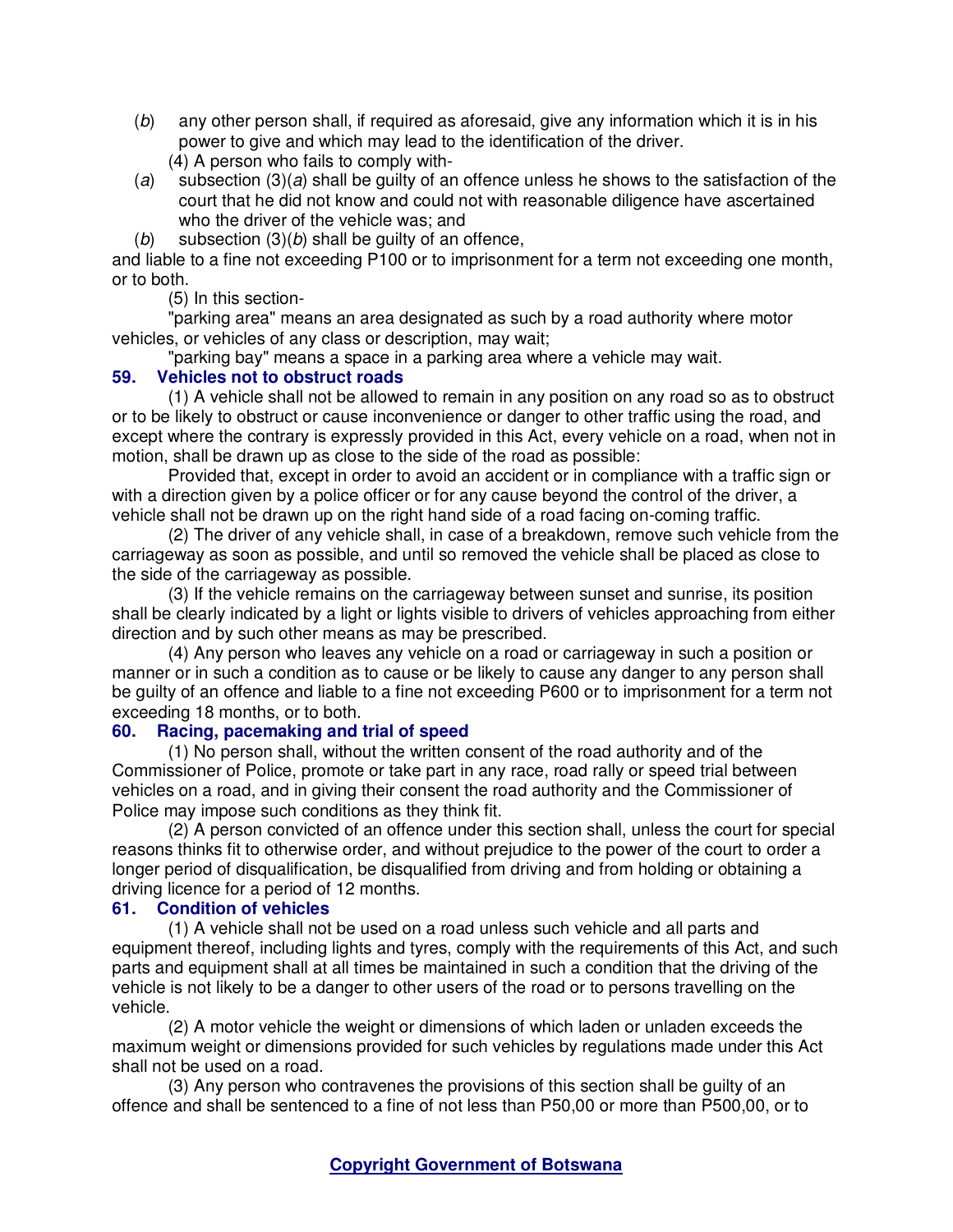imprisonment for a term of not less than one month or more than six months, or to both.

### **62. Limitation**

(1) A vehicle shall not be used on a road with a load greater than the load specified by the manufacturer of the chassis of the vehicle or than the load capacity determined by a motor vehicle examiner under this Act.

(2) No vehicle shall be used on a road if it is loaded in such a manner as to make it a danger to other persons using the road or to persons travelling in the vehicle; and should any load or part of a load fall from any vehicle on to a road such fact shall be *prima facie* evidence that the vehicle was loaded in a dangerous manner until the contrary is proved to the satisfaction of the court.

(3) For the purposes of this section, persons travelling in a vehicle shall be deemed to be part of the load.

# **63. Exemptions**

(1) A road authority may, with the approval of any police officer of or above the rank of Assistant Superintendent, grant a permit subject to such conditions as may be specified therein-

- (a) for the use on a road of a vehicle the weight or dimensions of which exceed the maximum weight or dimensions provided for by regulations made under this Act;
- $(b)$  for the carriage by a vehicle on a road of any specified load which it is unlawful to place on the vehicle under the provisions of any regulations made under this Act.

(2) Every permit granted under this section shall be in writing, and shall be carried on the vehicle in question whenever such vehicle is being used under the authority of such permit.

# **64. Penalty for improper condition or overloading**

(1) Any person who drives or uses on a road a vehicle in contravention of section 61 or 62 shall be guilty of an offence and liable to a fine not exceeding P600 or to imprisonment for a term not exceeding nine months, or to both.

(2) For the purposes of subsection (1), any person who is shown to the satisfaction of the court to be responsible for the maintenance of the vehicle, and any person who is shown to the satisfaction of the court to have been responsible for the loading of the vehicle, shall be deemed to have used the vehicle on the road.

(3) In any case where a vehicle is twice or more times, in a period of 12 months, the subject of a successful prosecution under section 61 or 62 the court may order the Director to suspend the licence of such vehicle for a period of six months.

(4) The Director shall thereupon suspend the licence of such vehicle for such period, and the owner of the vehicle shall return the licence of the vehicle to the Director, who in no case shall issue another licence in respect of such vehicle until the termination of the period of suspension.

(5) A vehicle licence shall not be returned or a new licence shall not be granted in respect of a vehicle whose licence has been so suspended unless a motor vehicle examiner certifies that the vehicle is fit in all respects for use upon the road.

(6) When a vehicle licence has been suspended under subsection (3), no refund of licence fee shall be made.

# **65. Obstructing driver of motor vehicle**

(1) No person shall molest, obstruct or interfere with the driver of a motor vehicle while it is being driven.

(2) Passengers shall not be carried in such numbers or in such a position in a motor vehicle as to be likely to interfere with the safe driving of such motor vehicle; and in the event of a contravention of this subsection the driver and the person in charge of the motor vehicle shall be quilty of an offence.

(3) No person driving a motor vehicle shall be in such a position that he cannot control the same or obtain a full view of the road including traffic ahead and in the rear.

#### **66. Motor cycles**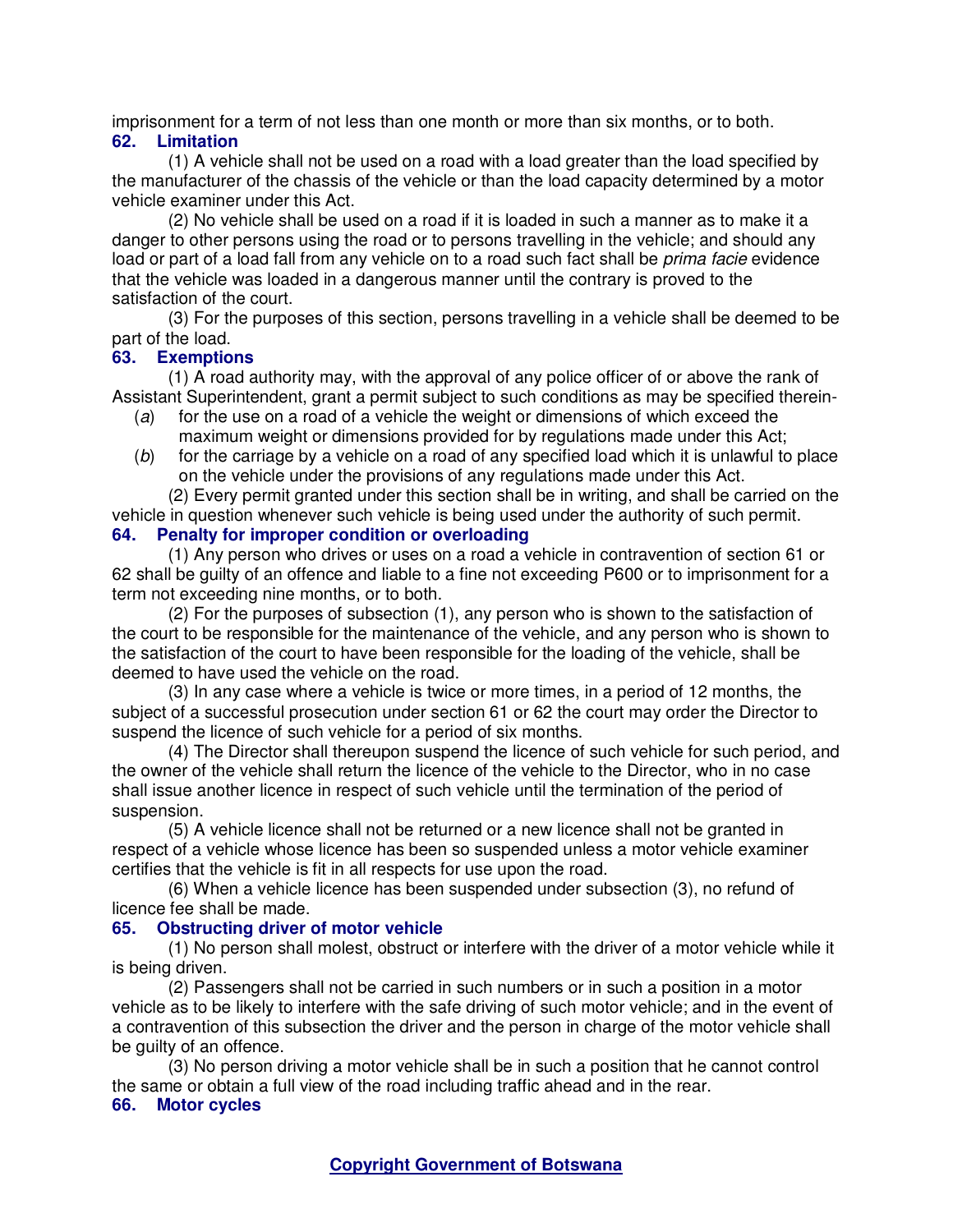(1) No person shall drive a motor cycle on a road unless his feet are, except for exceptional and temporary reasons, resting on foot rests suitable for the purpose and, where the design of such motor cycle makes it possible to do, he is seated astride the saddle of such motor cycle.

(2) No person shall, on a road, carry a passenger on a motor cycle unless such cycle has an engine with a cylinder capacity of not less than 49 cubic centimetres and unless such passenger is seated astride a pillion attached to such cycle and, in such event, foot rests have been provided for such passenger.

(3) Not more than two persons shall ride upon a motor cycle on a road.

(4) No person shall be carried in a side-car attached to a motor cycle on a road.

(5) No person or animal or article shall be carried on a motor cycle on a road in front of the driver thereof:

Provided that an article of a non-bulky nature may be so carried if securely attached to the motor cycle or placed in a suitable carrier fitted thereon for that purpose and carried in such a way as not to obstruct the driver's view or prevent his exercising complete control over such motor cycle.

(6) Persons, other than police officers, driving motor cycles on a road shall drive in single file except in the course of overtaking another motor cycle, and two or more persons driving motor cycles shall not overtake another vehicle at the same time:

Provided that where a road is divided into traffic lanes each such lane shall, for the purposes of this subsection, be regarded as a road.

(7) No person driving a motor cycle on a road shall take hold of any other vehicle in motion.

(8) A person driving a motor cycle on a road shall do so with at least one hand on the handle-bars of such motor cycle.

## **67. Riding in a dangerous position**

(1) Except for the purpose of testing or repairing a motor vehicle, no person shall ride or be carried on the footboard, tailboard, steps, mudguards, canopy, roofing or elsewhere on the outside of any vehicle.

(2) No person shall ride or be carried on any load upon a vehicle if such a proceeding is unsafe.

# **68. Restriction on towing and mounting a vehicle**

(1) No person, otherwise than with lawful authority or reasonable cause, shall take or retain hold of, or get on or off, a motor vehicle or trailer while it is in motion on any road.

(2) No person shall drive or permit any person to drive any vehicle on a road towing another vehicle-

- (a) unless the tow-rope or chain or other connecting appliance is so adjusted that the distance separating the two vehicles does not exceed four metres;
- (b) unless the towed vehicle is securely attached to the towing vehicle and is under proper control;
- (c) unless the means of connection between the two vehicles has been rendered easily discernible to other users of such road:

 Provided that this paragraph shall not apply where the towed vehicle is a trailer or where the distance separating the two vehicles does not exceed two metres;

(d) unless there is a person in control of the steering apparatus of the towed vehicle, where such towed vehicle is a motor vehicle other than a trailer, and such person holds a licence entitling him to drive the class of vehicle which is being towed:

 Provided that the provisions of this paragraph shall not apply when a vehicle is so towed that its steering wheel or wheels is or are carried clear of the ground or where the towed vehicle is connected to the towing vehicle by a steering lock tow-bar;

(e) at a speed in excess of the rate of 30 kilometres per hour in the case of a motor vehicle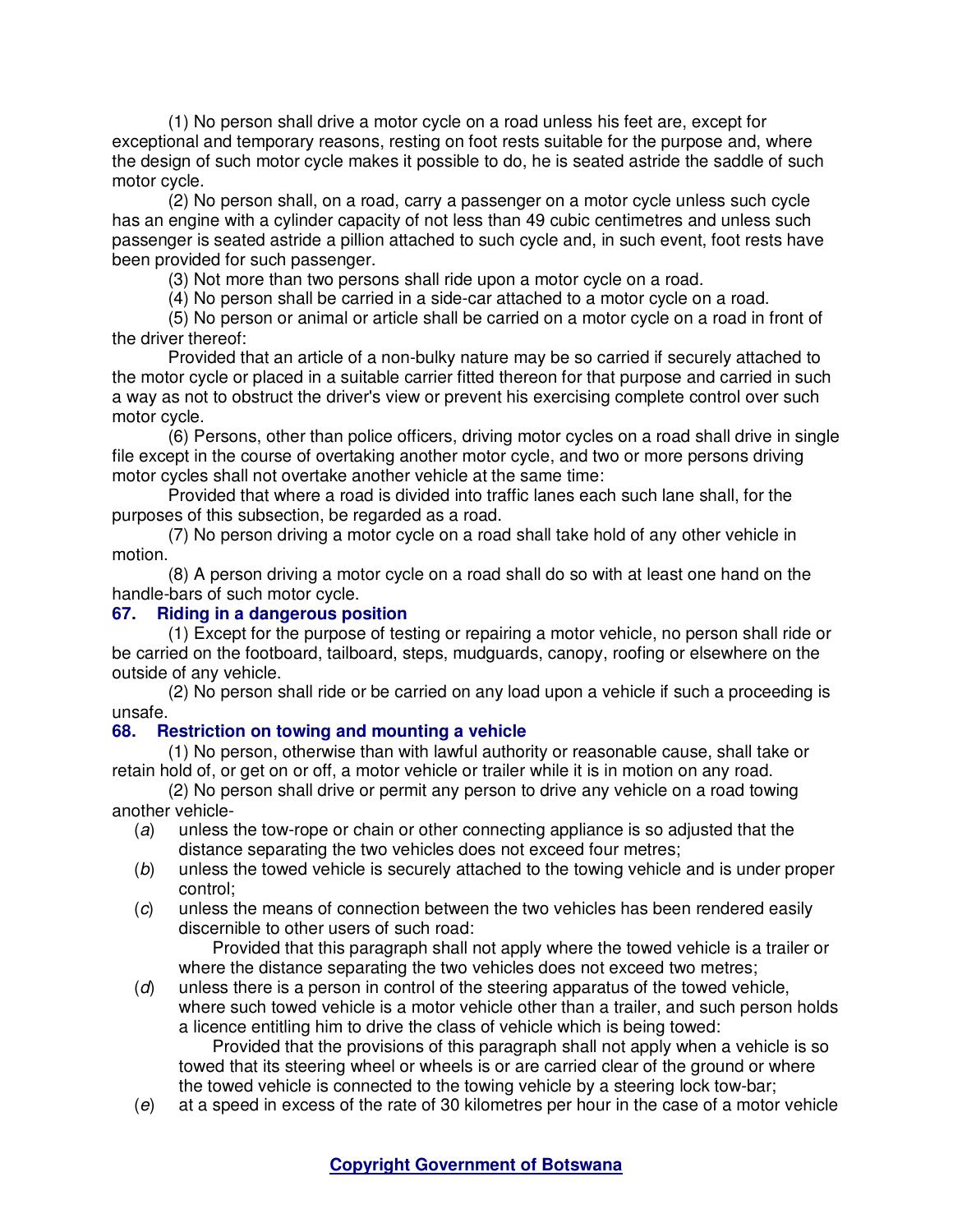towing another motor vehicle, other than a trailer, unless the connecting appliance is a tow-bar, in which case the speed shall not exceed 60 kilometres per hour;

 $(f)$  if the towed vehicle is conveying passengers, except where such towed vehicle is a trailer:

Provided that-

- (i) a tractor not designed for or capable of exceeding a speed of 30 kilometres per hour on a reasonably level road, may tow one trailer conveying passengers, otherwise than for hire or reward, where such conveyance is not prohibited in terms of any other provision of this Act; and
- (ii) this paragraph shall not apply where the towed vehicle is a trailer intended for and licensed for the carriage of passengers;
- $(g)$  if the towed vehicle is a motor vehicle without efficient brakes, unless the connecting appliance is a tow-bar.

# **69. Causing damage to a vehicle**

No person shall throw any object at a vehicle or at any person in or on such vehicle, nor shall he place any object on any road nor by any means impede the progress of any vehicle whereby injury or damage might be caused to such vehicle or any person.

## **70. Tampering with a vehicle**

No person shall, without the knowledge or permission of the owner, or without reasonable excuse, get on to a motor vehicle, or attempt to manipulate any of the levers, the starter, brakes or machinery of such a vehicle, or in any way tamper with a vehicle.

## **71. Taking a vehicle without authority**

(1) If any person, whether employed by the owner or not, takes and drives away or attempts to take and drive away a motor vehicle without the consent of the owner thereof or other lawful authority, he shall be guilty of an offence and liable to a fine not exceeding P300 or to imprisonment for a term not exceeding nine months, or to both:

Provided that if the court is satisfied that the accused acted in the reasonable belief that he had lawful authority, or in the reasonable belief that the owner would, in the circumstances of the case, have given his consent if he had been asked therefor, the accused shall not be liable to be convicted of an offence.

(2) If, in any prosecution for stealing a motor vehicle, the court is of the opinion that the defendant is not guilty of stealing the motor vehicle, but is guilty of an offence under this section, the court may find him guilty of an offence under this section.

(3) In addition to any penalty specified in this section, the court may order that the convicted person shall pay to the owner of the motor vehicle such sum as represents fair compensation for any damage sustained by the owner of the motor vehicle.

# **72. Unattended motor vehicles**

No person shall, on a road-

- (a) leave unattended any motor vehicle with the engine running; or
- (b) quit any vehicle without having taken due precautions against its moving from its stationary position.

# **73. Offences in connection with level crossings**

(1) No person shall drive, pull or push, or attempt to drive, pull or push any vehicle, conveyance or animal on to or across a level crossing on a railway line when there is any risk of the vehicle, conveyance or animal being involved in a collision with a locomotive, railcar, carriage, wagon or other vehicle using the railway line.

(2) Every person driving a motor vehicle shall when approaching a level crossing reduce speed to enable the motor vehicle to be brought to a halt if necessary before reaching the level crossing and shall not increase speed until he has crossed the railway line. It shall be his duty to keep a vigilant look-out for any approaching locomotive, railcar, carriage, wagon or other vehicle using the railway line.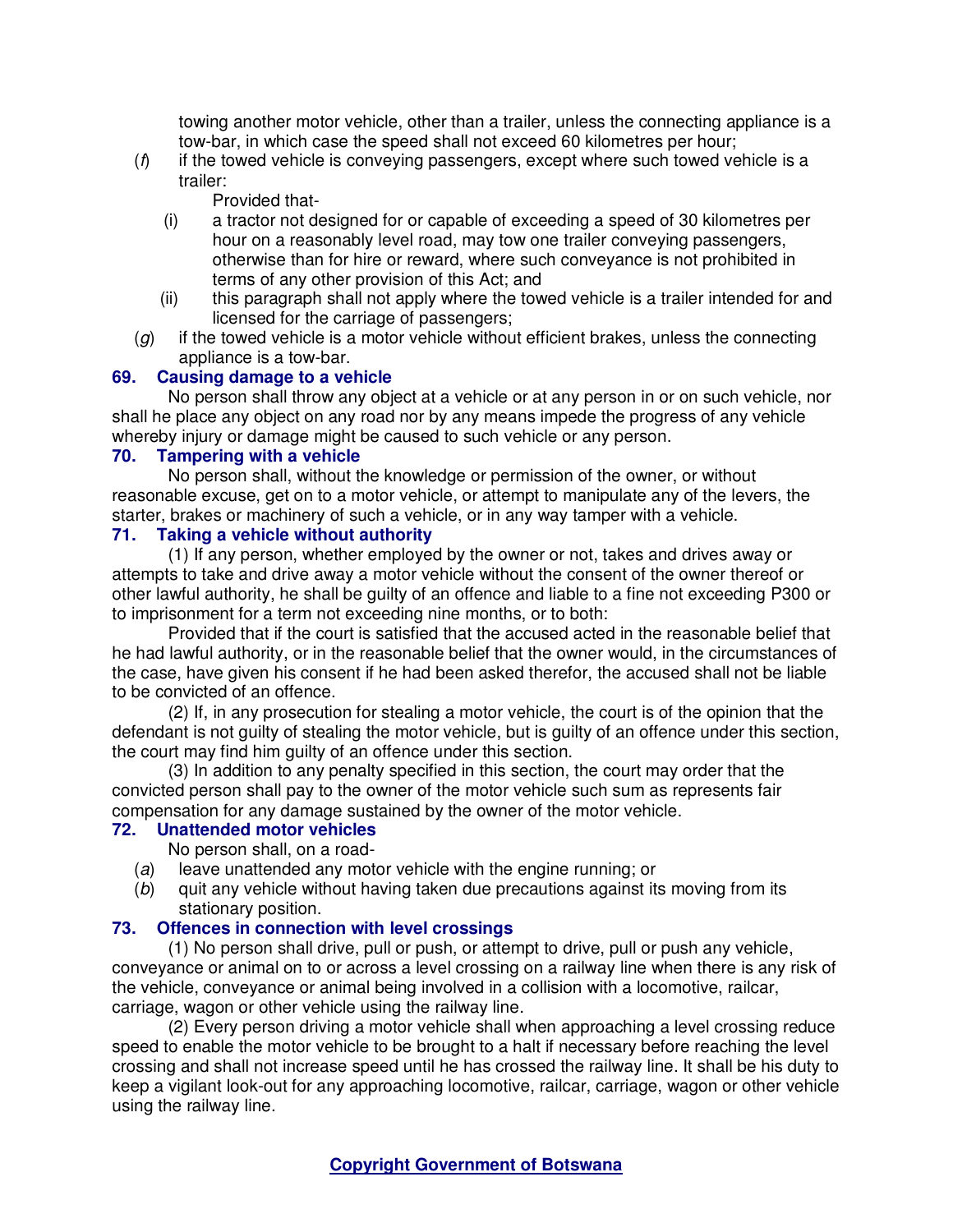(3) If at any level crossing there is erected an automatic warning device and such device is giving warning of the approach of any locomotive, railcar, carriage, wagon or other vehicle using the railway line, it shall be the duty of the person in charge of any vehicle or animal to stop the vehicle or animal clear of the railway line and not proceed over the level crossing until it is safe to do so.

(4) If at any level crossing there is erected a traffic sign warning traffic to stop, it shall be the duty of the person in charge of any vehicle or animal to stop the vehicle or animal clear of the railway line before crossing it for such time as may be necessary for him to ascertain whether there is any risk of the vehicle or animal being involved in a collision with any locomotive, railcar, carriage, wagon or other vehicle using the railway line.

(5) Any person who acts in contravention of this section, or who crosses or attempts to cross any railway line when it is unsafe to do so, shall be guilty of an offence and liable to a fine not exceeding P100.

# **74. Offences and penalties**

Any person who contravenes or fails to comply with any of the provisions of this Part for which no other penalty is provided shall be guilty of an offence and liable for a first offence to a fine not exceeding P100 or to imprisonment for a term not exceeding three months, or to both, and for each subsequent offence to a fine not exceeding P200 or to imprisonment for a term not exceeding six months, or to both.

# **PART VIII Regulation of Traffic (ss 75-81)**

# **75. Rule of the road**

The driver of any vehicle travelling on a road shall, except where road conditions render it impossible-

- (a) keep to the left of the centre of the road whether approached by another vehicle or not;
- (b) when overtaking or passing another vehicle going in the same direction pass on the right side of the said vehicle:
- (c) when meeting a stationary vehicle on his left side of the road or another vehicle on his left side of the road proceeding in the same direction, pass the stationary vehicle or vehicle proceeding in the same direction only if he is able to do so without obstructing the line of passage of any vehicle coming in the opposite direction.

# **76. Highway Code**

(1) The Minister may prepare a code (in this section referred to as the Highway Code) comprising such directions as appear to him to be proper for the guidance of persons using roads, and may from time to time revise the Highway Code by revoking, varying, amending or adding to the provisions thereof in such manner as he thinks fit.

(2) The Highway Code and any alterations proposed to be made in the provisions thereof shall be laid before the National Assembly and, if a resolution of the National Assembly is passed within 30 days of their being so laid that such Code be revoked or amended in accordance with such resolution, such Code shall be deemed to be revoked or amended accordingly, but without prejudice to anything previously done or suffered by virtue thereof.

(3) A failure on the part of any person to observe any provision of the Highway Code shall not of itself render that person liable to criminal proceedings of any kind, but any such failure may in any proceedings (whether civil or criminal, and including proceedings for an offence under this Act) be relied upon by any party to the proceedings as tending to establish or to negative any liability which is in question in those proceedings.

# **77. Police empowered to regulate traffic**

Without prejudice to any powers or duties of the police under this Act or any other written law, the police shall have power-

(a) to regulate all traffic and to keep order and prevent obstruction on all roads, in parking places and other places of public resort;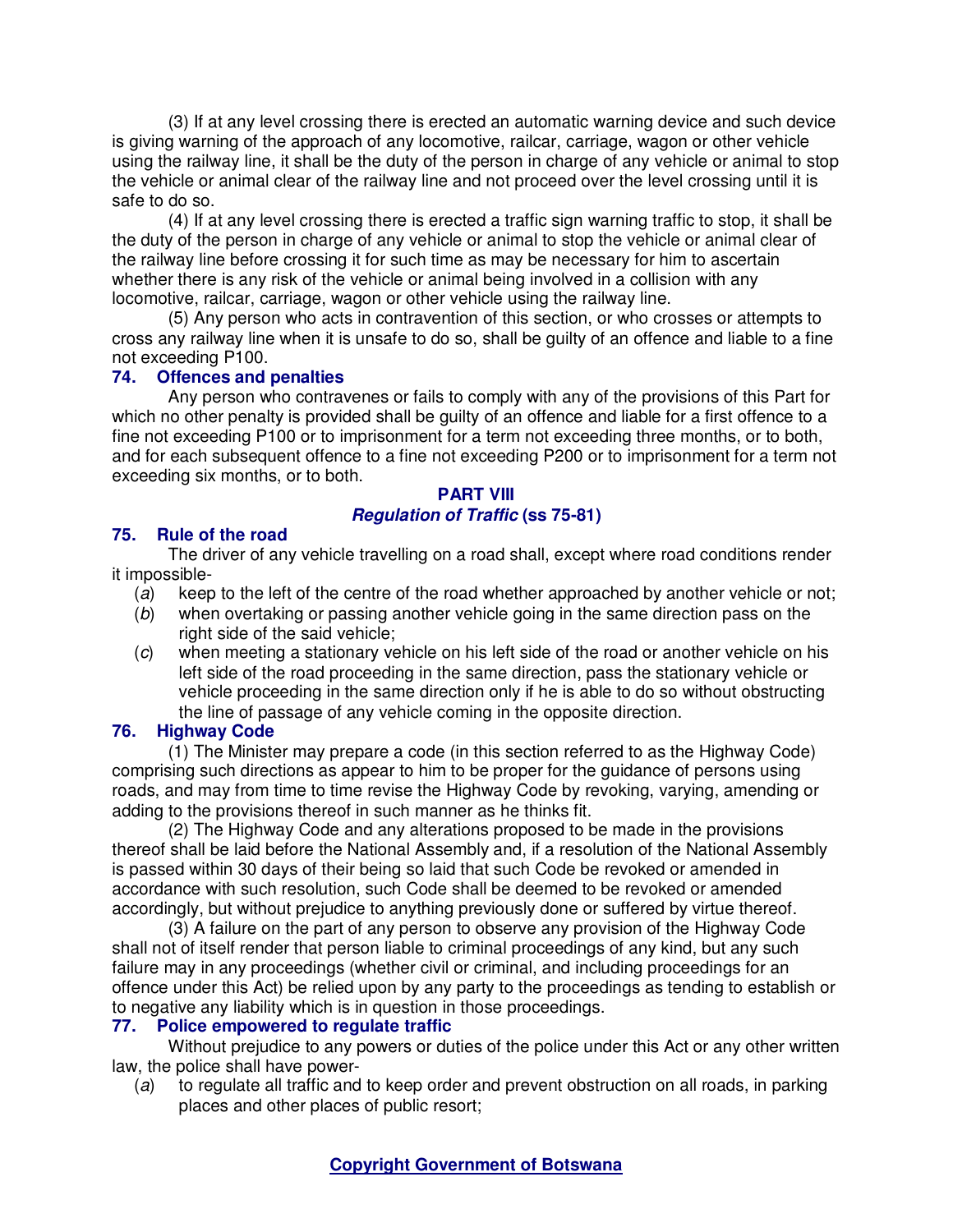- (b) to divert traffic temporarily, or to restrict or close and deny public access to any road, parking place or other place of public resort, where any emergency or any assembly or other event appears to render advisable such a course; and
- (c) to temporarily forbid any person to continue to drive or be in charge of a vehicle if it appears to a police officer that such person, by reason of his physical or mental condition, howsoever arising, is incapable for the time being of driving or being in charge of such a vehicle and, in such a case, the police officer shall arrange for the safe disposal or parking of the vehicle as in his opinion may be necessary or desirable in the circumstances.

# **78. Traffic signs**

(1) Subject to and in conformity with such general or other directions as may be given by the Minister, a road authority may cause or permit traffic signs to be placed on or near a road.

(2) Traffic signs shall be of the prescribed size, colour and type except where the Minister authorizes the erection or retention of a sign of another character.

(3) After the commencement of this Act, no traffic signs shall be placed on or near any road except under and in accordance with subsections (1) and (2):

- Provided that-
- (i) nothing in this subsection shall apply to any notice in respect of the use of a bridge; and
- (ii) a road authority or police officer of or above the rank of Inspector may authorize the erection of any traffic sign for any special purpose for a period not exceeding seven days, and such traffic sign shall be deemed to be lawful even though it does not conform to the requirements of this section.

(4) For the purposes of this Act, all traffic signs shall be deemed to have been lawfully erected until the contrary is proved.

(5) A road authority may, by notice in writing, require the owner or occupier of any land on which there is any traffic sign or any object which so closely resembles a traffic sign that it might reasonably be taken to be such a sign, to remove it, and if any person fails to comply with such a notice the road authority may effect the removal and may recover the expense incurred in so doing as a civil debt recoverable summarily from the person so in default:

Provided that this subsection shall not apply in the case of any sign or object so long as its retention is expressly authorized by the road authority.

# **79. Closure of roads**

(1) A road authority or its authorized representative may, with the approval of the Minister, for the purposes of preventing damage being caused to any road or for the purpose of carrying out any works which it considers necessary or desirable in connection with the maintenance or improvement of any road, close the whole or any part of such road to all vehicles or any particular type of vehicle at any time for such period as it thinks fit.

(2) Where, in the opinion of a police officer of or above the rank of Assistant Superintendent, it is desirable in the interests of public safety, or of maintaining law and order, or for the enforcement of this Act, to block or close any road, such police officer may direct the blockage or closure of such road for such period, not exceeding 48 hours, as he thinks fit. **80. Injury to bridge and roads** 

If any injury is caused to a bridge or road as a result of any contravention of this Act, the road authority concerned may make good such injury and recover the cost thereof from the owner of the vehicle responsible for the injury, and the certificate of the road authority of the amount of the cost of making good such injury shall be conclusive evidence of the amount payable by such owner.

# **81. Power of road authority to instal parking meters**

(1) A road authority may charge fees in respect of the parking of vehicles on a road or section thereof within its area of jurisdiction and may, for the purpose of collecting any such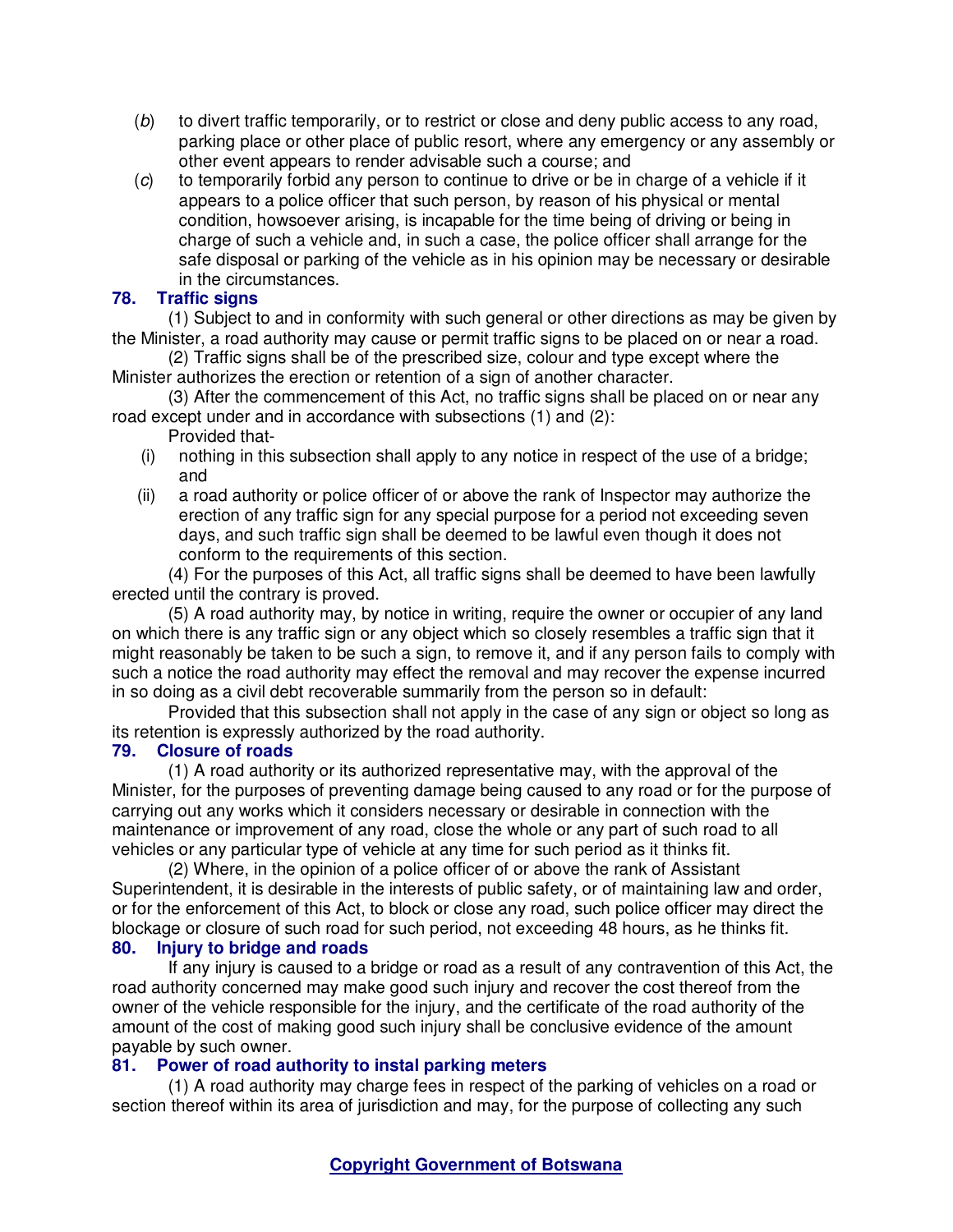fees, instal parking meters.

(2) The fees referred to in subsection (1) may differ in respect of different roads or different sections of the same road as the road authority thinks fit.

(3) A parking meter referred to in subsection (1) shall only be installed in conjunction with a demarcated parking place and shall bear thereon a legend indicating the days and hours when the requirements to deposit coins therein shall apply and the value of the coins to be deposited for a specified period of parking.

(4) The period of time for which a vehicle may be lawfully parked in a parking place referred to in subsection (3) shall, unless the contrary is proved, be as measured by the parking meter for such place.

(5) All fees collected by a road authority by means of parking meters under this section shall be used only to defray the costs of and incidental to any scheme, works or undertaking for the improvement or regulation of traffic conditions within its area of jurisdiction, including the cost of installing and maintaining such meters.

(6) The exercise by a road authority of its functions under this section shall not render the road authority subject to any liability in respect of the loss of or damage to any vehicle or the contents or fittings of any such vehicle while such vehicle is in a parking place.

## **PART IX**

## **Accidents (ss 82-84)**

## **82. Duty to stop and report**

(1) If a vehicle is involved in or contributes to any accident whereby the death of or injury or damage to any person, property, cattle or other domestic animal is caused, the driver of the vehicle shall stop and, if requested to do so by any person having reasonable grounds for so requiring, give his name and address, the name and address of the owner of the vehicle and of the company with whom the vehicle is insured and the registration number of the vehicle.

(2) Any other person in the vehicle at the time of the accident shall also, if required to do so, give his name and address.

(3) In the case of such an accident, the driver of the vehicle shall report the accident at a police station or to a police officer as soon as it is reasonably practicable to do so and in any event within 48 hours immediately after the accident-

(a) if for any reason he does not, at the scene of the accident, supply the particulars referred to in subsection (1) in accordance with that subsection:

Provided that this paragraph shall not apply in the case of an accident whereby-

- (i) the death of or injury to any domestic animal other than cattle is caused; or
- (ii) the death of or injury or damage to any property or cattle is caused, which property or cattle is, at the time of the accident, owned by and in the possession of the driver of the vehicle;
- (b) if the death of or injury to any person is caused by the accident; or
- $(c)$  if, as a result of the accident, any vehicle is left in such a position, manner or condition as to obstruct or inconvenience or be likely to obstruct or inconvenience any traffic using a road or to constitute or be likely to constitute a danger to the public.

(4) After reporting the accident at a police station or to a police officer in accordance with this section, the driver of the vehicle shall remain at the scene of the accident or return to the scene of the accident and wait until he has been authorized by a police officer to depart or unless he has to assist the injured or receive attention himself.

(5) Until the driver of the vehicle concerned reports the accident to the police in accordance with this section, he shall not take any intoxicating liquor or drug unless it is prescribed by a medical practitioner or registered nurse.

(6) When stopping as required by this section, the driver of the vehicle concerned in the accident shall take such steps as he is reasonably able to ensure the safety of other traffic at the scene of the accident.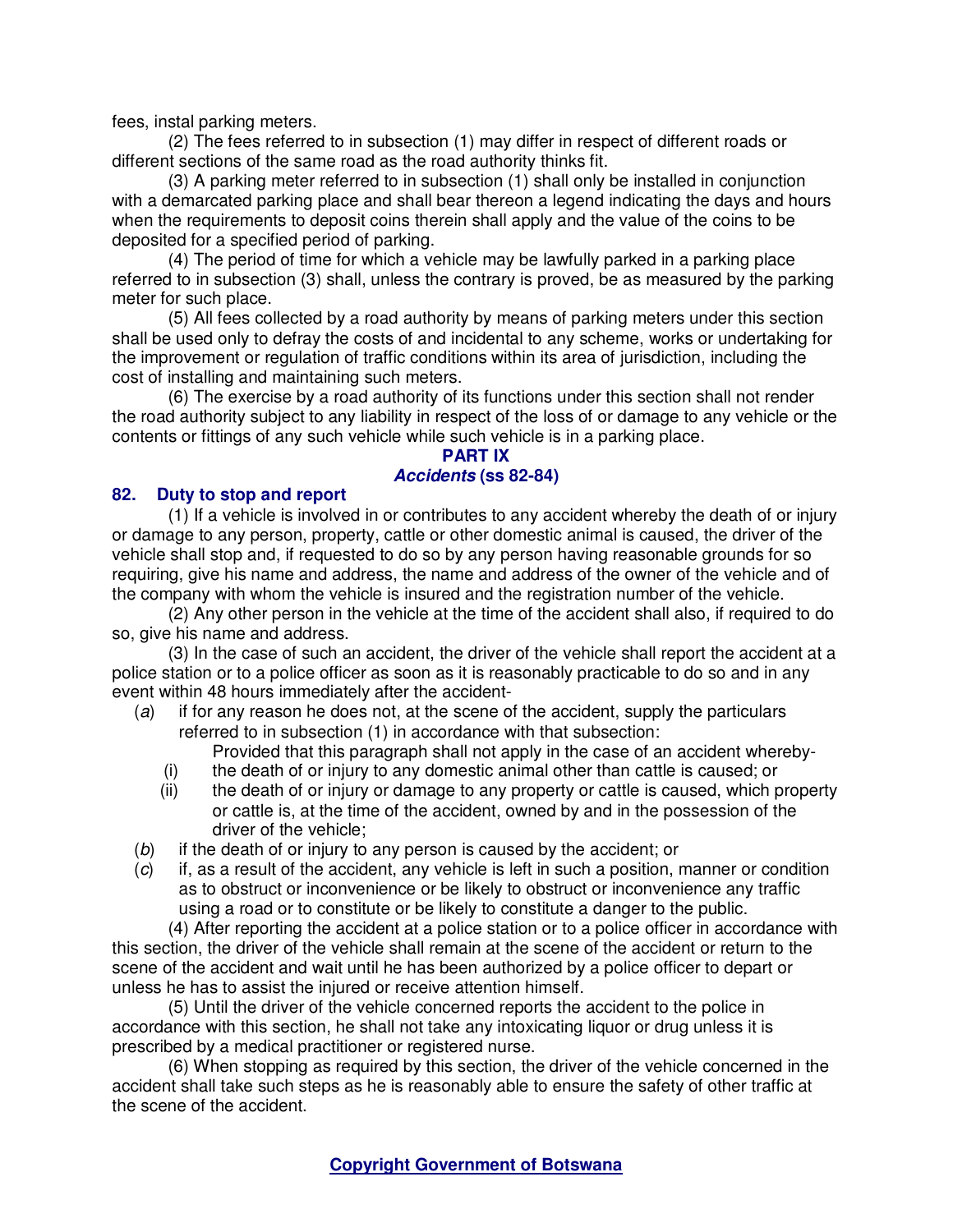(7) The owner of a vehicle which is involved in or contributes to an accident shall supply to the police all information necessary to identify the driver of the vehicle at the time of the accident.

# **83. Penalties for not stopping and reporting**

Any person who contravenes or fails to comply with any of the provisions of section 82 shall be guilty of an offence and liable-

- (a) where the accident has resulted in the death of or injury to a person, to a fine not exceeding P1 200 or to imprisonment for a term not exceeding three years, or to both;
- (b) where the accident has resulted in damage to any property or animal, to a fine not exceeding P400 or to imprisonment for a term not exceeding one year, or to both.

# **84. Police empowered to inspect and remove and detain vehicles involved in an accident**

(1) Where an accident arises out of the presence of a motor vehicle on a road, any police officer, or any person duly appointed in writing by a police officer, may inspect any vehicle in connection with which the accident arose, and for that purpose may enter at any reasonable time any premises where the vehicle is, and if any person obstructs such police officer or duly appointed person in the performance of his duty under this subsection he shall be guilty of an offence.

(2) Where an accident arises out of the presence of a motor vehicle on a road, any police officer, or any person duly appointed in writing by a police officer, may, if he considers the presence of such vehicle on a road to be likely to cause an obstruction or to create a danger to other traffic or if he wishes to investigate the roadworthiness of such vehicle, may remove it or cause it to be removed to such place as he may determine and there detain it until collected by the owner or until its roadworthiness is ascertained, as the case may be, and if any person obstructs such police officer or duly appointed person in the performance of his duty under this subsection he shall be guilty of an offence.

(3) Any person who is guilty of an offence under this section shall be liable for a first offence to a fine not exceeding P100 or to imprisonment for a term not exceeding three months, or to both, and for each subsequent offence to a fine not exceeding P200 or to imprisonment for a term not exceeding six months, or to both.

#### **PART X**

# **Powers of Court, Disqualification, etc. (ss 85-92)**

**85. Powers of court** (1) A court may, for any offence for which it is not obliged to impose mandatory disqualification under section 53-

- (a) disqualify such person from driving, and from holding or obtaining a driving licence for such period as it may determine;
- (b) if the person convicted holds a driving licence, suspend such licence until such time as the person passes another driving test under section 39; or
- (c) if the person convicted holds a driving licence, cause particulars of the conviction to be endorsed thereon, and forward a notice of the conviction and endorsement to the Director.

(2) Any disqualification or suspension imposed under subsection (1) may be limited to the driving of a particular class or description of vehicle.

 $(3)$  Where a court suspends a driving licence under subsection  $(1)(b)$ , a licensing officer shall, on application being made and upon payment of the prescribed fee, issue a provisional driving licence to such holder.

# **86. Right of appeal**

An appeal shall lie against any order made by a court under section 85 in the same manner as against a conviction, and the court making the order or the court to which the appeal lies may suspend the operation of the order pending the determination of the appeal. **87. Effects of disqualification or suspension**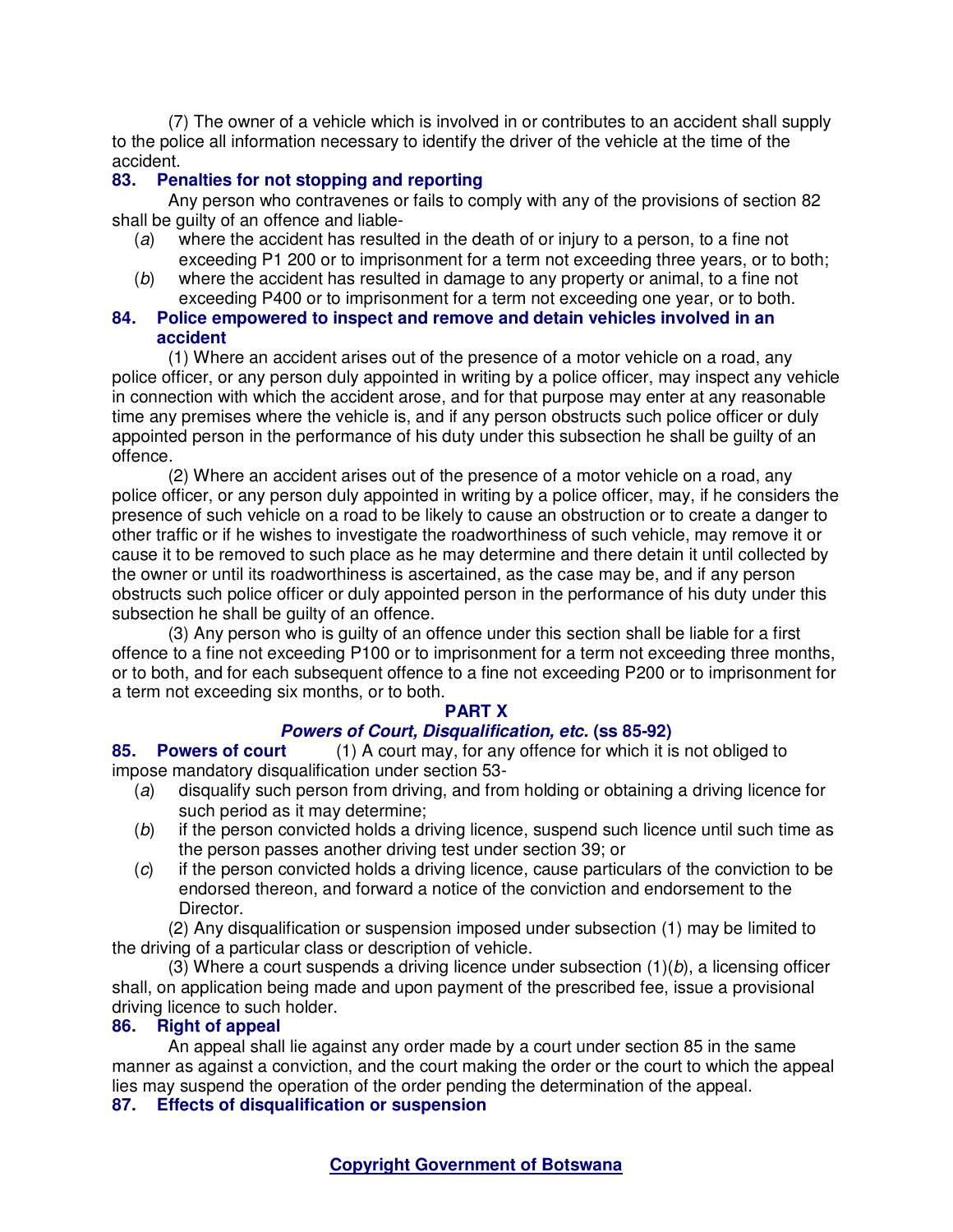(1) Where a court disqualifies a person from driving or suspends a licence under any provision of this Act, it shall require and obtain production of any driving licence held by the offender, shall cause particulars of the offence to be endorsed on the licence, and forward it to the Director together with a notice of the conviction and sentence.

(2) Where a driving licence has been suspended the Director shall retain such licence until the holder passes another driving test, when it shall be returned to the holder.

(3) Where a court disqualifies a person from driving for a period in excess of six months, any driving licence held by such person shall be cancelled in respect of the class or classes of vehicles in respect of which the disqualification was made, and, at the end of the period of disqualification, the licensing officer shall treat such person as if he were applying for a driving licence in respect of such class or classes of vehicles for the first time, and shall in no circumstances issue him with a driving licence until he has passed the prescribed driving test.

(4) Any new driving licence issued to such person shall contain any endorsements that were on his previous licence.

(5) Where a court disqualifies a person from driving for a period of six months or less, the Director shall, on application by the holder and subject to the exercise of his powers under section 40 return the licence to the holder on the expiration of the period of disqualification.

(6) Where the suspension or disqualification by the court is limited to a particular class of vehicles, the Director shall, upon receipt of the licence, issue to the licence holder a new licence on which there shall be indicated in the prescribed manner the class or classes of vehicle which the licence holder is thereby authorized to drive.

### **88. Driving whilst disqualified**

Any person who, whilst he is disqualified from driving or from holding or obtaining a driving licence under this Part or any other provisions of this Act-

- (a) drives a motor vehicle on a road; or
- (b) if the disqualification is limited to the driving of a motor vehicle of a particular class or description, drives a motor vehicle of that class or description on a road,

shall be guilty of an offence and liable to a fine not exceeding P600 or to imprisonment for a term not exceeding 18 months, or to both, and the court convicting him shall disqualify him from driving or from holding or obtaining a driving licence for a period of one year consecutive to his current period of disqualification.

# **89. Fraudulent application for driving licence**

(1) Any person who-

- (a) having had an application for a driving licence refused, or having been disqualified from driving or from holding or obtaining a driving licence, applies for and obtains a licence without disclosing the fact of such refusal or disqualification; or
- (b) whilst he is, either under this Part or any other provision of this Act, disqualified from driving or from holding or obtaining a driving licence either generally or in respect of a particular class or description of motor vehicle, applies for and obtains a driving licence, or a driving licence for the particular class or description of motor vehicle, as the case may be,

shall be guilty of an offence and liable to a fine not exceeding P600 or to imprisonment for a term not exceeding 18 months, or to both, and any driving licence so obtained shall be of no effect.

(2) Where the accused is disqualified from driving or from holding or obtaining a driving licence, any period during which he has held such a fraudulently obtained licence shall be added to such period of disqualification.

#### **90. Particulars of endorsement to be inserted in new licence**

On the issue of a driving licence to any person, the particulars endorsed on any previous licence held by him shall be inserted in the new licence, unless he has previously become entitled under section 92 to the issue of a licence free from endorsement.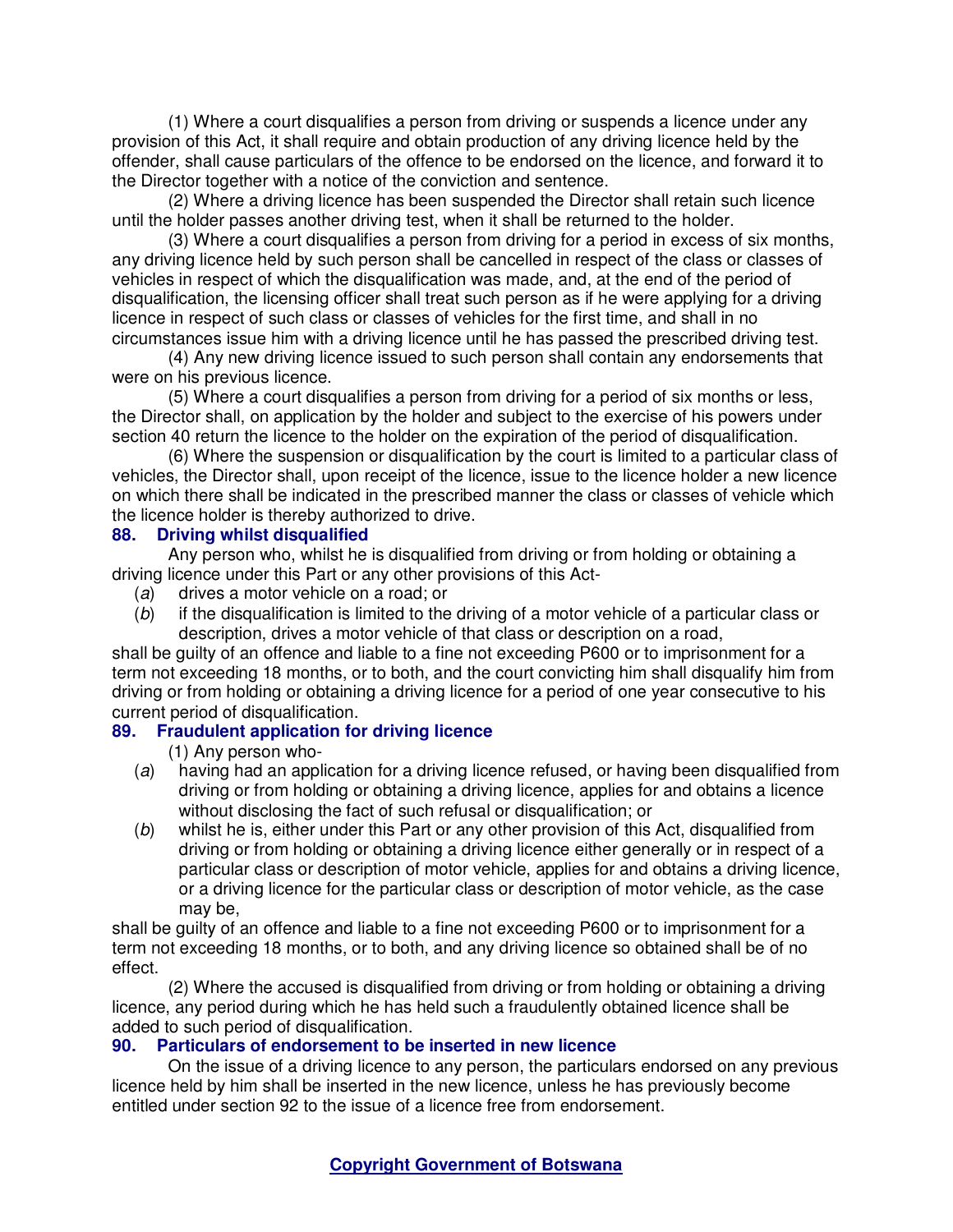## **91. Applying for licence without disclosing endorsement**

If any person whose driving licence has been ordered to be endorsed, and who has not previously become entitled under section 92 to have a licence issued to him free from endorsement, applies for or obtains a licence without giving particulars of the order, he shall be guilty of an offence and liable to a fine not exceeding P200 or to imprisonment for a term not exceeding six months, or to both; and any licence so obtained shall be of no effect.

# **92. Issue of new licence free from endorsement**

Where a person in respect of whom an order has been made under this Act requiring the endorsement of any driving licence held by him has, during a continuous period of three years or upwards since the order was made, had no other such order made against him, he shall be entitled, at any time, on application and subject to the payment of the prescribed fee and to the surrender of any existing licence, to have issued to him a new licence free from endorsement:

Provided that in reckoning the said period of three years any period during which the person was by virtue of the order disqualified from driving and from holding or obtaining a driving licence or during which his driving licence was suspended shall be excluded.

#### **PART XI**

# **Offences by Drivers of Vehicles other than Motor Vehicles (ss 93-96)**

**93. Driving under the influence of drink**Any person who when driving or attempting to drive, or when in charge of a vehicle, other than a motor vehicle, on a road or in a public place, is under the influence of drink or drugs to such an extent as to be incapable of having proper control of the vehicle shall be guilty of an offence and shall be sentenced to a fine of not less than P50,00, or more than P500,00, or to imprisonment for a term of not less than two months or more than six months, or to both.

**94.** Reckless driving Any person who drives any vehicle, other than a motor vehicle, on a road or in a public place, recklessly or at a speed or in a manner which is dangerous to the public, having regard to all the circumstances of the case, including the nature, condition and use of the road and the amount of traffic which is actually, or which might reasonably be expected to be on the road, at the time, shall be guilty of an offence and shall be sentenced to a fine of not less than P100,00 or more than P500,00, or to imprisonment for a term of not less than two months or more than six months, or to both.

**95. Careless driving** Any person who, on a road or in a public place, drives a vehicle other than a motor vehicle, without due care or attention, shall be guilty of an offence and shall be sentenced to a fine of not less than P50,00 or more than P500,00, or to imprisonment for a term of not less than one month or more than six months, or to both.

#### **96. Restrictions on riding cycles**

(1) No person shall ride a cycle on a road unless he is seated astride the saddle of such cycle.

(2) Persons riding cycles on a road shall ride in single file except in the course of overtaking another cycle and two or more persons riding cycles shall not overtake another vehicle at the same time.

(3) No person riding or seated on a cycle on a road shall take hold of any other vehicle in motion.

(4) No person riding a cycle on a road shall deliberately cause such cycle to swerve from side to side.

(5) No person riding a cycle on a road shall carry thereon any animal or article which obstructs his view or which prevents him from exercising complete control over the movements of such cycle.

(6) No person riding a cycle on a road shall carry thereon more than one person who shall not be carried otherwise than sitting on a carrier securely fixed to the cycle or on a step especially fitted to carry a passenger.

(7) A person riding a cycle on a road shall do so with at least one hand on the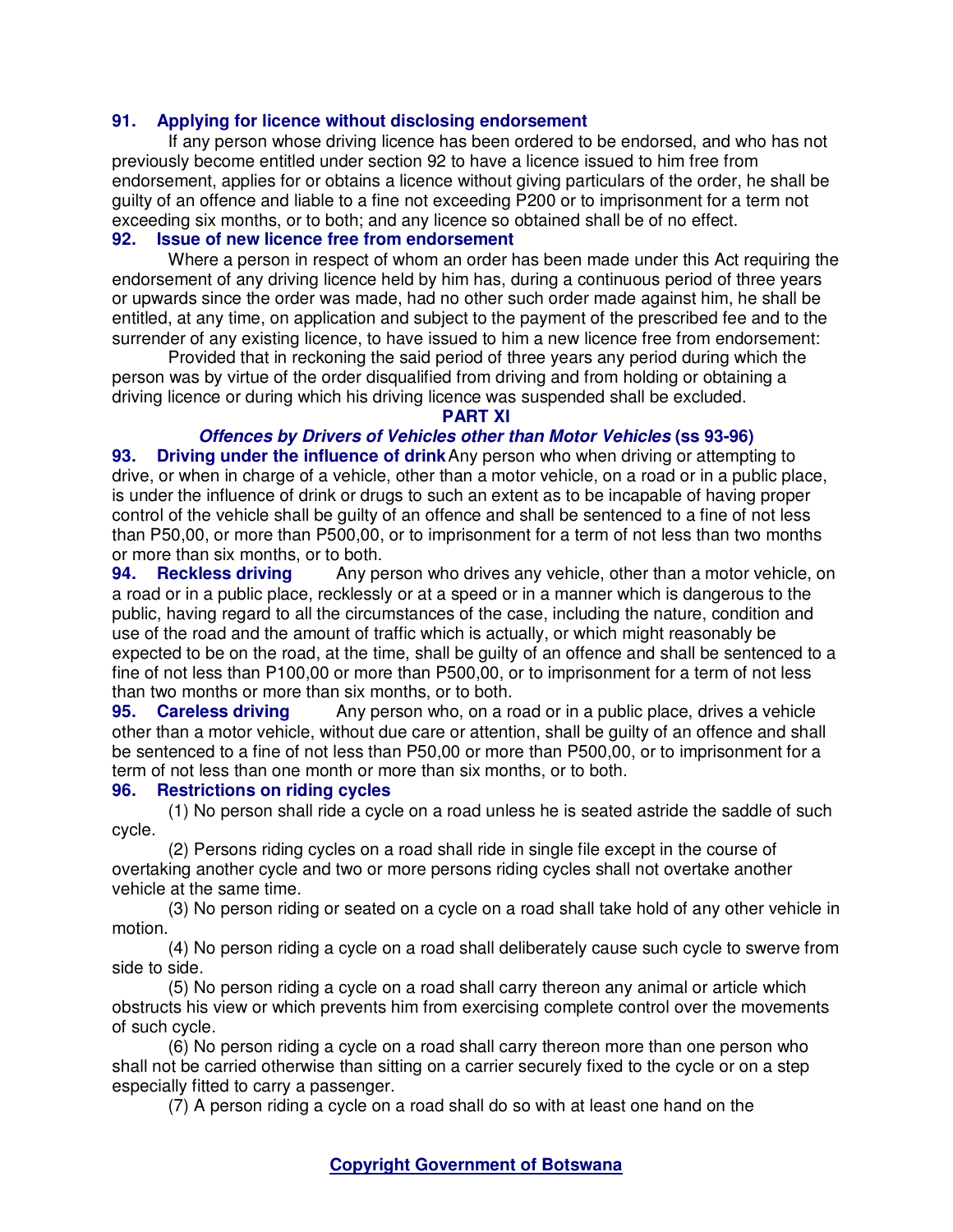handle-bars of such cycle.

(8) Whenever a road authority has set aside a portion of a road for use by persons riding cycles, no person shall ride a cycle on any other portion of such road, except for the purpose of crossing the road.

(9) Any person contravening or failing to comply with any of the provisions of this section shall be guilty of an offence and liable to a fine not exceeding P20.

# **PART XII**

#### **Miscellaneous Provisions as to Roads (ss 97-106)**

### **97. Restrictions on pedestrians**

(1) Whenever a sidewalk or footpath abuts on a road, a pedestrian shall not walk on such road except for the purpose of crossing from one side of such road to the other or for some other sufficient reason.

(2) A pedestrian on a road which has no sidewalk or footpath abutting on it shall walk as near as is practicable to the edge of the road on his right hand side so as to face on-coming traffic on such road.

(3) A pedestrian shall not cross a road without satisfying himself that the road is sufficiently free of on-coming traffic to permit him to do so in safety.

(4) A pedestrian, when crossing a road, shall not loiter thereon but shall proceed with due despatch.

(5) A pedestrian on a road shall not conduct himself in such a manner as to or as is likely to constitute a source of danger to himself or to other traffic which is or may be on such road. **98. Pedestrian crossings** 

The Minister may make regulations with respect to the precedence of vehicles and pedestrians respectively and generally with respect to the movement of traffic (including pedestrians) on roads, and at or in the vicinity of road crossings, including the establishment of special crossings for pedestrians, the traffic signs to be used on or near road crossings or pedestrian crossings, and such other matters as may be necessary or desirable in connection with such crossings.

#### **99. Restrictions on animal-drawn vehicles on roads**

(1) No person shall operate an animal-drawn vehicle on a road unless the vehicle and the harness and other equipment thereof are in an efficient and safe condition.

(2) The owner of an animal-drawn vehicle shall not cause or permit such vehicle to be used on a road by any person who is not competent to drive and control such vehicle.

(3) The driver of an animal-drawn vehicle on a road shall at all times give his undivided attention to the driving of the vehicle under his control and, if the vehicle is standing on a road, the driver shall not cease to retain control over every animal which is still harnessed to the vehicle unless some other person competent to do so takes charge of every such animal or every such animal is so fastened that it cannot move from the place where it has been left.

(4) The driver or other person in charge of a vehicle drawn by any animal shall not, on a road outside an urban area, permit such vehicle to follow any other vehicle similarly drawn at a distance of less than 150 metres reckoned from the foremost animal of such first-mentioned vehicle, except for the purpose of overtaking a vehicle travelling at a slower speed or when a vehicle travelling at a greater speed, having overtaken such vehicle, is drawing away from it.

(5) The owner, driver or person in charge of a vehicle drawn by animals, shall not allow an animal which is of materially defective vision to be used for drawing such vehicle on a road.

(6) No person shall drive or conduct any vehicle drawn by animals on a road without having reins to guide the animals, unless a person leads or drives the animals in such a manner as to have proper control over them.

(7) Any person who contravenes or fails to comply with any of the provisions of this section shall be liable to a fine not exceeding P100.

### **100. Offences in connection with roads**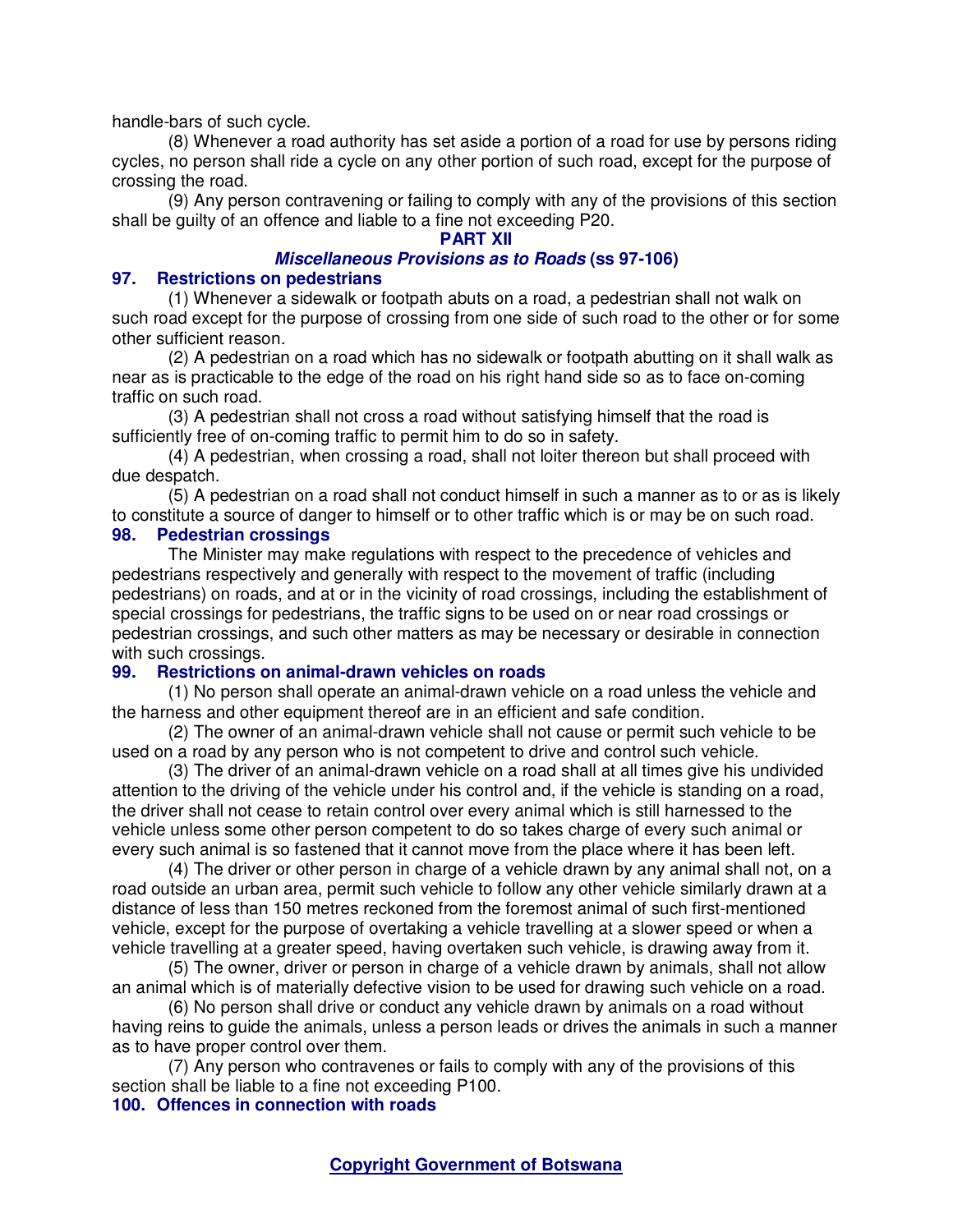(1) No person shall on any road-

- (a) wilfully or negligently lead or drive any animal or vehicle on a footpath or in a road drain;
- (b) play any games to the annoyance, inconvenience or danger of persons using the road;
- (c) wilfully obstruct the free passage of persons or vehicles passing along the road. (2) No owner or person in charge of any cattle or other animals shall-
- (a) permit such cattle or other animals to be on a main road unless they are attended by a person in such a manner as to have proper control over them;
- (b) leave such cattle or other animals in a place from which they are likely to stray on to a main road,

and any person who contravenes any of the provisions of this subsection shall be guilty of an offence and shall be sentenced to a fine of not less than P1000,00 or more than P3 000,00, or to imprisonment for a term of not less than six months or more than 12 months, or to both.

(3) Any person driving or conducting any cattle, dog or other animal along the carriageway of a main road shall keep it or them as close as possible to the edge of the carriageway on the left hand side, allowing on-coming traffic to pass on his right.

(4) No person shall, on a main road or a road proclaimed as a public road under the Public Roads Act-

- (a) use a vehicle drawn by a team of more than 18 oxen or of more than six donkeys, mules or horses;
- (b) use a vehicle drawn by a team of animals which are more than two abreast.

(5) The Minister may, by order, declare any road to be a main road for the purposes of this section.

# **101. Offences in connection with gates by which cattle might gain access to certain roads**

(1) No person shall-

- (a) open or unfasten a gate which gives access, either directly or indirectly, to a road habitually used by motor vehicles and by which cattle might gain access to the road, except for the purpose of then and there passing through the gate, with or without any vehicle or animals in his care, or of enabling some other person so to pass; or
- $(b)$  having passed through a gate such as is referred to in paragraph (a) or enabled some other person so to pass, fail immediately to close and securely fasten the gate or ensure that it is closed and securely fastened.

(2) Where, in any proceedings in respect of a contravention of any of the provisions of this section, it is alleged in the charge that a gate gave access to a road habitually used by motor vehicles and by which cattle might have gained access to the road, the court shall presume that the allegation is true unless the contrary is proved.

(3) Any person who contravenes any of the provisions of this section shall be liable to a fine not exceeding P200.

# **102. Encroachment on and damage to roads**

(1) Any person who, without the written permission of the appropriate road authority-

- (a) encroaches on a road or on any land reserved therefor at the side or sides thereof by making or erecting any building, fence, ditch, advertisement sign or other obstacle or by digging thereon or by planting or sowing any tree, shrub or seeds thereon;
- (b) leaves on a road any timber, stones or other material so as to obstruct or endanger persons using the road or wilfully or negligently deposits or causes or permits to be deposited upon a road or any land reserved therefor at the side or sides thereof any petrol or other liquid fuel or any oil, grease or other inflammable or offensive matter or any ashes, bottle, can, tin, carton, food remnants or other refuse or litter whatsoever;
- (c) digs up, removes, alters or damages in any way the soil or surface of a road, or of any land reserved therefor at the side or sides thereof, or if done for the purpose of moving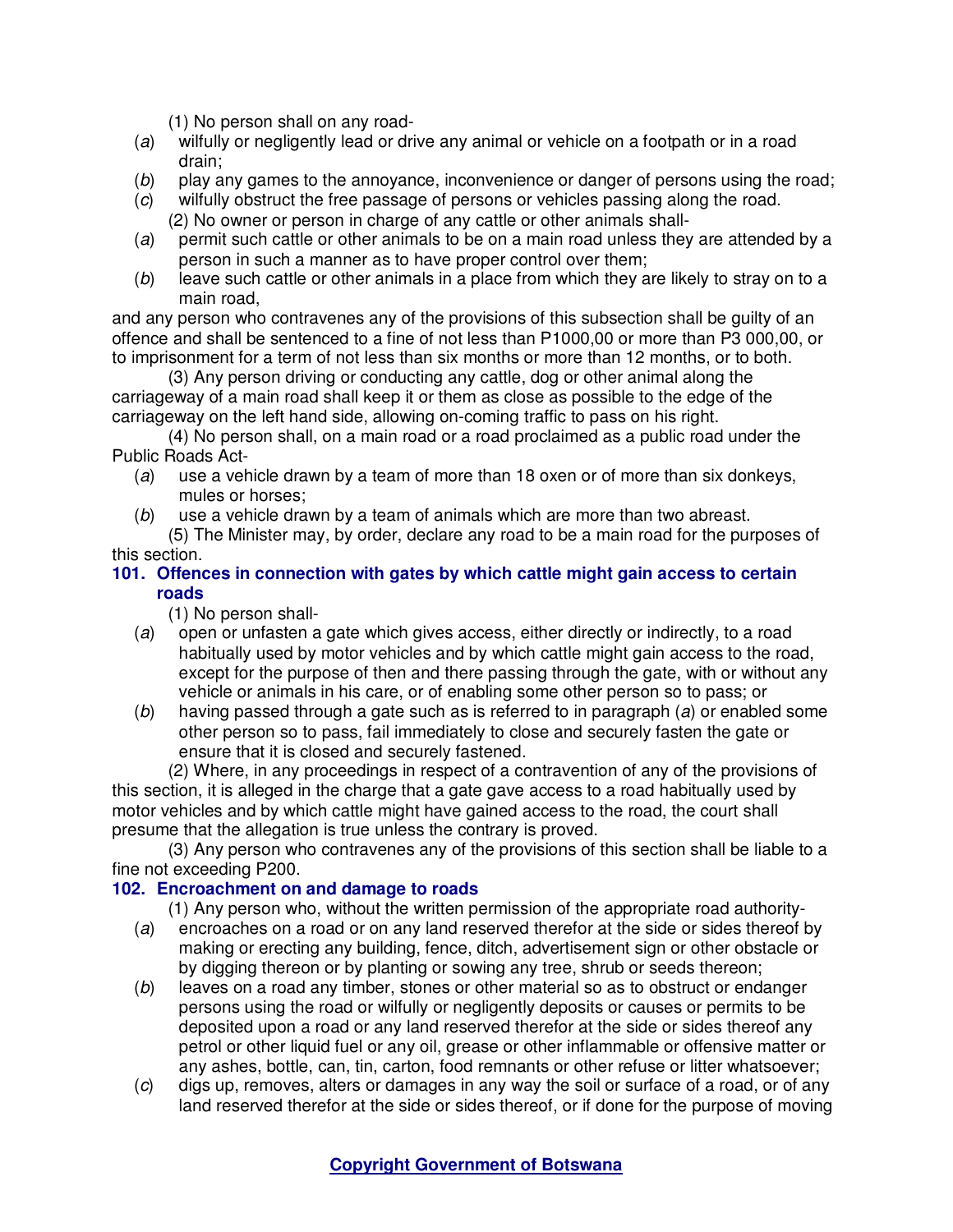a vehicle without immediately thereafter making good the damage;

- (d) wilfully fills up, alters or obstructs any ditch or drain, whether on a road or contiguous thereto, made by or under the control of the road authority to carry water off the road or to keep it from flowing on to the road;
- (e) allows any sludge or any filthy or noisome matter to flow from any building or land in his occupation on to a road or into any ditch or drain made by, or under the control of, the road authority;
- (f) causes or allows any timber, sledge, plough or other heavy material, vehicle or implement not wholly raised above the ground on wheels to be dragged on a road;
- $(q)$  pitches any tent, booth or stall on a road; or
- (h) makes any fire on any road.

shall be guilty of an offence and shall be sentenced to not less than P100,00 or more than P500,00, or to imprisonment for a term of not less than two months or more than six months, or to both:

Provided that any person who has been unable to avoid creating an obstruction such as that referred to in subsection  $(1)(b)$  due to any reason beyond his control shall not be guilty of an offence if he takes the requisite steps to remove it as soon as possible and, if he cannot remove it immediately, to warn other road-users and the police of its presence.

(2) It shall be lawful for the road authority to remove anything whatsoever which has been placed or erected on a road or land reserved therefor in contravention of this section. **103. Prohibition on use of tracked vehicles** 

(1) No person shall use or cause or permit to be used on any road any vehicle having ribbed, studded or spiked wheels or fitted with crawler type metal tracks:

- Provided that this subsection shall not apply-
- (i) where such wheels or tracks are fitted with special rims or street plates which would ensure an even contact with the road surface;
- (ii) in any case where the road authority has given permission in writing for the use of such a vehicle and such permission is carried on the vehicle to which it relates.

(2) No person shall use or cause or permit to be used on any road any vehicle not fitted with pneumatic tyres, except in the case of an ox-drawn vehicle being used on a road set aside for ox-drawn vehicles or on a road where no alternative road in a reasonably usable condition exists for ox-drawn vehicles.

(3) No person shall use or cause or permit to be used on any road which has a bituminous surface any vehicle the wheels of which are fitted with chains or any device of a similar kind which damage or are likely to damage the road surface.

(4) Any person who contravenes any of the provisions of this section shall be liable to a fine not exceeding P200.

# **104. Restriction with regard to use of bridge**

It shall not be lawful for the driver or person in charge of a vehicle to drive or haul the vehicle or cause it to be driven or hauled over any bridge on or near which a conspicuous notice has been placed to the effect that such a bridge is insufficient to carry traffic in excess of a specified weight, unless the gross weight of such vehicle and any trailer attached thereto is less than the weight specified or unless he has obtained the consent in writing of the road authority. **105. Non-liability of road authority for damage** 

(1) A road authority shall not be liable for any loss or damage which may be caused to any person or property through the condition of a road or the failure of a road to sustain the weight of a vehicle.

(2) Nothing in this Act shall affect the right of the road authority or of any person to recover compensation from the owner or driver of any vehicle for any loss, damage or injury which may be sustained by the road authority or such person by the use of a vehicle.

(3) If any injury to a bridge or road or any traffic sign or other marker used on the bridge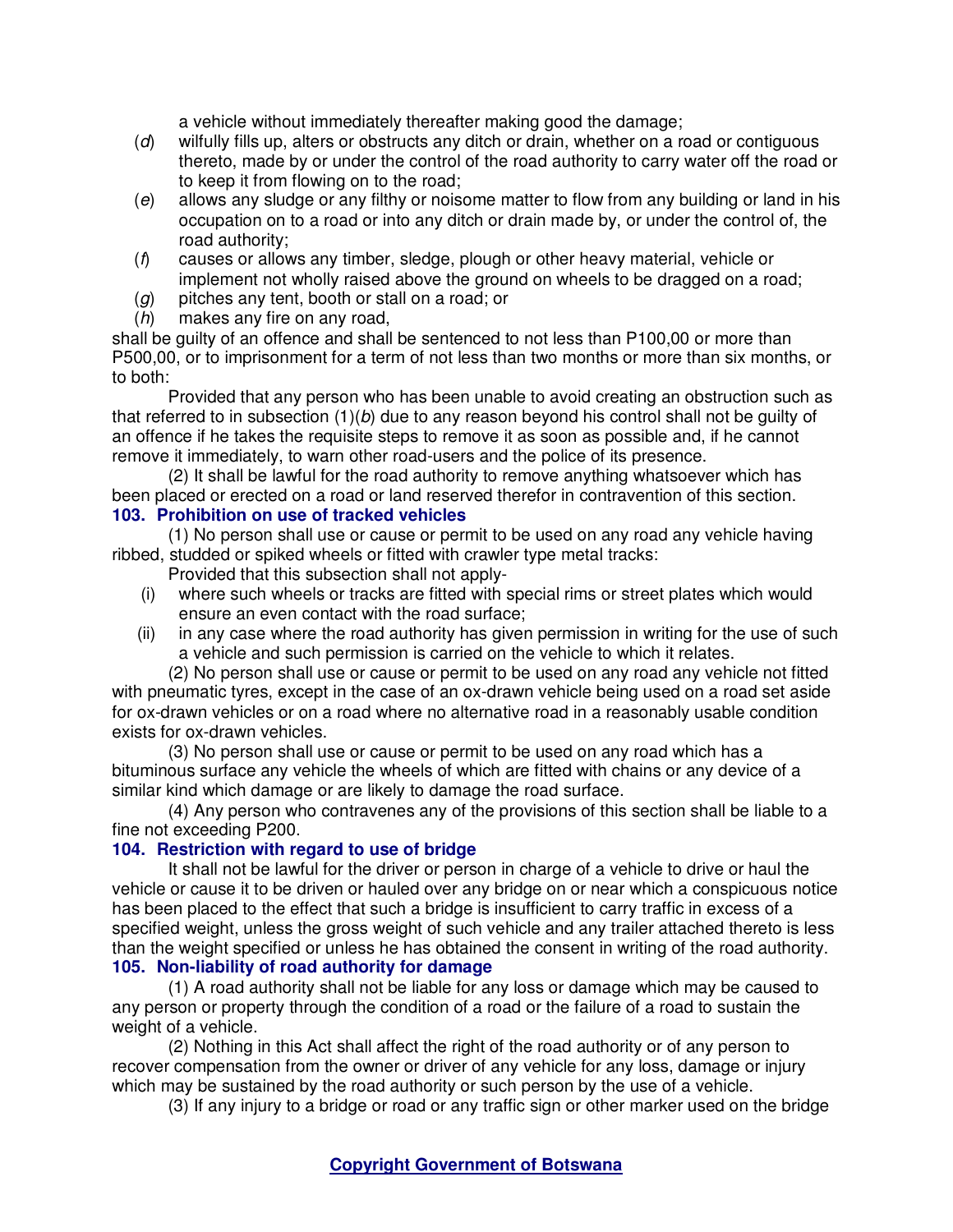or road is caused through any contravention of this Act, it shall be lawful for the road authority to make good such injury and to recover the cost thereof from the person or persons responsible and the certificate of the road authority of the amount of the cost of making good such injury shall be conclusive evidence of the amount payable by such person or persons.

**106. Requirements for certain public service vehicles** (1) No person shall drive a call-cab, taxi, mini-bus, midi-bus or any motor omnibus, used for hire or reward unless he is the holder of a valid PrDP "P" for that class of vehicle.

(2) No person shall drive a vehicle conveying goods for hire or reward or on own account unless he is the holder of a PrDP "G" or PrDP "H" for that class of vehicle.

(3) No person shall drive a school-bus unless he is the holder of a valid PrDP "P" for that class of vehicle and the sign "school-bus" is displayed in front and at the back of the vehicle.

# **PART XIII**

# **Public Service Vehicles (ss 107-115)**

#### **107. Public service vehicles**

(1) No person shall use any public service vehicle on a road, unless there is in force in relation to such vehicle a public service vehicle licence issued under this Part, (hereinafter referred to as a "public service vehicle licence").

(2) Any person who contravenes the provisions of this section shall be guilty of an offence and liable to a fine not exceeding P400.

# **108. Application for public service vehicle licence**

(1) Application for the licensing of any motor vehicle as a public service vehicle shall be made by the registered owner of such vehicle to a licensing officer in the prescribed form and in the prescribed manner.

(2) No public service vehicle licence shall be issued in respect of any motor vehicle-

- (a) other than to the registered owner of such vehicle;
- (b) which is not registered and licensed under Parts II and III of this Act;
- (c) which does not comply with the provisions of this Act as to construction, equipment and use;
- $(d)$  which is intended to be used as a motor omnibus, unless the owner of such vehicle is in possession of a valid road service licence in respect thereof issued under any written law relating to transport licensing and unless such vehicle complies with any conditions attached to such licence;
- (e) which is intended to be used as a taxicab or private hire vehicle, unless such vehicle has been registered or licensed as a taxicab or private hire vehicle under any other written law relating to such vehicles:
- $(f)$  unless a certificate is granted to the applicant by a police officer of or above the rank of Assistant Superintendent or by the District Commissioner of the district in which the applicant is residing, certifying that the applicant is a fit and proper person to hold such a licence; or
- $(g)$  which has not previously been so licensed, or the construction of which has been altered or modified in any way since it was last so licensed, and which is intended to be used as a motor omnibus, unless the owner of the vehicle has obtained in respect thereof a certificate in the prescribed form signed by a motor vehicle examiner, certifying that the vehicle is fit for the purpose for which it is to be licensed, and has paid the prescribed fee.

# **109. Issue and conditions of public service licence**

(1) The licensing officer, if he is satisfied that the provisions of section 108(2) have been complied with, shall, upon payment of the prescribed fee, issue a public service vehicle licence in the prescribed form.

(2) A public service vehicle licence may be issued for such period as may be prescribed: Provided that, where a period is so prescribed, a licence issued before the period is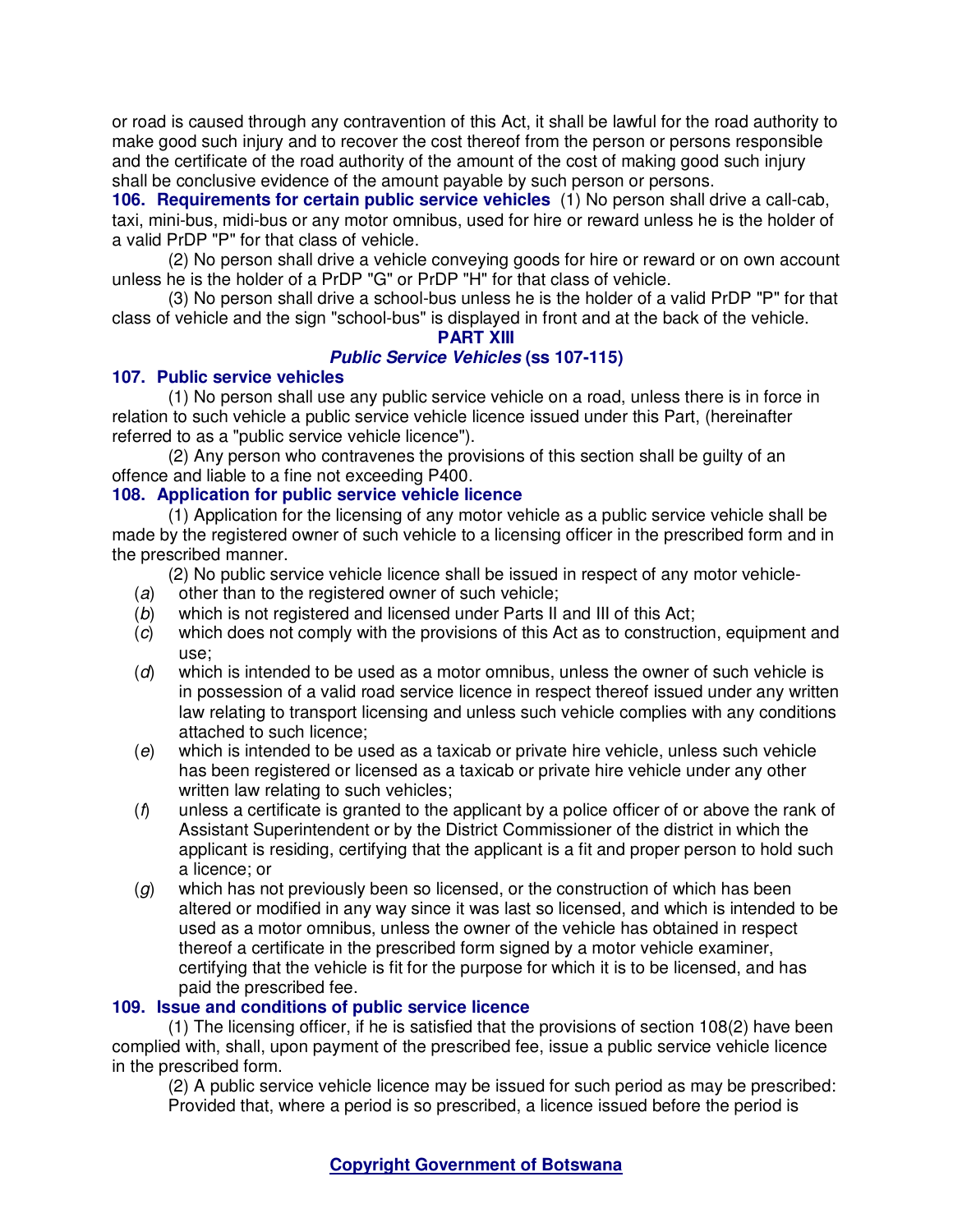prescribed shall not be valid solely by reason that the period for which it was issued is different from that prescribed.

(3) Where any public service vehicle licence is cancelled for any reason during the period of its validity, no refund of licence fee shall be made in respect of the unexpired period of such licence.

(4) Every licence issued under this section shall be carried on the vehicle to which it relates in the prescribed manner.

(5) A public service vehicle licence shall not be transferred or assigned to any other person or vehicle.

(6) Whenever the holder of any public service vehicle licence ceases to be the owner of the vehicle specified in the licence, he shall forthwith return such licence to the Director for cancellation, and the vehicle shall from the date of such change of ownership cease to be licensed as a public service vehicle.

(7) If any public service vehicle licence is lost, or becomes illegible, the owner of the vehicle to which such licence relates shall forthwith apply to the Director in the prescribed form for a duplicate thereof and shall return any illegible licence to the Director for cancellation; the Director shall, on payment of the prescribed fee and on being satisfied as to the loss or illegibility, issue a duplicate of such licence.

(8) Where any public service vehicle licence which has been lost is subsequently found, any duplicate public service vehicle licence issued under this subsection shall forthwith be delivered up to the Director for cancellation.

#### **110. Drivers and conductors of public service vehicles**

(1) Any person who drives or acts as the conductor of a public service vehicle without being licensed for that purpose under this Part, and any person who employs or permits any person who is not so licensed shall be guilty of an offence and shall be sentenced to a fine of not less than P300,00 or more than P1 000,00, or to imprisonment for a term of not less than three months or more than 12 months, and, for each subsequent offence, to a fine of not less than P600,00 or more than P2 000,00, or to imprisonment for a term of not less than six months or more than 24 months.

(2) Subject to the other provisions of this section and to such other provisions as may be prescribed for the purposes of this section, upon application being made in the prescribed manner and form and upon payment of the prescribed fee, the Director shall issue the licence applied for.

(3) In the case of an application under this section for a licence to drive a public service vehicle, the Director shall refuse to issue the licence unless-

- (a) he is satisfied that the applicant has attained the age of 21 years;
- (b) the applicant holds and produces a driving licence issued under Part VI valid for light vehicles or heavy commercial vehicles and has held the licence for not less than two years;
- (c) the applicant produces a certificate, dated within the immediately preceding period of 15 days and signed by a police officer of or above the rank of Assistant Superintendent, certifying that the applicant has not, to the signatory's knowledge, within the immediately preceding period of five years-
	- (i) been convicted, by a court within or outside Botswana, of an offence against any person or of an offence against property involving dishonesty, which is a criminal offence under the law of Botswana, and sentenced therefor to a term of imprisonment (whether or not the operation of the sentence was suspended), other than a term of imprisonment in respect of the non-payment of a fine imposed for the offence, in respect of which offence the applicant has not been granted a free pardon, the conviction or sentence has not been set aside or some other punishment has not been substituted for such imprisonment; or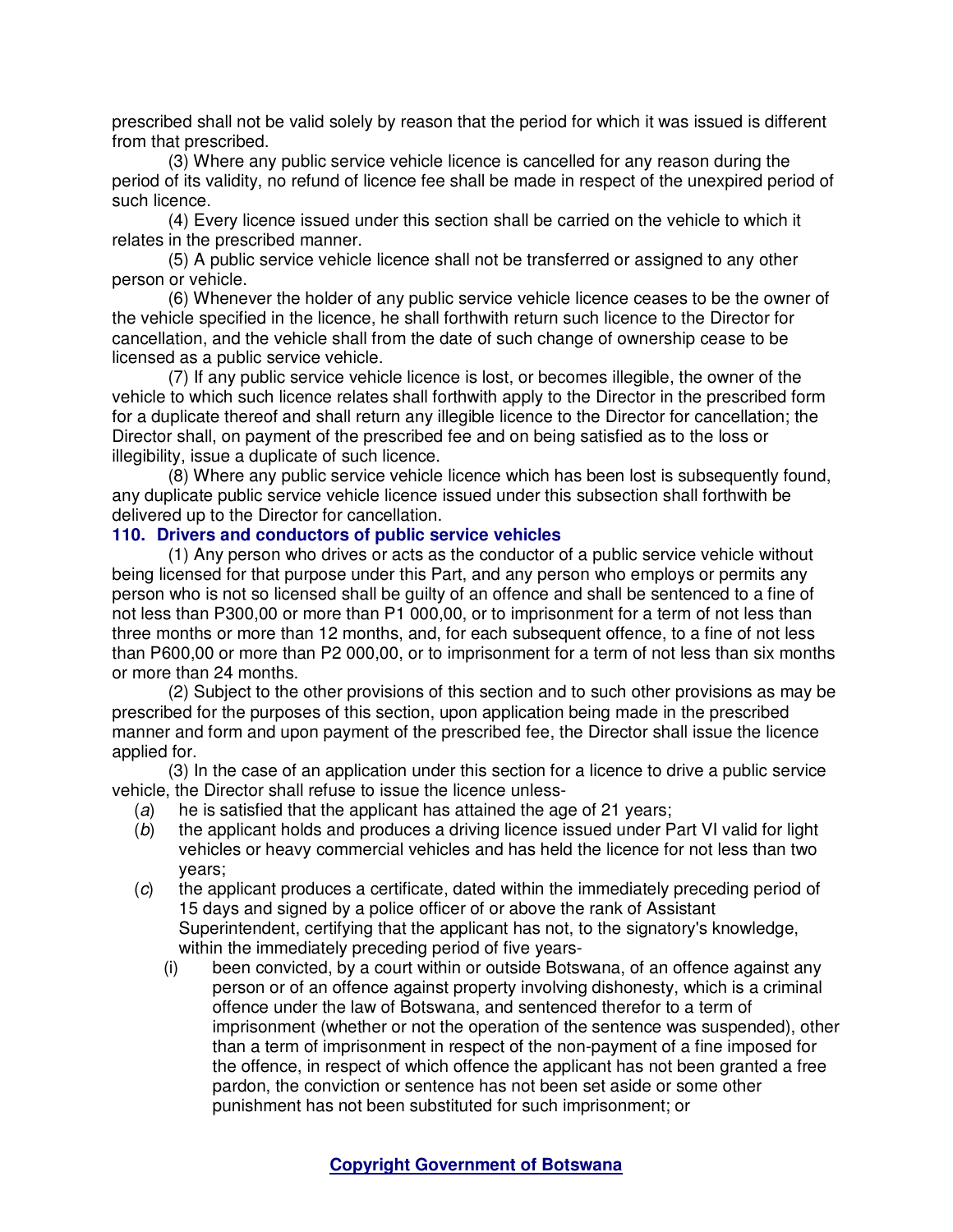- (ii) been disqualified by such a court from driving or from holding or obtaining a driving licence for any period, which disqualification has not been set aside; and
- (d) the applicant produces a certificate, dated within the immediately preceding period of 30 days and signed by a medical practitioner, certifying that the applicant is not, in the signatory's opinion, suffering from any disease or disability which would impair or be likely to impair his ability to drive vehicles of the class or classes in respect of which the application is made.

(4) In the case of an application under this section for a public service vehicle driver's licence, the Director may refuse to issue the licence until the applicant has passed a driving test of the class or classes of vehicle in respect of which the application is made.

(5) In the case of an application under this section for a licence to act as the conductor of a public service vehicle, the Director shall refuse to issue the licence unless-

- (a) he is satisfied that the applicant has attained the age of 18 years; and
- (b) the applicant produces a certificate, dated within the immediately preceding period of 15 days and signed by a police officer of or above the rank of Assistant Superintendent, certifying that the applicant has not, to the signatory's knowledge, within the immediately preceding period of five years been convicted, by a court within or outside Botswana, of an offence against any person or of an offence against property involving dishonesty, which is a criminal offence under the law of Botswana, and sentenced therefor to a term of imprisonment (whether or not the operation of the sentence was suspended), other than a term of imprisonment in respect of the non-payment of a fine imposed for the offence, in respect of which offence the applicant has not been granted a free pardon, the conviction or sentence has not been set aside or some other punishment has not been substituted for such imprisonment.

(6) Where a person wishing to apply for a public service vehicle driver's or conductor's licence is unable to obtain the certificate he is required to produce under subsection  $(3)(c)$  or  $(5)(b)$ , as the case may be, by reason of his having been convicted and sentenced as therein described, he may apply in writing to the Minister to direct the Director-

- (a) in the case of an application by that person for a public service vehicle driver's licence, to waive the requirement that the certificate certify the matters prescribed by subsection  $(3)(c)(i)$ ; or
- (b) in the case of an application by that person for a public service vehicle conductor's licence, to waive the requirement that he produce a certificate.

(7) Every application under subsection (6) shall set out in full the submissions which the applicant wishes the Minister to take into account in determining the application.

(8) The Minister shall consider every application made to him under subsection (6) and may, if he is satisfied that the interests of the public are unlikely to be prejudiced thereby, direct the Director in writing to waive the relevant requirement, and the Director shall comply with that direction.

(9) The Director may issue a public service vehicle driver's or conductor's licence subject to such conditions as he thinks fit.

(10) A public service vehicle driver's or conductor's licence shall be valid for two years unless cancelled earlier under this Part; and, where such a licence is cancelled for any reason, no refund of the licence fee shall be payable in respect of any unexpired period of the licence.

(11) A person licensed as a driver or conductor of a public service vehicle shall not drive or act as the conductor of such a vehicle whilst it is carrying passengers on a road unless he is wearing the prescribed badge.

(12) In the event of a public service vehicle driver's or conductor's licence or badge being lost, destroyed or defaced or becoming illegible, the holder thereof shall forthwith apply to the Director in such form as he may require, together with the prescribed fee and any licence or badge which has been defaced or become illegible, for a duplicate licence or badge to be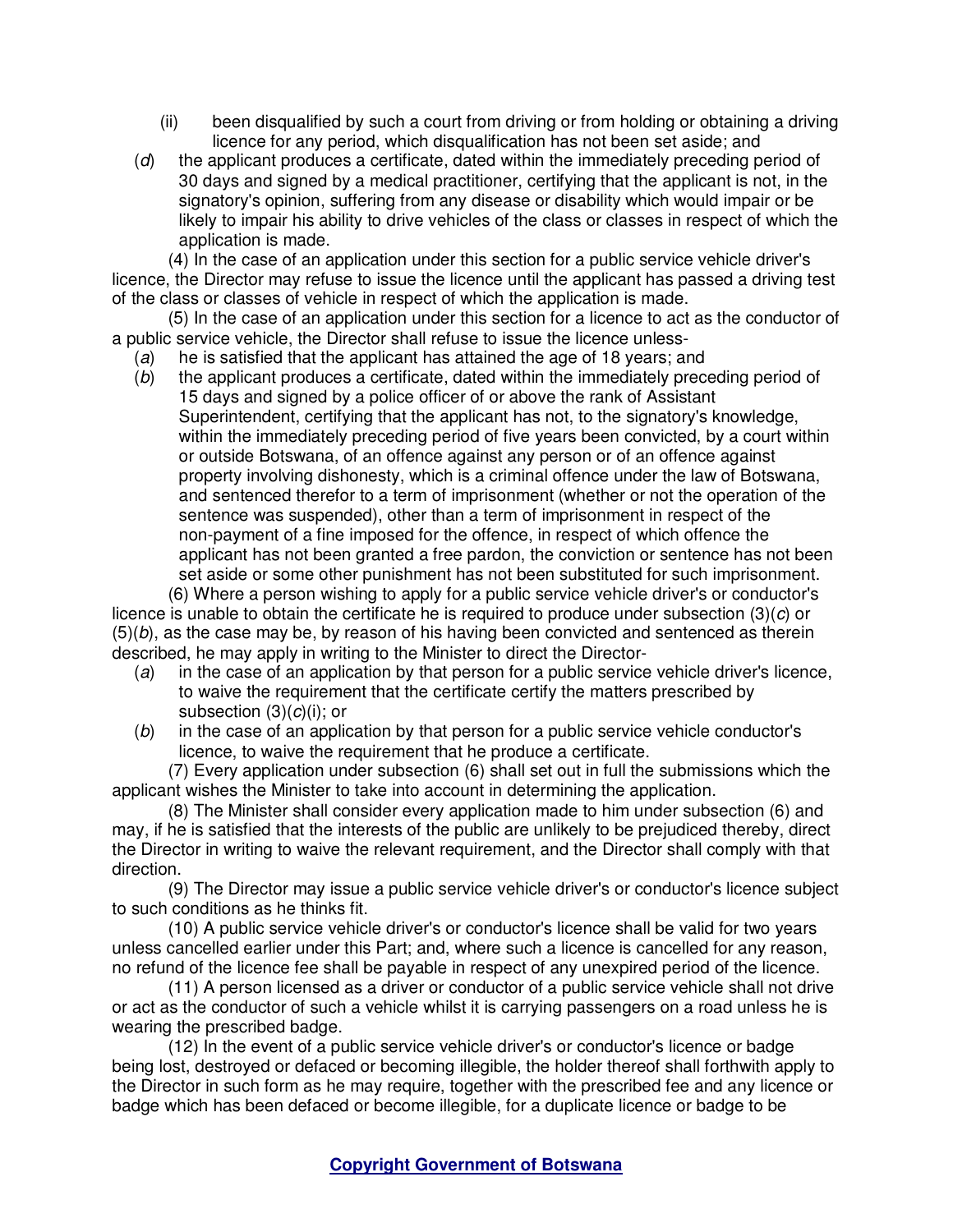issued.

(13) Where the original public service vehicle driver's or conductor's licence or badge is recovered by the holder thereof after being lost, he shall forthwith return to the Director any duplicate thereof which may have been issued to him.

# **111. Power to cancel licence and disqualify**

(1) Any licence issued under this Part may be cancelled at any time by the Director if he is satisfied that, by reason of the conduct of the holder of such licence or the condition of any vehicle in respect of which the licence is issued such cancellation would be in the public interest; and upon receipt of a notice of such cancellation, the licence holder shall forthwith deliver up such licence to the Director.

(2) Any court before which a person is convicted of any offence under this Part, or any offence relating to the construction, equipment, condition or use of a public service vehicle may-

- (a) cancel any licence issued under this Part to the accused, and disqualify him from holding or obtaining a similar licence for a stated period; or
- (b) cause or direct particulars of the conviction to be endorsed on any licence held by the accused.

(3) Where the court has made any order under subsection  $(2)(a)$ , it shall require and obtain production of the licence concerned and forward it to the Director together with a notice of the conviction and order.

(4) Any such licence issued to the accused after the period of disqualification shall be endorsed with particulars of the conviction and order, unless the Director otherwise directs. **112. Right of appeal** 

Any person aggrieved by the refusal or failure to grant or by the cancellation of a licence under this Part or by any condition attached thereto by the Director, or by the refusal of a police officer or a District Commissioner to issue a certificate required under section  $108(2)(f)$ , may appeal in writing to a magistrate's court presided over by a Magistrate Grade I or over, whose decision shall be final, and any such licence shall continue in force during the period of its validity until the appeal has been disposed of.

### **113. Passengers and loads**

(1) The Director shall in respect of any public service vehicle, and in accordance with this Act, determine the maximum number of passengers, whether sitting or standing, and the weight of baggage or goods allowed to be carried at any time on such vehicle or on any vehicle of a similar class or description.

(2) If any public service vehicle carries more persons, baggage or goods than it is licensed to carry, the driver, the conductor and the owner of such vehicle, or the agent of such owner, shall each be guilty of an offence and liable to a fine not exceeding P200:

Provided that the owner or agent shall not be guilty as aforesaid if such offence is committed without his knowledge or consent and if he took all reasonable precautions to prevent it.

(3) No person who is requested by the owner, owner's agent, driver or conductor of a public service vehicle not to enter the vehicle shall enter or attempt to enter the vehicle when it is carrying the full number of persons it is licensed to carry; and any person disobeying such a request shall be guilty of an offence and liable to a fine not exceeding P20.

- (4) For the purposes of this section-
- (a) a child who is under the apparent age of five years and who does not occupy a seat shall not be counted as a person;
- (b) any two children each of whom is over the apparent age of five years and under the apparent age of 12 years shall count as one passenger.

# **114. Touting**

No person shall, for the purpose of inviting or obtaining passengers for any public service vehicle, make any noise or sound any instrument, or do anything which causes or is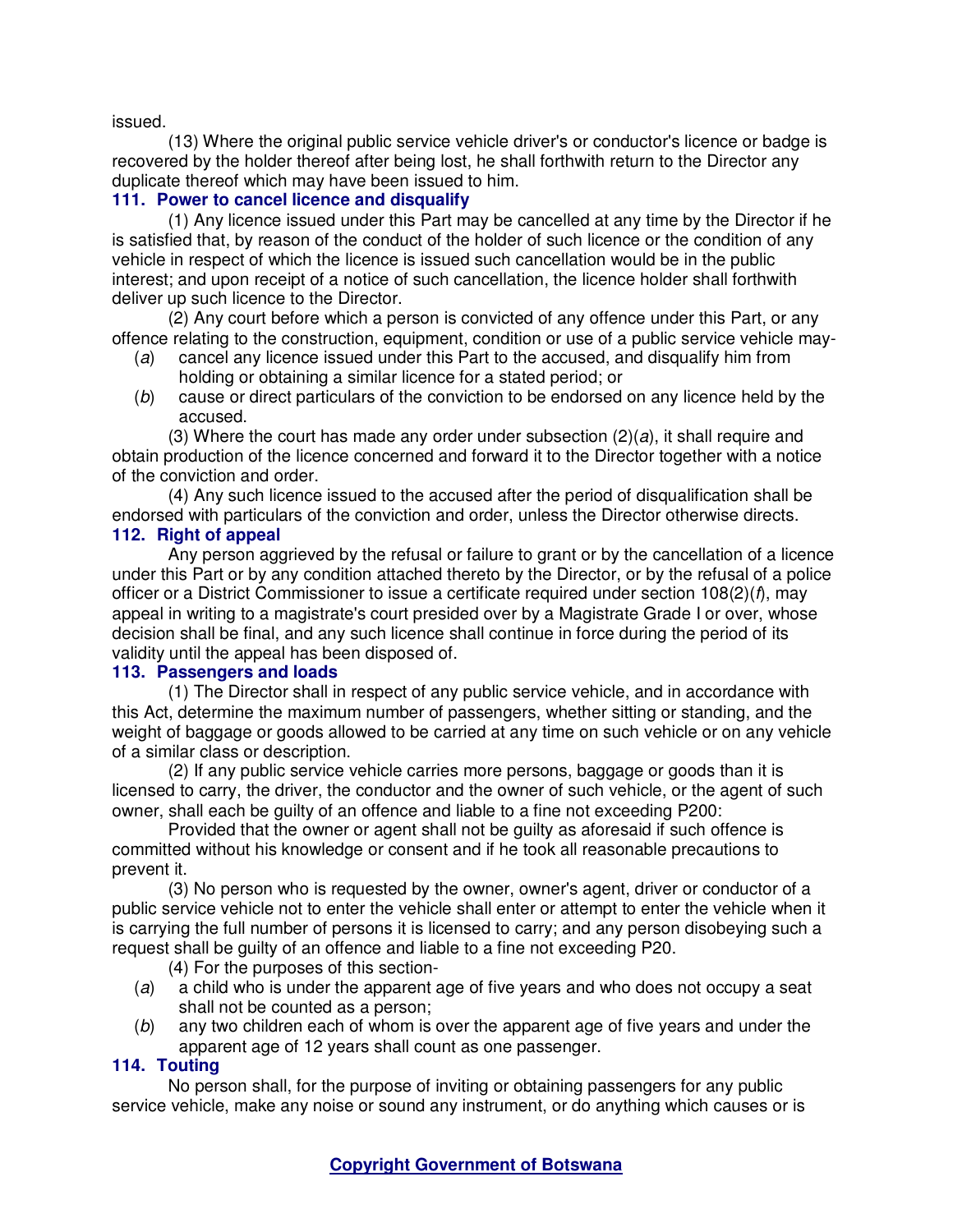likely to cause annoyance, inconvenience or danger to the public.

#### **115. Penalties**

Any person who contravenes or fails to comply with any of the provisions of this Part shall be guilty of an offence and liable, where no other penalty is specifically provided, to a fine not exceeding P100.

## **PART XIV General (ss 116-133)**

#### **116. Inspection of vehicles**

(1) A police officer in uniform may stop any vehicle, and the Director, a police officer, licensing officer or motor vehicle examiner may-

- (a) enter and inspect any vehicle:
- (b) drive any vehicle which he is licensed to drive or cause any vehicle to be driven; and
- (c) upon reasonable suspicion of any offence under this Act, enter any premises or order and require the owner of any vehicle to bring the vehicle to him,

for the purpose of carrying out any examination and test of any vehicle with a view to ascertaining whether this Act is being complied with.

(2) If any person is not attired in official uniform when exercising any authority conferred upon him by this Act, he shall, if so required by any person in charge of any vehicle or the owner or occupier of any premises in respect of which such authority is being exercised, produce an official identification document bearing his photograph and signature.

(3) Any person who fails to comply with any instruction or order given under this section shall be guilty of an offence and liable to a fine not exceeding P50.

#### **117. Removal of vehicles from road**

(1) Where any vehicle is found in use on a road in contravention of the provisions of this Act, or where any vehicle has been left on any road or other public place in such circumstances as to make it appear that such vehicle has been abandoned or should be removed to a place of safety, or where any vehicle has been left on a road in a position which causes or is likely to cause danger to other road users and the owner or driver cannot readily be found, any police officer or any motor vehicle examiner may take the vehicle or cause it to be taken to a police station or other place of safety by such method, route and under such conditions as he may consider necessary, having regard to all the circumstances of the case.

(2) Where under subsection (1) it is considered necessary to have a vehicle towed, transported, driven or otherwise removed, or where it is considered necessary to carry out emergency repairs or to adjust or off-load any part of the load of such vehicle, any expense incurred thereby shall be payable by the owner of the vehicle and no such vehicle shall be released from the police station or other place of safety until either-

- (a) such expenses have been paid to the person to whom they are due; or
- (b) such person certifies in writing that he is willing to allow the vehicle to be removed before he receives such expenses due to him.

(3) A police officer or motor vehicle examiner who orders the removal of a vehicle under this section shall not be held liable for any damage to or loss of any item from such vehicle during its removal to or detention at a police station or other place of safety.

(4) Any police officer of or above the rank of Inspector or who is in charge of a police station, any licensing officer, any motor vehicle examiner or the Director, if he is of the opinion that any vehicle is being used in contravention of section 61 or 62 or in contravention of any regulations relating to the construction, use and equipment of vehicles, may by order prohibit the use of such vehicle, under such conditions and for such purposes as he may consider necessary for the safety of the public or to ensure that such vehicle does comply with the aforementioned provisions; and any such order shall remain in force until the repairs specified therein have been satisfactorily completed and the vehicle has been certified as complying with the aforesaid conditions with respect to construction, use, equipment and weight.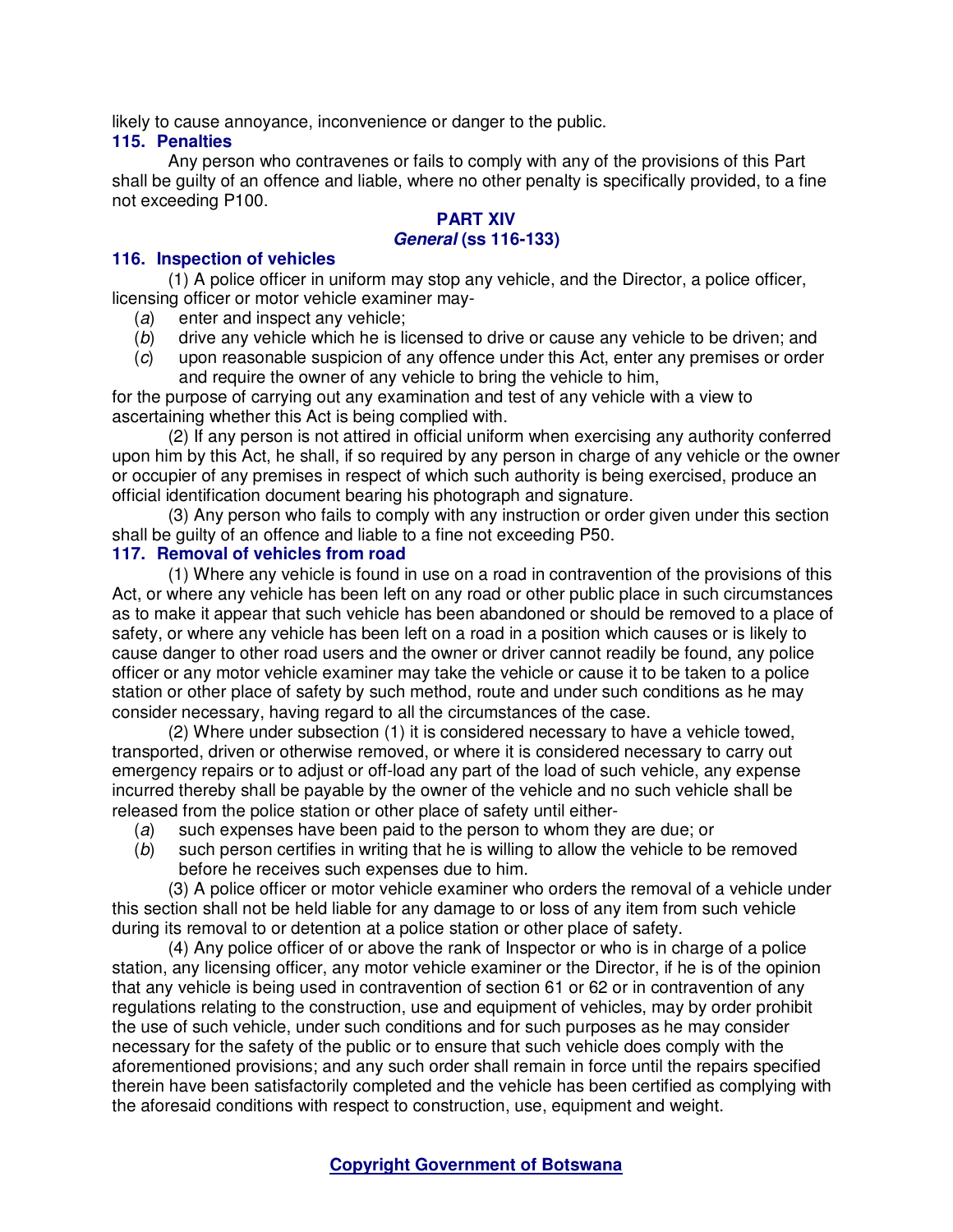(5) Any person who uses any vehicle in respect of which any prohibition or restriction is in force other than in conformity with any conditions or for such purpose as may have been specified shall be guilty of an offence and liable to a fine not exceeding P400 or to imprisonment for a term not exceeding 12 months, or to both.

(6) Any order issued under this section shall be in writing.

(7) Where any vehicle is required to be examined and tested for the purpose of being certified as complying with the provisions of this Act, the fee, if any, shall be paid by the owner of the vehicle.

(8) Any person who fails to comply with any instruction or order given under this section shall be guilty of an offence and liable to a fine not exceeding P50.

#### **118. Detention of vehicles**

A police officer may detain at a police station or other place of safety any vehicle which has been removed from a road or other public place under section 117 until such inquiries have been made by the police as they may think necessary in the circumstances of the case.

## **119. Certificates admissible in evidence**

(1) If in any proceedings under this Act any question arises as to whether a vehicle does or does not comply with this Act, the certificate of a motor vehicle examiner to the effect that he has examined the vehicle and as to the result of his examination may be read as evidence although the motor vehicle examiner is not called as a witness.

(2) The court, if it thinks fit, may summon and examine the motor vehicle examiner as to the subject matter of his certificate.

(3) In any proceedings under this Act an extract from the records of registered vehicles, certified under the hand of the Director or a licensing officer, may be received in evidence although the Director or licensing officer is not called as a witness, and shall be *prima facie* evidence of the facts therein set forth.

#### **120. Owner or other person to furnish name and address of driver of vehicle**

The owner of any vehicle and any other person who is able to provide such information shall, as soon as reasonably possible and in any case within seven days after having received a verbal or written request for such information, give such information as he may be required by a police officer to give as to the identity of the driver of such vehicle.

### **121. Owner to keep list of drivers employed**

(1) Any person who employs any other person to drive a motor vehicle shall keep a written record of the name, address and driving licence number of such other person.

(2) Such record shall be preserved for a period of six months after the date when such person ceases to be employed as a driver, and shall be made available to any police officer on demand.

(3) Any person who fails to comply with the provisions of this section shall be guilty of an offence and liable to a fine not exceeding P50.

### **122. Verification of facts**

Any person to whom any application is made for anything to be done under this Act may require any facts stated in the application to be verified to his satisfaction.

#### **123. Giving false information**

Any person who makes any statement which to his knowledge is false or in any respect misleading in connection with any information lawfully demanded or required under this Act shall be guilty of an offence and liable to a fine not exceeding P400 or to imprisonment for a term not exceeding 12 months, or to both, and if such statement is made to any person in connection with an application for any licence or permit the court convicting such person may also order that any licence or permit issued as a result of such application shall be of no effect and that no similar licence or permit shall be issued for a stated period.

#### **124. Fraudulent imitation, etc. of documents**

(1) Any person who fraudulently imitates, alters, mutilates, destroys or uses, or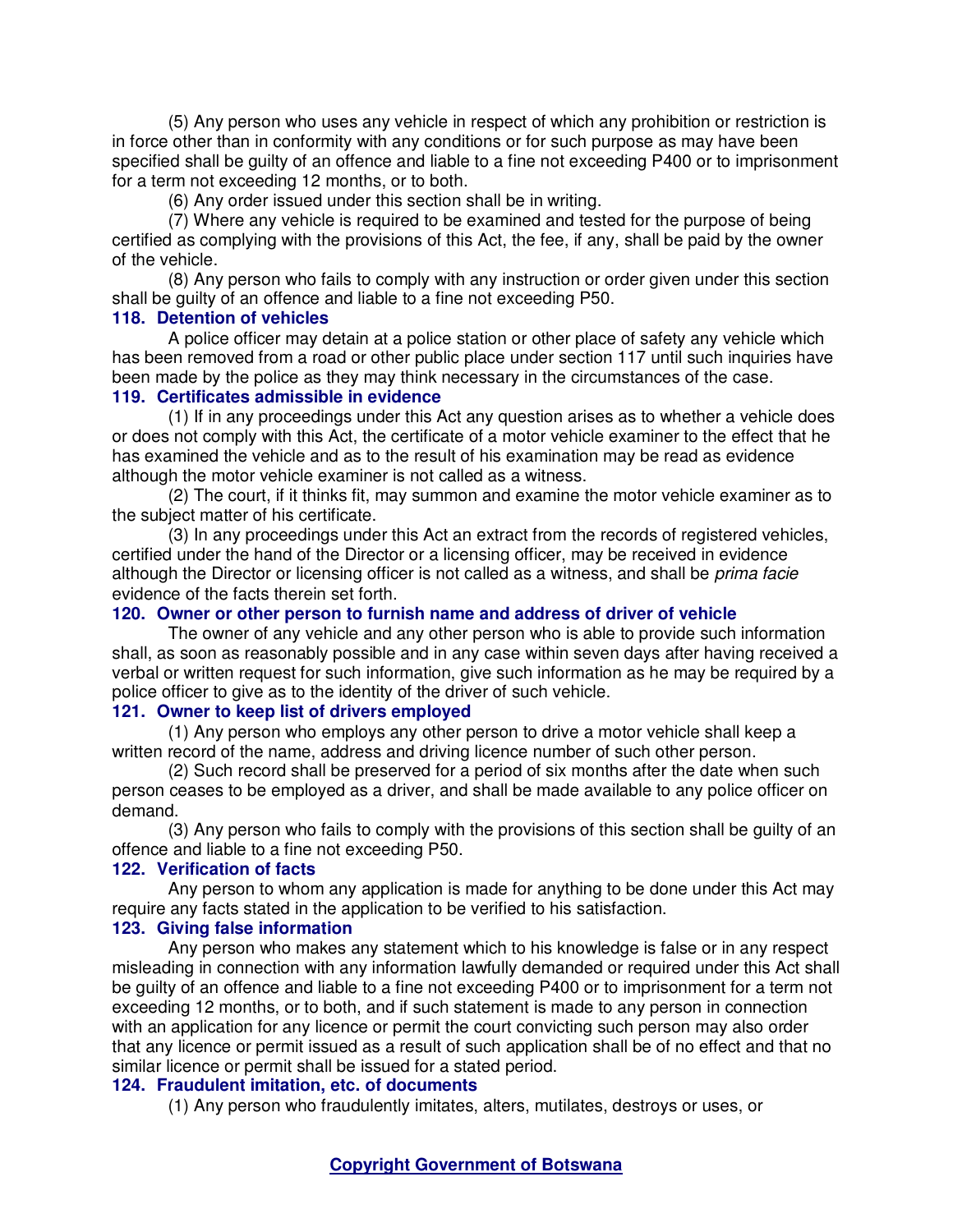fraudulently lends or allows to be used by any other person, any licence, permit, document, plate or mark issued or prescribed under this Act shall be guilty of an offence and liable to a fine not exceeding P400 or to imprisonment for a term not exceeding 12 months, or to both.

(2) A police officer may after issuing a receipt to the person concerned take possession of any licence, permit, document, plate or mark relating to any suspected offence under this section.

# **125. Endorsement of licence to be proof of conviction**

Notwithstanding anything to the contrary contained in any written law, it shall be lawful for a court to accept the particulars of endorsements on any licence issued in compliance with this Act as *prima facie* evidence of previous convictions recorded against the holder thereof. **126. Notice to attend court** 

(1) Notwithstanding anything to the contrary contained in any written law, a police officer may serve, either personally or by post, upon any person who is reasonably suspected of having committed any offence in connection with the use of any vehicle which is punishable only by a fine, or by a fine and imprisonment for a period not exceeding six months, a notice in the prescribed form requiring such person to attend court in answer to the charges stated thereon, at such place and on such date and time (not being less than 14 days from the date of such service) as are shown on such notice or to appear by advocate or to enter a written plea of guilty:

Provided that-

- (i) such notice shall be served not later than three months from the date upon which the offence is alleged to have been committed;
- (ii) failure to comply with this requirement shall not be a bar to the conviction of the accused in any case where the court is satisfied that the name and address of the accused could not with reasonable diligence have been ascertained in time for such notice to be served as aforesaid, or that the accused by his own conduct contributed to the failure.

(2) Such notice as aforesaid shall for all purposes be regarded as a summons issued under the Criminal Procedure and Evidence Act.

(3) A copy of such notice as aforesaid shall be placed before the court by which the charge is to be heard before the time fixed for such hearing.

**127. Axle load, weight and dimensions** (1) Notwithstanding and in addition to the provisions of section 126 and any other provision of the Act, the following provisions of this section shall apply in respect of axle-load violations, and to offences under sections 61 and 62 of this Act.

(2) The Minister may by notice in the Gazette appoint specified public officers to be authorized officers for the purposes of this section.

(3) Such an authorized officer may issue notification of a traffic offence to any person reasonably suspected of exceeding the axle load restrictions prescribed by the Road Transport (Permits) Regulations, or of offences under sections 61 and 62 of this Act setting out the offence, and the penalty for such offence in accordance with the tables set out in the Schedule to or otherwise in this Act.

(4) If the offender wishes to plead guilty in writing, the authorized officer is hereby empowered to accept such written plea, and the appropriate penalty as set out in the said Schedule or otherwise in this Act. He will then forward the notification of the written plea of guilty, and the appropriate penalty, to the nearest court in the area in which the offence took place.

(5) If the offender does not plead guilty in writing and pay the appropriate penalty, the procedure as set out in section 126 shall be followed, as appropriate, the authorized officer being substituted for the police officer therein referred to, and the offences and penalties being deemed to be Traffic offences and penalties prescribed by the Minister in accordance with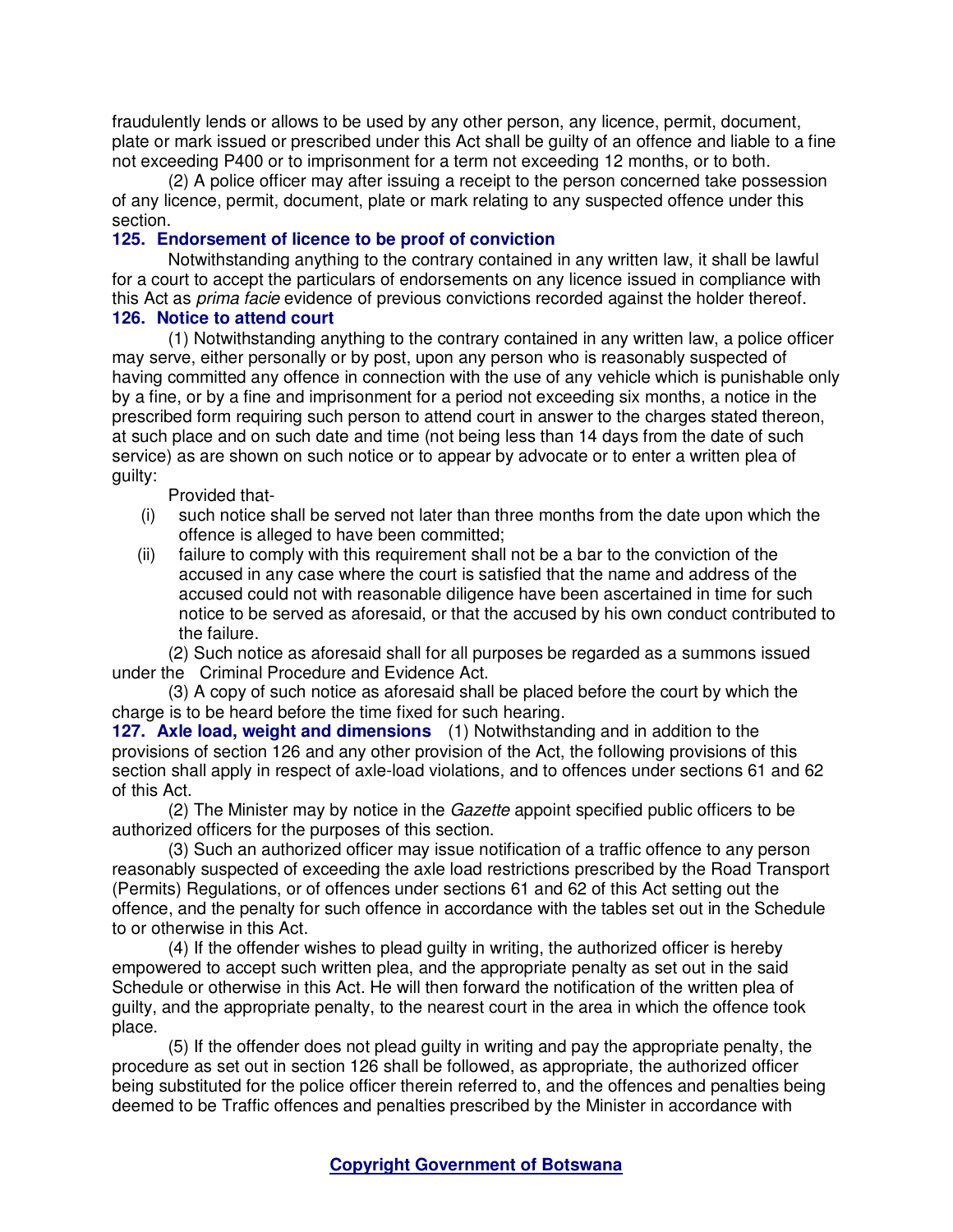section 126(1).

(6) Where the offending axle weight exceeds the maximum shown in the Schedule, the authorized officer shall suspend the permit with immediate effect, and send a report to the Road Transport Controller appointed under section 3 of the Road Transport (Permits) Act who may, if he considers the circumstances so warrant, revoke the permit, or return it upon such conditions as he may consider appropriate.

(7) Notwithstanding any other provision in this section, where there is an axle load violation, an authorized officer shall require any excess load to be off-loaded before allowing the vehicle to proceed further and where there are offences under sections 61 and 62 of this Act an authorized officer shall require the offending vehicle to be made to conform with the requirements of the sections before allowing it to proceed further.

(8) In respect of an offence under section 61 or section 62 of this Act, and notwithstanding the provisions of section 63, where the offender wishes to plead guilty in writing and pay the appropriate penalty to the authorized officer, the statutory penalty for the offence shall be P300.

## **128. Scheduled traffic offences**

(1) The Minister may, by regulation, prescribe-

- (a) a schedule of traffic offences (in this section referred to as the "scheduled offences") which may be dealt with and prosecuted in accordance with the provisions of this section, and may for the purposes of this section prescribe a statutory penalty, which shall not exceed the penalty prescribed for such offence by this Act, for any of the scheduled offences to be so dealt with and prosecuted; and
- (b) a form of police notification of a traffic offence for use under this section.

(2) Subject as herein, any statutory penalty prescribed under subsection (1) shall, notwithstanding that any other penalty may be prescribed by this Act, have effect for offences dealt with under this section.

(3) Notwithstanding any provision contained in this or any other written law, it shall be lawful for any police officer to serve, either personally or by affixing the same prominently to the vehicle concerned, upon the owner or person in charge of any motor vehicle who is reasonably suspected of having committed any of the scheduled offences, a police notification of a traffic offence in the prescribed form charging such person with having committed the offence or offences indicated in the notification and requiring such person to attend court to answer such charge or charges, at such time (not being sooner than 21 days after the date of such service) as is shown on such notification.

(4) Such notification as aforesaid shall for all purposes be regarded as a summons issued under the Criminal Procedure and Evidence Act:

Provided that the person served with the notification shall not be obliged to attend court in answer to the charge if he has pleaded guilty in writing and sent the notification, together with the amount of the statutory penalty or penalties for the offence or offences to which he has pleaded guilty by prepaid registered post or by hand, to the address indicated in the notification so as to reach that address within the time indicated in the notification.

(5) A copy of the notification shall be placed before the court by which the charge is to be dealt with at the time fixed for the attendance of the accused to answer the charge, and, unless the court otherwise directs, such copy may be used as a charge sheet.

(6) If any person having been served with a notification issued under this section fails either to attend the court on the day and at the time specified in such notice or to plead guilty and pay the statutory penalty in the manner indicated before such day, he may be brought before the court either by summons or by warrant.

(7) If any person served with a notification under this section fails to comply with such notification, and cannot with reasonable diligence be found, the registered owner of the vehicle or, when the registered owner is a company, the person appointed by the company for the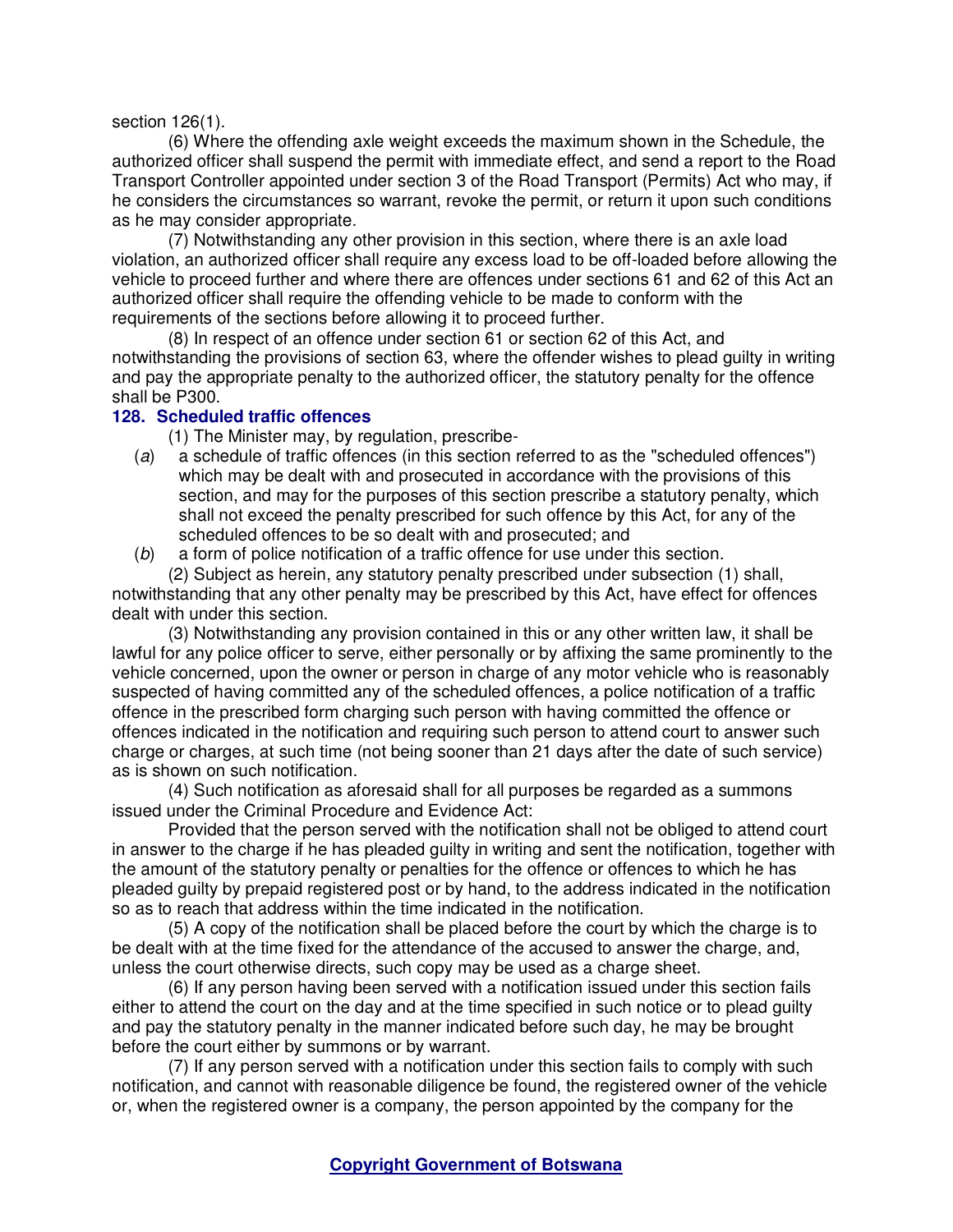purposes of this subsection or, in default of such appointment, the secretary, or person performing the duties of secretary, of such company, shall be liable for the offence unless it is shown by such person, owner or secretary, as the case may be, that he was not driving or in charge of the vehicle at the relevant time and he satisfies the court that he has given all information at his disposal to the police or the court to enable the person who was driving or in charge at the relevant time to be summoned.

(8) If any person, other than an authorized person, removes from a vehicle a police notification of a traffic offence which has been affixed thereto by a police officer in pursuance of this section, or any portion of such notification, or tears or defaces the same, he shall be guilty of an offence and liable for a first offence to a fine not exceeding P20 and for each subsequent offence to a fine not exceeding P50 or to imprisonment for a term not exceeding three months, or to both.

(9) For the purposes of subsection (8), "authorized person" means the driver, owner or person in charge of the vehicle or any person authorized by the owner to remove the notification.

(10) Any driver, owner or person in charge of a vehicle who finds affixed thereto a police notification of a traffic offence which appears to have been torn or defaced so that it is not fully legible shall within two days report, either in writing or personally, to the police station of the area in which the notification was found, and if he fails so to report he shall be guilty of an offence and liable to a fine not exceeding P10.

(11) The provisions of this section shall be without prejudice to the power of the police to proceed in the normal manner against the accused person, in which case the statutory penalties prescribed under this section and the other provisions of this section shall not apply.

## **129. General penalty**

(1) Any person who acts in contravention of or fails to comply with any provision of this Act, or who acts in contravention of or who fails to comply with the conditions of any licence, order, demand, requirement or direction issued under or in pursuance of this Act, shall be guilty of an offence.

(2) Any person who is guilty of an offence under this Act for which no penalty is otherwise provided shall be liable-

- (a) for a first offence, to a fine not exceeding P50; and
- (b) for a second or subsequent offence, to a fine not exceeding P100 or to imprisonment for a term not exceeding three months, or to both.

# **130. Regulations**

(1) The Minister may make regulations in respect of any matter contemplated, required or permitted to be prescribed under this Act and generally as to the use of any vehicle on a road, its construction and equipment, and the conditions under which it may be so used, and in any other respect for the better carrying out of this Act, and in particular, but without prejudice to the generality of the foregoing, such regulations may make provision concerning-

- (a) the height and width of any load which may be carried by any vehicle, the manner in which it may be loaded, and the extent of any projection or overhang of the load;
- (b) the emission of exhaust gas, smoke, fuel, oil, sparks, ashes or grit from any vehicle on a road;
- (c) excessive noise made by any vehicle on a road;
- $(d)$  the towing of any vehicle by another vehicle;
- $(e)$  the conditions in which a lefthand-drive vehicle may be used on a road;
- $(f)$  the number and nature of brakes to be used on any vehicle, or any class of vehicle, and for ensuring that brakes and steering gear shall be efficient and in proper working order;
- $(q)$  the furnishing of accident reports and statistics of any nature whatsoever;
- $(h)$  the fees to be charged for any purpose under this Act;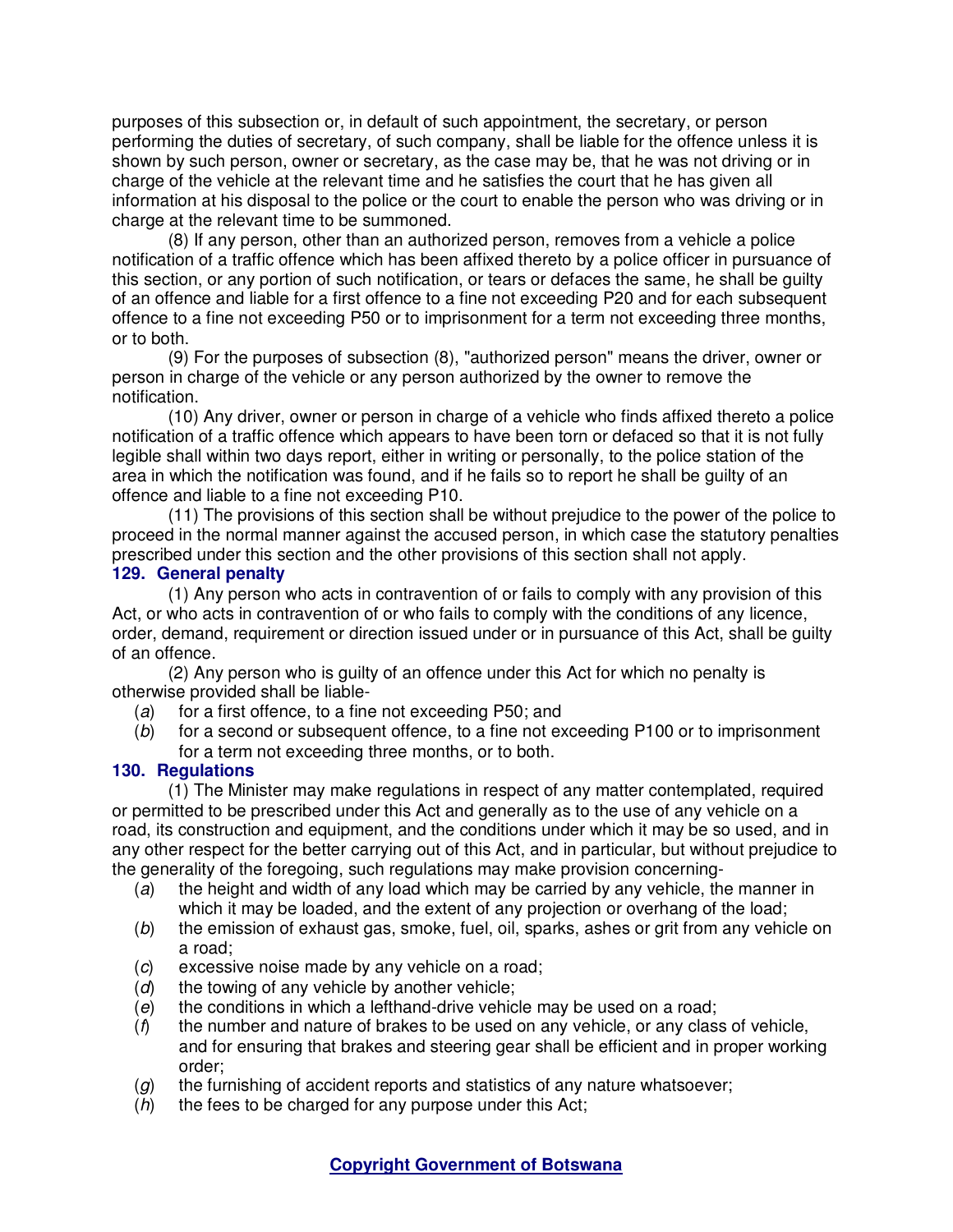- $(i)$  the carriage of persons as passengers on any vehicle which has been constructed or designed solely or primarily for the carriage of goods and not for the carriage of passengers and their effects;
- $(j)$  the forms to be used for any purpose of this Act;
- $(k)$  the weight of goods and passengers, the number of passengers which vehicles may carry, the method by which seating capacity may be determined and the gross weight of vehicles;
- $(n)$  the weight and size of vehicles which may be permitted on any class of road and the manner in which, if at all, vehicles whose weight or size is in excess of the prescribed maximum weight or size may be allowed to use any road;
- (*m*) the carrying on any class of vehicle or of vehicles used by any particular class of persons of any special identification plates;
- $(n)$  all matters relating to the inspection, registration, licensing, regulation and control of vehicles and to the conditions which may be imposed in regard thereto;
- (o) the regulation of the conduct of drivers and conductors of public service vehicles and the wearing by them of special badges and uniforms;
- (p) conditions of service and hours of work for persons employed by owners of public service and commercial vehicles;
- $(q)$  the regulation of the carriage of luggage and goods on public service vehicles;
- $(r)$  the rules of the road, and the signals to be given and obeyed by the drivers of vehicles;
- (s) the procedure to be adopted and the conditions to be observed in connection with the issue of documents necessary for international travel, and the use of such documents in Botswana;
- $(t)$  the conditions in which motor vehicles licensed outside Botswana may be used within Botswana and in which persons holding driving licences or permits issued outside Botswana may be allowed to drive within Botswana;
- $(u)$  giving effect to any convention or agreement relating to the circulation of traffic;
- (v) measures for controlling or prohibiting the movement of vehicles of any specified class or description between sunset and sunrise;
- (w) measures for generally restricting or regulating the use of vehicles in such manner as the circumstances and safety on the roads may appear to him to require;
- $(x)$  any matter relating to safety in connection with the use of vehicles, including special safety equipment or apparel to be used in vehicles or to be worn by the drivers of vehicles;
- $(y)$  the regulation of motor dealers and the records that they may be required to keep and maintain.

(2) In any case when the Minister has not prescribed a suitable form for the purposes of this Act, the Director may direct that a particular form shall be used for a particular purpose.

(3) Notwithstanding the provisions of Part II of this Act, regulations made by the Minister may, where for reasons of security, improvement of control over vehicles and their identification, the high incidence of vehicle thefts, or for any other sufficient reason, he considers such a course to be necessary or desirable, provide that vehicles and trailers previously registered under this Act and allocated registration numbers and registration books, should have such registration cancelled, should be required to be re-registered and should be allocated new registration numbers and new registration books, on such terms as he may specify.

# **131. Road Safety Committee and National Road Safety Fund**

Regulations made by the Minister under section 130 may provide for-

- (a) the establishment and constitution of a Road Safety Committee, the procedure of such Committee and the powers that may be exercised, or the duties that may be performed by such Committee;
- (b) the establishment and management of a National Road Safety Fund, the revenues of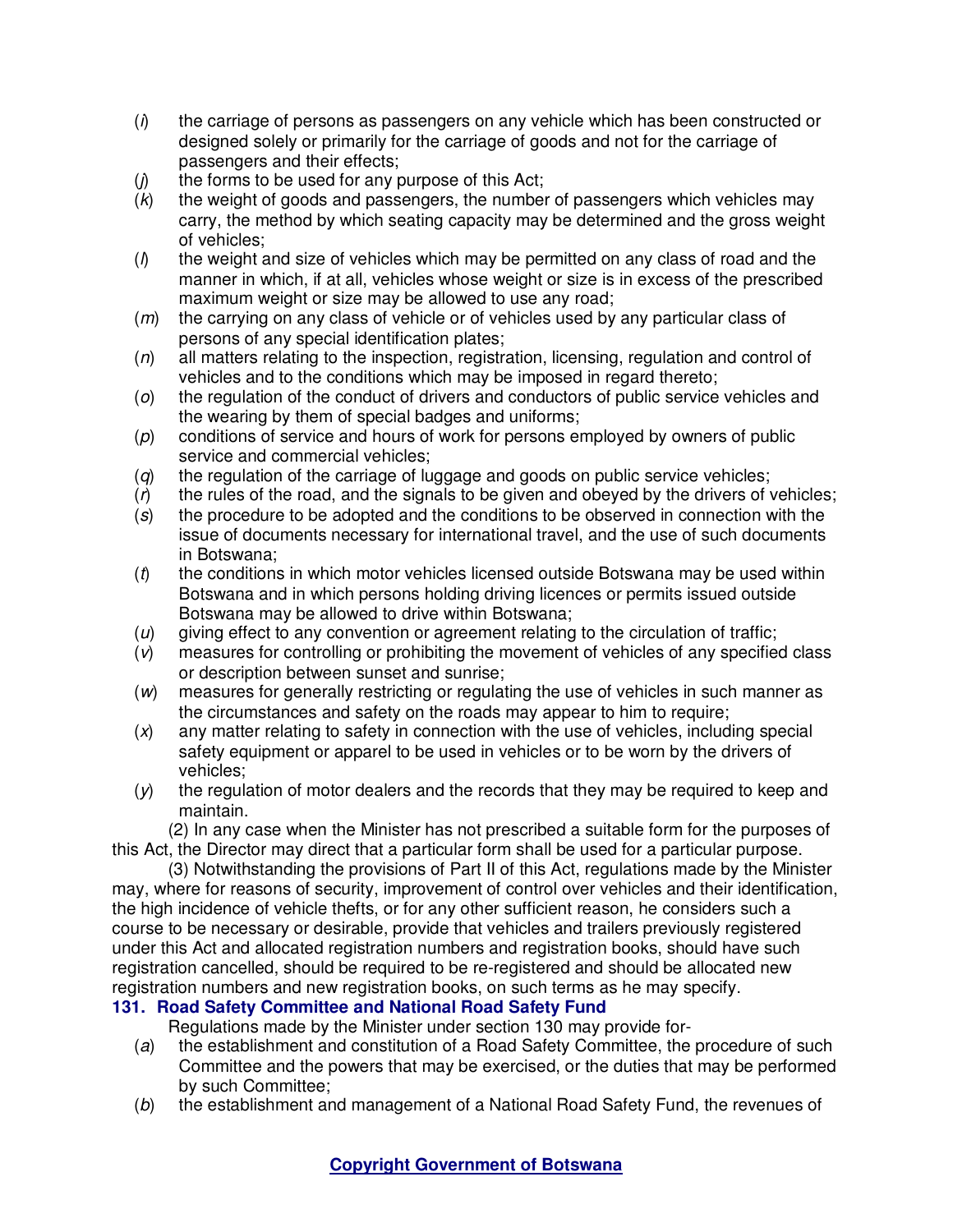which shall consist of such moneys as may be provided by Parliament, the proceeds of any levy provided for under paragraph (c) and such other moneys as may be provided for in the regulations;

(c) the imposition and collection of a levy to be paid annually by all users or owners of vehicles in Botswana or visiting Botswana.

## **132. Power to suspend, and exempt from, certain provisions**

The Minister may, by order published in the Gazette, suspend, restrict or limit the application of any of the provisions of this Act, either generally or in respect of any particular class or classes or description of vehicle, for such period and subject to such conditions as he may think fit, and, similarly, may exempt any vehicle or any class or classes or description of vehicle from all or any of such provisions.

**133. Admission of guilt** Notwithstanding the provisions of section 307(1) of the Criminal Procedure and Evidence Act, a police officer may accept a fine not exceeding P1000,00 from any person who, in accordance with the said section, signs a document admitting that he is guilty of an offence under this Act.

#### **SCHEDULE**(section 127)

PENALTY IN PULA FOR SINGLE AND TWO AXLE GROUPS PER AXLE:

(a) FOUR TYRES PER AXLE-

(Maximum permitted axle weight - 8200 kg)

| Axle Weight in kg | Penalty in Pula                           |
|-------------------|-------------------------------------------|
| 8601 - 9500       | 250                                       |
| 9501 - 10500      | 400                                       |
| 10501 - 11500     | 600                                       |
| 11501 - 12500     | 900                                       |
| 12501 - 13500     | 1830                                      |
| 14501 - 15500     | 2 500                                     |
|                   | <b>TWO TYRES PER AXLE-</b><br>(b)         |
|                   | (Maximum permitted axle weight - 7700 kg) |
| Axle Weight in kg | Penalty in Pula                           |
| 8101 - 9000       | 260                                       |
| $9001 - 10000$    | 410                                       |
| 10001 - 11000     |                                           |
|                   | 650                                       |
| 11001 - 12000     | 1 000                                     |
| 12001 - 13000     | 1 450                                     |

2 830

# **CHAPTER 69:02 MOTOR VEHICLE ACCIDENT FUND**

ARRANGEMENT OF SECTIONS

#### **SECTION**

#### PART I

#### **Preliminary**

- 1. Short title<br>2. Interpretat
- **Interpretation**

14001 - 15000

#### PART II

Establishment of Fund

- 3. Continuance of Motor Vehicle Accident Fund
- 4. Purpose of Fund<br>5. Establishment of
- Establishment of Board of Fund
- 6. Membership of Board
- 7. Disqualification for appointment as Board member
- 8. Vacation of office by Board members

**Copyright Government of Botswana**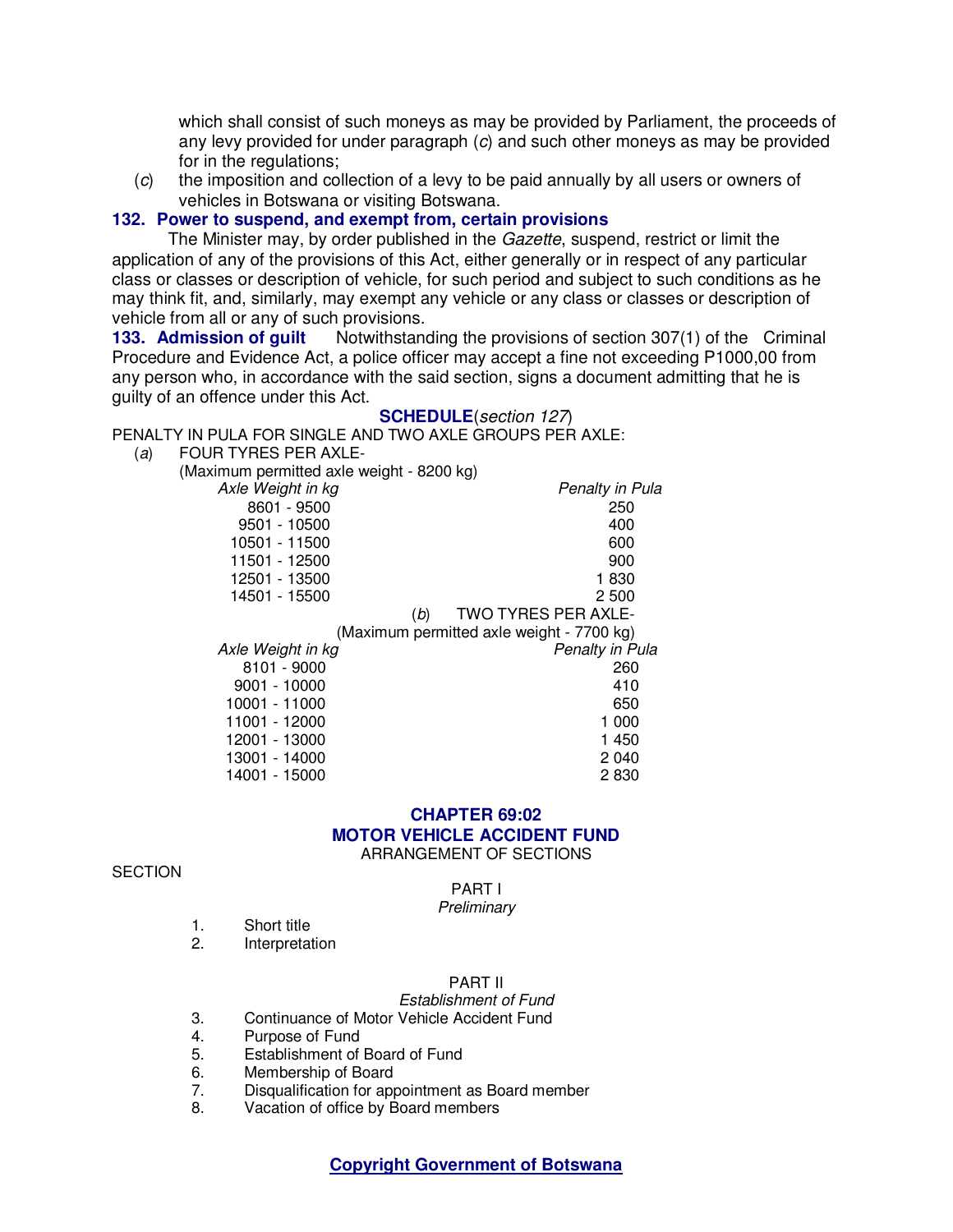- 9. Removal and suspension of member from office<br>10. Filling of vacancies of Board
- Filling of vacancies of Board
- 11. Payment of Board members

#### PART III

#### Meetings and Proceedings of Board

- 12. Meetings of Board
- 13. Declaration of interest by Board Members
- 14. Signification of documents

#### PART IV

#### Officers and Staff of Fund 15. Appointment of Chief Executive Officer and other staff

#### PART V

## Powers, functions and duties of Fund

16. Powers of Fund

#### PART VI

#### Financial provisions

- 17. Monies of the Fund
- 18. Accounts and audit
- 19. Annual report

# PART VII

#### Liability of Fund

- 20. Liability of Fund
- 21. Trusts
- 22. Limitations of liability
- 23. Exclusions of liability<br>24 Claimant's other right
- Claimant's other rights reserved
- 25. Responsibility to report accidents
- 26. Procedure for making claims<br>27. Legal proceedings
- Legal proceedings
- 28. Order for interest or costs by court
- 29. Prescription of right to claim
- 30. Right of recovery
- 31. Evidence and presumptions

#### PART VIII

#### Miscellaneous Provisions

- 32. Regulations
- 33. Repeal of Cap. 69:02
- 34. Savings
- 35. Transitional provisions

Act 15, 2007, S.I. 65, 2008.

**An Act to provide for the establishment, management and administration of the Motor Vehicle Accident Fund; to provide for the compensation, care, benefits, medical management and rehabilitation of victims of motor vehicle accidents; to provide third party insurance cover to drivers and owners of motor vehicles and for matters incidental thereto and connected therewith.**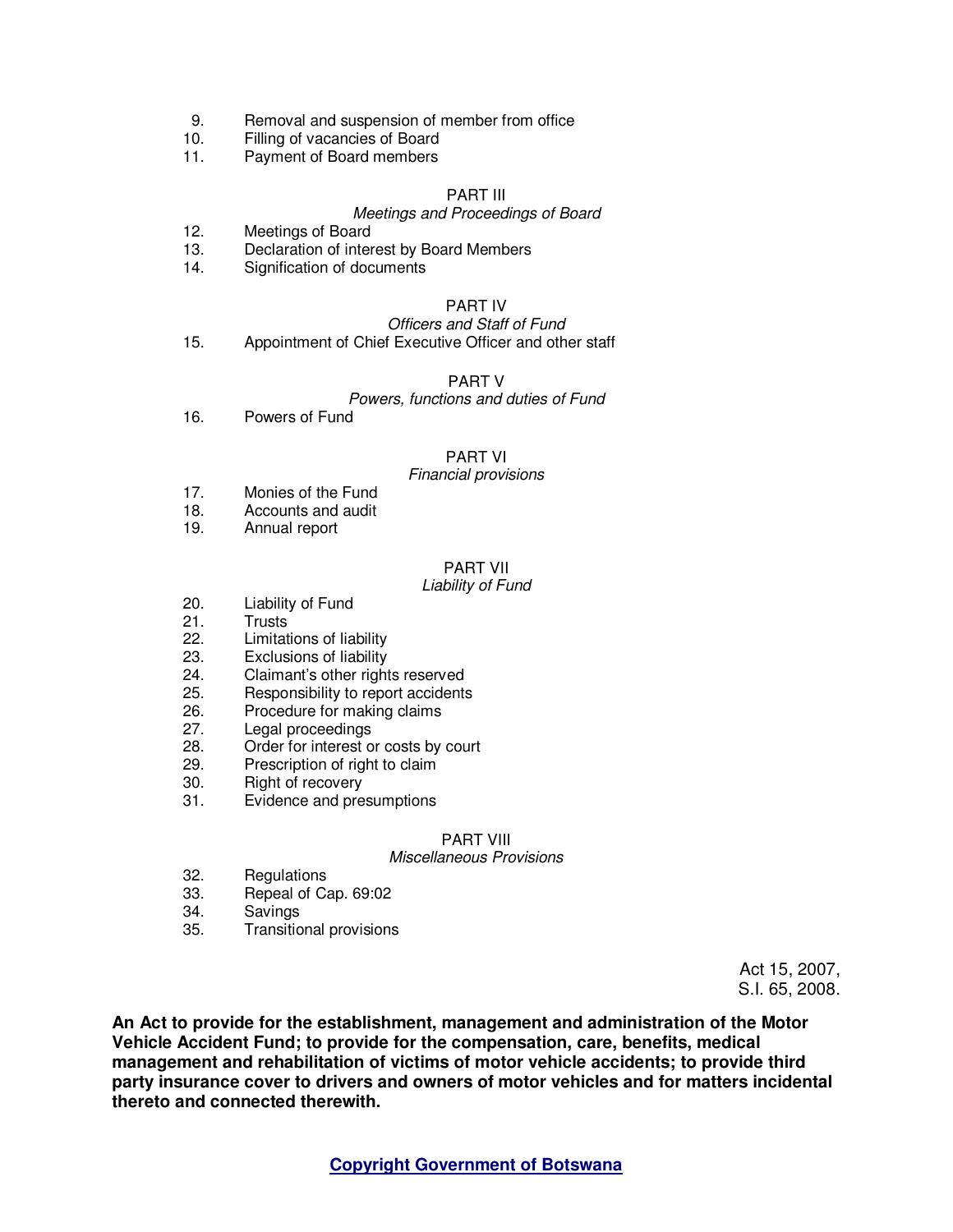# **PART I**

# **Preliminary (ss 1-2)**

# **1. Short title**

This Act may be cited as the Motor Vehicle Accident Fund Act.

# **2. Interpretation**

In this Act, unless the context otherwise requires–

**"Board"** means the Board of the Motor Vehicle Accident Fund established under section

5;

**"Chief Executive Officer"** and **"Deputy Chief Executive Officer"** mean the head of the Fund and his or her deputy respectively appointed in accordance with subsections (1) and (6) of section 15;

**"claimant"** means any person who has suffered loss as a result of personal injury or death caused by a vehicle accident, and who makes a claim to the Fund in respect of that loss;

**"conveyed"**, in relation to the conveyance of a person in a vehicle, includes being in the act of entering or mounting the vehicle for the purpose of being so conveyed, or being in the act of alighting therefrom after having been so conveyed;

**"defect"**, in relation to a vehicle, means any remediable fault in the tyre or in the steering, braking or seat belt mechanism or any part thereof, and "defective" shall have a corresponding meaning;

**"dependant"**, in relation to a person involved in a vehicle accident, means any person being a spouse or minor child of such person, or a person with disabilities or indigent person, who is entitled upon proof of dependency, to monetary maintenance from such person;

**"Fund"** means the Motor Vehicle Accident Fund established under section 3;

**"hospital"** includes a nursing home, clinic and any other institution offering medical, rehabilitative, therapeutic or physiotherapy care or treatment;

**"health practitioner"** means a medical practitioner and an allied or health professional as defined in the Botswana Health Professions Act, and any other person concerned with the restoration of the physical or mental function of any person and registered in Botswana in terms of the said Act;

**"Minister"** means the Minister of Finance and Development Planning;

**"minor"** means a person below the age of 21 years;

**"motor vehicle"** means any vehicle, designed or adapted for propulsion or haulage on a road by means of power, excluding exclusively human or animal power, without the aid of rails, and includes any trailer designed to be drawn by a vehicle; and, notwithstanding the foregoing, includes an animal drawn cart where a vehicle accident involves a collision between such cart and another vehicle as defined by the first part of this definition;

**"offer"** includes an offer made without prejudice to rights reserved;

- **"owner"** in relation to–
- (a) a vehicle which a dealer has in his or her possession in the course of business, means that dealer;
- (b) a vehicle which is the subject of a hire-purchase agreement, means the purchaser under the agreement in question; and
- (c) a vehicle which is leased under an agreement of lease for a period of at least six months, means the lessee concerned;

**"public office"** and **"public officer"** have the meanings assigned to them under the Constitution;

**"seat belt"** includes the mechanism by which the seat belt operates;

**"special circumstances"** shall not include any element of neglect, negligence, omission or ignorance;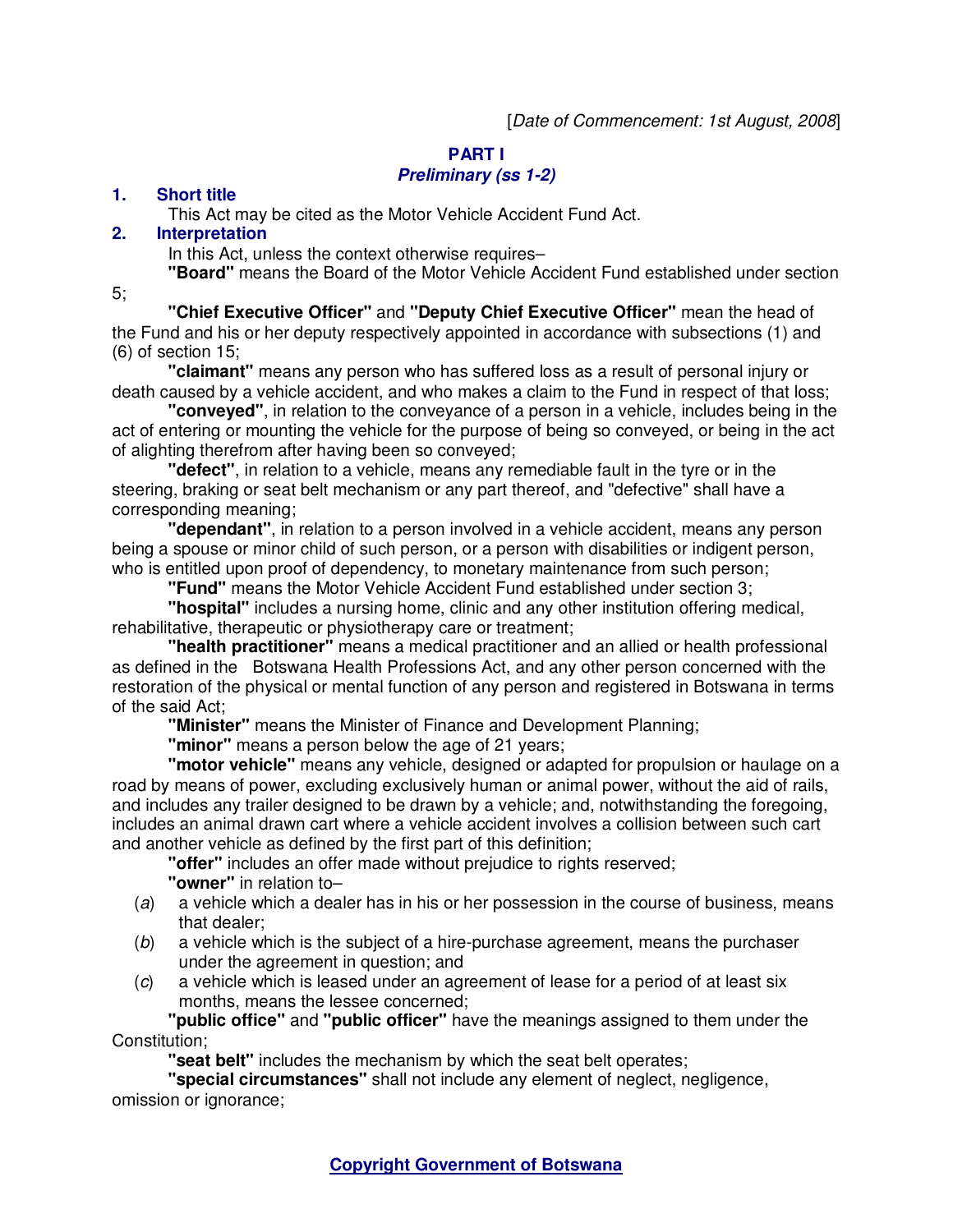**"vehicle"** means a motor vehicle;

**"vehicle accident"** means any occurrence in which a vehicle is involved resulting in injury to or the death of any person.

# **PART II**

# **Establishment of Fund (ss 3-11)**

# **3. Continuance of Motor Vehicle Accident Fund**

(1) The Motor Vehicle Accident Fund, established in terms of section 3 of the Act repealed under section 33, shall continue to exist as if established under this Act.

(2) The Motor Vehicle Accident Fund is a body corporate with full capacity to sue or be sued in its own name, and to do all such things as bodies corporate may, by law, do and as may be necessary or incidental to the exercise of its powers and the performance of its functions under this Act.

# **4. Purpose of Fund**

(1) The purpose for which the Fund is established is–

- (a) to provide compensation in the form of benefits as defined in section 20;
- (b) to provide third party insurance cover to drivers and owners of motor vehicles in accordance with the provisions of section 20;
- (c) to promote road safety and accident prevention; and
- (d) to deal with all matters incidental to the carrying out of paragraphs  $(a)$ ,  $(b)$  and  $(c)$ .

(2) For the purposes of this section, "third party insurance cover" means indemnity against bodily injury, or death, arising out of a motor vehicle accident, including claimant's costs,

# emergency treatment and hospital expenses.

# **5. Establishment of Board of Fund**

There shall be a Board of the Motor Vehicle Accident Fund, constituted in accordance with section 6, in which, subject to the provisions of section 16, the powers and functions of the Fund shall be vested.

# **6. Membership of Board**

(1) The Board shall consist of the following eight members who shall be appointed by the Minister, and three of whom shall not be public officers–

- (a) one person who is a health practitioner;
- (b) one person who possesses investment skills;
- (c) one person who possesses road accident reconstruction or prevention skills or comes from the motor vehicle accident compensation industry;
- (d) one attorney or advocate;
- (e) one person who shall be a member of the Road Safety Committee, provided that such a person shall not be an employee of the Fund; and
- $(f)$  three other persons holding such qualifications and possessing such skills and experience as the Minister considers appropriate for the proper functioning of the Board.

(2) The Minister shall appoint the Chairperson of the Board from amongst the eight members.

(3) Each member shall be appointed for a term not exceeding three years, as the Minister may decide, and shall be eligible for reappointment.

# **7. Disqualification for appointment as Board member**

A person shall be ineligible for appointment to the Board if he or she–

- $(a)$  has, in terms of any law in force in any country-
	- (i) been adjudged or otherwise declared insolvent or bankrupt and has not been rehabilitated or discharged.
	- (ii) made an assignment to, or arrangement or composition with, his or her creditors, which has not been rescinded or set aside;
- (b) has been convicted–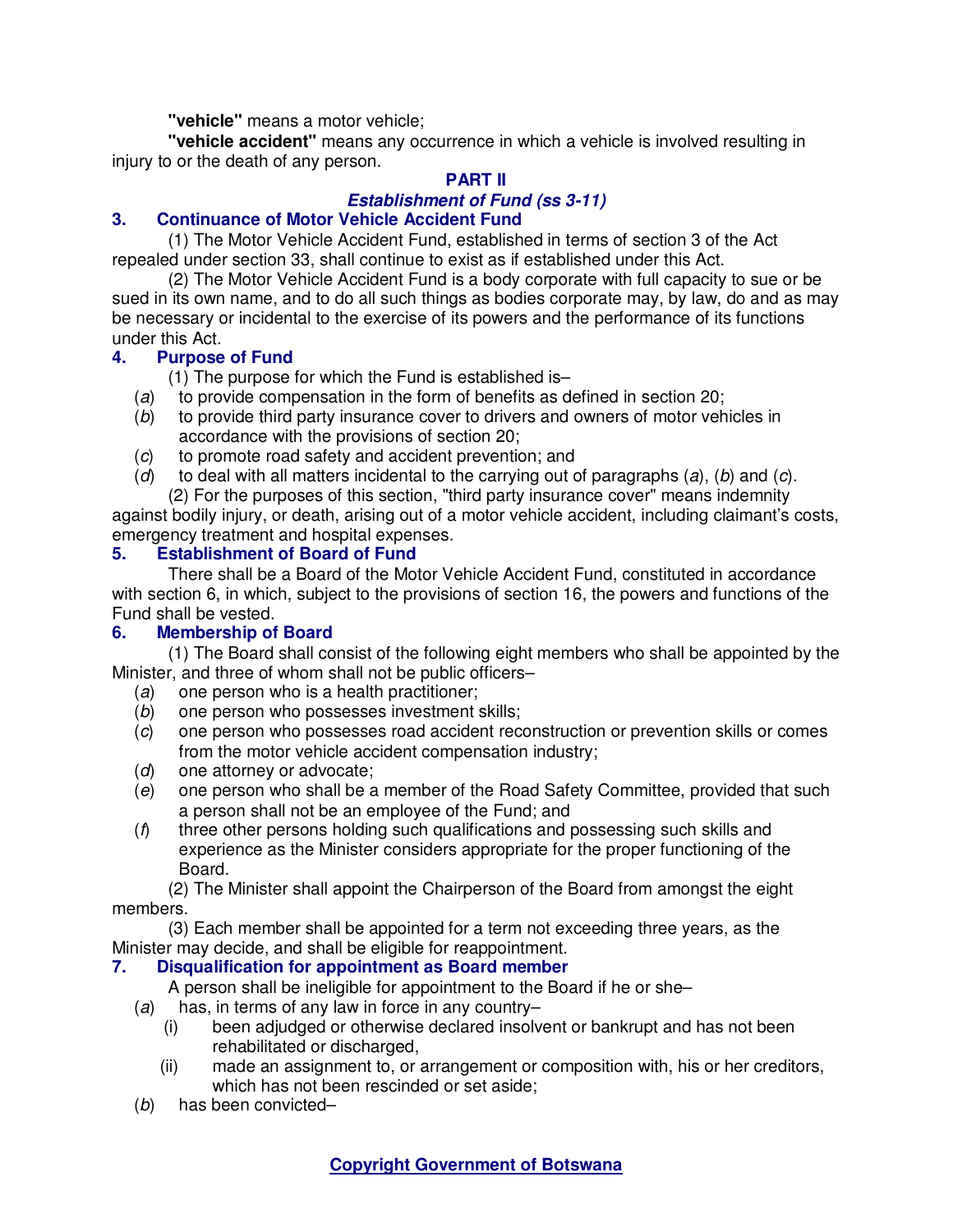- (i) in Botswana, of a criminal offence for which he or she has not received a free pardon, or
- (ii) outside Botswana, of an offence which, if committed in Botswana, would have been a criminal offence, and sentenced by a court of competent jurisdiction to imprisonment, with or without the option of a fine whether that sentence has been suspended or not, and for which he or she has not received a free pardon;
- (c) has been found guilty of unprofessional conduct by a competent tribunal, board or body legally constituted for the purpose of adjudicating on matters of discipline and conduct;
- (d) is a member of Parliament;
- (e) is a member of Council;
- (f) has been certified as being mentally disordered;
- $(q)$  is a minor or other person under a legal disability; or
- (h) has been dismissed from employment in the public service following a conviction for an offence involving moral turpitude.

# **8. Vacation of office by Board members**

A member of the Board shall vacate his or her office and such office shall become vacant–

- (a) if he or she becomes disqualified in terms of section 7 to hold office as a member of the Board;
- (b) he or she is adjudged bankrupt or insolvent;
- (c) he or she is absent from two consecutive meetings of the Board without reasonable cause;
- (d) upon his or her death;
- (e) is a member of Council;
- $(f)$  upon the expiry of one month's notice, given in writing to the Minister, of his or her intention to resign his or her office;
- $(g)$  upon the expiry of such time as the Minister may specify in writing, notifying him or her of his or her removal from office by the Minister;
- $(h)$  if he or she becomes mentally or physically incapable of performing his or her duties as a member of the Board;
- $(i)$  if he or she is convicted in Botswana, of a criminal offence under this Act or under any other Act for which he or she is sentenced to a term of imprisonment with or without the option of a fine, whether that term is suspended or not, or if he or she is convicted outside Botswana, of an offence which, if committed in Botswana, would have been a criminal offence the prescribed punishment for which would be imprisonment, with or without the option of a fine, and whether that sentence has been suspended or not.

# **9. Removal and suspension of member from office**

(1) The Minister may, if he or she is satisfied that a member of the Board has acted improperly as such member, or is mentally or physically incapable of performing his or her duties efficiently, require that member, in writing, to vacate his or her office within such time as the Minister may specify.

(2) The Minister shall, in writing, suspend from office, a member of the Board against whom criminal proceedings are instituted for an offence in respect of which a sentence of imprisonment may be imposed, and whilst that member is so suspended, he or she shall not carry out any duties or be entitled to any remuneration or allowances as a member of the Board. **10. Filling of vacancies of Board** 

On the death of, or the vacating of office by, a member of the Board, the Minister shall, as soon as possible, appoint a person, in accordance with the provisions of section 6, for the remaining period of office of such deceased or vacating member.

# **11. Payment of Board members**

A member of the Board shall be paid such remuneration, allowances and travelling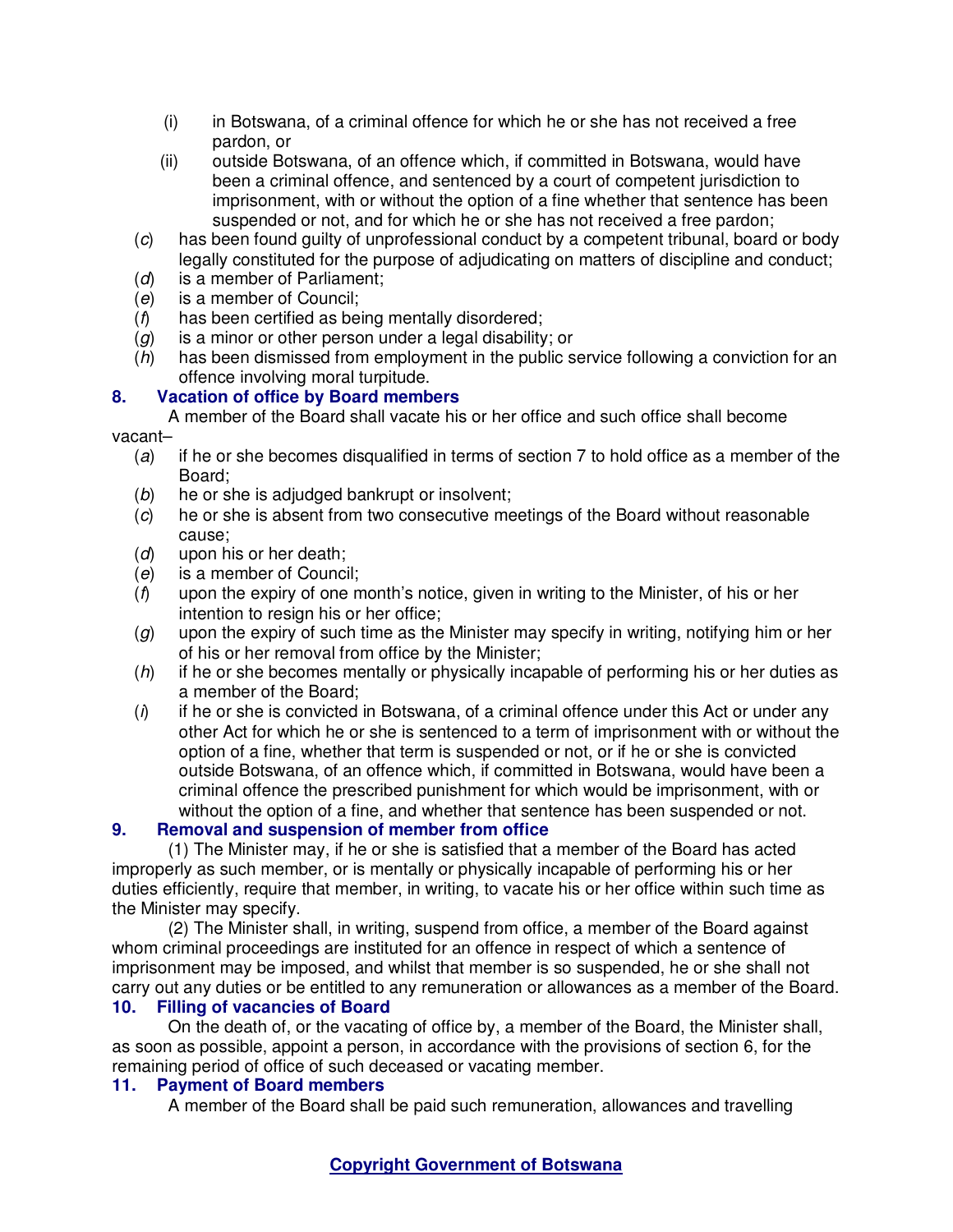expenses, incurred in connection with his or her service on the Board, as the Minister may determine.

# **PART III**

# **Meetings and Proceedings of Board (ss 12-14)**

# **12. Meetings of Board**

(1) The Board shall meet as often as the business of the Fund may require, but not less frequently than once in each quarter of the year.

(2) Subject to the provisions of this Act, the Board may regulate its own procedure.

(3) The Chairperson of the Board shall convene ordinary meetings of the Board as often as the business of the Fund may require.

(4) Upon giving notice in writing of not less than seven days, a meeting of the Board may be called by the Chairperson:

 Provided that if the urgency of any matter does not permit the giving of such notice, a special meeting may be called upon giving a shorter notice.

(5) There shall preside, at any meeting of the Board–

(a) the Chairperson;

(b) in the absence of the Chairperson, the Vice Chairperson; or

(c) in the absence of the Chairperson and Vice Chairperson, such member as the members present may elect from amongst themselves for the purpose of that meeting.

(6) The conduct of business at Board meetings shall be minuted, and such minutes, when passed as correct by the Board, shall then be kept by the Fund as a permanent record.

(7) All decisions of the Board shall be passed by a simple majority of the members present thereat, on open ballot, with the Chairperson having a casting vote.

(8) A quorum at any meeting shall consist of any four members of the Board.

# **13. Declaration of interest by Board Members**

(1) Where a member of the Board is present at a meeting of the Board or any committee or subcommittee of the Board at which any matter being discussed thereat is one in which the member is directly or indirectly interested in a private capacity, he or she shall, as soon as practicable after the commencement of the meeting, disclose such interest and shall not, unless the Board otherwise directs, take part in any consideration or discussion of, or vote on, any question concerning such matter.

(2) A disclosure of interest made under this section shall be recorded in the minutes of the meeting at which it is made.

(3) A member who contravenes the provisions of this section may be removed from the Board by the Minister, in which case the Minister shall appoint another person to the Board in accordance with the provisions of section 6 for the remaining period of the removed member's term of office.

(4) Any member who fails to comply with the provisions of this section shall be guilty of an offence and shall be liable to a fine not exceeding P10,000 or to imprisonment for a term not exceeding 10 years.

# **14. Signification of documents**

All documents made by, and all decisions of, the Board, may be signified under the hand of the Chairperson of the Board or any member of the Board or senior officer of the Fund generally or specially authorised in that behalf.

# **PART IV**

# **Officers and Staff of Fund (s 15)**

# **15. Appointment of Chief Executive Officer and other staff**

(1) The Fund shall have a Chief Executive Officer who shall be appointed by the Minister on the recommendation of the Board upon such terms and conditions and for such period as may be determined by the Minister.

(2) In advising the Minister in terms of this section the Board shall not recommend a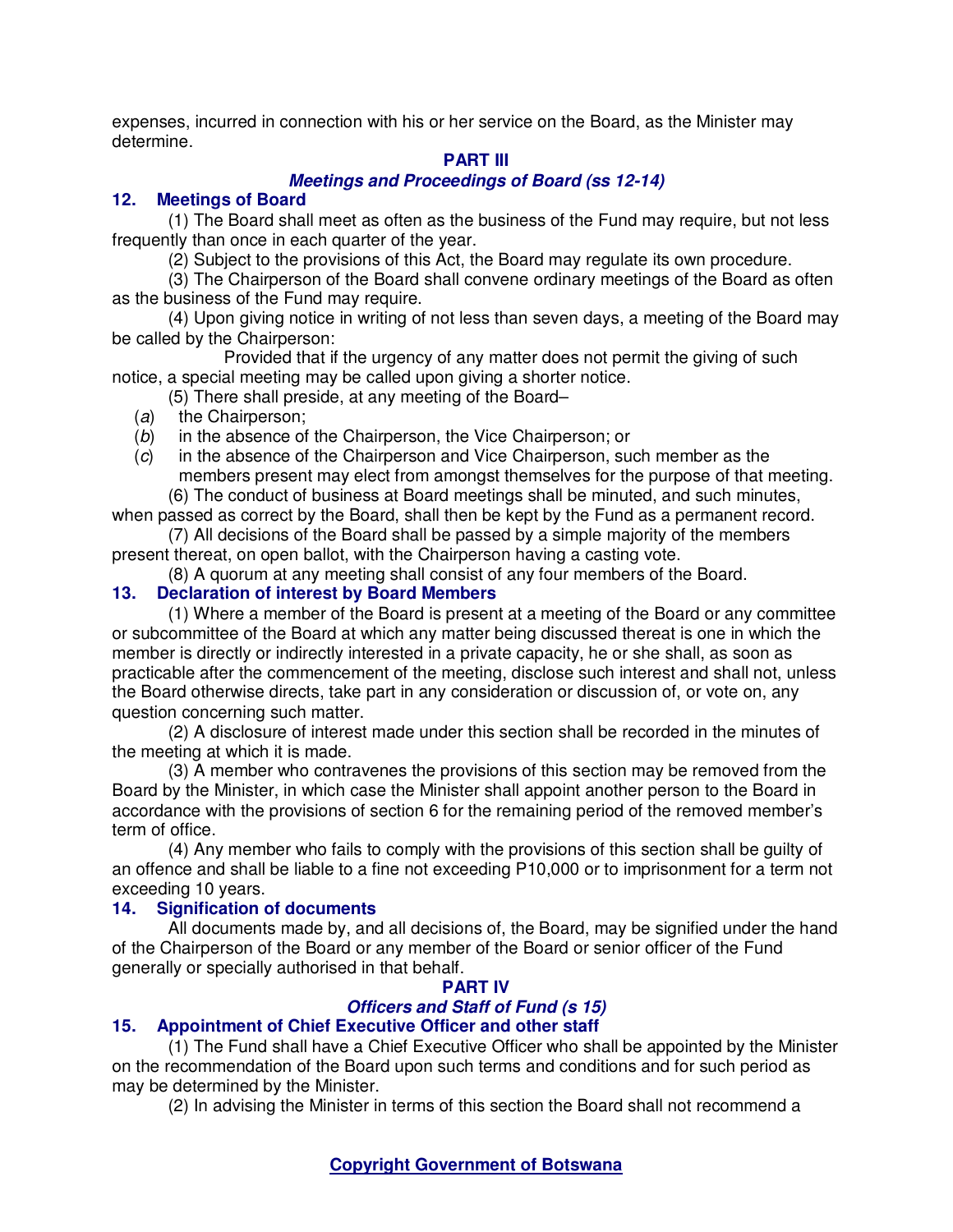person as Chief Executive Officer unless such person has the training, experience, and skills relevant to the Fund's needs, and is a person of integrity.

(3) The Chief Executive Officer shall, subject to such directions on matters of policy as may be given by the Board, be charged with the administration of the Fund, and of the supervision of the employees of the Fund.

(4) The Chief Executive Officer may resign from office by giving notice in writing to the Minister in terms of his or her contract of employment.

(5) The Chief Executive Officer may be removed from office by the Minister in terms of his or her contract of employment.

(6) The Board may, upon such terms and conditions and for such period as may be determined by the Board, appoint the Deputy Chief Executive Officer and any other senior officer as may be necessary for the proper discharge of the functions of the Fund.

(7) The Board shall not appoint a person as Deputy Chief Executive Officer or as a senior officer unless such person has the experience and skills relevant to the Fund's special needs.

(8) The dismissal of the Deputy Chief Executive Officer and other senior officers of the Fund shall be carried out by the Board on the recommendation of the Chief Executive Officer, and the dismissal of all other officers shall be carried out by the Chief Executive Officer or such senior officer as he or she may delegate to perform that function.

(9) The terms and conditions of employment of the staff of the Fund shall be as may be directed by the Board.

### **PART V**

## **Powers, functions and duties of Fund (s 16)**

### **16. Powers of Fund**

(1) Subject to the provisions of this Act, the Fund shall be responsible for the formulation of the policy and management of the financial and administrative affairs concerning the Fund.

(2) Without derogation from the generality of the powers conferred by sections 4, 5, and subsection (1) the Fund shall have the power to  $-$ 

- (a) utilise its funds for the purposes connected with or resulting from the exercise of its powers or the performance of the Fund's duties under this Act, including the setting up of appropriate reserves for funding relevant endeavours for the said purposes;
- (b) purchase or otherwise acquire goods, equipment, land, buildings, shares, debentures, stocks, securities and any other kinds or classes of movable or immovable property;
- (c) draw, draft, accept, endorse, discount, sign and issue promissory notes, bills and other negotiable or transferable instruments;
- (d) sell, lease, mortgage, encumber, dispose of, exchange, work, develop, build upon, improve or in any other way deal with property;
- (e) invest any monies, not immediately required for the conduct of its business, in such manner as may be for the benefit of the Fund, and to realise, alter, reinvest such investment or otherwise deal with such monies or investments as may be to the benefit of the Fund;
- $(f)$  borrow or lend money and secure repayment thereof in such manner as it considers necessary or advisable;
- $(g)$  make such donations as it considers appropriate in connection with any matter relating to promotion of road safety;
- $(h)$  reimburse the Government for services rendered to the Fund by persons in the employ of service of the Government;
- $(i)$  negotiate agreements in terms of which it may accept liability in respect of vehicle accidents involving vehicles registered or licensed in a territory other than Botswana; and
- $(j)$  do all such things as are incidental or conducive to the exercise of the Fund's powers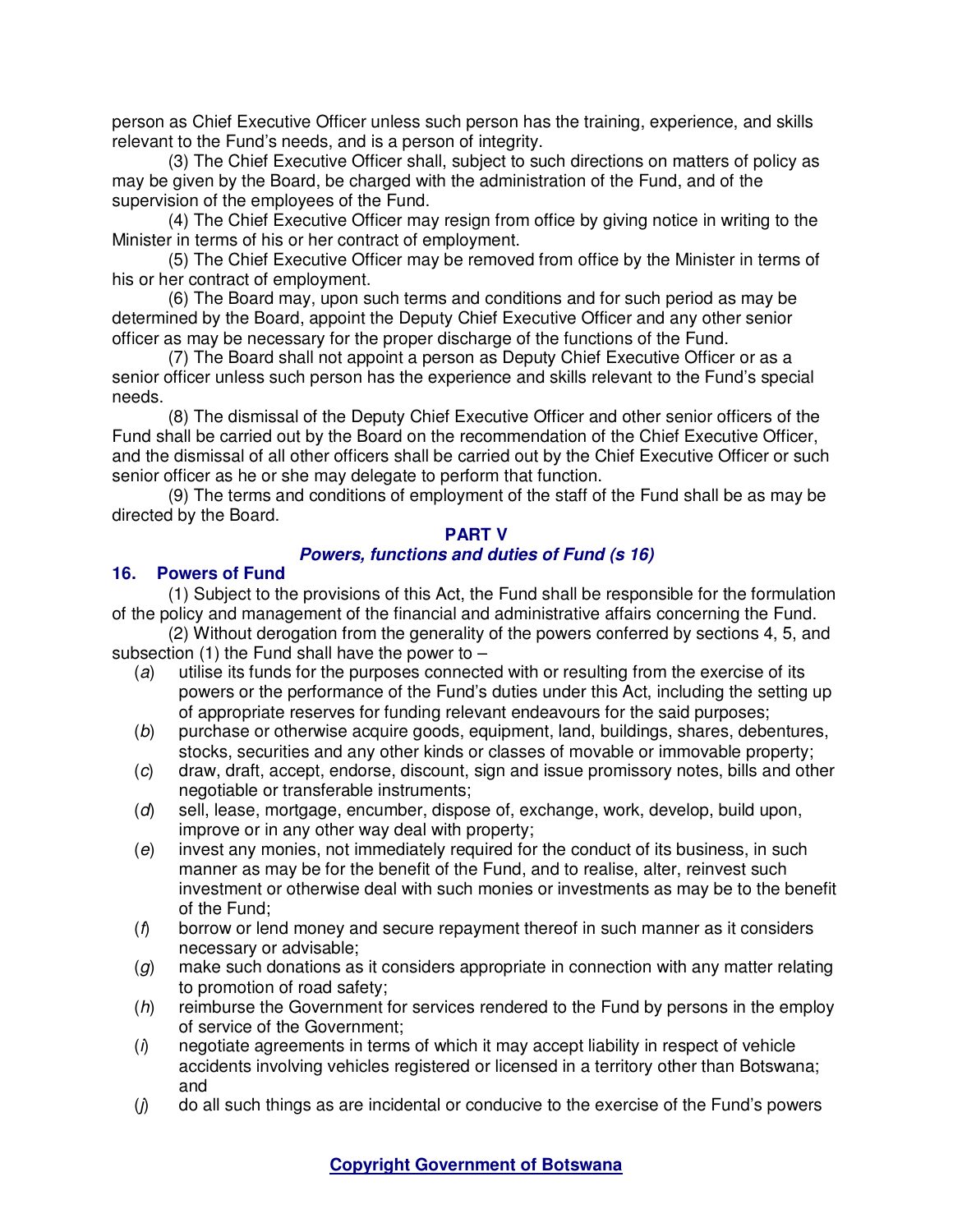or the performance of the Fund's duties under this Act.

(3) The Fund may impose civil penalties on any person liable for failing to comply with the provisions of section 17.

(4) A civil penalty imposed as provided in subsection (3) is recoverable as a fine imposed by a court under section 303 (1) to (4) (inclusive) of the Criminal Procedure and Evidence Act, and an affidavit sworn by a member of the Board or an authorised employee of the Fund is sufficient proof of the lawful imposition of the monetary penalty to enable a court to issue a warrant under that section.

(5) The Board may, in consultation with the Minister in writing, and having due regard to principles of corporate governance, delegate any of the powers and functions of the Fund to the Chief Executive Officer or any other officer of the Fund.

(6) The Board may appoint committees and subcommittees to consider such matters or to perform such duties as it may direct.

(7) Every committee and subcommittee appointed under this section shall consist of the members of the Board and such other persons as the Board, or the committee or subcommittee concerned, with the approval of the Board, may co-opt.

# **PART VI**

# **Financial provisions (ss 17-19)**

### **17. Monies of the Fund**

(1) The monies of the Fund shall consist of such sums as–

- (a) shall be raised and paid into the Fund in terms of subsection (2) hereof;
- (b) may be paid into the Fund by the Government;
- (c) the Fund may receive from its investments; and
- (d) the Fund may acquire, or earn or borrow in accordance with the provisions of this Act.

(2) The Minister shall, by regulations, prescribe the amount of levy to be retained by the seller on every litre of petroleum product sold by such seller, or by the importer on every litre of petroleum product imported by such importer other than for resale, such levy to be paid over to the Fund by the 25th day of the month following the date of sale or importation, as the case may be:

 Provided that the Minister may exempt, or partially exempt, from such levy, petroleum products purchased for consumption by such organisation, persons or classes of vehicles as he or she may prescribe, and such regulations may prescribe the rate at which, the manner in which, and the period of time within which any rebate in respect of such exemption or partial exemption shall be claimable.

(3) In this section–

**"seller"** means the organisation, person or body of persons involved in the importation or sale of petroleum products; and

**"petroleum products"** means petrol and diesel fuels.

(4) The seller shall, at its own expense, cause its books to be examined biannually by an auditor who shall be a person duly qualified as such in terms of section 194 of the Companies Act, which auditor shall then issue a certificate that such examination has been performed and that, on the evidence presented in the seller's books of account, the payments made accord with the rate prescribed.

(5) The seller shall furnish the Fund with such certificate within seven working days of the audit being completed.

(6) Every seller who contravenes the provisions of subsection (4) or (5) shall be liable to a civil penalty not exceeding P10,000.

(7) Where the seller fails to comply with the provisions of subsection (4) or (5), the Fund shall carry out the audit of the seller's books and secure the audit certificate at the seller's expense, which expense shall be paid by the seller immediately upon the delivery of the audit certificate to the seller.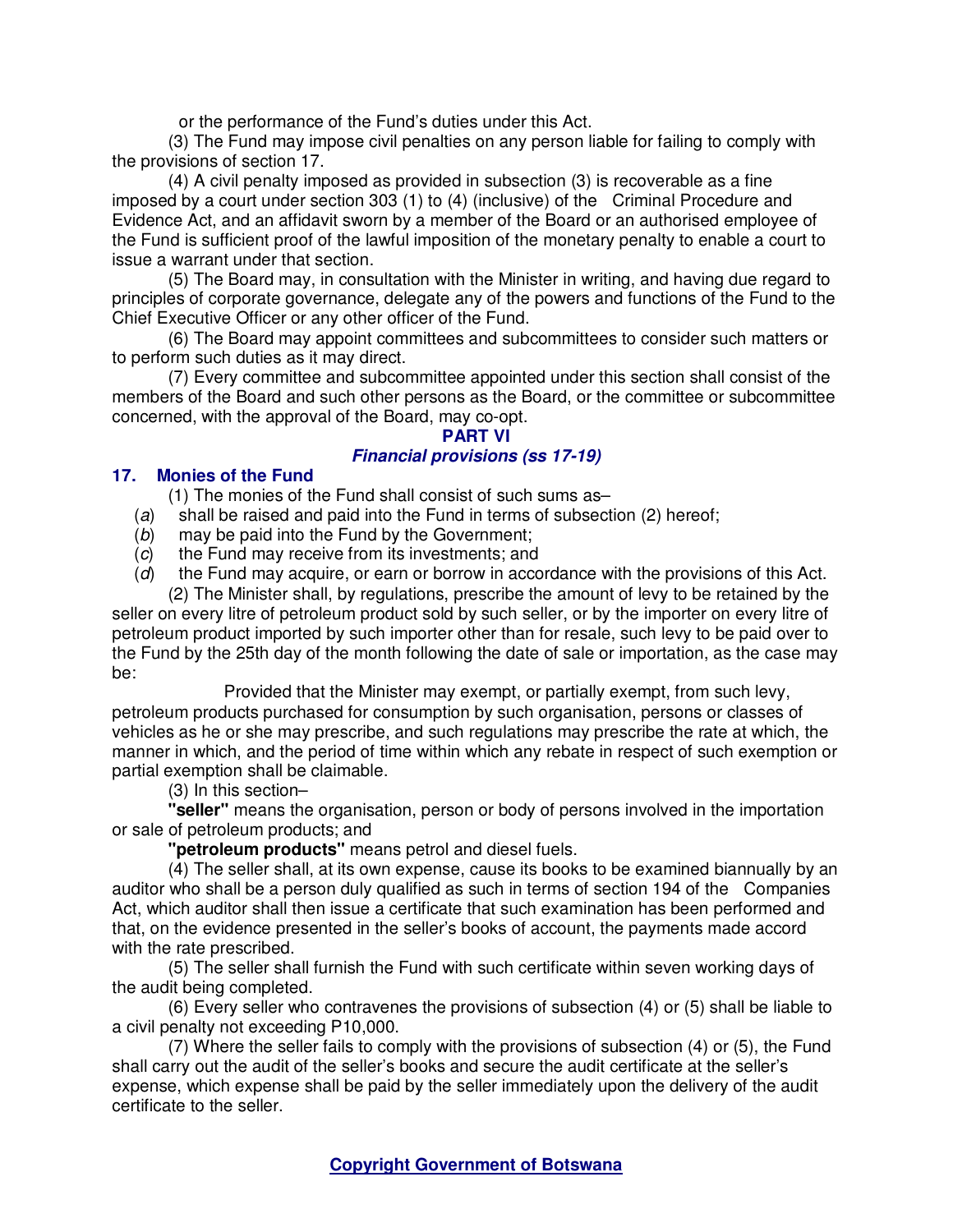(8) The format for the audit shall be as prescribed by regulations.

(9) Where monies are due in terms of subsection (2), but have not been paid into the Fund within the period of time stipulated therein, interest at three per cent per month or part thereof shall accrue thereon and shall become immediately payable to the Fund.

(10) Every person who is not resident in Botswana who drives a motor vehicle into Botswana shall pay, to the Fund, in such manner as may be prescribed, such motor vehicle third party cover as may be prescribed.

(11) Every person who contravenes the provisions of subsection (10) or makes any false representation in relation to any matter in respect of such levy shall be liable to a civil penalty not exceeding P5,000.

## **18. Accounts and audit**

(1) The Board shall cause to be kept proper books of account and records of all financial transactions, assets and liabilities of the Fund in respect of each financial year.

(2) The accounts of the Fund in respect of each financial year shall, within three months or such extended period after the end thereof as the Minister may direct, be audited annually by an independent auditor appointed for that purpose by the Board.

(3) The auditor shall report in respect of the accounts for each financial year, in addition to any other matter on which he or she considers it pertinent to comment, whether or not–

- (a) he or she has received all the information and explanations which, to the best of his or her knowledge and belief, were necessary for the performance of his or her duty as auditor;
- (b) the accounts and related records of the Fund have been properly kept;
- $(c)$  the Fund has complied with all the financial provisions of this Act with which it is the duty of the Fund to comply; and
- (d) the statement of accounts prepared by the Fund was prepared on a consistent basis and represents a true and fair view of the transactions and financial affairs of the Fund.

(4) The report of the auditor and a copy of the audited accounts shall, within 14 days of the completion thereof, be forwarded to the Fund by the auditor.

# **19. Annual report**

(1) The Fund shall, within six months of the financial year, or within such longer period as the Minister may approve, submit, to the Minister, a comprehensive report on its operations during such year, together with the auditors' report and the audited accounts as provided for in section 18.

(2) The Minister shall lay, before the National Assembly, a copy of the report submitted to him or her in terms of subsection (1), within three months of its receipt by him or her, or, if the National Assembly is not then in session, as soon as possible after the commencement of the next session.

### **PART VII Liability of Fund (ss 20-31)**

### **20. Liability of Fund**

(1) A claimant who has suffered loss as a result of injury to himself or herself, or as a result of the death or injury of any person, in either case caused by or arising out of the driving of a motor vehicle by any person, including the person who has suffered the said loss, shall, subject to the conditions, limitations and exclusions imposed by this Act, be entitled to claim the benefits prescribed by this Act from the Fund.

(2) Subject to the conditions, limitations and exclusions imposed by this Act, the benefits to be provided by the Fund shall be confined to a monetary award comprising one or more of the following–

(a) the payment of income lost as a result of inability to work on account of injuries sustained in an accident, limited to such amount as may be prescribed, which sum shall be payable by instalments where the benefit is to pay for future income loss;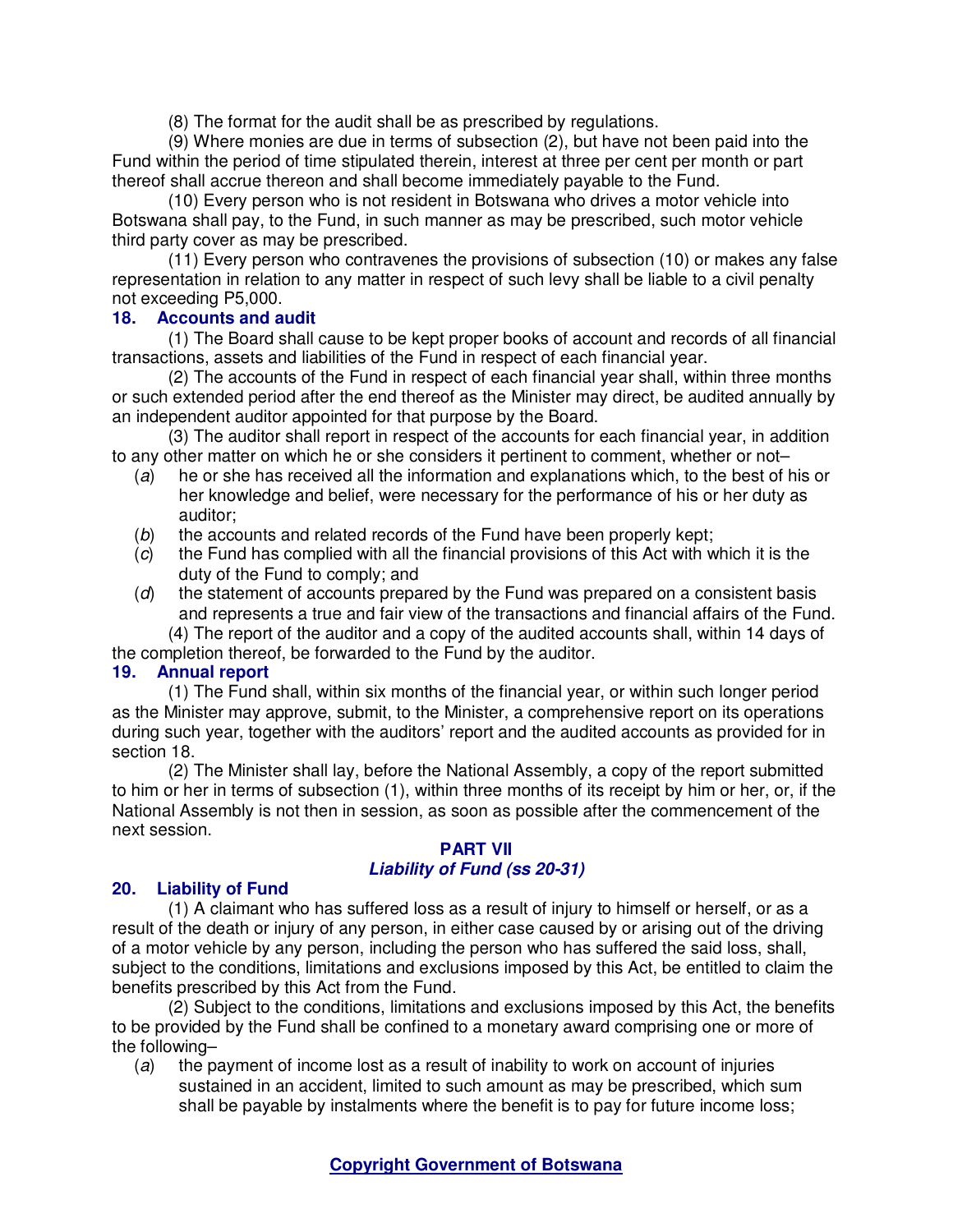- (b) the payment of financial support lost by dependants as a result of the death of a person caused by an accident;
- $(c)$  where the benefit paid is to pay for future loss of financial support under paragraph  $(b)$ , such benefit shall be payable by such instalments, and be limited to such amount, as may be prescribed;
- (d) such assistance as may be necessary to enhance the quality of the post accident life of a claimant, which assistance shall be as determined by a health practitioner;
- (e) the payment of the cost of treatment rendered by any health practitioner, including consultation, treatment and hospitalisation costs;
- $(f)$  medical treatment or management by any health practitioner, including consultation and hospitalisation;
- $(g)$  rehabilitation by any health practitioner, including consultation, treatment and hospitalisation;
- (h) payment of incidental expenses which shall include accommodation, transport and subsistence costs incurred or to be incurred during the treatment or rehabilitation of the claimant;
- $(i)$  payment of funeral expenses; and
- $(i)$  such other benefits as the Minister may, in consultation with the Board, prescribe. (3) Where medical treatment, management or rehabilitation is provided as an award–
- (a) it must be carried out on such terms and conditions as may be stipulated by the Fund in the award;
- (b) where a claimant accepts such medical treatment, medical management or rehabilitation but requires reasonable changes thereto in terms of advice by a health practitioner then the Fund shall accordingly vary the offer of benefits even if it involves further expense.

(4) Where a claimant is entitled to benefits in terms of this section, and has incurred costs in respect of accommodation for himself or herself the injured or deceased party in a hospital, or has incurred the costs of treatment, the rendering of a service, or goods supplied, the person providing such accommodation, treatment, service or goods may claim the amount due therefor directly from the Fund on such form as may be prescribed, and any such claim shall be subject to the provisions applicable to any claim in terms of this Act.

## **21. Trusts**

(1) All monies set aside by the Fund for the payment of future benefits as set out in subsection (3) shall be held in trust by the Fund in an interest bearing account or shall be otherwise invested until such monies are required for any purpose set out in this section.

(2) A balance that remains from the money forming part of the trust shall accrue and revert to the Fund together with any interest thereon where the trust is for–

- (a) a future medical intervention and the beneficiary medically no longer requires the same undertaking or dies before utilising it; or
- (b) loss of income or loss of support and the beneficiary dies before the end of the projected period of loss.
	- (3) Where a claim for benefits under this Act–
- (a) includes a claim, in relation to an injured party, for the costs of  $-$ 
	- (i) any future operation;
	- (ii) care;
	- (iii) treatment;
	- (iv) accommodation in a hospital; or
	- (v) the rendering of a service or the costs of goods to be supplied, the Fund shall furnish the claimant concerned with a written undertaking to pay for such costs as claimed, proved or agreed prior to such undertaking, and shall directly pay the assisting health practitioner after they have been incurred, and upon proof thereof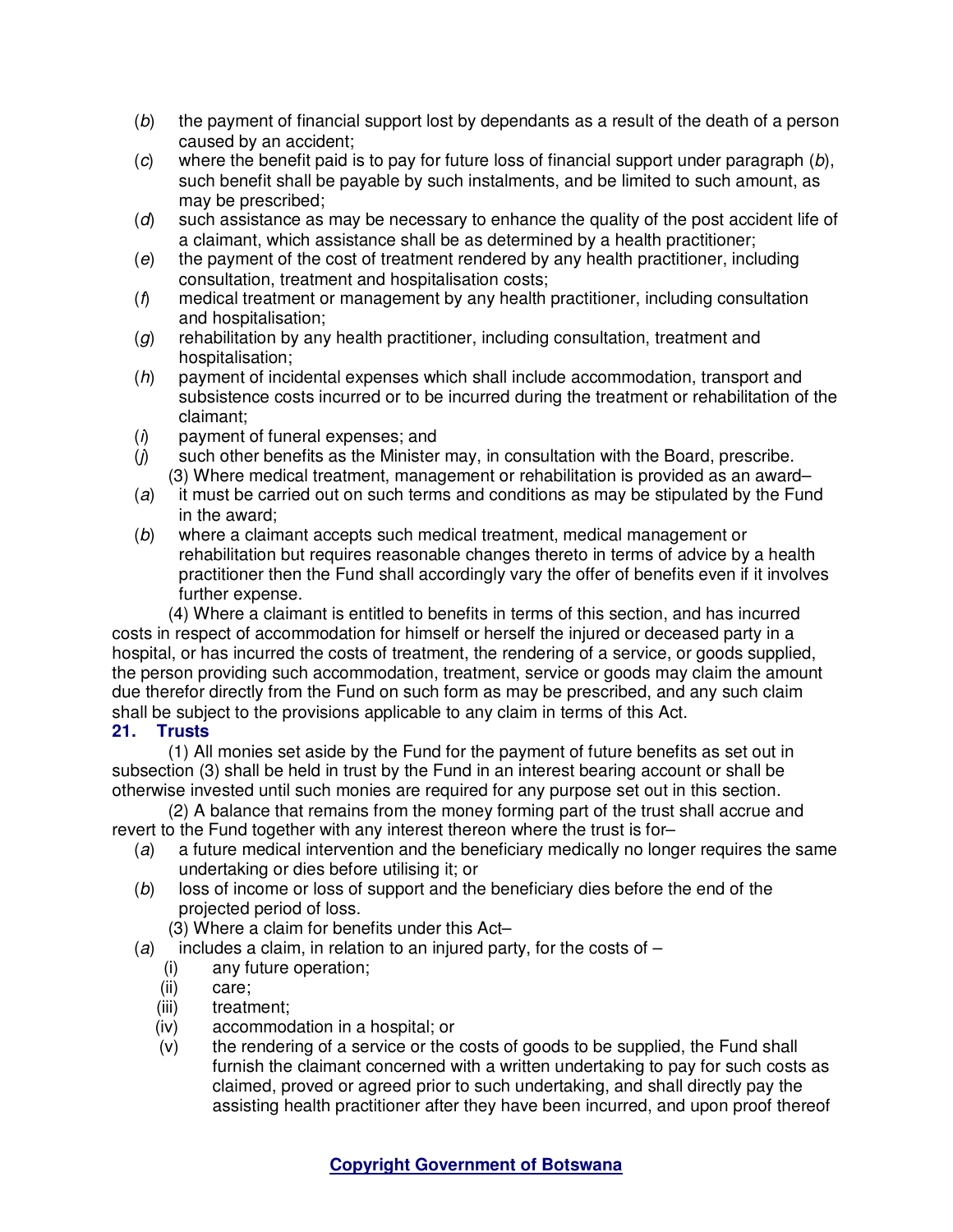or reimburse the claimant after they have been incurred, and upon proof thereof; or

(b) includes a claim for future loss of support projected over the anticipated period of loss, the Fund shall furnish the claimant concerned with a written undertaking to pay such amount as claimed, proved or agreed prior to such undertaking and shall thereafter pay the amount due in respect thereof by instalments payable monthly or yearly (whichever is more convenient for administration by the Fund) in accordance with such projection.

(4) Any person who, being a guardian, curator or caretaker, receives any monies on behalf of a claimant who has suffered loss in accordance with the provisions of section 20, commits an offence, if he or she fraudulently misapplies such monies for purposes other than those intended by this Act.

(5) Any person who contravenes the provisions of this section or who commits an offence under subsection (4) shall –

- (a) be guilty of an offence and liable to a fine not exceeding P10,000 or to imprisonment for a term not exceeding seven years, or to both;
- (b) reimburse the beneficiary all monies misused by him or her; and
- (c) be divested of his or her control over such trust funds.

# **22. Limitations of liability**

(1) Notwithstanding the provisions of this Act, the total benefits payable by the Fund shall be limited–

- (a) in respect of a claim by any one injured party, to such sum as may be prescribed by regulations; and
- $(b)$  in respect of a claim by any dependant of a person killed in a vehicle accident, to such sum as may be prescribed by regulations.

(2) Where the person injured is a minor below the age of seven, the limitations and exclusions pertaining to capacity or culpability shall not apply:

 Provided that in the case of minors between the ages of seven and 14 years, the common law rules as to capacity or culpability shall apply.

(3) The medical and rehabilitation benefits shall only be payable upon production of a report from a qualified medical practitioner or other relevant expert indicating the requirement for medical treatment or rehabilitation.

(4) The benefits for loss of income otherwise payable by the Fund in respect of the driver of a vehicle involved in a vehicle accident shall be reduced by 50 per cent where it is proved that the blood alcohol level of such driver exceeded the limit prescribed in the Road Traffic Act.

(5) The benefits for loss of income otherwise payable by the Fund shall be reduced by 50 per cent where it is proved that the driver of a vehicle involved in a vehicle accident was under the influence of intoxicating liquor or drugs to the extent of being incapable of having proper control of such vehicle, in respect of any loss to such driver, or in respect of any loss to any passenger of such vehicle, where such passenger, was aware of, the condition of the driver.

(6) The benefits for loss of income otherwise payable by the Fund in respect of a person injured or killed in a vehicle accident shall be reduced by 25 per cent, where such person was–

- (a) at the time of the accident, not utilising a seat belt fitted to the vehicle;
- (b) not seated in or on a seat specifically designed for, and affixed permanently to, the vehicle; or
- (c) at the time of the accident, riding or being conveyed on a motor cycle and not wearing a safety helmet.
	- (7) Subsection (6) shall not apply where there is proof that–
- (a) the vehicle was not fitted with a seat belt and that the person injured had no alternative means of transport;
- $(b)$  the vehicle was not fitted with a seat designed specifically for it, or that the seat in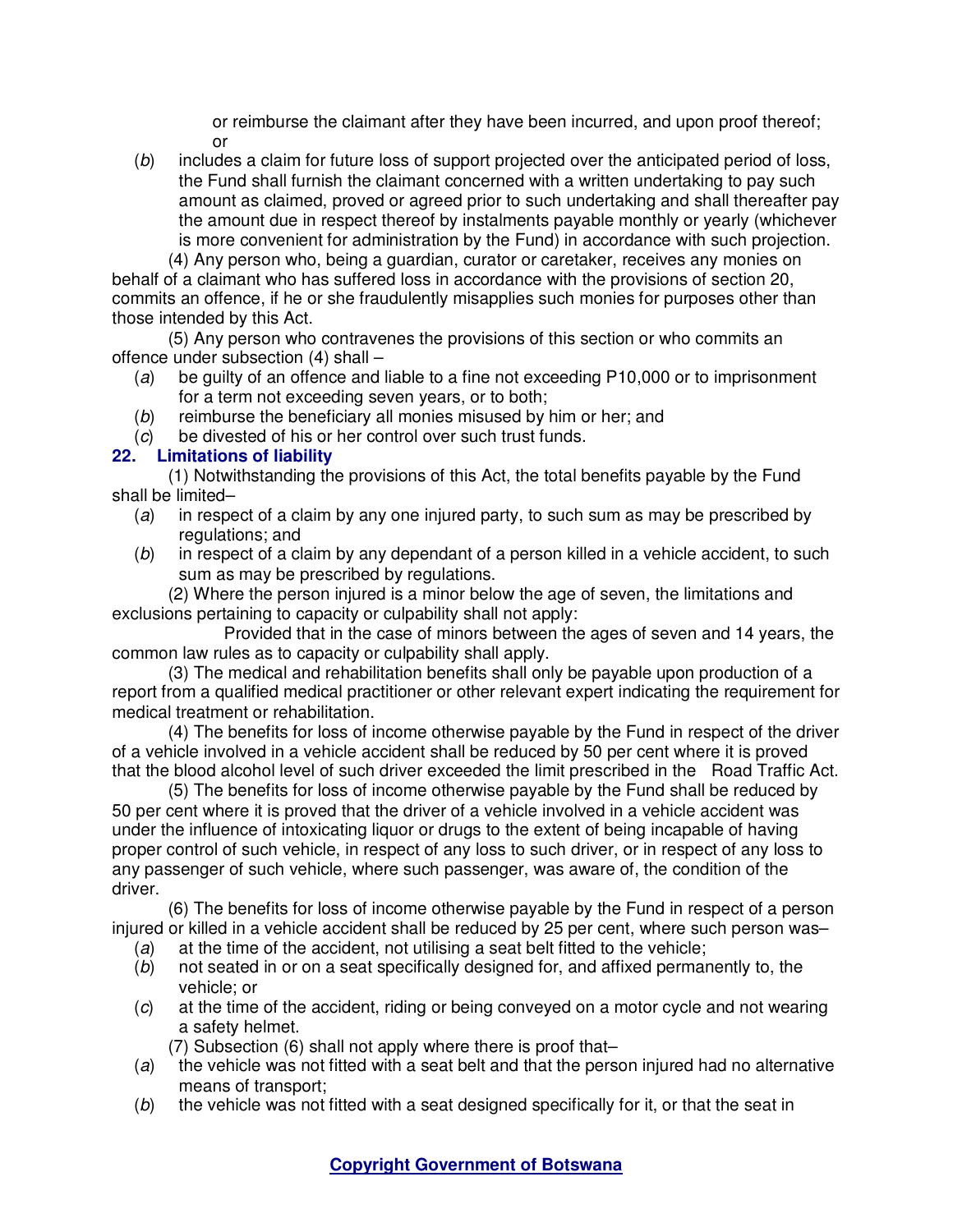which the person injured was seated was not permanently affixed to the vehicle and the person injured had no alternative means of transport; or

(c) the person injured was riding or being conveyed on a motor cycle on account of the fact that that person had no alternative means of transport, and that there was no helmet available for his or her use at the time in question.

(8) The benefits for loss of income payable by the Fund to the driver of a vehicle involved in a vehicle accident, shall be reduced by 50 per cent where the said driver was in unlawful possession or use of the vehicle, or where the vehicle was defective irrespective of whether or not such possession, use or defect contributed to the cause of the vehicle accident in question, and the same reduction shall apply to any passenger, in the vehicle, if it is proved that he or she knew of such unlawful possession or such defect or unlawful use.

(9) The benefits payable by the Fund in respect of medical expenses shall not exceed such sum, or sums, as may be prescribed or generally chargeable in terms of an accepted formal or informal tariff used in the medical profession in Botswana or such other country at which treatment or rehabilitation is received.

(10) The benefits for loss of income or loss of support payable by the Fund to any person, including a dependant, in respect of any vehicle accident shall, where such person is entitled to be compensated or paid in terms of any worker's compensation, industrial law, employment contract, monetary benefits or payments under any social security scheme, be limited to such sum as represents the difference, if any, between the amount payable in terms of such entitlement and the amount otherwise payable in terms of this Act:

 Provided that notwithstanding the provisions of any other law, where the Fund has paid the claimant such benefit without the necessary deduction the Fund shall be entitled to be reimbursed by such other authority or body, such sums as ought to have been paid to the claimant by such authority or body and where such sums were paid by such authority or body to the claimant the Fund shall be entitled to be reimbursed such sums by the claimant.

(11) The benefits payable by the Fund to any person in respect of any medical expenses or costs shall, where such person is entitled to be compensated or paid in terms of any medical aid scheme or contract or any workman's compensation, industrial law, employment contract, monetary benefits or payments under any social security scheme, be limited to such sum as represents the difference, if any, between the amount payable in terms of such entitlement and the amount otherwise payable in terms of this Act:

 Provided that notwithstanding the provisions of any other law, where the Fund has paid the claimant such benefit without the necessary deduction the Fund shall be entitled to be reimbursed by such other authority or body, such sums as ought to have been paid to the claimant by such authority or body and where such sums were paid by such authority or body to the claimant the Fund shall be entitled to be reimbursed such sums by the claimant.

(12) The benefits payable by the Fund in respect of any funeral, including burial, shall be limited to such sum as may be prescribed.

(13) Subject to the limitations and exclusions set out in this Act, every victim of a road traffic accident shall be entitled to be compensated by way of medical attention and rehabilitation, whilst any negligent party, irrespective of their contribution to the accident will similarly be entitled to medical attention and rehabilitative compensation but subject to a limit of P300,000 or such amount as the Minister may by regulations prescribe until stabilisation is achieved, whichever occurs first.

(14) The benefits for loss of income otherwise payable to a negligent party shall be reduced in direct proportion to their contribution to the occurrence of the accident:

 Provided that a negligent driver or owner of a vehicle who is the subject of the right of recovery in terms of section 30 shall not be entitled to any benefit for loss of income.

(15) Subject to any limit prescribed, a maximum monthly income of P6,000 shall apply to computation of loss of support or income.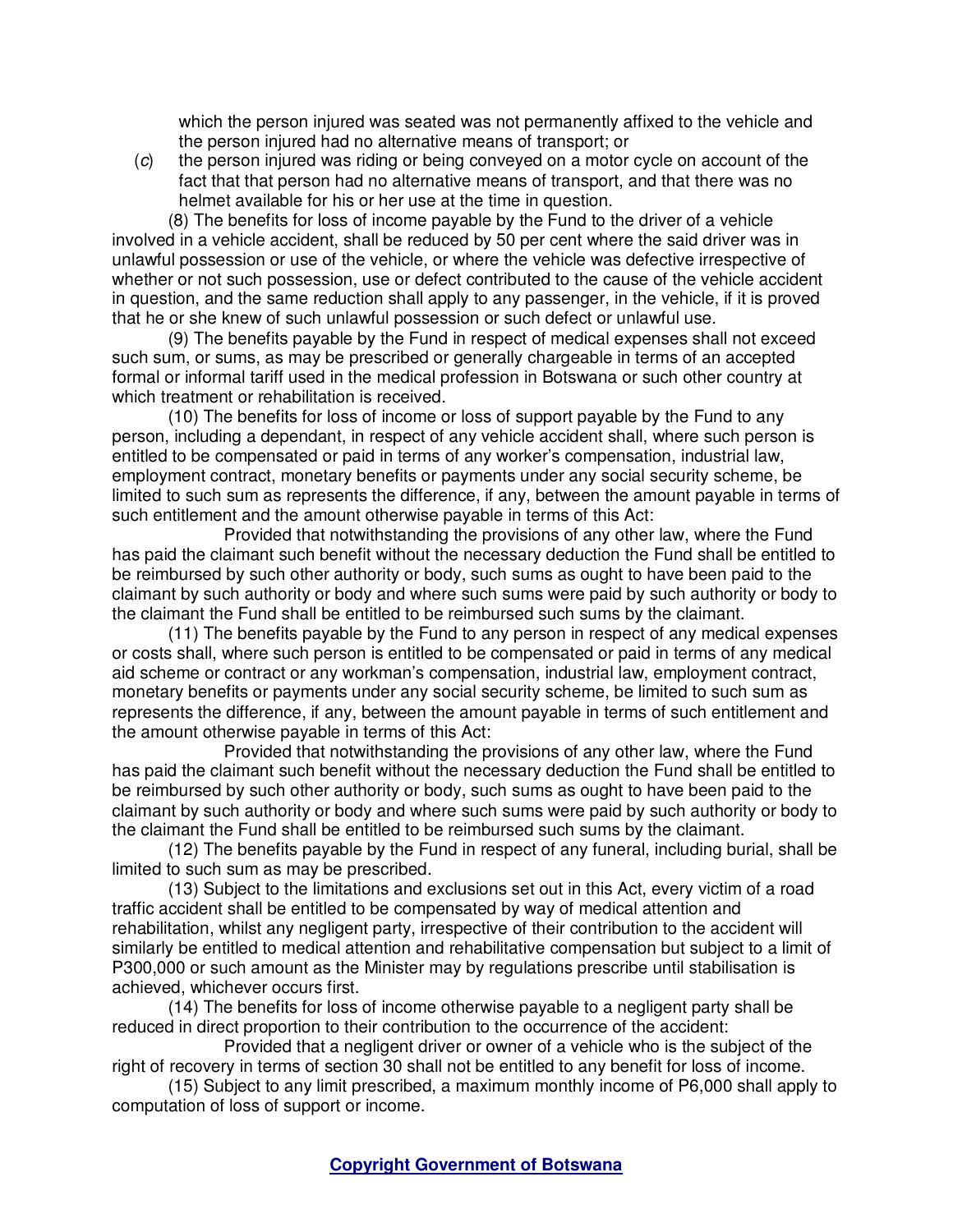(16) Where the claimant making a claim for loss of support or income cannot produce adequate proof of the income or lack thereof of the injured or deceased person, then the prevailing national minimum wage, as prescribed under the Employment Act, shall be used to assess the loss of support or income.

(17) Where the person injured or killed in a vehicle accident was a director of a private company or the beneficial owner of any other private enterprise, a tax certificate authenticated by the relevant tax authority shall be submitted to the Fund by the claimant, and if he or she fails to do so, subsection (16) shall apply.

(18) The limitations specified in this Act shall be exclusive of the costs incurred by the Fund associated with the making of the award of benefits.

## **23. Exclusions of liability**

(1) Notwithstanding the provisions of sections 20 and 21 and of any other law, the Fund shall not be obliged to pay any benefits–

- (a) to any person, unless the claim has been instituted or prosecuted by such person personally, or on his or her behalf by–
	- (i) a person entitled to practise as an attorney in Botswana,<br>(ii) a person who is in the service of, or is a representative of
	- a person who is in the service of, or is a representative of, the Government of Botswana or a local authority by virtue of his or her office, or
	- (iii) his or her curator or legal quardian:
- (b) in respect of any loss in consequence of shock or other nervous or physical trauma induced in any person by virtue of that person witnessing, hearing of or becoming aware of any vehicle accident;
- (c) in respect of any loss comprising or involving loss of profits, outlay, or investment or comprising expense, including expense involving the recruitment, hiring or replacement of any member of staff or any employee in any company, organisation, enterprise or venture;
- $(d)$  in respect of any claim by a driver of a vehicle, or by a dependant of such driver, in the absence of satisfactory proof that the vehicle accident in question was reported to the police within the period prescribed in the Road Traffic Act for the reporting of vehicle accidents, or was reported in terms of section 25, unless it is proved that the failure to so report was due to incapacity on the part of the driver as a result of the accident;
- (e) where the Fund has reasonable grounds to believe that a claim or the information and particulars concerning the vehicle accident, injury or death giving rise to the claim is false or misleading;
- $(f)$  where the accident occurred in an area whose entry is restricted to the employees of a particular organisation or body even if specific members of the public are on occasion allowed access to such areas in the course of business with or of such organisation or body:

Provided that such restricted areas shall include–

- (i) the confines of, or bordering on the confines of, an aerodrome, airfield or airstrip;
- (ii) mining areas, including quarries in terms of the Mines, Quarries, Works and Machinery Act;
- $(g)$  in respect of claims, for compensation, arising from a vehicle accident involving an unidentified vehicle, where the claimant fails to prove all the following additional conditions–
	- (i) proof, involving physical evidence, of a collision between the unidentified vehicle and the injured party or the deceased, or the vehicle in which either was travelling or being conveyed at the time of the accident,
	- (ii) proof of reasonable steps taken to identify the vehicle in question, and
	- (iii) proof that the collision in question was reported to the police as soon as was reasonably possible.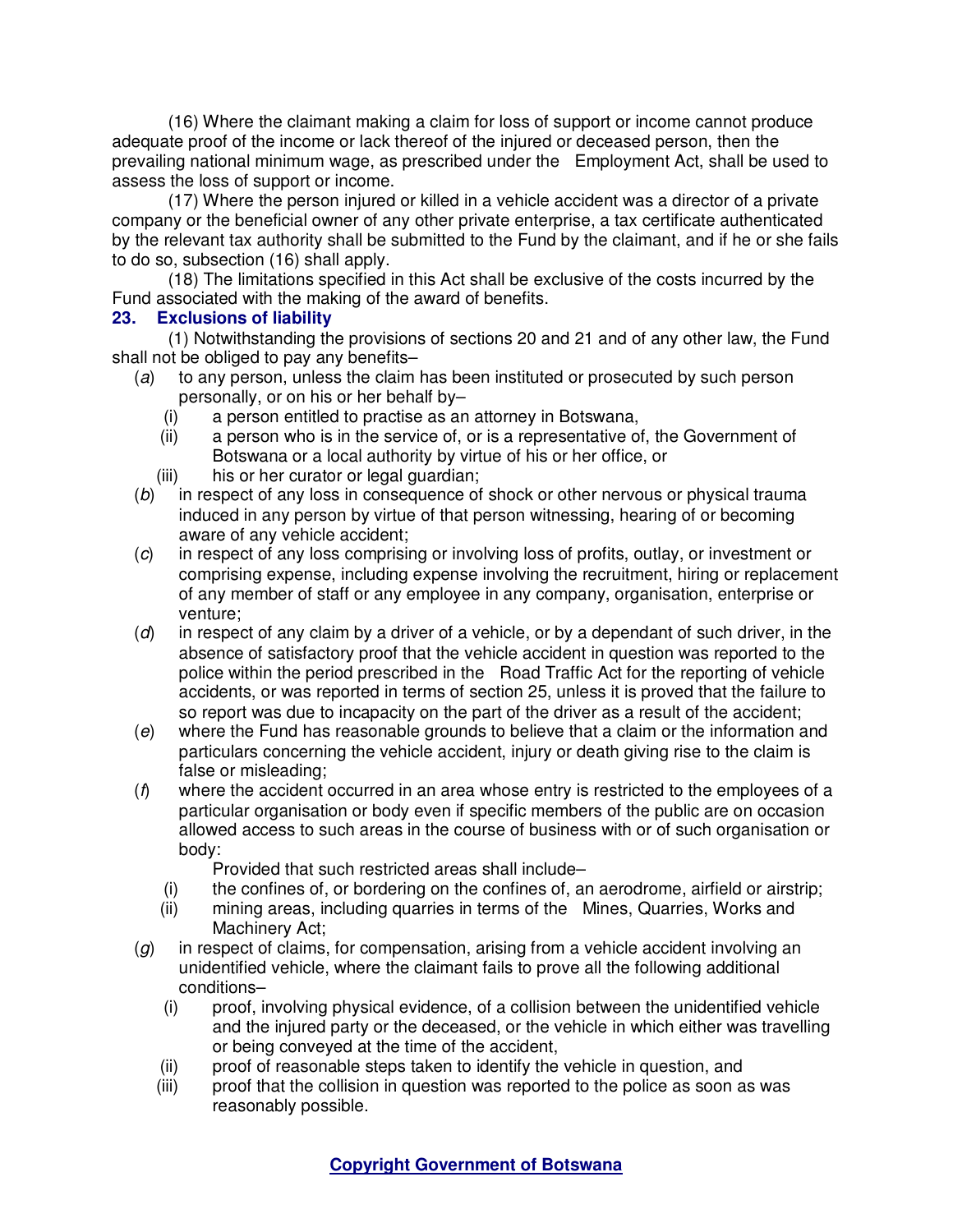(2) A visitor to Botswana who, whilst in Botswana, suffers loss as a result of personal injury caused by a vehicle accident, shall, subject to the limitations and exclusions, be entitled to only medical and rehabilitation benefits set out in this Act only whilst he or she is in Botswana.

(3) Such visitor shall not be entitled to the benefits for loss of earning and neither shall the dependants of that visitor be entitled to any loss of support benefits under this Act nor shall any claimant be paid any funeral costs for the burial of such visitor.

(4) For the purposes of this section a "visitor" has the meaning assigned to it in the Immigration Act.

### **24. Claimant's other rights reserved**

An award of compensation to any person in terms of this Act shall be without prejudice to any other claim which such person may have against any other person arising out of the same occurrence:

 Provided that the claim shall first be made against the Fund and any subsequent claim shall not include any compensation already awarded by the Fund.

### **25. Responsibility to report accidents**

(1) The owner, and the driver if he or she is not the owner, of a vehicle involved in a vehicle accident shall report, in such form as may be prescribed, such vehicle accident to the Fund as soon as is reasonably possible after such accident, and, in any event, within a period of 14 days after such accident, giving full details of the date, time and place, and the vehicles and persons involved:

 Provided that where, due to reasonable cause, such as the incapacitation of the owner or driver of the vehicle as a result of the accident, the report of the accident is made subsequent to the 14 days from the date of the accident, the report shall be accepted if made within a reasonable time after the recovery of the owner or driver.

(2) Any owner or driver who fails to comply with the provisions of subsection (1) shall be guilty of an offence and liable to a fine of P500 or, to imprisonment for a term not exceeding 30 days or to both.

## **26. Procedure for making claims**

(1) A claim for compensation against the Fund shall be made in such form as may be prescribed and shall include all duly completed medical reports and such other relevant information and particulars concerning the vehicle accident, injury or death giving rise to the claim as is required on such form or as may be required in terms of the regulations made under this Act.

(2) Any claim made in terms of subsection (1) shall be delivered by hand or registered post to the offices of the Fund and, where delivery is by hand, the receipt thereof, together with the date of such receipt, shall be duly acknowledged in writing by the person to whom it is delivered.

(3) At any time after receiving a claim for compensation in terms of subsection (1), the Fund shall be entitled to request the claimant or any other person–

- (a) to submit, at the expense of the Fund, to a medical examination or examinations by medical practitioners appointed by the Fund;
- $(b)$  to answer any questions put by a representative of the Fund on any matter raised as an issue in the claim;
- (c) to provide a written sworn statement on any matter raised as an issue in the claim; and
- (d) to furnish copies of any documents, plans, drawings, photographs or X-ray photographs which the claimant relies on in his or her claim for benefits: Provided that the request shall constitute a notice of the Fund's intention to invoke

any or all of its rights in terms of this section upon the lapse of 45 days from the date of the request.

(4) Where any person, being a claimant, refuses, declines, neglects or fails to cooperate with the Fund in respect of any of the matters set out in subsection (3), such person shall be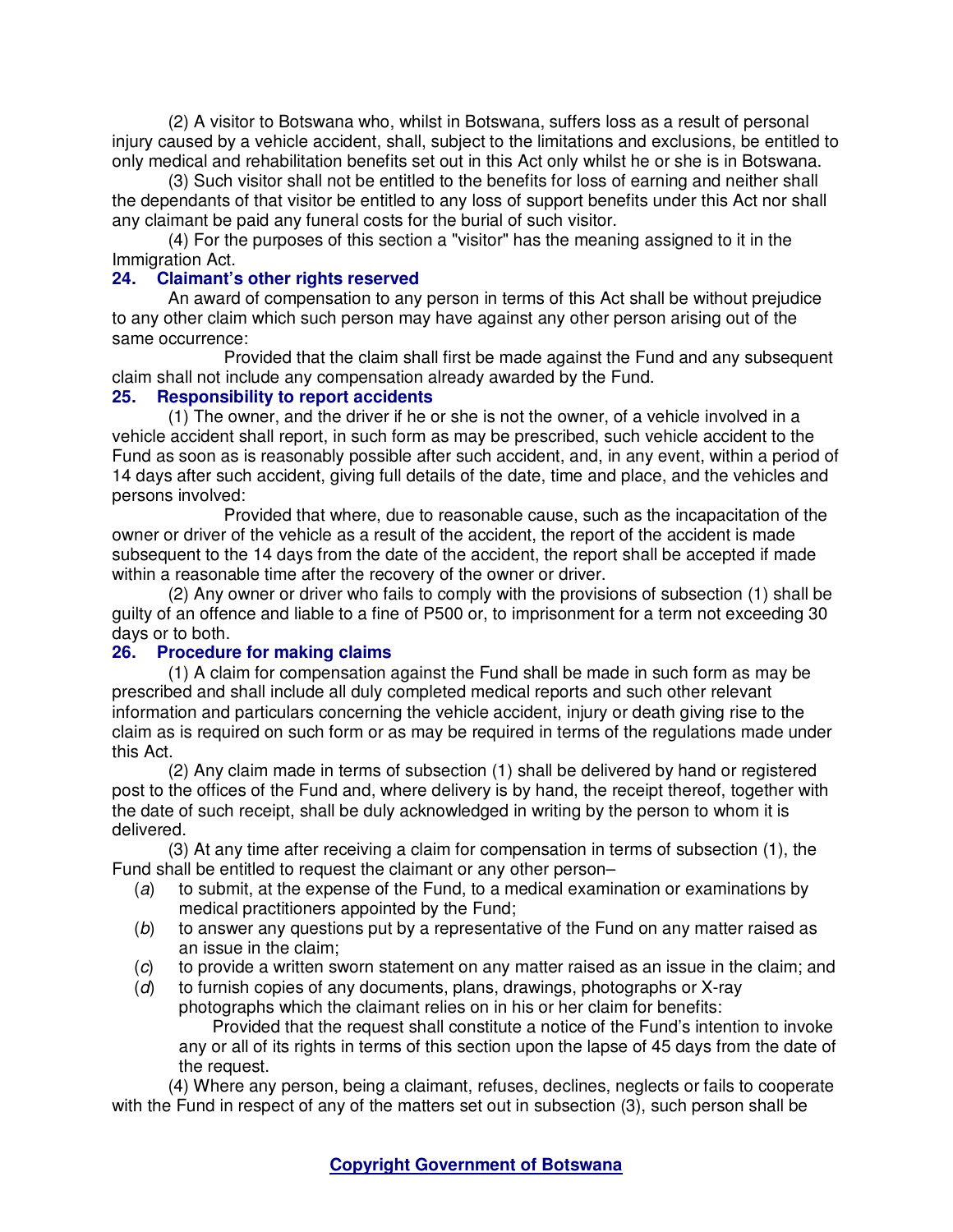deemed to be in breach of this section and the claim shall stand repudiated without prejudice to the claimant's rights to re-lodge the claim, subject to the rules regarding prescription set out in any enactment.

(5) Where the Fund has requested any person, not being the claimant, to furnish it with such information as is set out in subsection (3), and such person refuses, declines, neglects or fails to cooperate with the Fund, such person shall be guilty of an offence and liable to a fine not exceeding P500 or to imprisonment for a term not exceeding 30 days or to both.

(6) Any person who wilfully makes a false claim or produces false or misleading information or particulars concerning the vehicle accident, injury or death giving rise to the claim for compensation shall be guilty of an offence and shall be liable to a fine not exceeding P5,000, or to imprisonment for a period not exceeding 12 months, or to both.

### **27. Legal proceedings**

(1) Legal proceedings to enforce any claim under this Act may be instituted in a court of competent jurisdiction upon the expiry of a period of six months after completion of the procedures set out in section 26:

 Provided that such proceedings may be instituted at any time after the Fund has made a final determination on the claim subject to the limitations and provisions of section 29.

(2) Where the claimant disputes the offer of benefits awarded by the Fund, any such legal proceedings shall be by way of review, and in such event the claimant shall first submit a written statement to the Fund setting out the reasons for dissatisfaction or complaint to which the Fund shall respond within 14 days.

(3) In all other instances legal proceedings shall be by way of action either for an order directing the Fund to make a determination on the claim, or where the Fund has repudiated liability on the claim, for an order declaring the claimant entitled to benefits and directing the Fund to thereafter award benefits in accordance with the provisions of this Act.

(4) In any legal proceedings the Fund itself, as represented by its servants, shall be entitled to act on its own behalf and to appear in any court and to sue out, serve and receive service of process.

(5) For the purposes of this section and section 29, a final determination shall mean either a notice conveying an offer of settlement by the Fund to the claimant or a notification repudiating liability.

## **28. Order for interest or costs by court**

Where, in accordance with a claim made in terms of this Act, a court makes an order for compensation against the Fund–

- (a) the court shall not make an award of interest payable on any sum due unless payment in satisfaction of the order is not made by the Fund within a period of 14 days after such order; and
- (b) in making an order for costs the court shall take into consideration any written offer in settlement of the claim made by the Fund prior to the issue of the summons, but evidence of such offer shall not be admissible for such purpose until after judgment on the issue of liability.

## **29. Prescription of right to claim**

(1) Notwithstanding the provisions of any other law relating to the prescription of claims, but subject to the provisions of subsections (2) and (3), the right to claim compensation from the Fund shall become prescribed upon the expiration of a period of three years calculated from the date of the vehicle accident giving rise to the claim.

(2) The prescription of a claim under this Act shall not run against any person–

- (a) whilst such person is a minor:
- (b) whilst such person is detained as a patient in terms of the provisions of the Mental Disorders Act or mentally disordered in terms of the said Act; or
- (c) whilst such person is suffering from a mental disability due to the effects of the injuries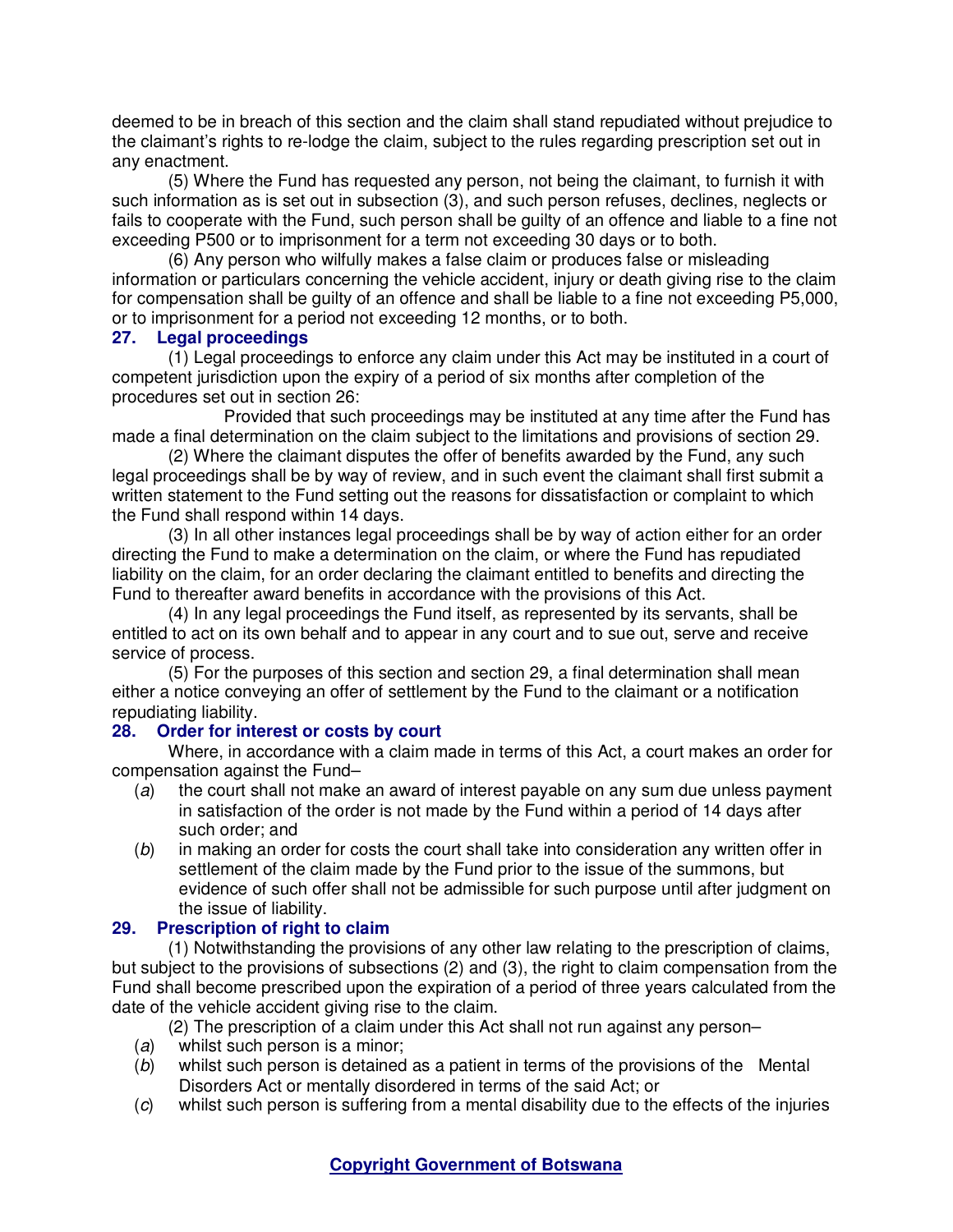sustained in the vehicle accident giving rise to the claim:

 Provided that in such event the onus to prove such mental disability shall lie with the person alleging it.

(3) Where a claim has been submitted in accordance with the provisions of section 26, the running of prescription shall be suspended for a period of 180 days calculated from the date of dispatch, by the Fund to the claimant, or claimant's agent, of a notification–

- (a) repudiating liability; or
- (b) conveying an offer of settlement:

 Provided that the said 180 day period may be extended by mutual agreement between the Fund and the claimant, or his agent, which agreement shall not take effect unless it is reduced to writing.

(4) Where no claim has been submitted to the Fund within the period of three years referred to in subsection (1), or where the claimant's claim has otherwise prescribed, the court may grant the claimant concerned the right to institute an action for the award of compensation in accordance with the provisions of this Act:

Provided that–

- $(i)$  it is satisfied that special circumstances exist as to the reason for the claim having become prescribed;
- (ii) the application is brought not later than three months after the claim became prescribed; and
- (iii) the claimant provides security for costs to the satisfaction of the court.

(5) The right to institute any action granted in terms of subsection (4) shall be exercised within a period of three months from the date on which such right is granted, failing which such right shall lapse.

# **30. Right of recovery**

Notwithstanding the provisions of any other law, where the Fund has paid any sum as compensation in terms of this Act, it shall have the right to recover such sum from the person who caused the vehicle accident giving rise to the claim in question, if at the time of such vehicle accident that person–

- (a) was under the influence of intoxicating liquor or drugs to such an extent as to be incapable of having proper control of a vehicle;
- (b) was driving the vehicle recklessly;
- (c) was driving the vehicle without being the holder of a valid driving licence;
- (d) was driving a defective vehicle and such defect caused or contributed to the cause of the vehicle accident;
- (e) was driving a stolen vehicle knowing, or ought to have known, that it was stolen; or
- $(f)$  being the owner, custodian or lawful possessor of the vehicle, permitted the vehicle to be driven in any of the circumstances set out in paragraphs  $(a)$ ,  $(b)$ ,  $(c)$  and  $(d)$  hereof.

# **31. Evidence and presumptions**

(1) For the purposes of this Act, a vehicle which is propelled by any mechanical, animal or human power or by gravity or momentum shall be deemed to be driven by the person in control or apparent control of the said vehicle or animal.

(2) For the purposes of this Act, a person who has parked a vehicle at any place shall be deemed to be the driver of that vehicle, and if, as a result of gravity the said vehicle moves from that place, that said person shall be deemed to be the driver of the said vehicle whilst it is so moving, and at the place where it comes to rest.

(3) Whenever a vehicle has been parked or left at any place, it shall, for the purposes of this Act, and until the contrary is proved, be presumed that the said vehicle was so parked or left by the owner thereof.

(4) Whenever it is shown that a vehicle involved in a vehicle accident was equipped with a seat belt it shall be presumed, until the contrary is proved, that such seat belt was in proper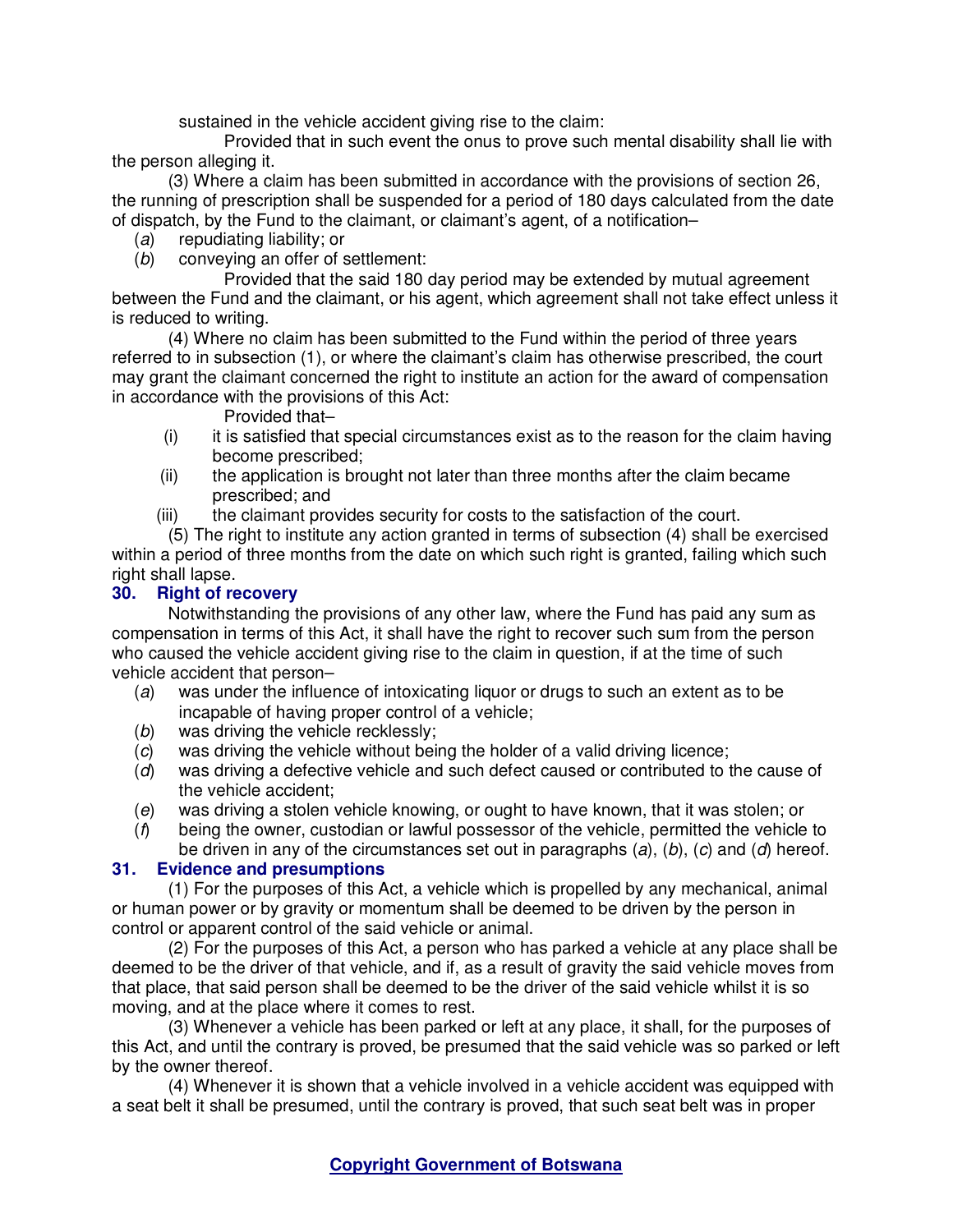and efficient working order.

(5) Whenever it is proved that the blood alcohol level of any person, alive or dead, exceeded such limitation as may be prescribed under the Road Traffic Act or the regulations thereto, it shall be presumed that such person was under the influence of liquor to such an extent as to be incapable of having proper control of a vehicle.

(6) No agreement or undertaking by the Fund to pay compensation or any sum of money in respect of any claim shall be enforceable in any court unless in addition thereto, liability has accrued to the Fund in terms of this Act and there has been no error in computation of the offer.

# **PART VIII**

### **Miscellaneous Provisions (ss 32-35)**

#### **32. Regulations**

The Minister may make regulations for the better carrying out of the purposes and provisions of this Act, and in particular but without prejudice to the generality of the foregoing, may make regulations with respect to any of the following matters–

- (a) anything required by this Act to be prescribed and the manner in which any form so prescribed shall be completed;
- (b) the powers and duties which may be exercised or performed in connection with the administration of this Act by such person or persons as the Minister may designate;
- (c) after consultation with relevant stakeholders, prescribe a tariff of fees to regulate the medical care, accommodation, treatment, goods or services provided in any hospital.

### **33. Repeal of Cap. 69:02**

The Motor Vehicle Accident Fund Act (hereafter referred to as "the repealed Act") is hereby repealed.

# **34. Savings**

(1) All subsidiary legislation made under the repealed Act, and in force immediately prior to the coming into operation of this Act shall, in so far as it is not inconsistent with the provisions of this Act, continue in force as if made under this Act.

(2) All rights, obligations, assets and liabilities which have accrued to the Fund in terms of the repealed Act shall, upon this Act coming into force, simultaneously pass and accrue to the Fund and be dealt with in terms thereof.

#### **35. Transitional provisions**

Notwithstanding the repeal effected under section 33, the provisions of this Act shall not apply to vehicle accidents which occurred prior to this Act coming into force, and any claims in respect of such vehicle accidents shall be dealt with in terms of the repealed Act, which shall continue to have force and effect in respect of such claims.

# **CHAPTER 69:03 ROAD TRANSPORT (PERMITS)**  ARRANGEMENT OF SECTIONS

PART I **Preliminary** 

**SECTION** 

- 1. Short title
- 2. Interpretation

#### PART II

Transport Controller and Transport Advisory Boards

- 3. Transport Controller<br>4. Transport Advisory b
- **Transport Advisory boards**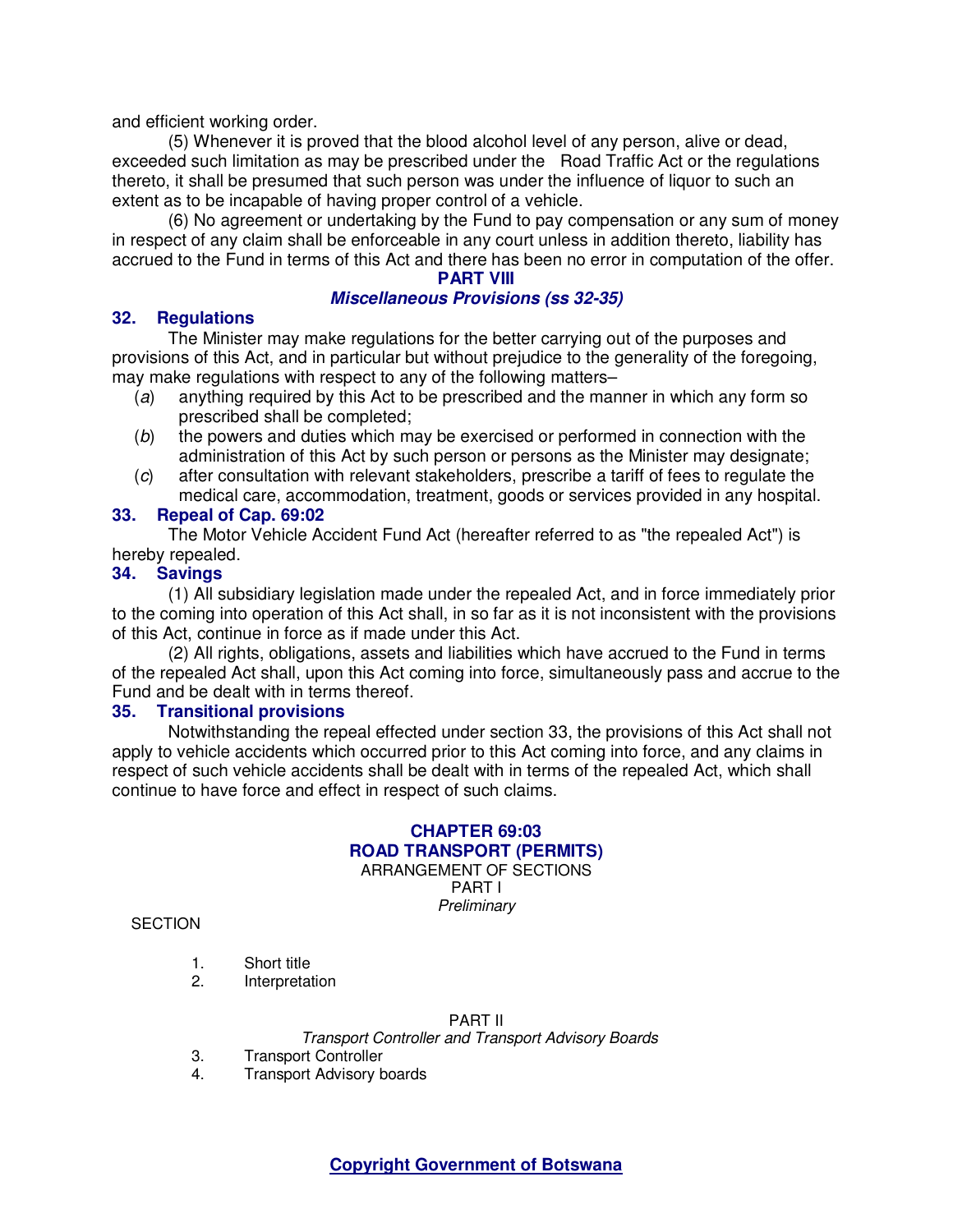# PART III

#### **Permits**

- 5. Permits required
- 6. Classes of permits
- 7. Use of foreign registered vehicles
- 8. Exclusive permits

#### PART IV

#### General Provisions with Regard to Permits

- 9. Exemptions from conditions of permit
- 10. Duration of permits
- 11. Power to revoke or suspend permit
- 12. Variation of permits
- 13. Power to hold enquiries
- 14. Power to call for further particulars
- 15. Applicant to furnish particulars of vehicle within three months
- 16. Applications, if refused, not to be entertained for six months
- 17. Conditions of permits
- 18. Permits not transferable
- 19. Permit expires on sale or transfer
- 20. Authorized vehicle not to be changed without permission except in emergency

## PART V

 Appeals 21. Appeals against decision of Controller

#### PART VI

#### Offences and Penalties

- 22. Forgery, etc., of permits<br>23. Offences
- **Offences**
- 24. Offence to operate vehicle on another's permit
- 25. Penalties where no special penalty provided

#### PART VII

#### Miscellaneous Provisions

- 26. No right to continuance of benefit<br>27. Power to stop and inspect
- Power to stop and inspect
- 28. Regulations

Schedule - Transport Advisory Boards

Act 40, 1973, Act 20, 1975, Act 21, 1989.

**An Act to provide for the co-ordination and control of the means of and facilities for road transport by way of permits and for matters incidental thereto and connected therewith.**  [Date of Commencement: 28th December, 1973]

## **PART I**

#### **Preliminary (ss 1-2)**

**1. Short title** 

This Act may be cited as the Road Transport (Permits) Act.

**2. Interpretation**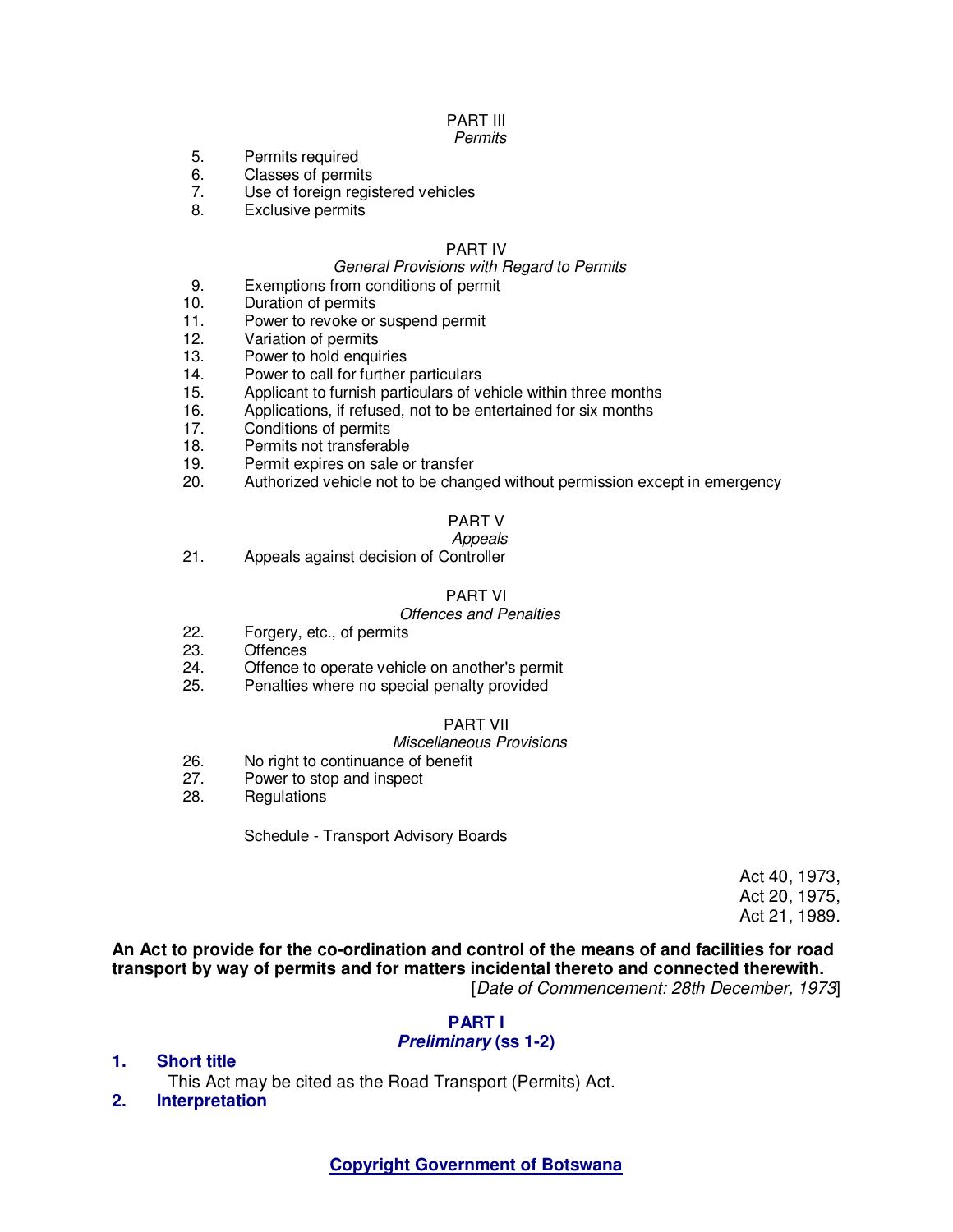In this Act, unless the context otherwise requires-

**"Advisory Board"** means a Transport Advisory Board appointed under section 4;

**"Appeal Tribunal"** means the Appeal Tribunal established under section 21;

**"authorized vehicle"**, in connection with a permit of any class, means a vehicle specified in such permit and authorized for use in accordance with such permit;

**"carriage of goods"** includes the haulage of goods;

## **"carriage on own account"** means-

- (a) the delivery or collection by a person in a vehicle owned by him of goods sold, used or let on hire or hire-purchase in the course of and ancillary to a trade or business carried on by him; or
- $(b)$  the delivery or collection by a person in a vehicle owned by him of goods which have been, or are to be, subject to a process or treatment in the course of and ancillary to a trade or business carried on by him;
	- **"Controller"** means the Road Transport Controller appointed in accordance with section
- 3;

**"driver"**, in relation to a vehicle, means any person who drives or guides, or is in an actual physical control of, any vehicle, and in relation to a trailer means the driver of the vehicle by which the trailer is drawn;

**"fare"** means the amount paid or payable for a conveyance of a passenger in a public service vehicle, and includes any sum paid or payable in respect of such passenger's luggage;

**"goods"** include goods or burden of any description;

**"goods vehicle"** means a vehicle wholly or primarily constructed or adapted for the carriage of goods of any description in connection with any trade, business or agriculture, but does not include any type or class of vehicle which the Minister may prescribe not to be a goods vehicle for the purposes of this Act;

**"holder"** in relation to a permit, means the person to whom the permit was granted;

**"motor vehicle"** means any vehicle, self-propelled by mechanical or electrical power, but excluding any vehicle running on a specially-prepared way such as a railway or tramway or cables and such other vehicles as the Minister may prescribe not to be motor vehicles for the purposes of this Act;

**"owner"**, in relation to a vehicle, includes the owner, joint owner or part owner thereof, and where a vehicle is the subject of a hire-purchase agreement or hiring agreement, includes the person in possession of that vehicle under that agreement;

**"permit"** means a permit issued under this Act;

**"public service vehicle"** has the meaning assigned to it in the Road Traffic Act;

**"road"** has the meaning assigned to it in the Road Traffic Act;

**"trailer"** has the same meaning as in the Road Traffic Act.

#### **PART II**

# **Transport Controller and Transport Advisory Boards (ss 3-4)3. Transport Controller**

(1) There shall be appointed a Transport Controller who shall be responsible for the administration of this Act and shall perform the duties and functions and exercise the powers conferred upon him by or under this Act.

(2) The Controller may, with the approval of the Minister, delegate to any public officer the power and authority to carry out on his behalf such duties and functions, and to exercise such powers, as he may determine, and at the time of delegating any such duty, function or power, or at any time thereafter, he may give such directions as he may see fit as to the manner in which such duties or functions are to be carried out or such powers exercised.

(3) The Controller shall keep such records, books, registers and other documents as the Minister may require.

(4) All permits issued under this Act shall be under the hand of the Controller or under the hand of some person to whom the Controller has delegated his power to issue permits.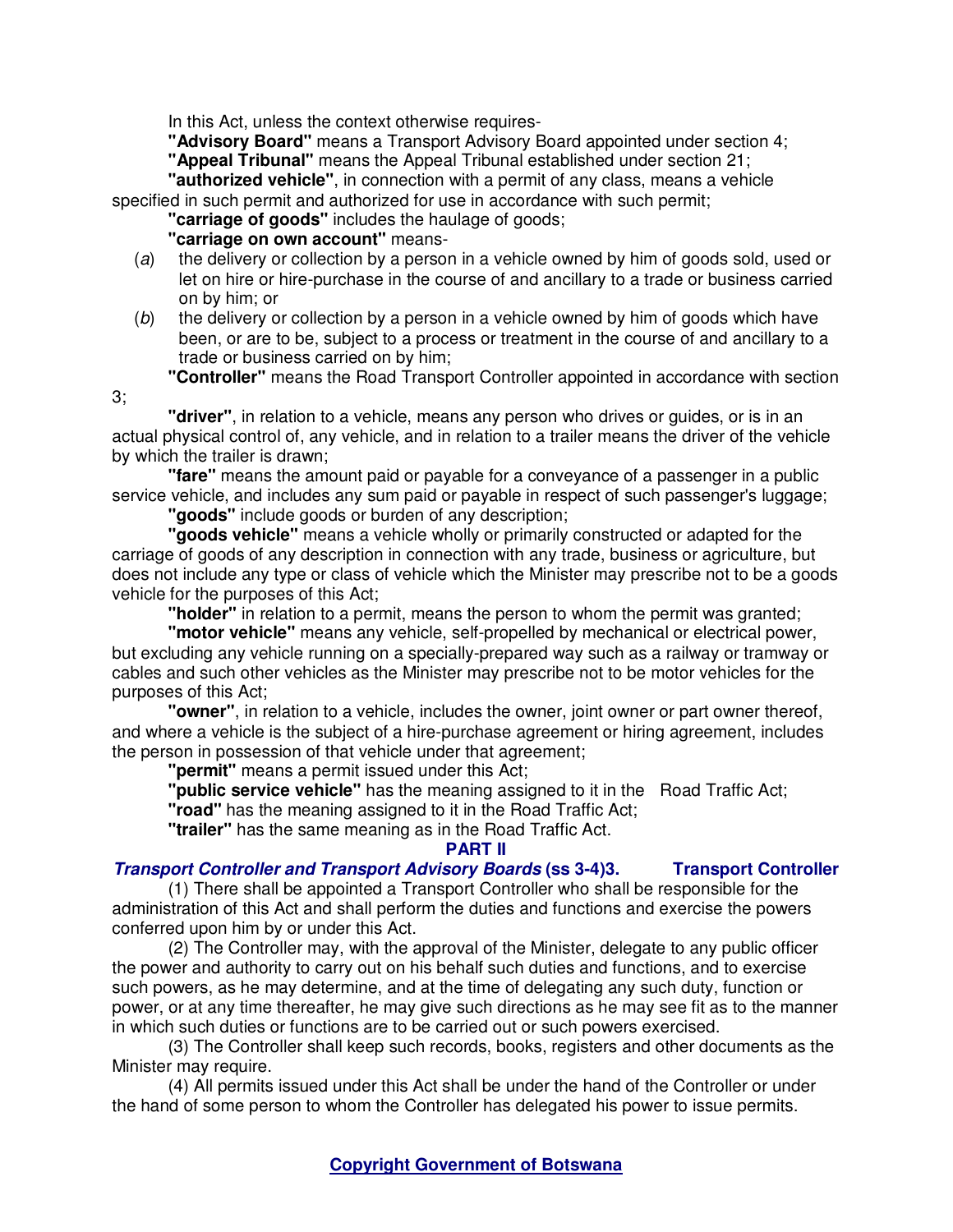(5) The Controller shall, for the purpose of hearing and determining applications for permits or the amendment of any term or condition of a permit, hold public sittings in such places and at such times as appear necessary to him, having regard to the provisions of this Act and the interests of the applicants and any objectors:

Provided that no public sitting shall be necessary-

- (i) in respect of an application for or for the renewal of a permit for the carriage of goods on own account;
- (ii) for the issue of BS, TS and short-term permits under the provisions of section 10;
- (iii) on giving 14 days' notice in the Gazette, for the renewal of a permit of any class other than a permit for the carriage of goods on own account;
- (iv) on giving 14 days' notice in the Gazette of his intention to do so, for the variation or amendment of a permit where the Controller is of the opinion that, having regard to the trivial nature of the variation or amendment, it is not necessary that a public sitting be held.

**4. Transport Advisory Boards** (1) For the purposes of advising the Controller on any application before him there shall be one or more Transport Advisory Boards appointed, constituted and regulated in accordance with the Schedule.

(2) When a public sitting under section 3(5) is being held a Board shall sit with the Controller.

### **PART III Permits (ss 5-8)**

# **5. Permits required**

(1) Subject to subsection (4) no person shall, except under and in accordance with the terms and conditions of a permit-

- (a) use a motor vehicle on a road for the carriage of goods-
	- (i) for hire or reward; or
	- (ii) on his own account in a vehicle the carrying capacity of which exceeds three tonnes;
- (b) for hire or reward use a vehicle to convey any person by means of a motor vehicle; or
- (c) let on hire any vehicle whether for the carriage of goods or passengers.

(2) When a goods vehicle is being used on a road for the carriage of goods, the driver of the vehicle, if it belongs to him, or is in his possession under an agreement for hire or hire-purchase, and, in any other case, the person in whose ownership or possession the vehicle is, shall, for the purposes of this Act, be deemed to be the user of the vehicle.

(3) Where at any time goods are carried in a goods vehicle, being a vehicle which has been let on hire by the person who, at the time of the carriage of the goods, is, within the meaning of this Act, the user of the vehicle, such goods shall be deemed to be carried by that person for hire or reward.

(4) This section shall not apply to-

- (a) the use of a Government vehicle for Government purposes;
- (b) the use of a vehicle for the purpose of funerals;
- (c) the use of a vehicle for towing a disabled vehicle or for removing goods from a disabled vehicle to a place of safety;
- (d) the use of any vehicle equipped and used solely for fire-fighting purposes;
- (e) the use of any vehicle equipped and used solely as an ambulance;
- $(f)$  the carriage of goods in a vehicle which is being used under and in accordance with the terms and conditions of a motor dealer's licence issued under the Road Traffic Act.

(5) The Minister may, by order published in the Gazette, exempt any person or class of

persons or any motor vehicle or class of motor vehicles, from all or any of the provisions of this Act.

**6. Classes of permits**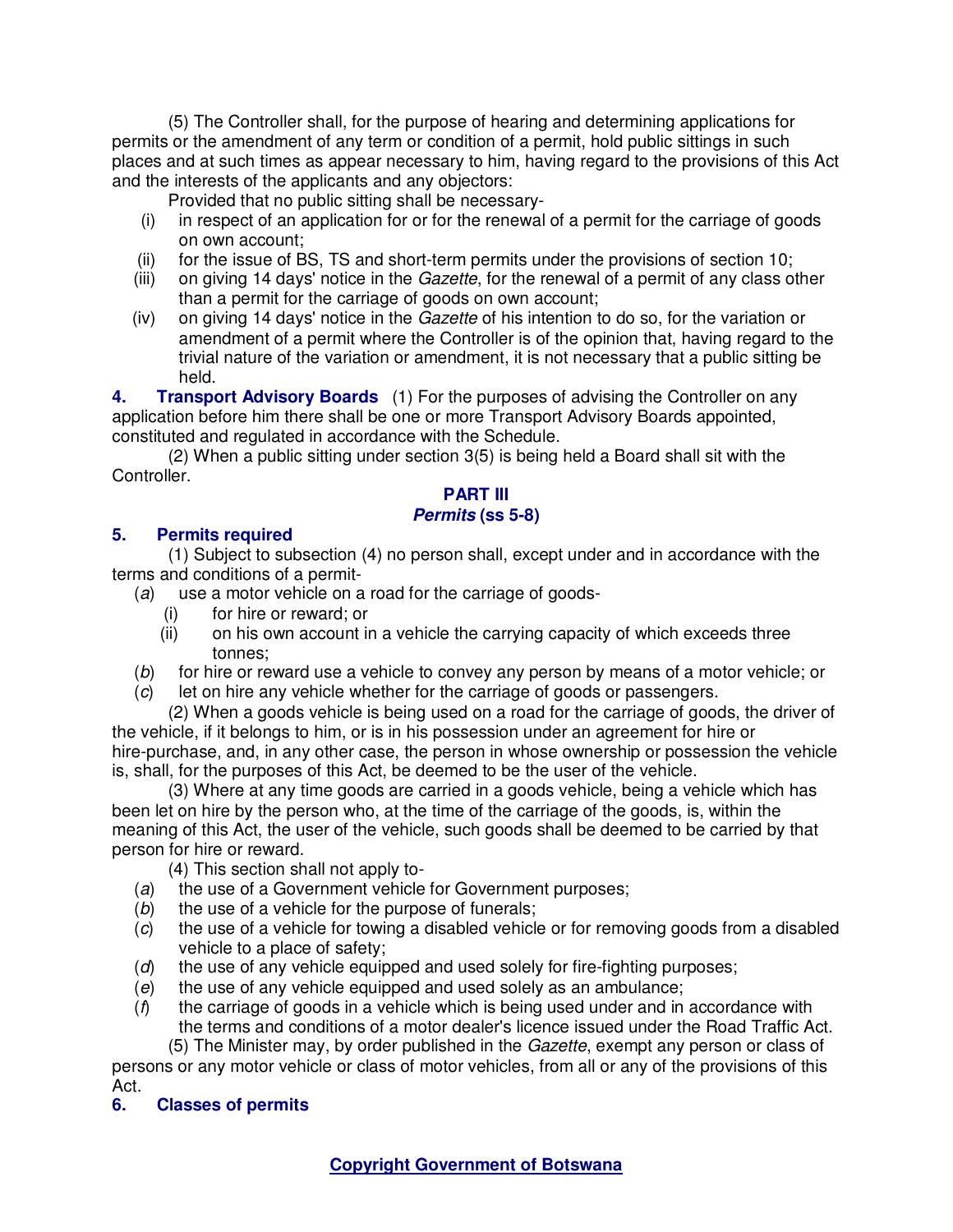(1) The following classes of permits may be issued under this Act-

- (a) Botswana operations annual permit (in this Act referred to as a BA permit);
- (b) Botswana operations single trip permit (in this Act referred to as a BS permit);
- (c) Transit operations annual permit (in this Act referred to as a TA permit);
- $(d)$  Transit operations single permit (in this Act referred to as a TS permit);
- (e) Passenger transport permit (in this Act referred to as a P permit).

(2) Botswana operations pertain to the movement of goods that originate in or are destined for places in Botswana. This covers internal traffic within Botswana, imports from across borders to places in Botswana and exports from Botswana to places across borders.

(3) Transit operations pertain to the movement of goods that transit Botswana and neither originate from nor are destined for places in the country.

(4) A P permit shall entitle the holder thereof to use the authorized public service vehicle, subject to any conditions attached to the permit, to carry passengers and baggage for hire or reward or on own account.

 $(5)(a)$  The Controller may issue BA and BS permits to allow the holders thereof to use the authorized vehicle, subject to any conditions attached to the permit, for the carriage of goods on own account only.

(b) Notwithstanding anything in this Act contained, the Controller may, in case of emergency and subject to such conditions as he thinks fit to impose, authorize the holder of such a permit to use an authorized vehicle for the carriage of goods for any person to whom he lets the vehicle, if the Controller is satisfied that the needs for such person cannot conveniently be met from other sources.

(6) The Controller may issue a BA or BS permit with an endorsement entitling the holder thereof to use the authorized public service vehicle, subject to any conditions attached to the permit, to carry passengers for hire or reward in addition to goods for hire or reward or on own account. The holder will be charged the fees of a BA or BS permit as applicable.

(7) The Controller may issue a TA permit with an endorsement entitling the holder thereof to operate the authorized vehicle, subject to any conditions attached to the permit, additionally for the carriage of goods under a BA permit. The holder will be charged the higher of the fees in existence pertaining to the TA or BA permit.

(8) The Controller may issue any of the above permits with an endorsement which shall entitle the holder thereof to hire out the authorized vehicle for the carriage of goods or passengers, such vehicle to be driven by-

- (a) the hirer;
- $(b)$  a member of the family of the hirer;
- (c) where the hirer is a company, a director of the company;

(9) An E permit shall entitle the holder thereof to hire out the authorized vehicle for the carriage of goods or passengers, such vehicle to be driven by-

- (a) the hirer;
- (b) a member of the family of the hirer;
- (c) where the hirer is a company, a director of the company; or
- (d) an employee of the hirer.

(10) The vehicles authorized to be used under a permit shall be-

- (a) such motor vehicles, being vehicles belonging to the holder of the permit or in his possession under a hire-purchase agreement, as are specified in the permit; and
- (b) trailers from time to time belonging to the holder of the permit or in his possession under a hire-purchase agreement, not exceeding at any time such maximum number as may be specified in the permit.

(11) For the purposes of subsection (10) different types of motor vehicles or different types of trailers, as the case may be, may be distinguished in a permit and a maximum number may be specified in the permit for vehicles and trailers of each type.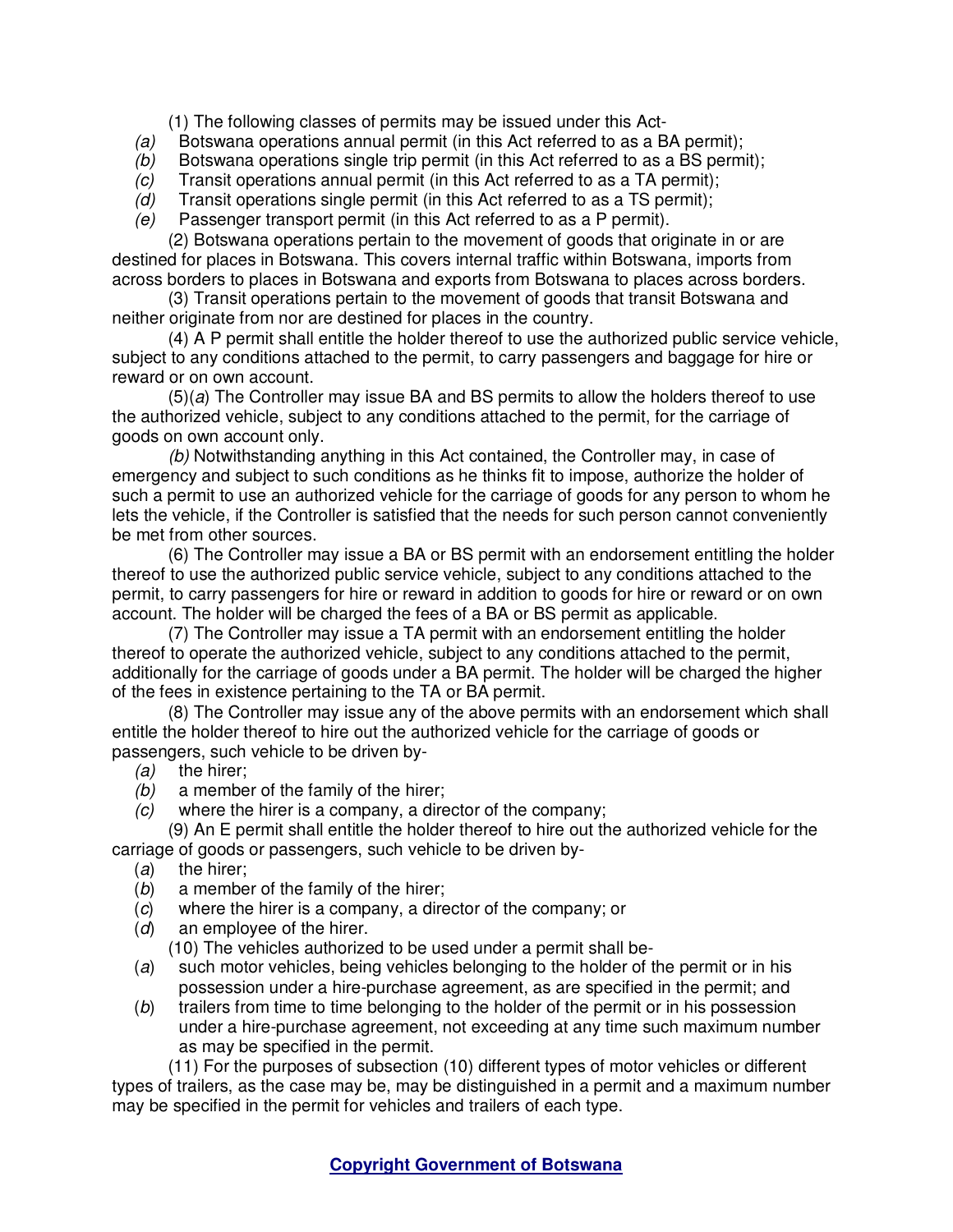**7. Use of foreign registered vehicles** Where a goods vehicle or public service vehicle not registered in Botswana is found to be in use or operation in Botswana by a police officer in uniform or other person duly authorized in writing by the Controller and such officer or person is not satisfied that the provisions of this Act have been complied with in relation to such vehicle, such officer or person may require the driver or owner of such vehicle to cause such vehicle either-

- (a) to be returned with or without escort, to the point at which the vehicle entered Botswana; or
- (b) to be driven to the nearest point of exit from Botswana,

# and then to leave Botswana.

**8. Exclusive permits** (1) Notwithstanding any other provision of this Act, the Controller may, with the approval of the Minister, and subject to such conditions as he may think fit to impose, grant to any person an exclusive permit authorizing such person to operate vehicles for the carriage of goods or passengers in such areas, over such routes or between such places and for such period as the Controller may decide, and the provisions of this Act regarding applications for and objections to the grant of a permit shall apply.

(2) Where the Controller intends to grant an exclusive permit under subsection (1), he shall, by notice published in the Gazette and in such manner as is, in his opinion, most likely to bring it to the notice of persons concerned, give notice of his intention to grant such permit, and no such permit shall be granted until a period of one month after the date of publication of such notice has elapsed.

# **PART IV**

# **General Provisions with regard to Permits (ss 9-20)**

# **9. Exemptions from conditions of permit**

In the case of any permit, and notwithstanding that a vehicle is an authorized vehicle, the conditions of the permit shall not apply while the vehicle is being used for any purpose for which it might lawfully be used without the authority of a permit.

## **10. Duration of permits**

(1) Subject to the provisions of subsections (2) and (3), BA and TA permits shall, unless previously revoked, remain in force for four quarters of the year. Annual permits shall expire on the last day of the fourth quarter following the date of issue, the quarter in which the permit is issued being the first quarter.

(2) With a view to enabling goods vehicles or passenger-carrying vehicles to be used temporarily-

(a) for the purpose of a seasonal business;

- (b) for the purpose of the execution of a particular piece of work; or
- (c) for any purpose of a limited duration,

a BS, TS or P permit may be granted for one trip or endorsed for a period not exceeding three months, and any permit granted under this subsection or subsection (3) is hereinafter in this Act referred to as a short-term permit.

(3) Without prejudice to the generality of subsection (2), the Controller may grant short-term permits if he is satisfied that the demand for the use of the vehicles to be so authorized is urgent and that the demand does not conflict with the public interest, including the interest or interests of persons requiring, as well as of persons providing, facilities for transport.

(4) The grant of a short-term permit shall not require a public sitting.

(5) No appeal against the grant or refusal of a short-term permit shall lie to the Appeal Tribunal.

(6) Any person aggrieved by the grant or refusal of a short-term permit may appeal to the Minister whose decision shall be final and shall not be questioned in any court.

(7) The fees to be paid for short term permits shall be-

(a) for a single trip, the fees in force for BS, TS or P permits; or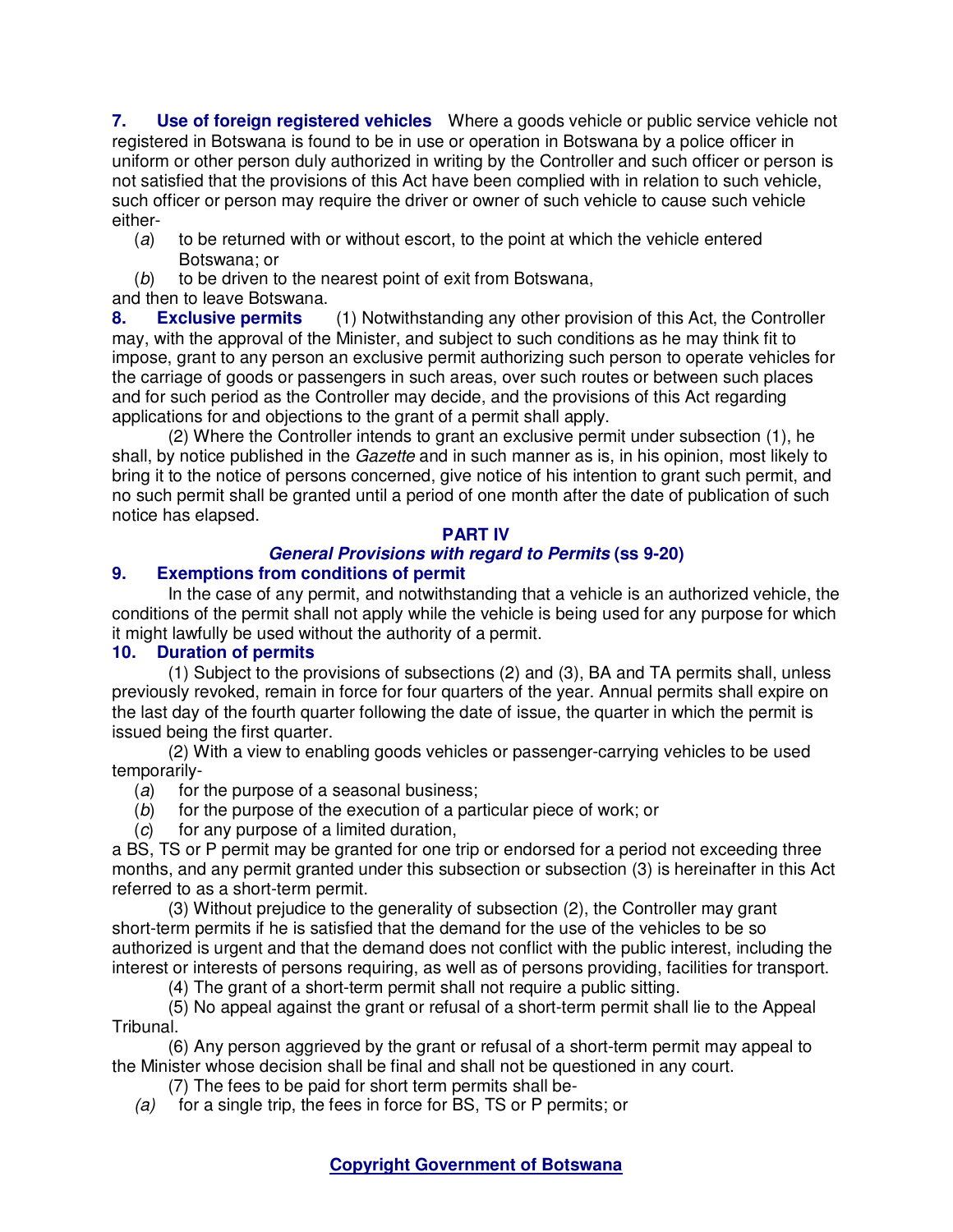$(b)$  for periods of up to 3 months, the BA fees in force for local operations, TS fees in force for single transit operations or P fees in force for passenger operations.

**11. Power to revoke or suspend permit** (1) A permit may be revoked or suspended by the Controller on the ground that there has been a breach of any of the conditions of the permit or that an authorized vehicle to which the permit relates has not been used for a period of three months.

(2) A permit may be revoked or suspended by the Controller on the ground that the owner or driver of an authorized vehicle to which the permit relates has been convicted of an offence under this Act or under the Road Traffic Act in connection with the use of that authorized vehicle.

(3) In any case where a permit is revoked or suspended the Controller shall, if requested by the permit-holder, state in writing the grounds for such revocation or suspension.

(4) The Controller may, instead of revoking or suspending a permit, direct that one or more of the vehicles specified therein shall be removed therefrom, or that the maximum number of vehicles or trailers specified in such permit shall be reduced, and references in this Act to the revocation or suspension of a permit shall include a reference to the giving of a direction under this subsection.

(5) Notwithstanding the provisions of this Part the Minister may, if he is satisfied that it is in the National interest to do so, revoke any permit issued under this Act, either with immediate effect or within such period as he may consider necessary, or may impose any conditions for its continuation as he may consider necessary.

**12. Variation of permits** (1) On the application of the holder of any type of permit, the Controller may direct that an additional vehicle or vehicles or trailer or trailers be specified thereon or that any vehicle or vehicles or trailer or trailers be removed therefrom.

(2) On the application of the holder of any type of permit to vary the route thereon, the Controller shall take such action as may be necessary in the manner prescribed for new applications.

**13. Power to hold enquiries** The Controller may hold such enquiries as he thinks necessary into an applicant's reliability and financial stability, and the facilities at his disposal for carrying out mechanical repairs.

**14. Power to call for further particulars** A person applying for a permit shall, in addition to any particulars which he is required to furnish with his application, give to the Controller any further information he may reasonably require for the discharge of his duties in relation to the application, and, in particular and without prejudice to the generality of the foregoing, shall, if required by the Controller, submit to him such particulars as may be required with respect to any business as a carrier of goods or passengers for hire or reward carried on by the applicant at any time before the making of the application, and of the rates charged or proposed to be charged by the applicant and of the wages and conditions and hours of employment of persons employed in connection with the vehicles proposed to be used under the permit.

**15. Applicant to furnish details of vehicle within three months** (1) When an application for any type of permit has been approved by the Controller, the applicant, in any case where at the time of the application he has not yet purchased but intends to purchase a vehicle in respect of which the application was made, shall furnish the prescribed details required of such vehicle within three months after the date of the approval; and if he fails to do so the approval shall lapse and no subsequent application made by the same person for a similar permit shall, except at the discretion of the Controller, be entertained or adjudicated upon by the Controller until a period of six months from the date of such application has expired:

Provided that, where the Controller is satisfied that the period of three months may not be sufficient within which to purchase a vehicle in respect of which an application was made, he may extend such period to not more than 12 months.

(2) The decision of the Controller under this section shall be final and conclusive and no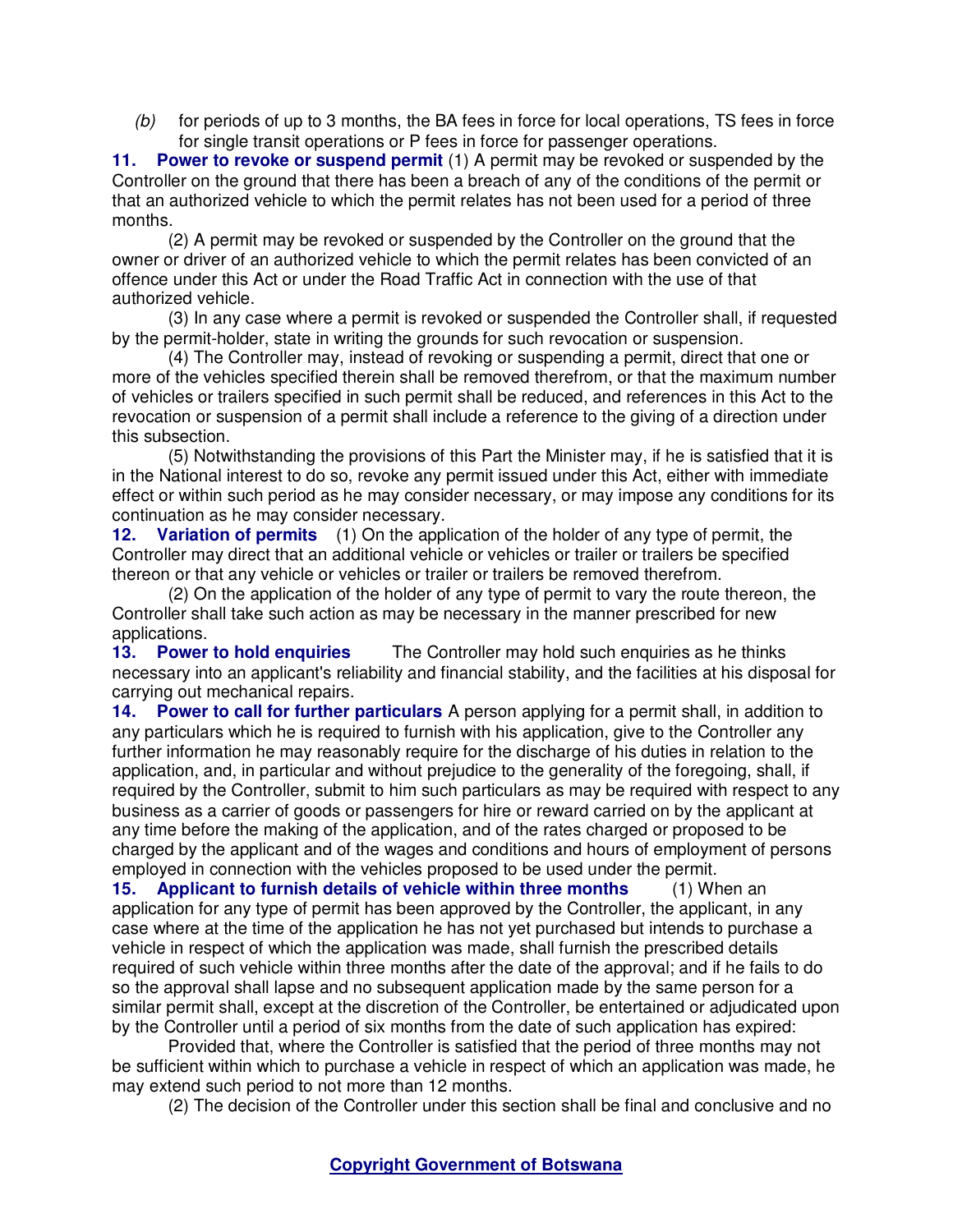appeal shall lie therefrom to any court.

**16. Applications, if refused, not to be entertained for six months** (1) Notwithstanding anything contained in this Act, where an application made by any person for a permit has been refused, no subsequent application by that person for a similar permit shall, except at the discretion of the Controller, be entertained or adjudicated upon until a period of six months from the date of such application has expired.

(2) The decision of the Controller under this section shall be final and conclusive and no appeal shall lie therefrom to any court.

### **17. Conditions of permits**

- (1) It shall be a condition of every permit-
- (a) that authorized vehicles be maintained in a fit and serviceable condition; and
- (b) that the provisions of this Act relating to the keeping of records be complied with.
- (2) The Controller may attach to a permit of any class all or any of the following conditions-
	- (a) a condition that the authorized vehicles shall or shall not be used in a specified area or over specified routes;
	- (b) a condition that certain classes or descriptions of goods shall or shall not be carried;
	- (c) a condition specifying the charges or the maximum or minimum charges to be made for the carriage of goods;
	- (d) a condition specifying the number and type of vehicles or trailers to be used;
	- (e) in the case of BA and BS permits, a condition that the authorized vehicles may only be used in a specified district or between specified places.

(3) Subject to the provisions of this Act, the Controller may attach to a P permit such conditions as he may think fit and, in particular, and without prejudice to the generality of the foregoing, he may attach conditions for securing that-

- (a) the fares shall not be unreasonable;
- (b) where desirable in the public interest the fares shall be so fixed as to prevent wasteful competition with alternative forms of transport, if any, along the routes specified in the permit or any part thereof, or in proximity thereto;
- (c) copies of the time-table and fare-table shall be carried on and be available for inspection in vehicles used on the service;
- (d) passengers shall not be taken up or set down except at specified points or shall not be taken up or set down between specified points;
- (e) every fare-paying passenger shall receive a ticket or receipt in respect of the fare paid;
- $(f)$  the safety and convenience of the public shall be safeguarded.

(4) Subject to subsection (1) the Controller may cancel or vary any of the conditions attached to a permit, and may insert additional conditions.

**18. Permits not transferable** No permit of any class shall be transferable except with the written consent of the Controller, and, in the case of an exclusive permit, with the written consent of the Minister, endorsed thereon.

**19. Permit expires on sale or transfer** Where the holder of a permit sells, transfers (except by way of security for any purpose) or otherwise disposes of the vehicle, or of the business in respect of which such permit was issued, such permit shall, unless written consent under section 18 has been endorsed thereon, expire with effect from the date of such sale, transfer or other disposal, and the vendor or transferor, or person who otherwise disposes of such vehicle, shall return such permit to the Controller.

# **20. Authorized vehicle not to be changed without permission except in emergency**

Notwithstanding any provision contained in this Act, a permit-holder may, in the event of a breakdown or other unforeseeable emergency in connection with an authorized vehicle, temporarily substitute another vehicle for such authorized vehicle if he cannot in any other way provide the service authorized under his permit: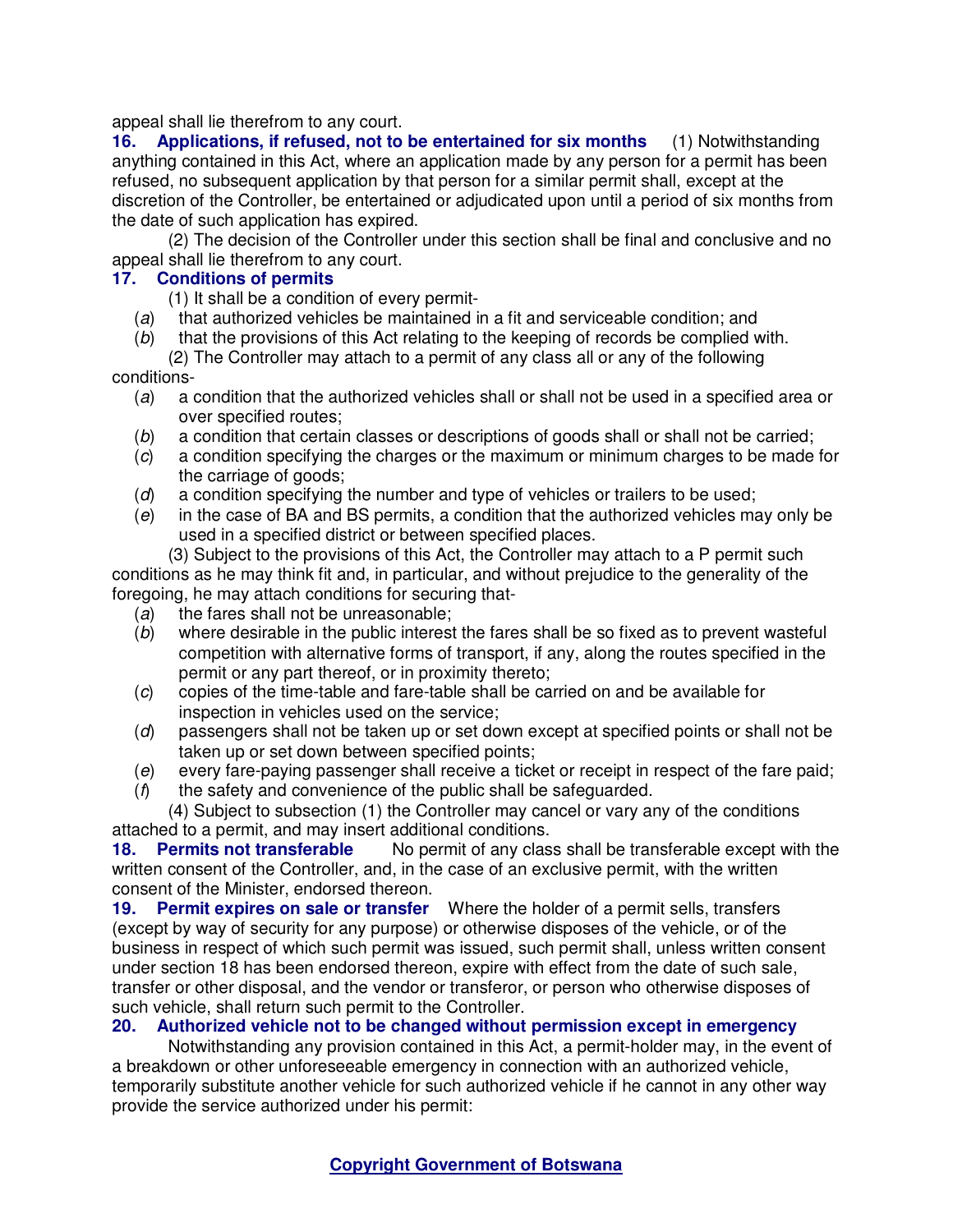Provided that-

- (i) he shall, within 48 hours thereof, report such substitution to a police station;
- (ii) he shall, within 10 days thereof, report such substitution to the Controller in writing; and
- (iii) no such substitution shall last more than 30 days without the consent of the Controller.

# **PART V**

# **Appeals (s 21)**

**21. Appeals against decision of Controller** (1) Subject to the provisions of sections 10(5) and (6), 15(2) and 16(2), any person who-

- (a) being an applicant for the grant or amendment of a permit, is aggrieved by the decision of the Controller on his application;
- (b) having duly made an objection to any such application, being an objection which the Controller is bound to take into consideration, is aggrieved by the decision of the Controller thereon; or
- (c) being the holder of a permit, is aggrieved by the revocation or suspension thereof,

may, within the time and in the manner prescribed for appeal to the Appeal Tribunal; any such appeal shall be accompanied by a cash deposit of P20, which deposit may, in the discretion of the Appeal Tribunal upon the conclusion of the appeal, be refunded to the appellant or be awarded to either party to the appeal as costs or part thereof.

(2) For the purposes of hearing appeals under this section the Minister may appoint an Appeal Tribunal consisting of such persons, not exceeding five, as he may determine:

Provided that, before the Minister makes any appointments to the Appeal Tribunal, every person to be appointed shall be required to declare whether he has any, and if so what, financial interest in any transport undertaking operating in Botswana.

(3) The members of the Appeal Tribunal shall hold office for such term and under such conditions as the Minister may determine.

(4) Except as may be prescribed, the Appeal Tribunal may regulate its own procedure and proceedings as it may think fit.

(5) Three members of the Appeal Tribunal shall form a quorum.

(6) The Appeal Tribunal may, on any appeal, confirm or reverse the decision of the Controller, or make such other order as to the Appeal Tribunal appears necessary and just.

(7) The Appeal Tribunal may summarily reject any appeal which appears to it either to be frivolous or not to disclose sufficient reason for interfering with the decision of the Controller.

(8) A decision of the Appeal Tribunal under this section shall be final and conclusive and shall not be questioned in any court.

# **PART VI**

## **Offences and Penalties (ss 22-25)**

## **22. Forgery, etc., of permits**

(1) Any person who, with intent to deceive-

- (a) forges within the meaning of Division VII of Part II of the Penal Code, or alters or uses or lends to or allows to be used by any other person, a permit, or any document, plate or mark by which the subject of the permit is to be identified as authorized under this Act;
- (b) makes or has in his possession any document, plate or mark so closely resembling a permit or such document, plate or mark as aforesaid, as to be calculated to deceive; or
- (c) alters any record to be kept or maintained under this Act,

shall be guilty of an offence and liable to a fine not exceeding P200 or to imprisonment for a term not exceeding three years, or to both.

(2) Any person who, for the purpose of-

- (a) obtaining the grant of a permit, whether for himself or for any other person;
- (b) preventing the grant or amendment of any permit; or
- $(c)$  procuring the insertion of any condition in any permit,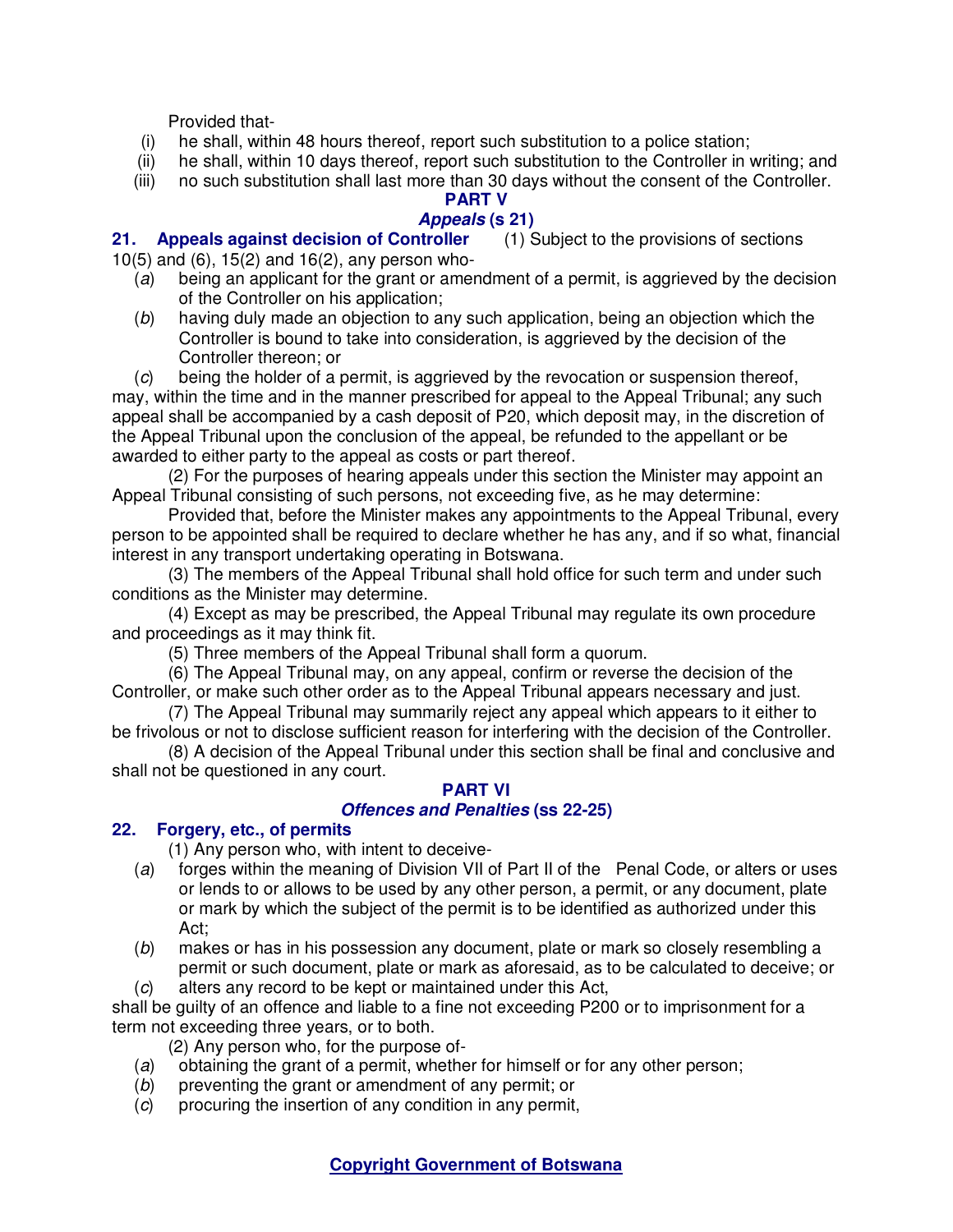knowingly makes any false statement, shall be guilty of an offence and liable to a fine not exceeding P100 or to imprisonment for a term not exceeding six months, or to both.

## **23. Offences**

Any person who uses a vehicle in contravention of any of the provisions of this Act, or, being the owner of such vehicle, permits it to be so used, and any driver or other person in charge of any vehicle in respect of which any class of permit has been granted under this Act who uses such vehicle in contravention of any condition of such permit, or, being the owner of such vehicle, permits it to be so used, shall be guilty of an offence.

**24. Offence to operate vehicle on another's permit** Where any person has been granted a permit in respect of any vehicle under this Act, and transfers such vehicle to any other person by way of security, it shall be an offence, except with the prior written consent of the Controller for such other person to operate such vehicle under such permit.

## **25. Penalties where no special penalty provided**

Any person guilty of an offence under this Act for which no special penalty is provided shall be liable, in the case of a first offence, to a fine not exceeding P100, or in the case of a second and subsequent offence, to a fine not exceeding P200.

# **PART VII**

# **Miscellaneous Provisions (ss 26-28)**

# **26. No right to continuance of benefit**

(1) It is hereby declared that nothing in this Act is to be construed as conferring on the holder of a permit of any class any right to the continuance of any benefits arising from the provisions of this Act, or from a permit, or from any conditions attached to a permit.

(2) The grant of a permit of any class under this Act shall not relieve the holder thereof from complying with the provisions of any other written law relating to motor vehicles.

## **27. Power to stop and inspect**

(1) A police officer in uniform or any person duly authorized by the Controller in writing may stop any vehicle with a view to ascertaining whether or not the provisions of this Act are being complied with, and may demand for inspection the production of any permit, certificate, document or record which may, under this Act, be required to be carried on such vehicle, and may require the driver or any other person travelling on such vehicle to give such information as such police officer or authorized person may require in order to ascertain whether or not the provisions of this Act are being complied with.

(2) Any person who obstructs a police officer or duly authorized person in the execution of the powers conferred on him by this section or fails to comply with any lawful order given by such police officer or duly authorized person or refuses to give any information when requested to do so shall be guilty of an offence.<br>28. Regulations

# **28. Regulations**

The Minister may make regulations for the better carrying out of the purposes and provisions of this Act, and in particular and without prejudice to the generality of the foregoing, may make regulations with respect to any of the following matters-

- (a) the particulars to be furnished for any of the purposes of this Act;
- (b) the procedure on applications for, and the determination of questions in connection with, the grant, variation, suspension and revocation of permits;
- (c) the fees payable in respect of the grant or variation of permits, and the time such payment is to be made;
- (d) the issue of permits, and the issue of duplicates in the case of permits lost or destroyed;
- $(e)$  the means whereby vehicles are to be identified, whether by plates, marks or otherwise, as being authorized for use under this Act;
- $(f)$  the custody of permits, the production, return and cancellation of permits on expiry, suspension or revocation, and the custody, production and return of documents and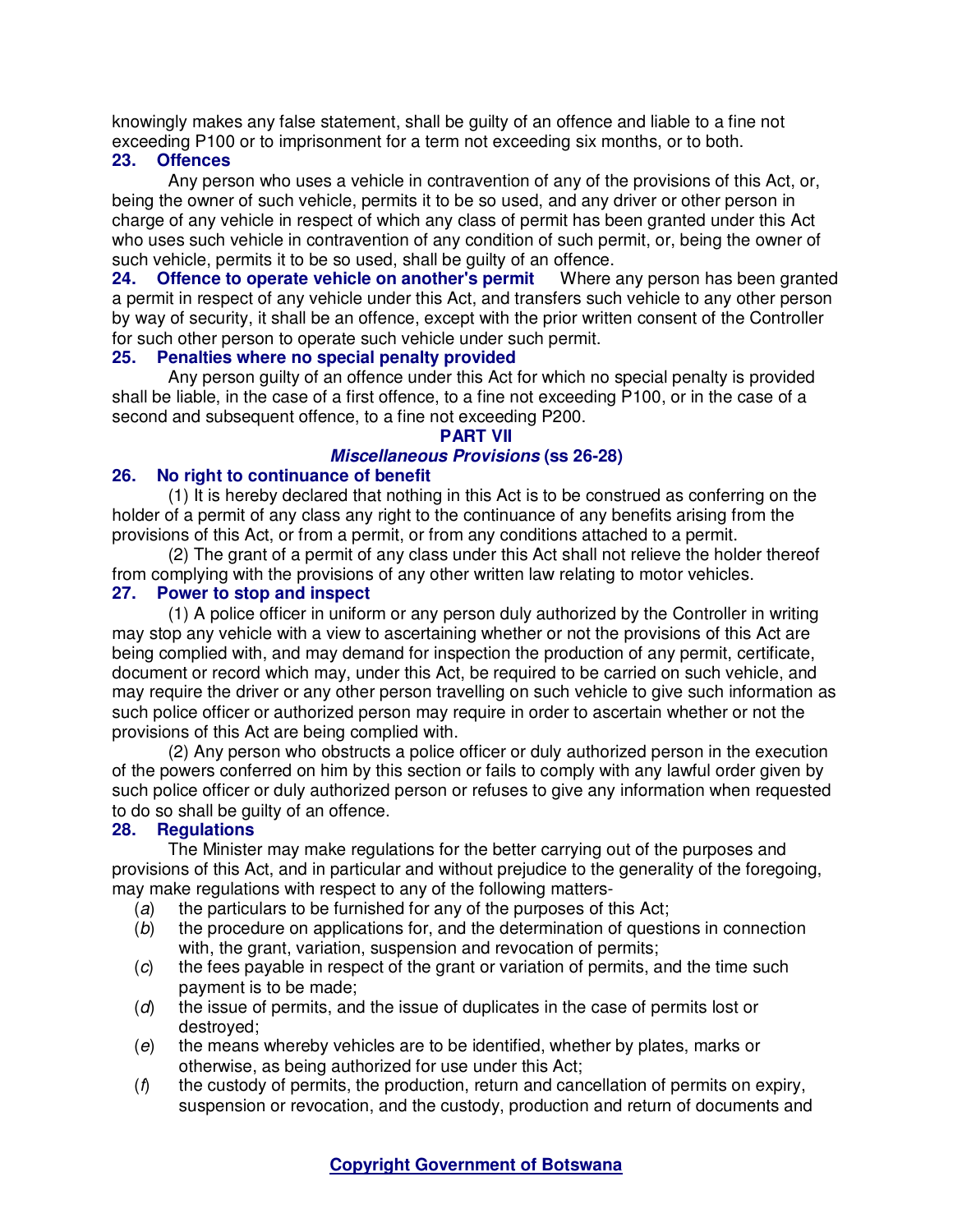plates;

 $(q)$  the notification to the Controller of vehicles which have ceased to be used under a permit,

and different regulations may be made in respect of different classes or descriptions of vehicles or in respect of the same class or description in different circumstances.

# **SCHEDULE TRANSPORT ADVISORY BOARDS**

 $(s, 4)$ 

ARRANGEMENT OF PARAGRAPHS

#### PARAGRAPH

- 1. Appointment of members
- 2. Membership of a Board
- 3. Remuneration and allowances
- 4. Controller not bound to accept advice

## **1. Appointment of members**

The Minister may, by notice published in the *Gazette*, appoint such number of suitable persons as he considers necessary to serve as members of any Transport Advisory Board and may amend the list of members so appointed.

### **2. Membership of a Board**

A Board shall consist of such persons, being not less than two in number, as the Minister may in each case determine.

#### **3. Remuneration and allowances**

The members of a Board, other than public officers, shall receive such remuneration and travelling allowances out of public funds as the Minister, after consultation with the Minister for the time being responsible for finance, may prescribe.

**4. Controller not bound to accept advice** The function of a Board shall be to advise the Controller on any application before him, but the Controller shall not be bound to accept such advice. In the event of the Controller declining to accept the advice of a Board he shall record his reasons for so doing.

## **CHAPTER 69:04 PUBLIC ROADS**

#### ARRANGEMENT OF SECTIONS

#### **SECTION**

- 1. Short title
- 2. Establishment of public roads
- 3. Compensation payable if improved land damaged
- 4. Ways of necessity
- 5. Closing and diverting of public roads by Minister<br>6. Closing and diverting of public roads on application
- 6. Closing and diverting of public roads on application of owner affected
- 7. Regulations
- 8. Penalties for unauthorized opening of gates and for damage done to same<br>9. Width of public roads, what shall be considered public roads
- Width of public roads, what shall be considered public roads
- 10. Removal of encroachments on public roads
- 11. Penalties for encroachment on public roads
- 12. Penalty for damage to public roads
- 13. Extent of application
- 14. Ban on sleds, etc., on public roads<br>15. Offences and penalties
- Offences and penalties
- 16. Powers of entry
- 17. Disputes as to compensation or interest or right of claimants
- 18. Disputes as to legality of entry or taking possession

**Copyright Government of Botswana**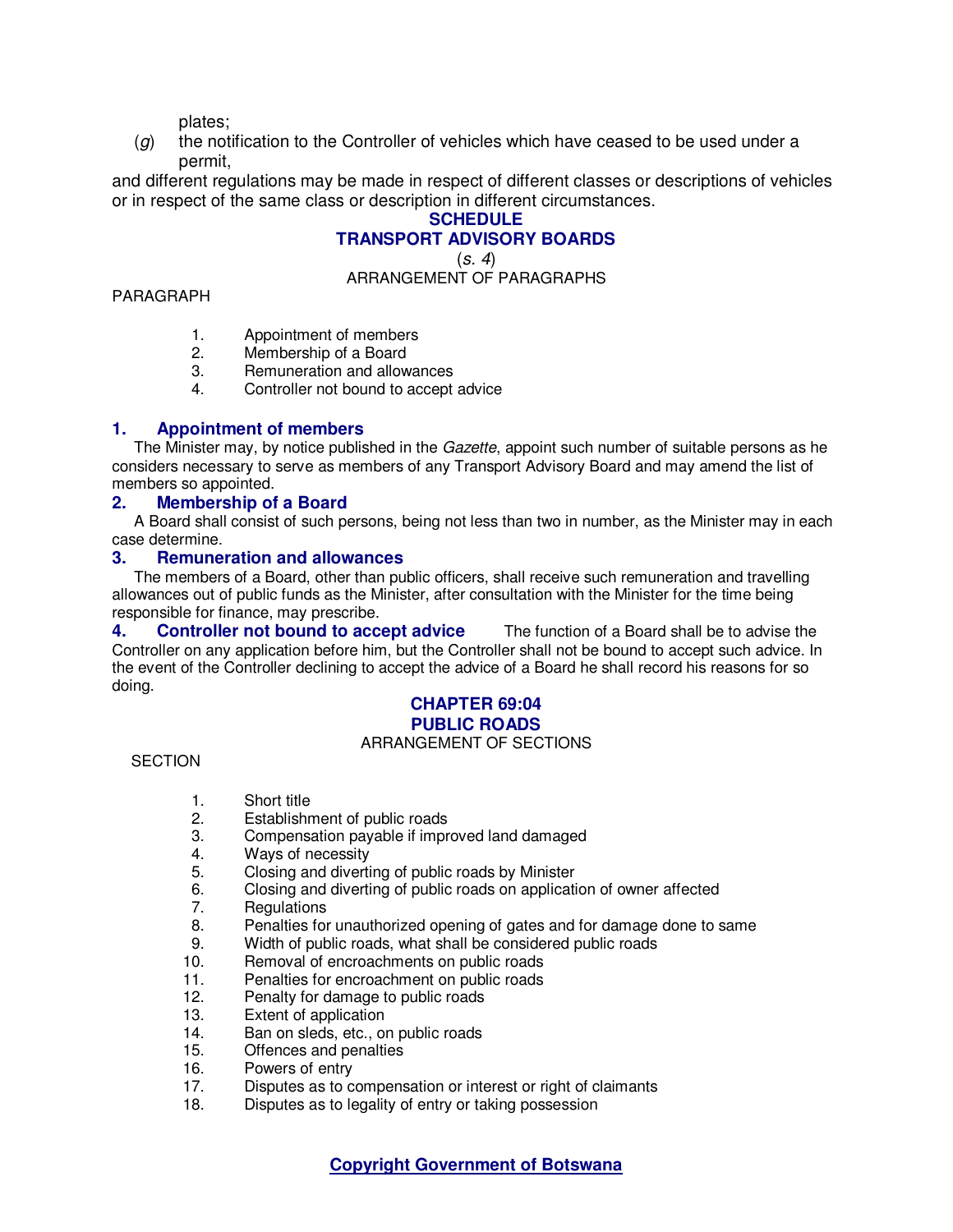19. Delay in payment of compensation

Proc. 48, 1907, Proc. 50, 1924, Cap. 142, 1948, Cap. 169, 1959, Law 11, 1961, HMC Order 1, 1963, L.N. 84, 1966, Act 60, 1969, S.I. 12, 1977.

**An Act to provide for the establishment and proclamation of public roads and ways or roads of necessity for the closing and diversion thereof and for the fencing of lands through which roads may pass.** 

[Date of Commencement: 21st December, 1907]

### **1. Short title**

This Act may be cited as the Public Roads Act.

### **2. Establishment of public roads**

(1) The Minister may from time to time and at any time establish and declare public roads on, to or over any land situated within Botswana by order published in three successive issues of the Gazette.

(2) The order shall define the general course, situation and width of the road or roads included therein either by reference to an existing road or roads, or in the case of a new road by describing in general terms the course thereof.

(3) Any such order may be revoked, altered or varied as the Minister thinks fit.

## **3. Compensation payable if improved land damaged**

If any road established and declared by the Minister under the provisions of this Act passes over any land improved by cultivation, irrigation or otherwise and causes any actual damage thereto, compensation shall be payable to the person or persons suffering such damage, the amount thereof to be determined by the Minister in his sole discretion.

#### **4. Ways of necessity**

If at any time it appears to the Minister upon the petition of any adjacent or neighbouring owner or occupier, that such owner or occupier requires a way or road of necessity on to or over any land situated in Botswana the Minister may, by order published in the *Gazette*, grant such way or road of necessity, and determine the direction and width thereof:

Provided that compensation for the right-of-way, and any damage done shall be paid by the person or persons for whose benefit, and upon whose application the said road is made, the amount thereof to be determined by the Minister in his sole discretion.

#### **5. Closing and diverting of public roads by Minister**

The Minister may, by order published twice in the *Gazette*, declare that any road or part of any road shall cease to be a public road, and such road or part of a road, as the case may be, shall thereupon cease to be such road accordingly; or declare that any public road shall be diverted or closed at such time as shall be specified in that behalf in any such order, and such road shall thereupon be so diverted or closed, as the case may be, accordingly:

Provided that the right of the public to travel along any public road or part thereof which has ceased to be such road shall continue until such road or part thereof has been diverted or closed.

#### **6. Closing and diverting of public roads on application of owner affected**

(1) The owner or owners of any land in Botswana, or any person authorized thereto by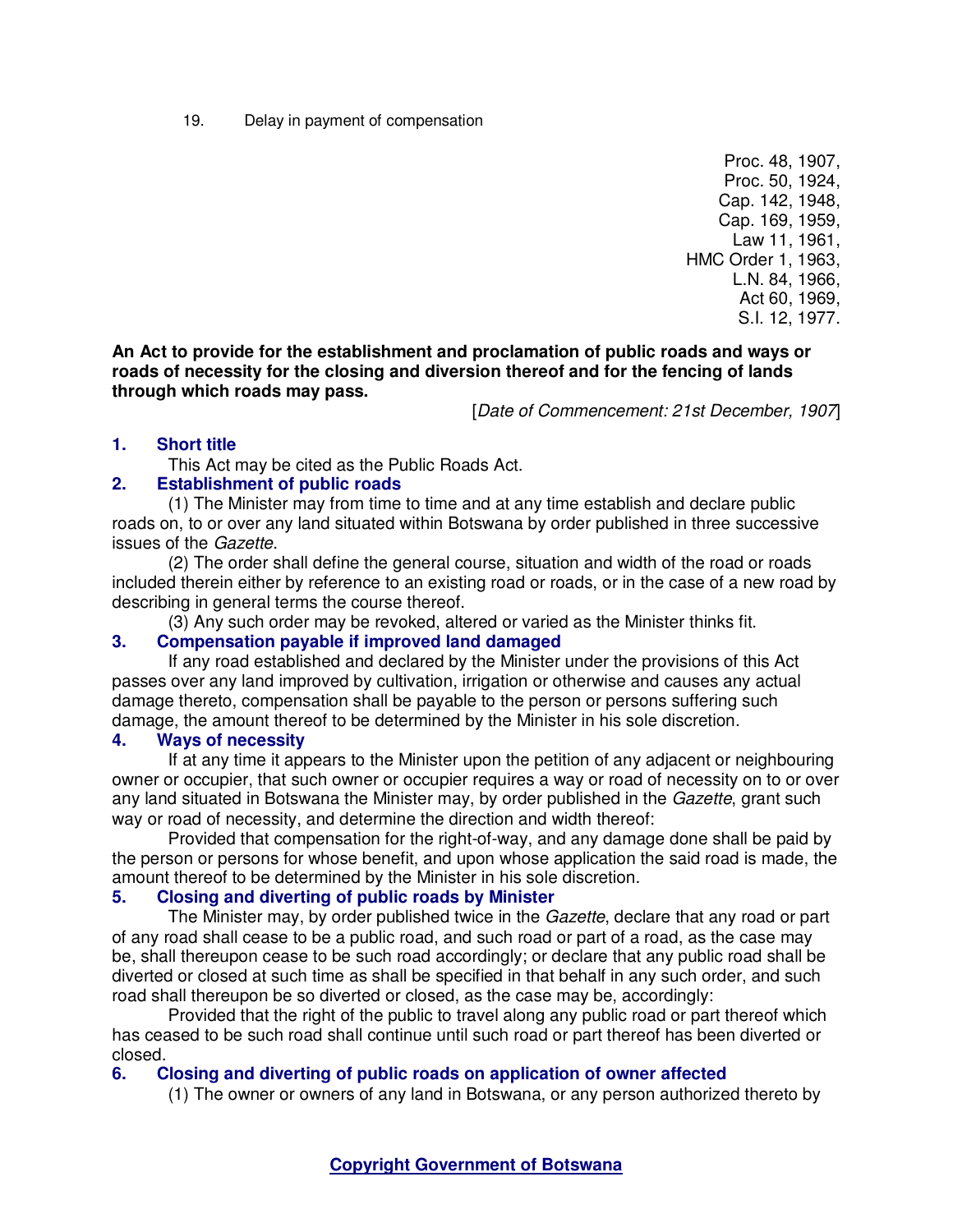any such owner or owners may make application to the Minister to declare that any public road which passes over the property of such owner or owners shall be closed or diverted.

(2) Notice of the intention to apply for the closing or diverting of any public road shall be posted for general information at some conspicuous place outside the office of the District Commissioner of the district in which the property is situated, and published in the Gazette once in each month for a period of three months, and once a week during six weeks in some newspaper published within the district, or if there be none such in some newspaper circulating within the district.

(3) Such notice shall in some part thereof clearly describe the road sought to be closed or diverted, and the situation thereof, and shall call upon any person objecting thereto to file his objection in writing at the office of the Minister within one month after the date of latest publication of such notice in the Gazette.

(4) The Minister may, after the expiration of such period of one month, by order published in the Gazette close or divert such road in the manner provided in section 5 with or without such modification or alterations as he thinks fit or may refuse such application.

#### **7. Regulations**

(1) The Minister may, by statutory instrument make regulations-

- (a) prescribing the circumstances and conditions under which fences or other obstructions may encroach on public roads; and
- (b) prohibiting the causing of damage to fences and obstructions lawfully encroaching on public roads.

(2) The regulations may provide for the punishment by means of a fine not exceeding P200, or by imprisonment for a term not exceeding 12 months, or both, of any person guilty of an offence against the regulations.

#### **8. Penalties for unauthorized opening of gates and for damage done to same**

(1) Any person, other than the owner or occupier of land over which a public road passes or a person duly authorized by such owner or occupier, who opens or unfastens any swing gate erected on such public road where it passes over such land except for the purpose of then and there passing through the same with or without any vehicle or animals in his care, or of enabling some other person or persons so to pass, or who passes through any such gate, and fails or neglects forthwith after so passing through the same to close and fasten such gate, or cause it to be so closed and fastened shall be guilty of an offence and be liable to a fine not exceeding P10, or in default of payment thereof to imprisonment for any period not exceeding 30 days unless such fine be sooner paid.

(2) Any person who damages or destroys such gate, whether in passing through or otherwise, shall forthwith make the same good, and in case of failure or neglect shall be liable to a fine not exceeding P20, or in default of payment thereof to imprisonment for a term not exceeding two months.

#### **9. Width of public roads, what shall be considered public roads**

The Minister may by order published in three successive issues of the Gazette specify what shall be the width of every public road within Botswana for the use of wheeled vehicles, and also the width to be allowed on each side of such roads for the purpose of removing stock in cases where such roads are not enclosed; and for the purpose of this Act every road over which a right-of-way exists in favour of some person or persons other than the owner or occupier of the land on which such road is situate, shall be taken to be a public road.

#### **10. Removal of encroachments on public roads**

Within a reasonable time after such order has been published in the Gazette, the District Commissioner of any district in Botswana shall, if necessary, remove or cause to be removed, all unlawful fences or obstructions which shall in any way encroach upon the roads of which the width has been defined as hereinbefore provided for.

**11. Penalties for encroachments on public roads**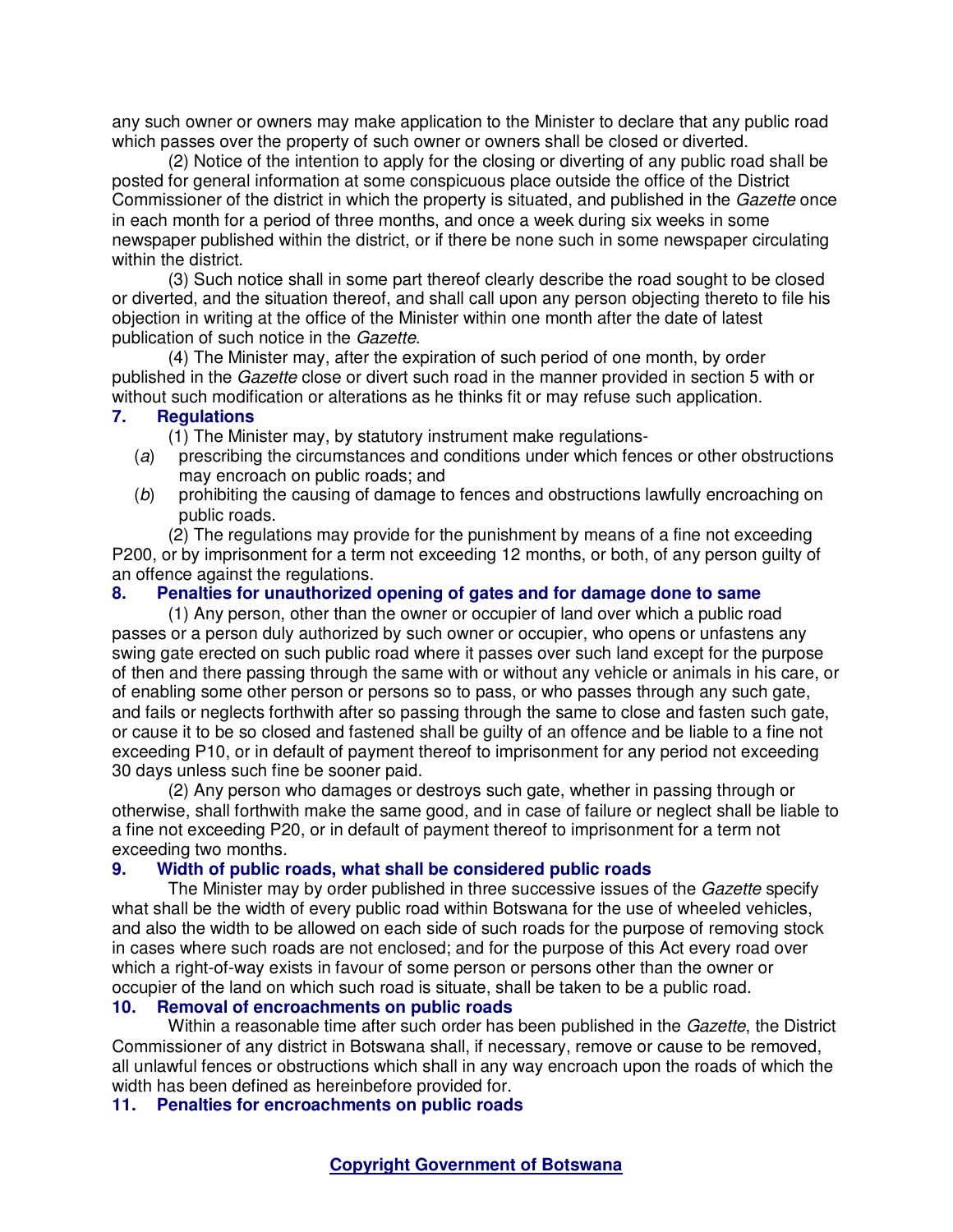Any person who unlawfully erects any fence or raises any obstruction which encroaches upon the width of any road as defined under the provisions of this Act shall be called upon immediately to remove the same, and in case of his neglect to do so such fence or other obstruction shall be removed by the District Commissioner or any person duly authorized by him at the expense of such person.

# **12. Penalty for damage to public roads**

If any person maliciously destroys or wilfully obstructs or in any way does damage to any public road he shall be guilty of an offence and liable to a fine not exceeding P6 or in default of payment thereof to imprisonment for a term not exceeding 30 days for every such offence, and shall also make full satisfaction for the damage that may have been done thereby.

## **13. Extent of application**

(1) Sections 14 and 15 shall be of force and effect within those portions of Botswana which are known as the farm Panyane or Ramatlabama's Kuil, the farm Hildavale, the farm Crocodile Pools, the farm Forest Hill, the farm Traquair, the Lobatse Block, the Gaborone Block, the Gaborone State Reserve and the Tati District, excepting such portions thereof as are assigned to or specifically set apart for the occupation of tribesmen.

(2) The Minister may, by order published in the Gazette specify other areas within Botswana to which the provisions of sections 14 and 15 shall apply, and the said provisions shall apply accordingly within such areas from the date of the respective orders.

## **14. Ban on sleds, etc., on public roads**

It shall not be lawful to draw or trail any sledge, timber or other heavy material upon any public road declared in terms of section 2.

### **15. Offences and penalties**

Any person contravening the provisions of section 14 shall be guilty of an offence and liable to a fine not exceeding P20 or to imprisonment for a term not exceeding two months, or to both.

## **16. Powers of entry**

The Permanent Secretary or any person generally or specially deputed in writing by him may, for the purpose of investigating and planning the establishment and declaration of public roads-

- (a) enter upon any land with such assistants or servants, animals, vehicles, appliances and instruments as are necessary for or incidental to the performance of those duties;
- (b) place or erect any permanent beacon, bench mark, reference mark or trigonometrical station, or any temporary flag, signal or other mark upon such land;
- (c) make use of any natural material upon which no work has been expended and, except within a township, village or settlement, of any water, whether conserved or not, found upon or in such land;
- (d) cut any vegetation growing wild in the vicinity of any such beacon, mark, trigonometrical station, flag or signal, for the purpose of enabling observations to be made thereto or therefrom;
- (e) inspect natural materials on which no work has been expended and remove samples thereof in reasonable quantities for soil survey purposes; and
- (f) enter at all reasonable hours any building or enclosed place: Provided that-
	- (i) no person shall enter upon any land or into any building or enclosed place thereon (except with the consent of the owner or occupier thereof) without previously giving such owner or occupier at least seven days' notice of his intention to do so;
	- (ii) reasonable notice of the intention to exercise any of the other powers conferred by this section shall be given to the owner or occupier of the land;
	- (iii) as little damage and inconvenience as possible shall be caused by the exercise of any of the powers conferred by this section.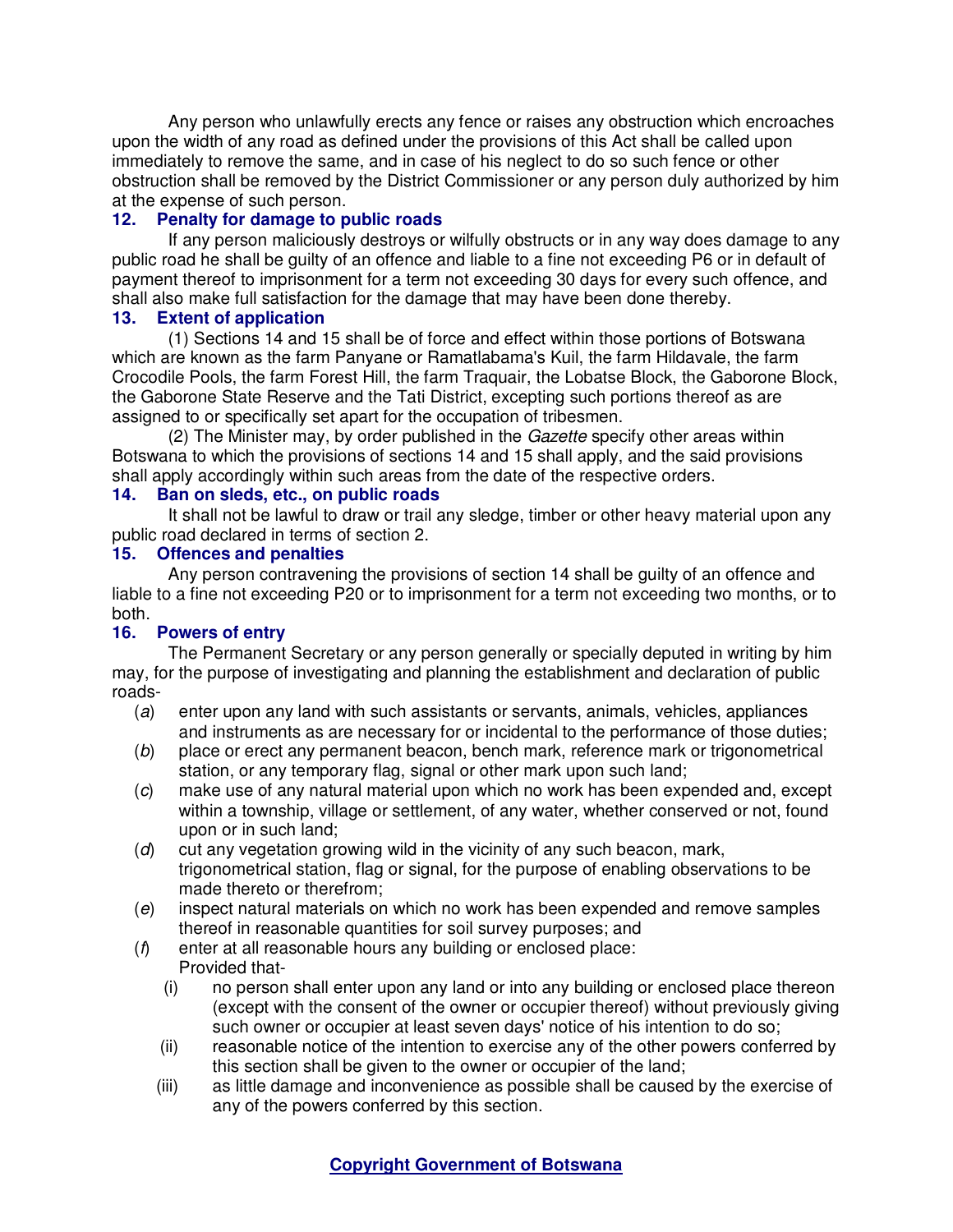#### **17. Disputes as to compensation or interest or right of claimants**

As soon as conveniently may be after any entry upon land made under section 16 the Minister shall pay compensation for all damage done and for any property or thing taken, used, consumed or removed on or from such land in pursuance of section 16, and in case of dispute as to the interest in or right over any such land, property or thing of any person claiming compensation or as to the amount, if any, to be paid, the Minister or the person claiming compensation may refer such dispute to a Magistrate's Court Grade I or over whose decision shall be subject to an appeal to the High Court:

Provided that if the amount of compensation claimed exceeds the jurisdiction of the said Magistrate's Court the dispute may be referred only to the High Court.

#### **18. Disputes as to legality of entry or taking possession**

If any person holding or claiming any interest in or right over land entered upon or any property or thing taken possession of in purported pursuance of section 16 disputes the legality of such entry or taking possession, he may apply to the High Court to determine the question.

## **19. Delay in payment of compensation**

Any person aggrieved by any delay in the payment of compensation due to him under section 17 may apply to the High Court for the purpose of obtaining prompt payment thereof.

#### **CHAPTER 70:01 BOTSWANA RAILWAYS**

ARRANGEMENT OF SECTIONS PART I

**Preliminary** 

#### **SECTION**

- 1. Short title
- 2. Interpretation

#### PART II

#### Establishment, Constitution and Membership of Organization

- 3. Establishment of Organization and legal personality
- 4. Composition of Organization
- 5. Resignation and removal from office
- 6. Tenure of office
- 7. Payment of members

#### PART III

#### Meetings and Proceedings of Board

- 8. Meetings
- 9. Signification of documents

#### PART IV

#### Officers, Employees and Agents of Organization

- 10. Appointment of officers and employees
- 11. Delegation to committee

#### PART V

#### Functions, Powers and Duties of Organization

- 12. Functions and powers
- 13. Exclusive privilege of Organization
- 14. Co-operation with authorities<br>15. Besearch and records
- Research and records
- 16. Powers of Minister to give directions

**Copyright Government of Botswana**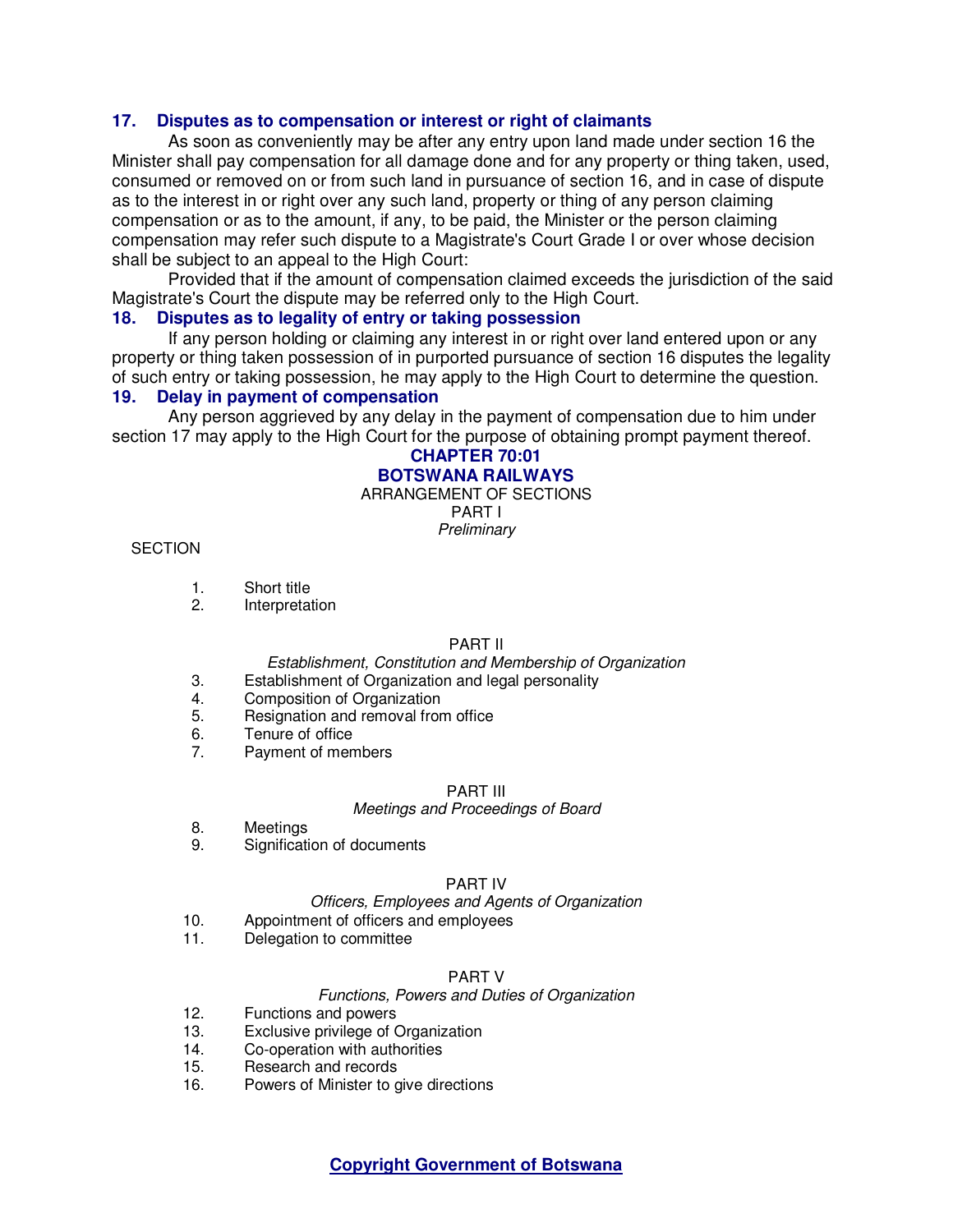# PART VI

#### Finance

- 17. Principles of financial operations
- 18. Fixing of tariffs and surplus funds
- 19. Borrowing powers
- 20. Vesting of property in Organization<br>21. Accounts and audit
- Accounts and audit

#### PART VII **General**

- 22. Annual report
- 23. Compulsory acquisition of land<br>24. Besettlement measures
- 24. Resettlement measures<br>25. Compensation for loss of
- Compensation for loss or damage
- 26. Power to call for information
- 26A. Confidentiality<br>26B. Powers of arre
- Powers of arrest
- 27. Power to make bye-laws, etc.
- 28. Protection from personal liability
- 29. Power to make regulations
- 30. Transitional provisions
- 31. Application of certain laws

Act 22, 1986, S.I. 104, 1987, Act 22, 2004.

**An Act to provide for the establishment of an Organization to be known as the Botswana Railways for the provision and operation of railway services and for matters connected therewith or incidental thereto.** 

[Date of Commencement: 1st October, 1987]

# **PART I**

# **Preliminary (ss 1-2)**

## **1. Short title**

This Act may be cited as the Botswana Railways Act.

## **2. Interpretation**

In this Act, unless the context otherwise requires-

**"contiguous railways"** means any railway outside Botswana to which traffic can travel, to and from Botswana, in the same rail vehicle;

**"financial year"** means the year ending on 31st March in each year;

**"former owners"** means the National Railways of Zimbabwe or the Railways Unitary System Board of Management so far as they relate to assets within the borders of Botswana;

**"Organization"** has the meaning assigned to it under section 3;

**"private siding"** means any line of railway which is connected to, or is contiguous with, Botswana Railways, other than such connections at the national borders, which has been constructed on land not owned or leased by Botswana Railways, for the specific purpose of facilitating rail transport access to premises or works situated on that land;

**"railway jurisdiction"** means any property of the Organization and includes any of the following which belong to the Organization, namely, buildings, offices, premises, warehouses, trains, locomotives, carriages, wagons, railway yards, railway tracks and the adjoining land;

**"railways services"** means the conveyance of passengers, parcels and goods traffic by rail or road in accordance with the provisions of this Act;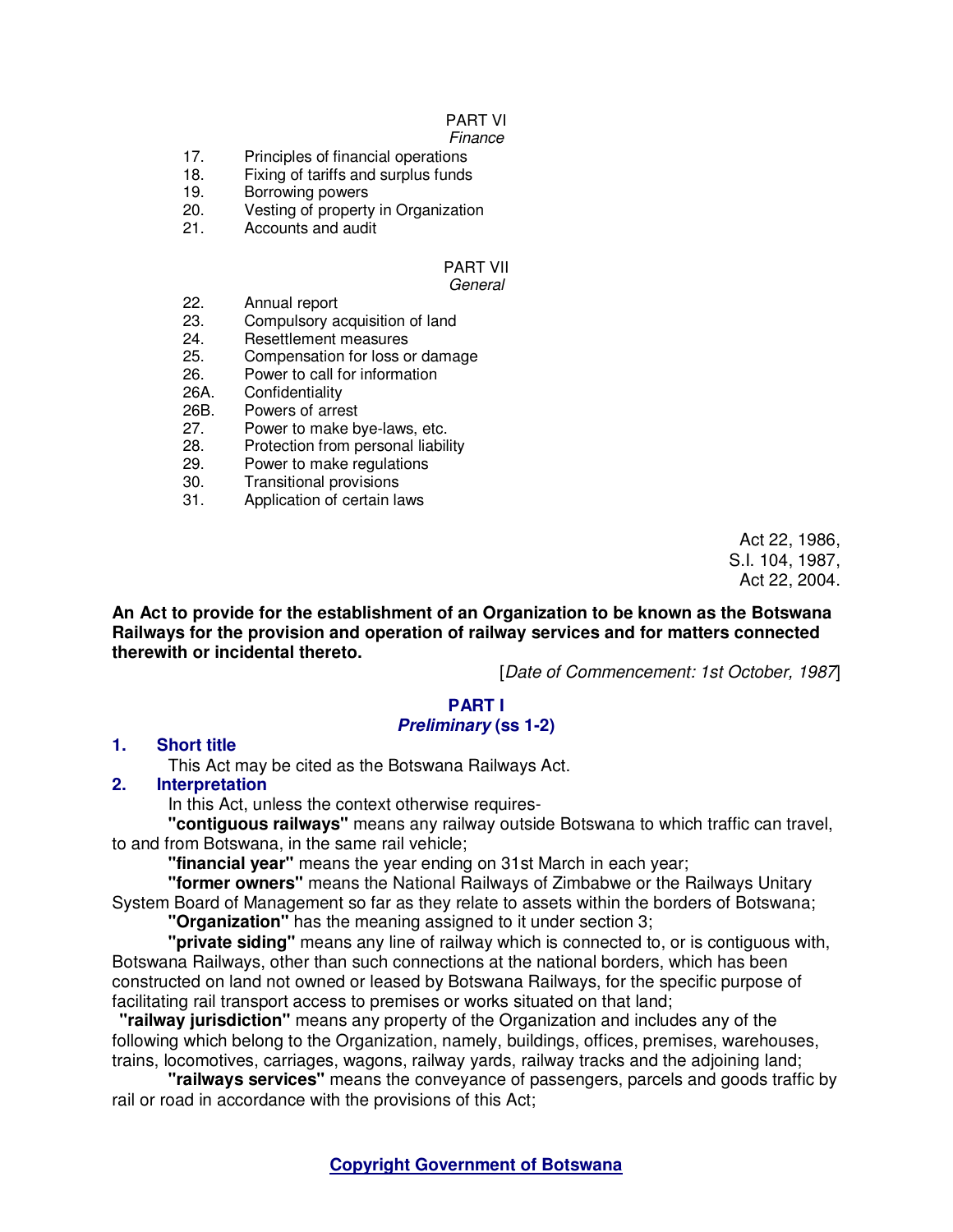**"senior officer"** means any employee of the Organization who holds a position which is designated as such by the Board.

# **PART II**

# **Establishment, Constitution and Membership of Organization (ss 3-7) 3. Establishment of Organization and legal personality**

(1) There is hereby established a commercial enterprise of the Government of Botswana to be known as the Botswana Railways Organization (in this Act referred to as "the Organization").

(2) Notwithstanding any other law to the contrary, all legal proceedings by or against the Organization shall be instituted by or against the Botswana Railways in its own name, and the necessary service of process shall be effected on the general manager of the Organization.

(3) Sections 3 and 6 of the State Proceedings (Civil Actions by or against Government or Public Officers) Act shall not apply to actions by or against Botswana Railways.

# **4. Composition of Organization**

(1) There is hereby established a Board of Management (hereinafter referred to as "the Board") which shall consist of the following members appointed by the Minister-

- (a) the chairman;
- (b) the general manager of the Organization appointed under section 10,  $ex$  officio; and
- (c) not less than five or more than nine other persons who in the opinion of the Minister have knowledge and experience likely to contribute to the successful management of the Organization.

(2) A person shall not be competent to be appointed or to act as a member of the Board

### if-

- (a) he is a Member of the National Assembly;
- (b) he is an employee of the Organization;
- (c) he has been declared insolvent or bankrupt under any law in any country and has not been discharged, or has made a composition with his creditors and has not paid his debts in full; or
- (d) he or she has been convicted of an offence involving dishonesty, or commits an act of misconduct which, in the opinion of the Minister, renders him or her unfit to hold office as a member of the Board.

# **5. Resignation and removal from office**

(1) Any member of the Board, other than the general manager, may resign from the Board by notice in writing addressed to the Minister.

- (2) A member of the Board may be removed from the Board if-
- (a) ceases to hold the office by virtue of which he was appointed;
- (b) becomes of unsound mind;
	- (c) is declared insolvent or bankrupt under any law in force in any country;
- (d) suspends payment of his debts or compounds with his creditors;
- (e) is absent from three consecutive meetings of the Board without such reason as appears to the Minister to be sufficient;
- $(f)$  is sentenced to imprisonment without the option of a fine or is convicted of an offence involving dishonesty;
- $(g)$  in the case of a person possessed of professional qualifications, is disqualified or suspended, otherwise than at his own request, from practising his profession in Botswana or in any other country by order of any competent authority made in respect of him personally.

# **6. Tenure of office**

(1) A member of the Board, other than the chairman and the general manager, shall hold office for such period, not exceeding four years, as may be specified in the notice appointing him, and on the expiration of such period shall be eligible for reappointment: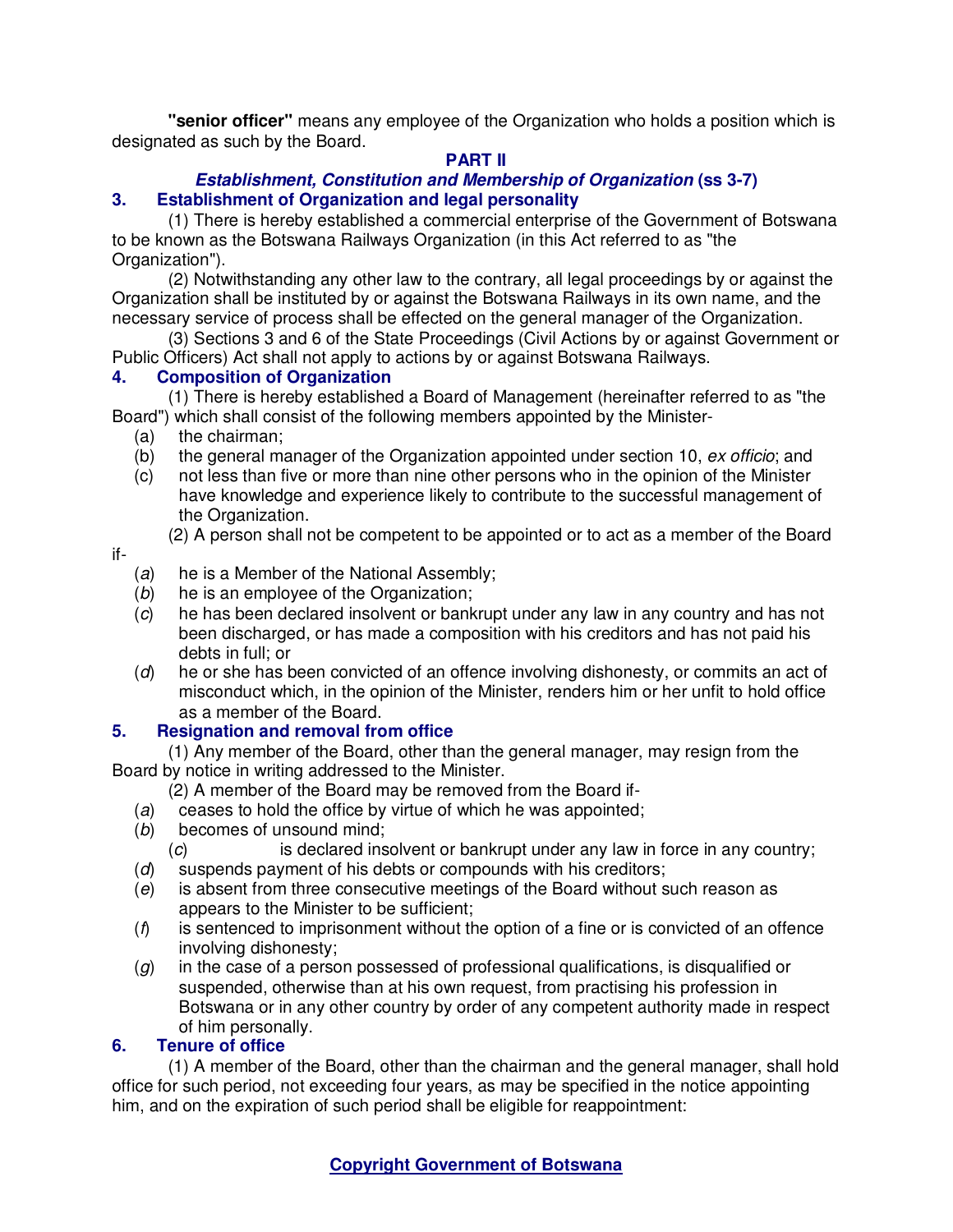Provided that in appointing members of the Board, the Minister shall specify such periods of appointment so that the periods of appointment of not more than one-third of the members shall expire in any one year.

(2) The chairman of the Board shall hold office as chairman for a period of three years, and may be re-appointed for any further periods of three years.

(3) The Board shall once in every year elect from among its members (other than the  $ex$ officio member) a vice-chairman who shall hold office as vice-chairman for a period of one year.

(4) Subject to the provisions of this Act, where any member of the Board is incapacitated by absence from Botswana, or illness or any other sufficient cause, from performing the duties of his office, the Minister shall appoint another person to hold office in his place until the incapacity of that person has terminated or until the term of office of such member expires, whichever first occurs.

#### **7. Payment of members**

The Board shall pay to the members thereof such remuneration, fees and allowances for expenses as may be approved by the Minister.

#### **PART III**

### **Meetings and Proceedings of Board (ss 8-9)**

#### **8. Meetings**

(1) The Board shall meet for the discharge of its functions at such times and places as the chairman may appoint, so however that the Board shall meet at intervals not exceeding three months.

(2) The chairman or, in his absence, the vice-chairman may, and shall on the request in writing of not less than two members of the Board, call an extraordinary meeting of the Board at such time and place as he may determine.

(3) The chairman or, in his absence, the vice-chairman shall preside at every meeting of the Board.

(4) In the absence of both the chairman and the vice-chairman the members present shall elect one of their number to preside at the meeting.

(5) The quorum at any meeting of the Board shall not be less than one-half of the members of the Board:

Provided that the presence of the general manager shall not count towards the constitution of the quorum.

(6) All questions proposed at a meeting of the Board shall be determined by a majority of the members present and voting, and, where the votes are equal, the chairman or the person presiding shall have a second or a casting vote.

(7) Where a member is present at a meeting of the Board or any committee of the Board at which any matter which is the subject of consideration, and in which matter the member is directly or indirectly interested in a private capacity is to be discussed, he or she shall forthwith, after the commencement of the meeting, disclose such interest to the Board or committee of the Board, as the case may be, and shall not, unless the Board or committee otherwise directs, take part in any consideration or discussion of, or vote on, any question with respect to the matter.

(8) The general manager shall, unless the Board in any particular instance decides otherwise, be entitled to attend the meetings of the Board and participate in the discussions without a vote.

(9) The Board may, and shall if the Minister thinks fit, request the attendance of any person to act as adviser at any meeting of the Board, and that person while so attending shallhave all the powers of a member except that he shall not vote on any question and his presence at the meeting shall not count towards the constitution of a quorum.

(10) The validity of any act or proceedings of the Board shall not be affected by any vacancy among its members or by any defect in the appointment of a member thereof.

(11) The Board may from time to time make standing orders providing for the regulation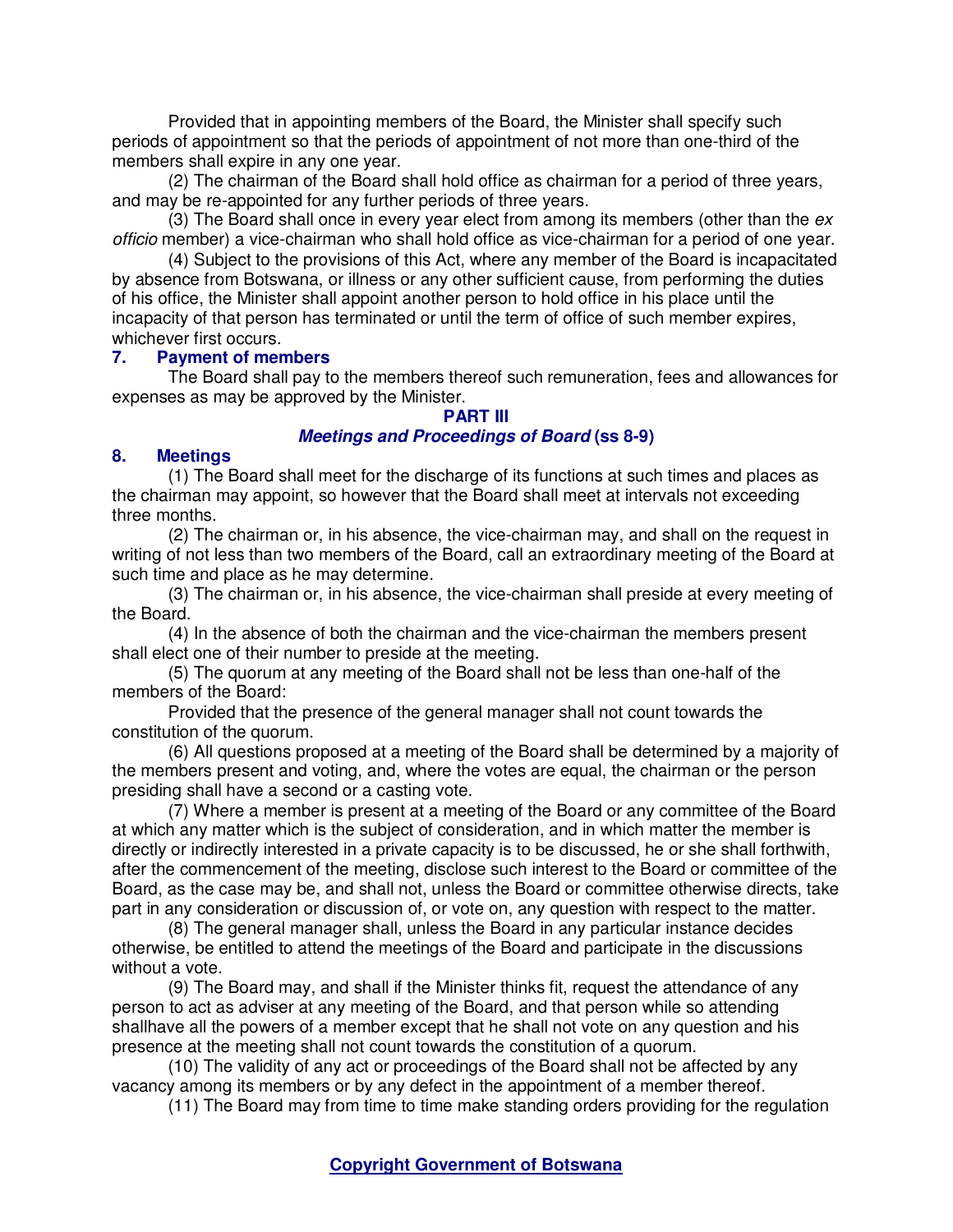of-

- (a) the meetings of the Board;
- (b) the conduct of its business and other operations in carrying out its functions; and
- (c) the duties of its officers, employees and agents.

# **9. Signification of documents**

All documents made by, and all decisions of, the Board may be signified under the hand of the chairman of the Board, the general manager or any member or senior officer of the Organization generally or specially authorized in that behalf.

## **PART IV**

## **Officers, Employees and Agents of Organization (ss 10-11) 10. Appointment of officers and employees**

(1) The Board shall, with the approval of the Minister, appoint a general manager of the Organization on such terms and conditions as the Board may determine.

(2) No person shall be appointed as the general manager of the Organization unless he is qualified by experience and training and has demonstrated that he is competent to manage the business of the Organization.

(3) The general manager of the Organization shall, subject to such directions on matters of general policy as may be given by the Board, be charged with the direction of the business and administration of the Organization, and with the control of its employees.

(4) The general manager may resign from office by notice in writing addressed to the Minister, and may be removed from office by the Minister.

(5) The general manager may delegate to any senior officer of the Organization the exercise of any powers which he is authorized to exercise under this Act.

(6) The Board shall on consideration of the recommendations of the general manager, from time to time, determine the staff deemed necessary for the proper discharge of the functions of the Organization and the terms and conditions of employment.

(7) The appointment, dismissal and discipline of all persons to or from positions designated by the Organization as held by senior officers shall be made by the Board on consideration of recommendations of the general manager.

(8) The appointment, dismissal and discipline of all other staff shall be made by the general manager or such senior officers as he may delegate to perform this function.

(9) The Board may-

- (a) grant pensions, gratuities or retiring allowances to any officer or employee and may require such officer or employee to contribute to any pension or contributory scheme;
- (b) for the benefit of its officers and employees, establish and make contributions to any pension or superannuation fund or medical fund; and
- (c) from time to time appoint and employ upon such terms and conditions as it may think fit such agents and contractors as it may deem necessary.

(10) Public officers from other Ministries or Departments may be transferred or seconded to the Organization or may with the consent of their supervisors otherwise give assistance thereto.

 $(11)$  ...

(12) Officers and employees of the Organization may become members of an appropriate trade union.

# **11. Delegation to committee**

The Board may, by resolution, delegate to any committee of the Organization the exercise of any of the powers which the Organization is authorized by this Act to exercise either generally or in any particular case.

# **PART V**

# **Functions, Powers and Duties of Organization (ss 12-16)**

# **12. Functions and powers**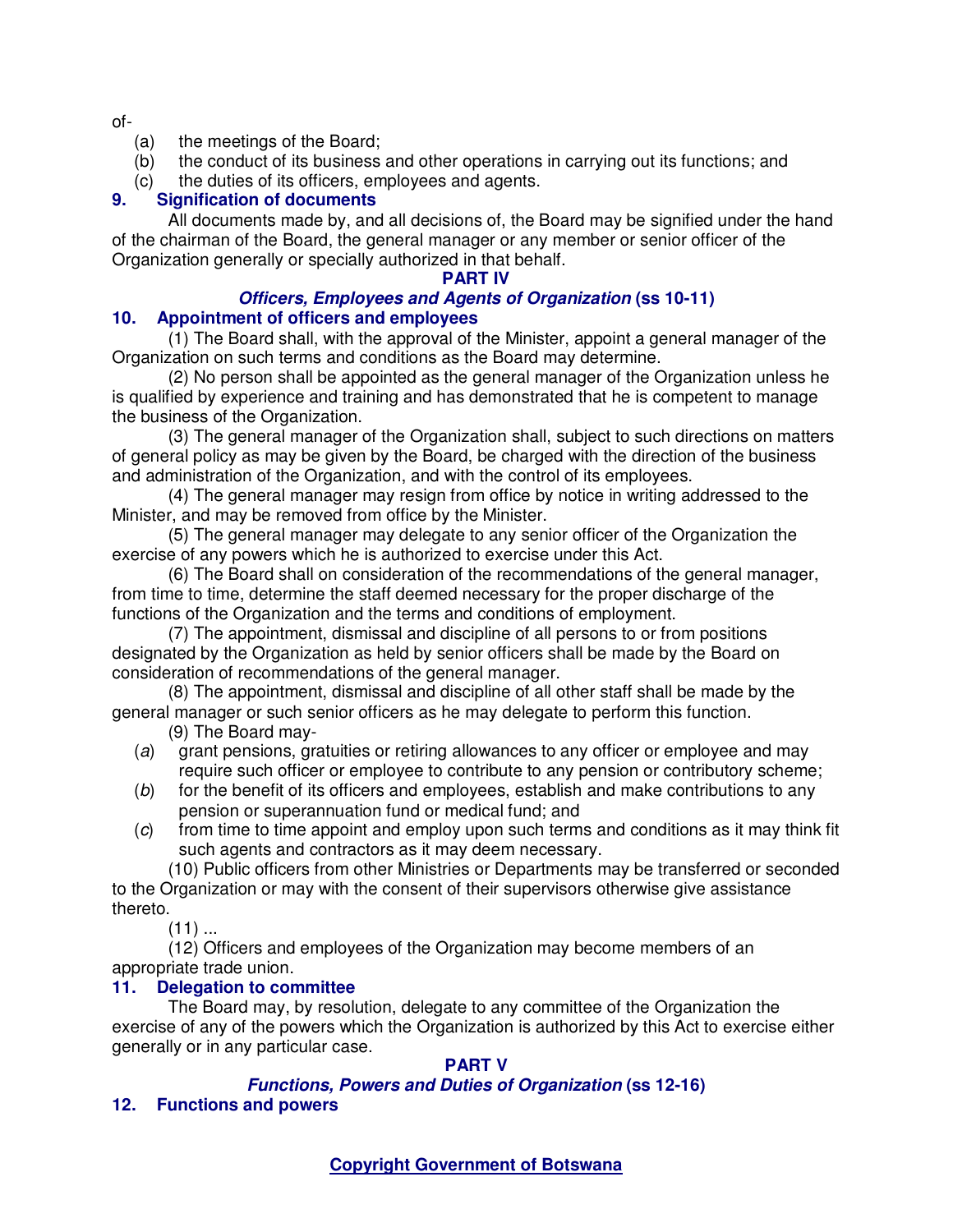(1) Subject to subsections (2) and (3), the functions of the Organization shall be to-

- (a) provide efficient and cost effective railway transport over all its railways within the borders of Botswana;
- (b) generate income from the commercial use of, and exploitation of, any asset, including land or immovable property, owned or vested in the Organization;
- (c) issue, with the prior approval of the Minister responsible for finance, and notwithstanding the provisions of any written law, any financial instruments of whatever nature including stock, securities, bills, promissory notes, debentures, debenture stock, bonds, annuities and negotiable certificates of deposit;
- (d) keep a register of issues and transfers of financial instruments issued under this subsection;
- (e) repurchase its own or other financial instruments; and
- $(f)$  perform such other activities as may appear to the Organization to be conducive and incidental to, the attainment of all or any of its objectives under this Act or any other law.

(1A) The following conditions shall apply to financial instruments issued under subsection (1)-

- (a) the provisions of the Companies Act, in respect of debentures, shall not apply to the financial instruments referred to;
- $(b)$  the financial instruments shall, where applicable, be traded in the same markets in which similar financial instruments issued by the Government or other statutory bodies are being traded; and
- (c) where applicable, such financial instruments may be listed in the stock exchange in the same manner and subject to the same requirements and procedure as those given to financial instruments issued by the Government or other statutory bodies.

(2) The Organization shall have no direct responsibility for the maintenance of connections with, or responsibility for providing services to private sidings, other than duties and obligations arising from an agreement entered into with the owner of any such private siding.

(3) The Organization shall not, without the approval of the Board after consultation with the Minister, construct a new line of railway at any point outside the recognised railway reserve not previously served by the Organization, neither shall it close nor remove any existing line of railway other than a connexion to a private siding.

(4) The Organization shall have all powers necessary or convenient for the performance of its functions and duties and without prejudice to the generality thereof, shall have the power, on behalf of the Government, to-

- (a) acquire, maintain, improve and operate the railways at present existing within Botswana or outside Botswana as may be directed by the Government from time to time;
- (b) acquire, maintain and use any kind of property, right or privilege and dispose of the same by public auction or such other method as the Board may approve, to any person;
- (c) form one or more companies or acquire shares, for the purpose of restructuring its activities, carrying on business or carrying out any purpose, which it may carry out in terms of this Act;
- (d) enter into such contracts as may be necessary for the performance of its functions and duties;
- (e) construct or cause to be constructed such works, houses, offices and other buildings and structures as it may deem necessary or expedient for the performance of its functions and duties;
- $(f)$  purchase, take on lease or otherwise acquire or construct or cause to be constructed such tools, appliances, machinery, plant and equipment as it may deem necessary or expedient for the performance of its functions and duties;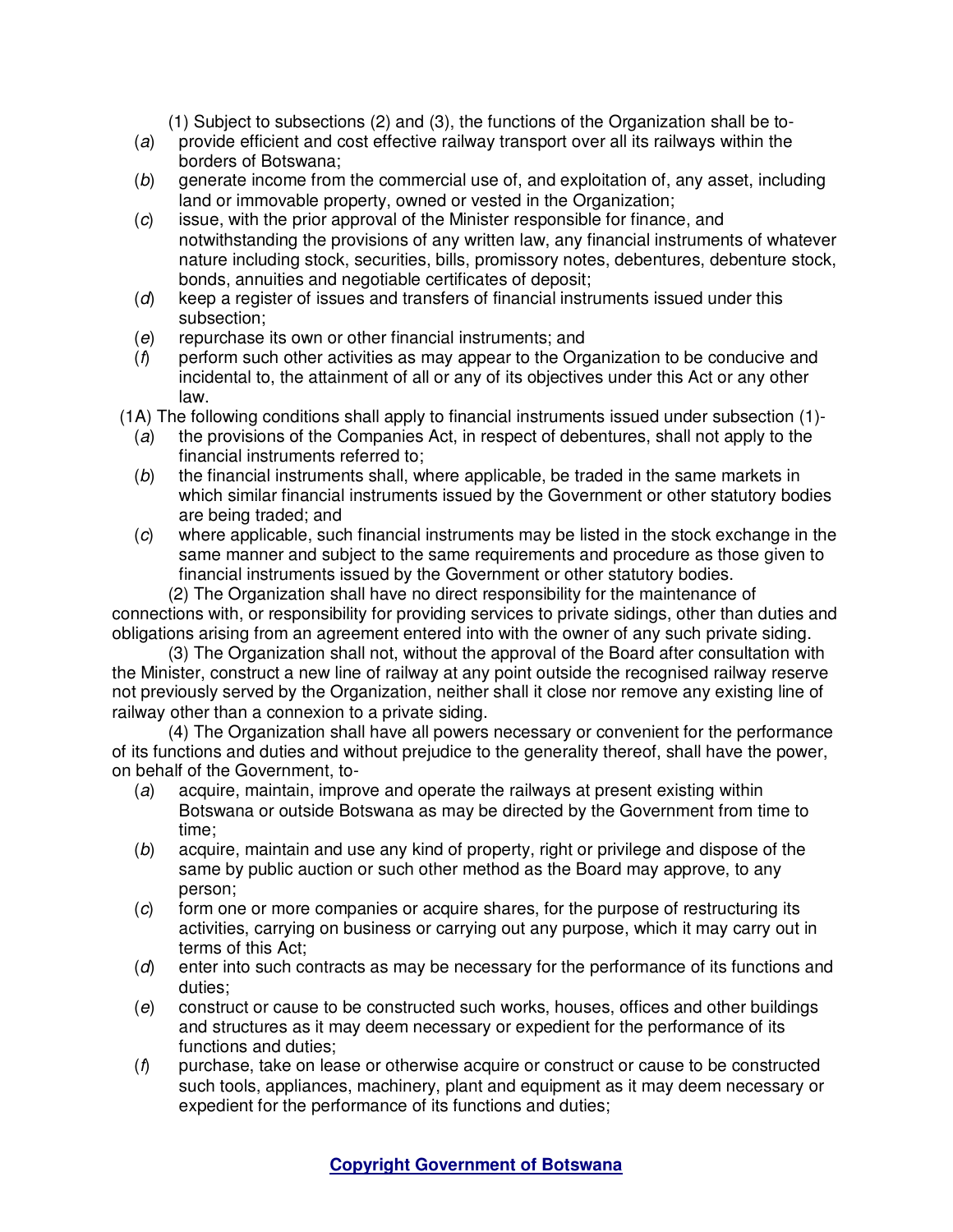$(q)$  sell, exchange, lease, dispose of, turn to account or otherwise deal with any of its assets or any part thereof; whether movable or immovable, not required for its purposes:

 Provided that the Organization may not sell any of its immovable property without the approval in writing of the Minister for the time being responsible for finance;

- $(h)$  invest from time to time, in such manner as it may deem fit, such moneys held by it as may be surplus to its immediate requirements, subject to the approval in writing of the Minister for the time being responsible for finance;
- $(i)$  insure with any company or person against any losses, damages, risks or liabilities which the Organization may incur;
- (j) purchase or sell any materials and stores used in the performance of its functions; and
- $(k)$  carry on any activity which is reasonably requisite or convenient for or in connection with the discharge of its functions under this Act.

### **13. Exclusive privilege of Organization**

(1) The Organization shall have the exclusive privilege of operating railway services in Botswana.

(2) The Board may permit any person to construct a private siding.

### **14. Co-operation with authorities**

In the discharge of its functions the Organization shall co-operate with local and other public authorities, including departments and agencies of the Government, and shall consult with local authorities in matters of concern to the Organization which affect their interests.

### **15. Research and records**

With a view to facilitating present or future research or planning the Organization shall keep full and accurate records of all its operations and shall have power to engage in research and to assist others to engage in research in respect of any matter relating to its functions, and to publish such records and the results of any such research.

## **16. Powers of Minister to give directions**

The Minister may, after consultation with the Board, give to the Organization, such directions of a general or specific character as to the exercise and performance of its powers in fulfilling its functions as are necessary as a matter of public interest, and as are not inconsistent with the legal obligations of the Organization, and the Organization shall give effect to any such direction.

#### **PART VI**

#### **Finance (ss 17-21)**

## **17. Principles of financial operations**

(1) The Organization shall conduct its affairs on sound commercial lines and, in particular, so carry out its functions under this Act and so prescribe the charges payable in respect of the provision by the Organization of services for the conveyance of goods and passengers as to ensure that its revenues are sufficient to produce on the fair value of its assets a reasonable return measured by taking its net operating income as a percentage of the fair value of its fixed assets in operation plus an appropriate allowance for its working capital.

(2) For the purposes of this section "net operating income" means the amount of income remaining after subtracting from total operating revenues all charges which in accordance with generally acceptable accounting principles are chargeable to revenue accounts, including appropriate provisions for depreciation of assets, adequate maintenance, but before deducting interest and other charges on borrowing or taking into account non-operating income expenditure.

(3) In determining what constitutes a reasonable return, all pertinent economic and financial considerations shall be taken into account, which shall include but not be limited to the need for net operating income in an amount sufficient-

(a) to meet interest payments on borrowings;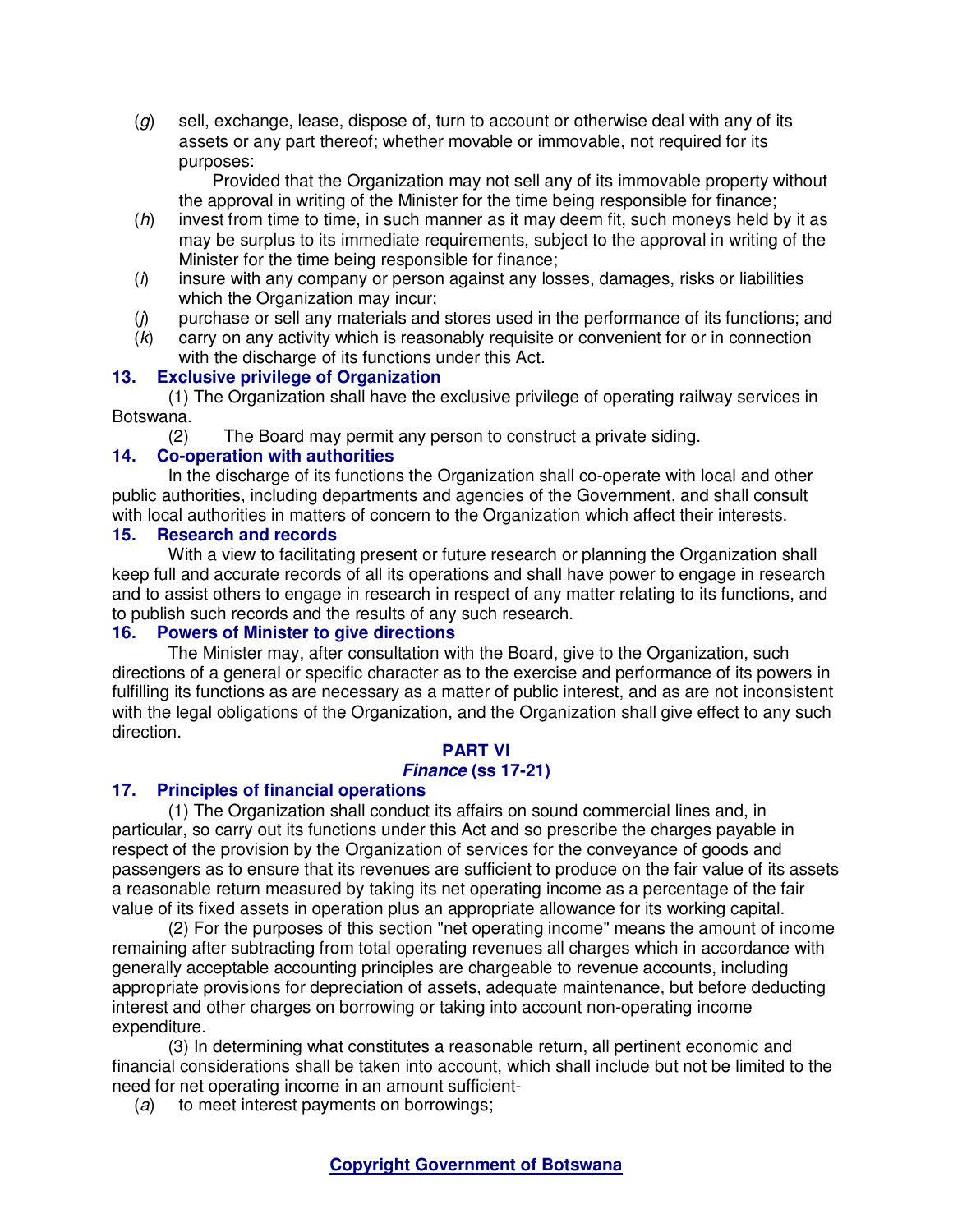- (b) to provide for repayments to be made each year in respect of loans incurred by the Organization to the extent to which such repayments exceed the year's provision for depreciation charged to revenue accounts;
- (c) to provide a reasonable proportion of the funds needed for expanding the Organization's activities and improving its services; and
- (d) to provide reserves for replacement, expansion or other purposes if and to the extent to which the Organization deems it necessary to establish such reserves.

### **18. Fixing of tariffs and surplus funds**

(1) The Board shall, with the approval of the Minister, which approval shall not be unreasonably withheld, prescribe the tariffs at which it provides services for the conveyance of goods and passengers so as to ensure that it is able to comply with the provisions of section 17.

(2) The Board may prescribe different tariffs or methods of charge for different classes or categories of service and for different areas or places.

(3) Notwithstanding the provisions of subsection (1), the Organization may, where special circumstances exist, enter, with any person, into an agreement with any person providing for special tariffs on a commercial basis in respect of that agreement.

(4) Any surplus funds of the Organization shall be invested or otherwise dealt with in accordance with the directives given by the Minister for the time being responsible for finance.

#### **19. Borrowing powers**

(1) In order to enable the Organization to discharge its functions under this Act and to meet its obligations it may borrow, on such terms and in such currencies as may be agreed between it and any lender, such sums as it may require, subject to the approval of the Minister for the time being responsible for finance.

(2) The Organization may charge its assets, undertakings and revenues with the repayment of any money borrowed together with interest thereon and may issue debentures, bonds or other securities in order to secure the repayment of any money borrowed together with interest thereon and may do all other things necessary in connection with or incidental to such borrowings as are authorized by this section, subject to the approval of the Minister for the time being responsible for finance.

## **20. Vesting of property in Organization**

(1) Any properties, assets, rights, debts, liabilities and obligations of the Government or former owners and the benefit and burden of all contracts made by or on behalf of the Government or the former owners which are part of or concern or relate to the railways may, with the consent of the Board, be transferred to and vest in the Organization as hereinafter provided on terms and conditions agreed to by the Organization and any other party.

(2) The Minister may, from time to time, by order published in the Gazette, designate for the purposes of this section properties, assets, rights, debts, liabilities and obligations of the Government or former owners and contracts made by or on behalf of the Government or former owners which are part of; concern or relate to the railways, and as from the date specified in any such designation the properties, assets, rights, debts, liabilities and obligations and the benefit and burden of the contracts so designated shall vest in the Organization.

(3) For the purposes of subsection (4) "the appropriate date" means, in respect of any loan agreement made between the Government and any person whereby money was or is to be borrowed by the Government and used for or in connection with the railways, the date of the vesting of such loan agreement in the Organization by virtue of the foregoing provisions of this section.

(4) The Organization shall pay to the Ministry or Department concerned, in such manner and on such date or dates as the Minister may, with the concurrence of the Organization and the Minister for the time being responsible for finance, from time to time specify, any amount expended or advanced by any Ministry or Department on or in connection with the railways comprising-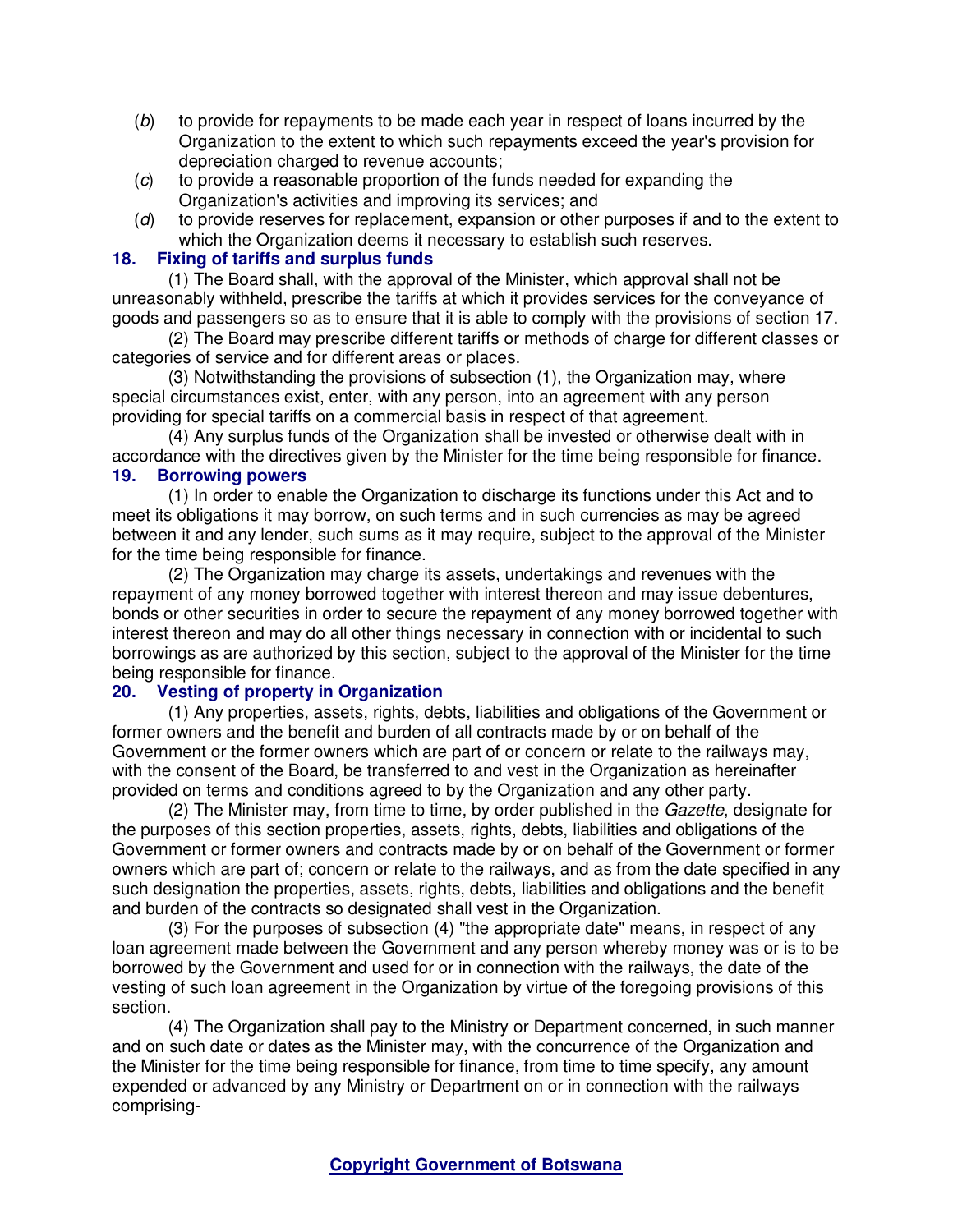- (a) all amounts repaid in respect of capital or interest by the Government to any person before the appropriate date under any loan agreement to which subsection (3) applies;
- (b) all amounts disbursed or to be disbursed by any Ministry or Department in repayment of any other loan raised or to be raised by any Ministry or Department and interest thereon to the extent to which such loan has been or will be applied to the railways which, before the date specified in a designation pursuant to subsection (2), had not been off-set by an amount or amounts credited to the Consolidated Fund for that purpose;
- (c) amounts equal to the outstanding debit balance of any advances made by any Ministry or Department and all costs incurred by that Ministry or Department as a result of making such advances;
- (d) any other amounts paid or to be paid by any Ministry or Department which, before the date specified in a designation pursuant to subsection (2), had not been off-set by an amount or amounts credited to the Consolidated Fund for the purpose.

(5) If, within one month from the date specified by the Minister under subsection (4) for the payment of any amount payable by the Organization to any Ministry or Department under that subsection, the Organization fails to pay such amount, it shall pay interest thereon as from the date specified as aforesaid at such rate or rates as the Minister may, with the concurrence of the Minister for the time being responsible for finance, from time to time determine.

# **21. Accounts and audit**

(1) The Organization shall keep proper accounts and other records in relation thereto, and shall prepare in respect of each financial year a statement of accounts showing in detail the assets and liabilities (real and contingent) and income and expenditure of the Organization in a form which shall conform with the best commercial accounting standards applicable to the provision of services.

(2) The accounts of the Organization in respect of each financial year shall, within four months or such extended time after the end thereof as the Minister may direct, be audited by the Auditor-General or any auditor appointed by the Auditor-General (hereinafter referred to as "appointed auditor").

(3) The Auditor-General or any appointed auditor shall report in respect of the accounts for each financial year, in addition to any other matter on which he deems it pertinent to comment, whether or not-

- (a) he has received all the information and explanations which, to the best of his knowledge and belief, were necessary for the performance of his duties as auditor;
- (b) the accounts and related records of the Organization have been properly kept;
- (c) the Organization has complied with all the financial provisions of this Act with which it is the duty of the Organization to comply; and
- $(d)$  the statement of accounts prepared by the Organization was prepared on a basis consistent with that of the preceding year and represents a true and fair view of the transactions and financial affairs of the Organization.

(4) The report of the Auditor-General or the appointed auditor and a copy of the audited accounts shall, within seven days of the completion thereof, be forwarded to the Minister and to the Organization.

(5) The Minister shall, within 30 days of receiving the report and a copy of the audited accounts, lay such report and accounts before the National Assembly.

# **PART VII**

# **General (ss 22-31)**

# **22. Annual report**

(1) The Board shall, within a period of six months after the end of the financial year or within such longer period as the Minister may approve, submit to the Minister a comprehensive report on its operations during such year together with the auditors' report and the audited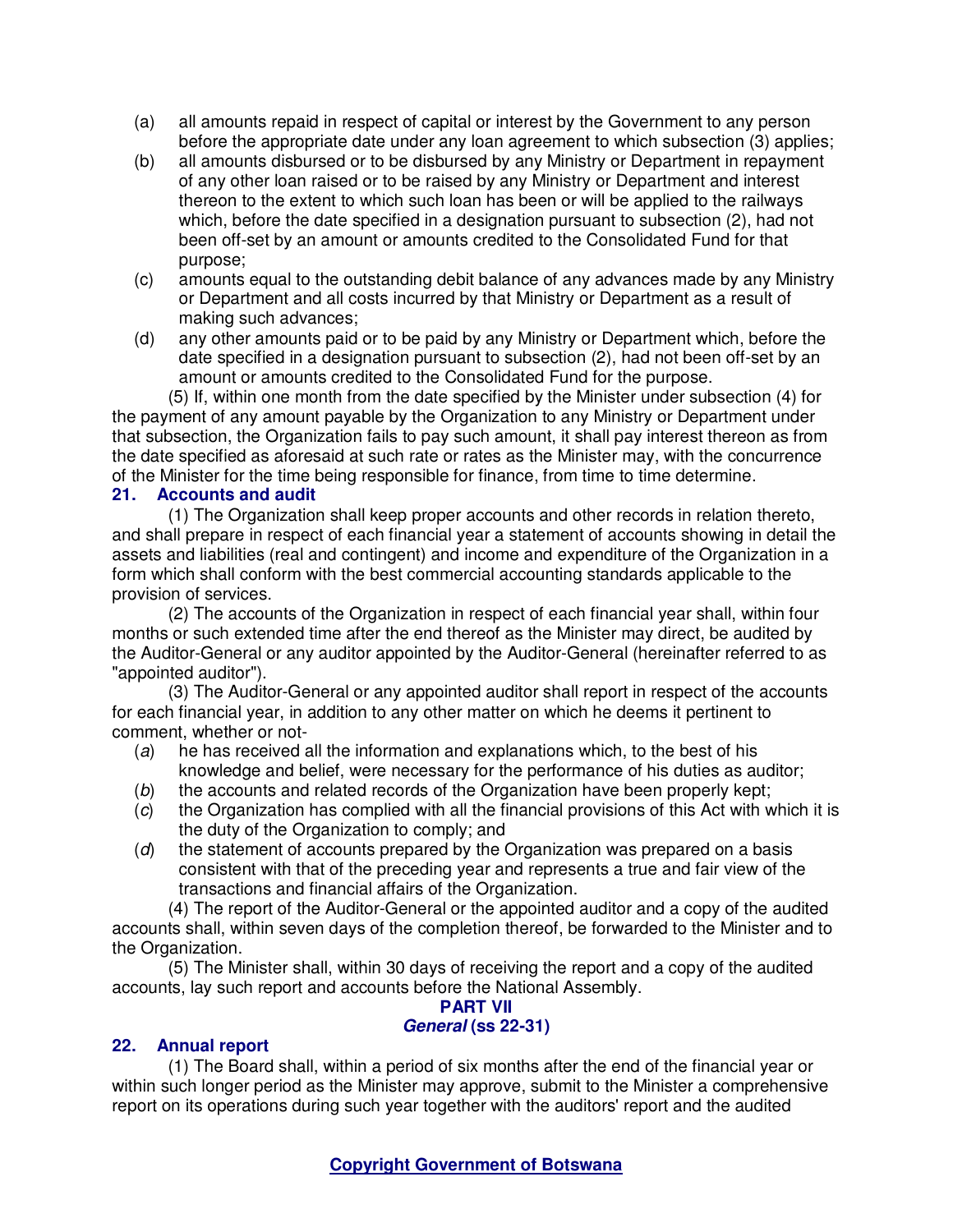accounts as provided for in section 21, and the Board shall publish them in such manner as the Minister may specify.

(2) The Minister shall, within 30 days of his receiving the Board's report, lay such report before the National Assembly.

### **23. Compulsory acquisition of land**

For the purposes of any written law for the time being in force relating to the compulsory acquisition of land for public purposes, the functions and operations of the Organization shall be deemed to be for public purposes.

## **24. Resettlement measures**

If the operations of the Organization necessitate the resettlement of any person dwelling upon any communally owned land, the terms of such resettlement shall be subject to the agreement of the Government and of the local authority of the area concerned.

## **25. Compensation for loss or damage**

(1) In the exercise of its powers under this Act in relation to the execution of works or interference with property the Organization shall cause as little detriment and inconvenience and do as little damage as possible, and shall make full compensation to all local and other authorities and other persons for all loss or damage sustained by them by reason or in consequence of the exercise of such powers and, in default of agreement between the parties, the amount and application of such compensation shall be determined by arbitration in accordance with the provisions of the Arbitration Act.

(2) For the purpose of such arbitration the parties shall be deemed to be parties to a submission in which the reference is to two arbitrators.

### **26. Power to call for information**

The Minister may, for purposes associated with the administration of this Act, require the Board to provide him with estimates of the Organization's future revenue and expenditure, and with such other information relating to its activities and operations, including books of accounts, records, documents and agreements relating to the activities of the Organization.

**26A. Confidentiality** (1) An officer of the Organization, a member of the Board, or an auditor appointed under section 21(2), shall not disclose any confidential information relating to the affairs of the Organization, which he or she acquired during the performance of his or her duties under this Act.

(2) Notwithstanding the provisions of subsection (1), an officer of the Organization, a member of the Board, or an auditor appointed under section 21(2), may disclose information relating to the affairs of the Organization acquired during the performance of his or her duties-

- (a) for the purposes of, and within the scope of, his duties under this Act; or
- (b) when required to-
	- (i) by an order of court,
	- (ii) under any written law, or
	- (iii) in the investigation of an offence.

(3) Every member of the Board and employee of the Organization shall take and subscribe to an oath of secrecy in such form as the Minister may prescribe.

(4) A person who contravenes subsection (1), shall be guilty of an offence and shall be liable to a fine not exceeding P5 000 or to imprisonment for a term not exceeding 1 year, or to both.

**26B. Powers of arrest** (1) Any security officer employed by the Organization, may arrest any person who commits an offence under this Act within the railway jurisdiction.

(2) An officer effecting an arrest in terms of subsection (1), shall forthwith deliver the person arrested, or cause that person to be delivered, to the police to be dealt with according to law.

## **27. Power to make bye-laws, etc.**

(1) The Board may make bye-laws or rules for any purpose connected with its powers,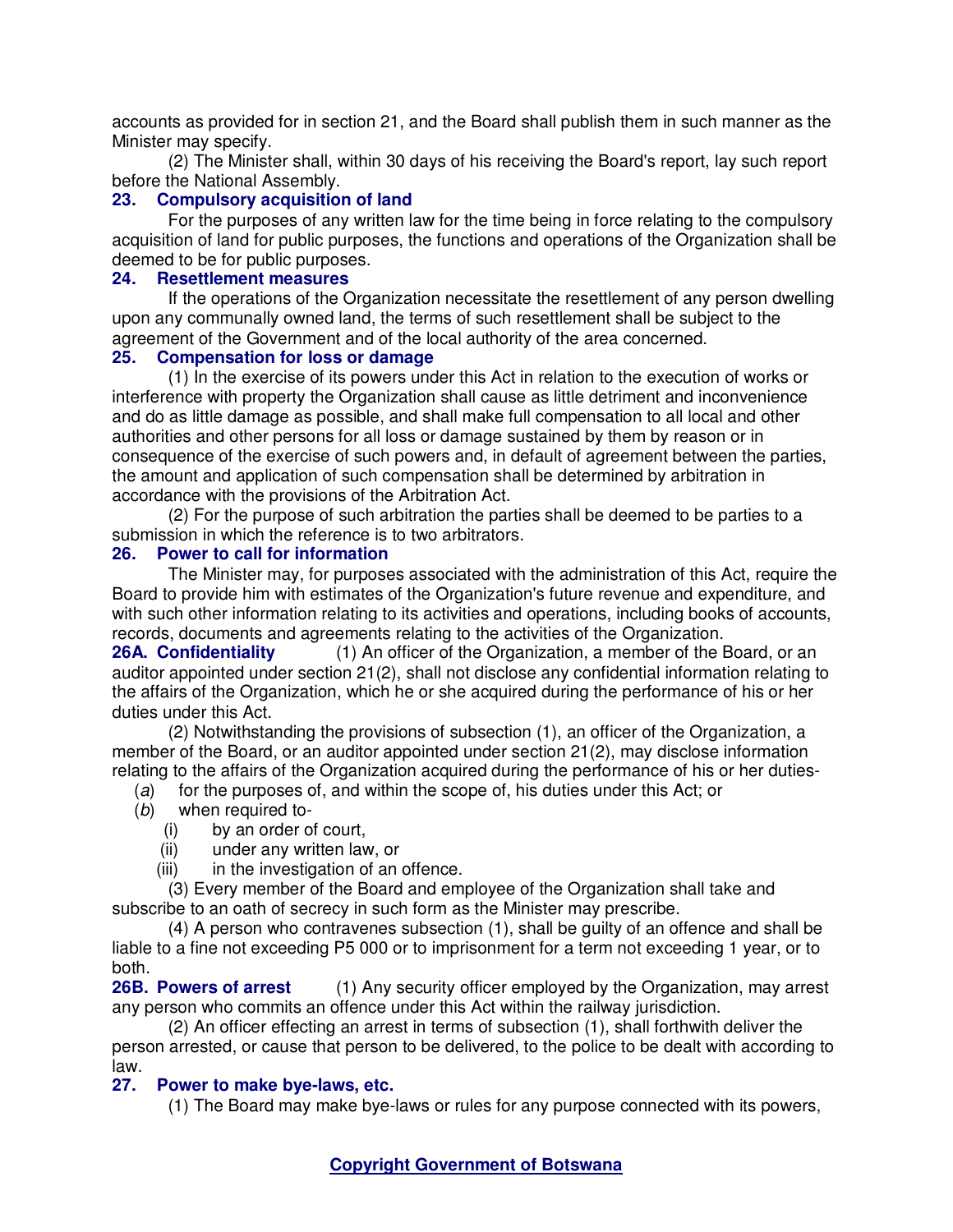functions and duties under this Act and may impose penalties for breach of any such bye-laws or rules.

(2) Such bye-laws or rules shall come into force upon approval by the Minister.

## **28. Protection from personal liability**

No matter or thing done by any member of the Organization or by any officer or employee of the Organization shall, if the matter or thing is done bona fide for the purpose of executing any provision of this Act, render such person or any person acting by his direction personally liable to any action, claim or demand whatsoever.

### **29. Power to make regulations**

The Minister may, after consultation with the Board, make regulations providing for any matter which under this Act is to be provided for by regulations or which otherwise relates to the administration of the Organization.

### **30. Transitional provisions**

(1) Unless the contrary intention is indicated by the Board, every member of the staff of the Department of Railways shall be deemed to have been duly appointed under this Act.

(2) Nothing in this Act shall be taken to effect any alteration in the terms of a contract subsisting immediately before the commencement of this Act or to authorize the making of any such alteration without the consent in writing of all parties bound by the contract.

### **31. Application of certain laws**

(1) Any written laws relating to railways shall, to the extent that they are not inconsistent with the provisions of this Act, continue to be in force.

(2) Any powers contained in any written law which were exercisable by any predecessor railway authority or employees of such railway authority shall be exercisable by the Organization and its employees and any reference to any predecessor railway authority in any such written law shall be deemed to be reference to Botswana Railways.

#### **CHAPTER 70:02 RAILWAY (ACCIDENT INQUIRY)**  ARRANGEMENT OF SECTIONS

#### **SECTION**

- 1. Short title
- 2. Accidents on railway to be reported
- 3. Nature of report
- 4. Minister may order inquiry
- 5. Procedure of inquiry
- 6. Default by witnesses
- 7. Oaths and forms to be used
- 8. Contempt<br>9. Expenses
- Expenses of witnesses
- 10. Inquiry to be public, subject to discretion of administrative officer
- 11. Powers and duties of administrative officer
- 12. Administrative officer to report finding
- 13. Holding of inquiry by person not an administrative officer
- 14. Inquiry not to affect holding of inquest

Proc, 9, 1940, Proc. 1, 1941, Cap. 140, 1948, Cap. 166, 1959, HMC Order 1, 1963, S.I. 12, 1977, Act 14, 2005.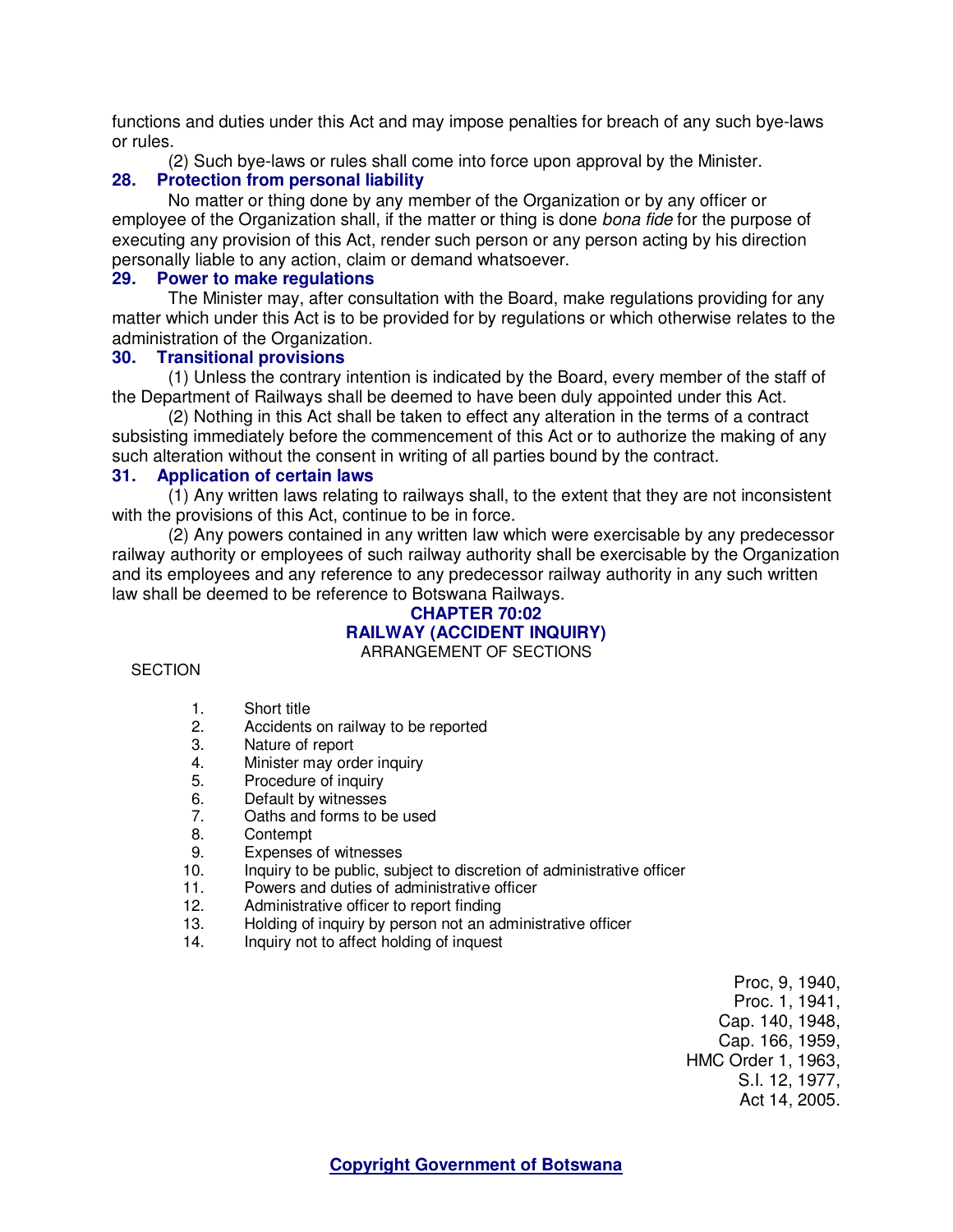### **An Act to make provision for the holding of inquiries in cases of accident on the railways.**

[Date of Commencement: 1st March, 1940]

# **1. Short title**

This Act may be cited as the Railway (Accident Inquiry) Act.

# **2. Accidents on railway to be reported**

When in the course of working a railway in Botswana an accident occurs causing loss of human life or grievous bodily injury to any person or in which a passenger train is concerned, the general manager of the railway shall, without unnecessary delay, send written notice of the accident to the Minister.

# **3. Nature of report**

The report shall contain a brief statement of the nature of the accident and of the injuries, if any, caused to any person or persons.

# **4. Ministry may order inquiry**

(1) The Minister, if he considers such course advisable, may order an inquiry into the cause of any such accident and may direct an administrative officer or other competent person to investigate the matter with the aid of an assessor or assessors to be appointed by the President.

(2) Such assessor or one at least of such assessors if more than one is appointed, shall be a person who is fully conversant with railway practice and technicalities.

# **5. Procedure at inquiry**

For the purpose of making such inquiry an administrative officer may-

- (a) enter and inspect any place or building, works, offices, stock, plant or machinery, the entry or inspection whereof appears to him requisite for such purpose;
- (b) summon and bring before him all such persons as he may think necessary and who are deemed capable of giving information or evidence concerning such accident;
- (c) examine all such persons on oath and reduce that examination to writing; and
- (d) require and enforce the production of all books, papers and documents which he may consider necessary for such purpose.

# **6. Default by witnesses**

If any person summoned as a witness fails to attend in pursuance of such summons such person shall, unless some reasonable excuse be proved on oath or affidavit, be liable to be fined by the administrative officer issuing such summons such sum, not exceeding P20, as the administrative officer thinks fit,and the administrative officer may issue a warrant for the apprehension of such person.<br>7. Oaths and forms to be

# **7. Oaths and forms to be used**

The administrative officer presiding at the inquiry shall administer to the persons appearing to give evidence such oaths or other solemn forms as, *mutatis mutandis*, are used in criminal cases, and the forms of summonses and warrants of apprehension shall be, as near as may be, those in use in similar matters in magistrates' courts.

# **8. Contempt**

All acts of contempt committed by witnesses or other persons before or in regard to any inquiry shall be dealt with in like manner *mutatis mutandis* as contempt committed by witnesses or other persons before a magistrate's court.

# **9. Expenses of witnesses**

All witnesses summoned or attending to give evidence before an administrative officer shall be entitled to receive their expenses as if summoned to give evidence at a criminal trial before a magistrate's court.

# **10. Inquiry to be public, subject to discretion of administrative officer**

The inquiry shall be conducted openly and the public and the press shall have access to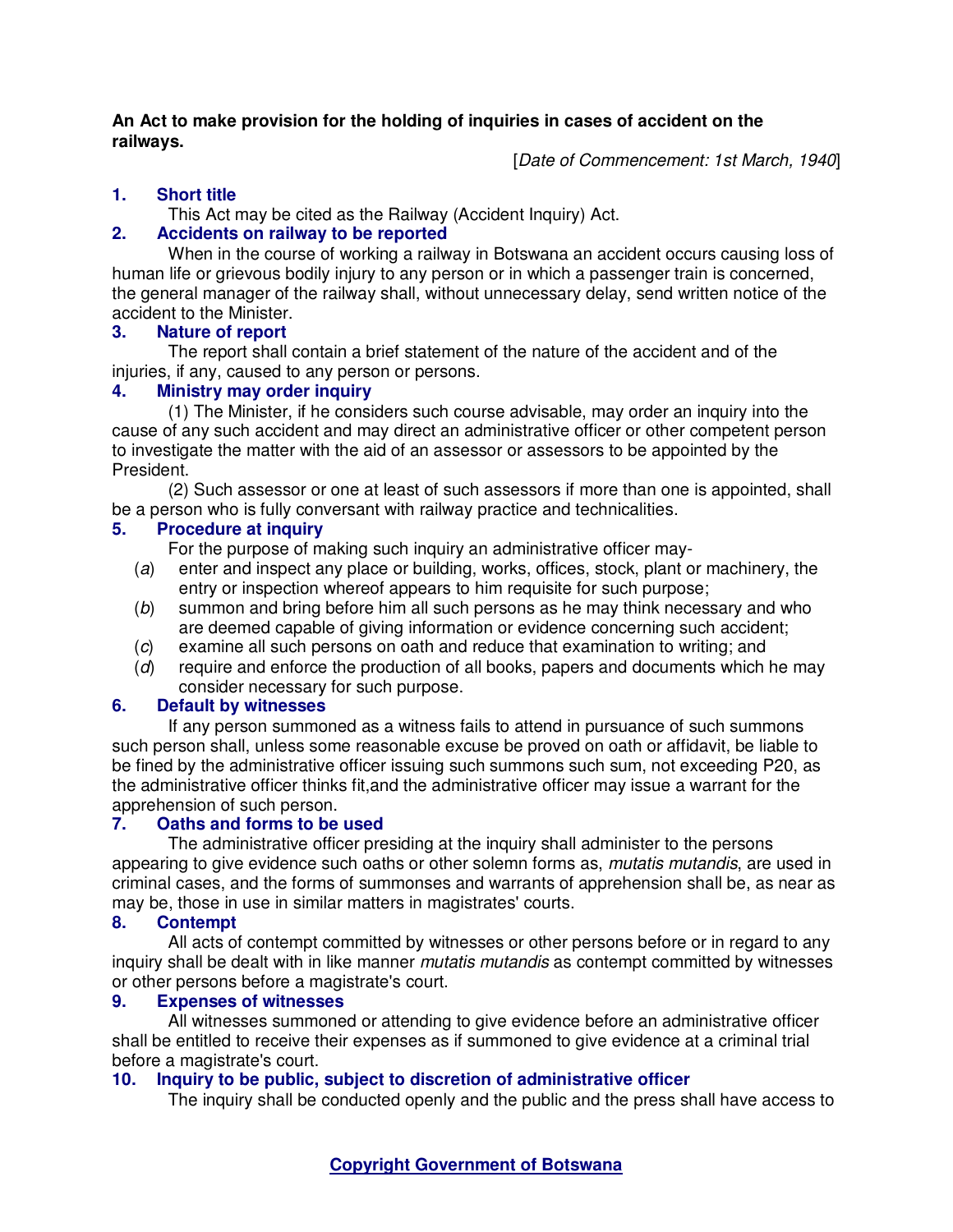the place where the inquiry is being held:

Provided, however, that the administrative officer may in his discretion exclude the public and the press from the inquiry or any part thereof and may hold such inquiry in such manner and under such conditions as he may think most effectual for ascertaining the causes and circumstances of the accident and for enabling him to make his report.

## **11. Powers and duties of administrative officer**

If the administrative officer after concluding any inquiry has cause to believe that any crime or offence has been committed in connection with the accident inquired into by any person who can be made amenable to justice, he may cause such person to be summoned or apprehended and, in such case, shall report the matter to the Director of Public Prosecutions in order that criminal proceedings may be instituted should the Director of Public Prosecutions so decide.

## **12. Administrative officer to report finding**

At the close of the inquiry the administrative officer shall submit a copy of the proceedings and a report in writing to the Minister as to the causes of origin of the accident, and shall state whether in his opinion it was caused by design or was the result of accident or negligence, stating the full particulars of the case and the conclusion at which he has arrived in regard to it.

### **13. Holding of inquiry by person not an administrative officer**

If any person who is not an administrative officer is appointed to hold an inquiry he shall have all the powers and the duties conferred on an administrative officer under this Act.

## **14. Inquiry not to affect holding of inquest**

The holding of an inquiry shall not exempt any administrative officer from holding any such inquest as is prescribed by any law providing for the holding of inquests.

### **CHAPTER 70:03 RAILWAY (COMPENSATION FOR LIVESTOCK)**  ARRANGEMENT OF SECTIONS

### **SECTION**

- 1. Short title<br>2 Interpretati
- **Interpretation**
- 3. Compensation to be made to owner of stock killed or injured by trains running by daylight
- 4. Penalty for making claim with intent to defraud
- 5. Amount of compensation payable
- 6. Claims cognizable in any competent court of Botswana

Schedule - Maximum Amounts of Compensation Payable

Proc. 20, 1904, Cap. 139, 1948, Proc. 12, 1953, Cap. 165, 1959, L.N. 84, 1966, Act 5, 1979.

**An Act to make provision as to the compensation of owners of stock killed or injured by trains running on lines of railway.** 

[Date of commencement: 6th August, 1904]

### **1. Short title**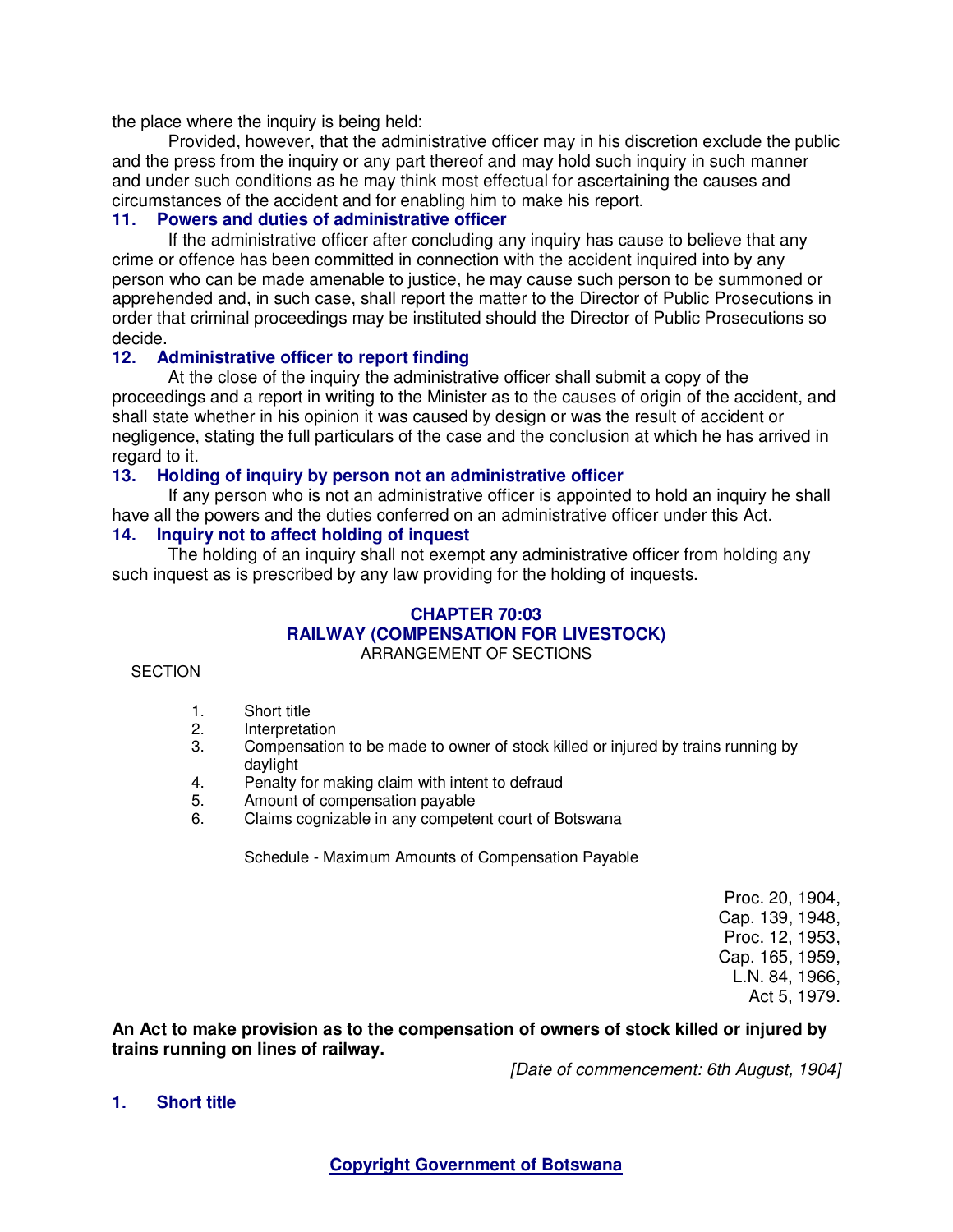This Act may be cited as the Railway (Compensation for Livestock) Act.

### **2. Interpretation**

In this Act, unless the context otherwise requires-

**"daylight"** means the period between sunrise and sunset;

**"stock"** includes horse, gelding, mare, colt, mule, ass, bull, ox, heifer, tolly, cow, calf, sheep, goat, pig and ostrich;

**"undertakers"** means any Government, company or body of persons working railways within the limits of Botswana under lawful authority.

### **3. Compensation to be made to owner of stock killed or injured by trains running by daylight**

The undertakers of any railway within the limits of Botswana shall pay compensation to the owner of any stock killed or injured by any train running by daylight on any line worked by such undertakers if the part of the line at which such killing or injury takes place is unfenced at that time and if no compensation has been paid to any person by such undertakers for or in respect of the right to construct such part of such line:

Provided that no person shall be entitled to recover any sum of money under this Act for the killing or injuring of any stock who fails within 48 hours after such stock has been killed or injured to give notice to the nearest station-master of the killing or injury thereof and of the number and kind of stock so killed or injured in respect of which compensation is claimed:

Provided also that the carcasses or remains of all stock killed and all injured stock in respect of which any claim is made under this Act shall be diligently and to the best of his ability kept and preserved by the owner making such claim for a period of not less than three full days from the time when such killing or injury took place and shall be shown to any person appointed for the purpose of ascertaining the value of the stock so killed or injured.

## **4. Penalty for making claim with intent to defraud**

Any person who fails to keep and preserve such carcass or remains of killed stock or such injured stock as aforesaid or who makes any claim for compensation under this Act which any court of competent jurisdiction finds to be either fraudulent or grossly excessive shall not be entitled to any of the benefits of this Act and any person who makes any such claim with intent to defraud shall be guilty of an offence and liable to all the penalties of the crime of fraud.

### **5. Amount of compensation payable**

(1) The amount of compensation payable under this Act shall in no case exceed the rates set out in the Schedule.

(2) The Minister may, by order published in the Gazette, amend the Schedule.

### **6. Claims cognizable in any competent court of Botswana**

Claims for compensation for stock under the provisions of this Act shall be cognizable in any competent court of Botswana within the jurisdiction of which court such stock has been killed or injured notwithstanding that the train by which the stock was killed or injured belongs to an undertaker not domiciled within Botswana, and for the purpose of such action service upon any station-master of the undertakers resident within the limits of such court shall be deemed sufficient service on the undertakers.

#### **SCHEDULE MAXIMUM AMOUNTS OF COMPENSATION PAYABLE**

| (s. 5) |                  |
|--------|------------------|
|        | P200             |
|        | P <sub>150</sub> |
|        | P <sub>100</sub> |
|        | P <sub>100</sub> |
|        | <b>P50</b>       |
|        | P <sub>150</sub> |
|        | P <sub>50</sub>  |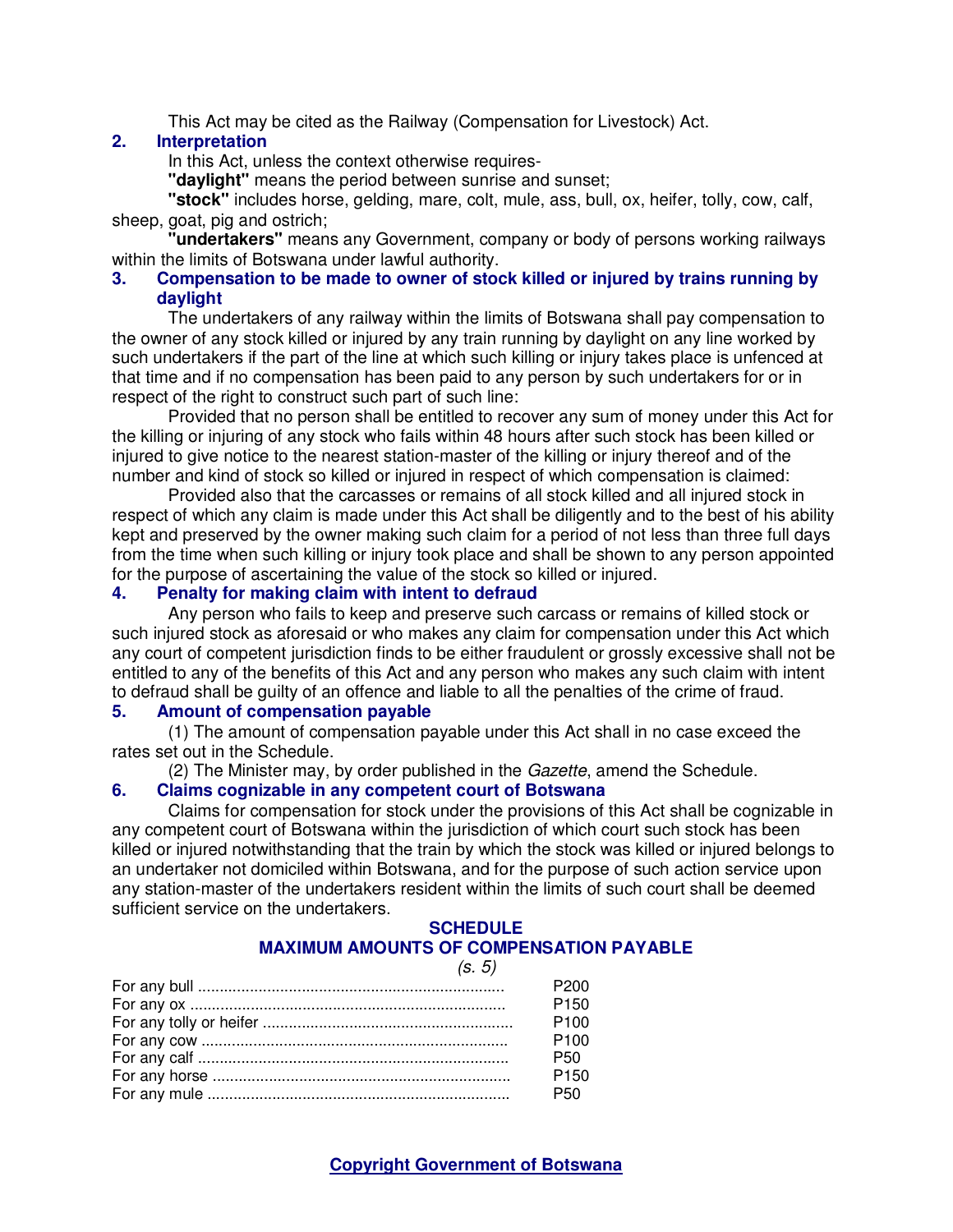| P <sub>15</sub> |
|-----------------|
| P <sub>15</sub> |
| P <sub>15</sub> |
| P <sub>25</sub> |

### **CHAPTER 71:01 CIVIL AVIATION**  ARRANGEMENT OF SECTIONS

### **SECTION**

- 1. Short title
- 2. Interpretation<br>3 Powers of Mir
- 3. Powers of Minister
- 4. Declaration of land subject to control
- 5. Emergency powers
- 6. Dangerous flying, etc.<br>7. General control of buil
- General control of buildings
- 8. Control of buildings near aerodromes<br>9. Closure of roads, etc.
- Closure of roads, etc.
- 10. Trespass by aircraft
- 11. Trespass on aerodromes<br>12. Action for nuisance
- Action for nuisance
- 13. Aircraft and spares not liable to seizure
- 14. Carriage of mail in aircraft<br>15. Offences on Botswana airc
- Offences on Botswana aircraft
- 16. Regulations

Act 15, 1975, Act 7, 1977, S.I. 85, 1977, Act 14, 2005.

**An Act to make provision for the control, regulation and orderly development of civil aviation and air services within Botswana and for matters incidental thereto and connected therewith.** 

[Date of Commencement: 1st July, 1977]

## **1. Short title**

This Act may be cited as the Civil Aviation Act.

## **2. Interpretation**

In this Act, unless the context otherwise requires-

**"aerodrome"** means any area of land or water designed, equipped, set apart or commonly used for affording facilities for the landing and departure of aircraft;

**"air transport service"** means a service for the carriage by air of passengers, mail or other freight;

**"Botswana aircraft"** means an aircraft registered in Botswana in pursuance of regulations made under this Act;

**"Chicago Convention"** means the Convention on International Civil Aviation concluded at Chicago on 7th December, 1944;

**"Director"** means the Director of Civil Aviation;

**"foreign aircraft"** means any aircraft other than a Botswana aircraft;

**"land"** includes any estate or interest in land or an easement.

**3. Powers of Minister**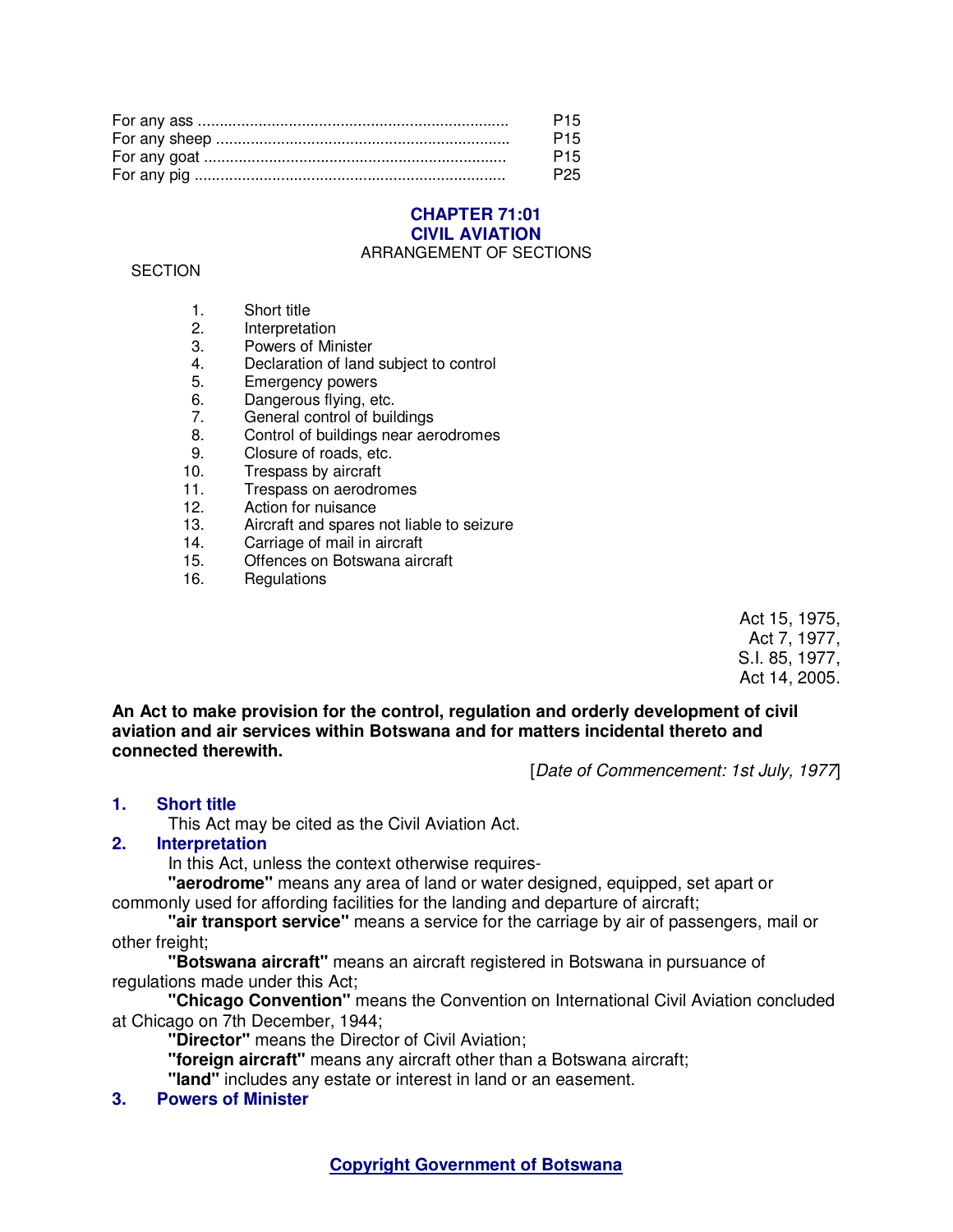For the purposes of this Act the Minister may-

- (a) establish and maintain aerodromes;
- (b) provide and maintain, in connection with aerodromes established by him, roads, approaches, apparatus, equipment and buildings and other accommodation;
- (c) provide and maintain facilities and equipment for the purpose of promoting the safety of air navigation including, but without prejudice to the generality of the foregoing, visual and non-visual navigation aids, visual and non-visual approach and landing aids, communications services, meteorological services and air traffic control services;
- (d) alter, abolish, remove or add to any aerodrome, road, approach, apparatus, equipment, building, accommodation or facilities established or provided by him;
- (e) vary the character of any facilities provided by him for the purpose of promoting the safety of air navigation, or of the signals or assistance given thereby;
- $(f)$  determine the conditions of use of any aerodrome and determine whether any such aerodrome shall be open to public use;
- (g) determine the conditions of use of any facilities or equipment provided by him for the purpose of promoting the safety of air navigation;
- $(h)$  after consultation with the Minister for the time being responsible for land matters, grant leases or licences in respect of land or buildings within an aerodrome established by him.

# **4. Declaration of land subject to control**

(1) The Minister may, if he is satisfied that it is necessary to do so in the interests of safety and the efficient operation of aviation, by order published in the Gazette, declare any area of land specified in the order to be subject to control for the purposes of this Act.

(2) Where the Minister makes an order under subsection (1) he may in the same or a subsequent order make such provision as he considers necessary or expedient for the purposes of the order, and without prejudice to the generality of the foregoing, such provision may include provision for the following-

- $(a)$  for prohibiting or restricting building in such area;
- (b) for restricting the height of buildings or structures or for requiring the total or partial demolition of any building or structure within such area;
- $(c)$  for restricting the height of trees and other vegetation upon any land within the area, or for requiring any trees or other vegetation upon any such land to be cut down or reduced in height:
- $(d)$  for extinguishing any private right of way over land within the area;
- (e) for restricting the installation of cables, mains, pipes, wires or other apparatus over, on or under any land within the area;
- $(f)$  for extinguishing, at the expiry of such period as may be specified, any subsisting right of installing or maintaining any such apparatus as aforesaid over, on or under any land within the area:
- $(g)$  for requiring that, before the expiry of such period as may be specified, any such apparatus shall be removed from land within the area;
- $(h)$  for restricting or preventing the discharge of storm or other water from any drain, pipe or contour ridge constructed on any land within the area;
- $(i)$  the giving of directions by the Minister in any special case;
- $(j)$  the uses to which land in such area may or may not be put; and
- (k) prescribing of offences and penalties, not exceeding a fine of P500 or imprisonment for a term not exceeding six months, or to both, in respect of the contravention of any of the provisions of such order.

(3) An order under this section may contain provision for empowering any person authorized in that behalf by the Minister to move or alter, so as to bring it into conformity with the requirements of the order or any directions given thereunder, any building, structure, vegetation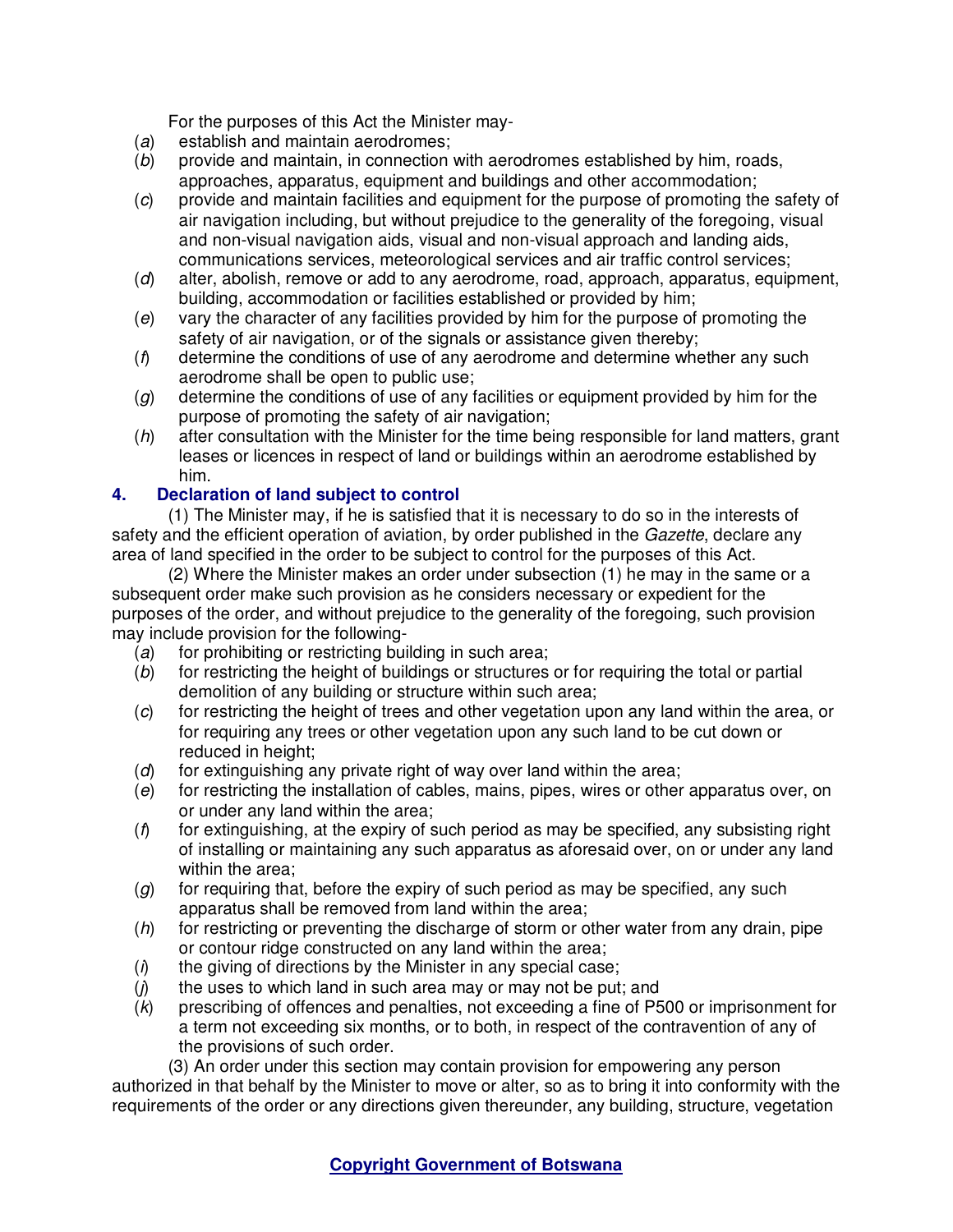or apparatus which contravenes those requirements, and for the recovery of the expenses thereof.

(4) Where the Minister makes or has under consideration the making of an order under this section in respect of any land, any person authorized in that behalf in writing by the Minister may at all reasonable times, on producing evidence of his authority, if demanded, enter upon any of the land in order to make any survey which the Minister requires to be made for the purposes of any steps to be taken in consequence of the order or, as the case may be, for the purpose of determining whether the order should be made:

Provided that admission shall not, by virtue of this subsection, be demanded as of right to any land which is occupied unless 24 hours' notice in writing of the intended entry has been served on the occupier.

(5) Any person who obstructs any other person in the exercise of any powers conferred upon that other person by virtue of subsection (3) or (4) shall be guilty of an offence and liable to a fine not exceeding P150 or to imprisonment for a term not exceeding six months, or to both.

(6) Any person who incurs expense or suffers damage by reason of the operation of this section shall be entitled to receive from the Government adequate compensation in respect of the expense or damage, the amount thereof to be fixed, in default of agreement, by an arbitrator in accordance with the Arbitration Act:

Provided that no compensation shall be payable in respect of any building or structure erected in contravention of a prohibition or restriction on such erection.

(7) The powers of the Minister under this section shall not be construed as prejudicing his power to acquire land for the purpose of securing the observation of any requirement which might have been imposed under this section in relation to the land.

## **5. Emergency powers**

(1) In time of actual or imminent war or of national emergency, the Minister may by order regulate or prohibit, either absolutely or subject to such conditions as may be contained in the order, the navigation of all or any descriptions of aircraft over Botswana or any portion thereof; and may by order provide for taking possession of and using for the purposes of the military forces of Botswana any aerodrome, or any aircraft, machinery, plant, material or things found therein or thereon, and for regulating or prohibiting the use, erection, building, maintenance or establishment of any aerodrome, or flying school of any class or description.

(2) If any person contravenes or fails to comply with any provision of an order made under this section, he shall be guilty of an offence and liable to a fine not exceeding P500 or to imprisonment for a term not exceeding 12 months, or to both.

(3) Any person who suffers direct injury or loss owing to the operation of an order made under this section shall be entitled to receive adequate compensation from the Government, the amount thereof to be fixed, in default of agreement, by an arbitrator in accordance with the Arbitration Act:

Provided that no compensation shall be payable by reason of the operation of a general order under this section prohibiting flying in Botswana or any part thereof.

## **6. Dangerous flying, etc.**

(1) Where an aircraft is flown in such a manner as to cause danger to any person or property on land or water, or in contravention of any regulations made under this Act, the pilot or other person in charge of the aircraft and the owner of the aircraft shall be guilty of an offence and liable for a first offence to a fine not exceeding P500 or to imprisonment for a term not exceeding six months, or to both, and for a second or subsequent offence to a fine not exceeding P5 000 or to imprisonment for a term not exceeding two years, or to both.

(2) In any proceedings against the owner of an aircraft in respect of an offence under this section, it shall be a defence to prove that the act constituting the offence was done without the knowledge or consent of the owner.

(3) In this section, "owner", in relation to an aircraft and an offence, includes any person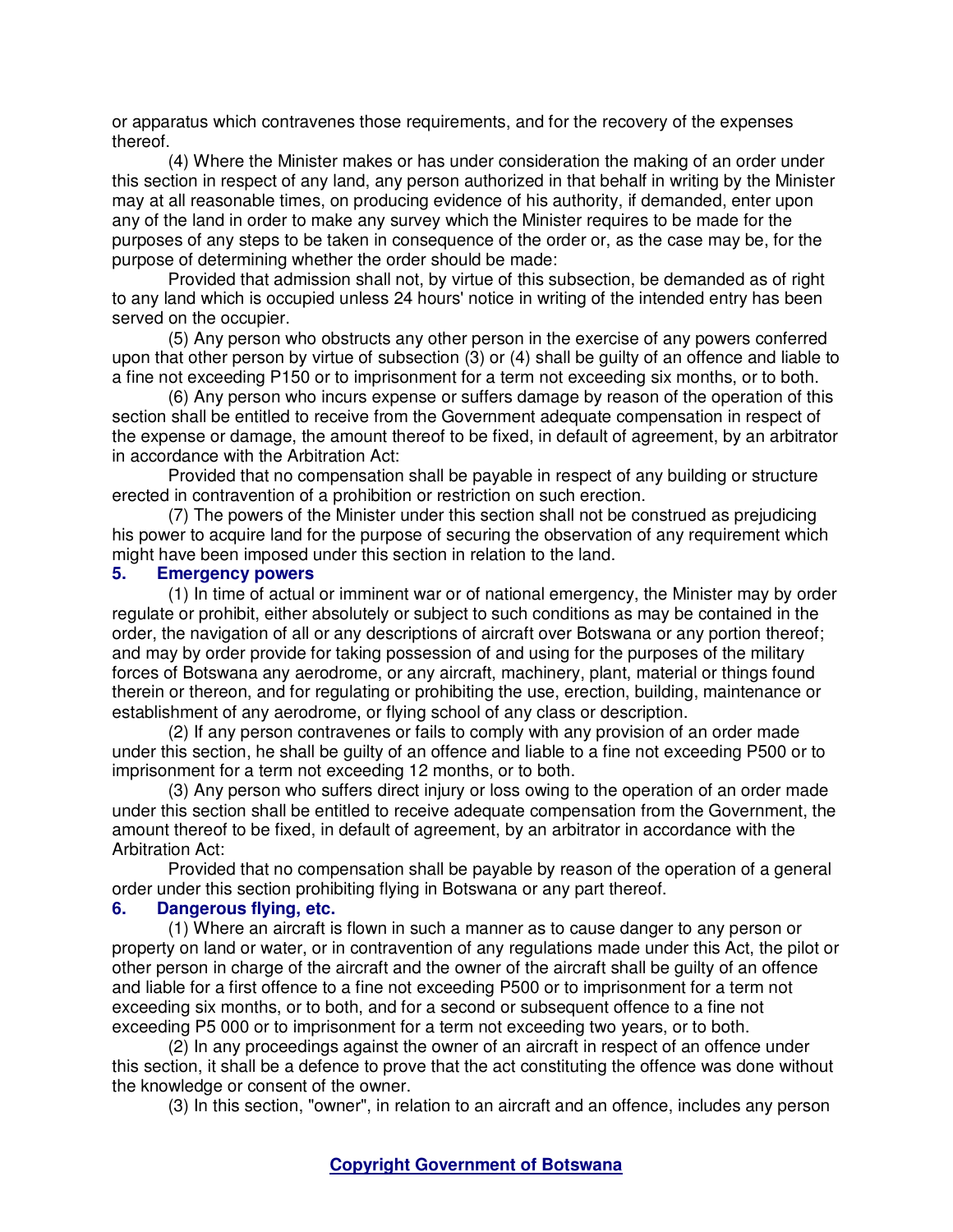by whom the aircraft is hired at the time the offence was committed.

# **7. General control of buildings**

(1) Subject to the provisions of the preceding sections, any person who proposes to erect any building or other structure of an overall height which exceeds by more than 15 m the height of any obstacle including land within a radius of 8 km of an aerodrome, shall notify the Minister in writing of such intention and such notice shall contain the precise position and height of such proposed building or other structure, and if any person to whom this subsection applies fails to give such notice or wilfully makes any false statement therein, shall be guilty of an offence and liable to a fine not exceeding P500.

(2) Within three months of receipt of a notice under subsection (1) the Minister may, in writing, require the owner or other person responsible for the erection of such building or other structure to light or otherwise mark the same in such manner as the Minister may direct.

## **8. Control of buildings near aerodromes**

(1) If the Minister is satisfied with respect to any building, structure or erection in the vicinity of an aerodrome to which this section applies, that in order to avoid danger to aircraft flying in that vicinity in darkness or conditions of poor visibility, provision ought to be made (whether by lighting or otherwise) for giving to such aircraft warning of the presence of that building, structure or erection, he may direct (subject to any conditions specified) the proprietor of the aerodrome, and any person acting under the proprietor's instructions-

- (a) to execute, install, maintain, operate, and as occasion requires to repair and alter, such works and apparatus as may be necessary for enabling such warning to be given in the manner specified; and
- (b) as far as may be necessary to enter upon and pass over (with or without vehicles) any such land as may be specified:

Provided that no such direction shall be given in relation to any building, structure or erection if it appears to the Minister that there have been made, or are being carried out, satisfactory arrangements for the giving of such warning of the presence of the building, structure or erection.

(2) The Minister shall, before giving any such direction, cause to be published, in such manner as he thinks best for informing the persons concerned, notice of the proposal to give the direction and of the place where copies of the proposed direction may be obtained free of charge, and take into consideration any representations with respect to the direction which may, within such period not being less than two months after the publication of the notice as may be specified therein, be made to him by any person appearing to him to have an interest in any land which would be affected by the direction; and at the end of that period the direction may, subject to the provisions of this section, be made with such modifications (if any) of the original proposal as the Minister thinks proper.

(3) Every direction shall provide-

- (a) that, except in a case of emergency, no works shall be executed on any land in pursuance of the direction unless, at least 14 days previously, the proprietor of the aerodrome to which the direction relates has served in the manner prescribed by the direction on the occupier of that land, and on every person known by the proprietor to have an interest therein, a written notice containing such particulars of the nature of the proposed works, and the manner in which and the time at which it is proposed to execute them, as may be prescribed by or in accordance with the direction; and
- (b) that if, within 14 days after service of the said notice on any person having such an interest, the proprietor of the aerodrome receives a written intimation of objection on the part of that person to the proposals contained in the notice, being an intimation which specifies the grounds of objection then, unless the objection is withdrawn, no steps shall be taken in pursuance of the notice without the specific sanction of the Minister,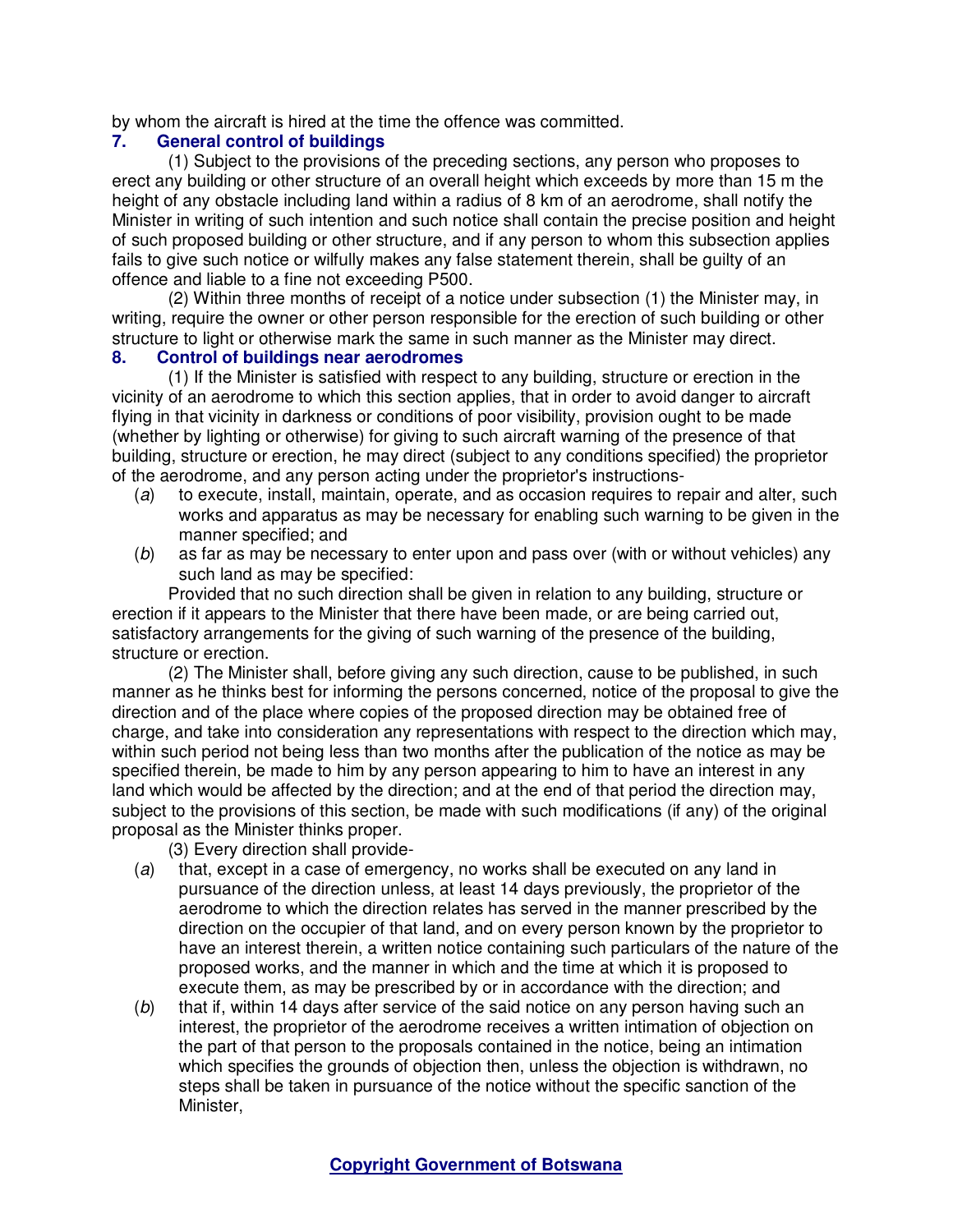and shall also provide for requiring the proprietor of the aerodrome to which the order relates to pay to any person having an interest in any land affected by the direction such compensation for any loss or damage which that person may suffer in consequence of the direction as may, in default of agreement, be determined by an arbitrator in accordance with the Arbitration Act and, for the purposes of this subsection, any expense reasonably incurred in connection with the lawful removal of any apparatus installed in pursuance of such a direction, and so much of any expense incurred in connection with the repair, alteration, demolition or removal of any building, structure or erection to which such a direction relates as is attributable to the operation of the direction, shall be deemed to be loss or damage suffered in consequence of the direction.

(4) The ownership of anything shall not be taken to be affected by reason only that it is placed in, or affixed to, any land in pursuance of such a direction; and (subject to the provisions of subsection (6)) so long as any such direction in respect of an aerodrome is in force, no person shall, except with the consent of the proprietor of the aerodrome, wilfully interfere with any works or things which, to the knowledge of that person, are works or things executed or placed in, on or over any land in pursuance of the direction.

(5) If any person contravenes the provisions of subsection (4), he shall be guilty of an offence and liable to a fine not exceeding P150 or to imprisonment for a term not exceeding six months, or to both; and every person who wilfully obstructs a person in the exercise of any of the powers conferred by such a direction shall be liable to a fine not exceeding P75.

(6) Nothing in this section shall operate, in relation to any building, structure or erection, so as to restrict the doing of any work for the purpose of repairing, altering, demolishing or removing the building structure or erection:

Provided that-

- (i) notice of the doing of that work is given as soon as may be to the proprietor of the aerodrome; and
- (ii) the giving of warning of the presence of the building, structure or erection in the manner provided by any order under this section in force in relation thereto is not interrupted.

(7) In this section-

- (a) the expression "aerodrome to which this section applies" means a Government aerodrome or any premises which, by virtue of any regulations made under section 16, are for the time being licensed as an aerodrome for the public use; and
- (b) the expression "proprietor of the aerodrome" means, in relation to any premises used or appropriated for use as an aerodrome, the person carrying on or entitled to carry on the business of an aerodrome in those premises, or, in the case of a Government aerodrome, the officer in charge of the aerodrome.

## **9. Closure of roads, etc.**

(1) The Minister may, if he is satisfied that it is necessary to do so in order to secure the safe and efficient use for purposes of aviation of any aerodrome or any premises approved by him used for the testing of aircraft, by order, authorize the stopping up or diversion of any road.

(2) An order under subsection (1) may provide for all or any of the following matters, that is to say-

- (a) for securing the provision or improvement of any road so far as the Minister thinks such provision or improvement necessary or desirable in consequence of any such stopping up or diversion;
- $(b)$  for the retention or removal of any cables, mains, pipes, wires, or similar apparatus placed along, across, over or under any road stopped up or diverted under the order, and for the extinguishment, modification or preservation of any rights as to the use or maintenance of that apparatus; or
- (c) if any road is to be provided or improved under the order, for authorizing or requiring the provision of any such apparatus along, across, over or under that road in lieu of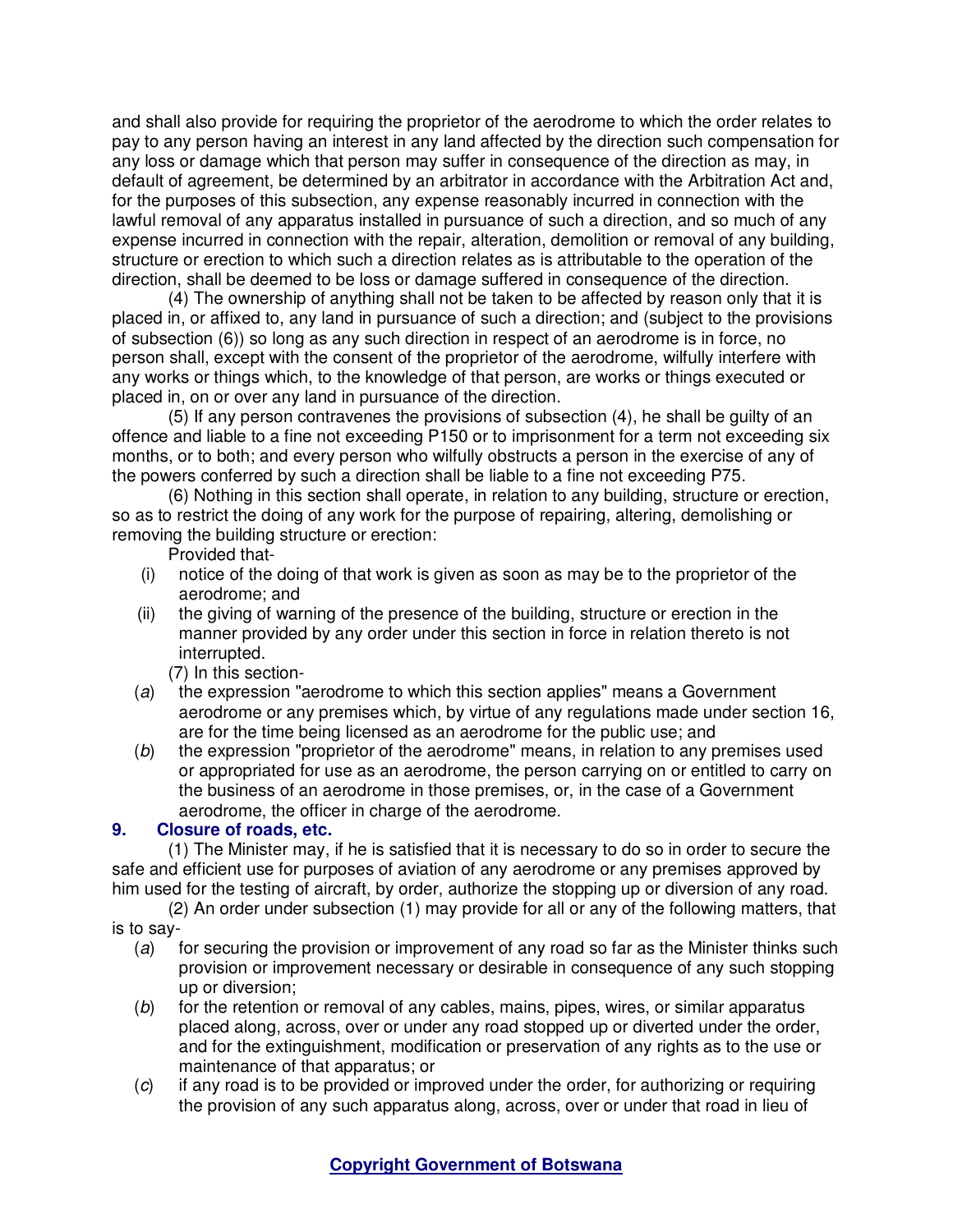any apparatus removed from a road in pursuance of the order, and for conferring rights as to the use or maintenance of apparatus so provided.

(3) An order under subsection (1) may contain such consequential, incidental and supplemental provisions as appear to the Minister to be necessary or expedient for the purposes of the order.

(4) Notice of any order made under subsection (1) shall be-

- (a) displayed in a prominent position at the ends of so much of any road as is proposed to be stopped up or diverted under the order;
- (b) sent to every local authority in whose area any road to be stopped up or diverted under the order or any road to be provided or improved under the order is situate; and
- (c) served upon any water or electricity undertakers having any cables, mains, pipes or wires laid along, across, over or under any road to be stopped up or diverted under the order.

## **10. Trespass by aircraft**

(1) No action shall lie in respect of trespass or nuisance by reason only of, or of the ordinary incidents of, the flight of an aircraft over any property at a height above the ground which is reasonable having regard to wind, weather and all the circumstances of the case.

(2) Where loss or damage is caused to any person, property, land or water by a person in or an article or person falling from, an aircraft while in flight, taking off or landing, then, without prejudice to the law relating to contributory negligence, damages in respect of the loss or damage shall be recoverable without proof of negligence or intention or other cause of action, as if the loss or damage had been caused by the wilful act, neglect or default of the owner of the aircraft:

Provided that where loss or damage is caused in circumstances in which-

- (i) damages are recoverable from the owner in respect of the loss or damage by virtue only of the preceding provisions of this subsection; and
- (ii) a legal liability is created in some person other than the owner to pay damages in respect of the loss or damage,

the owner shall be entitled to be indemnified by that other person against any claim in respect of the loss or damage.

(3) Where an aircraft has been genuinely demised or hired out for any period exceeding 14 days to any other person by the owner of the aircraft and no pilot, commander, navigator or operative member of the crew of the aircraft is in the employ of the owner, subsection (2) shall have effect as if for references to the owner there were substituted references to the person to whom the aircraft has been demised or hired out.

## **11. Trespass on aerodromes**

If any person trespasses on any land forming part of a Government aerodrome or a licensed aerodrome he shall be guilty of an offence and liable to a fine not exceeding P50.

# **12. Action for nuisance**

No action for nuisance shall lie by reason only of the noise and vibration caused by aircraft on an aerodrome so long as the provisions of regulations made under this Act in force in respect of that aerodrome are complied with.

### **13. Aircraft and spares not liable to seizure**

(1) No aircraft to which this subsection applies, making any lawful entry into Botswana or any lawful transit across Botswana, with or without landings, shall be seized or detained, nor shall any proceedings be taken against the owner or operator of such aircraft, nor shall the aircraft be otherwise interfered with by or on behalf of any person in Botswana, on the ground that the construction, mechanism, parts, accessories or operations of the aircraft is or are an infringement of any patent, design or model.

(2) The importation into and storage in Botswana of spare parts and spare equipment for an aircraft to which this subsection applies and the use and installation thereof in the repair of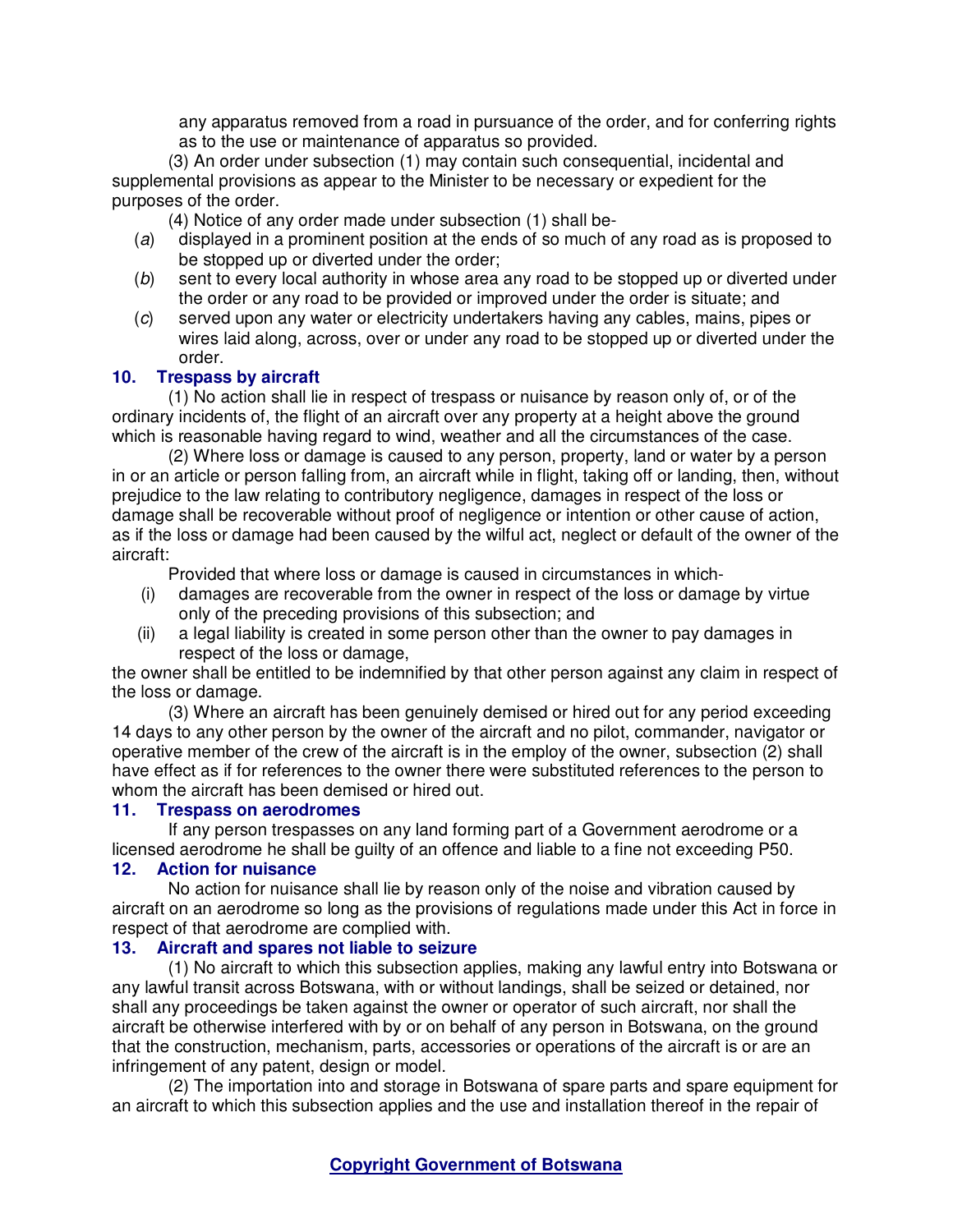such an aircraft shall not entitle any seizure or detention of aircraft or of the spare parts or spare equipment or any proceedings against the owner or operator of the aircraft or the owner of the spare parts or spare equipment or any other interference with the aircraft by or on behalf of any person in Botswana on the ground that the spare parts or spare equipment or their installation are or is an infringement of any patent, design or model.

- (3) Subsections (1) and (2) shall apply-
- (a) to any aircraft registered in a country or territory which is a party to the Chicago Convention; and
- $(b)$  to such other aircraft as the Minister may, by order published in the *Gazette*, specify: Provided that subsection (2) shall not apply in relation to any spare parts or spare equipment which are sold or distributed in Botswana.

(4) Where it is alleged by any person interested that a foreign aircraft which is not an aircraft to which subsection (1) applies and which is making a passage through or over Botswana infringes in itself or part of it any invention, design or model which is entitled to protection in Botswana, it shall be lawful, subject to and in accordance with rules of court, to detain the aircraft until the owner of it deposits or secures in respect of the alleged infringement a sum (hereinafter in this section referred to as "the deposited sum") and thereupon the aircraft shall not, during the continuance of the passage, be subject to any lien, arrest, detention or prohibition, whether by order of a court or otherwise, on account of the alleged infringement.

(5) The deposited sum shall be such sum as may be agreed between the parties interested or, in default of agreement, as may be fixed by the Minister; and the payment of the deposited sum shall be made or secured to the Minister in such manner as may be approved by him.

(6) The deposited sum shall be dealt with by such tribunal and in accordance with such procedure as may be prescribed by rules of court and such rules may provide generally for carrying the provisions of subsections (4) and (5) into effect.

(7) For the purposes of subsection (4), the expression "owner" includes the actual owner of the aircraft and any person claiming through or under him, and the expression "passage" includes all reasonable landings and stoppages in the course of the passage.<br>14. Carriage of mail in aircraft

## **14. Carriage of mail in aircraft**

(1) Mail shall not be carried by any aircraft without the consent in writing of the Director of Postal Services, and any written law relating to the dispatching, conveying and delivering of mail and all incidental services relating thereto shall with such modifications, adaptations and such consequential and supplementary provisions as may be declared by the Minister by order published in the Gazette to be expedient and necessary, apply to the dispatching, conveying and delivering of mail by aircraft.

(2) No radiotelegraphic or other system of telegraphic or telephonic communication shall be installed, maintained, or operated in any aircraft or at any aerodrome or landing ground except by the Chief Executive of the Botswana Telecommunications Corporation or under and in accordance with licences or other authorizations in respect of either or both personnel and apparatus granted or recognized by the Chief Executive of Botswana Telecommunications Corporation.

## **15. Offences on Botswana aircraft**

(1) Any act done by any person on a Botswana aircraft outside Botswana which, if it had been done by him in Botswana, would have constituted an offence shall, for the purposes of any criminal proceedings in Botswana against that person in respect of that act, be deemed to have been done by him in Botswana.

(2) Except with the consent of the Director of Public Prosecutions, no proceedings shall be instituted by virtue of subsection (1) against a person who is not a citizen of Botswana at the time of the act in question.

## **16. Regulations**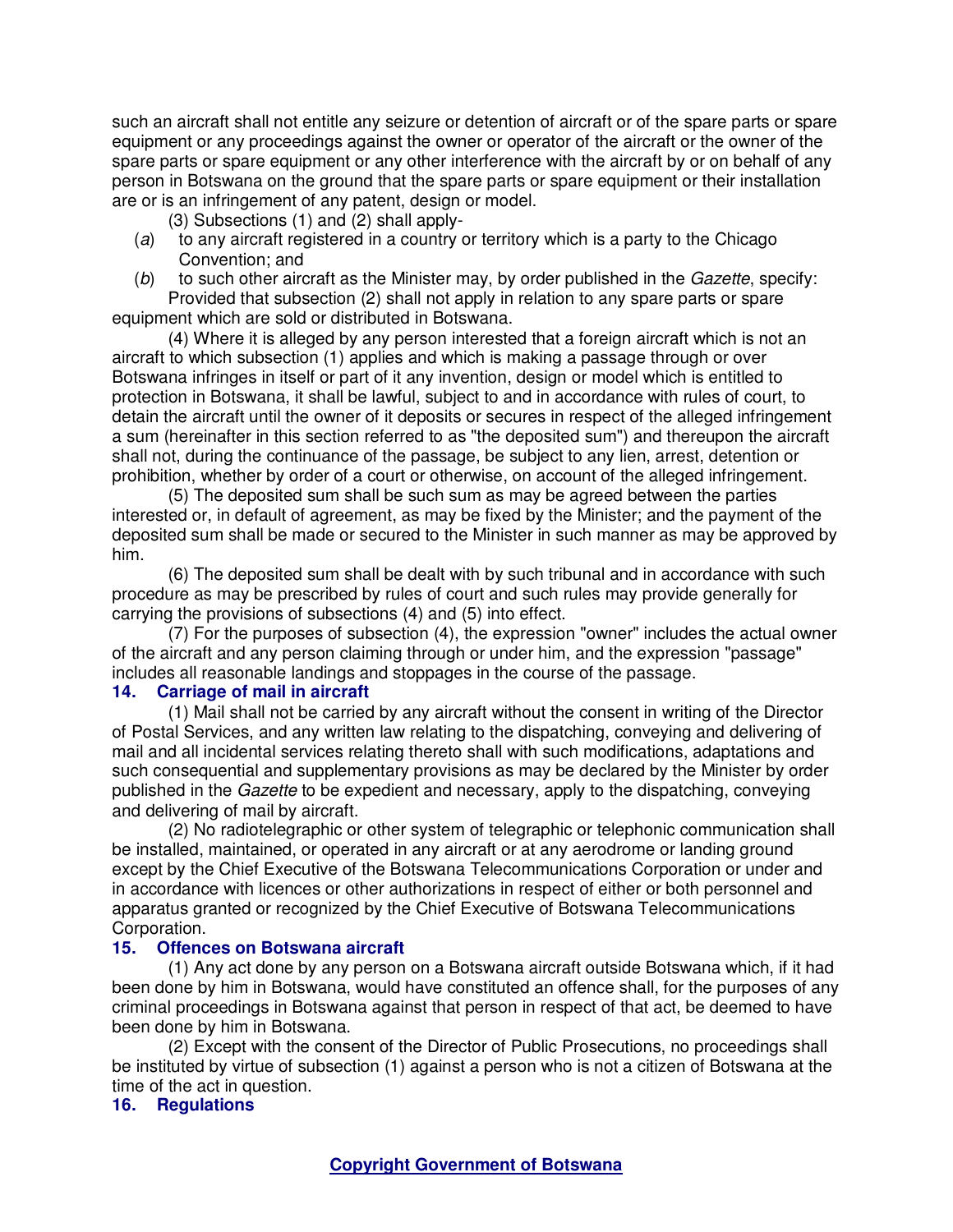(1) The Minister may make regulations for the better carrying out of any of the purposes of this Act.

(2) Without prejudice to the generality of subsection (1), the powers of the Minister shall in particular include power to make regulations for the following purposes-

- $(a)$  for giving effect to and carrying out the provisions of the Chicago Convention, any Annex thereto relating to international standards and recommended practices (being an Annex adopted in accordance with the Convention) and any amendment of the Convention or any such Annex made in accordance with the Convention;
- (b) for the registration of aircraft in Botswana;
- (c) for prohibiting aircraft from flying unless certificates of airworthiness issued or validated under the regulations are in force with respect to them and except upon compliance with such conditions as to maintenance and repair as may be prescribed;
- (d) for the licensing, inspection and regulation of aerodromes, for access to aerodromes and places where aircraft have landed, for the inspection of aircraft factories and for prohibiting or regulating the use of aerodromes which are not licensed;
- (e) for prohibiting persons from engaging in, or being employed in or in connection with, air navigation in such capacities as may be prescribed unless they satisfy the prescribed requirements, and for the licensing of persons employed at aerodromes or elsewhere in the inspection, testing and supervision of aircraft;
- $(f)$  as to the conditions under which, and in particular the aerodromes to or from which, aircraft entering or leaving Botswana may fly, and as to the conditions under which aircraft may fly from one part of Botswana to another;
- $(g)$  as to the conditions under which passengers or goods may be carried by air and under which aircraft may be used for other gainful purposes and for prohibiting the carriage by air of goods of such classes as may be prescribed;
- (h) for minimizing or preventing interference with the use or effectiveness of apparatus used in connection with air navigation, and for prohibiting or regulating the use of such apparatus and the display of signs and lights liable to endanger aircraft:
- $(i)$  for authorizing persons to extinguish or screen any sign or light liable to endanger aircraft and to enter upon any land for that purpose, and for recovering the expenses of so doing from the owner or occupier of the place where the sign or light is exhibited or from the person having charge of the sign or light;
- (j) generally for securing the safety, efficiency or regularity of air navigation and the safety of aircraft and of persons and property carried in aircraft, and for preventing aircraft endangering other persons and property;
- $(k)$  for requiring persons engaged in, or employed in or in connection with, air navigation to supply meteorological information for the purposes of air navigation;
- (l) for regulating the making of signals and other communications by or to aircraft and persons carried in aircraft;
- $(m)$  for regulating the use of any ensign established by the President for purposes connected with air navigation;
- $(n)$  for prohibiting aircraft from flying over such areas in Botswana as may be specified;
- (o) as to the manner and conditions of the issue, validation, renewal, extension or variation of any certificate, licence or other document required under this Act (including the examination and tests to be undergone), and as to the form, custody, production, cancellation, revocation, suspension, endorsement and surrender of any such document and the conditions that may be attached thereto;
- $(p)$  for securing that aircraft shall not be used in Botswana by any person-
	- (i) while carrying passengers or goods for reward, on such journeys or classes of journeys, whether beginning and ending at the same point or different points, as may be prescribed; or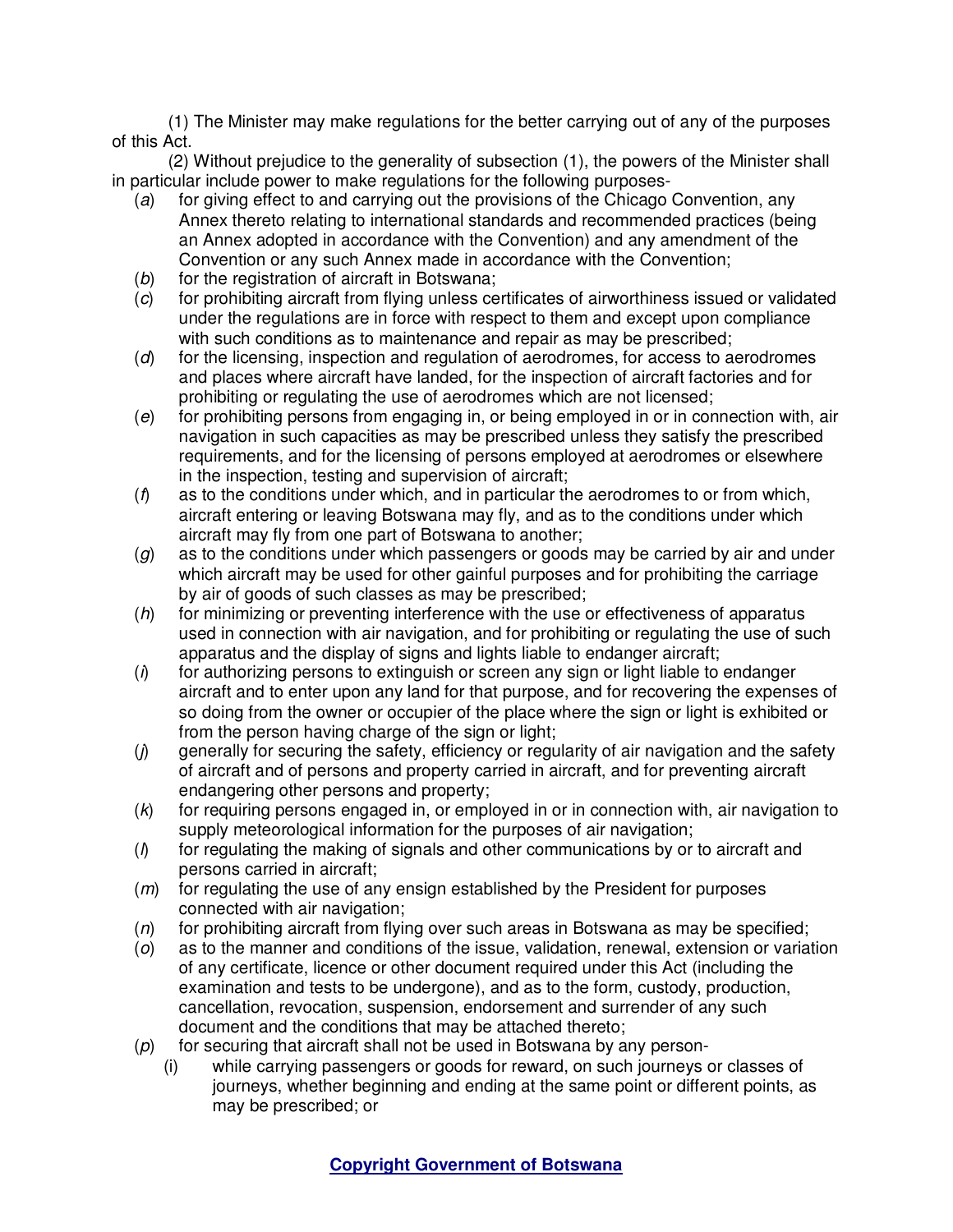(ii) for such flying undertaken for the purpose of any trade or business as may be prescribed,

 except under the authority of and in accordance with a licence or permit granted to him by the Minister;

- $(q)$  for requiring any person who carries on the business of carrying passengers or goods in aircraft for reward, on such journeys or classes of journeys, whether beginning and ending at the same point or at different points, as may be prescribed, to furnish to the prescribed authorities such information relating to the use of aircraft for the purpose of the business, and to the persons employed in connection with that use, as may be prescribed, and specifying the time at which, and the form and manner in which, any information required under the regulations is to be furnished;
- $(r)$  for prohibiting, restricting or regulating the carrying on of any trade or business within any aerodrome which is under the control or in the occupation of the Minister or any department;
- (s) for the granting by the Minister, on such terms and conditions and subject to the payment of such consideration as he thinks fit, of authorities to carry on any trade or business within any such aerodrome;
- $(t)$  for establishing and regulating the conditions of use, including the charges to be made for use, of any such aerodrome;
- $(u)$  for the investigation of accidents arising out of or in the course of air navigation and either occurring in or over Botswana or occurring to Botswana aircraft wherever they may be, and in particular-
	- (i) requiring notice to be given of any such accident in such manner and by such persons as may be prescribed;
	- (ii) applying with or without modifications, for the purpose of investigations held with respect to any such accidents, any of the provisions of any written law relating to the investigation of deaths or accidents;
	- (iii) prohibiting, pending investigation, access to or interference with aircraft to which an accident has occurred and authorizing any person, so far as may be necessary for the purposes of an investigation, to have access to, examine, remove, take measures for the preservation of, or otherwise deal with, any such aircraft;
	- (iv) authorizing or requiring the cancellation, suspension, endorsement or surrender of any licence or certificate granted in Botswana in pursuance of this Act or the withdrawal or suspension of any validation conferred in Botswana of a licence granted by a competent authority elsewhere, where it appears on investigation that the licence, certificate or validation ought to be so dealt with, and requiring the production accordingly of any such licence or certificate;
	- (v) enabling a person in charge of an investigation or other inquiry to grant immunity to any person giving evidence in the course of such investigation or inquiry from prosecution for offences disclosed by or arising from such evidence;
	- (vi) providing for the costs of any investigation or inquiry to be paid by any person found on investigation or as a result of an inquiry to be wholly or partly responsible for any accident;
- (v) as to the conditions under which noise and vibration may be caused by aircraft on or over aerodromes or any specified aerodrome;
- (w) for the payment of fees for any matter required or provided for under this Act, and any other matters in respect of which it appears to the Minister expedient or desirable to charge fees:
- $(x)$  as to appeals (if any) to the Minister or references to tribunals or boards of inquiry in respect of any matters provided for under this Act;
- $(y)$  for prohibiting or regulating the emission or causing of smoke in the vicinity of any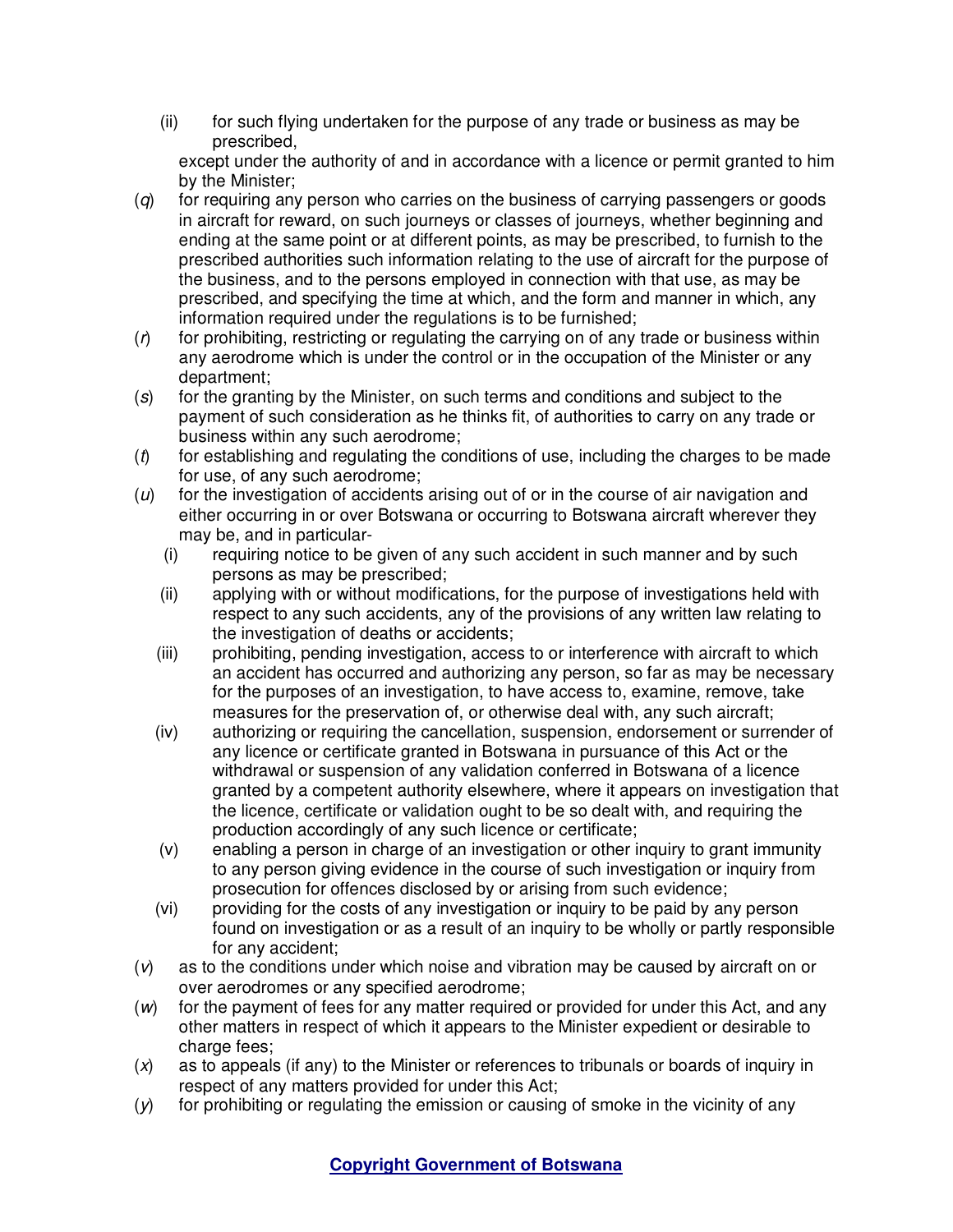aerodrome, and for this purpose "smoke" includes soot, ash, grit, gritty particles, dust and any other substance whatsoever which obscures visibility;

 $(z)$  for exempting from any of the provisions of this Act or of any regulations made thereunder any aircraft or persons or classes of aircraft or persons.

(3) Different regulations may be made for different classes of aircraft, for different aerodromes or for different parts of Botswana, but shall as far as is practicable be so framed as not to discriminate in like circumstances against aircraft registered in Botswana and operated for hire or reward.

(4) Regulations under this section may provide for the imposition of penalties for offences against the regulations, not exceeding in the case of any particular offence a fine of P500 or to imprisonment for one year, or both, and may provide for such steps as may be necessary for securing compliance with the regulations, including the seizure and detention of aircraft, and the firing at or shooting down of aircraft flying over areas of Botswana over which flying is prohibited.

(5) No information with respect to any particular undertaking which has been obtained by virtue of regulations made under this section shall, without the consent of the person carrying on that undertaking, be disclosed otherwise than in connection with the execution of the regulations; and if any person discloses any such information in contravention of this subsection he shall be liable to a fine not exceeding P200 or to imprisonment for a term not exceeding six months, or to both.

(6) Nothing in subsection (5) shall apply to the disclosure of any information for the purposes of any legal proceedings which may be taken by virtue of that subsection or of regulations made under this section or for the purposes of any report of such proceedings; but except that that subsection shall, in relation to any legal proceedings, including arbitration, preclude any person who is in possession of any information obtained by virtue of such regulations from disclosing, and from being required by any court or arbitrator to disclose, that information without the consent of the person carrying on the undertaking to which the information relates.

#### **CHAPTER 71:02 AVIATION SECURITY**  ARRANGEMENT OF SECTIONS

**SECTION** 

## PART I

### **Preliminary**

- 1. Short title and commencement
- 2. Interpretation<br>3. Application
- **Application**

### PART II

### Offences Against the Safety of Aircraft, etc.

- 4. Hijacking
- 5. Destroying, damaging or endangering safety of aircraft
- 6. Other acts endangering or likely to endanger safety of aircraft
- 7. Possession of firearms on aircraft
- 8. Other offences committed aboard aircraft
- 9. Powers of police, etc. to prevent the commission of offences under Part III
- 10. Powers of aircraft commanders
- 11. Prosecution of offences

### PART III

Protection of Aircraft, Aerodromes and Air Navigation Installations against Acts of Violence

## **Copyright Government of Botswana**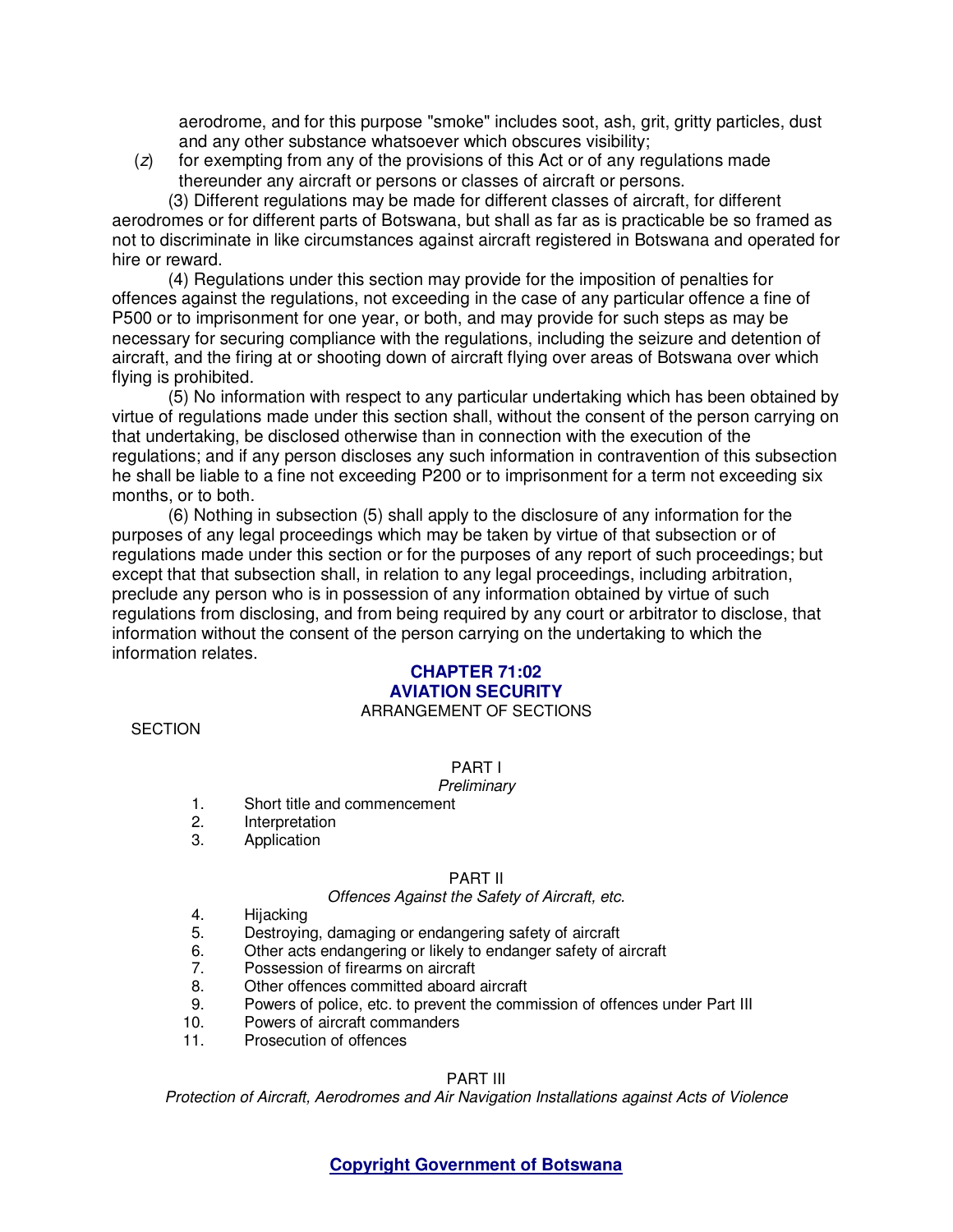- 12. Authorized persons
- 13. Power of Director to require information
- 14. Power to impose restrictions in relation to aircraft
- 15. Searches at aerodromes
- 16. Additional measures of protection against acts of violence
- 17. Matters which may be included in directions<br>18. Limitations on scope of directions under this
- Limitations on scope of directions under this Part
- 19. Authorization of persons under sections 14 and 16
- 20. Delegation of powers by authorized person
- 21. Exceptions to directions of Director<br>22. Operation of directions under Part II
- 22. Operation of directions under Part II in relation to rights and duties under other laws
- 23. Objections to directions under section 16
- 24. Appeals to the Minister
- 25. Inspection of aircraft and aerodromes
- 26. Application of provisions of Part II to air navigation installations
- 27. Compensation for measures taken under Part II
- 28. Service of documents

### PART IV

### Security at Designated Aerodromes

- 29. Designated aerodromes
- 30. Exercize of police powers at designated aerodromes
- 31. Prevention of theft at designated aerodromes
- 32. Control of traffic at designated aerodromes
- 33. Restricted areas
- 34. Regulations

### PART V

### National Aviation Security and Facilitation Committee

- 35. Establishment of National Aviation Security and Facilitation Committee
- 36. Functions of Committee<br>37. Meetings
- **Meetings**
- 38. Aerodrome Security Committees

Act 20, 1993, Act 14, 2005.

**An Act to provide for the protection of aircraft, aerodromes, air navigation installations and of persons or property on board aircraft, and for matters connected with aviation security.** 

[Date of Commencement: 7th April, 1995]

## **PART I**

### **Preliminary (ss 1-3)**

### **1. Short title and commencement**

This Act may be cited as the Aviation Security Act.

### **2. Interpretation**

(1) In this Act, unless the context otherwise requires-

**"act of violence"** means any act which, if committed in Botswana, would constitute the offence of assault, murder, attempted murder or manslaughter, or any other act of which violence or the threat thereof is an essential ingredient;

**"aerodrome"** means any area of land or water, including any buildings, installations or equipment, designed, set apart or commonly used for affording facilities for the landing, departure and surface movement of aircraft;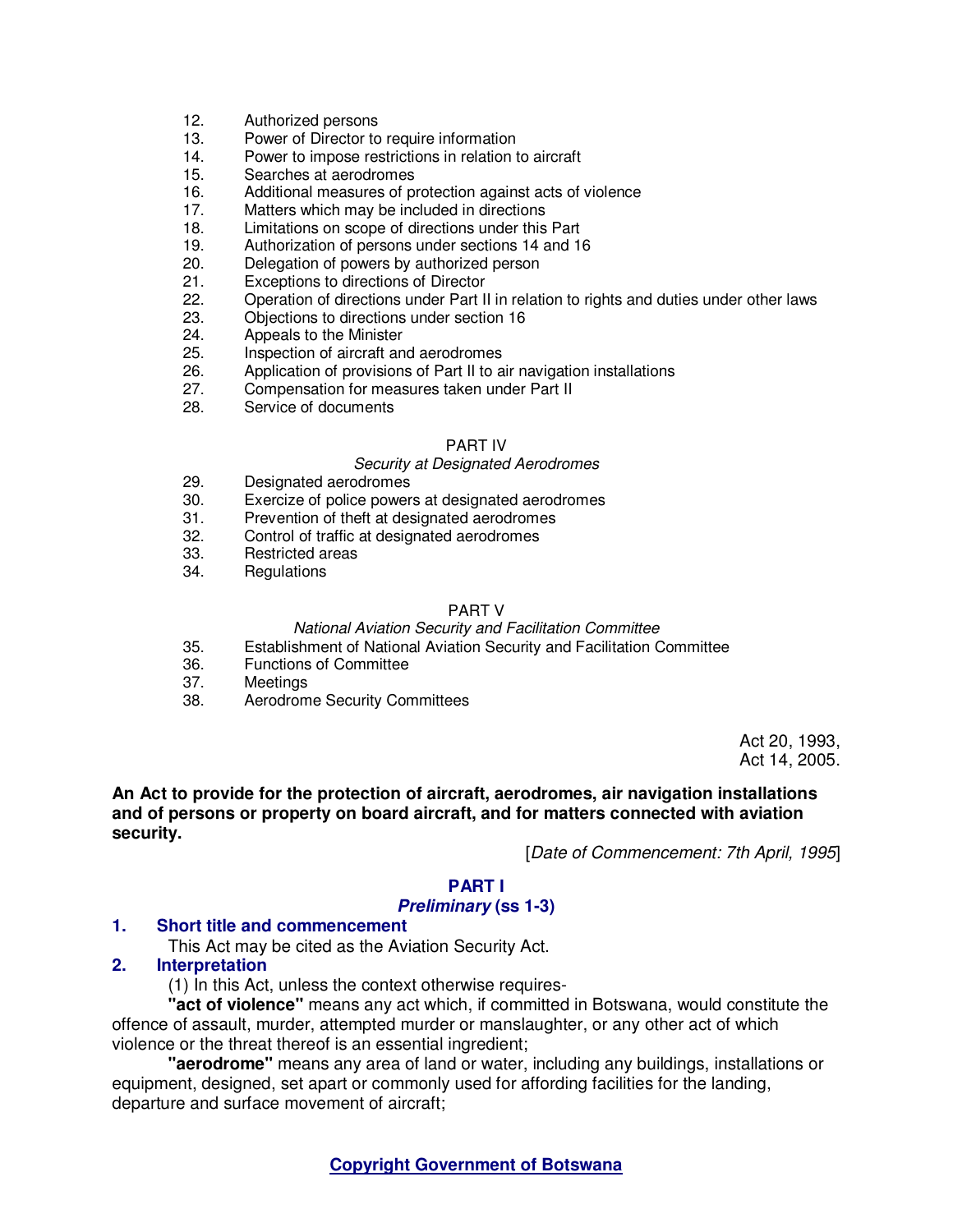**"aerodrome security force"** means any person or body hired for security purposes at any aerodrome;

# **"aircraft registered or operating in Botswana"** means-

- (a) any aircraft which is registered in Botswana; or
- (b) any aircraft not so registered, which has been allocated for use on flights which include landing at, or taking off from, an aerodrome in Botswana;

**"airside"** means the movement area of an aerodrome, adjacent terrain and buildings, or parts thereof, access to which is controlled;

**"air navigation installation"** means any building, works, apparatus or equipment used wholly or mainly for the purpose of controlling air traffic, or as an aid to air navigation, together with any land contiguous or adjacent to any such building, works, apparatus or equipment used wholly or mainly for any purpose connected therewith;

**"article"** means any substance, whether in the form of a solid, liquid, gas or vapour;

**"authorised person"** means any person authorised by the Director to perform any act, function or duty under section 12;

**"commander"** in relation to an aircraft, means the member of the flight crew designated as the commander of that aircraft by the operator thereof or by the person who is the pilot - in command of the aircraft;

**"Convention country"** means a country in which the Tokyo, Montreal and Hague Conventions are in force;

**"Director"** means the Director of Civil Aviation;

**"explosive"** means any article which has been manufactured for the purpose of causing an explosion, or which is capable of, or can be used to cause, an explosion;

**"firearm"** includes an airgun and an air pistol;

**"Hague Convention"** means the Convention for the Suppression of Unlawful Seizure of Aircraft signed at the Hague on the 16th of December, 1970;

**"manager"** in relation to an aerodrome means the person, whether the Department of Civil Aviation, a local authority or other person by whom an aerodrome is managed;

**"military aircraft"** means an aircraft of the naval, military or air force of any country, or any other aircraft which is treated as military aircraft under any enactment in force in Botswana relating to civil aviation;

**"Montreal Convention"** means the Convention for the Suppression of Unlawful Acts Against the Safety of Civil Aviation signed at Montreal on the 23rd of September, 1971;

**"operator"** means any person, organization or enterprise engaged in the operation of any aircraft;

**"pilot-in-command"** means the person in charge of piloting an aircraft and is not under the direction of another pilot on that aircraft;

**"property"** means any land, building, works, aircraft, vehicle, baggage, cargo or other article;

**"restricted area"** means any area in any aerodrome to which access has been restricted by the manager under section 33;

**"Tokyo Convention"** means the Convention on Offences and Certain Other Acts Committed on Board Aircraft signed in Tokyo on the 14th of September, 1963.

(2) For the purposes of this Act-

- (a) the period during which an aircraft is in flight shall be deemed to include the period from the moment all its external doors are closed following embarkation, to the moment any such doors are opened for disembarkation, and, in the case of a forced landing, any period from such landing until the appropriate authority takes over responsibility for the aircraft and for the persons and property on board; and
- (b) an aircraft shall be deemed to be in service during the whole of the period beginning with the pre-flight preparation of the aircraft and ending 24 hours after the aircraft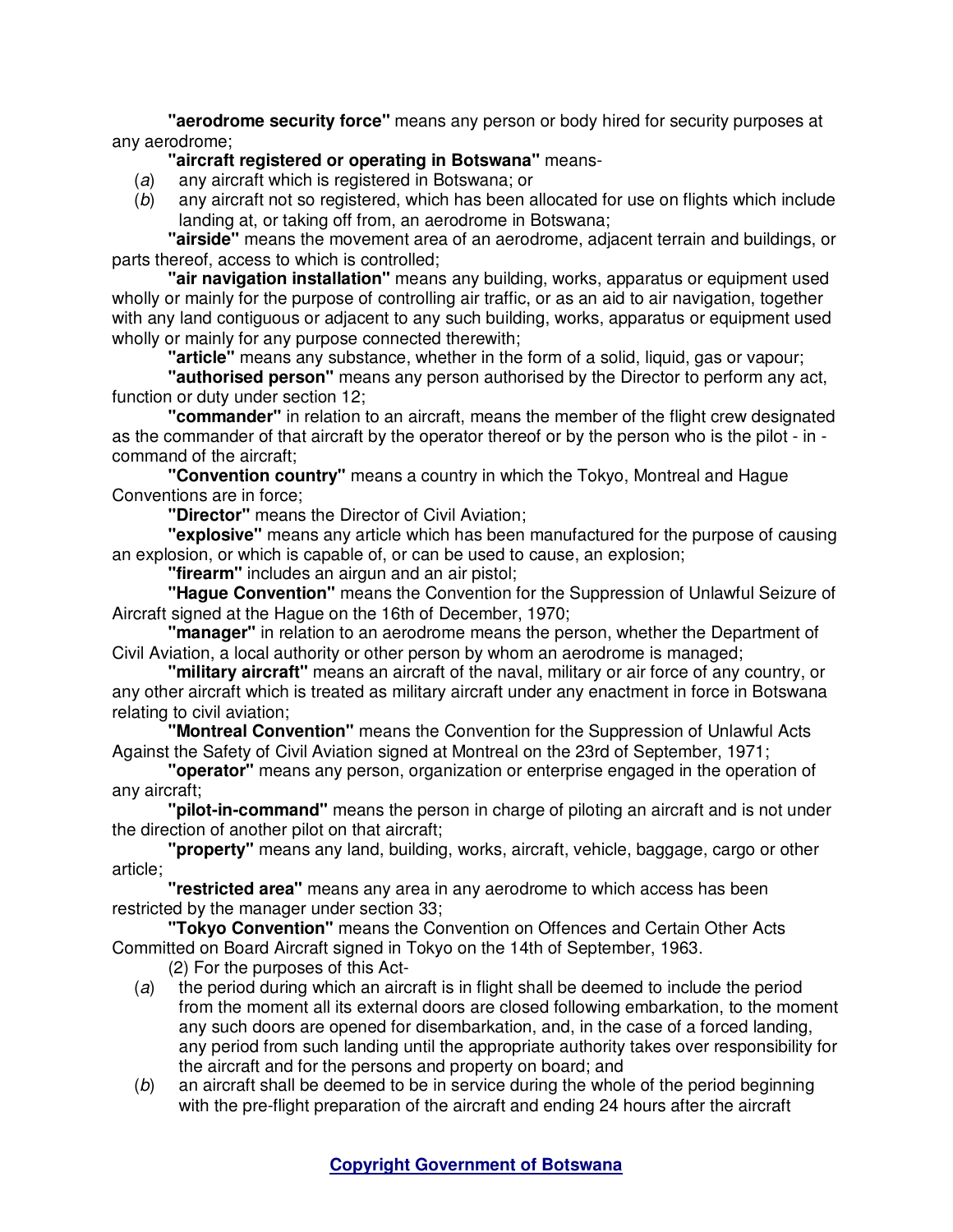lands, having completed that flight, and also at any time while the aircraft is in flight. (3) For the purposes of this Act, the authority responsible for an air navigation installation shall, in the case of an air navigation installation provided by or used wholly or mainly by the Department of Civil Aviation, be deemed to be that Department, and, in the case of any other air navigation installation, be deemed to be the manager of the aerodrome by whom it is provided or by whom it is wholly or mainly used.

## **3. Application**

The Minister may, by order published in the *Gazette*, provide that any of the provisions of this Act shall apply, with or without modification, to aircraft registered or operating in Botswana.

## **PART II**

## **Offences against the Safety of Aircraft, etc (ss 4-11)**

## **4. Hijacking**

(1) For the purposes of this Act, and subject to subsections (2) and (3), a person on an aircraft who unlawfully seizes or takes control of that aircraft by the use of force or threats commits the offence of hijacking, whatever his nationality, and whatever the State in which the aircraft is registered.

(2) Where the person who hijacks an aircraft does so outside Botswana, jurisdiction may be exercized in Botswana if-

- (a) the aircraft is registered in Botswana; or
- (b) the person committing the offence is a national of Botswana.

(3) Where the aircraft is used in the military, customs or police service of any country or both the place of take-off and the place of landing are in the territory of the State in which the aircraft is registered, subsection (1) shall not apply unless-

- (i) the person who hijacks the aircraft is a national of Botswana;
- (ii) the act is committed in Botswana; or
- (iii) the aircraft is registered in Botswana or is used in the military, customs or police service of Botswana.

(4) Any person who commits the offence of hijacking shall be liable, on conviction, to imprisonment for life.

(5) Any person who attempts to commit the offence of hijacking or aids, abets, counsels or procures any such person, or is an accomplice to a person who commits or attempts to commit any such offence commits an offence and shall be liable, on conviction, to imprisonment for life.

(6) The Minister may, by order published in the Gazette, declare-

- (a) that any two or more States specified in the order have established an organization or agency which operates aircraft; and
- (b) that one of those States has been designated as exercizing for aircraft so operated, the powers of the State of registration.

(7) Where the Minister makes the declaration referred to in subsection (6), the State declared under paragraph  $(b)$  shall be deemed, for the purposes of this section, to be the State in which any aircraft so operated is registered; but in relation to such an aircraft, subsection  $(3)(b)$  shall have effect as if it referred to the territory of any one of the States specified in the order.

## **5. Destroying, damaging or endangering safety of aircraft**

(1) Subject to subsection (3), any person who, with intent-

- (a) destroys an aircraft in service or causes damage to such aircraft which renders it incapable of flight or which is likely to endanger its safety in flight:
- (b) commits or threatens to commit an act of violence against a person on board an aircraft in flight if that act is likely to endanger the safety of that aircraft;
- (c) places or causes to be placed on an aircraft in service, a device or article which is likely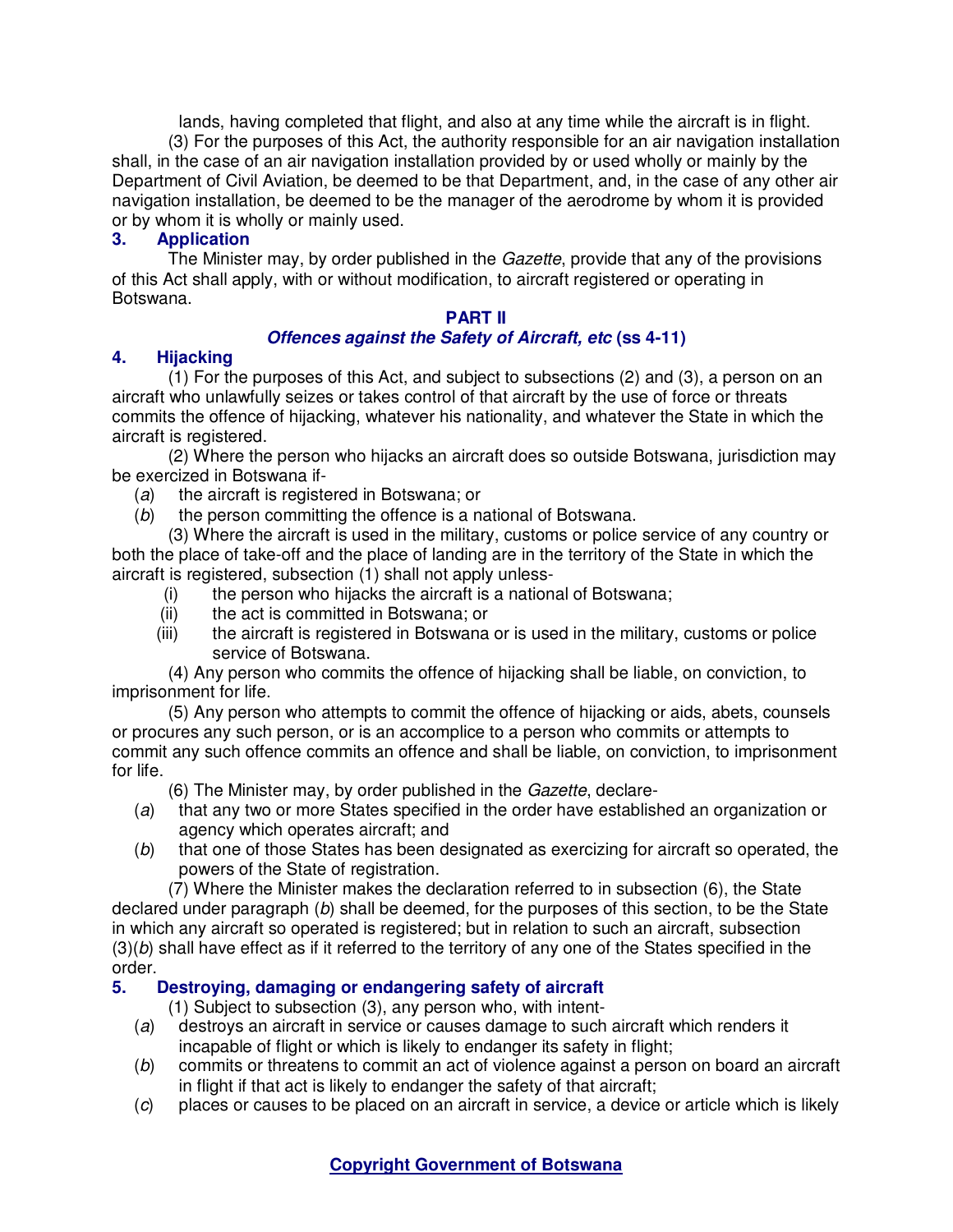to destroy the aircraft, or to cause damage to it which renders it incapable of flight, or to cause damage to it which is likely to endanger its safety in flight;

(d) communicates information relating to the safety of any aircraft which he knows to be false in a material particular, thereby endangering the safety of an aircraft in flight, commits an offence.

(2) Where a person commits any act referred to in subsection (1) jurisdiction may be exercized in Botswana if-

- (a) the aircraft aboard which the act is committed is an aircraft registered in Botswana; or
- (b) the person committing the act is a national of Botswana.

(3) Subsection (1) shall not apply to any act committed in relation to an aircraft used in the military, customs or police service unless the act is committed in Botswana or, where the act is committed outside Botswana, the aircraft is registered in Botswana or the person committing it is a national of Botswana.

(4) Any person who commits any offence mentioned in this section shall be liable, on conviction, to imprisonment for life.

(5) Any person who attempts to commit any of the offences mentioned in this section, or aids, abets, counsels or procures any person to commit any such offence, or is an accomplice to a person who commits or attempts to commit any such offence commits an offence and shall be liable, on conviction, to imprisonment for life.

# **6. Other acts endangering or likely to endanger safety of aircraft**

(1) Any person who with intent-

- (a) destroys or damages any air navigation installation or facility or interferes with its operation, if any such act is likely to endanger the safety of any aircraft in flight; or
- (b) communicates information relating to the safety of an aircraft which he knows to be false or misleading in any material particular, thereby endangering the safety of any aircraft in flight,

commits an offence and shall be liable, on conviction, to imprisonment for life.

(2) Subsection (1) shall not apply to the commission of any act unless that act is committed in Botswana or, where it is committed outside Botswana-

- (a) jurisdiction may be exercized in Botswana if the person committing it is a national of Botswana;
- $(b)$  the commission of the act endangers or is likely to endanger the safety, in flight, of a civil aircraft registered in Botswana or chartered to a lessee whose principal place of business or place of permanent residence is in Botswana;
- (c) it is committed on board a civil aircraft registered in Botswana or chartered to a lessee whose principal place of business or place of permanent residence is in Botswana;
- $(d)$  it is committed on board a civil aircraft which lands in Botswana with the person who committed the act still on board; or
- (e) it is committed in relation to property which is situated outside Botswana and is not used for the provision of air navigation facilities in connection with international air navigation, unless the person committing the act is a national of Botswana.

(4) In this section, "civil aircraft" means any aircraft other than an aircraft used in the military, customs or police service.<br>7. **Possession of arms on airc** 

# **7. Possession of arms on aircraft**

(1) No person shall, without lawful authority or reasonable excuse, the proof of which shall lie on him, have in his possession in any aircraft registered in Botswana, on any aircraft in, or in flight over, Botswana, or in any aerodrome or part of an aerodrome in Botswana, or in any air navigation installation in Botswana which does not form part of an aerodrome, any of the following articles-

- (a) any firearm;
- (b) any explosive or article manufactured, having the appearance of an explosive or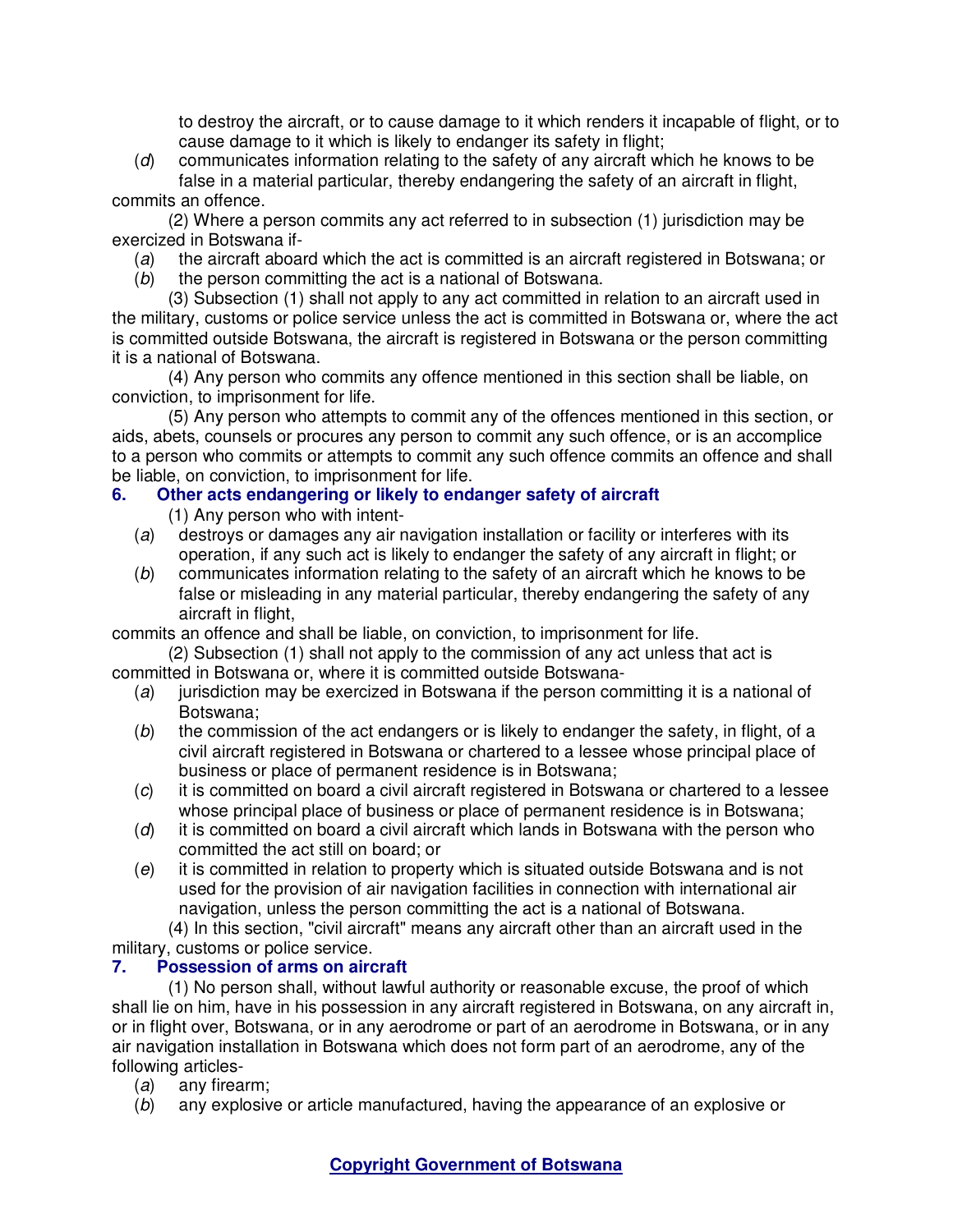adapted so as to have such appearance, or any article marked or labelled so as to indicate that it contains an explosive, whether it is capable of exploding or not; or

 $(c)$  any article not falling within paragraph (a) or (b) which is made or has been adapted for use to cause injury to or incapacitate a person or destroy or damage property, or is intended, by the person in whose possession it is found for any such use, whether by him or by another person.

(2) For the purposes of this section, a person shall be deemed to be in possession of any firearm, explosive or article mentioned in subsection (1) if-

- (a) where he is in an aircraft the article or object in which that firearm, explosive or article is contained has been caused, whether by him or by another person, to be placed in that aircraft as being, or as forming part of, his baggage or other property to be carried on that aircraft;
- (b) where he is in an aerodrome or part of an aerodrome, the article or object in which the firearm, explosive or article is contained has been caused, whether by him or by another person, to be brought into the aerodrome or part thereof as being or forming part of his baggage on a flight from that aerodrome or part thereof, or as forming part of any other property to be carried on a flight on which he is a passenger; or
- (c) he is found in actual physical possession of any such firearm, explosive or article. (3) Nothing in subsection (2) shall be construed as limiting the circumstances under

which a person would, apart from that subsection, be regarded as being in possession of any firearm, explosive or article specified in that subsection.

(4) Any person who is guilty of an offence under this section shall be liable, on conviction, to a fine not exceeding P50 000,00, or to imprisonment for a term not exceeding five years, or to both.

# **8. Other offences committed aboard aircraft**

(1) Jurisdiction may be exercized in Botswana where any person who, being a national of Botswana, and while outside Botswana, commits any act which would, if committed in Botswana, constitute an offence under the Penal Code.

(2) Any person who commits any act referred to in subsection (1) shall be liable, on conviction, to the penalty prescribed for that offence under the Penal Code.

# **9. Powers of police, etc to prevent the commission of offences under Part III**

(1) Where a police officer or other authorised person has reasonable cause to suspect that a person about to embark on an aircraft in Botswana, or a person on board such an aircraft intends to commit, in relation to that aircraft, any offence specified in sections 4, 5 and 6, that police officer or other authorised person shall prevent him from travelling on board that aircraft and may, for that purpose-

- $(a)$  prevent him from embarking on the aircraft;
- (b) remove him from the aircraft if he has already embarked; or
- (c) arrest him without warrant and detain him for as long as may be necessary to prevent him from travelling on board that aircraft.

(2) Any person who wilfully obstructs or impedes a police officer or other authorised person acting in pursuance of subsection (1) shall be guilty of an offence and shall be liable, on conviction, to a fine not exceeding P10 000 or to imprisonment for a term not exceeding two years or to both.

# **10. Powers of aircraft commanders**

(1) If the commander of an aircraft in flight in Botswana has reasonable cause to believe that any person on board that aircraft has done or is about to do any act on the aircraft while it is in flight which-

(a) jeopardizes or may jeopardize the safety of the aircraft or of persons or property on board that aircraft, or jeopardizes or may jeopardize good order and discipline on board that aircraft; or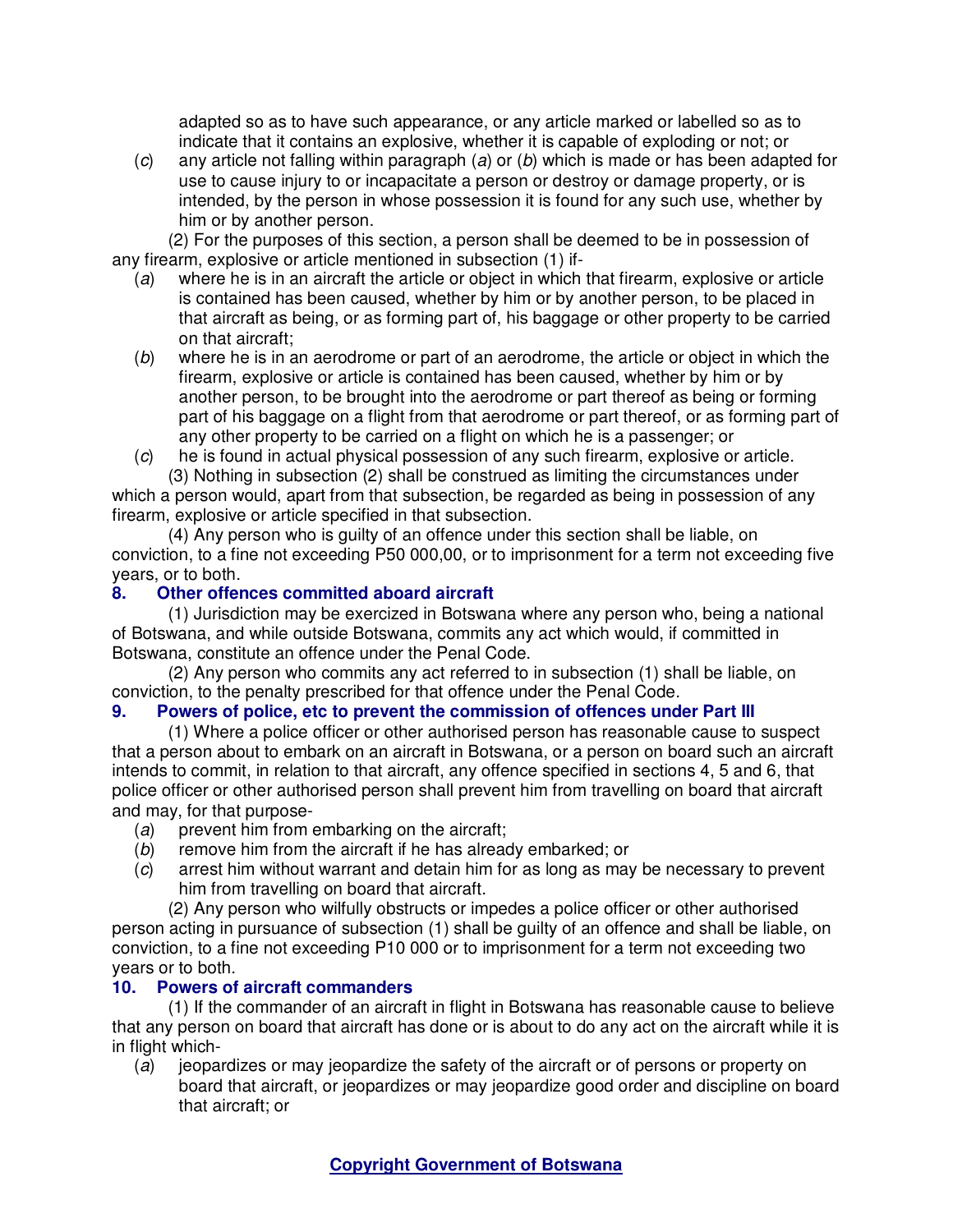- (b) constitutes an offence under any law in force in the country in which the aircraft is registered, the commander may, subject to subsection (7)-
	- (i) restrain that person;
	- (ii) cause that person to disembark; or
	- (iii) deliver him, where the aircraft is in Botswana, to a police officer or immigration officer or, where it is in any Convention country or other country, to an officer whose functions correspond to those of a police officer or immigration officer in Botswana; or
	- (iv) take such other reasonable steps as may be necessary to protect the safety of the aircraft or of persons or property on board that aircraft, or to maintain good order or discipline on board the aircraft.

(2) Where the commander causes any person to disembark from an aircraft in terms of subsection (1), he shall report, in writing, the fact of, and the reasons for, the disembarkation of that person to-

- (a) the police and immigration officers of the country of disembarkation; and
- (b) the appropriate diplomatic or consular office of the country of which that person is a national.

(3) Where the commander decides to deliver any person in terms of subsection  $(1)(b)$  he shall, before or as soon as reasonably practicable after the aircraft has landed, give notice, in writing, of his decision, and the reasons therefor-<br>(a) to a police officer or an immigration office

- to a police officer or an immigration officer where the person is to be delivered in Botswana; or
- (b) where the person is to be delivered in a Convention or other country, to a person whose functions correspond to those of a police officer or immigration officer in Botswana.

(4) Any commander who, without reasonable cause fails to comply with the provisions of this section, shall be guilty of an offence and shall be liable, on conviction, to a fine not exceeding P10 000, or to imprisonment for a term not exceeding two years, or to both.

(5) Any member of the crew and any other person on board the aircraft shall, at the request of, or with the authority of, the commander, render assistance in restraining any person whom the commander may restrain in terms of subsection (1), and such member of the crew or other person may, without the authority of the commander, take any of the other measures specified in that subsection which he reasonably believes are necessary to protect the safety of the aircraft or of persons or property on board that aircraft.

(6) Any restraint imposed on any person in terms of this section shall cease as soon as the aircraft lands unless the commander, before the aircraft lands or as soon as possible thereafter, notifies the appropriate authority of the country in which the aircraft lands, or causes him to be notified of the fact that a person on board the aircraft is under restraint, and of the reasons therefor.

(7) Notwithstanding the provisions of this section, the commander may continue to restrain a person-

- (a) after the aircraft lands, until such time as the appropriate authority in the country in which the aircraft lands authorizes the commander to cause that person to disembark from the aircraft; or
- (b) after the aircraft lands, until such time as the commander can deliver that person or cause him to be delivered to a police officer or immigration officer if the aircraft lands in Botswana, or, if the aircraft lands in another Convention country or other country, to a person whose functions correspond to those of a police officer or immigration officer in Botswana.<br>**Prosecution of offences**

**11. Prosecution of offences** (1) No prosecution for an offence under this Act shall be instituted without the written consent of the Director of Public Prosecutions.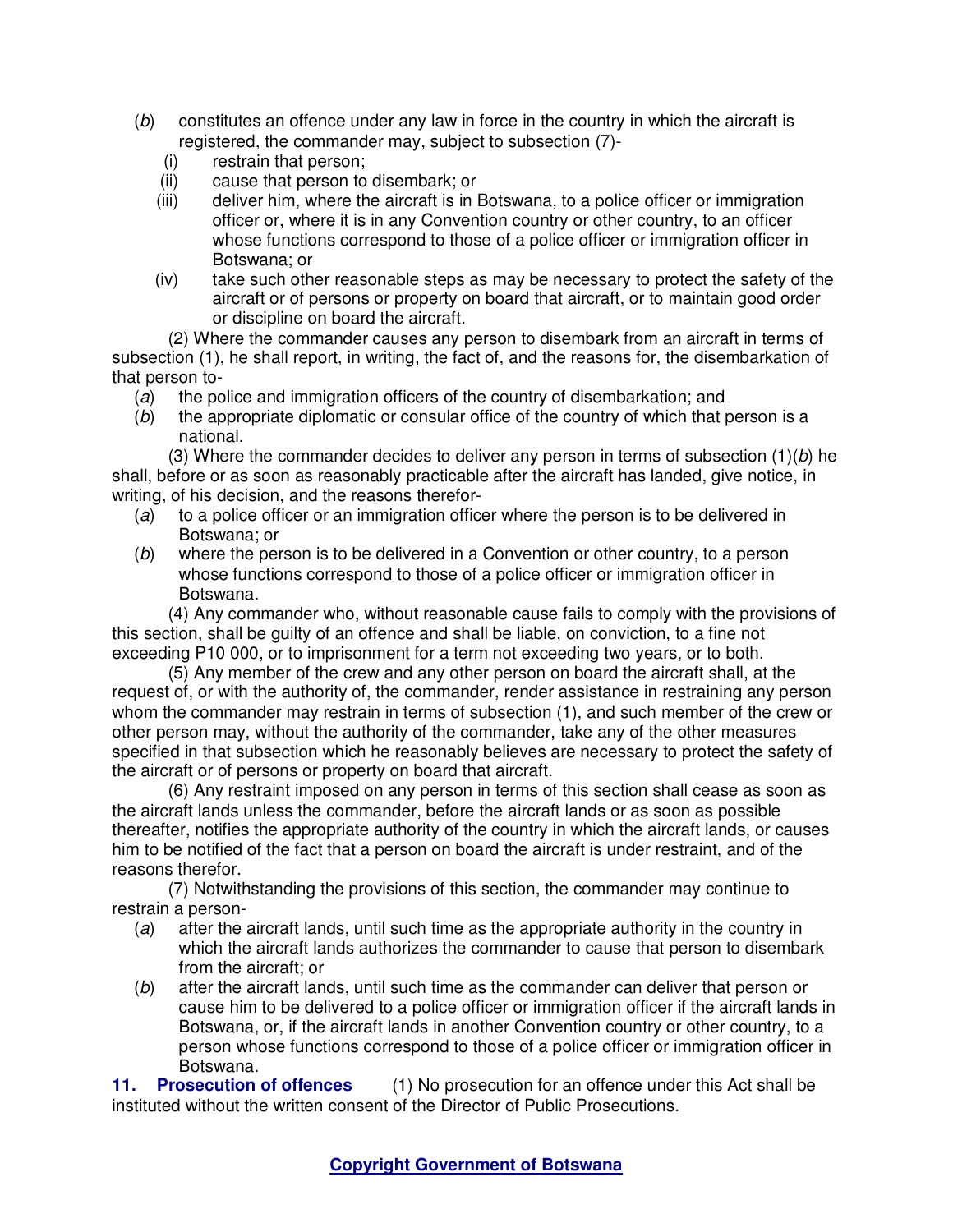(2) Notwithstanding the provisions of subsection (1), a person may be arrested for, and charged with, an offence under this Act, or may be charged with an offence and remanded in custody therefor pending the decision of the Director of Public Prosecutions.

# **PART III**

### **Protection of Aircraft, Aerodromes and Air Navigation Installations against Acts of Violence (ss 12-28) Powers of Director (ss 12-25)**

## **12. Authorised Persons**

The Director may, by order published in the *Gazette*, authorise, by designation or by name as may be appropriate, any person to perform any function, duty or act which is required to be performed for the purposes of this Act.

## **13. Power of Director to require information**

(1) The Director may, by notice in writing, require the operator of any aircraft registered or operating in Botswana, or the manager of any aerodrome in Botswana, to inform him of the measures being taken by such operator or manager in respect of the aircraft or aerodrome, as the case may be, to protect the aircraft, persons or property in that aircraft or aerodrome, against any act of violence.

(2) A notice served under subsection (1) shall specify the date, not being earlier than four weeks from the date on which the notice is served, by which the information required by the Director must be furnished.

(3) If, at any time, the measures referred to in subsection (1) are modified, discontinued, amended or revoked or any further measures are taken, the operator or manager referred to in subsection (1) as the case may be, shall forthwith inform the Director of the modification, discontinuance, amendment, revocation or further measures taken.

(4) Any person who-

- (a) refuses or fails, without reasonable excuse, to comply with the provisions of this section; or
- (b) in furnishing any information in accordance with this section makes any statement which he knows to be false in a material particular shall be guilty of an offence and shall be liable, on conviction, to a fine not exceeding P10 000,00 or to imprisonment for a term not exceeding two years, or to both.

## **14. Power to impose restrictions in relation to aircraft**

(1) The Director may, in writing, direct the operator of any aircraft or class of aircraft registered or operating in Botswana, or the manager of an aerodrome in Botswana-

- (a) not to cause or permit any person or class of persons, or any property to go or to be taken on board an aircraft to which the notice relates, or to come or be brought into proximity of that aircraft unless such person, class of persons or property has been searched by a police officer or such other person as may be specified in such direction; or
- (b) not to cause or permit any aircraft to take off unless that aircraft has been searched by a police officer or such other person as may be specified in the direction.

(2) Subject to subsection (3), the Director may, in writing, direct the operator of any aircraft registered in Botswana not to cause or permit that aircraft to take off unless such modification or alteration of the aircraft or of apparatus or equipment installed in the aircraft as may be specified in the direction have been first carried out, or such additional apparatus or equipment as may be specified in the direction has been first installed in the aircraft.

(3) The Director shall, when he gives a direction to an operator under subsection (2), specify, in the direction, such period as appears to him to be reasonable, within which the measures he has directed to be taken must be effected.

(4) Subject to the provisions of this Part, any direction given by the Director under this section to any person not to cause or permit anything to be done shall be construed as requiring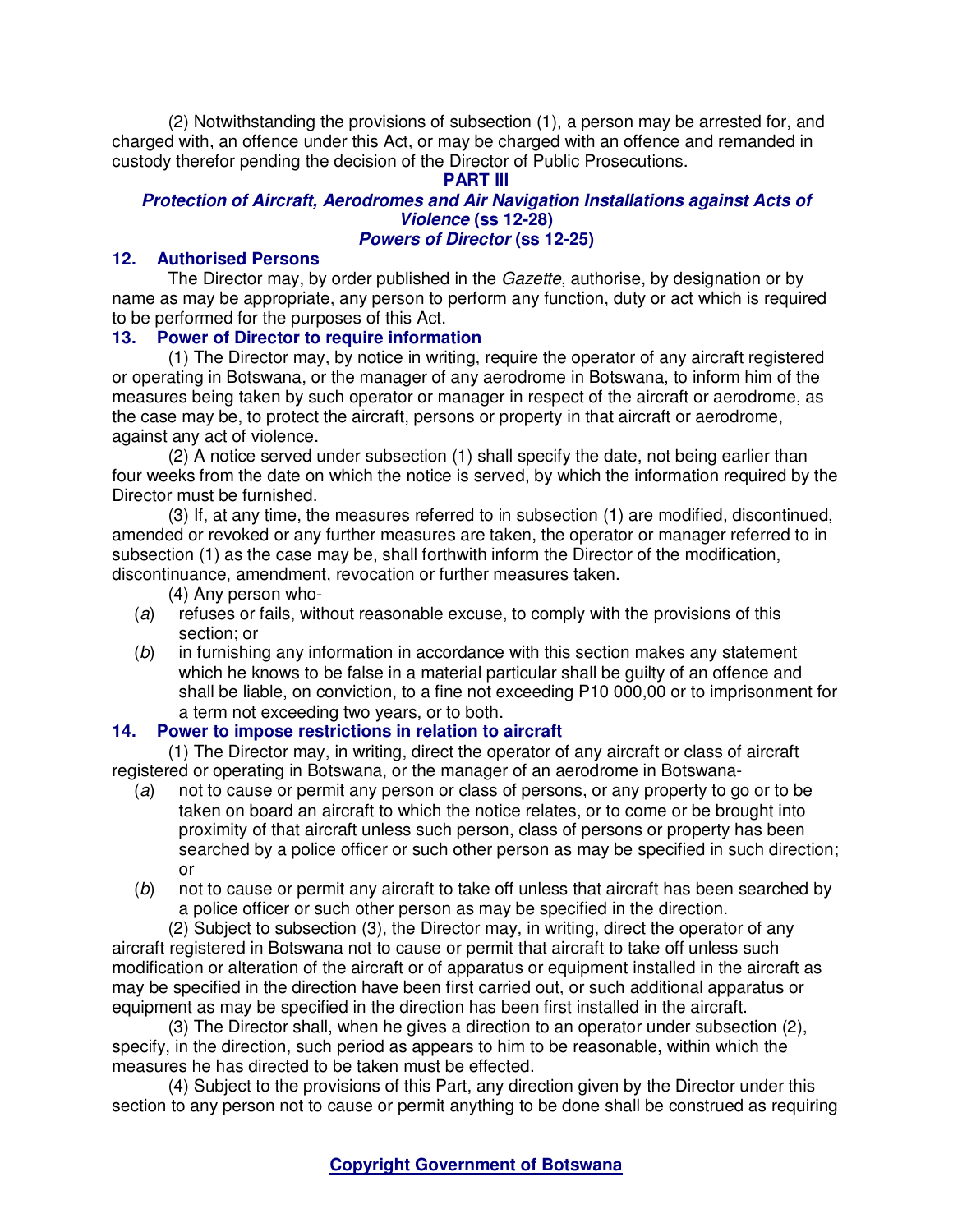him to take all such steps as, in the particular circumstances, are practicable and necessary to prevent that thing from being done.

(5) Any person who fails to comply with a direction given to him by the Director under subsection (1) shall be guilty of an offence and shall be liable, on conviction, to a fine not exceeding P10 000,00 or to imprisonment for a term not exceeding two years or to both.

## **15. Searches at aerodromes**

(1) Without prejudice to section 9, where the Director has given a direction to the manager of an aerodrome under section 14, a police officer or other person as may be specified in the direction may, if he has reasonable cause to believe that any device or article which is likely to or could destroy an aircraft or is likely or could damage that aircraft so as to render it incapable of flight or endanger its safety in flight is in, or may be brought into any part of the aerodrome, search, without warrant, any part of that aerodrome, or any aircraft, vehicle or property which, or person who, is in any part of the aerodrome.

(2) Notwithstanding the provisions of subsection (1), a police officer or such other person as may be authorized by the Director shall have the power to search, without warrant, any person who, or any property which, is in any part of an aerodrome.

(3) For the purposes of conducting a search in terms of subsection (1), a female person shall be searched only by a female police officer or other authorized person who is female, and a male person shall be searched only by a male police officer or other authorized person who is male.

(2) For the purposes of conducting a search in terms of subsection (1), a police officer or any other person specified in the direction may-

- (a) enter any land, building or works in the aerodrome; and
- (b) stop any aircraft, vehicle or person from entering or leaving the aerodrome and detain such aircraft, vehicle, person or property for as long as may be necessary to conduct the search.
	- (3) Any person who-
- (a) fails to comply with a direction given under this section to him by the Director; or
- (b) wilfully obstructs or impedes any person acting in the exercise of any authority conferred on him under subsection (1) shall be guilty of an offence and shall be liable, on conviction, to a fine not exceeding P10 000,00 or to imprisonment for a term not exceeding two years, or to both.

## **16. Additional measures of protection against acts of violence**

(1) The Director may, in writing, direct the operator of an aircraft registered or operating in Botswana, or the manager of an aerodrome in Botswana, to take, in respect of such aircraft, any other measures which the Director thinks necessary to protect the safety of aircraft, property, persons or apparatus or equipment installed in such aircraft or aerodrome, which measures may include the guarding of the aircraft, aerodrome, any persons or property in any part of the aerodrome, against acts of violence.

(2) A direction given under this section may be of a general or specific nature, and may require any measures specified in the direction to be taken at such time or within such period as may be so specified.

(3) A direction given to an operator under subsection (1) may be given so as to relate to either all aircraft registered or operating in Botswana of which at the time the direction is given or at any subsequent time he is the operator, or to only one or more such aircraft, or to a class of such aircraft, as specified in the direction.

(4) Any person who-

- (a) fails, without reasonable excuse, to comply with a direction given to him by the Director under subsection (1); or
- (b) wilfully interferes with any building constructed or works executed on any land, or with anything installed on, over or across any land in compliance with a direction given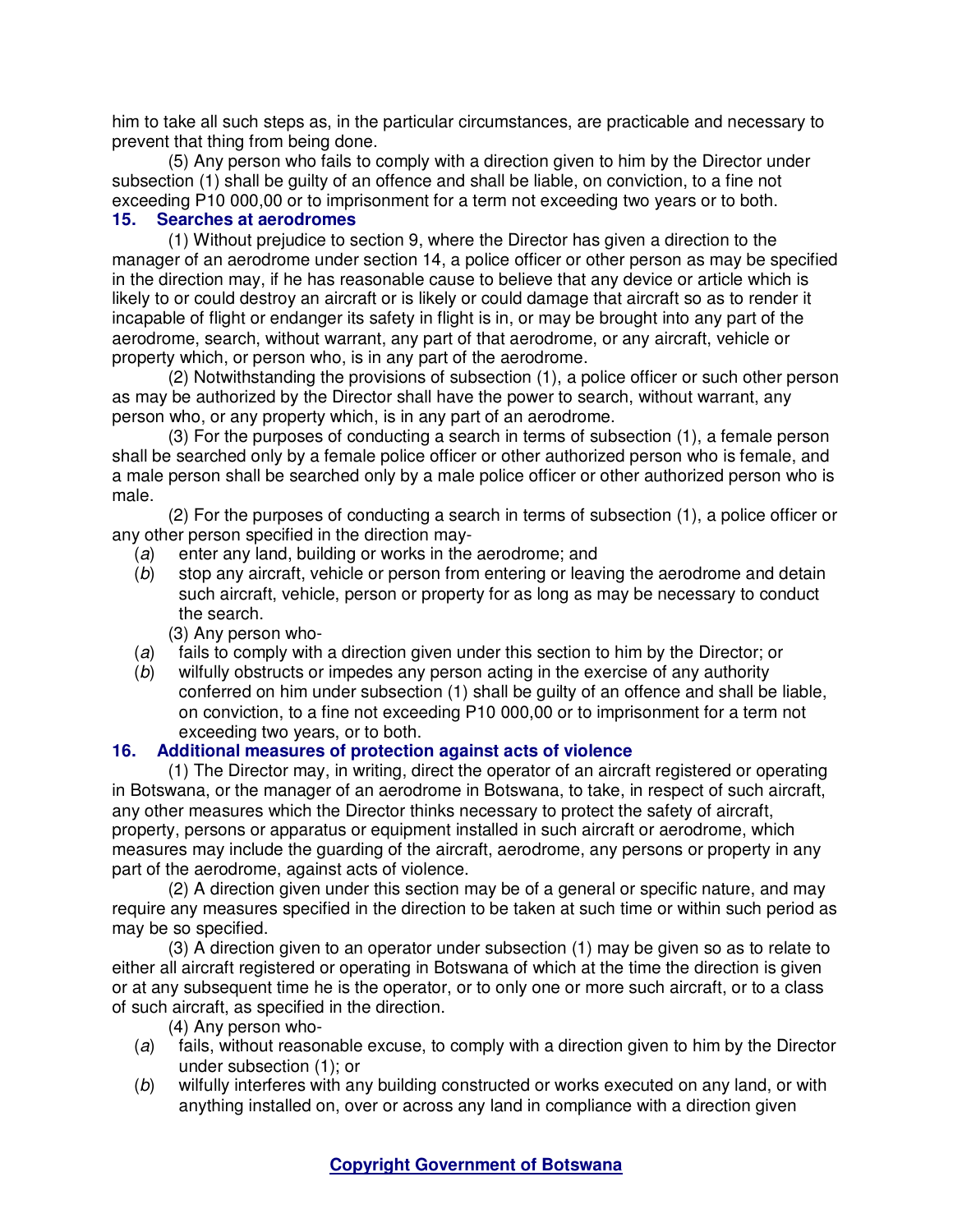under this section, shall be guilty of an offence and shall be liable on conviction, to a fine not exceeding P10 000,00 or to imprisonment for a term not exceeding two years or to both.

(5) The ownership of any property placed on, under or affixed to any land in compliance with any direction under this section shall not be affected by reason that it is so placed, or affixed.<br>17. M

# **Matters which may be included in directions**

(1) A direction given by the Director under section 14 (1) or section 16 may specify the minimum number of persons by whom a search to which the direction relates is to be carried out, the qualifications which any person carrying out a search must possess, the manner in which the search is to be carried out, and any apparatus, equipment or additional equipment or apparatus which may be used by the person carrying out such search.

(2) A direction given by the Director under section 14 (2) may specify the qualifications which any person carrying out any modification, alteration or installation to which the direction relates, must possess.

(3) A direction given by the Director under section 16 may specify-

- (a) the minimum number of persons who may be employed for the purposes of any measures specified to be taken by an operator or manager under the direction and the qualifications which those persons must possess; and
- (b) any apparatus, equipment or other aids which such persons may use for the said purposes.

(4) Nothing contained in subsections (1) to (3) shall be construed as limiting the generality of any provision of this Part.

# **18. Limitations on scope of directions under this Part**

(1) A direction given by the Director under this Part shall not have effect in relation to any aircraft used in the military, customs or police service of Botswana.

(2) A direction given by the Director under this Part shall not have effect in relation to any aircraft of which the operator is the Government of a country outside Botswana, or is a department or agency of such a Government, except when any such aircraft is being used for the carriage of passengers or cargo for reward, or has been or is allocated by that Government, department or agency thereof for such use.

(3) A direction, except in so far as it requires any building or other works to be constructed, executed, altered, demolished or removed, shall not be construed as requiring or authorising the operator of any aircraft, or the manager of any aerodrome, or any person acting as the servant or agent of such an operator or manager, to do anything which, apart from the direction, would constitute an act of violence, but nothing in this subsection shall restrict the use of such force as may be reasonable in the circumstances by such operator, manager, police officer or any other authorised person.

(4) A direction given by the Director under this Part requiring anything to be done or not done in a country outside Botswana shall not have effect except in relation to aircraft registered in Botswana, neither shall its effect be to contravene any law in force in that country.

(5) Where a direction given to the manager of an aerodrome requires any building or other works to be constructed, executed, altered, demolished or removed, or requires any other measures to be taken on such land, the direction shall not confer, on the manager, any rights as against a person having-

- (a) an interest in that land;
- (b) a right to occupy that land;
- (c) a right restrictive of its use,

and the direction shall not be construed as requiring the manager to do anything which would be actionable at the suit or instance of such a person in his capacity as a person having that interest or right.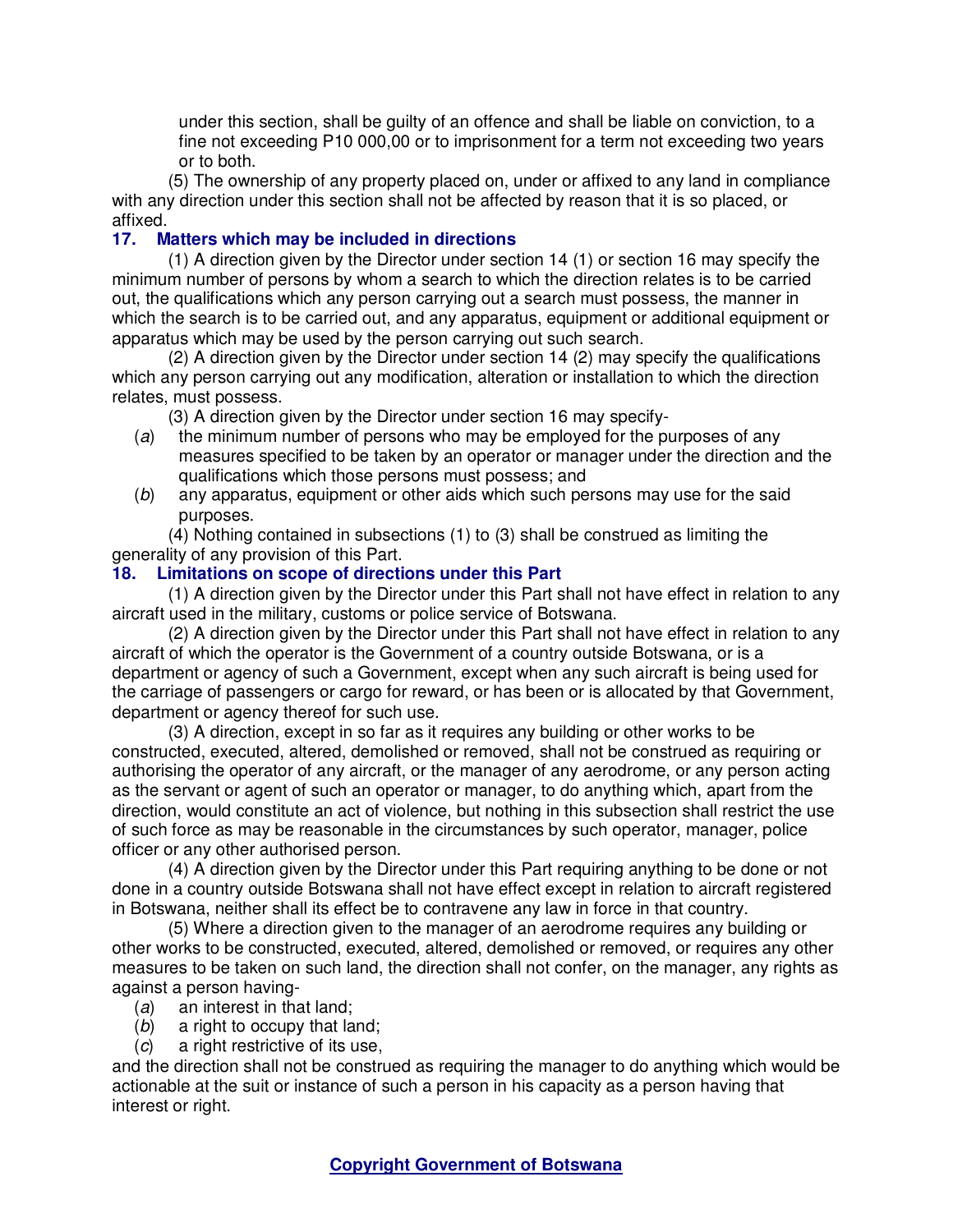## **19. Authorisation of persons under sections 14 and 16**

A direction given to any person under section 14 or 16 authorising him to do anything may be addressed to that person by name or by designation, or may be framed in general terms applicable to all persons to whom such a direction may be given, or to any class of such persons to whom that particular person belongs.

### **20. Delegation of powers by authorised person**

A person to whom a direction is given by the Director may delegate the authority granted him under that direction-

- (a) where that person is a body corporate, to the manager, secretary, or similar officer of that body;
- (b) in any other case, to any person holding a comparable office or position.

## **21. Exceptions to directions of Director**

(1) If it appears to the Director that any direction given by him under section 14 or 16 should not apply for a certain period or on any particular occasion in relation to any aircraft or to a class thereof, or in relation to any person or property described in the direction, he may authorise the person at whom the direction is addressed to disregard the requirements of the direction on such occasion, or for such period as he may specify; and the direction shall, in relation to that aircraft or class thereof, or in relation to such person or property, have effect in that case subject to the exception so specified.

(2) A notification given under subsection (1) shall be deemed to have been given to the person to whom it is addressed if it is given-

- (a) to any person authorised by that person to receive any such direction or notification;
- (b) where that person is a body corporate, to the manager, secretary or similar officer of the body corporate; and
- (c) in any other case, to anyone holding a comparable office or position in that person's employ.

## **22. Operation of directions under Part II in relation to rights and duties under other laws**

(1) A direction given under this Part shall, in so far as it requires anything to be done or not done in Botswana, have effect notwithstanding anything contained in any contract whether it is a Botswana contract or not, or contained in, or having effect by virtue of, any other enactment or any rule of law; and accordingly, no criminal or civil proceedings shall lie against any person in a court in Botswana by reason of anything done or not done by him or on his behalf in compliance with such direction.

(2) The direction shall, in so far as it requires anything to be done or not done outside Botswana, have effect, notwithstanding anything contained in any contract, whether or not it is a Botswana contract; and, accordingly, where that direction is inconsistent with anything in that contract, it shall, without prejudice to any proceedings in a court other than a court in Botswana, be construed as requiring compliance with the direction notwithstanding that compliance would be in breach of that contract.

(3) No proceedings for breach of contract shall lie against any person in a court in Botswana by reason of anything done or not done by him or on his behalf at a place outside Botswana in compliance with that direction if the contract in question is a Botswana contract.

(4) Nothing in this section shall preclude civil or criminal liability in respect of any person where a direction is necessitated by the negligence or unlawful act or omission on the part of that person.

(5) In this section, "Botswana contract" means a contract which is either expressed to have effect in accordance with the law of Botswana, or, not being so expressed, is one of which the proper law is the law of Botswana.<br>23. Objections to directions under

### **23. Objections to directions under section 16**

(1) Where the person to whom any direction is given by the Director under section 16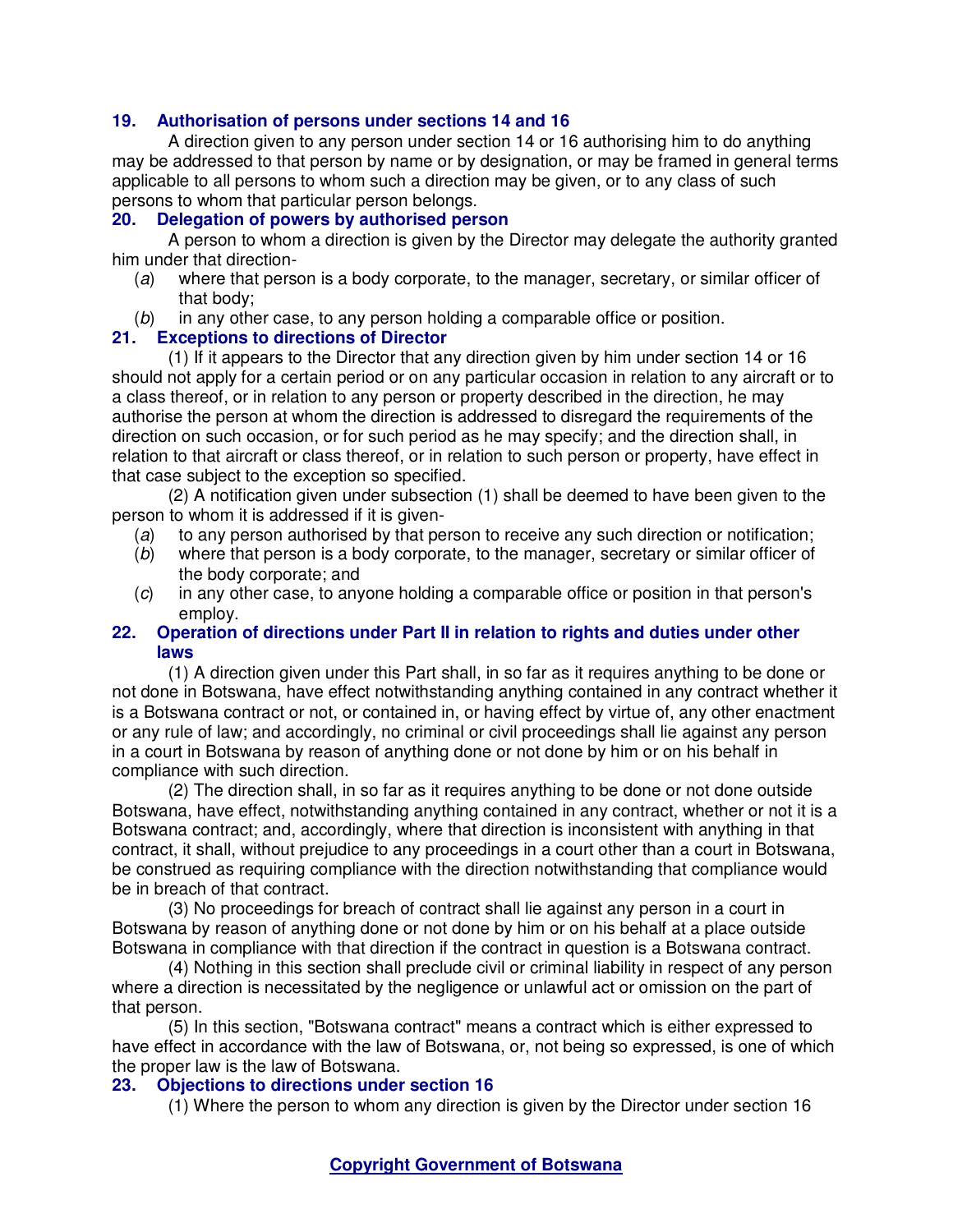objects to that direction, he shall, within fourteen days of receiving that direction, serve a notice in writing on the National Aviation Security and Facilitation Committee, setting out the grounds of his objection, and shall copy such notice to the Director.

(2) The Committee shall, within twenty one days of receiving a notice of objection from any person, consider the grounds of the objection and shall, after such consideration, serve, on the objector, a notice in writing either-

- (a) confirming the direction of the Director as originally given;
- (b) confirming the direction subject to one or more modifications; or
- (c) ordering the withdrawal, by the Director, of the direction.

(3) The Committee shall give the appellant the opportunity, if he requests it, to appear before it.

# **24. Appeals to the Minister**

(1) Any person aggrieved by a decision of the Committee under section 23 may appeal to the Minister by serving, on him, a notice, in writing, which notice he shall copy to the Committee and to the Director.

(2) The Minister shall, within thirty days of receiving a notice of appeal from any person, consider the grounds of that appeal and, after considering such grounds, serve, on the appellant, notice in writing either-

- (a) confirming the decision of the Committee confirming the direction of the Director;
- (b) confirming the decision of the Committee confirming the direction of the Director with modifications; or
- (c) giving such other decision as he considers appropriate.
	- (3) The Minister shall also serve, on the Director, a copy of his decision.

# **25. Inspection of aircraft and aerodromes**

(1) For the purpose of enabling the Director to determine whether to give a direction to any person under this Part, or of ascertaining whether any direction given under this Part is being or has been complied with, the Director may authorise a police officer or any other person in writing to inspect any aircraft registered or operating in Botswana at a time when it is in Botswana, or any aerodrome in Botswana and may, for the purpose of carrying out that inspection, and on production of his credentials if required-

- (a) enter that aircraft and detain it for as long as may be necessary to carry out that inspection; or
- (b) enter any building or works in the aerodrome or enter upon any land in the aerodrome. (2) An authorised officer carrying out an inspection under subsection (1) may-
- (a) require the operator of an aircraft or the manager of an aerodrome to furnish him with such information as he may consider necessary for the purpose for which the inspection is being carried out;
- (b) subject any property found by him on that aircraft to such tests as he may consider necessary for the purpose for which the inspection is being carried out; or
- (c) subject that aerodrome or any property found in it to such tests as he may consider necessary for the purpose for which the inspection is being carried out.

(3) An authorised person may use such force as may be necessary for the purpose of entering any aircraft, building or works, or upon any land.

(4) Any person who-

- (a) wilfully obstructs or impedes a person acting in the exercise of a power conferred on him by this section;
- (b) fails, without reasonable excuse, to comply with the requirement imposed on him by subsection 2 (a); or
- (c) being required to furnish any information required of him under this Part, makes any statement which he knows or has reason to believe to be false in a material particular,

shall be guilty of an offence and shall be liable on conviction to fine not exceeding P10 000,00,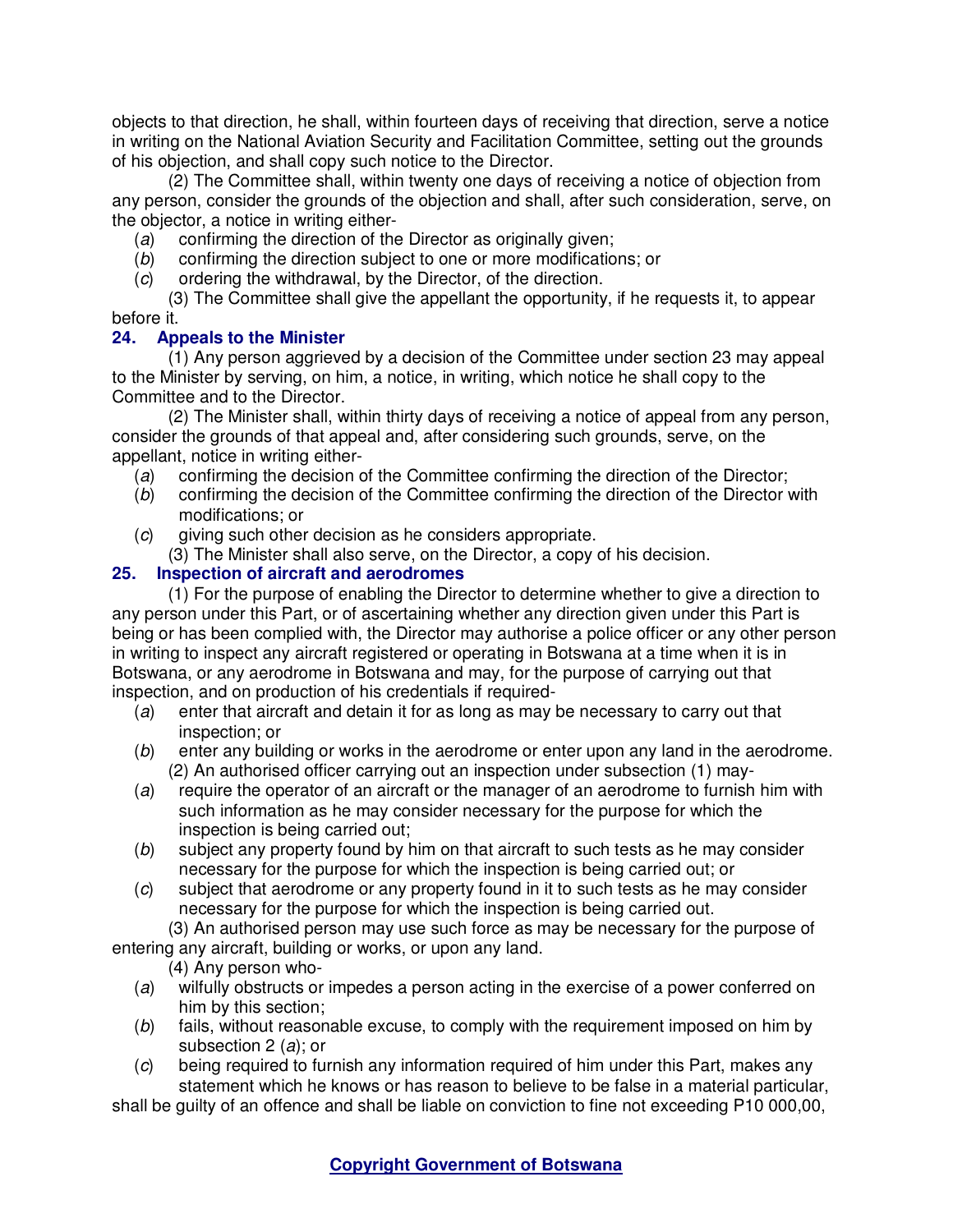or to imprisonment for a term not exceeding five years or to both.

### **Air Navigation Installations (s 26)**

# **26. Application of provisions of Part II to air navigation installations**

(1) Sections 13, 15, 16, 17, 18 and 25 shall have effect in relation to air navigation installations in Botswana in accordance with this section.

(2) Subject to subsection (6), sections 13, 15, 16, 17, 18 and 25 shall have effect in relation to any air navigation installation in Botswana which does not form part of an aerodrome, as if any reference in them to an aerodrome were a reference to such an air navigation installation, and any reference to the manager of an aerodrome were a reference to the authority responsible for such an air navigation installation.

(3) Where an air navigation installation forms part of an aerodrome in Botswana, those sections shall have effect, subject to subsection (6), as if any reference in them to an aerodrome were a reference either-

- (a) to an aerodrome;
- (b) to an air navigation installation which forms part of an aerodrome; or
- (c) to so much of an aerodrome as does not consist of an air navigation installation.

(4) A notice served under section 13 or a direction given under section 14 or 16 may be served or given in respect of the whole of the aerodrome, in respect of the air navigation installation or in respect of so much of the aerodrome as does not consist of an air navigation installation.

(5) For the purposes-

- (a) of the service of a notice or the giving of a direction under section 13, 14 or 16 as modified by subsection (3) where the notice is to be served or the direction given in respect of an air navigation installation; and
- (b) of the operation of section 18 (5) in relation to a direction so given, any reference in any of those sections to the manager of the aerodrome shall be construed as being a reference to any person who is either the manager of the aerodrome or the authority responsible for the air navigation installation.

(6) Subsections (2) and (3) shall not apply to section 15(1); but where a direction given under section 16 as applied or modified by this section, is in force-

- $(a)$  if it is a direction given in respect of an air navigation installation, whether that installation forms part of an aerodrome or not, section 15(1) shall have effect in relation to that direction as if the air navigation installation were an aerodrome, and, where the direction was given to the authority responsible for the air navigation installation, as if it had been given to the manager of that aerodrome;
- $(b)$  if it is a direction given in respect of so much of an aerodrome as does not consist of an air navigation installation, section 15(1) shall have effect in relation to that direction as if any air navigation installation comprised in the aerodrome did not form part of the aerodrome.

(7) A direction under section 16, as applied or modified by this section may be given to the authority responsible for an air navigation installation so as to relate either-

- (a) to all air navigation installations in Botswana for which it is responsible at the time the direction is given; or
- (b) to such air navigation installation or to a class thereof as may be specified in the direction.

(8) Any reference in section 16, 21 (1) or 23 to a direction given under a provision mentioned therein shall be construed as including a reference to a direction given under that provision as applied or modified by this section.

(9) Notwithstanding anything in section  $25(2)(b)$  a person inspecting an air navigation installation under that section or under that section as applied or modified by this section shall not be empowered thereby to test any apparatus or equipment which constitutes or forms part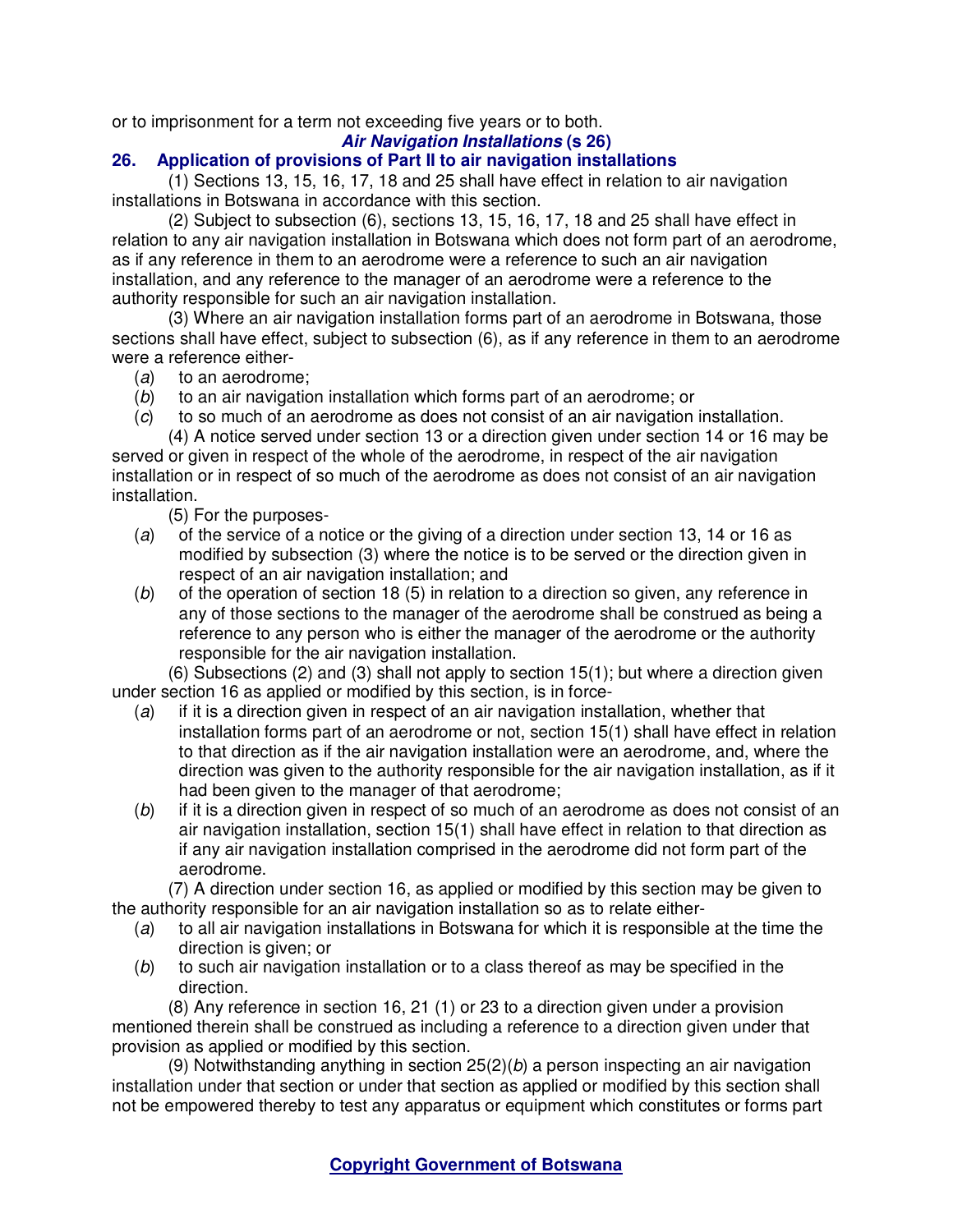of the air navigation installation.

# **Miscellaneous (ss 27-28)**

# **27. Compensation for measures taken under Part II**

(1) A person having any interest in any land within or outside an aerodrome shall be entitled to compensation equal to the amount of the depreciation or loss of that interest caused by the compliance, by the manager of an aerodrome or the authority responsible for an air navigation installation, with a direction under section 16 to construct, alter, demolish or remove any building, or to execute any other works or land within or outside the aerodrome or air navigation installation.

(2) If any land other than that on which the measures referred to in subsection (1) are taken is injuriously affected by the taking of those measures, any person having an interest in that other land who suffers loss in consequence of its being injuriously affected shall be entitled to compensation equal to the amount of that loss.

(3) Any compensation to which a person is entitled under this section shall be payable to him by the person by whom the measures in question were taken.

## **28. Service of documents**

Any document required or authorised to be served on or given to any person by any provision of this Act may be so served or given-

- (a) by delivering it to him personally, or to his duly authorised agent;
- (b) by sending it to him by registered post at his usual or last known residence or place of business; or
- $(c)$  in the case of a body corporate, by delivering it to the secretary, clerk or similar officer of the body corporate at its registered or principal office in Botswana or, if it has no office in Botswana by sending it by registered post to the secretary, clerk or similar officer of that body corporate.

## **PART IV**

## **Security at Designated Aerodromes (ss 29-34)**

## **29. Designated aerodromes**

(1) The Minister may, for the purposes of this Part, by order published in the Gazette, designate any aerodrome used for the purposes of civil aviation as a special aerodrome (hereinafter referred to as "a designated aerodrome") if he considers that the policing of that aerodrome should, in the interests of the preservation of the peace and the prevention of crime, be undertaken by the police.

(2) Before making an Order under subsection (1) the Minister shall consult the manager of that aerodrome and the Commissioner of Police.

## **30. Exercize of police powers at designated aerodromes**

(1) A police officer shall, at a designated aerodrome, in the execution of his duties, and, in particular, for the purposes of exercizing the powers conferred on him by this Part, be entitled to enter any part of that aerodrome.

(2) No member of an aerodrome security force employed or maintained by the manager at any aerodrome, and not being a police officer, shall exercize the functions or powers conferred by this Act or any other law on a police officer.

## **31. Prevention of theft at designated aerodromes**

(1) A police officer may, at a designated aerodrome-

- (a) stop, and without warrant, search and arrest any person whom he has reasonable cause to suspect of having, in his possession, any thing which has been stolen or unlawfully obtained from the aerodrome;
- (b) if he has reasonable cause to suspect that any thing which has been stolen or unlawfully obtained from the aerodrome may be found in or on any vehicle carrying any person, or in or on any aircraft, stop and without warrant, detain and search that vehicle or aircraft;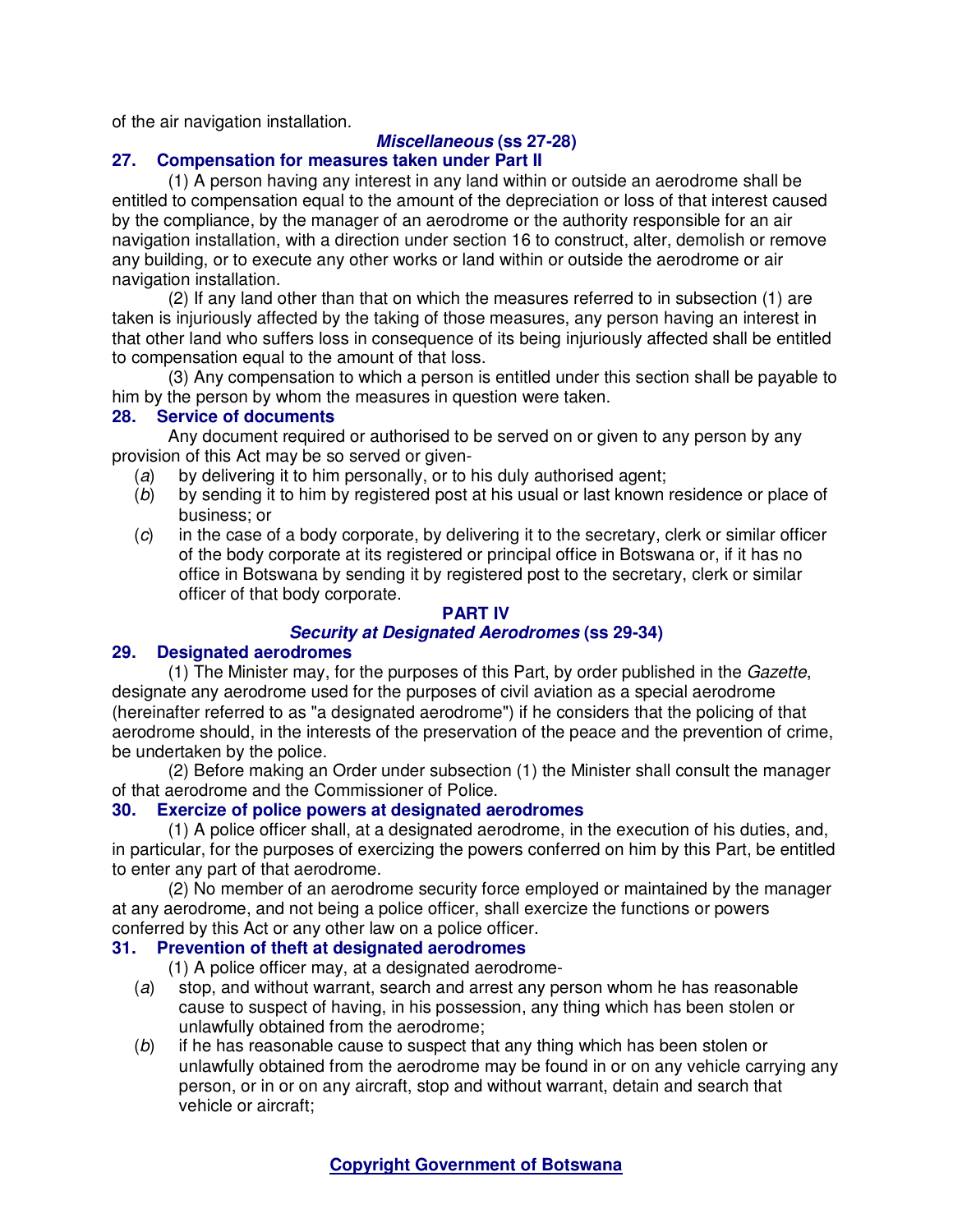(c) stop any person, vehicle or aircraft leaving a cargo area and inspect any goods carried by that person, vehicle or aircraft and detain any goods for which no document signed by the manager or other authorised person authorising their removal from that area can be produced by that person, the person driving that vehicle or a member of the crew of that aircraft.

(2) In this section, "cargo area" means any area which the Minister has prescribed as an area which is used wholly or mainly for the storage or handling of cargo in an aerodrome.

(3) The powers conferred on the police by this section shall be without prejudice to any powers exercizable by them apart from this section.

## **32. Control of traffic at designated aerodromes**

All movement of traffic within a designated aerodrome shall be controlled by the police.

## **33. Restricted areas**

(1) The manager may, within a designated aerodrome, designate, for purposes of safety or security, any area as an area to which access shall be restricted, and shall clearly mark such area to indicate that it is an area to which access is restricted, or shall ensure that it is so marked.

(2) No person shall enter or remain in a restricted area unless that person has, in his possession, an identity card which permits him to be in that area and which complies with all conditions laid down by the authority which issued the identity card as may be prescribed by regulations.

(3) Any person who contravenes the provisions of subsection (2) commits an offence and shall be liable, on conviction, to a fine not exceeding P5 000,00, or to imprisonment for a term not exceeding three months or to both.

## **34. Regulations**

The Minister may make regulations for the better carrying out of the provisions of this Act, and, without prejudice to the generality of this section, may make regulations for the following purposes-

- (a) the appointment of security police and guards at aerodromes, and their duties;
- (b) the spelling out of procedures for entry of persons, vehicles and animals into various parts of aerodromes;
- (c) the issuance of identity cards for entry into various parts of aerodromes; and
- (d) any other matter affecting aviation security.

## **PART IV**

## **National Aviation Security and Facilitation Committee (ss 35-38)**

## **35. Establishment of National Aviation Security and Facilitation Committee**

(1) There is hereby established a committee to be known as the National Aviation Security and Facilitation Committee (hereinafter referred to as "the Committee").

(2) The Committee shall consist of a Chairman, a Vice-Chairman and six other members as follows, who shall be appointed by the Minister for such period as shall be specified-

- (a) the Chairman shall be the Permanent Secretary, Ministry of Works, Transport and Communications;
- (b) the Vice-Chairman shall be the Director of Civil Aviation;
- $(c)$  the other members shall be-
	- (i) the Commander of the Botswana Defence Force or his representative;
	- (ii) the Commissioner of Police or his representative
	- (iii) the Director of Customs and Excise or his representative
	- (iv) the Chief Immigration Officer or his representative
	- (v) two representatives from the aviation industry.
- (d) The Minister may also co-opt two other members who, in his opinion, have knowledge and experience likely to contribute to the carrying out of the Committee's functions.

## **36. Functions of Committee**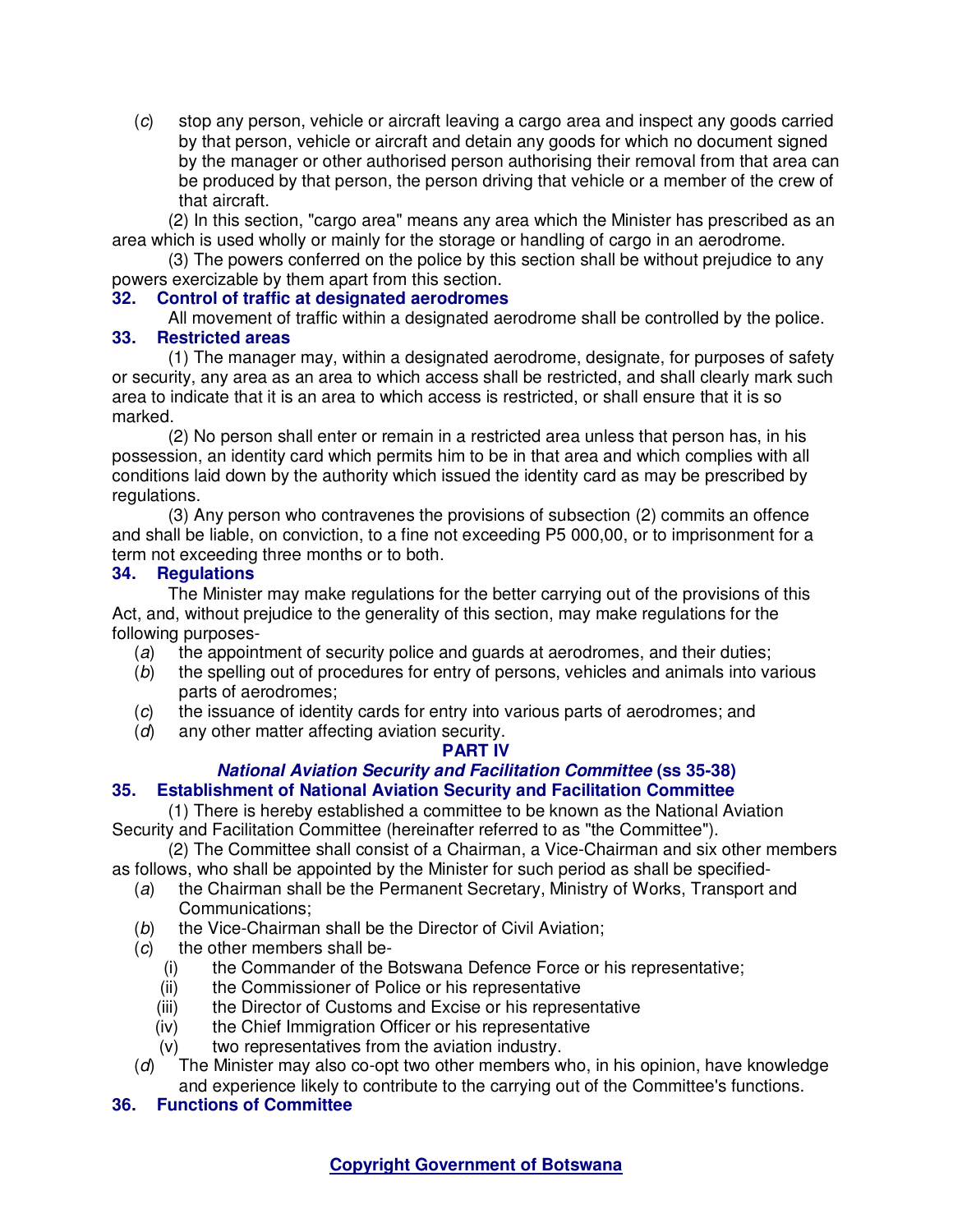The functions of the Committee shall be to-

- (a) advise the Minister and the civil aviation industry on aviation security measures;
- (b) recommend, to the Minister, the appropriate security measures to be taken by those concerned with aviation security;
- (c) review the implementation of aviation security measures;
- (d) co-ordinate and implement, as appropriate, aviation security measures, procedures and programmes; and
- (e) liaise with various Government Departments, operators and agencies concerned with aviation security.

## **37. Meetings**

(1) The Committee shall meet at such times and places as the Chairman, or, if he is absent, the Vice-Chairman, may determine, but not less than three times a year.

(2) The Chairman, or if he is absent, the Vice-Chairman, shall preside at all meetings of the Committee, and if both the Chairman and the Vice-Chairman are absent from a meeting, the members present shall elect a person from among themselves to preside at such meeting.

(3) The decision of a majority of the members of the Committee present at a meeting of the Committee shall constitute a decision of the Committee and, in the event of an equality of votes on any matter, the person presiding at the meeting in question shall have a casting vote in addition to his deliberative vote.

(4) Five members of the Committee shall form a quorum.

## **38. Aerodrome Security Committees**

The Minister may, in consultation with the Director, establish Aerodrome Security Committees whose functions shall be to-

- (a) monitor security at aerodromes and advise the National Aviation Security and Facilitation Committee on the security situations prevailing at aerodromes in the country;
- (b) implement the policy decisions of the National Aviation Security and Facilitation Committee on security at aerodromes in the country; and
- (c) do any other thing which the Minister may, by regulations, prescribe.

## **CHAPTER 71:03**

## **CIVIL AVIATION REGULATION (REFORM)**

ARRANGEMENT OF SECTIONS

## **SECTION**

# PART I

### **Preliminary**

- 1. Short title and commencement<br>2. Interpretation
- **Interpretation**
- 3. When body corporate may be deemed to be effectively controlled by a person
- 4. When air service provider may be deemed to be owned by national 5. Limitation on equity ownership
- Limitation on equity ownership

### PART II

### Domestic and international air routes

- 6. Domestic air transport licence
- 7. Effect of air transport licence
- 8. Licensing of air routes after exclusivity period, etc.
- 9. Air Botswana to be sole designated airline during exclusivity period

### PART III

### Tariff cap mechanism

- 10. Increases in maximum tariff
- 11. Licensee may charge less than maximum tariff

## **Copyright Government of Botswana**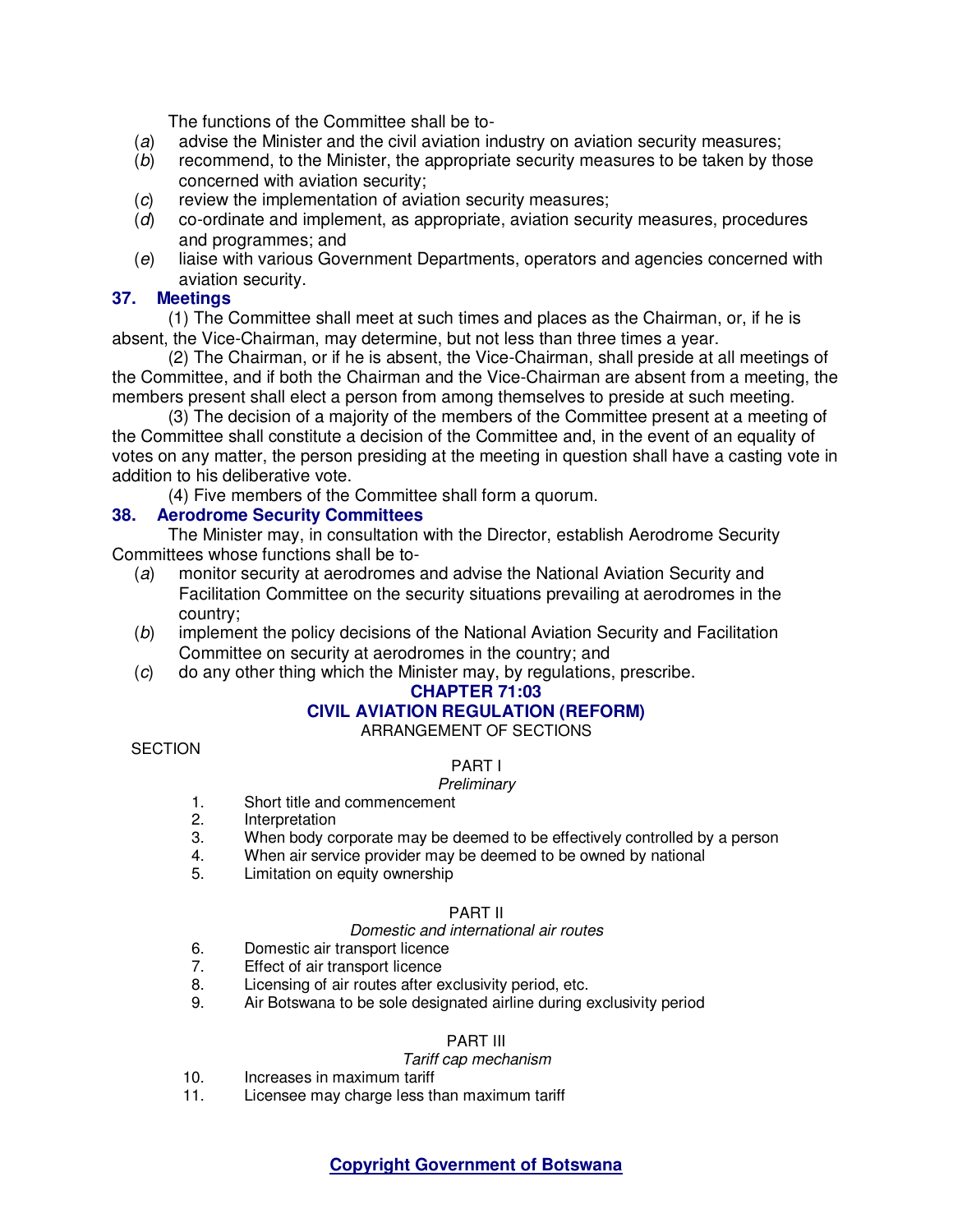12. Application of tariff cap mechanism

## PART IV

# Miscellaneous provisions

- 13. Monitoring compliance with the Act
- 14. Appeals
- 15. Offences and penalties
- 16. Regulations

**Schedule** 

Act 15, 2003.

## **An Act to reform the regulation of scheduled air transport services**

[Date of Assent: 27th August, 2003]

[Date of Commencement: On Notice]

## **PART I**

## **Preliminary (ss 1-5)**

## **1. Short title and commencement**

This Act may be cited as the Civil Aviation Regulation (Reform) Act, and shall come into operation on such date as the Minister may, by Order published in the Gazette, appoint.

## **2. Interpretation**

In this Act, unless the context otherwise requires -

**"Air Botswana"** means Air Botswana as registered under the Companies Act;

**"air transport licence"** means a licence issued by the Regulator, granting an operator the authority to carry passengers, mail or cargo, by air, for hire or reward, on such scheduled air transport services, and subject to such conditions, as may be specified in the licence;

**"closing date"** means the date when all or part of Air Botswana's equity is first owned by a person other than the Government;

**"exclusivity period"** means the period commencing on the closing date and ending on the fifth anniversary of the closing date;

**"IATA"** means the International Air Transport Association;

**"Independent Regulator"** means the independent body responsible for the economic regulation of civil aviation, that may be established;

**"licensee"** means the holder of an air transport licence;

**"maximum tariff"** means the maximum tariff that may be charged by the licensee in connection with an air route, as set out in the relevant air transport licence;

**"national"** means an individual, company, government or agency thereof, or trust

established by an individual, company, government or agency thereof, that is not a non-national; **"non-national"** means-

- (a) an individual, other than a Botswana citizen;
- (b) a body corporate incorporated, formed or otherwise organised outside Botswana;
- (c) a foreign government or an agency thereof;
- (d) a body corporate that is effectively controlled by a non-national, as defined in any of paragraphs (a) to (c) of this section;
- (e) a trust-
	- (i) established by a non-national, as defined in any of paragraphs  $(b)$  to  $(d)$  of this section, other than a trust for the administration of a pension fund for the benefit of individuals, the majority of whom are nationals, or
	- (ii) in which non-nationals, as defined in any of paragraphs (a) to (d) of this section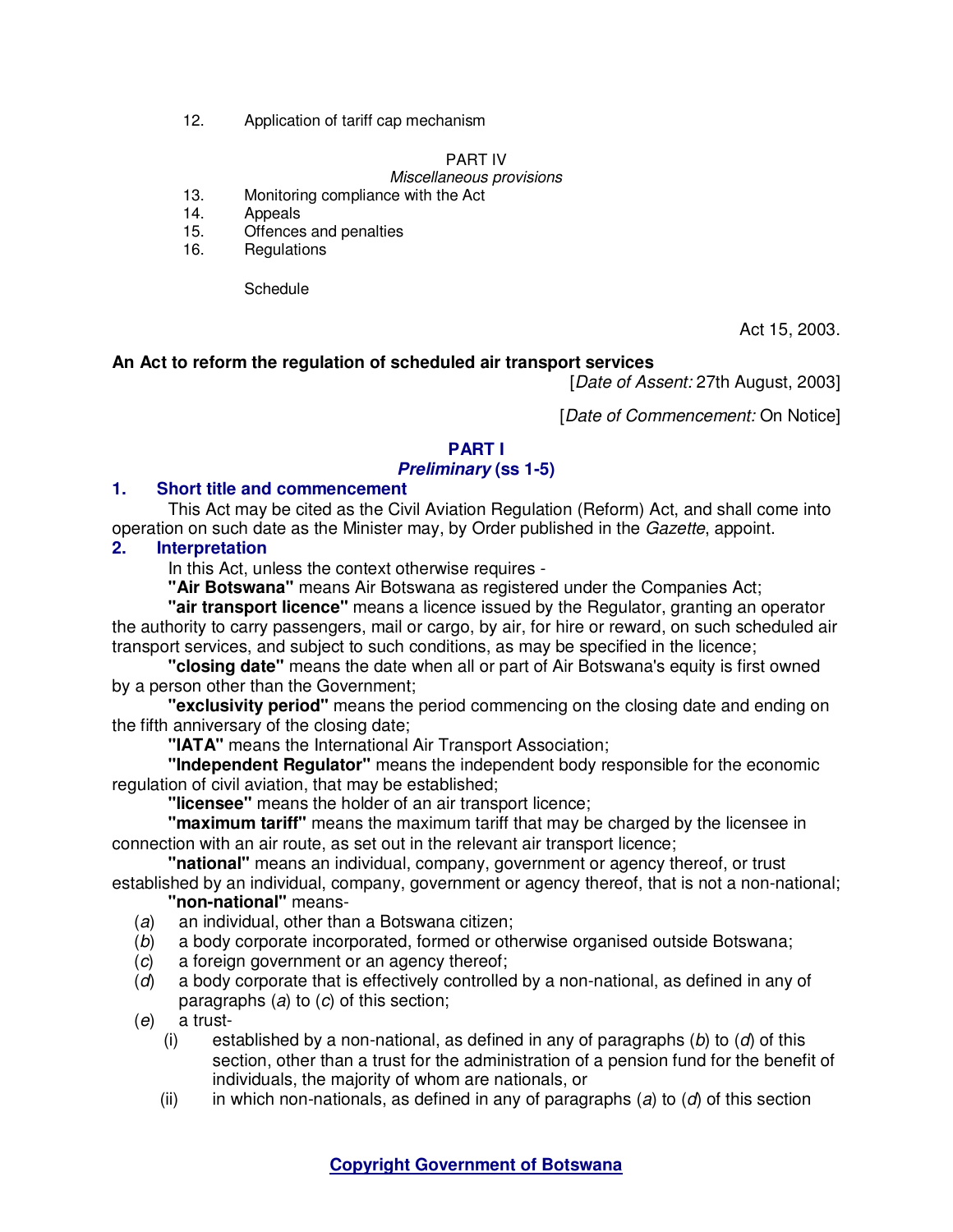have more than 50% of the beneficial interests; or

 $(f)$  a body corporate that is effectively controlled by a trust described in paragraph (e) of this section;

**"operator"**, in relation to an air service, means a person providing, or offering to provide, an air service;

**"Regulator"** means-

- (a) the Independent Regulator; or
- (b) until the Independent Regulator is established, the Director of Civil Aviation; and **"tariff cap mechanism"** means an independent, fair and transparent method of

adjusting tariffs to offset inflation and other factors, set out in the Schedule hereto.

# **3. When body corporate may be deemed to be effectively controlled by a person**

- A body corporate shall be deemed to be effectively controlled by a person if -
- (a) the securities of the body corporate to which are attached more than 50% of the votes that may be cast to elect the directors of the body corporate are held, otherwise than by way of security only, by, or for the benefit of, that person; and
- $(b)$  the votes attached to the securities referred to in paragraph (a) are sufficient, if exercised, to elect a majority of the directors of the body corporate.

# **4. When air transport service operator may be deemed to be substantially owned by nationals**

An air transport service operator shall be deemed to be substantially owned by nationals if such nationals beneficially own, in the aggregate, more than 50% of the equity of such air transport service operator.

# **5. Limitation on equity ownership**

Any person who beneficially owns, directly or indirectly, more than 35% of the equity of any licensee shall be prohibited from beneficially owning more than 10% of the equity of any other licensee.

# **PART II**

# **Domestic and International Air Routes (ss 6-9)**

## **6. Domestic air transport licence**

(1) The Regulator shall issue, to Air Botswana, an air transport licence for the routes for which Air Botswana provides scheduled air transport services on the closing date:

Provided that, in relation to such route, Air Botswana declared, to the Regulator, prior to the closing date, its intent to continue to provide such service.

(2) The Regulator shall issue, to Air Botswana, an air transport licence in relation to the air routes for which it does not provide scheduled air transport services on the closing date if, in relation to such route, Air Botswana declares to the Regulator, within 6 months of the closing date, its intent to provide such service:

Provided that Air Botswana commences service on such route prior to the first anniversary of the closing date.

## **7. Effect of air transport licence**

(1) An air transport licence issued to Air Botswana under section 6 shall confer, on Air Botswana, the right, during the exclusivity period, to be the only provider of scheduled air transport services on the air routes covered by the air transport licence, and no other air transport licence shall confer such right on any other operator.

(2) Notwithstanding the provisions of subsection (1), if Air Botswana abandons or fails to perform on any air route referred to in subsection (1) before the exclusivity period expires, its air transport licence for that route may be revoked.

# **8. Licensing of air routes after exclusivity period, etc.**

After the expiry of the exclusivity period, or the six month period or the first anniversary referred to in section 6(2) without commencement of service by Air Botswana, or the routes referred to in section 7(2), as the case may be, licensing for such routes shall be the function of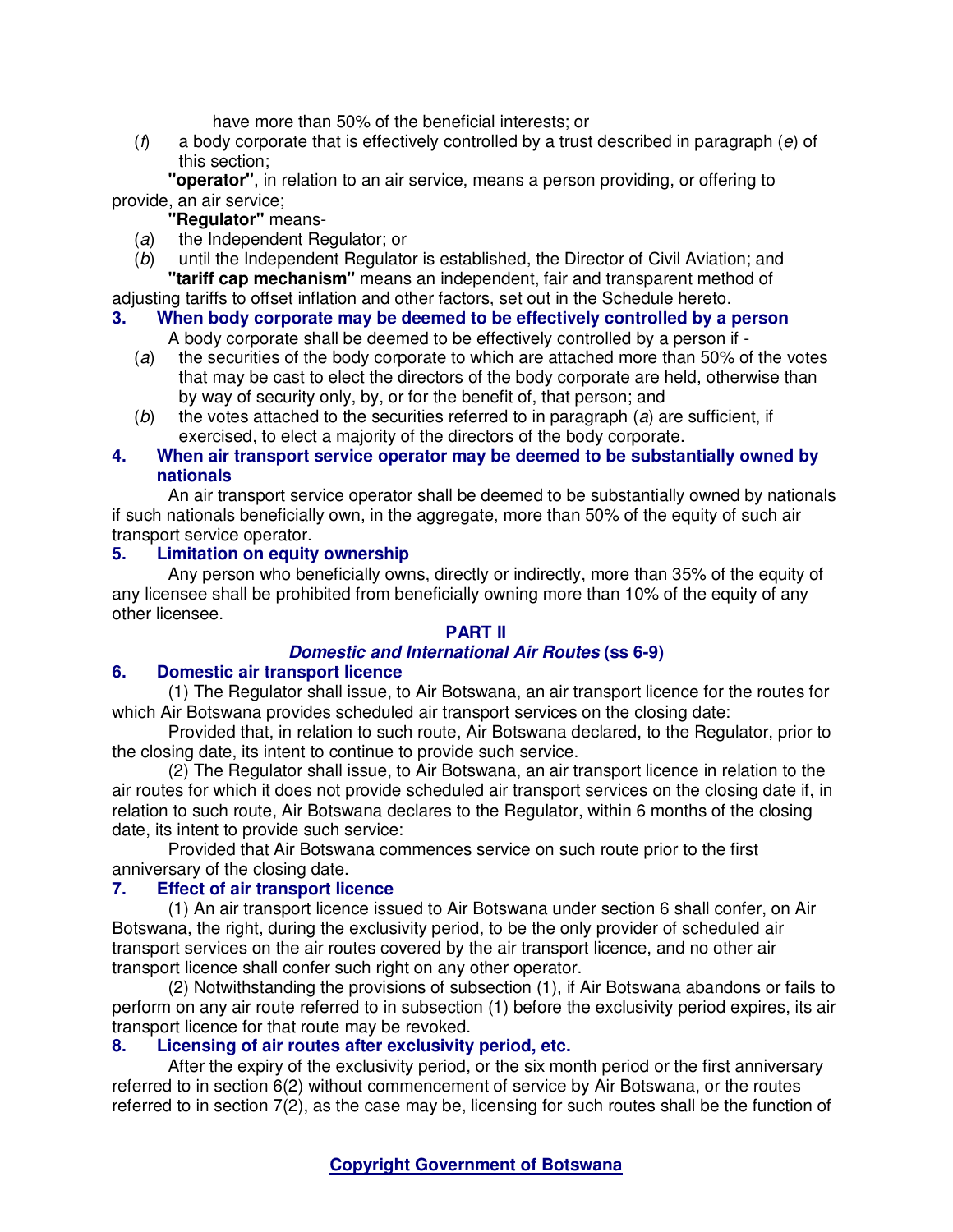the Regulator.

## **9. Air Botswana to be sole designated airline during exclusivity period**

Until the expiry of the exclusivity period, the Government shall ensure that Air Botswana is Botswana's designated airline for all international air routes:

Provided that, at all times, substantial ownership and effective control of the licensee is vested in one or more nationals.

# **PART III**

### **Tariff cap mechanism (ss 10-12)**

### **10. Increases in maximum tariff**

Until the third anniversary of the closing date, or the first anniversary of the establishment of the Independent Regulator, whichever is the later, all increases in the maximum tariff shall be made in accordance with the tariff cap mechanism, and thereafter, all increases in the maximum tariff shall be determined by the Independent Regulator.

### **11. Licensee may charge less than maximum tariff**

Nothing in this Act shall be construed as prohibiting a licensee from charging less than the maximum tariff for any given route.

## **12. Application of tariff cap mechanism**

Notwithstanding any other provision of this Act or any other written law to the contrary, the tariff cap mechanism, referred to in section 10, shall apply to all operators of domestic and international scheduled air transport services.

### **PART IV**

## **Miscellaneous provisions (ss 13-16)**

### **13. Monitoring compliance with the Act**

(1) The Regulator shall ensure that a licensee complies with the provisions of this Act. (2) A licensee shall provide to the Regulator, within 10 days from the date of a request being made by the Regulator, such information as the Regulator may require to enable it to

monitor compliance by the licensee with the licensee's obligations under this Act.

## **14. Appeals**

A person who is aggrieved by anything done under this Act may, within 28 days of the decision being made, appeal to the High Court.

## **15. Offences and penalties**

A person who contravenes any provision of this Act, any condition of an air transport licence, or any decision of the Regulator, shall be guilty of an offence and liable to a fine of not less than P500,000, but not more than P5,000,000 and, where such person is a licensee, the Regulator may revoke any or all of the licensee's air transport licences.

### **16. Regulations**

The Minister may make regulations for the better carrying out of the provisions of this Act.

### **SCHEDULE TARIFF CAP MECHANISM**

(Section 2)

## **1. Interpretation**

In this Schedule, unless the context otherwise requires- "adjustment" means-

- (a) the tariff increase approved by the IATA Tariff Co-ordinating Conference; or
- (b) the Botswana Consumer Price Index increase most recently published by the Central Statistics Office,

whichever is the greater:

Provided that, in the absence of the tariff increase by the IATA Tariff Co-ordinating Conference, the Botswana Consumer Price Index shall apply.

### **2. Application**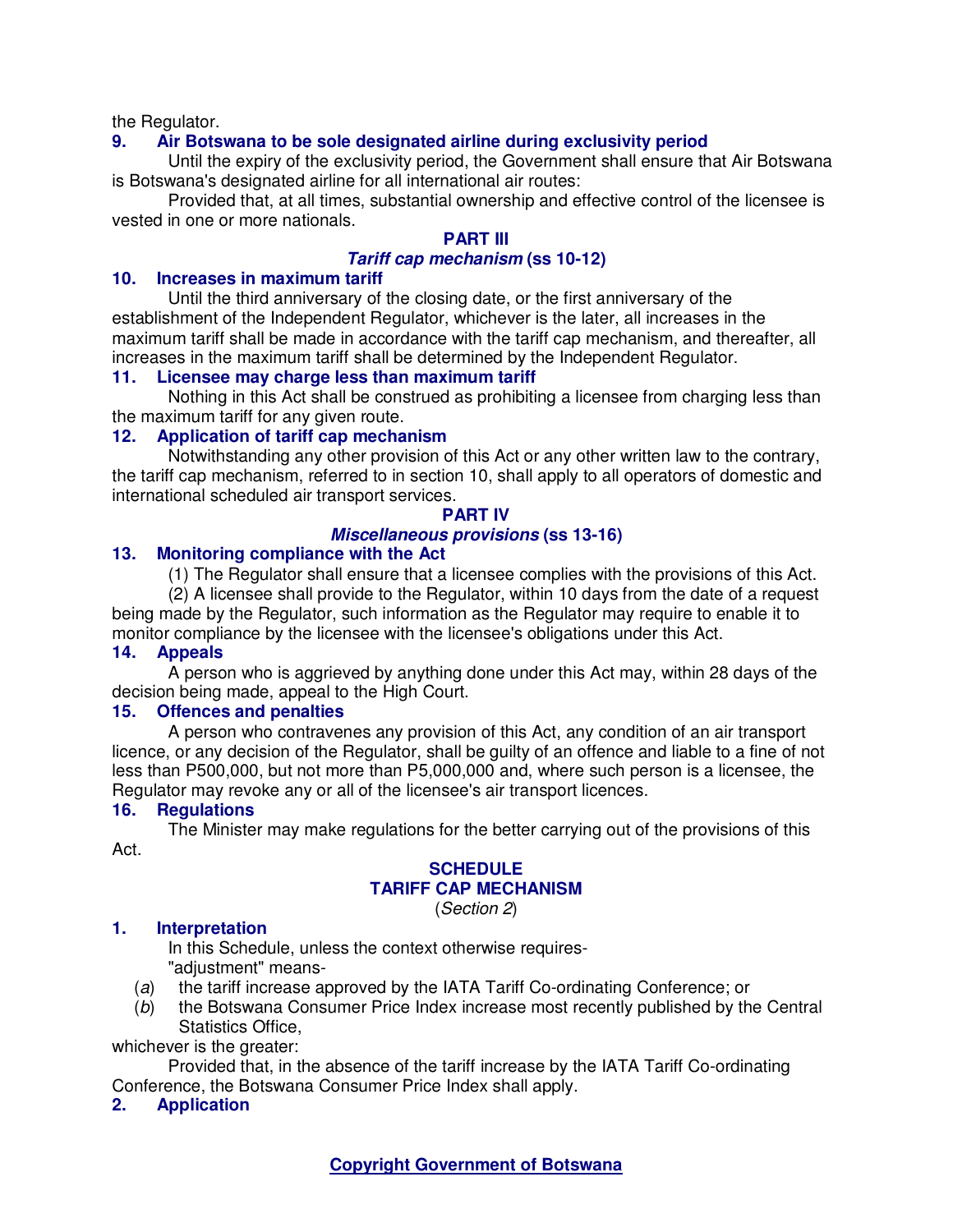This tariff cap adjustment mechanism shall apply to domestic and international air routes:

Provided that, in relation to international routes, only paragraph 1(a) shall apply.

# **3. Purpose**

The purpose of this tariff cap adjustment mechanism is the assurance of an

independent, fair and transparent mechanism to adjust tariffs to offset inflation and other factors.

# **4. Notification**

Within 30 days of the approval, in whole or in part, of a tariff increase proposed by a licensee, the Regulator shall notify the licensee of the adjustment.

## **5. Increase**

The maximum tariff shall be increased by adjustment. Such increase shall become effective immediately following the notification of a tariff increase by the IATA Tariff Co-ordinating Conference or the publication of the Consumer Price Index by the Central Statistics Office, as the case may be.

## **6. Unsolicited recommendation**

Paragraphs 4 and 5 shall apply *mutatis mutandis* to a tariff increase resulting from an IATA recommendation not solicited by a licensee, and, "adjustment", for the purposes of paragraphs 3 and 4, shall refer only to that tariff increase.

## **7. Extraordinary events**

A licensee may petition the Regulator for permission to increase the maximum tariff in order to compensate for-

(a) a cumulative devaluation of 20% or more in the value of the Pula against the United States Dollar:

Provided that-

- (i) the devaluation has occurred within any period of 90 consecutive days or less, and
- (ii) the devaluation has remained in effect for at least 120 consecutive days calculated from the date the threshold of 20% has been achieved;
- (b) a cumulative increase of 20% or more in the price of aviation fuel in Pula: Provided that-
	- (i) the increase has occurred within any period of 90 consecutive days or less, and<br>(ii) the increase has remained in effect for at least 120 consecutive days calculated
	- the increase has remained in effect for at least 120 consecutive days calculated from the date the increase threshold of 20% has been achieved.

# **CHAPTER 71:04 CIVIL AVIATION AUTHORITY**

ARRANGEMENT OF SECTIONS

### **SECTION**

PART I

## **Preliminary**

- 1. Short title
- 2. Interpretation

### PART II

### Establishment, objectives, functions and powers of Authority

- 3. Establishment of Authority
- 4. Seal of Authority
- 5. Jurisdiction of Authority
- 6. Objective of Authority<br>7. Functions and powers
- Functions and powers of Authority
- 8. Borrowing powers of Authority<br>9. Additional powers of Authority
- Additional powers of Authority
- 10. Principles of operation
- 11. Consultation with users and departments

**Copyright Government of Botswana**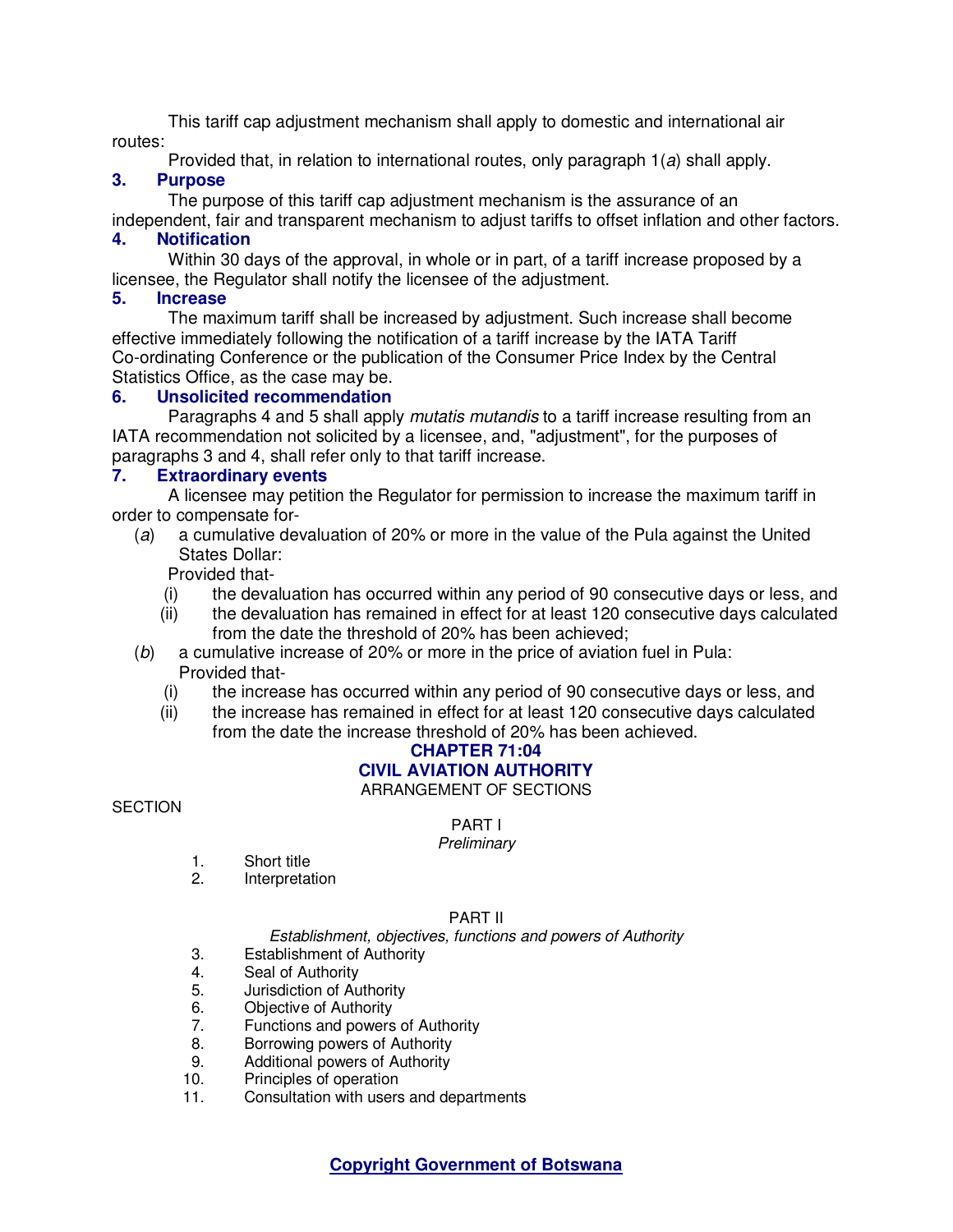- 12. International agreements
- 13. Directions by Minister

## PART III

### The Board

- 14. Establishment of Board
- 15. Qualifications for appointment as Members
- 16. Disqualification from appointment as Member
- 17. Vacation of office and filling of vacancies
- 18. Functions and powers of Board
- 19. Meetings of Board
- 20. Committees of Board<br>21. Remuneration of men
- Remuneration of members and members of committees

### PART IV

### Staff of Authority

- 22. Chief Executive Officer
- 23. Duties of Chief Executive Officer<br>24. Secretary
- Secretary
- 25. Other staff
- 26. Personnel Management

### PART V

### Financial Provisions

- 27. Funds of Authority
- 28. Entity in which Authority has interest not to contravene Act
- 29. Provision of information
- 30. Financial year
- 31. Accounts<br>32. Audit
- **Audit**
- 33. Annual report
- 34. Business plan
- 35. Charges

# PART VI

#### Civil Aviation

- 36. Air Navigation services<br>37. Safety standards
- Safety standards
- 38. Aeronautical information services
- **Technical services**
- 40. Meteorological services

### PART VII

#### Air transport and international obligations

- 41. International obligations<br>42. Fares
- **Fares**

### PART VIII

#### Appeals

43. Appeals Tribunal

# PART IX

**Airports** 

44. Establishment of airports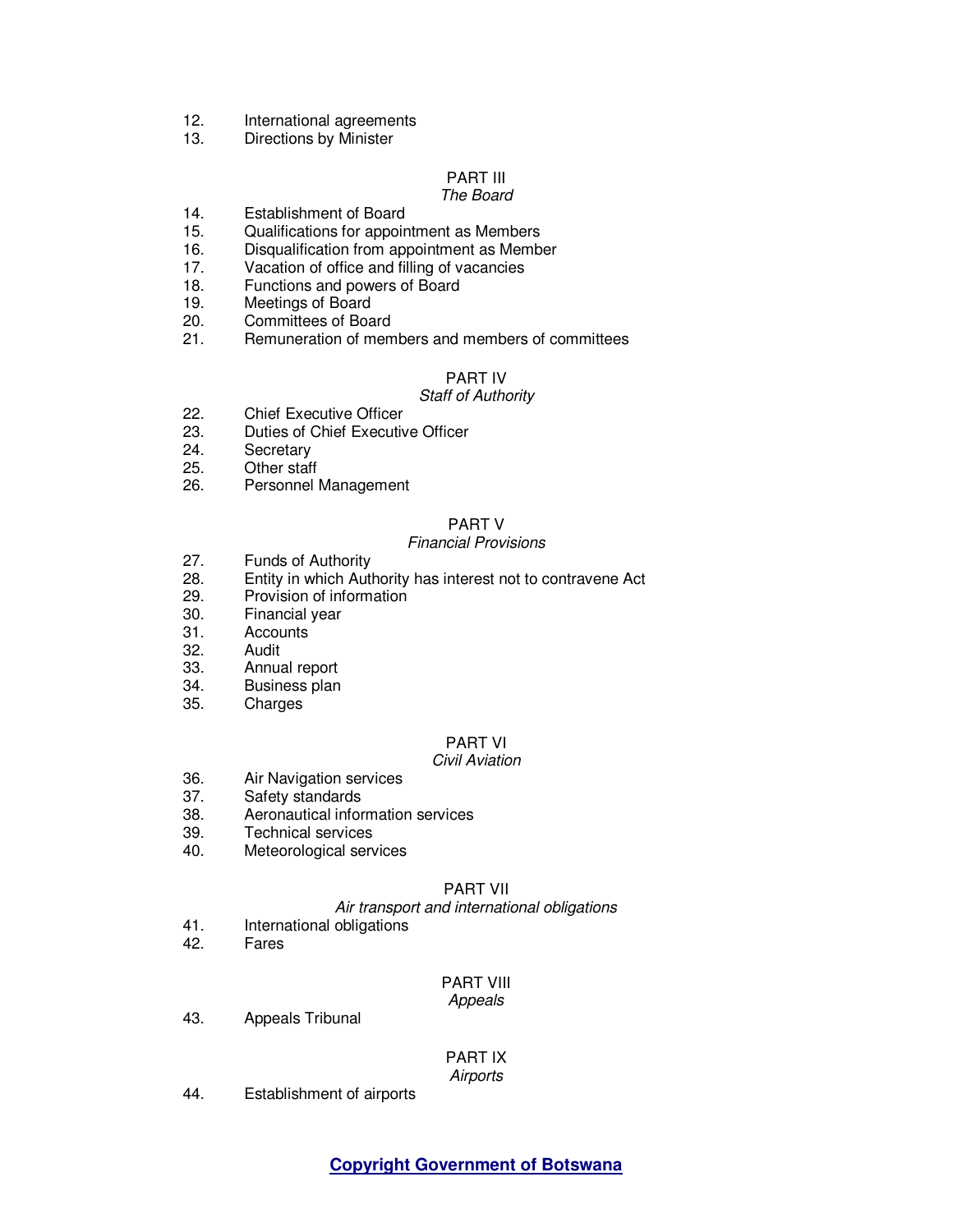- 45. Land use restriction
- 46. Customs, immigration and health services
- 47. Liability

#### PART X

### Security and policing

48. Security bye-laws

#### PART XI

#### Miscellaneous provisions

- 49. Regulations
- 50. Power to take action
- 51. Exemption<br>52. Powers of N
- Powers of Minister in times of war
- 53. Offences<br>54. Acts done
- Acts done on Botswana aircraft outside Botswana

### PART XII

#### Transitional provisions

- 55. Transfer of assets
- 56. Savings

Act 33, 2004, S.I. 51, 2007.

### **An Act to establish a Civil Aviation Authority; to provide for its powers and functions; to provide for the establishment of a Board of the Authority; and for matters incidental or connected therewith.**

[Date of Commencement: Part I, ss 3, 4, 6, 9, Part III, Part IV, ss 27, 29:32: 20th August, 2007. Remainder of Act: On Notice.]

### **PART I Preliminary (ss 1 - 2)**

### **1. Short title**

This Act may be cited as the Civil Aviation Authority Act.

## **2. Interpretation**

In this Act, unless the context otherwise requires –

**"accident"** means an occurrence associated with the operation of an aircraft which takes place between the time any person boards the aircraft with the intention of flight and the time all such persons have disembarked and in which –

- (a) a person is fatally or seriously injured as a result of being in or upon the aircraft or by direct contact with the aircraft or anything attached there to or by direct exposure to jet blast, except where the injuries are from natural causes, self-inflicted or inflicted by some other person or are to stowaways hiding outside the area normally available to the passengers or crew;
- (b) the aircraft sustains damage or structural failure which adversely affects the structural strength, performance or flight characteristics of the aircraft and would normally require major repair or replacement of the affected component, other than –
	- (i) engine failure, or
	- (ii) damage limited to the engines or their accessories or to propeller or rotor blades, bent fairings or cowlings, wing tips, antennae, tyres, brakes or small dents or puncture holes in the aircraft skin; or
- (c) the aircraft is missing or completely inaccessible;

### **Copyright Government of Botswana**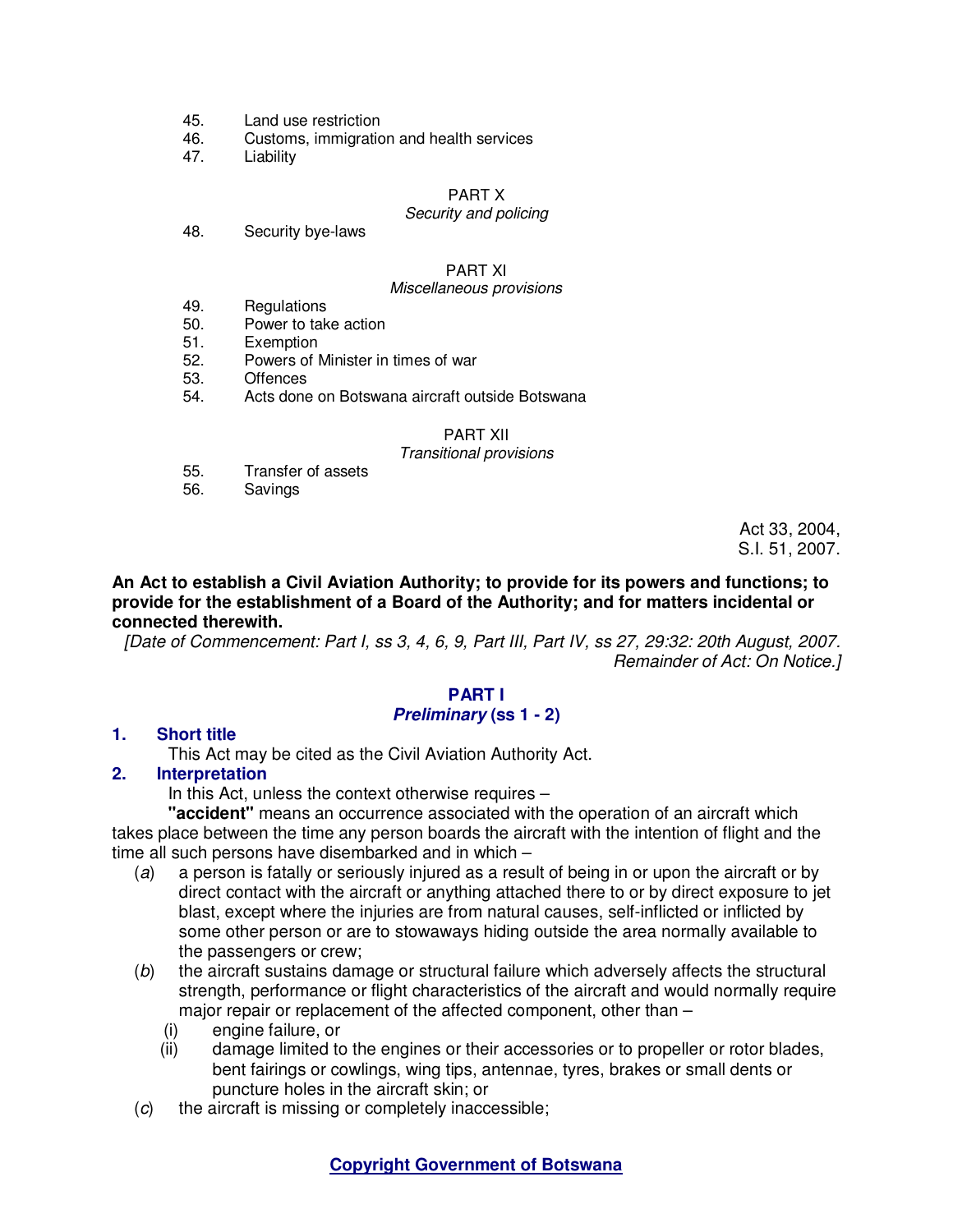**"aerial work"** means work, other than public transport, for which an aircraft is flown for hire and reward;

**"aerodrome"** means any area of land or water (including any buildings, installations and equipment) designed, equipped, set apart or commonly used, or affording facilities, for the landing and departure of aircraft;

**"AIC"** means Aeronautical Information Circulars;

**"AIP"** means Aeronautical Information Publications;

**"aircraft"** includes all flying machines, aeroplanes, seaplanes, flying boats, helicopters, gliders, and all other machines that derive support from the reactions of the air, or other craft that is lighter than air;

**"air navigation service"** includes –

- (a) communication services, ground to ground, or ground to air, provided for safety of aircraft;
- (b) navigation services including radio, radar, satellite and visual aids to navigation;
- (c) air traffic services provided for the safety and regularity of flight; and
- (d) meteorological services provided for the safety and regularity of flight;

**"air route"** means navigational airspace between two points and the terrain beneath such airspace identified, to the extent necessary, for the application of flight;

**"air route and airway facilities"** means facilities provided to permit safe navigation of aircraft within the airspace of air routes and airways by –

- (a) visual and non-visual aids along the routes and airways;
- (b) visual and non-visual aids to approach and landing, at airports;
- (c) communication services;
- (d) meteorological services;
- (e) air traffic control services and facilities; and
- $(f)$  flight service services and facilities;

**"airway"** means a designated air route of specified width and altitudes;

**"air transport service"** means a service for the carriage by air of passengers, mail or other cargo;

**"Appeals Tribunal"** means the Appeals Tribunal established under section 43;

**"assets"** means any movable, immovable, corporeal or incorporeal property;

**"Authority"** means the Civil Aviation Authority of Botswana established by section 3;

**"aviation security"** means human and material resources intended to safeguard civil aviation against acts of unlawful interference;

**"Board"** means the Board of the Authority established under section 14;

**"Botswana aircraft"** means an aircraft registered in Botswana in accordance with regulations made under this Act;

**"CAPs"** means Civil Aviation Publications;

**"cargo"** means movable property, mail and animals;

**"certificate"** includes an Air Operator's Certificate;

**"Chairman"** means the Chairman of the Board;

**"charges"** means fares, rates, fees, concession monies, rentals or subscriptions, received or receivable, charged or chargeable for any licence or certificate issued, service performed or facilities provided by the Authority;

**"Chicago Convention"** means the Convention on International Civil Aviation signed at Chicago on 7th December 1944, and includes any protocols amending the Convention, to which Botswana is a party, and any annexes to that Convention relating to international standards and recommended practices (SARPS) adopted in accordance with the Convention;

**"Chief Executive Officer"** means the Chief Executive Officer of the Authority, appointed under section 22;

**"committee"** means a committee established under section 20;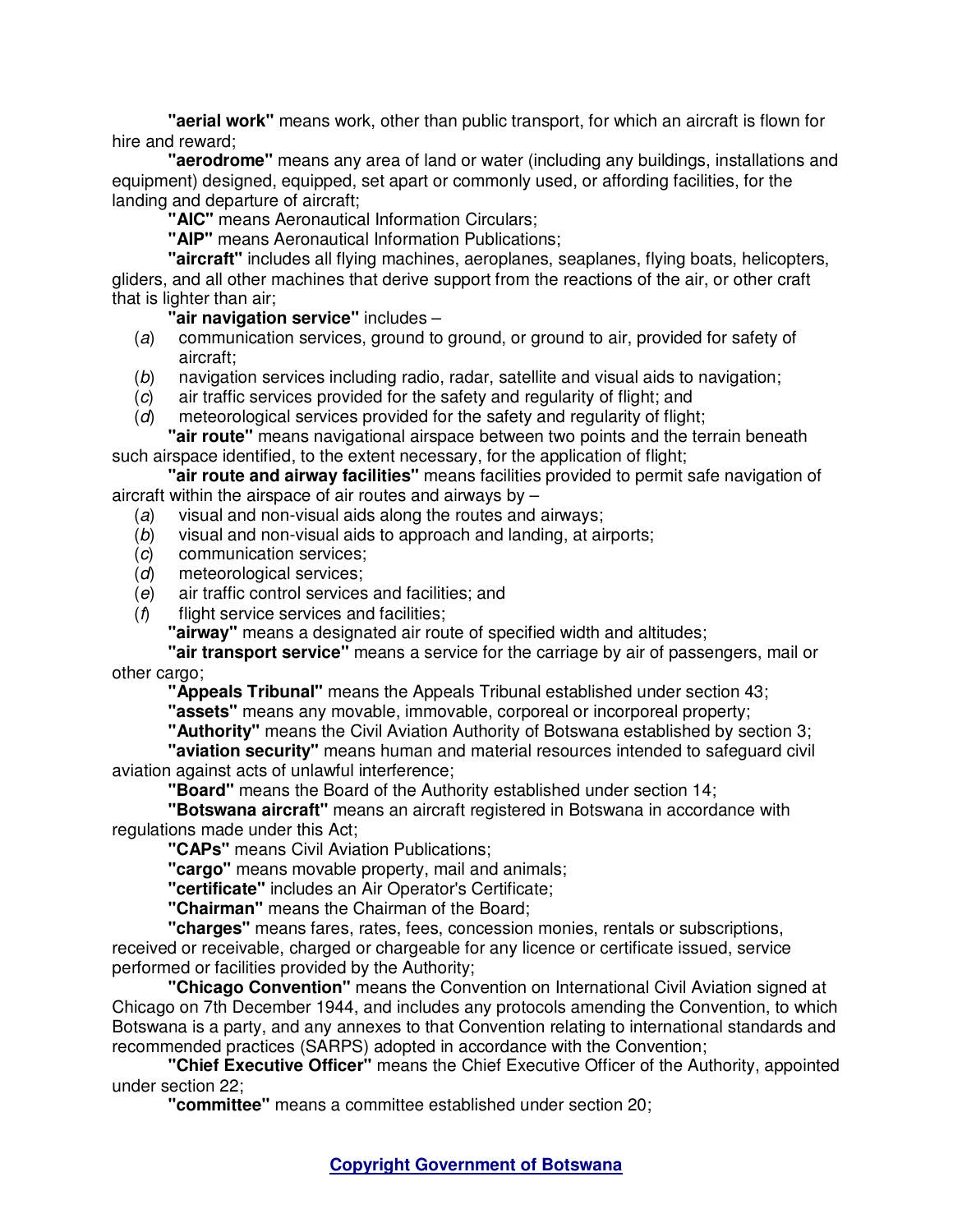**"crew"** means all persons working on the aircraft, including the pilot or operator; **"flight"** means –

- (a) in the case of a heavier than air aircraft, the operation of the aircraft from the moment at which the aircraft first moves under its own power for the purpose of taking-off until the moment at which it comes to rest after being airborne; and
- $(b)$  in the case of a lighter than air aircraft, the operation of the aircraft from the moment when it becomes detached from the surface of the earth or a fixed object on the surface of the earth until the moment when it becomes again attached to the surface of the earth;

**"foreign aircraft"** means an aircraft other than a Botswana aircraft;

**"ICAO"** means International Civil Aviation Organisation;

**"land"** includes any estate or interest in land or an easement;

**"licensed aerodrome"** means an airport licensed in accordance with regulations made under this Act;

**"Member"** means a member of the Board;

**"Minister"** means the Minister for the time being responsible for civil aviation;

**"NOTAM"** means Notices to Airmen;

**"officer"** means a member of the staff of the Authority;

**"operate"**, in relation to an aerodrome, includes manage, maintain, secure and improve the aerodrome;

**"operated by the Authority"** means operated by the Authority in accordance with the provisions of this Act;

**"operator"**, in relation to an aircraft, means the person having management of the aircraft at a particular time;

**"owner"**, in relation to an aircraft or aerodrome, includes the person in whose name the aircraft or aerodrome is registered or licensed, any person who is or has been acting in Botswana for a foreign owner, or any person by whom the aircraft or aerodrome is hired at the time;

**"passenger"** means any person being conveyed by the aircraft, who is not a member of the crew;

**"private airport"** means an airport other than an airport belonging to the Authority, the Botswana Police or the Botswana Defence Force;

**"public transport"** means carriage of passengers or cargo for hire or reward given or promised to be given; and

**"publication"** means information given in any of the following publications issued on or after the coming into effect of this Act, that is, NOTAM, AIC, AIP, Notices to Licensed Aircraft Maintenance Engineers and to Owners of Civil Aircraft, CAPs or such other official publications so issued for the purpose of giving effect to any of the provisions of this Act.

## **PART II**

# **Establishment, objectives, functions and powers of Authority (ss 3 - 13) 3. Establishment of Authority**

There is hereby established an Authority to be known as the Civil Aviation Authority of Botswana which shall be a body corporate with a common seal, capable of suing and being sued in its own name and, subject to the provisions of this Act, of performing such acts as a body corporate may by law perform.

# **4. Seal of Authority**

(1) The Seal of the Authority shall be such device as may be determined by the Authority and shall be kept by the Secretary.

(2) The Seal of the Authority shall be authenticated by the signatures of the Chief Executive Officer and the Secretary.

(3) In the absence of the Chief Executive Officer, the person performing the functions of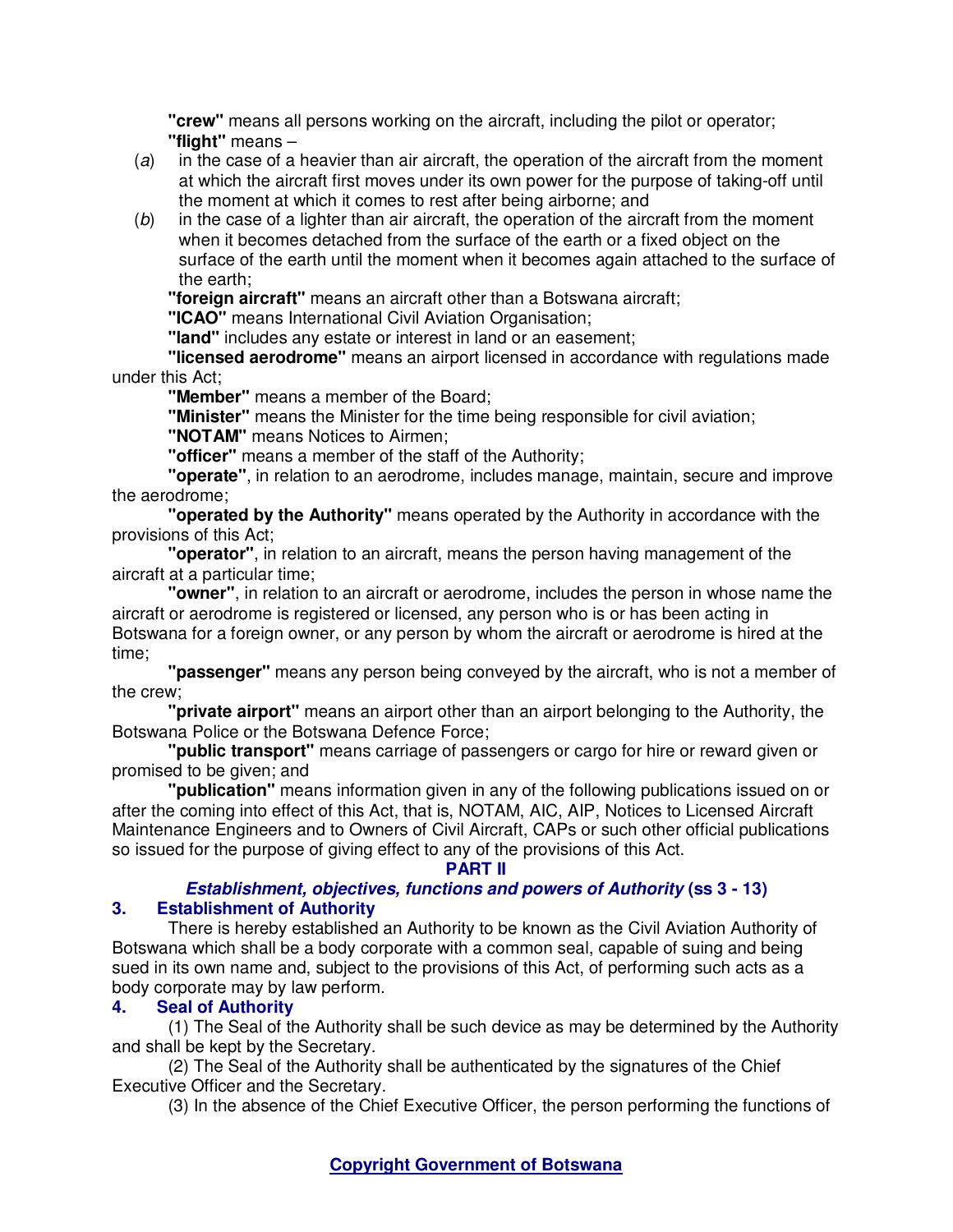the Chief Executive Officer may authenticate the Seal in his place and, in the absence of the Secretary, the person performing the functions of the Secretary may authenticate in his place.

(4) The Chief Executive Officer may, in writing, delegate to another officer his power to authenticate the Seal.

(5) The Secretary may, in writing, delegate to another officer his power to authenticate the Seal.

(6) A document issued by the Authority and sealed with the Seal of the Authority which Seal is authenticated in the manner provided by this section shall be received and taken to be a true instrument without further proof unless the contrary is shown.

## **5. Jurisdiction of Authority**

The Authority shall have jurisdiction over –

- (a) all foreign aircraft in Botswana;
- (b) all Botswana aircraft within or outside Botswana;
- (c) all air navigation in Botswana;
- (d) all airports and aerodromes in Botswana;
- (e) all aspects of air transport services, public transport and aerial work in Botswana;
- (f) all aspects of aviation security in Botswana; and
- $(g)$  all air routes, airways, airway facilities and air navigation service in Botswana.

### **6. Objective of Authority**

The objective of the Authority is to promote the safe, regular, secure and efficient use and development of civil aviation in Botswana.

## **7. Functions and powers of Authority**

(1) The Authority shall be responsible for the implementation and enforcement of the regulations made by the Minister under section 49.

(2) The Minister may delegate to the Authority any of the responsibilities conferred on him by this Act, except the power to make regulations.

(3) The Authority may, with the approval of the Minister, make bye-laws for any purpose connected with its powers, functions and duties under this Act and may impose penalties for breach of any such bye-laws not exceeding P50,000 or imprisonment for a term not exceeding 10 years or both.

(4) In addition to its functions under subsection (1) the Authority shall advise the Government on policy matters concerning air transport and with regard to international conventions relating to civil aviation and the adoption of measures necessary to give effect to the standards and recommended practices under those conventions.

### **8. Borrowing powers of Authority**

(1) The Authority may, with the prior written approval of the Minister, borrow funds required for meeting its obligations and for carrying out its functions.

(2) The Authority may borrow temporarily, by way of overdraft or otherwise, sums of money to be paid within a short period, for any urgent requirements of the Authority in the discharge of its functions.

(3) The Authority may raise funds for the discharge of its functions by the issuing of stock, and any interest payable on any stock issued under this subsection shall be a charge upon all property, undertaking and revenue of the Authority.

(4) For purposes of paying any loan under this section and any interest on that loan, the Authority may –

- (a) charge the assets, undertakings and revenue of the Authority;
- (b) issue debentures and other types of bonds; and
- (c) do any other thing necessary to enable the Authority to meet its obligations under that loan.

(5) The Minister for the time being responsible for finance shall, from time to time, prescribe the maximum sum that may be borrowed under this section.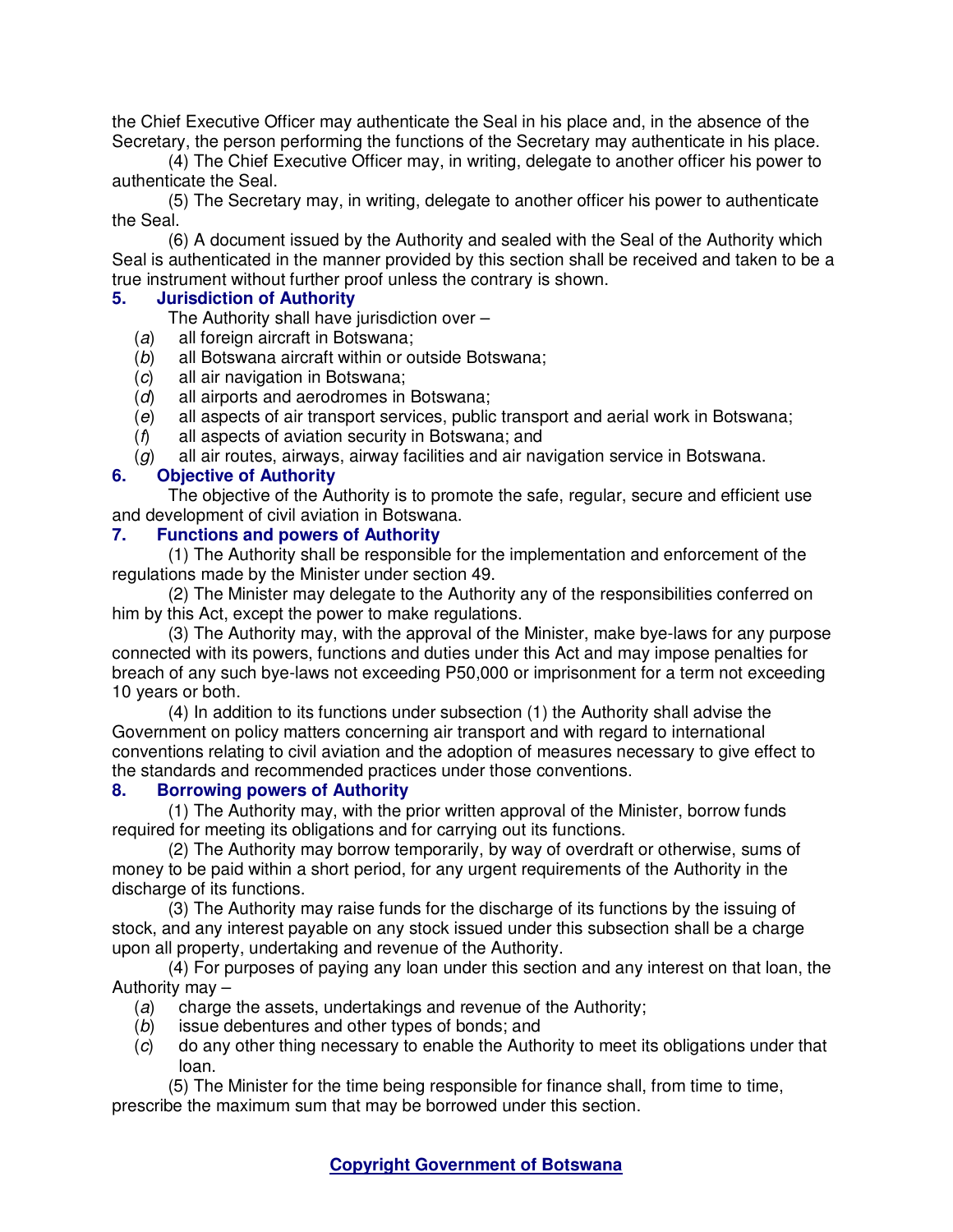# **9. Additional powers of Authority**

In addition to any other powers conferred on it by this Act, the Authority may  $-$ 

- (a) delegate the performance of its duties and functions to other persons, in accordance with a written contract in this regard, except the powers delegated to it by the Minister;
- (b) establish subsidiaries and enter into such joint ventures, partnerships and other associations with public or private institutions as it may consider necessary to enable it to conduct its affairs, perform its functions and discharge its duties;
- (c) enter into contracts, subject to any financial limitation set by the Minister;
- (d) acquire, hold, lease out and dispose of all types of assets;
- (e) let or hire plant, machinery, equipment or assets acquired or required by the Authority, as the case may be; and
- $(f)$  appoint a body or bodies to advise it in relation to the performance of its functions.

# **10. Principles of operation**

The Authority shall perform its functions in accordance with sound commercial and financial principles and shall ensure, as far as possible, that its revenue is sufficient to meet the expenditure properly chargeable to its revenue.

# **11. Consultation with users and departments**

(1) In the performance of its functions and exercise of its powers, the Authority shall, where appropriate, consult with Government, commercial, industrial, consumer and other relevant bodies and organisations.

(2) The Authority shall establish whatever consultative mechanisms it may consider necessary to secure the views of the users of the Authority's facilities and services.

# **12. International agreements**

The Authority shall perform its functions in a manner consistent with the obligations of Botswana under the Chicago Convention and any other agreement between Botswana and any other country related to aviation safety or the regulation of air transport services.

# **13. Directions by Minister**

(1) The Minister may give the Authority written general or specific directions as to the performance of its functions.

(2) Particulars of any directions referred to in subsection (1) shall be published in the Gazette, and included in the annual report of the Authority for the financial year in which they were given.

#### **PART III The Board (ss 14 - 21)**

# **14. Establishment of Board**

(1) There shall be a Board of the Authority which shall be the governing body of the Authority.

(2) The Board shall consist of a Chairman and not less than four and not more than eight Members, one of whom shall be the Chief Executive Officer.

(3) The Chief Executive Officer shall be an ex-officio member of the Board.

(4) All Members, except the Chief Executive Officer, shall be appointed by the Minister for a maximum period of three years on such terms and conditions as may be specified in their instruments of appointment and shall be eligible for re-appointment.

(5) The Minister shall appoint one of the Members, other than the Chief Executive Officer, to be Chairman.

# **15. Qualifications for appointment as Members**

(1) A person may be appointed as a Member who is  $-$ 

- (a) a citizen of Botswana;
- (b) lawfully resident in Botswana; or
- (c) a non-resident of Botswana.

(2) When appointing Members, the Minister shall ensure that the Members possess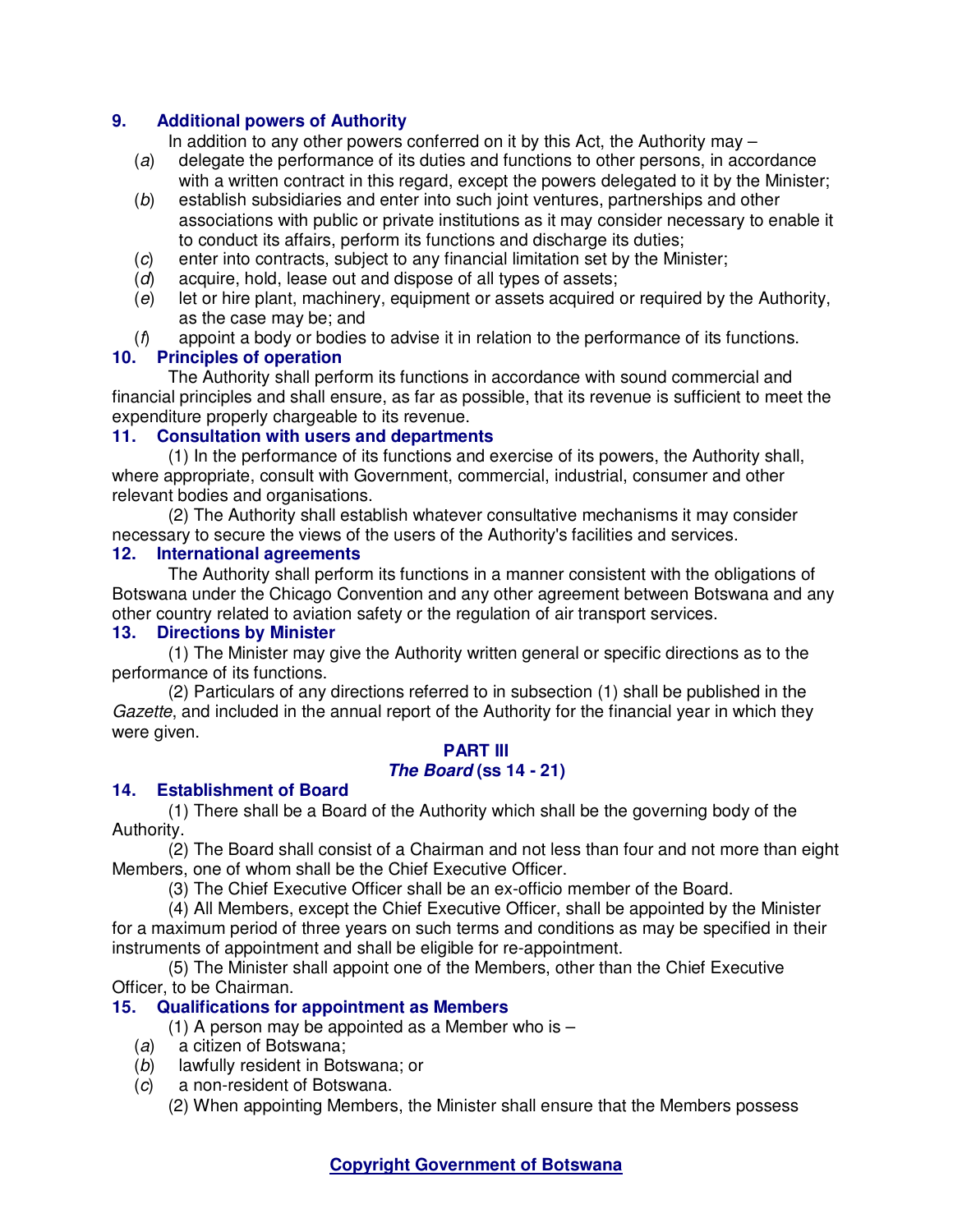demonstrated experience and capability in a relevant discipline including, but not limited to, air transportation, industry, commerce, finance, law, engineering or government.

# **16. Disqualification from appointment as Member**

–

Notwithstanding section 15, a person shall not qualify for appointment as a Member who

- (a) is, at the time of appointment, a Member of Parliament, a councillor, a land board officer or a Chief;
- $(b)$  has in terms of any law in force in any country
	- (i) been adjudged or otherwise declared bankrupt and has not been discharged, or (ii) made an assignment, arrangement or composition with his creditors, which has
	- made an assignment, arrangement or composition with his creditors, which has not been rescinded or set aside;
- (c) within a period of 10 years immediately preceding the date of his appointment, been convicted –
	- (i) of a criminal offence in any country, or
	- (ii) of any criminal offence for which he has not received a free pardon and notwithstanding that the sentence has been suspended, which, if committed in Botswana, would have resulted in a criminal offence having been committed, the penalty for which would be at least six months imprisonment without the option of a fine.

# **17. Vacation of office and filling of vacancies**

(1) A Member shall vacate his office –

- (a) if he becomes subject to a disqualification referred to in section 16;
- (b) upon giving not less than one month's written notice to the Minister;
- $(c)$  if his appointment is terminated in terms of subsection  $(4)$ ;
- (d) if he ceases to be a citizen of Botswana; or
- (e) if he ceases to be lawfully resident in Botswana.

(2) As soon as possible after a vacancy occurs in the membership of the Board

(including a vacancy in the office of the Chairman), the Chairman shall notify the Minister thereof, in writing.

(3) If a Member ceases to hold office for any reason, the Minister may, within three months of receiving the notice under subsection (2) appoint another person to take the place of that Member, and the person so appointed shall hold office for the remainder of the term of office of the Member in whose place he was appointed and shall be eligible for reappointment.

(4) The Minister may terminate the appointment of a Member –

- (a) if the Member conducts himself in a manner that is detrimental to the efficient and proper performance of the functions of the Board;
- (b) if the Member has been found to be physically or mentally incapable of performing his duties efficiently, and the Member's medical doctor has issued a certificate to that effect;
- (c) if the Member becomes involved in a conflict of interest; or
- (d) if the Member is absent from three consecutive meetings of the Board without the prior permission of the Chairman or if in any given year, attends less than half of the meetings of the Board.

# **18. Functions and powers of Board**

The Board shall be responsible for the general control of the performance and management of the undertakings and affairs of the Authority, and without derogating from the generality of this provision, the Board shall –

- (a) determine the general performance of the Authority;
- (b) approve business plans of the Authority;
- (c) determine and approve estimates of income and expenditure of the Authority;
- (d) review the performance of the top management officers of the Authority;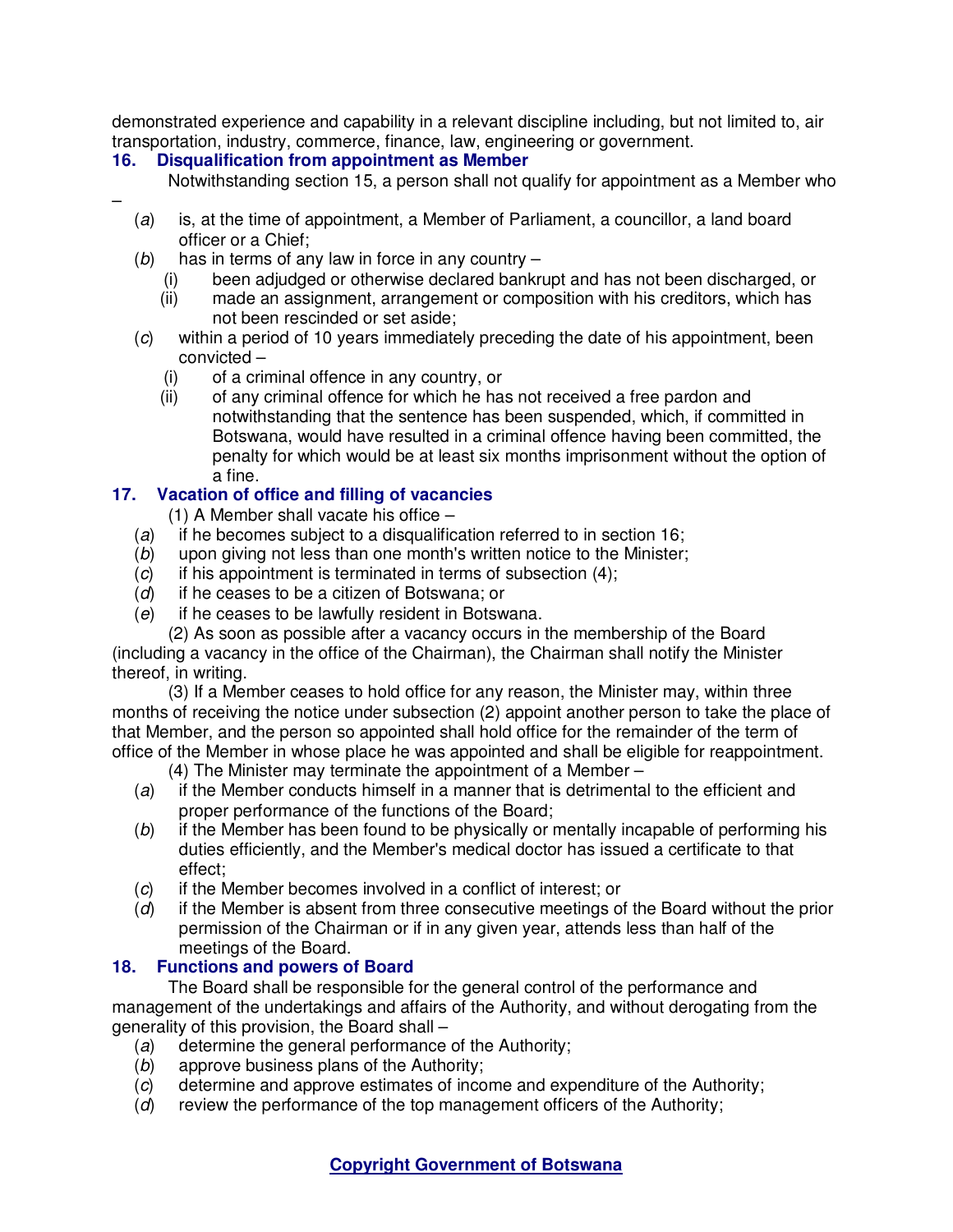- (e) monitor the deployment and utilisation of the movable and immovable property of the Authority; and
- $(f)$  do such other things as are provided by this Act or as may be necessary for the proper implementation of this Act.

# **19. Meetings of Board**

(1) The Board shall meet for the discharge of its functions as often as is necessary, but shall meet at least once in every three months at such time and place as the Chairman may determine.

(2) The Chairman shall preside at all meetings of the Board at which he is present, and, in his absence, the Members present shall elect one Member from among themselves to preside at a meeting of the Board.

(3) The Chairman shall, in writing, give each Member at least 10 days notice of a meeting of the Board, but may, at the request of at least two Members, call an urgent meeting of the Board upon giving a shorter notice.

(4) The notice referred to in subsection (3) shall state –

- (a) the place and time of the meeting;
- (b) the agenda for the meeting; and

(c) the text of any resolution to be submitted to the meeting.

(5) Subject to this Act, the Board shall regulate its own procedure.

(6) A simple majority of Members shall form a quorum at a meeting of the Board.

(7) A decision of a simple majority of the Members present and voting at a meeting of the Board shall be the decision of the Board, and, in the event of an equality of votes, the person presiding shall have a casting vote in addition to his deliberative vote.

(8) A decision of the Board shall not be rendered invalid by reason only of a vacancy on the Board or of the fact that a person who was not entitled to sit as a Member did so sit.

(9) The Chairman shall cause to be recorded and kept minutes of all proceedings of meetings of the Board.

(10) The Board may invite any number of persons to act as consultants or advisers at any of its meetings.

(11) A Member who has any personal interest in any specific transaction or matter before the Board shall disclose the nature of his interest to the Board and shall be disqualified from taking part in the deliberations of the Board with respect to that transaction or matter, if it is a contract and, in any other case, if the Board decides that the nature of the declared interest might prejudice its consideration of the transaction or matter.

(12) A Member who contravenes the provisions of subsection (11) shall be liable to removal from the Board.

(13) For the purposes of subsection (11), a notice given by a Member stating that he is a member of a body corporate or firm shall make him a person having an interest in a specific transaction or matter between the Authority and that body corporate or firm.

(14) If a Member cannot be present in a meeting where he may give notice of interest, a Member may, in writing, give notice of interest in any matter under subsection (11).

# **20. Committees of Board**

(1) The Board may, for the purpose of performing the functions of the Authority, establish such committees as it considers appropriate and may delegate to any such committee such of its functions as it considers necessary.

(2) The Board may appoint to the committees established under subsection (1) such number of persons, either from among the Members of the Board or not or from both, as it considers appropriate, to be members of such committees and such persons shall hold office for such period as the Board may determine:

Provided that the chairman of each committee so appointed shall be appointed by the Board from among Members.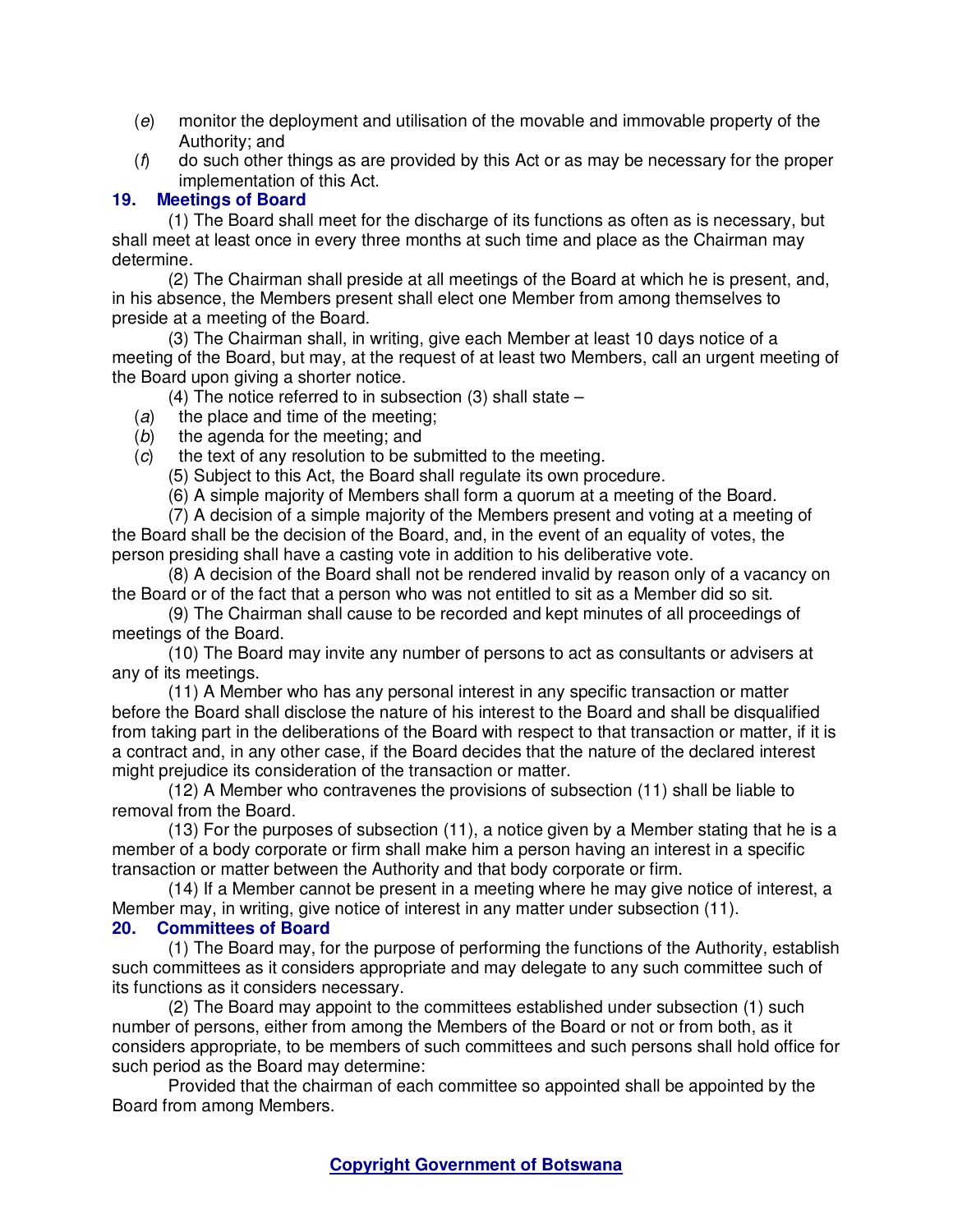(3) Subject to the specific or general directions of the Board, a committee may regulate its own procedure.

(4) Meetings of a committee shall be held at such time and place as the committee may determine, or as the Board may direct.

(5) The chairman of each committee shall cause to be recorded and kept minutes of all proceedings of meetings of the committee.

# **21. Remuneration of members and members of committees**

A Member or a member of a committee or any other person not being an employee of the Authority, attending a meeting of the Board or of a committee, may be paid such remuneration or allowance as the Minister may determine.

#### **PART IV**

#### **Staff of Authority (ss 22 - 26)**

#### **22. Chief Executive Officer**

(1) There shall be a Chief Executive Officer of the Authority, who shall be appointed by the Minister, on the recommendation of the Board, on such terms and conditions as may be specified in the instrument of appointment.

(2) The Chief Executive Officer shall be a person with considerable knowledge and experience in aviation, administration, industry or engineering and who has such other qualifications and experience or proven ability in other fields as the Board and the Minister may consider relevant.

(3) The Chief Executive Officer shall be responsible to the Board.

(4) The Chief Executive Officer shall not, while in the employment of the Authority, engage in paid employment outside the duties of his office in the Authority.

(5) The Chief Executive Officer shall hold office for a period not exceeding five years, as may be specified in the instrument of appointment, and shall be eligible for re-appointment.

- (6) The Minister may, after consultation with the Board, terminate the appointment of the Chief Executive Officer –
	- (a) if the Chief Executive Officer conducts himself in a manner that is detrimental to the objective of, or the proper performance of the functions of, the Authority;
	- (b) if the Chief Executive Officer has been found to be physically or mentally incapable of performing his duties efficiently, and his medical doctor has issued a certificate to that effect;
	- (c) if the Chief Executive Officer becomes bankrupt; or
	- (d) if the Chief Executive Officer absents himself from office without reasonable excuse. (7) The Chief Executive Officer may resign his office by giving six months' notice, in

writing, to the Board and the Minister.

# **23. Duties of Chief Executive Officer**

(1) The Chief Executive Officer shall, subject to the control of the Board on matters of policy, be responsible for –

- (a) the supervision of the day-to-day affairs of the Authority and ensuring that the Authority is carrying out the functions and duties placed upon it in terms of this Act;
- (b) running the Authority on sound commercial and financial principles in accordance with policies and decisions made by the Board;
- (c) the planning and implementation of the development of the civil aviation industry in Botswana, aiming at promoting efficient, safe and reliable aviation services;
- (d) controlling the resources and operations of all the services under the Authority;
- (e) submitting business plans and estimates of income and expenditure to the Board for its approval;
- (f) implementing the decisions of the Board; and
- $(q)$  carrying out any duty that may be conferred on him by the Minister or the Board. (2) In the performance of his duties, the Chief Executive Officer shall keep the Board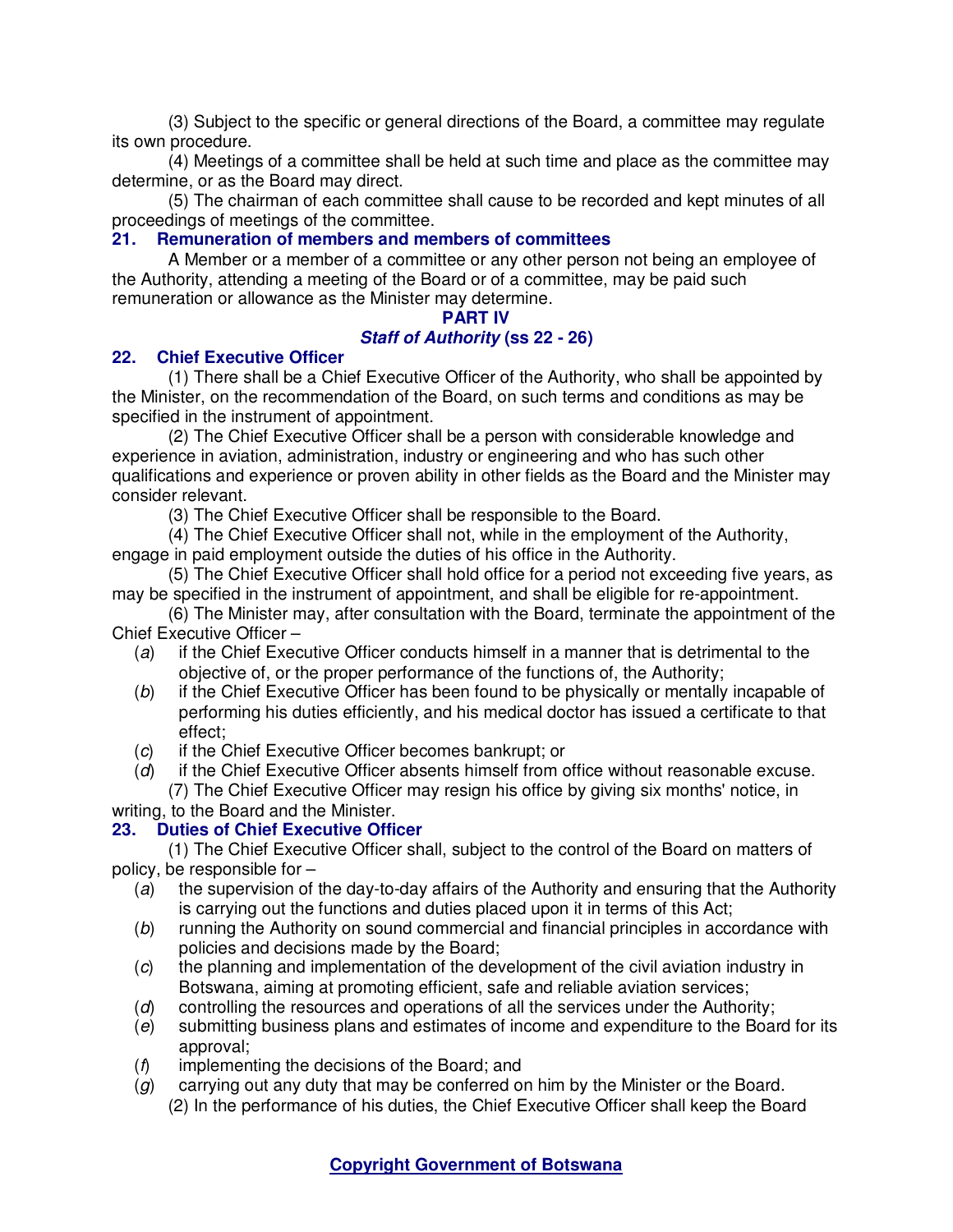fully informed of the affairs of the Authority and shall consult the Board from time to time, as may be necessary.

(3) The Chief Executive Officer may delegate to the Secretary or any other senior officer of the Authority, as he considers appropriate, the exercise of any powers which he is authorised to exercise under this Act.

# **24. Secretary**

(1) There shall be a Secretary to the Board who shall be appointed by the Chief Executive Officer, with the approval of the Board, on such terms and conditions as may be specified in the instrument of appointment.

(2) The Secretary shall, in addition to any function that may be assigned to him by the Board or the Chief Executive Officer, be responsible for –

- (a) taking the minutes of the meetings of the Board;
- (b) keeping the records of all decisions of the Board; and
- (c) keeping records of legal transactions of the Authority.

(3) The Secretary shall, unless under exceptional circumstances the Board otherwise directs, in writing, giving the circumstances leading to its decision, attend all meetings of the Board, but shall not have a right to vote on any matter before the Board.

(4) In the absence of the Secretary, the Board may appoint another employee of the Authority to perform the functions of the Secretary until the Secretary resumes office or the vacancy is filled, as the case may be.

(5) In the performance of his duties, the Secretary shall be responsible to the Chief Executive Officer.

# **25. Other staff**

(1) In addition to the Chief Executive Officer and the Secretary, the Authority shall have such other officers and supporting staff as the Board may determine.

(2) The Chief Executive Officer shall appoint the other officers and supporting staff referred to in subsection (1).

# **26. Personnel Management**

The Authority shall, in the case of its employees, pay wages, salaries, pensions, allowances and any other pecuniary and non-pecuniary benefits as the Board shall determine, subject to the approval of the Minister.

# **PART V**

# **Financial Provisions (ss 27 - 35)**

# **27. Funds of Authority**

(1) The funds of the Authority shall consist of  $-$ 

- (a) such capital as may be determined by the Government;
- (b) such money as may be appropriated by Parliament for the purposes of the Authority;
- (c) grants from Government:
- (d) grants and loans from any body, organisation or person;
- (e) interest on savings made by the Authority;
- $(f)$  such money as may accrue to the Authority in the discharge of its functions; and
- $(q)$  money from any other source as may be approved by the Minister.

(2) The Authority may open bank accounts in both domestic and foreign currencies in such bank or banks as the Board may approve.

(3) The Authority may, with the approval of the Board, invest any of its funds which it does not immediately require to use.

# **28. Entity in which Authority has interest not to contravene Act**

A company or partnership in which the Authority may have an interest shall not do anything that is prohibited by, or do anything in any manner that contravenes, this Act.

# **29. Provision of information**

The Authority shall provide to the Minister such information concerning the operations,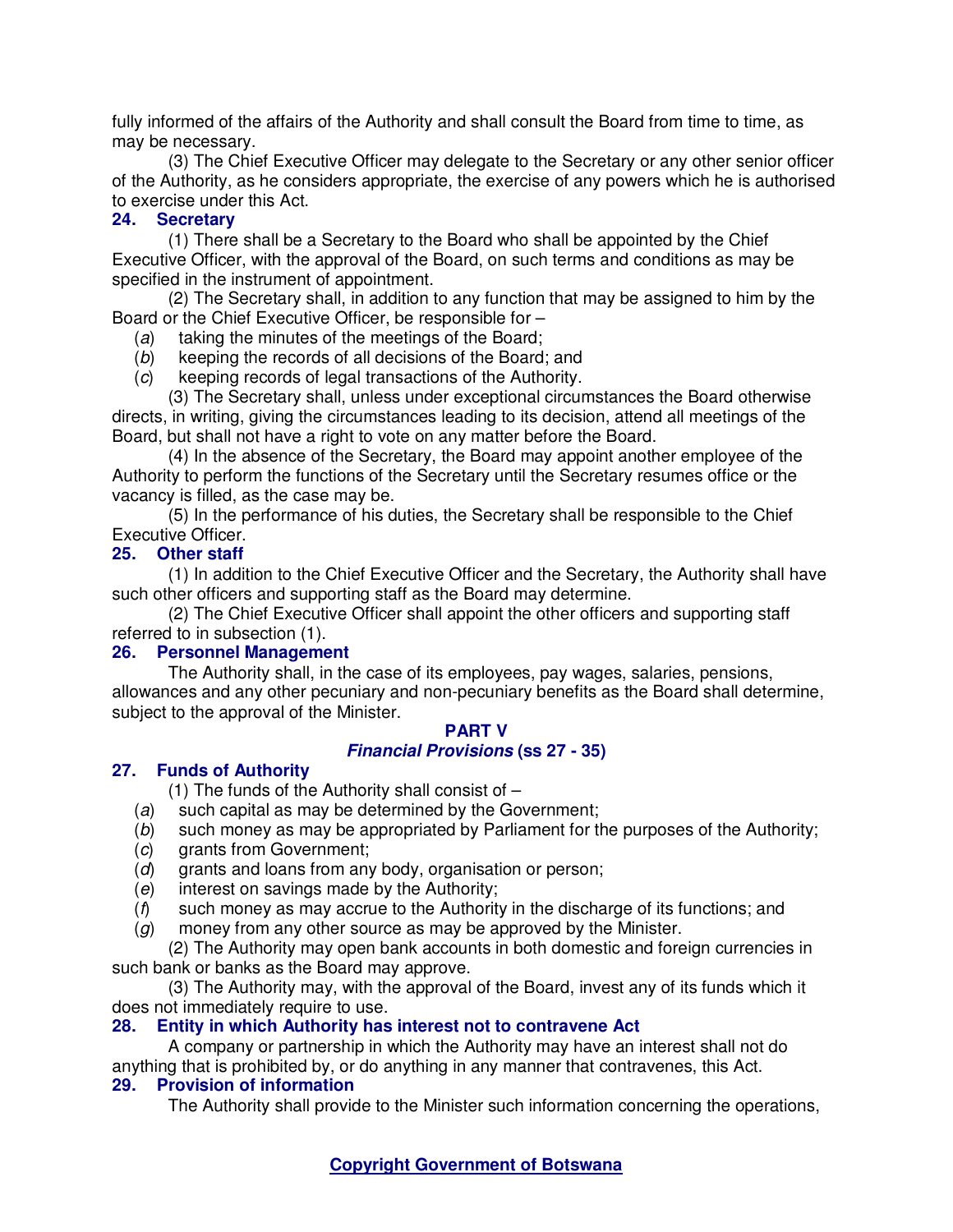plans and financial accounts of the Authority as the Minister may, from time to time, consider necessary.

# **30. Financial year**

The financial year of the Authority shall be a period of twelve months commencing on the 1st April in each year and ending on the 31st March of the following year.

# **31. Accounts**

(1) The Authority shall keep proper books of accounts of all its income and expenditure and proper records in relation to those accounts.

(2) The Authority shall cause to be prepared in respect of each financial year and not later than four months after the end of that financial year, a statement of accounts which shall include –

- (a) a balance sheet, an audited statement of income and expenditure and a statement of surplus and deficit; and
- (b) any other information in respect of the financial affairs of the Authority as the Minister for the time being responsible for finance may require.

# **32. Audit**

(1) The accounts of the Authority shall, in respect of each financial year, be audited by the Auditor-General or a certified public accountant, appointed by him.

(2) The Authority shall ensure that within four months after the end of the financial year a statement of accounts referred to in section 31 (2) is submitted to the Auditor-General for auditing.

(3) The Auditor-General or any certified public accountant appointed by him shall, within two months after receipt of the statement of accounts submitted to him under subsection (2), audit the accounts and deliver to the Authority a copy of the audited accounts and his report on those accounts, stating any matter which in his opinion should be brought to the attention of the Minister.

(4) The Auditor-General or any certified public accountant appointed by him shall have access to all books of accounts, vouchers and other financial records of the Authority and be entitled to have any information and explanation required by him in relation to those records.<br>33. Annual report **33. Annual report** 

(1) Not later than six months after the end of each financial year, the Authority shall prepare an Annual Report on the performance of its functions during that year which Report shall include, among other things –

(a) an audited financial statement and a report of the Auditor-General on that statement; and

(b) a record of all directions received from the Minister in the course of the year.

(2) The Annual Report referred to in subsection (1) shall be presented to the Minister, who shall, within 28 days of receipt thereof, lay it before the National Assembly after which it shall be published in the Gazette.

# **34. Business plan**

(1) The Authority shall produce a five-year business plan to be prepared by the Chief Executive Officer, and thereafter a subsequent business plan shall be prepared by him at least 12 months before the expiry of the current business plan.

(2) The business plan referred to in subsection (1) shall contain financial targets and performance targets for the Authority and shall be submitted to the Minister after approval by the Board.

(3) When preparing the business plan, the Chief Executive Officer shall consider –

- $(a)$  the need for high standards of aviation safety;
- (b) the objectives and policies of the Government known to the Authority;
- (c) any directions given by the Minister;
- (d) any payments to be made by the Government to the Authority and their expressed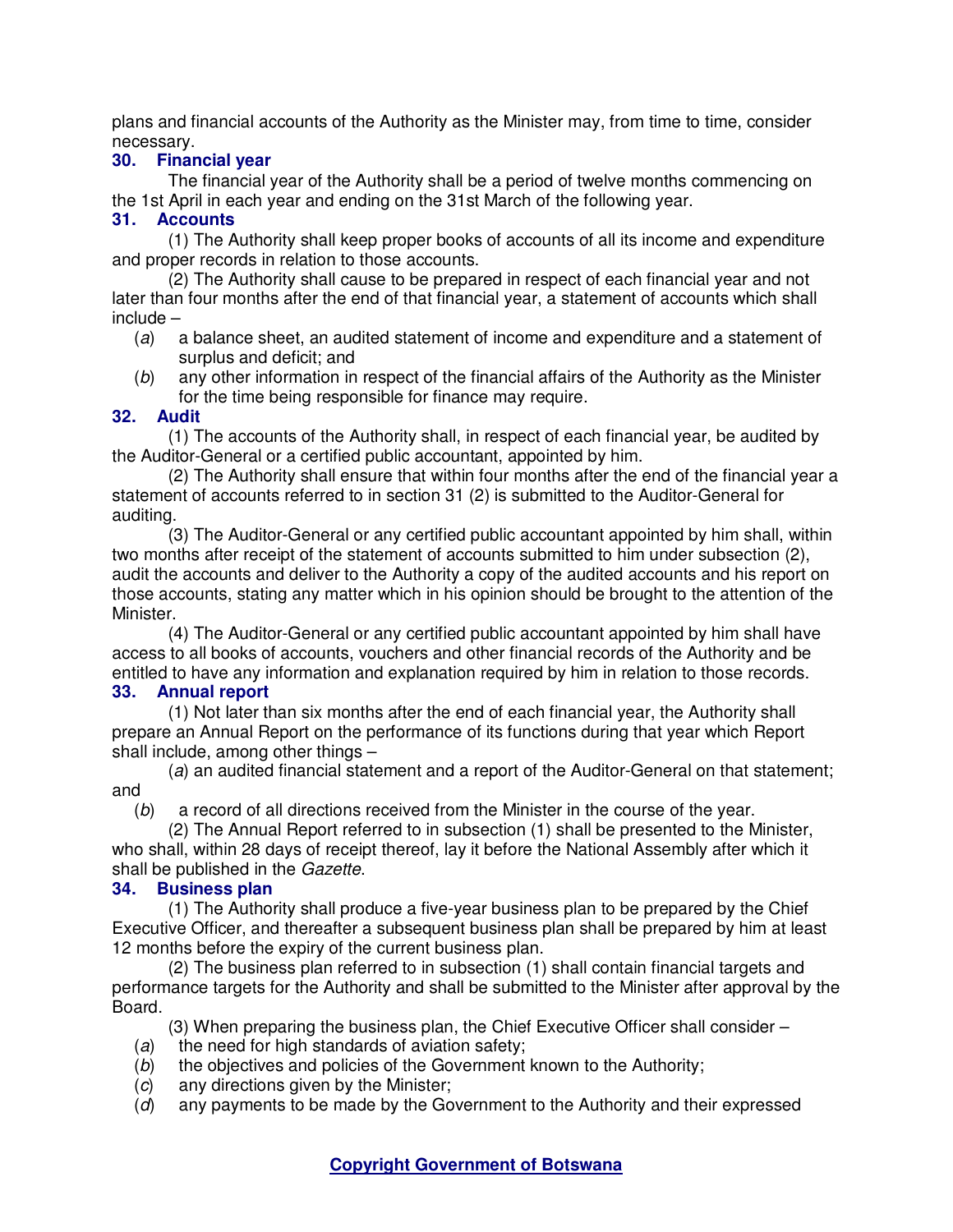purposes;

- $(e)$  the need to maintain the extent of the Government's equity in the Authority;
- $(f)$  the need to maintain a reasonable level of reserves having regard to estimated future infrastructure requirements;
- $(g)$  the need to earn a reasonable rate of return on the Authority's assets other than assets wholly or principally used in the performance of regulatory functions or the provision of search and rescue services;
- $(h)$  the expectation of the Government that the Authority will pay a reasonable dividend as other needs of the Authority permit;
- $(i)$  any contributions to international bodies connected with civil aviation; and
- (j) any other commercial consideration that the Chief Executive Officer considers appropriate.

(4) The Board shall submit the business plan to the Minister at least four months prior to the commencement of the financial year in question, and the Minister shall submit any comments he may have on it not later than two months after its receipt.

(5) A summary of the business plan shall be published by the Authority in the Gazette after expiry of the period for comment, by the Minister.

(6) At least four months prior to the commencement of the financial year in question, the Authority shall provide to the Minister an estimate of any subsidy funding required to maintain operations during the coming financial year which estimate shall identify specific uses to which the funds will be put, why the service is required, and what actions are being taken to reduce the amount of any subsidy required.

# **35. Charges**

(1) The Authority shall draw up a scheme prescribing charges to be paid to the Authority in respect of services or facilities provided by the Authority.

(2) Without limiting the generality of subsection (1), the services and facilities that the Authority may charge for, include –

- (a) the issuance, renewal or variation of airworthiness certificates;
- (b) inspection of aircraft;
- (c) the issuance, renewal or variation of personnel licences;
- (d) aircraft landing;
- (e) aircraft parking;
- (f) air navigation and communications;
- $(g)$  fuel handling;
- (h) passenger services;
- $(i)$  air operator's certificates;
- $(j)$  the approval of aircraft maintenance organisations;
- $(k)$  noise and environmental pollution;
- $($ ) air transport licences;
- $(m)$  traffic handling;
- (n) aircraft handling;
- (o) any other services related to the operation of aerodromes; and
- $(p)$  use or rental of any assets of the Authority.

(3) The scheme referred to in subsection (1) shall come into force on publication thereof in the Gazette, which publication shall not be less than 60 days following the submission of the scheme for approval to the Minister.

(4) The scheme referred to in subsection (1) shall be published in an AIC giving the effective date of coming into force.

- (5) The Authority may change and revise charges.
- (6) Any change to a charge shall come into force on publication thereof in the Gazette.
- (7) A charge shall be payable within a period specified by the Authority, and any failure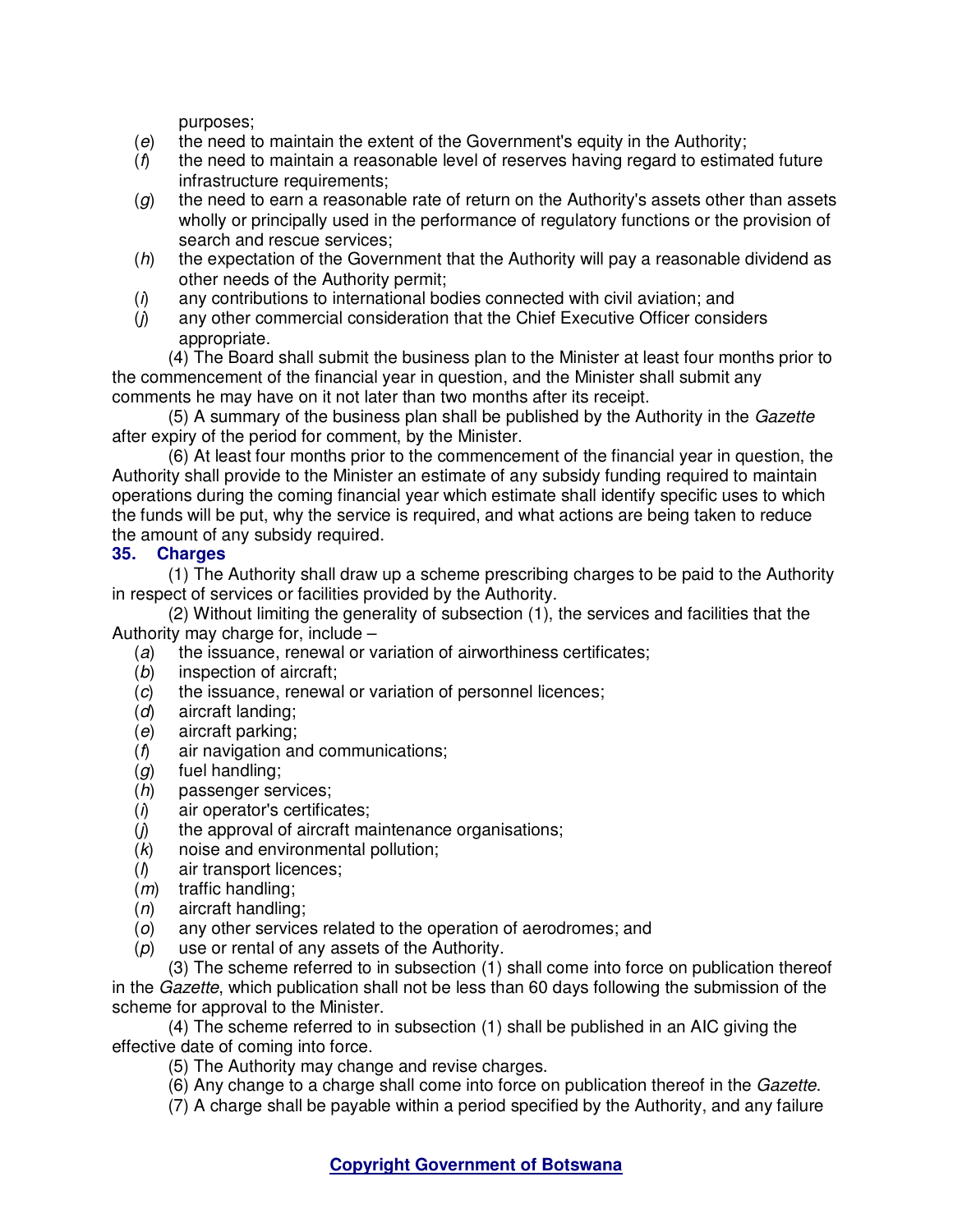to pay within the specified period may attract a penalty which shall be a percentage thereof as prescribed by the Authority and calculated in such manner as may be prescribed by the Authority from the due date for payment until the actual date of payment.

(8) If the total amount due is not paid within the period specified, the Authority may seize the aircraft or other property which is the subject of the amount not paid, after giving a reasonable notice of the intention to seize the aircraft or property to the owner or operator of the aircraft or property, and the Authority shall retain the aircraft or property until payment is made in full.

(9) If the total amount due remains unpaid for a period of 60 days from the date of the seizure of the aircraft or other property which is the subject of the amount not paid, the Authority may commence legal proceedings to sell the aircraft in accordance with such procedure as the Minister may, by statutory instrument, prescribe.

(10) The charge referred to in subsection (7) shall be reasonably related to expenses incurred, or to be incurred, by the Authority in relation to the provision of a service or facility.

#### **PART VI**

# **Civil Aviation (ss 36 - 40)**

# **36. Air Navigation services**

The Authority shall provide air navigation services in Botswana airspace, and for any area outside Botswana for which Botswana has, in accordance with international arrangements, undertaken to provide air navigation services and to direct and coordinate search and rescue services therein.

# **37. Safety standards**

The Authority shall set and maintain safety standards related to personnel, aircraft and aerodromes, which meet international criteria.

# **38. Aeronautical information services**

(1) The Authority shall provide a service to be known as the Aeronautical Information Services, which shall comprise the collection and dissemination of aeronautical information and instructions with respect to –

- (a) aerodromes;
- (b) air traffic control services and facilities;
- (c) communication and air navigation services and facilities;
- (d) meteorological services and facilities;
- (e) search and rescue services and facilities;
- (f) procedures and regulatory requirements connected with air navigation;
- $(g)$  hazards to air navigation;
- (h) differences from ICAO Standards, Recommended Practices and Procedures;
- $(i)$  units of measurement;
- $(i)$  nationality and registration marks;
- (k) special equipment to be carried on aircraft;
- $(l)$  bird concentrations on or in the vicinity of aerodromes;
- (*m*) prohibited or restricted airspace and danger areas;
- $(n)$  minimum flight altitudes;
- (o) fees and charges; and
- (p) aeronautical charts.

(2) In providing the Aeronautical Information Service, the Authority shall publish the AIP which shall include –

- (a) the aeronautical information and instructions that are by this Act required to be published;
- (b) such other aeronautical information and instructions as are of lasting character essential to air navigation; and
- (c) any matter relating to the facilitation of air traffic.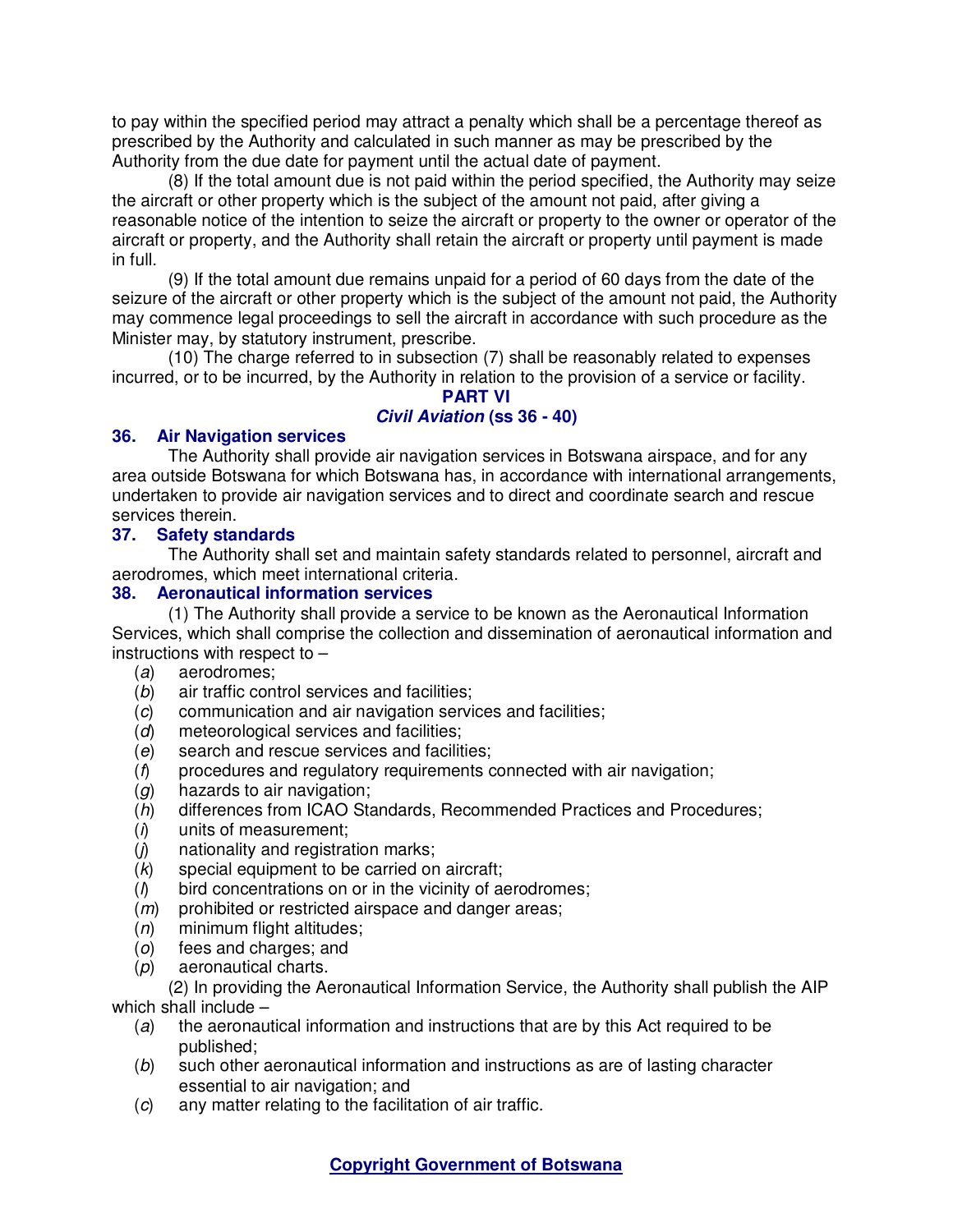(3) The Authority shall, in addition to the AIP, publish NOTAM which shall include –

- $(a)$  the aeronautical information and instructions that may, by this Act, be required to be published; and
- (b) such other aeronautical information and instructions as are of a temporary character, or cannot be promptly made available by publication in the Aeronautical Information Publication.

(4) The Authority shall forward copies of the AIP and NOTAM's (Class Two) to ICAO.

(5) The Authority may also publish information on various aviation topics such as licensing, maintenance or any other item such as Civil Aviation Publications, AIC and Airworthiness Circulars.

(6) Unless a document published by the Authority states explicitly that it is of an advisory or guidance nature, publications identified in this section shall have legal force.

#### **39. Technical services**

The Authority shall provide technical services for the design, installation, maintenance and modification of electronic, radio and other equipment used in the provision of air navigation and communication services.

#### **40. Meteorological services**

(1) The Authority shall provide specified aviation meteorological services in Botswana and shall, in a timely and orderly fashion, provide information concerning weather conditions and forecasts to all aircraft in Botswana airspace.

(2) The Department of Meteorological Services shall provide appropriate aviation meteorological services to the Authority.

(3) The basis on which meteorological services shall be provided to the Authority shall be determined by mutual agreement between the Department of Meteorological Services and the Authority, but this agreement shall generally follow the cost allocation principles and guidelines issued by ICAO on the subject.

# **PART VII**

# **Air transport and international obligations (ss 41 - 42)**

# **41. International obligations**

(1) The Minister shall be the Aeronautical Authority for Botswana for the purpose of entering into agreements between states.

(2) The Authority shall comply with all international agreements relating to civil aviation, to which Botswana is a party.

(3) The Authority shall advise and assist the Government in its negotiations with other countries in regard to international air services originating, transiting or terminating at Botswana aerodromes and those overflying Botswana.

(4) The Authority shall act as adviser to the Government and assist in its dealings with ICAO, the Commonwealth Air Transport Council, and other similar international civil aviation bodies.

# **42. Fares**

The Minister, on the recommendation of the Authority, may, unless specified in any other law to the contrary, determine fares, freight rates and related matters.

#### **PART VIII Appeals (s 43)**

# **43. Appeals Tribunal**

(1) There shall be an Appeals Tribunal which shall hear and determine appeals from decisions of the Authority under this Act.

(2) The Appeals Tribunal shall comprise three persons appointed by the Minister –

- (a) one of whom shall have expertise and experience in administrative law;
- (b) one of whom shall have expertise and experience in aviation and its regulations; and
- (c) one of whom shall have expertise and experience in the issue which is the subject of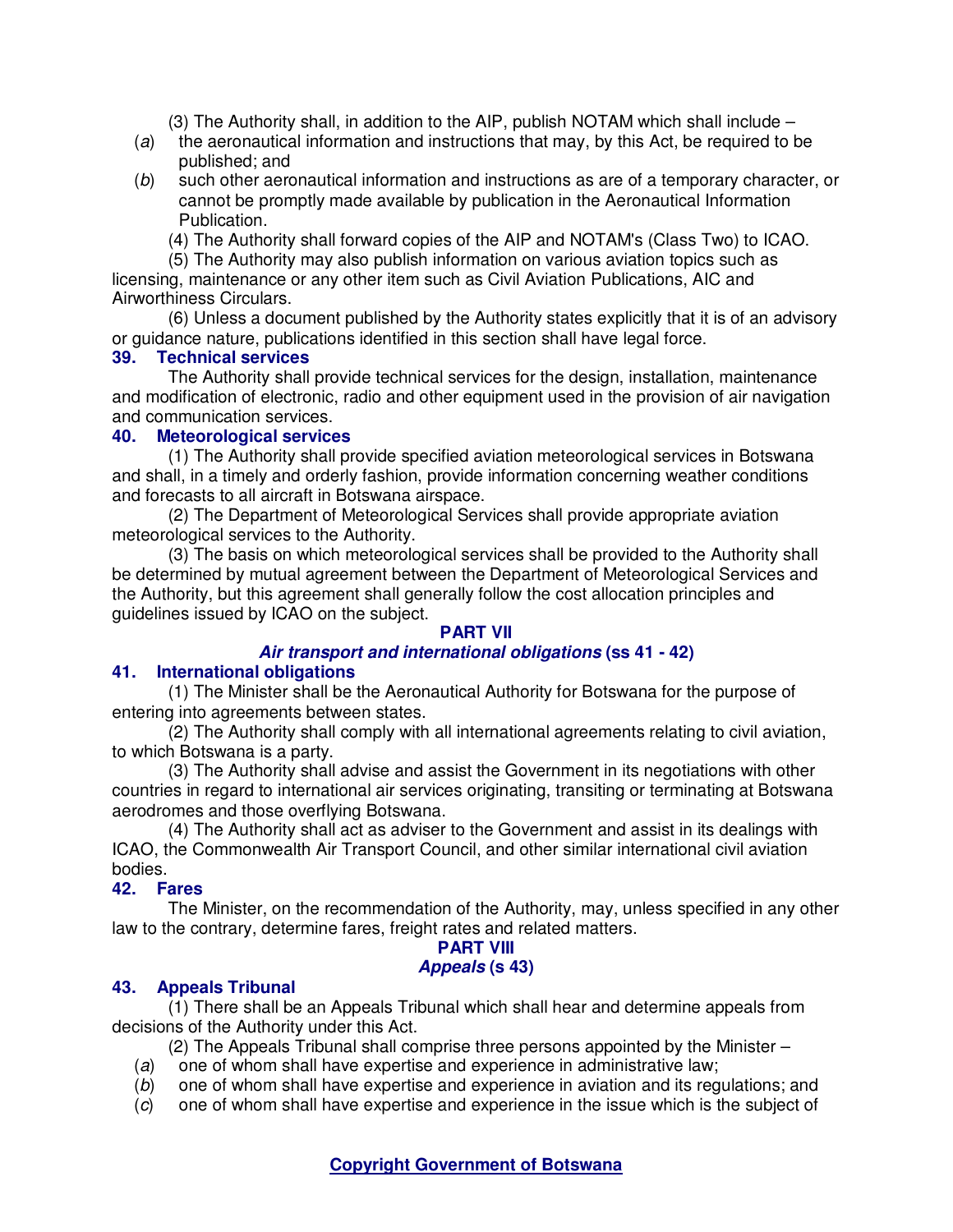the appeal.

(3) A person aggrieved by a decision of the Appeals Tribunal may appeal to the High Court.

#### **PART IX Airports (ss 44 - 47)**

# **44. Establishment of airports**

(1) The Authority shall establish and maintain airports and provide and maintain in connection therewith, their roads, approaches, apparatus, equipment, buildings and other accommodation.

(2) The Authority, in formulating regulations with regard to the location, establishment, maintenance, use and operation of and security of airports, shall consult with –

- (a) the local authorities in whose areas the airport or any part thereof is situated;
- (b) other local authorities whose areas are in the neighbourhood of the airport; and
- (c) other organisations representing the interests of persons concerned with the locality in which the airport is situated.

# **45. Land use restriction**

(1) The Minister, on the recommendation of the Authority, may by regulation impose prohibitions or restrictions on the use of any area of land or water as may be necessary to ensure safe and efficient civil aviation, and without limiting the generality of the foregoing, the Minister may give directions –

- (a) prohibiting or restricting the putting up of buildings or structures in such area;
- (b) requiring the total or partial demolition of any building or structure;
- (c) on the uses to which land in such area may not be put;
- (d) restricting the height of trees and other natural and man-made structures upon any land;
- (e) extinguishing any private right of way over land;
- $(f)$  restricting the installation of cables, mains, pipes, wires or other apparatus upon, across, under, or over any land within the area;
- (g) restricting the use of certain electronics;
- (h) relating to the stopping or diversion of any highway;
- $(i)$  as to the zoning of any area of land; and
- $(j)$  prescribing offences and penalties not exceeding a fine of P6,000 or imprisonment for a term not exceeding three years or both, in respect of the contravention of any of the provisions of such Order.

(2) Before the Minister imposes any prohibition or restriction in any area, he shall notify the public of his intention to do so.

(3) The Minister shall cause notice of every zoning regulation referred to in subsection (1)(i) that is proposed to be made to be published once a week, for two consecutive weeks, in at least one local newspaper, if any, circulating in the area in which the proposed zoning regulation relates and once a week, for two consecutive weeks, in two consecutive issues of the Gazette.

(4) Reasonable opportunity shall be afforded to interested persons to make representations to the Minister with respect to zoning regulations, before the restrictions are actually made.

# **46. Customs, immigration and health services**

(1) The Authority shall ensure that suitable facilities are made available to the relevant Government authorities and agencies at air-ports for the provision of customs, immigration and health services.

(2) The provision of the customs, immigration and health services referred to in subsection (1) shall not be the responsibility of the Authority, but of the appropriate Government authority or agency.

(3) The terms and conditions under which the facilities referred to in subsection (1) shall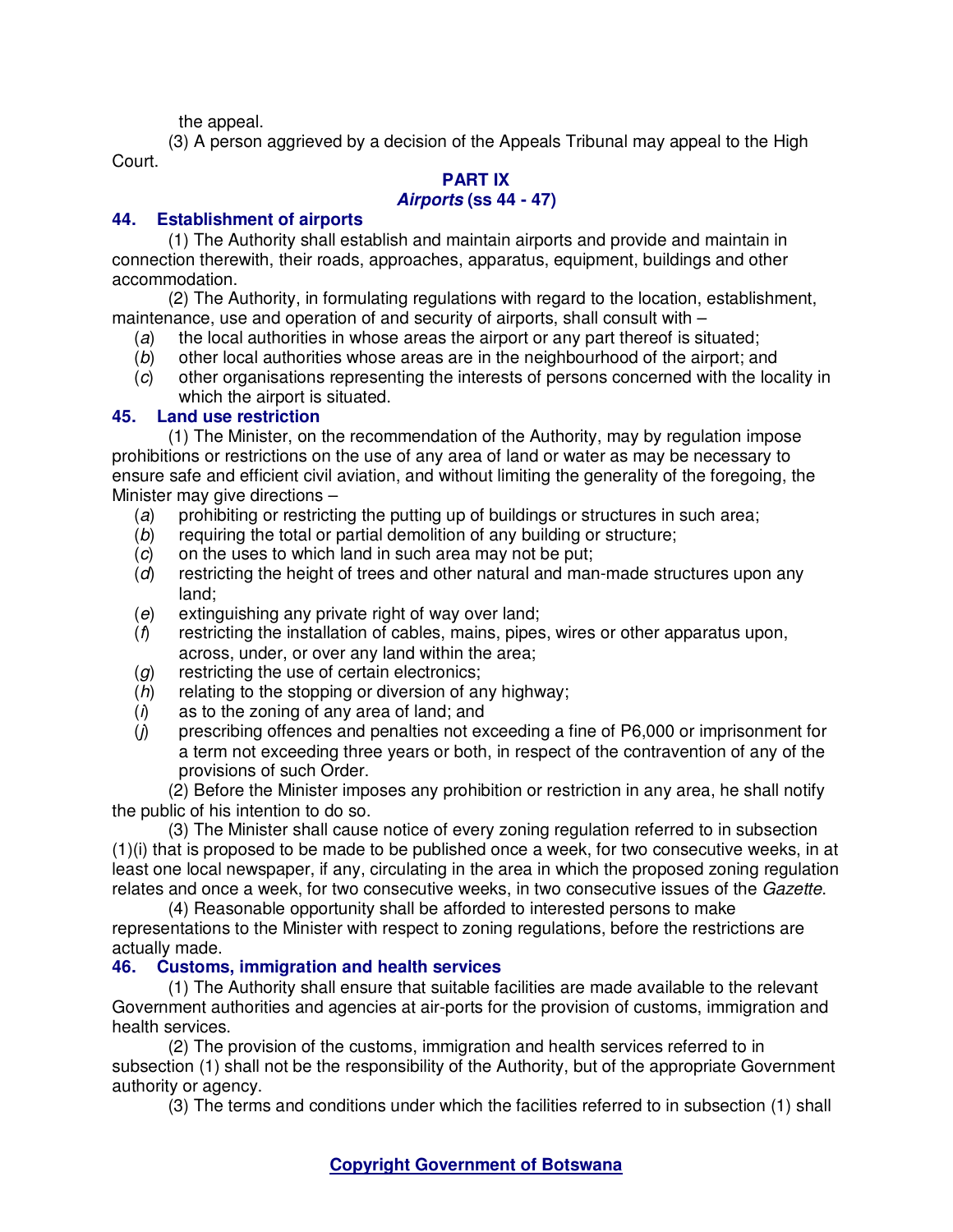be made available and provided shall be determined by agreement between the Authority and the Government authority or agency concerned.

# **47. Liability**

Airports established by the Authority shall be made available for use by civil aircraft on condition that the use is entirely at the risk of the registered owner of the aircraft concerned and that neither the Authority, the licensee nor the Government, shall be held responsible for loss or damage resulting from the use of any Authority or licensed airport or its accessory facilities.

# **PART X**

# **Security and policing (s 48)**

# **48. Security bye-laws**

For the purpose of protecting passengers, crew members, aircraft, airports and other aviation facilities, preventing unlawful interference with civil aviation and ensuring that appropriate action is taken when interference occurs or is likely to occur, the Authority may make bye-laws –

- (a) requiring any owner or operator of a Botswana registered aircraft to establish, maintain and carry out, at an airport and on the aircraft and at any aviation facilities under his control, security measures that may be prescribed by the regulations or security measures necessary for the purpose for which the regulations are made;
- (b) requiring any owner or operator of an aircraft registered outside Botswana that lands at or departs from any airport in Botswana to establish, maintain and carry out, at aerodromes and on the aircraft and at any aviation facilities under his control, security measures that may be prescribed by the regulations or security measures necessary for the purpose for which the regulations are made;
- (c) requiring any operator of a licensed airport to maintain and carry out security measures at the aerodrome;
- (d) relating to the screening of all passengers and cargo for security purposes;
- (e) relating to the submission, by persons boarding an aircraft, to searches by an authorised security officer;
- $(f)$  relating to the submission by any person boarding an aircraft of the goods taken or placed by him on board the aircraft to search by an authorised security officer;
- (*g*) relating to the security of airports;
- (h) relating to the security of equipment and installations, including those that are located away from airports they are connected to;
- $(i)$  the policing of property of the Authority by a security force trained in airports security; and
- $(j)$  the inspection of all aircraft on Botswana territory, regardless of the place of registration or place of origin.

# **PART XI**

# **Miscellaneous provisions (ss 49 - 54)**

# **49. Regulations**

(1) The Minister, on the recommendation of the Authority, may make regulations for the better carrying out of the provisions of this Act and may impose penalties for breach by any person of any such regulations.

(2) Without prejudice to the generality of subsection (1), the Minister may make regulations –

(a) relating to  $-$ 

- (i) the licensing of air transport,
- (ii) the designation of domestic and international air carriers,
- (iii) the provision of air navigation services,
- (iv) the establishment, maintenance, development, operation and ownership of airports,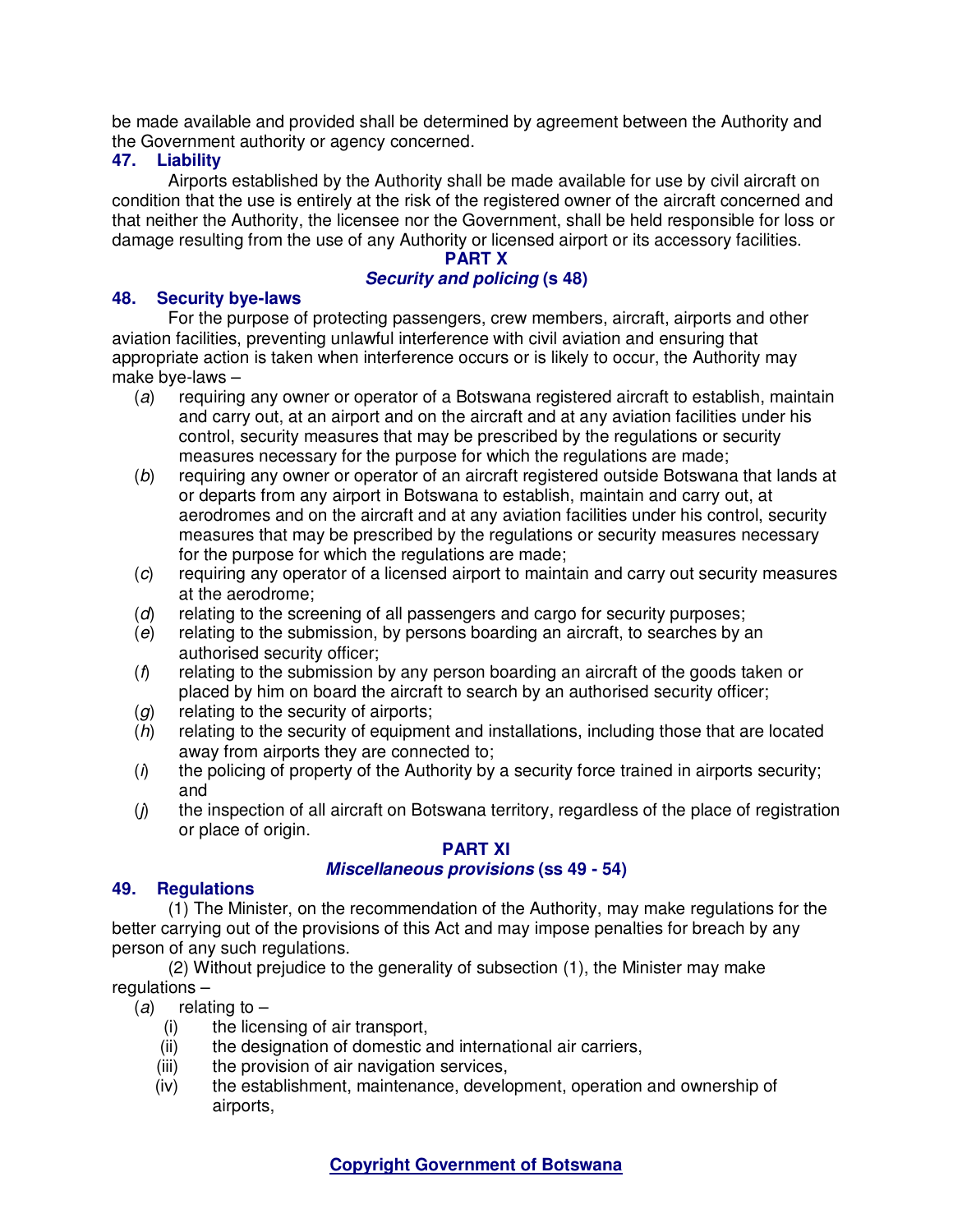- (v) the provision of rescue and fire fighting services at airports,
- (vi) the provision of assistance and information, including aeronautical information services,
- (vii) the co-ordination and direction of search and rescue services,
- (viii) the provision of facilities and services in support of inspectors of accidents in relation to the investigation of accidents,
- (ix) the registration of aircraft,
- (x) the safety regulation of aircraft,
- (xi) the provision, in conjunction with other agencies of the Government, including the military, of arrangements to prevent or deal with all unlawful interference with aviation security (including passenger screening) in Botswana,
- (xii) the control of air traffic,
- (xiii) the certification of operators of aircraft,
- (xiv) the licensing of civil aviation personnel,
- (xv) the licensing of private airports,
- (xvi) the provision of meteorological information to aircraft,
- (xvii) the publication and dissemination of all regulations pertaining to civil aviation,
- (xviii) the licensing of crews engaged in the operation of aircraft,
- (xix) the design, construction, maintenance, operation and use of aircraft and related equipment,
- (xx) the personnel engaged in the maintenance of aircraft and related equipment,
- (xxi) the planning, construction and use of airports,
- $(xxii)$  the personnel engaged in anything referred to in sub paragraph (iv),
- (xxiii) the planning, establishment, maintenance, operation and use of air route and airway facilities, rescue and firefighting services, and search and rescue services, and any construction associated with those facilities and services,
- (xxiv) the person engaged in anything referred to in sub paragraph (xxiii),
- (xxv) giving effect to, and carrying out, the provisions of the Chicago Convention,
- (xxvi) public transport, aerial work and the prohibition of the carriage by air of goods of such classes as may be prescribed,
- (xxvii) the minimising or preventing of interference with the use of, or the effectiveness of apparatus used in connection, with, air navigation or communications, and the prohibiting of, or the regulating of, the use of such apparatus and the display of such signs and lights as may endanger aircraft,
- (xxviii) the regulation of the making of signals and other communications by or to aircraft and persons carried in aircraft,
- (xxix) the prohibition, restriction or regulation of the carrying on of any trade or business within any airport which is under the control of the Authority or licensed by the Authority,
- (xxx) the establishment and regulation of the conditions of use, including the charges to be made for the use of any airport operated by the Authority,
- (xxxi) the prescribing of charges payable for the implementation or carrying out of any of the functions, duties, responsibilities and services to be provided by the Authority,
- (xxxii) any other functions that may be conferred on the Authority by the Minister or any other law,
- (xxxiii) the licensing of flight crew members, air traffic controllers and operators of equipment used to provide services relating to civil aviation,
- (xxxiv) the licensing of persons engaged in the design, manufacture, distribution, maintenance, approval, certification or installation of aeronautical products,
- (xxxv) the installation, maintenance, approval and certification of equipment used to provide services relating to civil aviation,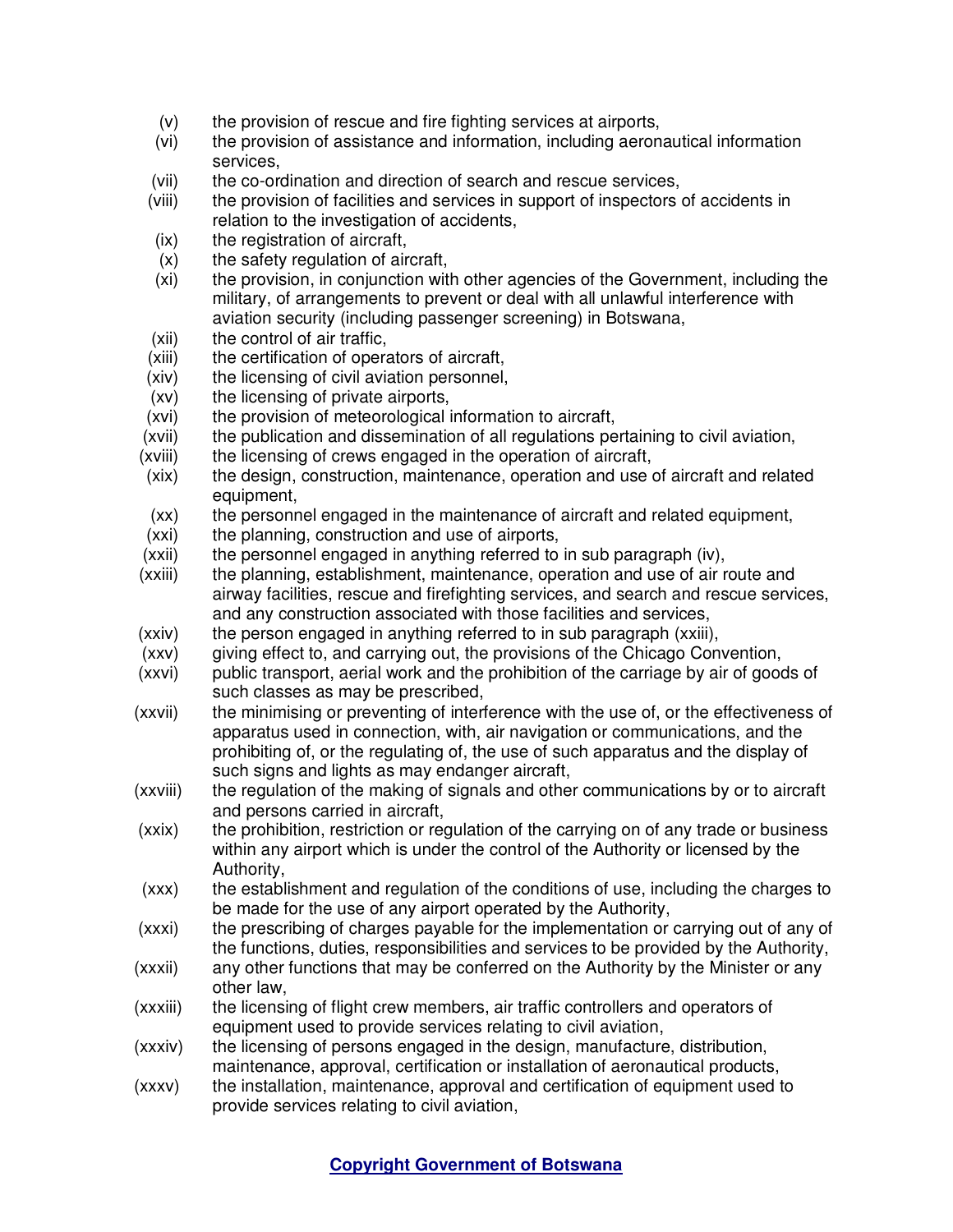- (xxxvi) activities at aerodromes and the location of aerodromes,
- (xxxvii) noise emanating from aerodromes and aircraft,
- (xxxviii) the conditions under which persons or personal belongings, baggage, goods or cargo of any kind may be transported by aircraft,
- (xxxix) the keeping and preservation of records and documents relating to aerodromes, persons holding Botswana Civil Aviation documents, and equipment and facilities used to provide services relating to civil aviation,
	- (xl) the handling, marking, storage and delivery of fuel and any lubricants or chemicals used during or in connection with the operation of aircraft,
	- (xli) the airworthiness of aircraft,
	- (xlii) transport of dangerous goods, ammunition and munitions of war,
- (xliii) any other area that the Authority may consider necessary to ensure the safety of civil aviation, and
- (xliv) the procedure of appeals and the proceedings of the Appeals Tribunal;
- (b) prescribing the procedure to be followed when commencing proceedings to sell an aircraft or other property which is the subject of any amount not paid under this Act in respect of services or facilities provided by the Authority;
- $(c)$  to ensure the safe, regular, orderly and expeditious flow of air traffic, in respect of
	- (i) air traffic control procedures and services,
	- (ii) the provision of navigation aids,
	- (iii) standards for navigation aids,
	- (iv) requirements for equipment to be carried on aircraft,
	- (v) the conditions under which aircraft may be used or operated or under which any act may be performed in or from aircraft,
	- (vi) the aerodromes at which aircraft coming from outside Botswana are to land and the conditions to which such aircraft are subject,
	- (vii) the classification and use of airspace and the control and use of air routes, and
	- (viii) rules of the air;
- $(d)$  for the control of the operation of aircraft within or directly above the aerodrome for the purposes of limiting or mitigating the effect of noise, vibration or atmospheric pollution caused by aircraft using the aerodrome; and
- (e) necessary for regulating the location, establishment, maintenance, use, operation and security of airports and the conduct of all persons while within airports and in connection with the roads, approaches, apparatus, equipment, buildings and other accommodation on airports, and, in particular –
	- (i) relating to securing the safety of aircraft, vehicles and persons using the airport and preventing danger to the public arising from the use and operation of an airport,
	-
	- (ii) relating to the prevention of obstruction within an airport,<br>(iii) regulating vehicular traffic anywhere within the airport, ing regulating vehicular traffic anywhere within the airport, including speed restrictions and parking limitations,
	- (iv) prohibiting or restricting access of persons, vehicles or animals to any part of an airport,
	- (v) relating to the preservation of good order and conduct within an airport and prevention of damage to property,
	- (vi) requiring any person, if so requested by a police officer or airport official, to leave the airport, or to state his name and address and the purpose of his presence on the airport,
	- (vii) relating to the disposal of unclaimed property in or upon the establishment of airports, and
	- (viii) for controlling the disposal of waste, international garbage and spilled fuel.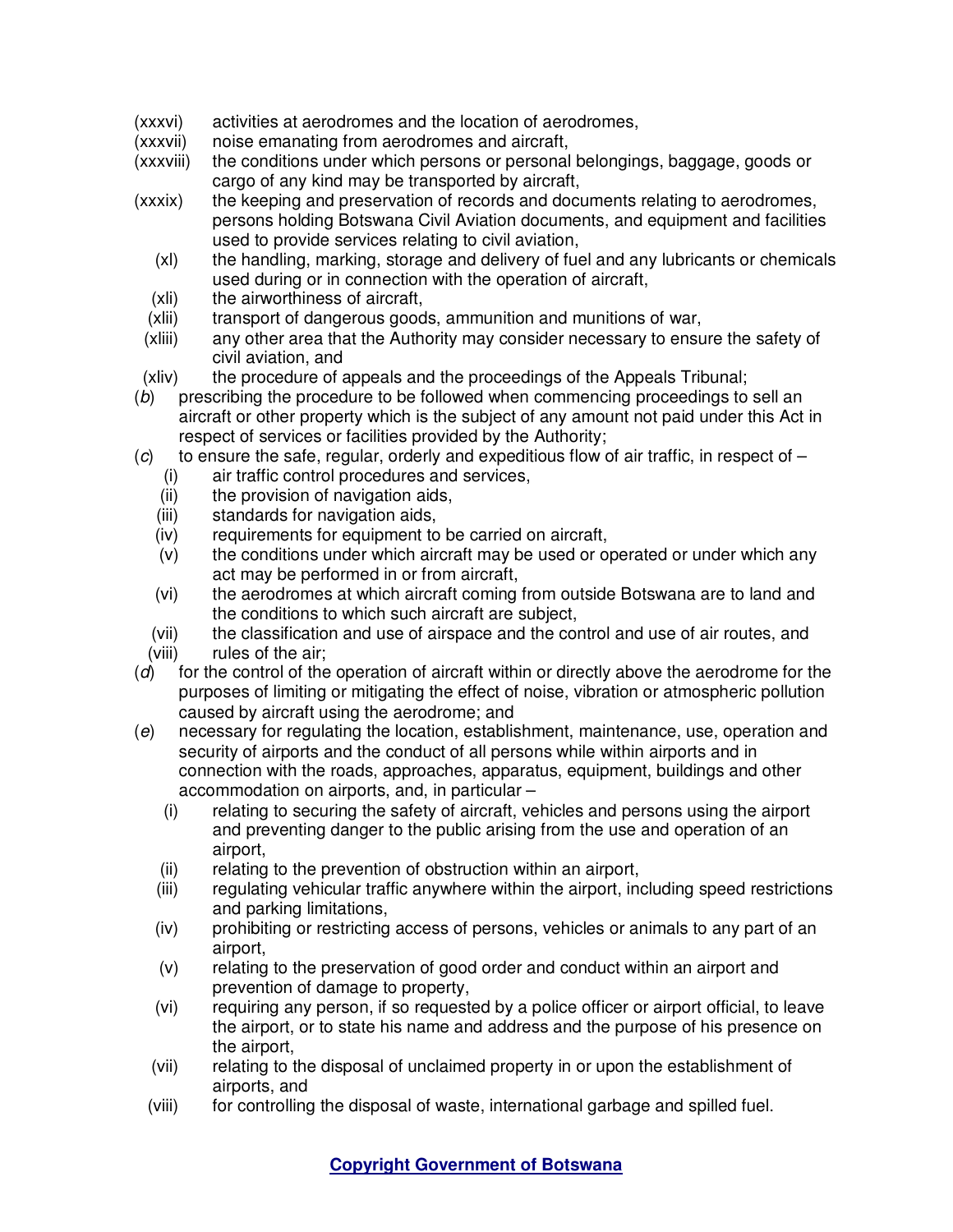(3) For the purposes of subsection  $(2)(e)(viii)$ , "international garbage" means garbage generated in the aircraft by passengers and crew on international flights.

#### **50. Power to take action**

The Authority may take such legal measures as are necessary to ensure implementation of and compliance with the regulations made under this Act.

#### **51. Exemption**

(1) The Minister may, on such terms and conditions as he may consider necessary, exempt any person, aircraft, airport, airport facility or service, from application of any regulations made under this Act, if the exemption is in the public interest and is not likely to affect aviation safety.

(2) Any exemption granted under this section shall be published in the Gazette.

# **52. Powers of Minister in times of war**

In time of war, whether actual or imminent, or of great national emergency, and if the President declares the existence of such a state of affairs, the Minister may –

- (a) by Order published in the *Gazette*, regulate or prohibit, either absolutely or subject to such conditions as may be contained in the Order, navigation of all aircraft over Botswana;
- (b) by Order published in the Gazette, provide for taking of, and using for the purpose of the Government's military forces, any aerodromes, or any aircraft, machinery, plant, material or things found on the aerodrome, and for regulating or prohibiting the use, erection, building, maintenance or establishment of any aerodrome, or flying school; and
- (c) by Order published in the Gazette, require the following to be placed at the disposal of the Minister –
	- (i) all or any of the property or rights of, or under the control of, the Authority,
	- (ii) the whole or any part of the relevant undertaking of any Botswana air transport business, and
	- (iii) all or any property or rights of, or under the control of, any businesses which appertain to the undertaking under sub paragraph (ii).

# **53. Offences**

A person who contravenes any directive given by the Minister in terms of this Act, or any regulation or bye-law made in terms of this Act, or any notice or information issued by the Authority in terms of this Act, shall be guilty of an offence and liable to a fine not exceeding P50,000 or to imprisonment for a term not exceeding 10 years, or to both.

# **54. Acts done on Botswana aircraft outside Botswana**

(1) Any act done by any person on a Botswana aircraft outside Botswana which, if it had been done by him in Botswana, would have constituted an offence shall, for the purposes of any criminal proceedings in Botswana against that person in respect of that act, be deemed to have been done by him in Botswana.

(2) Except with the consent of the Attorney-General, no proceedings shall be instituted by virtue of subsection (1) against a person who is not a citizen of Botswana at the time of the act in question.

# **PART XII**

# **Transitional provisions (ss 55 - 57)**

#### **55. Transfer of assets**

Upon the commencement of this Act, all existing assets used in the provision of civil aviation services and owned by the Government, shall be transferred to, and vest in, the Authority.

# **56. Savings**

The regulations relating to the control and governance of civil aviation made under the Civil Aviation Act and in existence prior to the commencement of this Act shall be deemed to be